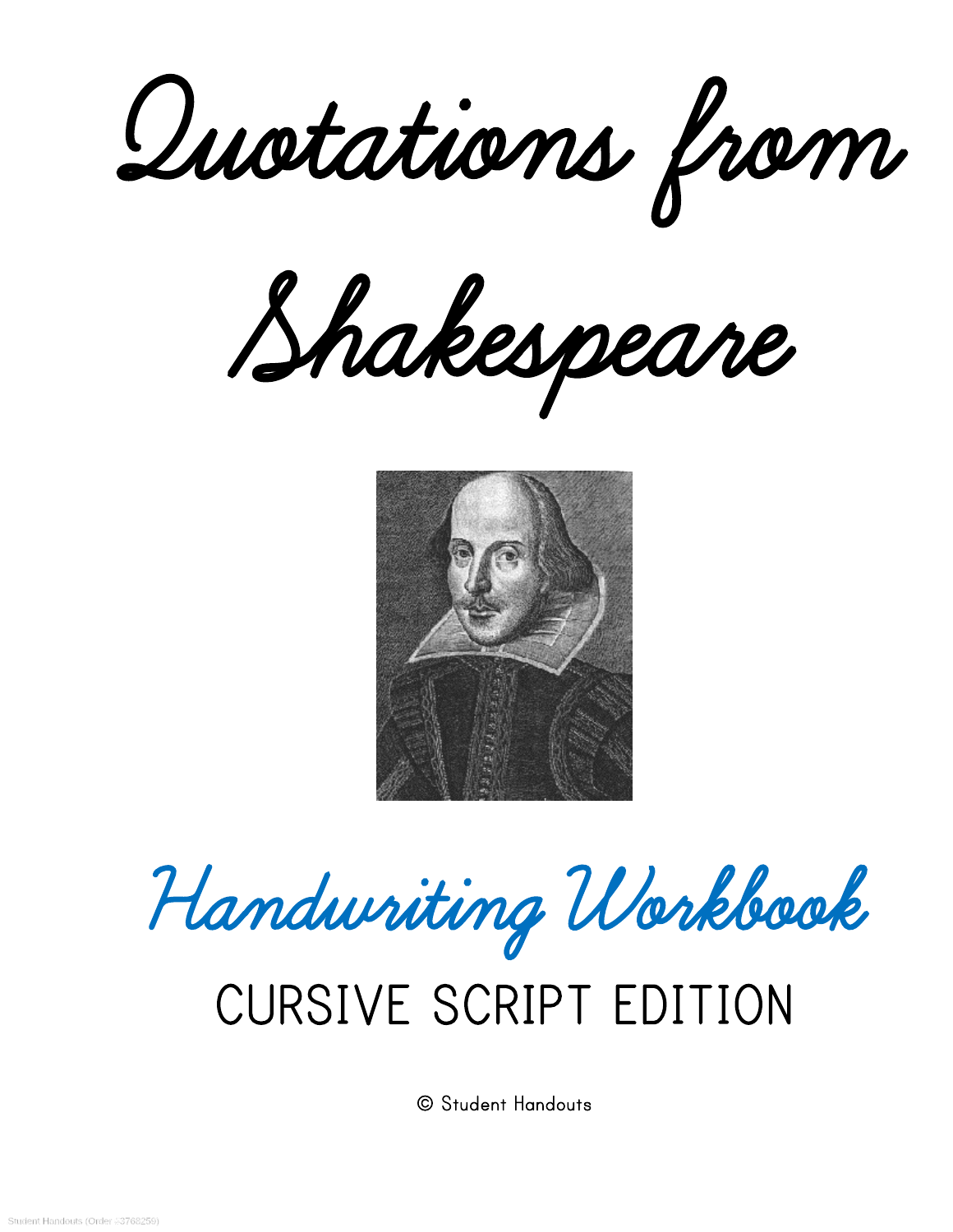To be, or not to be: that is the question. To be, or not to be: that is the question.  $\overline{\phantom{a}}$ \_ \_\_ \_\_ \_\_ \_\_ \_ \_\_ \_\_ \_\_ \_\_ - -<u>. . </u> - 1 - -\_\_\_\_\_\_\_\_\_\_\_\_\_\_\_\_\_\_\_\_\_\_\_\_\_\_\_\_\_\_\_\_\_ - -- -- -- -- -- -- -- - - $-$ \_ \_\_ \_\_ \_\_ \_\_ - -- -- -- ----------------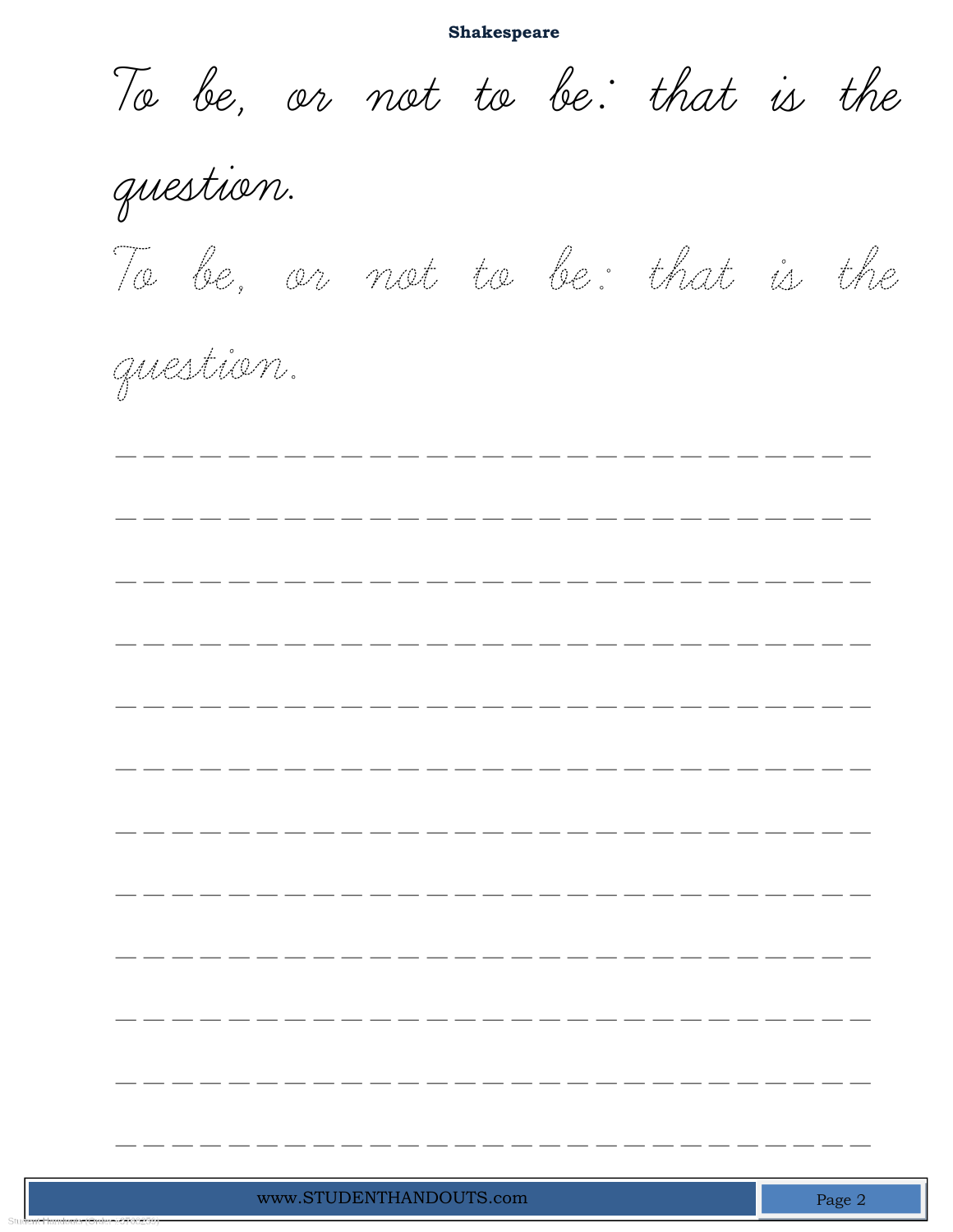Uhat's done can't be undone.

Uhat's done can't be undone.

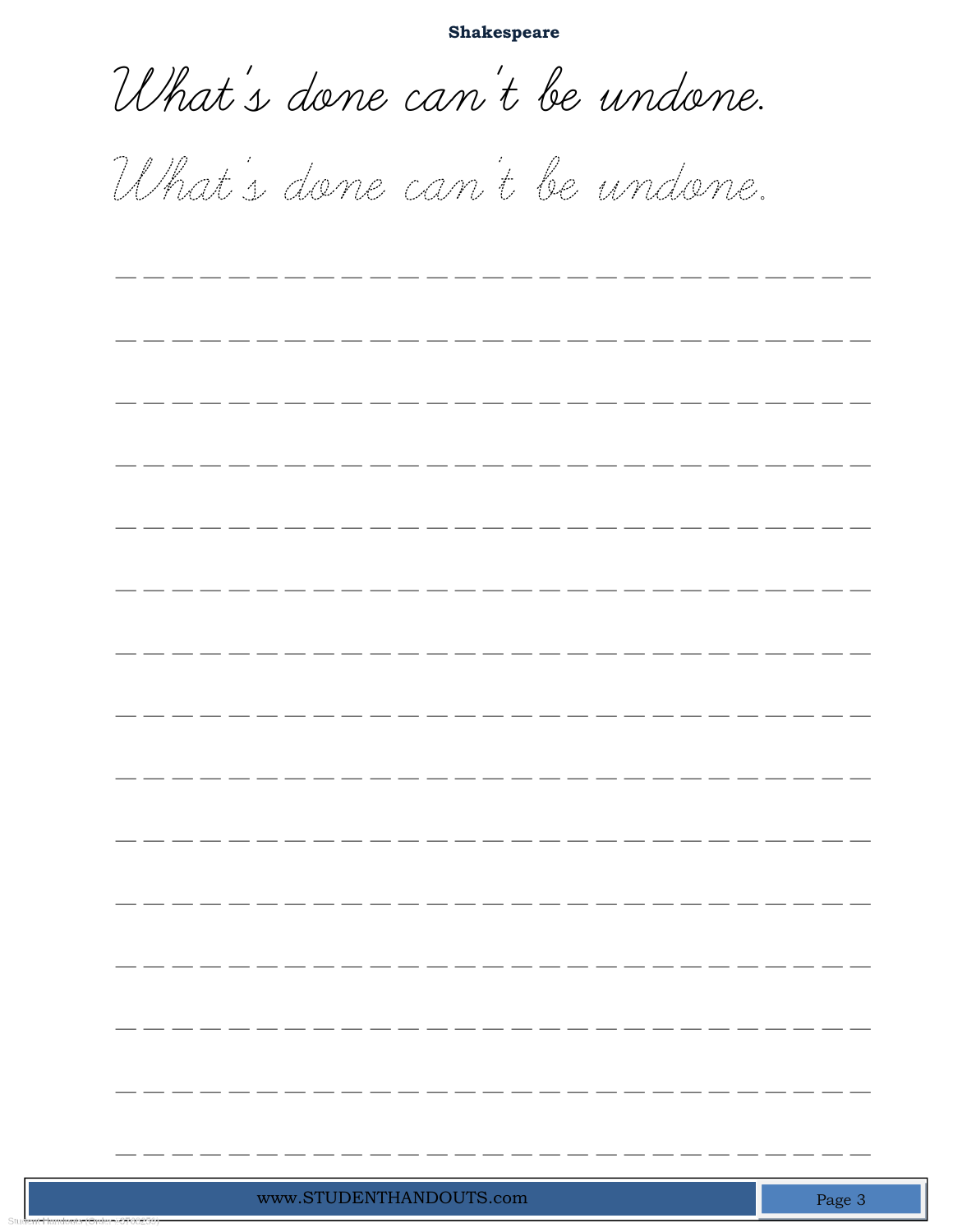What is past is prologue.

What is past is prologue.

\_ \_\_ \_\_ \_\_ \_\_ \_\_ \_\_ \_\_ \_ \_\_ \_\_ \_\_ \_\_ \_\_ \_\_ سي ب - -ست ب - -- -- -- -- --- -- -ست ب - -\_\_ - -ست ب ست س -------------------- -- -- -- -- -- -- -- -- -- -- ------------------- -- -- -- -— — ------------------ $\overline{\phantom{a}}$  $\overline{\phantom{a}}$ <u>the second contract and the second contract and second contract and second contract and second contract and second</u>  $\overline{a}$  $\overline{a}$ - -. . - -- -- - $\overline{a}$  $\overline{a}$ - -- -- -- -- -- -\_ \_\_ \_\_ \_\_ \_\_ - -- -- -- -- -- -- -- -- -- --- -- -- -- -- -- -- -\_ \_\_ \_\_ \_\_ \_\_ \_\_ \_\_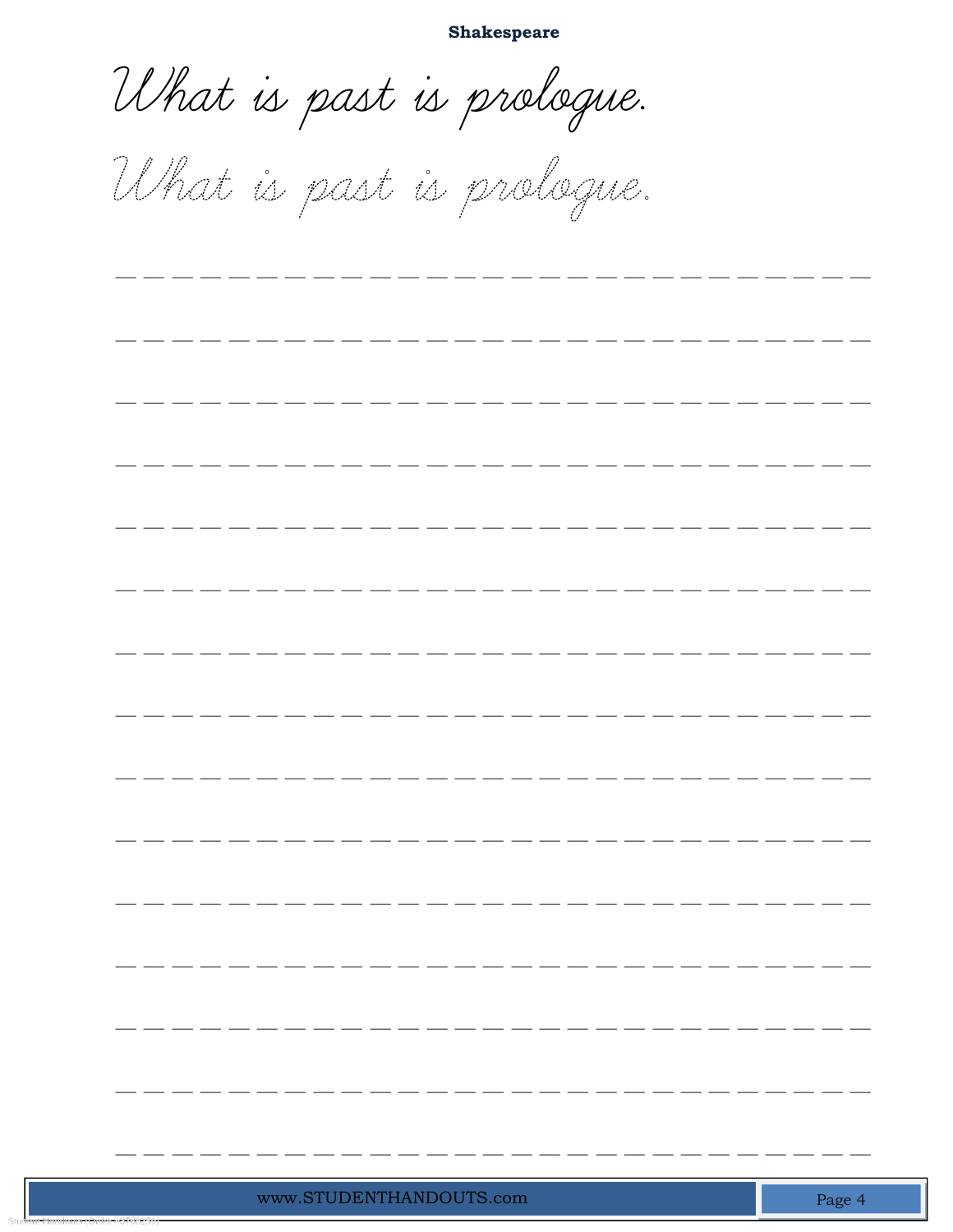Better a witty fool than a foolish

uut.

Better a witty fool than a foolish

usit.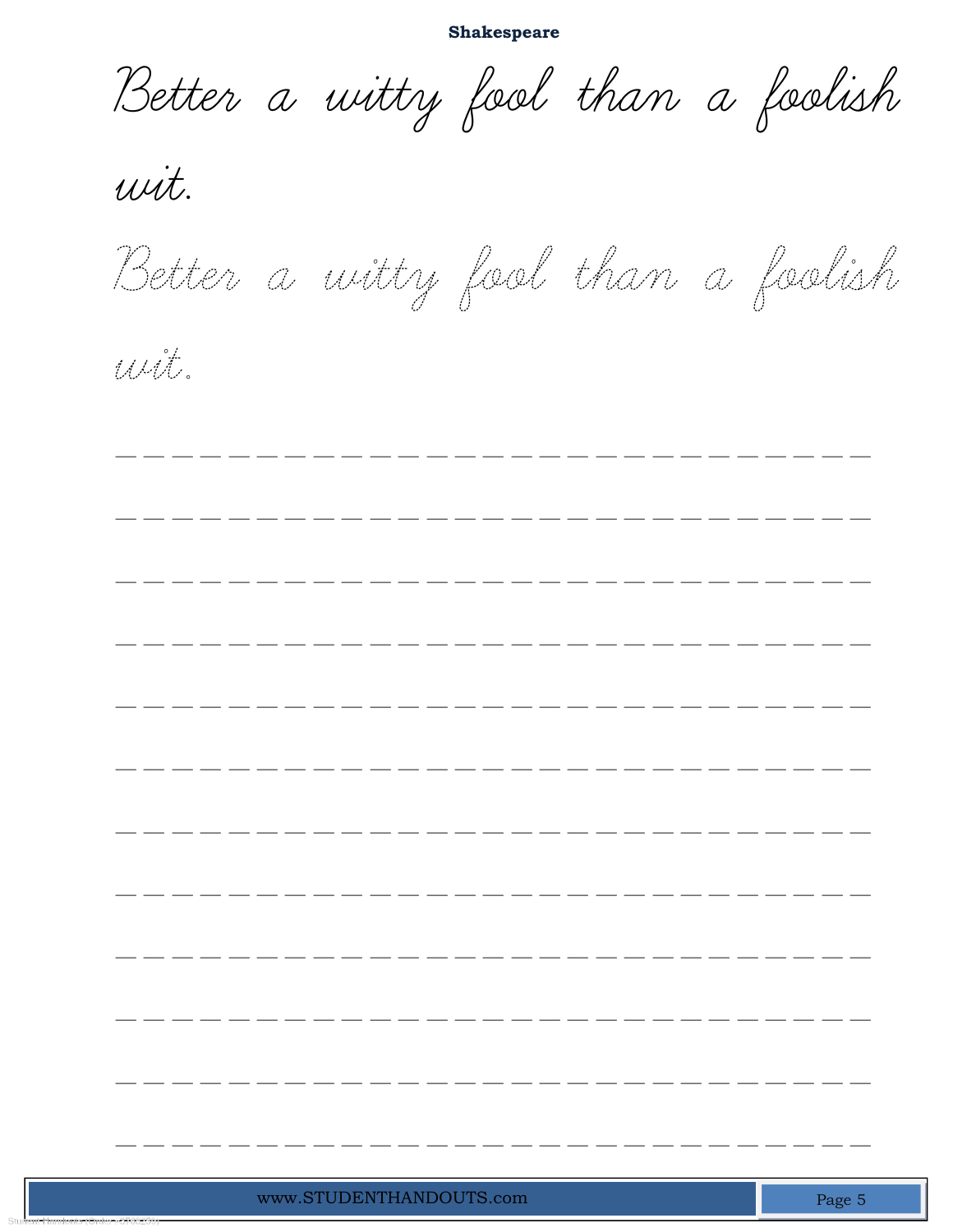**Shakespeare** We know what we are, but know not what we may be. We know what we are, but know not what we may be. د المسلم المسلم المسلم المسلم المسلم المسلم المسلم المسلم المسلم المسلم المسلم المسلم المسلم المسلم ا - -- -- -- -- -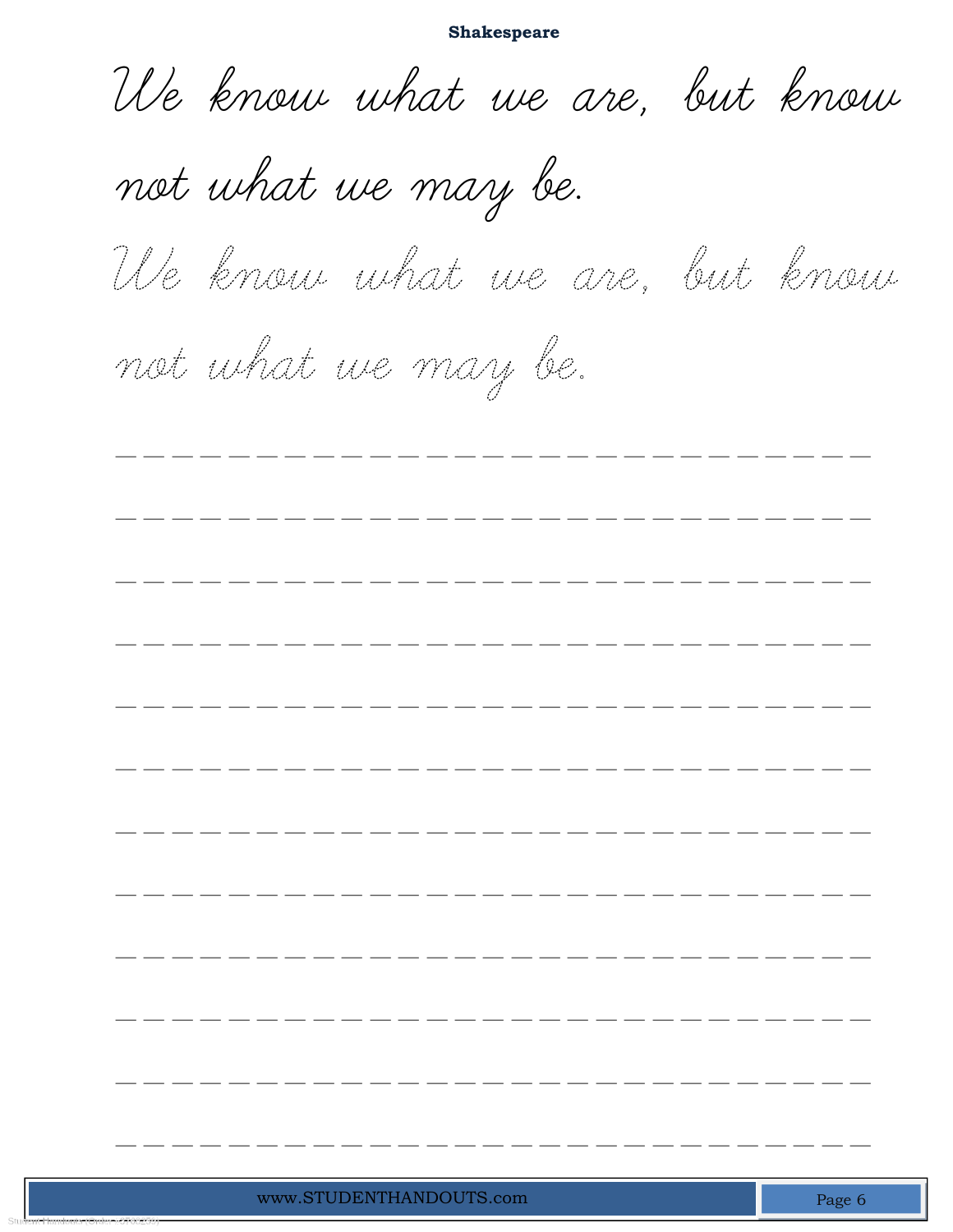All the world's a stage, and all the men and women merely players: they have their exits and their entrances; and one man in his time plays many parts, his acts being seven ages. All the world's a stage, and all the men and women merely players: they have their exits and their entrances; and one man in his time plays many parts, his acts being seven ages.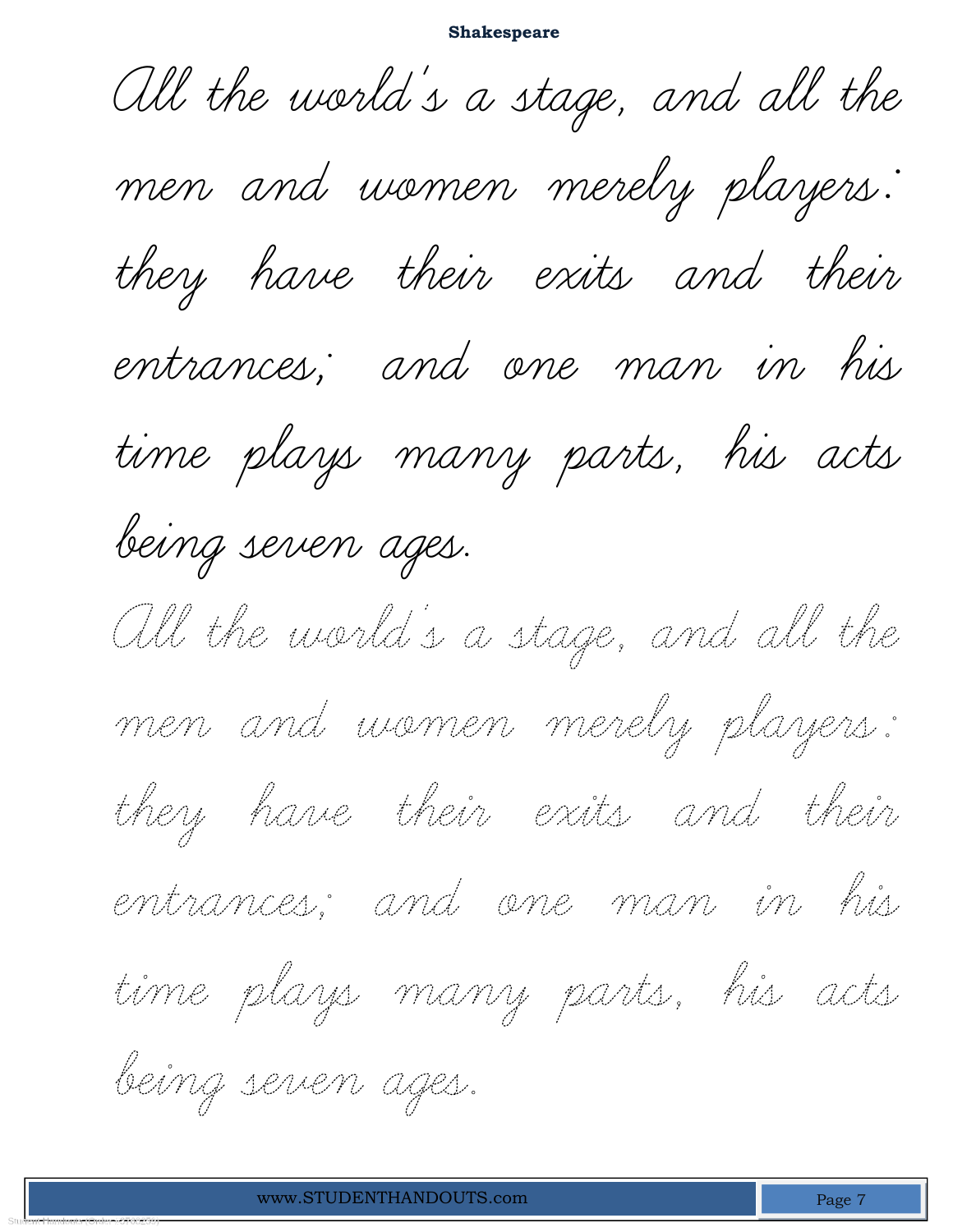tiotrist Orden 1990-999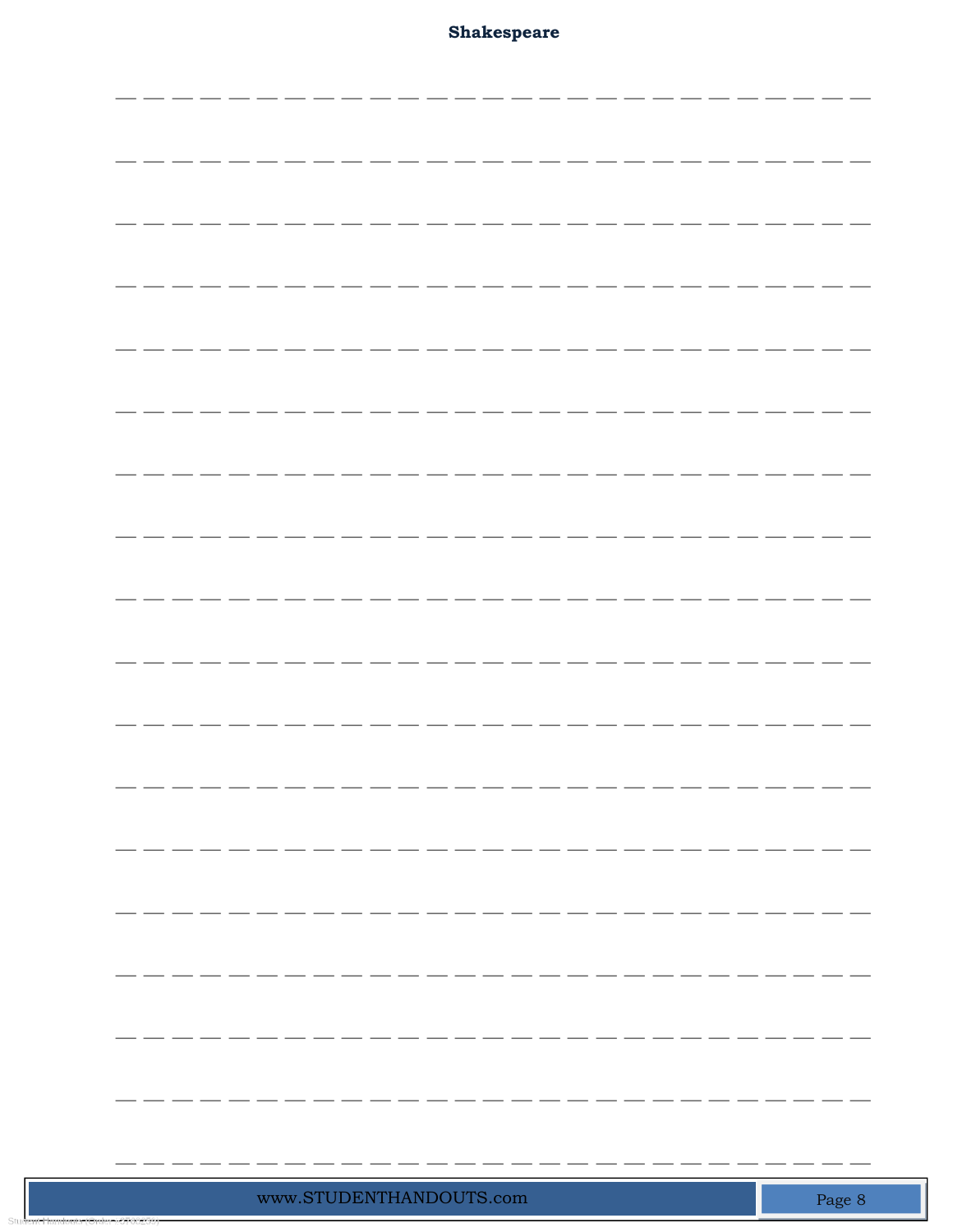Brevity is the soul of wit.

Brewity is the soul of wit.



www.STUDENTHANDOUTS.com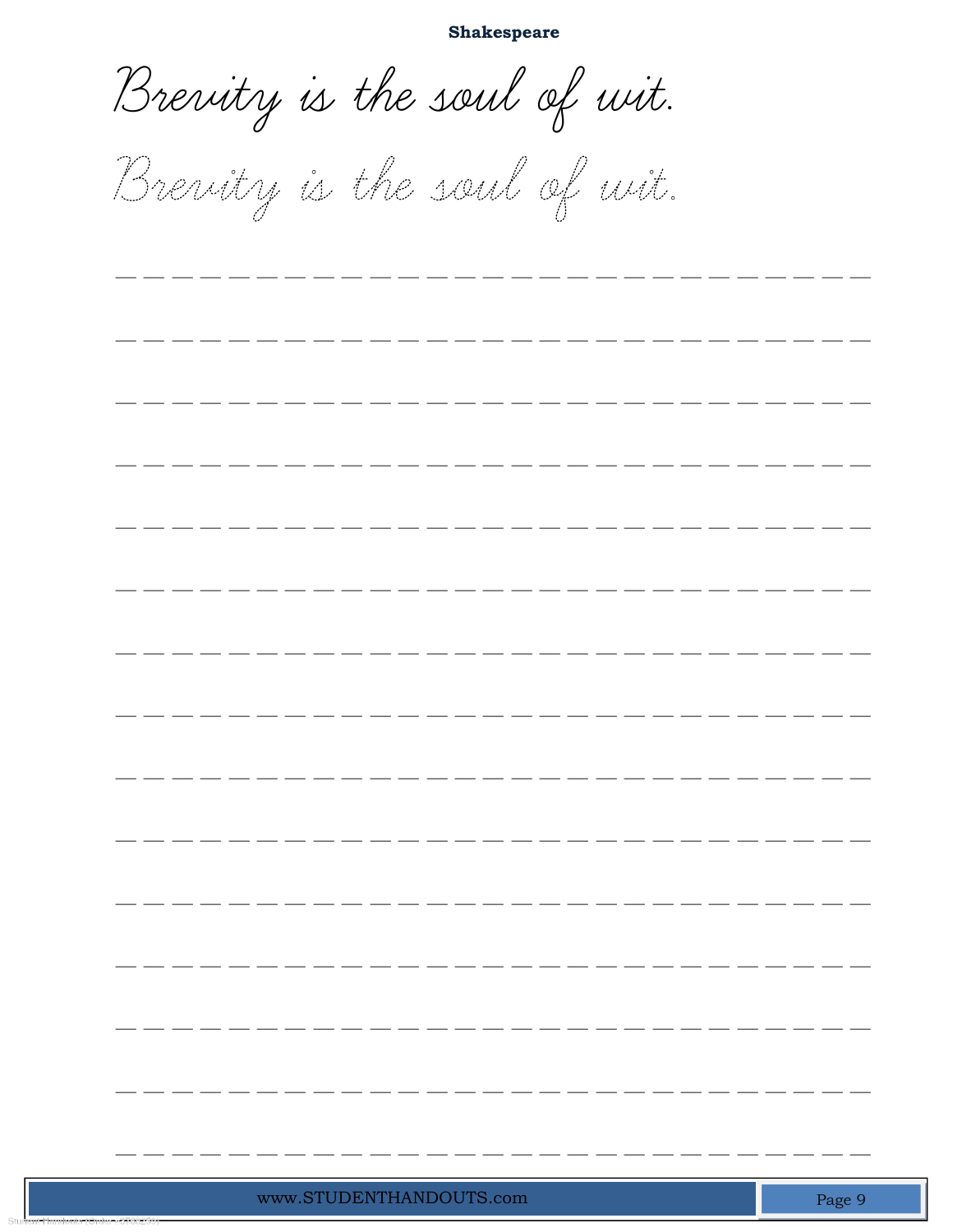Boldness be my friend.

Boldness be my friend.

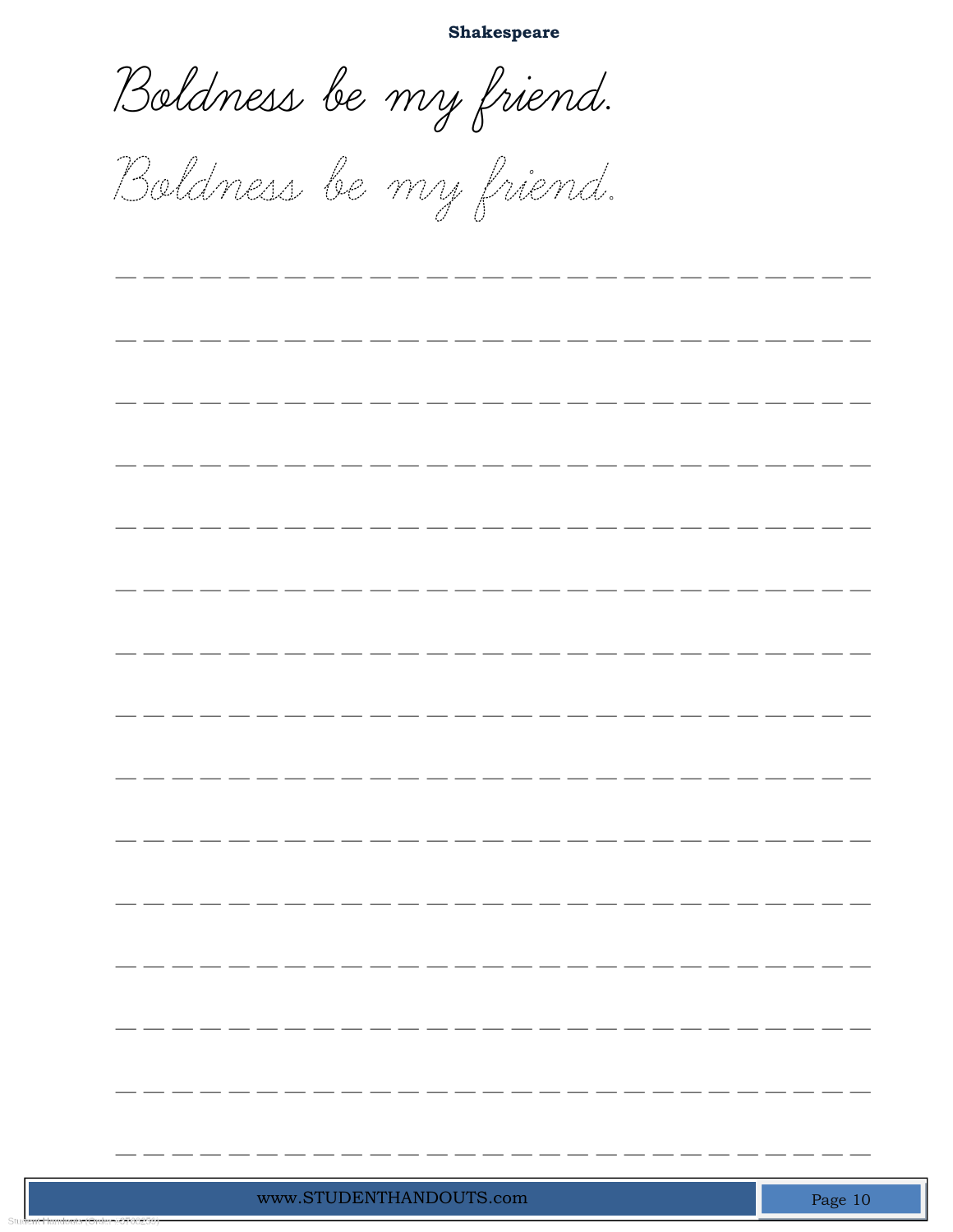Ambition should be made of sterner

stuff.

Ambition should be made of

sterner stuff.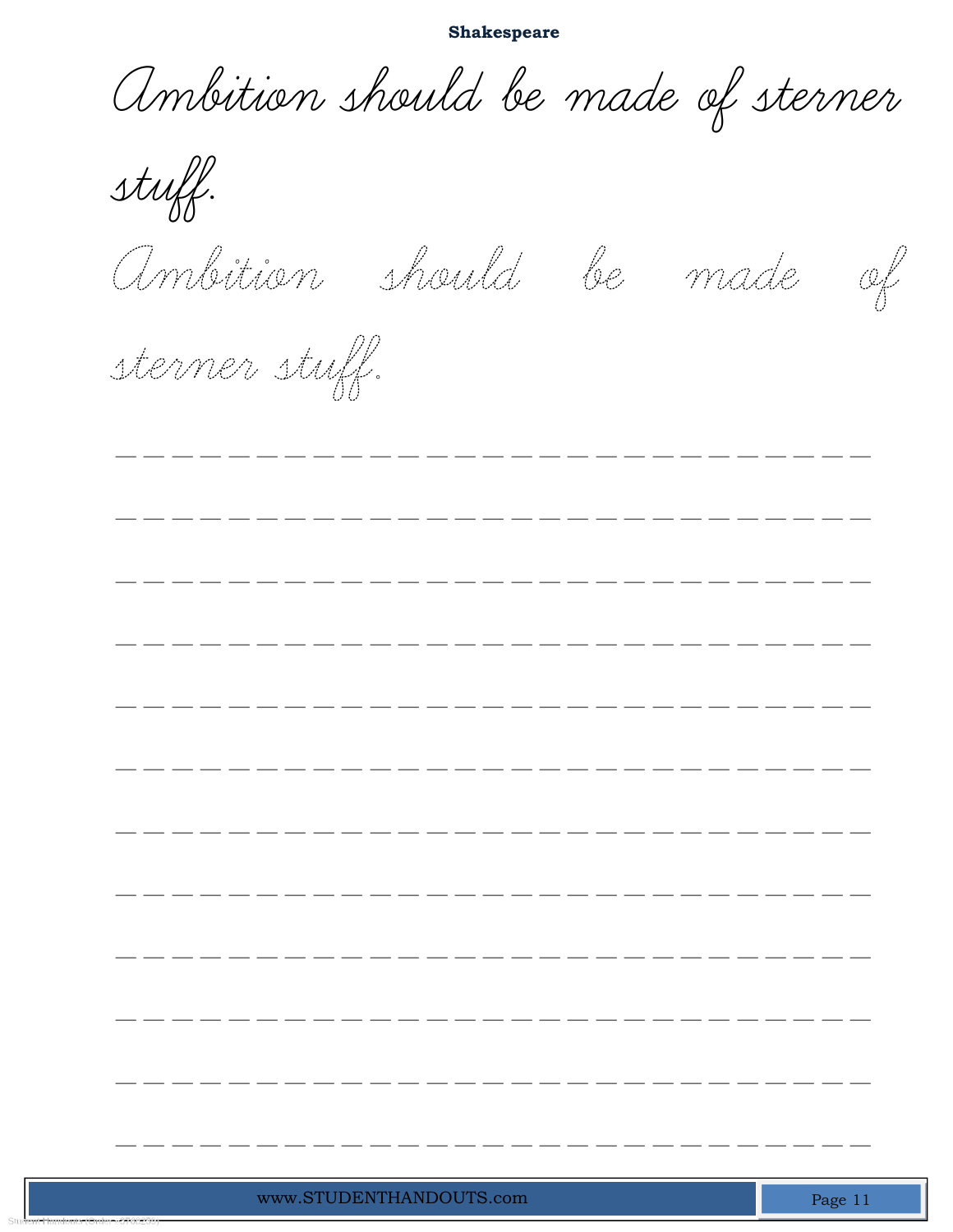As flies to wanton boys, are we to

the gods; they kill us for their

sport.

As flies to wanton boys, are we to

the gods; they kill us for their

\_\_\_\_\_\_\_\_\_\_\_\_\_\_\_\_\_\_\_\_\_\_\_\_\_\_\_

\_\_\_\_\_\_\_\_\_\_\_\_\_\_\_\_\_\_\_\_\_\_\_\_\_\_\_

\_\_\_\_\_\_\_\_\_\_\_\_\_\_\_\_\_\_\_\_\_\_\_\_\_\_\_

\_\_\_\_\_\_\_\_\_\_\_\_\_\_\_\_\_\_\_\_\_\_\_\_\_\_\_

\_\_\_\_\_\_\_\_\_\_\_\_\_\_\_\_\_\_\_\_\_\_\_\_\_\_\_

\_\_\_\_\_\_\_\_\_\_\_\_\_\_\_\_\_\_\_\_\_\_\_\_\_\_\_

\_\_\_\_\_\_\_\_\_\_\_\_\_\_\_\_\_\_\_\_\_\_\_\_\_\_\_

\_\_\_\_\_\_\_\_\_\_\_\_\_\_\_\_\_\_\_\_\_\_\_\_\_\_\_

\_\_\_\_\_\_\_\_\_\_\_\_\_\_\_\_\_\_\_\_\_\_\_\_\_\_\_

sport.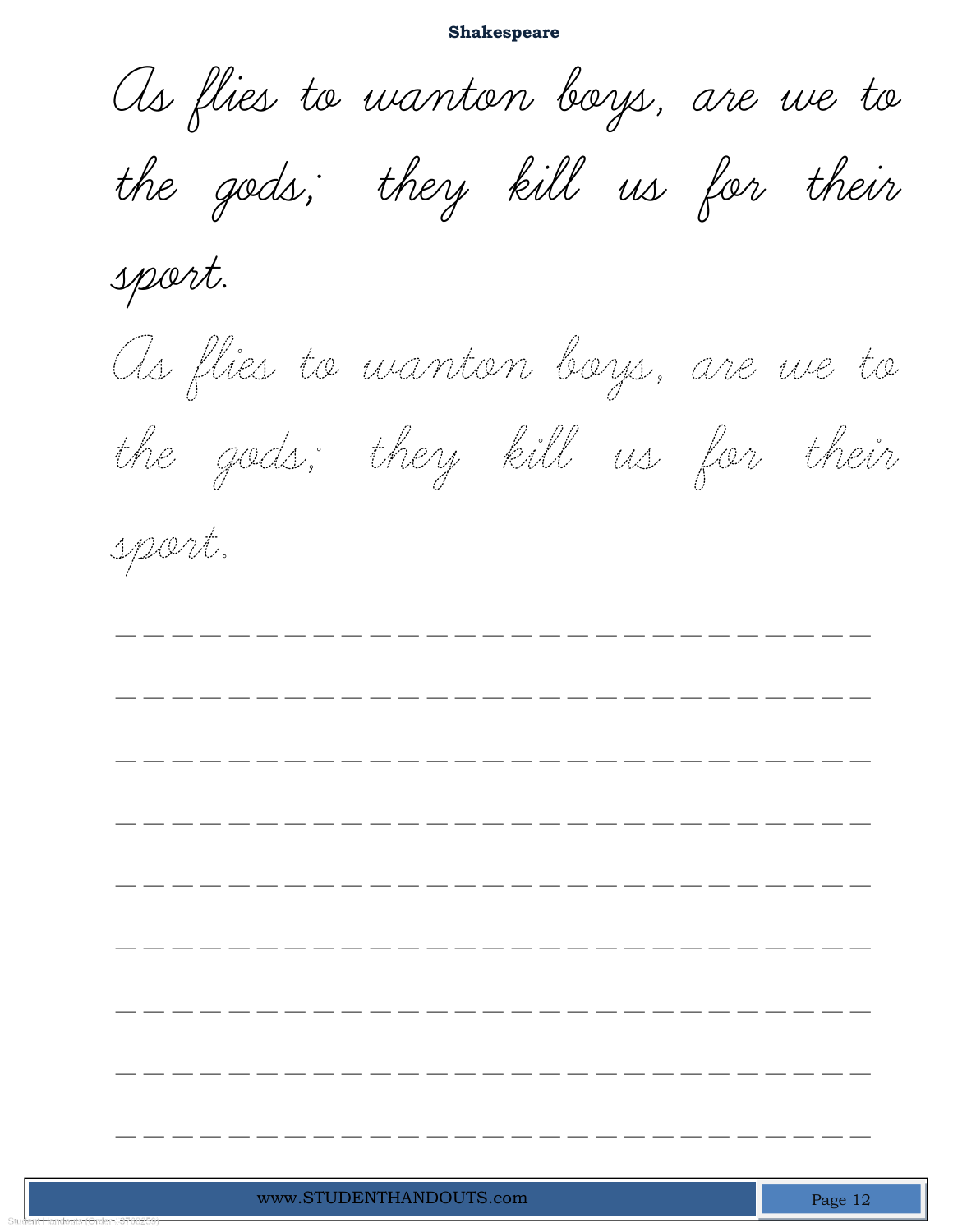False face must hide what the false

heart doth know.

False face must hide what the false

\_\_\_\_\_\_\_\_\_\_\_\_\_\_\_\_\_\_\_\_\_\_\_\_\_\_\_

heart doth know.

\_\_\_\_\_\_\_\_\_\_\_\_\_\_\_\_\_\_\_\_\_\_\_\_\_\_\_ \_\_\_\_\_\_\_\_\_\_\_\_\_\_\_\_\_\_\_\_\_\_\_\_\_\_\_ \_\_\_\_\_\_\_\_\_\_\_\_\_\_\_\_\_\_\_\_\_\_\_\_\_\_\_ \_\_\_\_\_\_\_\_\_\_\_\_\_\_\_\_\_\_\_\_\_\_\_\_\_\_\_ \_\_\_\_\_\_\_\_\_\_\_\_\_\_\_\_\_\_\_\_\_\_\_\_\_\_\_ -----------------------------\_\_\_\_\_\_\_\_\_\_\_\_\_\_\_\_\_\_\_\_\_\_\_\_\_\_\_ \_\_\_\_\_\_\_\_\_\_\_\_\_\_\_\_\_\_\_\_\_\_\_\_\_\_\_ \_\_\_\_\_\_\_\_\_\_\_\_\_\_\_\_\_\_\_\_\_\_\_\_\_\_\_ \_\_\_\_\_\_\_\_\_\_\_\_\_\_\_\_\_\_\_\_\_\_\_\_\_\_\_ \_\_\_\_\_\_\_\_\_\_\_\_\_\_\_\_\_\_\_\_\_\_\_\_\_\_\_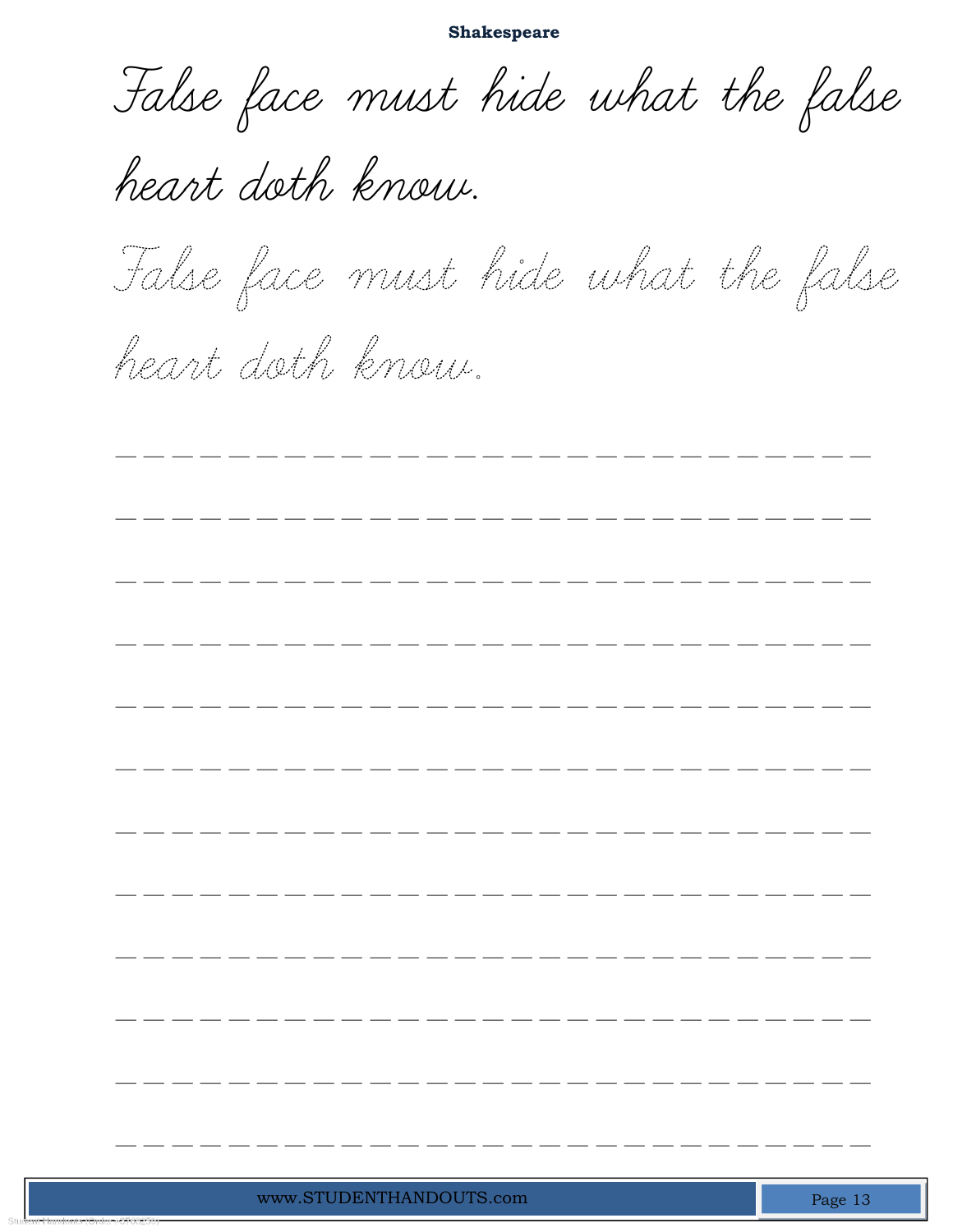Line thy thoughts no tongue.

Sine thy thoughts no tongue.

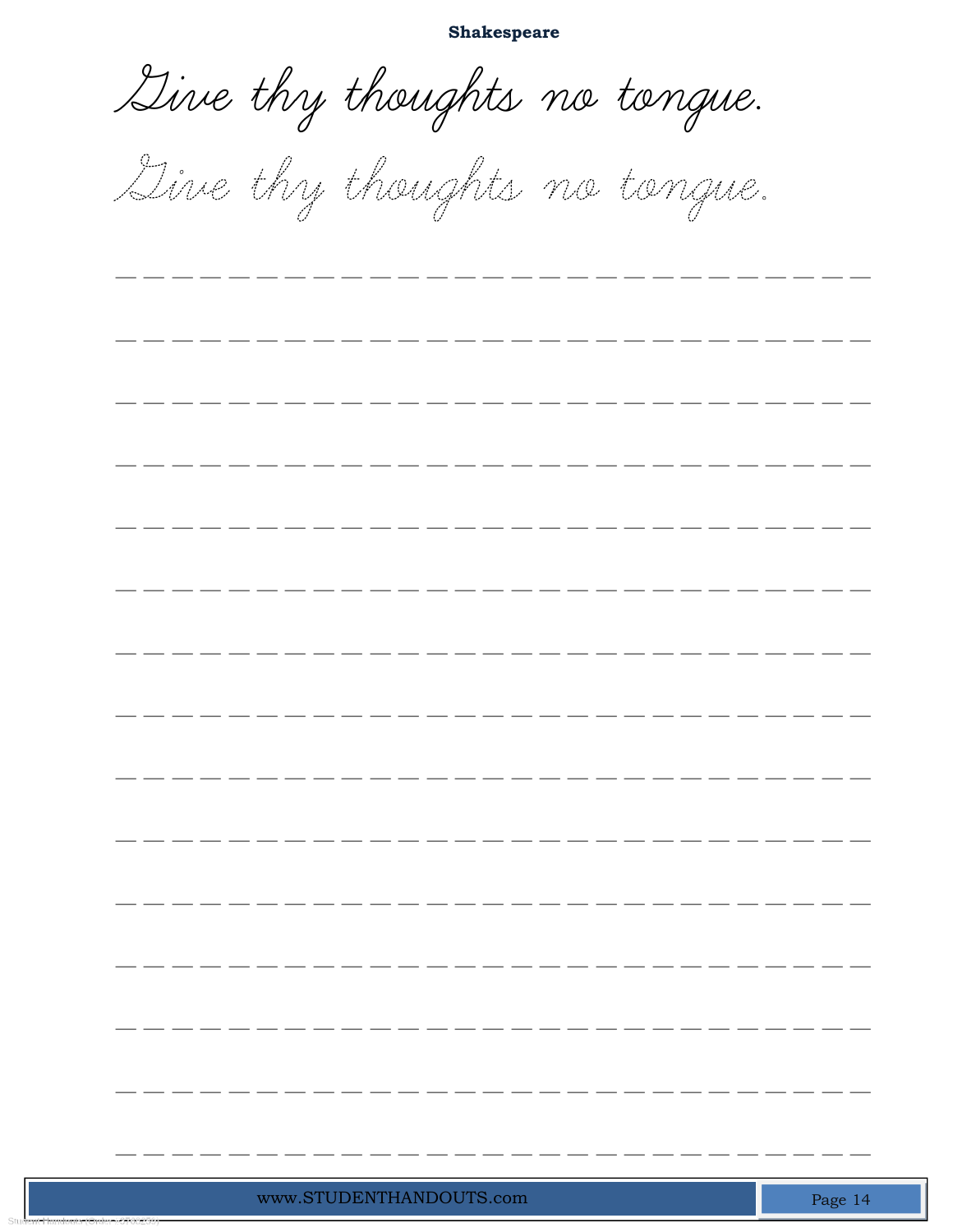Haring nothing, nothing can he

lase.

Hawing nothing, nothing can he

lose.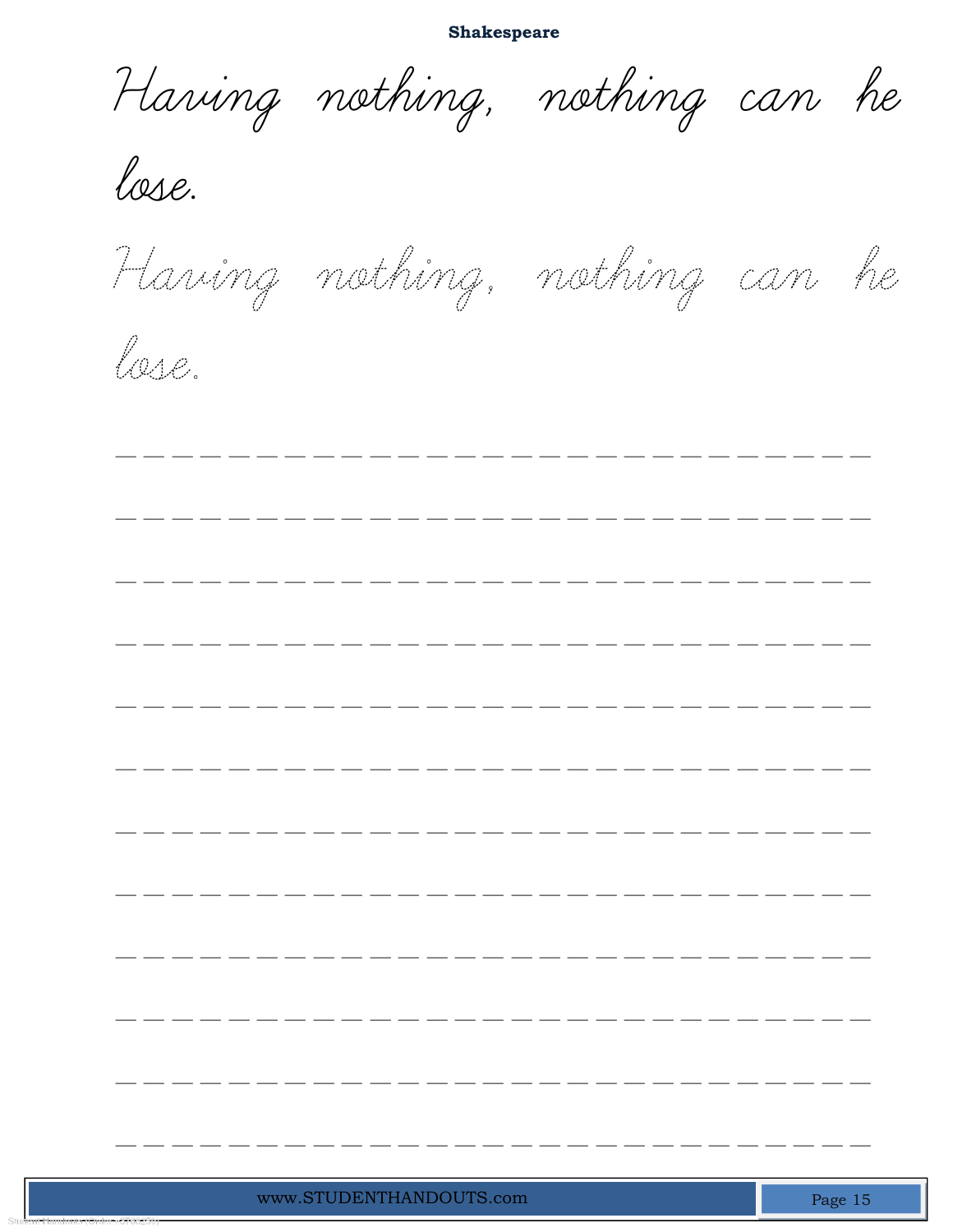How sharper than a serpent's tooth

it is to have a thankless child!



\_\_\_\_\_\_\_\_\_\_\_\_\_\_\_\_\_\_\_\_\_\_\_\_\_\_\_

\_\_\_\_\_\_\_\_\_\_\_\_\_\_\_\_\_\_\_\_\_\_\_\_\_\_\_

\_\_\_\_\_\_\_\_\_\_\_\_\_\_\_\_\_\_\_\_\_\_\_\_\_\_\_

\_\_\_\_\_\_\_\_\_\_\_\_\_\_\_\_\_\_\_\_\_\_\_\_\_\_\_

\_\_\_\_\_\_\_\_\_\_\_\_\_\_\_\_\_\_\_\_\_\_\_\_\_\_\_

\_\_\_\_\_\_\_\_\_\_\_\_\_\_\_\_\_\_\_\_\_\_\_\_\_\_\_

\_\_\_\_\_\_\_\_\_\_\_\_\_\_\_\_\_\_\_\_\_\_\_\_\_\_\_

\_\_\_\_\_\_\_\_\_\_\_\_\_\_\_\_\_\_\_\_\_\_\_\_\_\_\_

\_\_\_\_\_\_\_\_\_\_\_\_\_\_\_\_\_\_\_\_\_\_\_\_\_\_\_

\_\_\_\_\_\_\_\_\_\_\_\_\_\_\_\_\_\_\_\_\_\_\_\_\_\_\_

\_\_\_\_\_\_\_\_\_\_\_\_\_\_\_\_\_\_\_\_\_\_\_\_\_\_\_

\_\_\_\_\_\_\_\_\_\_\_\_\_\_\_\_\_\_\_\_\_\_\_\_\_\_\_

it is to have a thankless child!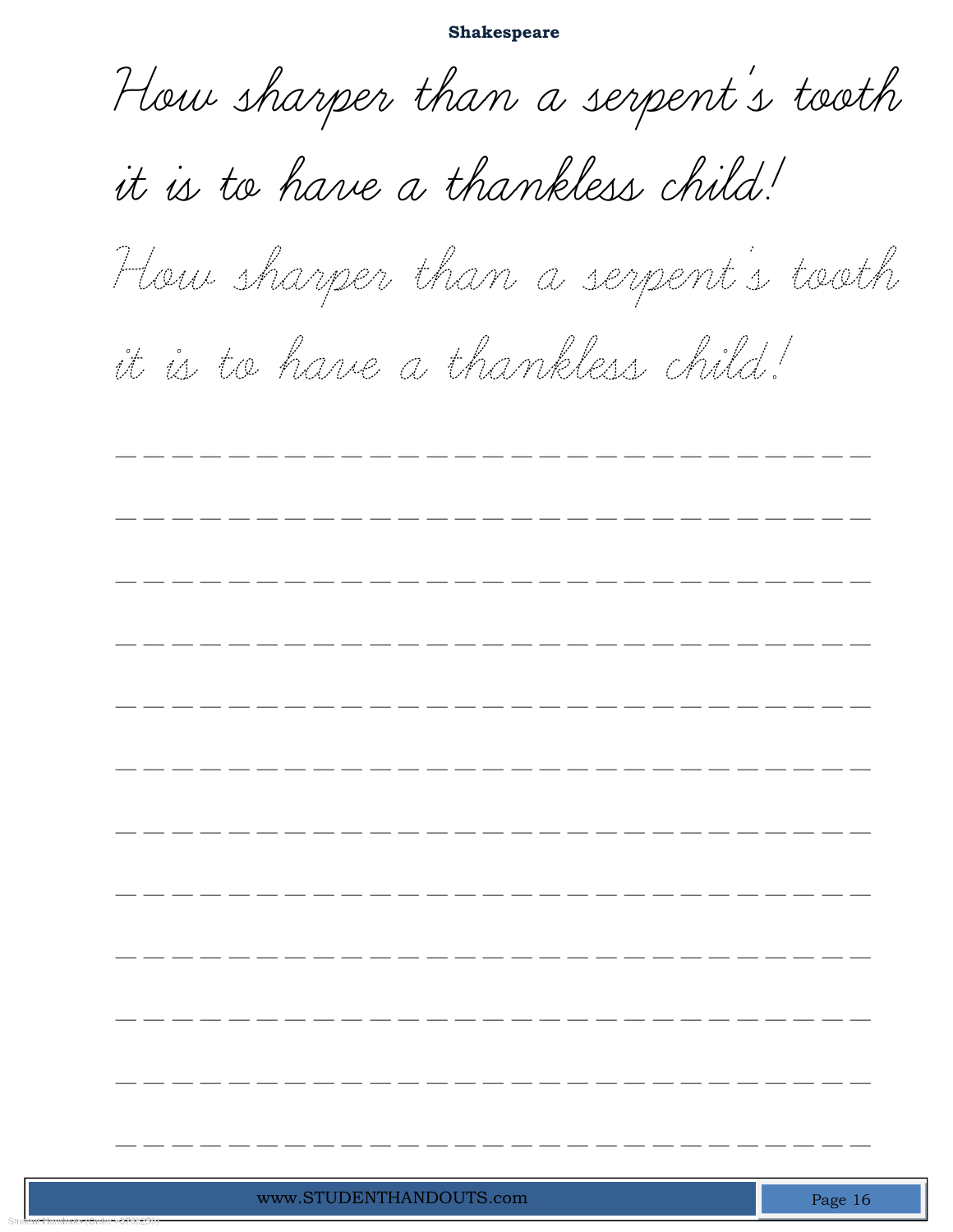I hold the world but as the world, Gratiano; a stage where every man must play a part, and mine is a sad one. I hold the world but as the world, Gratiano; a stage where every man must play a part, and mine is a sad one.

\_\_\_\_\_\_\_\_\_\_\_\_\_\_\_\_\_\_\_\_\_\_\_\_\_\_\_

\_\_\_\_\_\_\_\_\_\_\_\_\_\_\_\_\_\_\_\_\_\_\_\_\_\_\_

\_\_\_\_\_\_\_\_\_\_\_\_\_\_\_\_\_\_\_\_\_\_\_\_\_\_\_

\_\_\_\_\_\_\_\_\_\_\_\_\_\_\_\_\_\_\_\_\_\_\_\_\_\_\_

\_\_\_\_\_\_\_\_\_\_\_\_\_\_\_\_\_\_\_\_\_\_\_\_\_\_\_

\_\_\_\_\_\_\_\_\_\_\_\_\_\_\_\_\_\_\_\_\_\_\_\_\_\_\_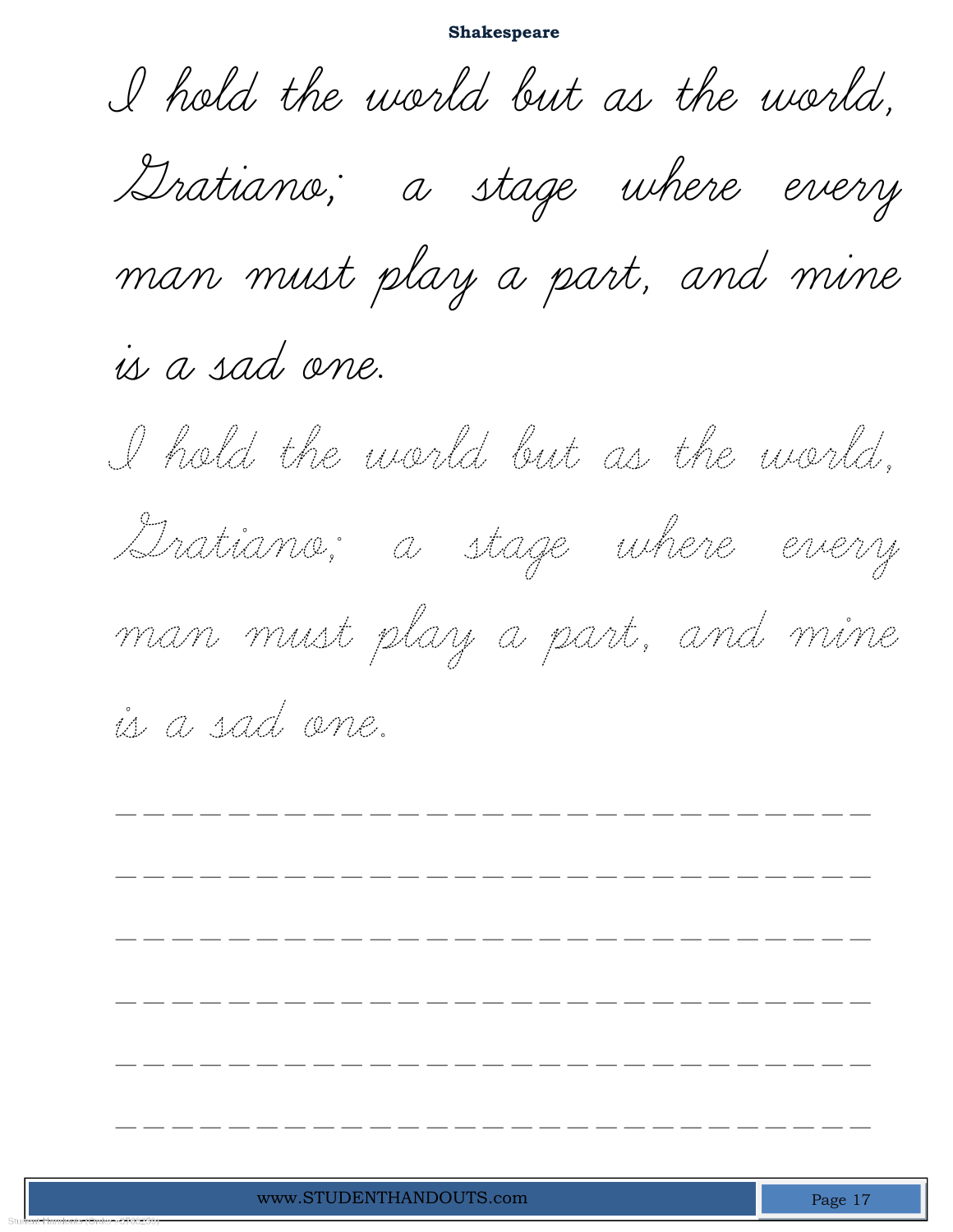I say there is no darkness but

ignorance.

I say there is no darkness but

ignorance.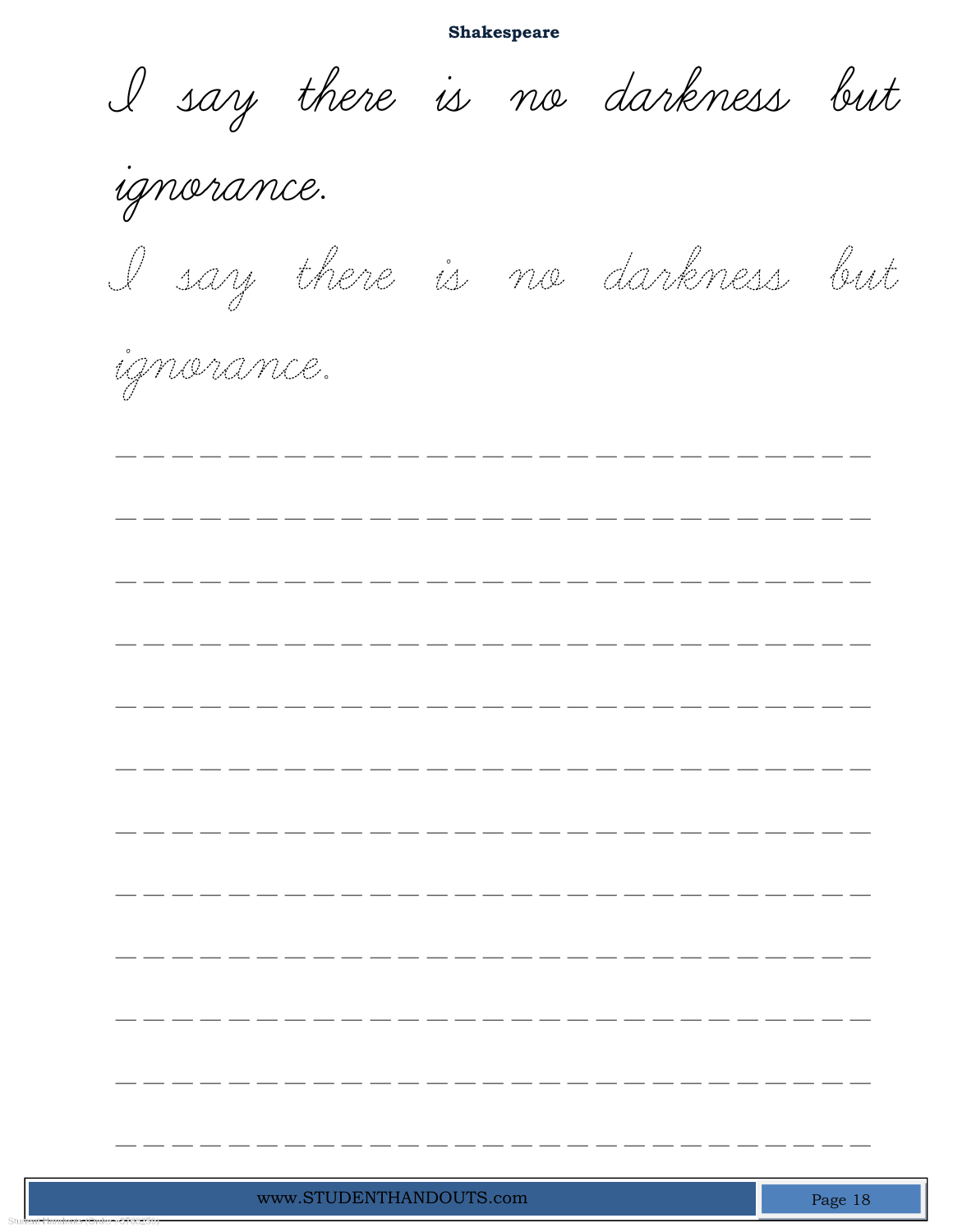I see that the fashion wears out more apparel than the man. I see that the fashion wears out more apparel than the man. \_\_\_\_\_\_\_\_\_\_\_\_\_\_\_\_\_\_\_\_\_\_\_\_\_\_\_ \_\_\_\_\_\_\_\_\_\_\_\_\_\_\_\_\_\_\_\_\_\_\_\_\_\_\_ \_\_\_\_\_\_\_\_\_\_\_\_\_\_\_\_\_\_\_\_\_\_\_\_\_\_\_ \_\_\_\_\_\_\_\_\_\_\_\_\_\_\_\_\_\_\_\_\_\_\_\_\_\_\_ \_\_\_\_\_\_\_\_\_\_\_\_\_\_\_\_\_\_\_\_\_\_\_\_\_\_\_ \_\_\_\_\_\_\_\_\_\_\_\_\_\_\_\_\_\_\_\_\_\_\_\_\_\_\_ \_\_\_\_\_\_\_\_\_\_\_\_\_\_\_\_\_\_\_\_\_\_\_\_\_\_\_ \_\_\_\_\_\_\_\_\_\_\_\_\_\_\_\_\_\_\_\_\_\_\_\_\_\_\_ \_\_\_\_\_\_\_\_\_\_\_\_\_\_\_\_\_\_\_\_\_\_\_\_\_\_\_ \_\_\_\_\_\_\_\_\_\_\_\_\_\_\_\_\_\_\_\_\_\_\_\_\_\_\_ \_\_\_\_\_\_\_\_\_\_\_\_\_\_\_\_\_\_\_\_\_\_\_\_\_\_\_ \_\_\_\_\_\_\_\_\_\_\_\_\_\_\_\_\_\_\_\_\_\_\_\_\_\_\_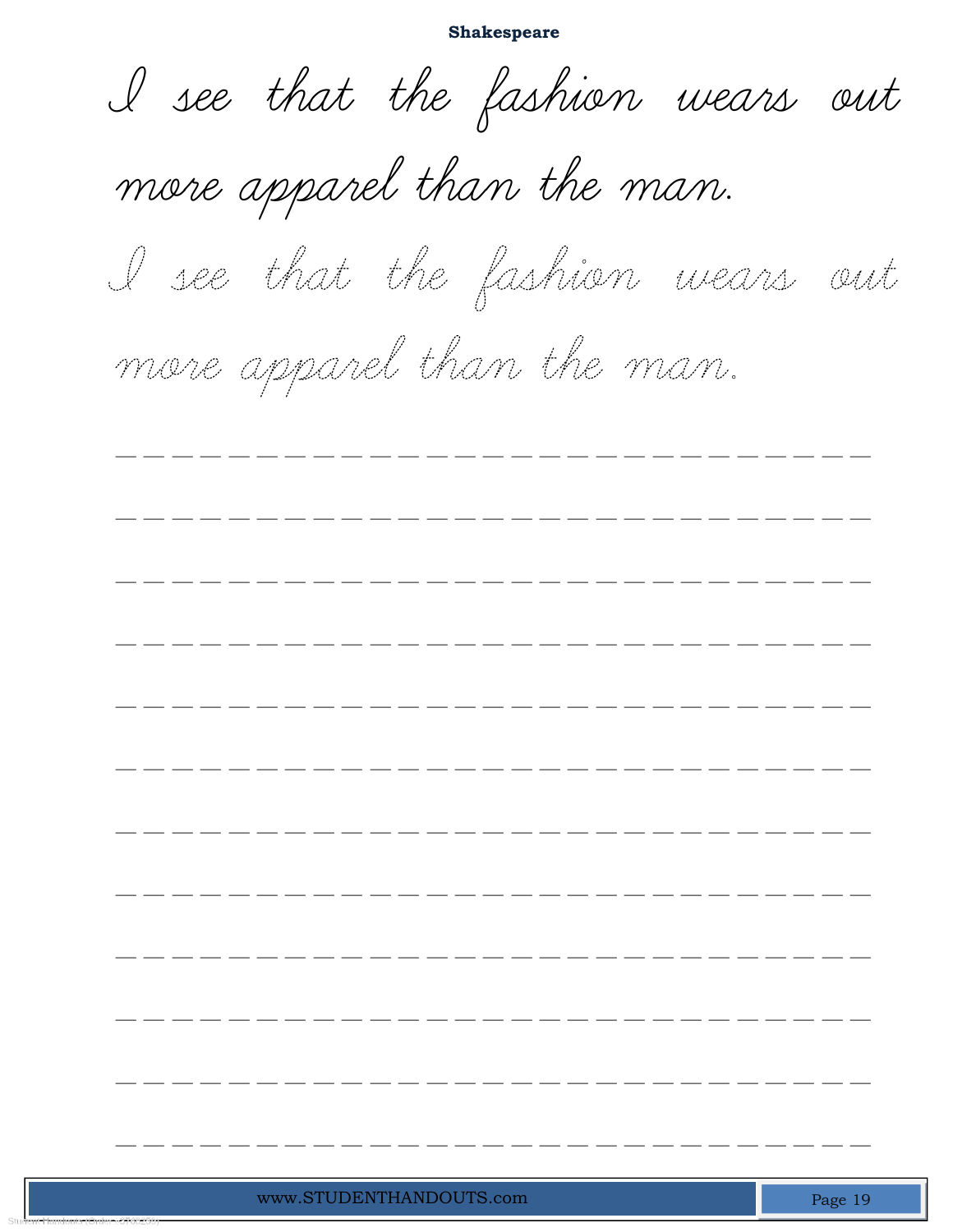If music be the food of love, play

ON.

If music be the food of love, play

 $\varphi_{\mathcal{U}}$ 

|  | a la<br>$\sim$ |  |
|--|----------------|--|
|  |                |  |
|  |                |  |
|  |                |  |
|  |                |  |
|  |                |  |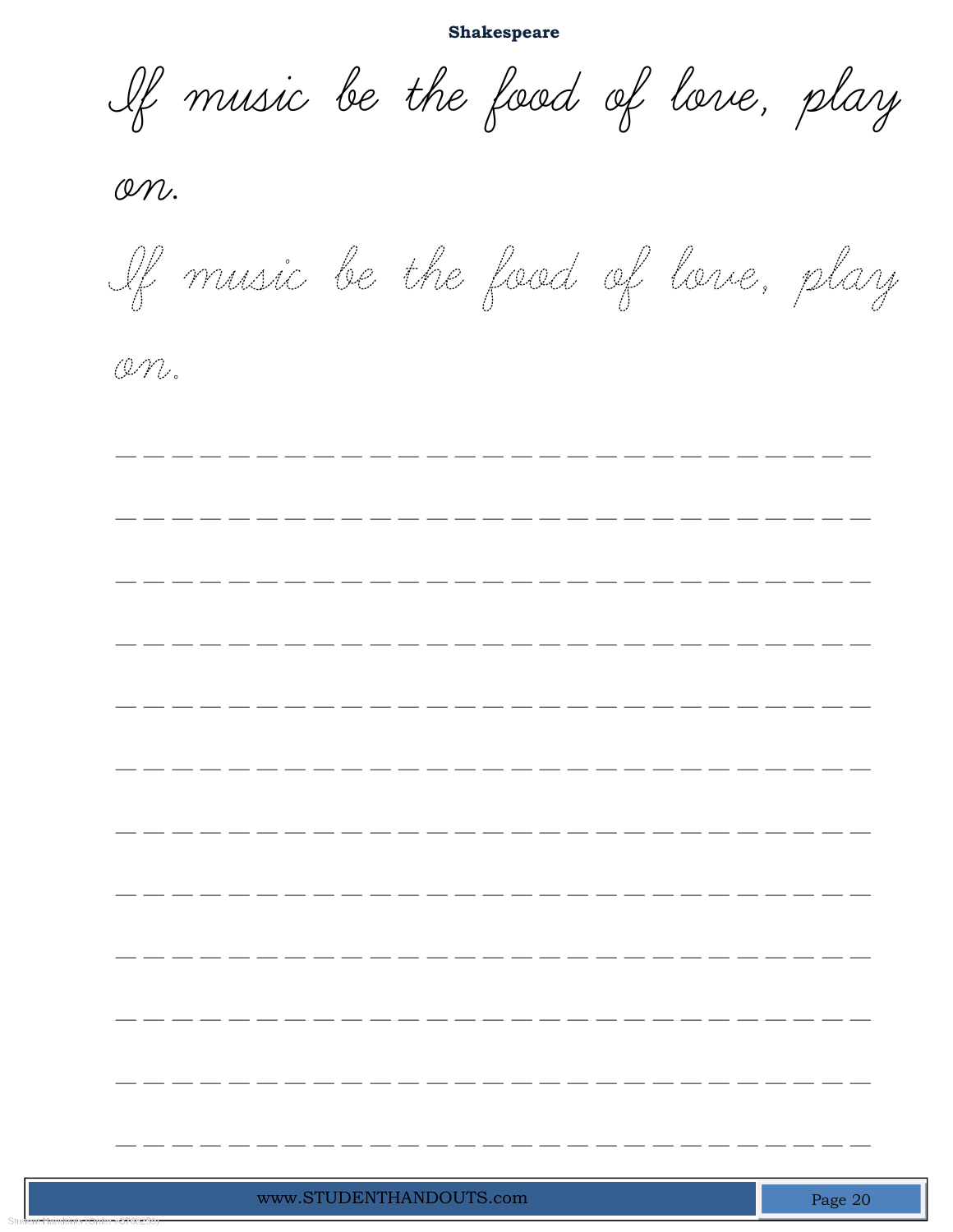Ignorance is the curse of God;

knowledge is the wing wherewith we

fly to heaven.

Ignorance is the curse of God;

knowledge is the wing wherewith

\_\_\_\_\_\_\_\_\_\_\_\_\_\_\_\_\_\_\_\_\_\_\_\_\_\_\_

\_\_\_\_\_\_\_\_\_\_\_\_\_\_\_\_\_\_\_\_\_\_\_\_\_\_\_

\_\_\_\_\_\_\_\_\_\_\_\_\_\_\_\_\_\_\_\_\_\_\_\_\_\_\_

\_\_\_\_\_\_\_\_\_\_\_\_\_\_\_\_\_\_\_\_\_\_\_\_\_\_\_

\_\_\_\_\_\_\_\_\_\_\_\_\_\_\_\_\_\_\_\_\_\_\_\_\_\_\_

\_\_\_\_\_\_\_\_\_\_\_\_\_\_\_\_\_\_\_\_\_\_\_\_\_\_\_

\_\_\_\_\_\_\_\_\_\_\_\_\_\_\_\_\_\_\_\_\_\_\_\_\_\_\_

\_\_\_\_\_\_\_\_\_\_\_\_\_\_\_\_\_\_\_\_\_\_\_\_\_\_\_

\_\_\_\_\_\_\_\_\_\_\_\_\_\_\_\_\_\_\_\_\_\_\_\_\_\_\_

we fly to heaven.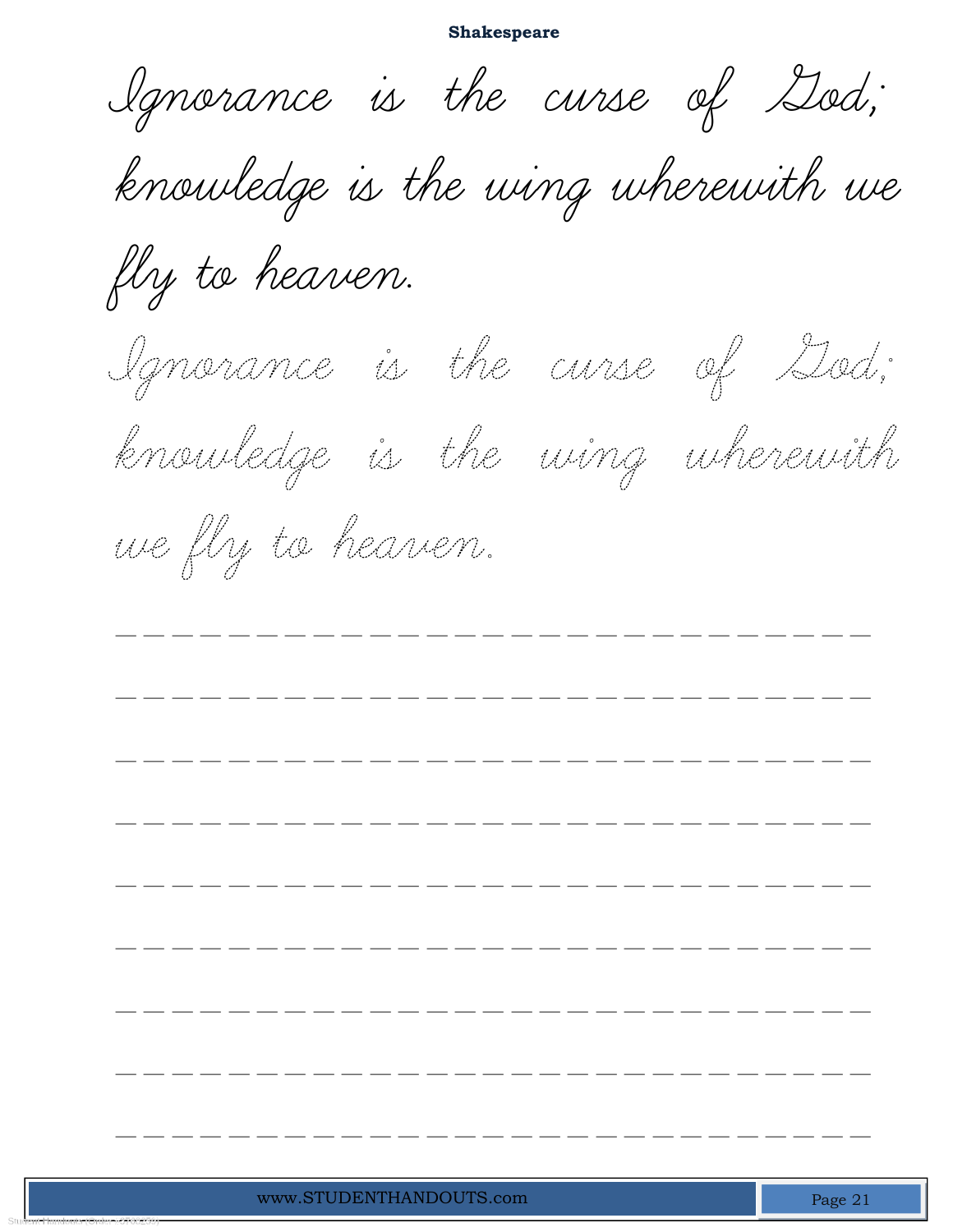It will have blood, they say; blood

will have blood.

It will have blood, they say; blood

\_\_\_\_\_\_\_\_\_\_\_\_\_\_\_\_\_\_\_\_\_\_\_\_\_\_\_

will have blood.

\_\_\_\_\_\_\_\_\_\_\_\_\_\_\_\_\_\_\_\_\_\_\_\_\_\_\_ \_\_\_\_\_\_\_\_\_\_\_\_\_\_\_\_\_\_\_\_\_\_\_\_\_\_\_ \_\_\_\_\_\_\_\_\_\_\_\_\_\_\_\_\_\_\_\_\_\_\_\_\_\_\_ \_\_\_\_\_\_\_\_\_\_\_\_\_\_\_\_\_\_\_\_\_\_\_\_\_\_\_ \_\_\_\_\_\_\_\_\_\_\_\_\_\_\_\_\_\_\_\_\_\_\_\_\_\_\_ \_\_\_\_\_\_\_\_\_\_\_\_\_\_\_\_\_\_\_\_\_\_\_\_\_ \_\_\_\_\_\_\_\_\_\_\_\_\_\_\_\_\_\_\_\_\_\_\_\_\_\_\_ \_\_\_\_\_\_\_\_\_\_\_\_\_\_\_\_\_\_\_\_\_\_\_\_\_\_\_ \_\_\_\_\_\_\_\_\_\_\_\_\_\_\_\_\_\_\_\_\_\_\_\_\_\_\_ \_\_\_\_\_\_\_\_\_\_\_\_\_\_\_\_\_\_\_\_\_\_\_\_\_\_\_ \_\_\_\_\_\_\_\_\_\_\_\_\_\_\_\_\_\_\_\_\_\_\_\_\_\_\_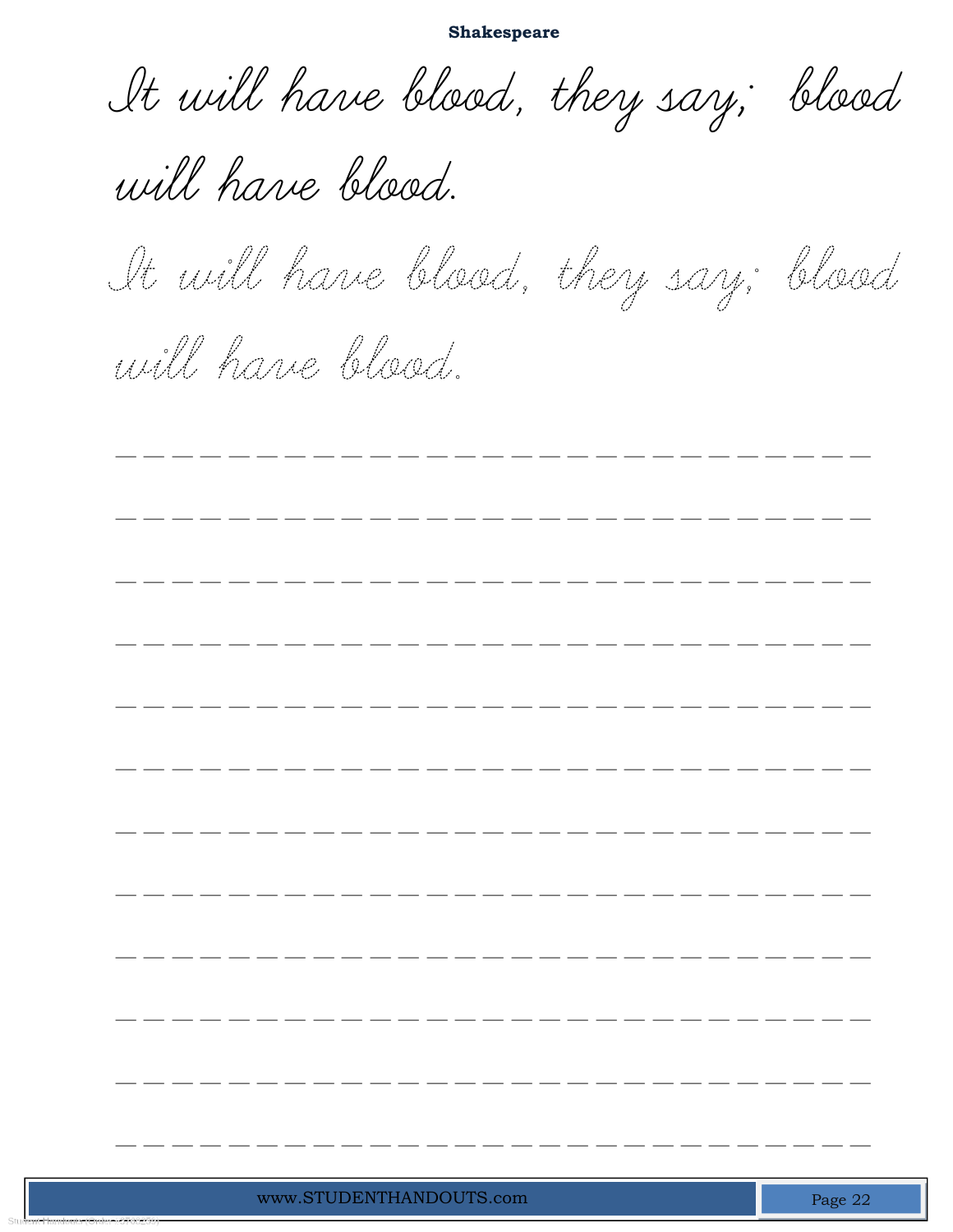Life every man holds dear; but

the dear man holds honor far more

precious dear than life.

Life every man holds dear; but the

dear man holds honor far more

\_\_\_\_\_\_\_\_\_\_\_\_\_\_\_\_\_\_\_\_\_\_\_\_\_\_\_

\_\_\_\_\_\_\_\_\_\_\_\_\_\_\_\_\_\_\_\_\_\_\_\_\_\_\_

\_\_\_\_\_\_\_\_\_\_\_\_\_\_\_\_\_\_\_\_\_\_\_\_\_\_\_

\_\_\_\_\_\_\_\_\_\_\_\_\_\_\_\_\_\_\_\_\_\_\_\_\_\_\_

\_\_\_\_\_\_\_\_\_\_\_\_\_\_\_\_\_\_\_\_\_\_\_\_\_\_\_

\_\_\_\_\_\_\_\_\_\_\_\_\_\_\_\_\_\_\_\_\_\_\_\_\_\_\_

\_\_\_\_\_\_\_\_\_\_\_\_\_\_\_\_\_\_\_\_\_\_\_\_\_\_\_

\_\_\_\_\_\_\_\_\_\_\_\_\_\_\_\_\_\_\_\_\_\_\_\_\_\_\_

\_\_\_\_\_\_\_\_\_\_\_\_\_\_\_\_\_\_\_\_\_\_\_\_\_\_\_

precious dear than life.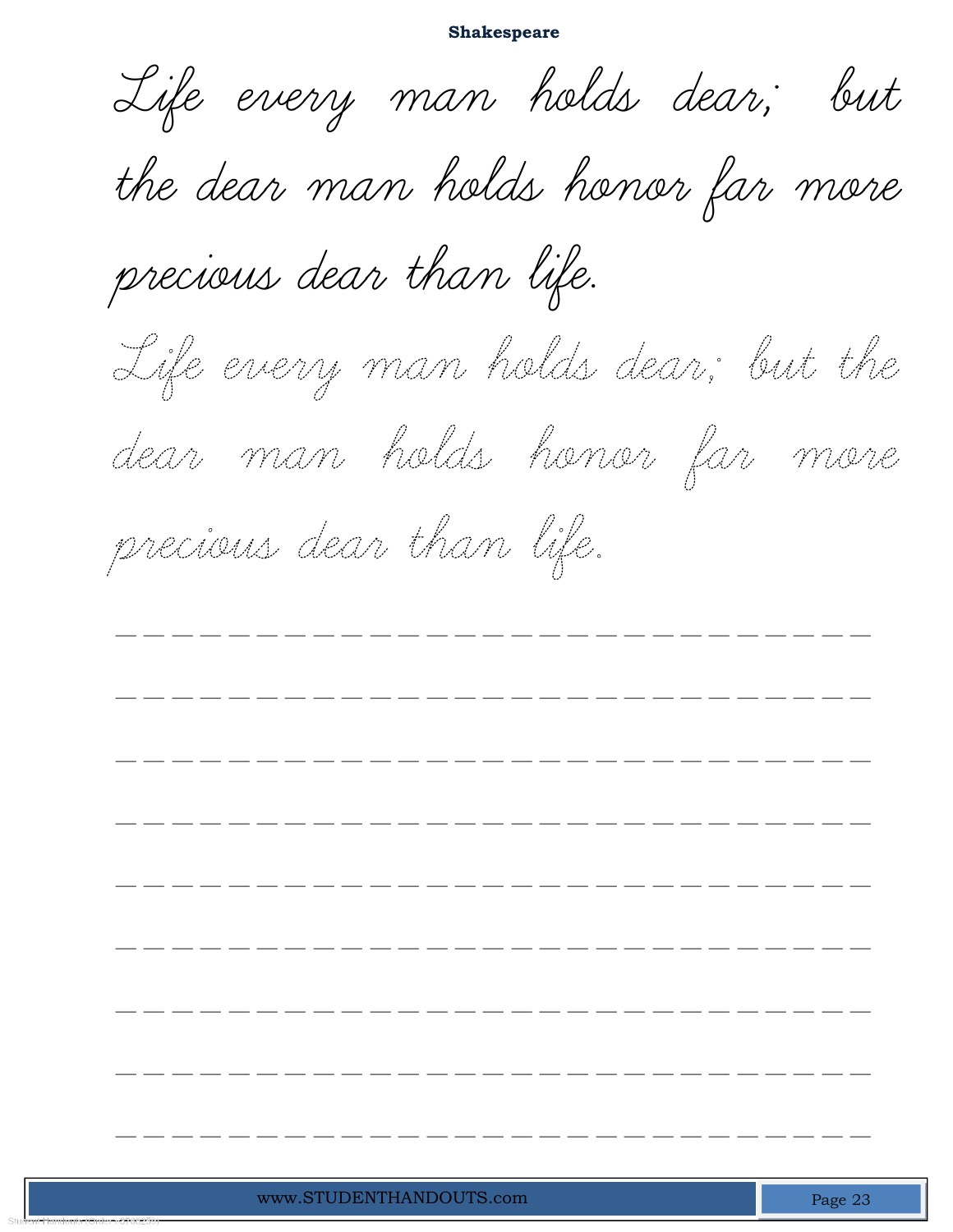Listen to many, speak to a few. Listen to many, speak to a few. \_ \_\_ \_\_ \_\_ \_\_ \_\_ \_\_ \_\_ \_ \_\_ \_\_ \_\_ \_\_ \_\_ \_\_ \_\_ \_\_ \_\_ \_\_ سي ب - -\_\_\_\_\_ - -- -- -- -ست ب - -- -- -\_\_\_\_\_\_\_ \_ \_\_ \_\_ \_\_ \_ والمتنا المتناجين المتناجين المتناجين المتناجين المتناجين المتناجين المتناجين المتناجين المتناجين المتناجين المتناجي \_ \_\_\_ \_\_ - -- -- -- -- -- -- -- --\_ \_\_ \_\_ \_\_ \_\_ \_\_ \_ \_\_ \_\_ \_\_ \_\_ \_\_

www.STUDENTHANDOUTS.com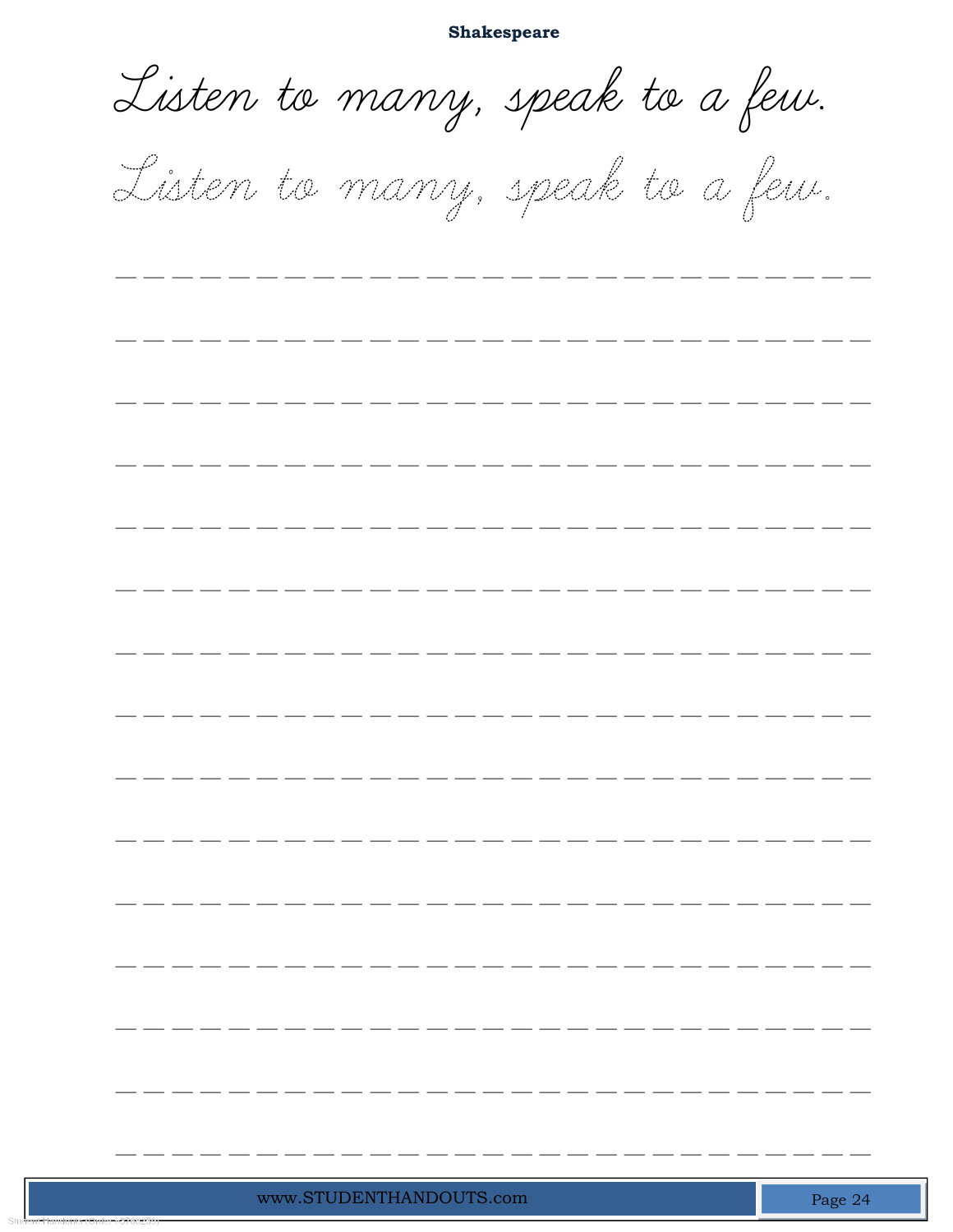

conscience is.



conscience is.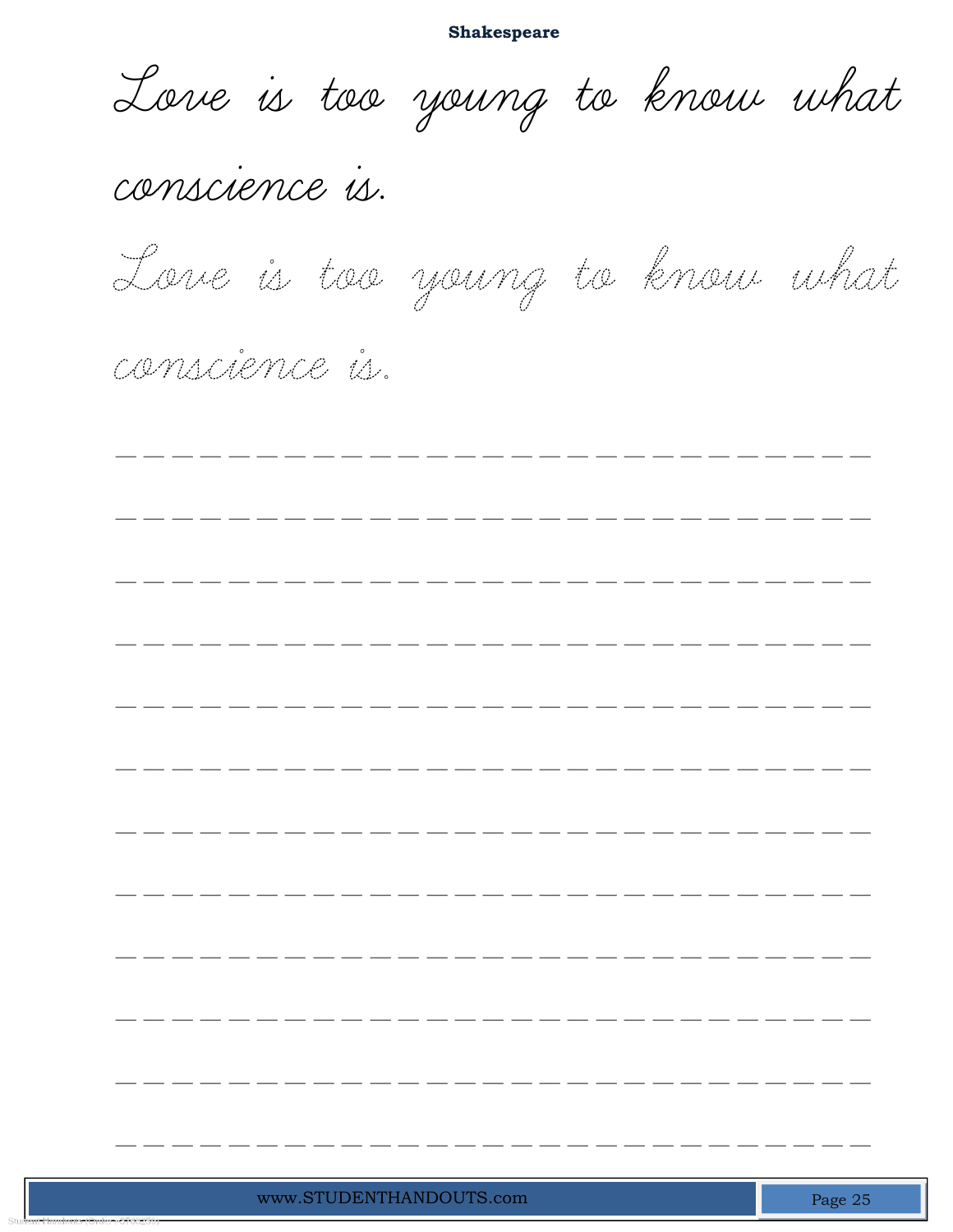Men are April when they woo, December when they wed. Maids are May when they are maids, but the sky changes when they are wives. Men are April when they woo, December when they wed. Maids are May when they are maids, but the sky changes when they are

\_\_\_\_\_\_\_\_\_\_\_\_\_\_\_\_\_\_\_\_\_\_\_\_\_\_\_

\_\_\_\_\_\_\_\_\_\_\_\_\_\_\_\_\_\_\_\_\_\_\_\_\_\_\_

\_\_\_\_\_\_\_\_\_\_\_\_\_\_\_\_\_\_\_\_\_\_\_\_\_\_\_

wives.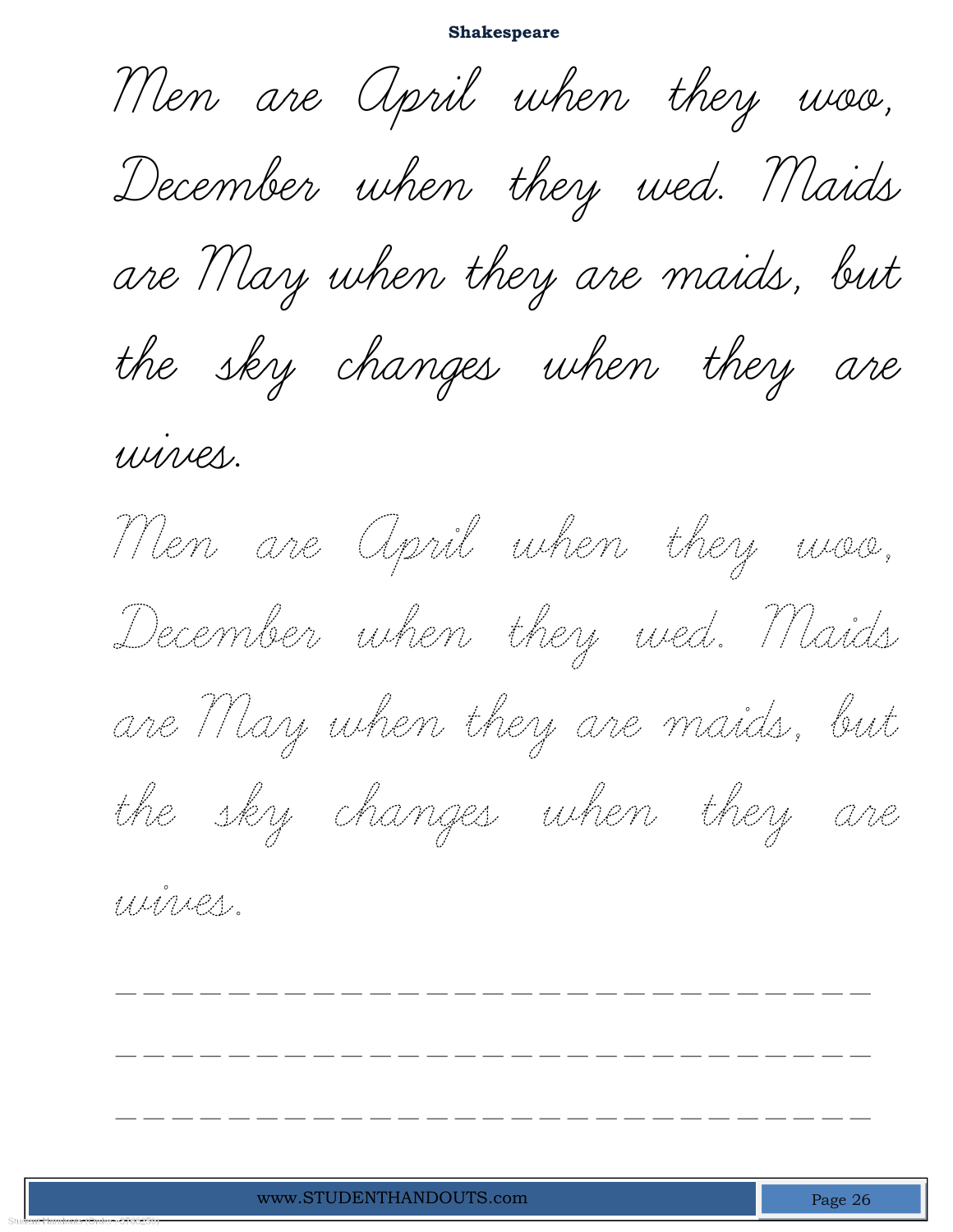rlatins til Orden i de 002001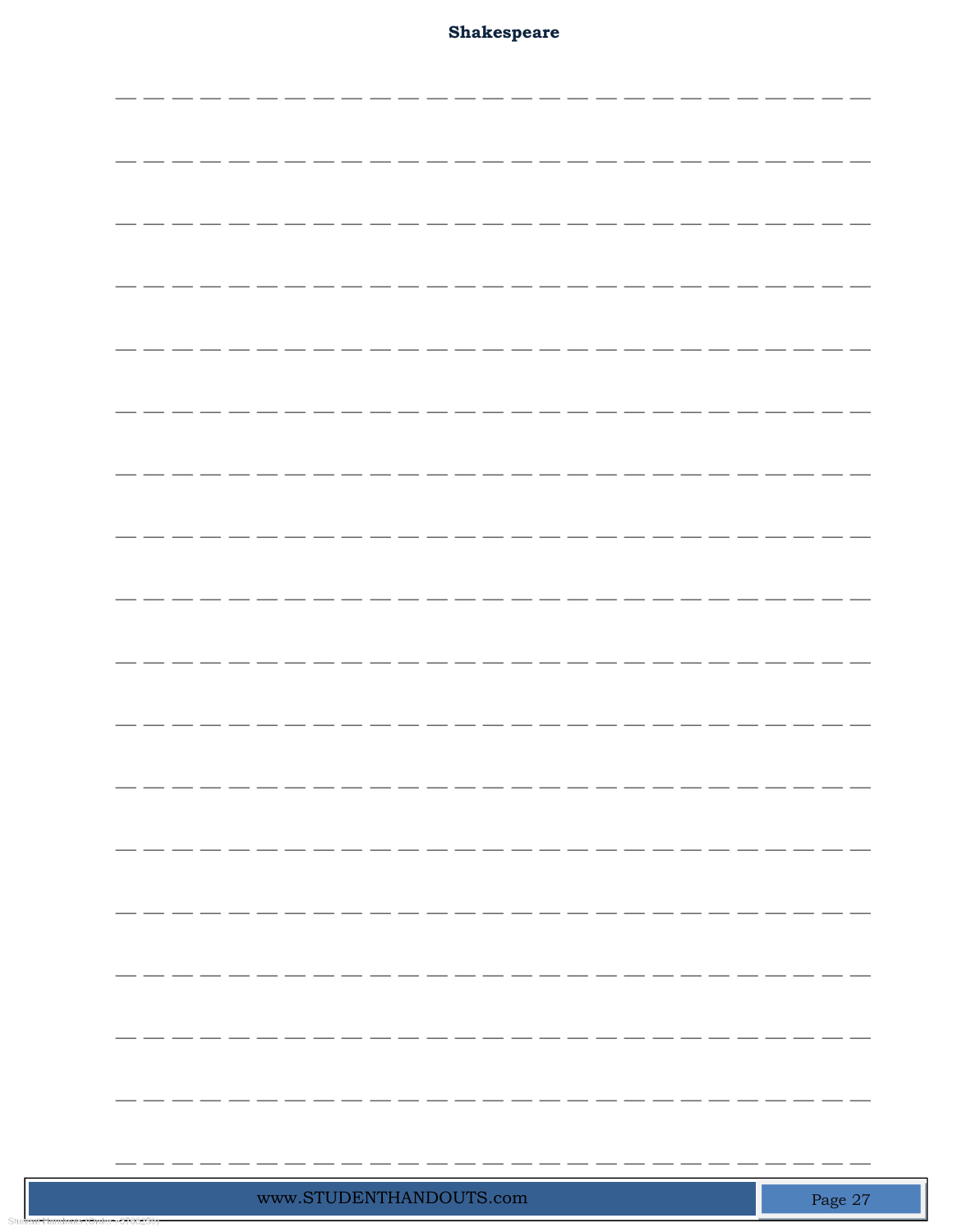Nature hath framed strange fellows

in her time.

Nature hath framed strange fellows

\_\_\_\_\_\_\_\_\_\_\_\_\_\_\_\_\_\_\_\_\_\_\_\_\_\_\_

in her time.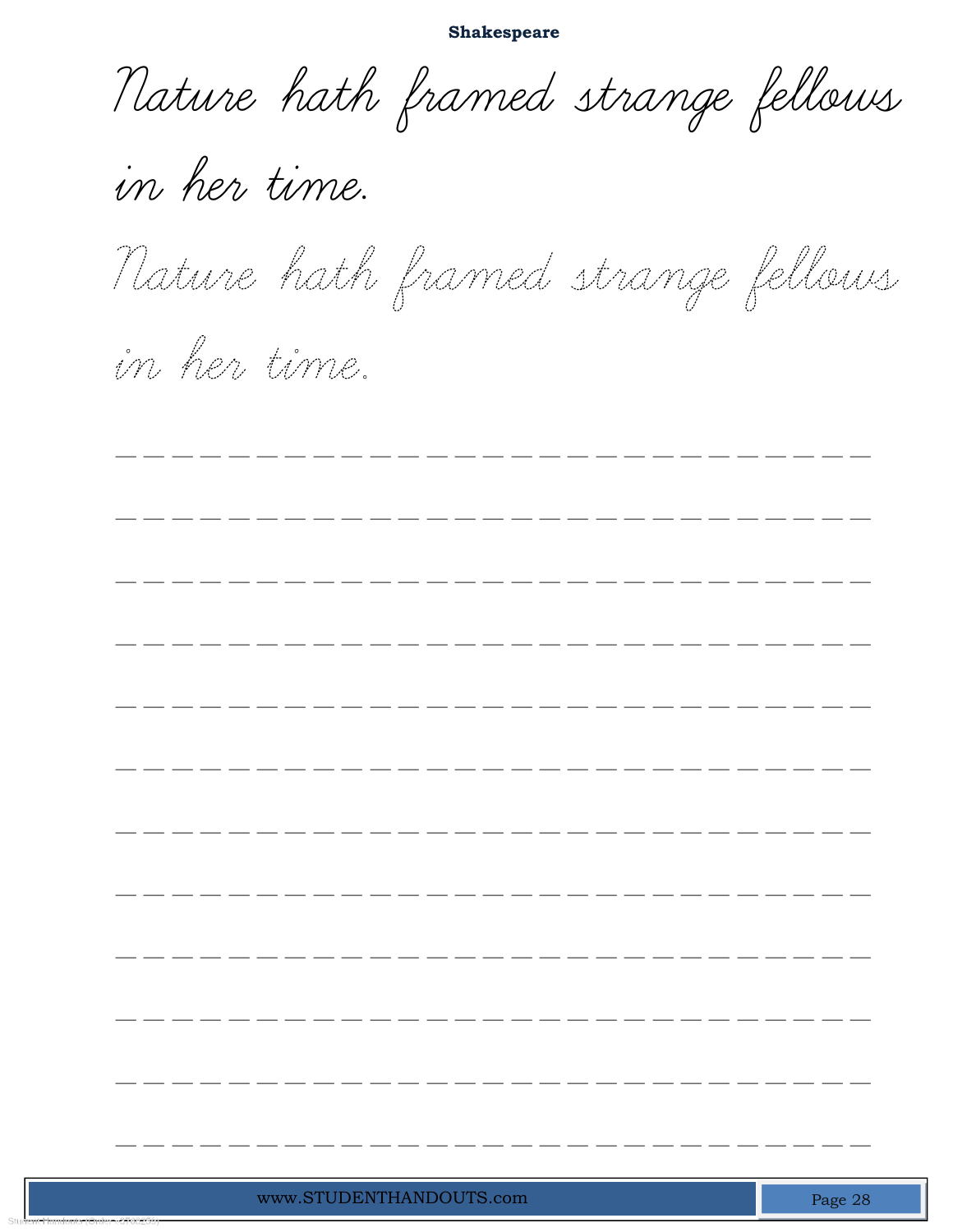No legacy is so rich as honesty.

No legacy is so rich as honesty.

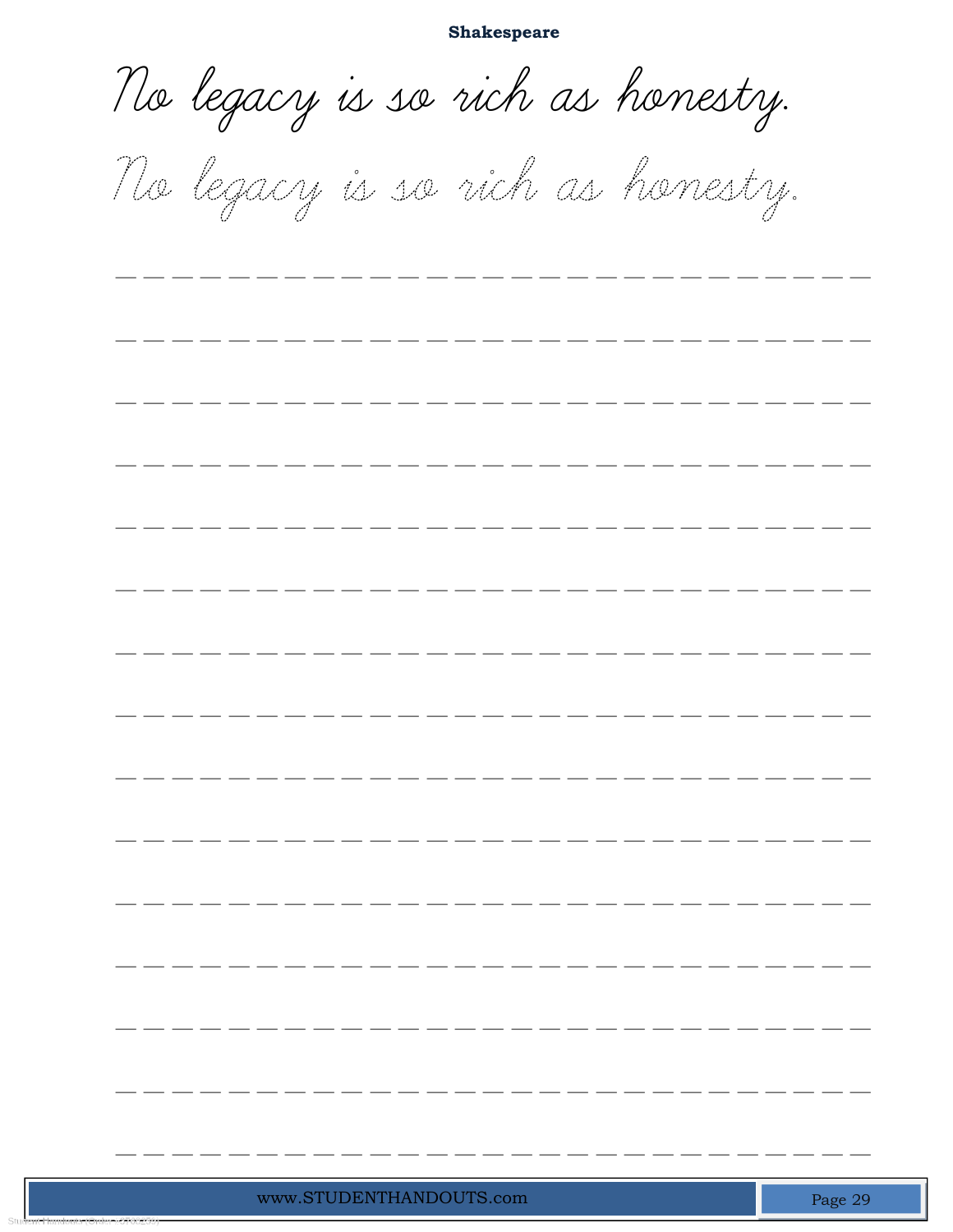Nothing can come of nothing.

Nothing can come of nothing.

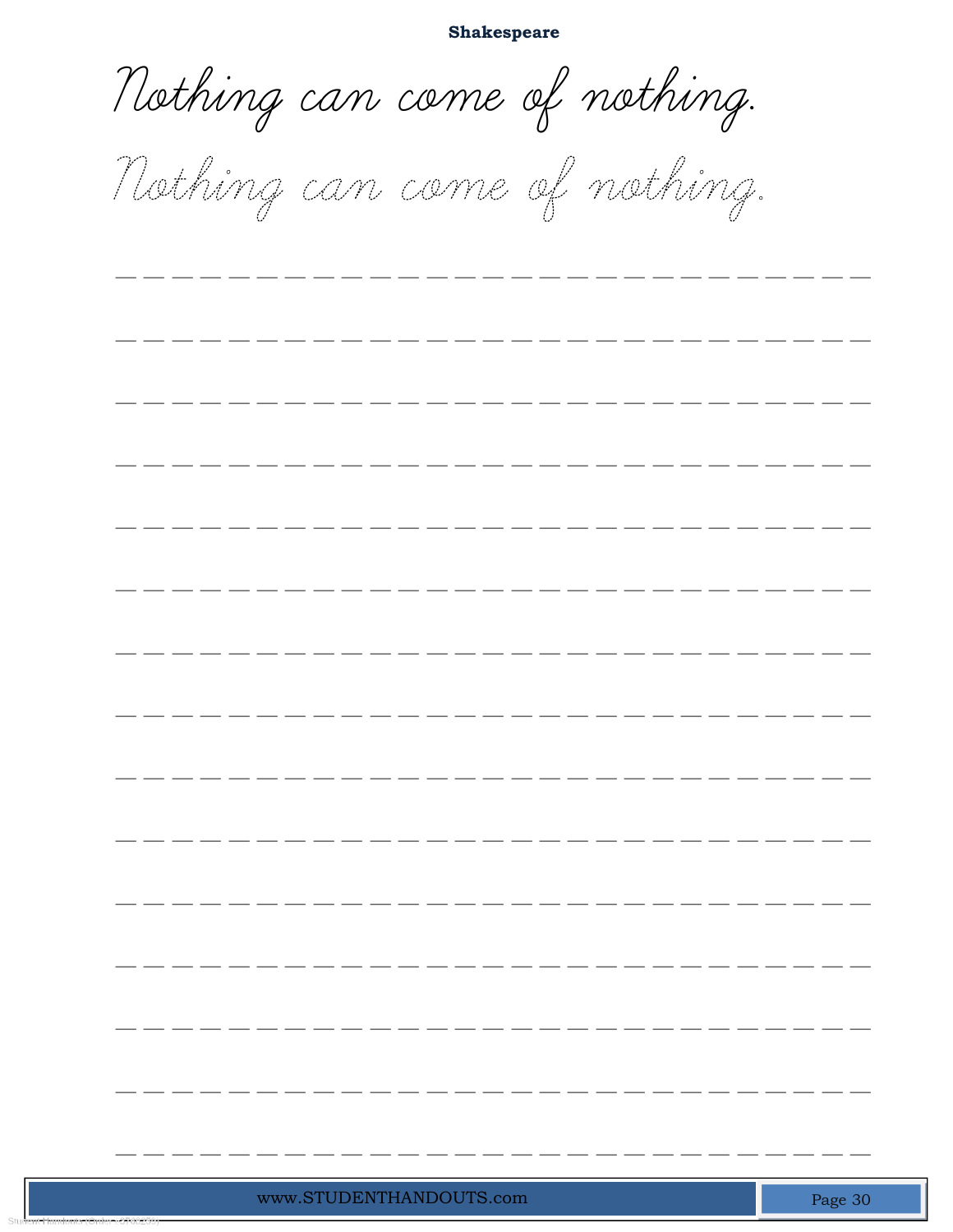One touch of nature makes the

whole world kin.

One touch of nature makes the

\_ \_\_ \_\_ \_\_ \_\_

whole world kin.

\_\_\_\_\_\_\_\_\_\_\_\_  $\overline{a}$ - -- -- -- -- -- -- -- -- -- --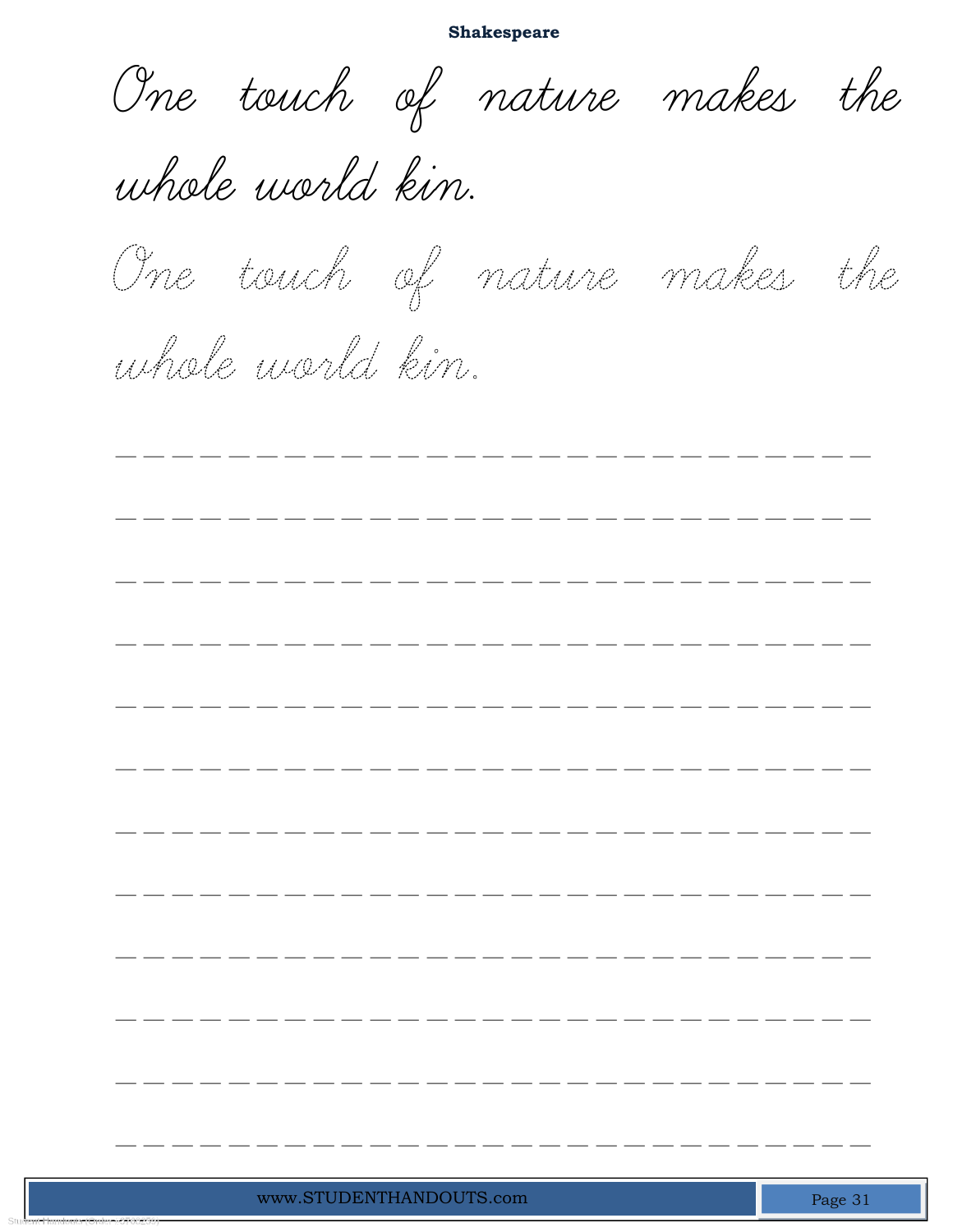Parting is such sweet sorrow.

Parting is such sweet servew.

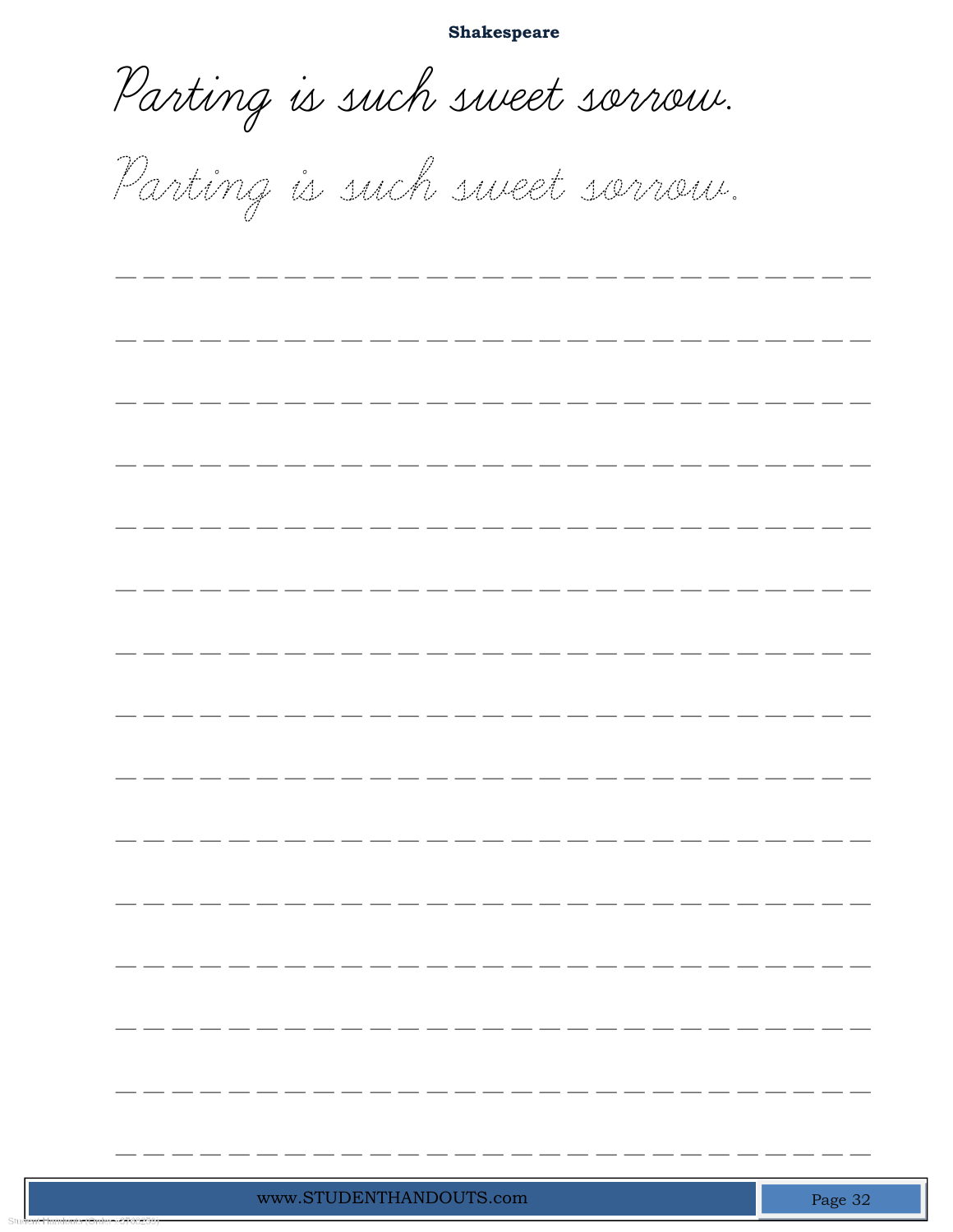Some rise by sin, and some by

virtue fall.

Some rise by sin, and some by

virtue fall.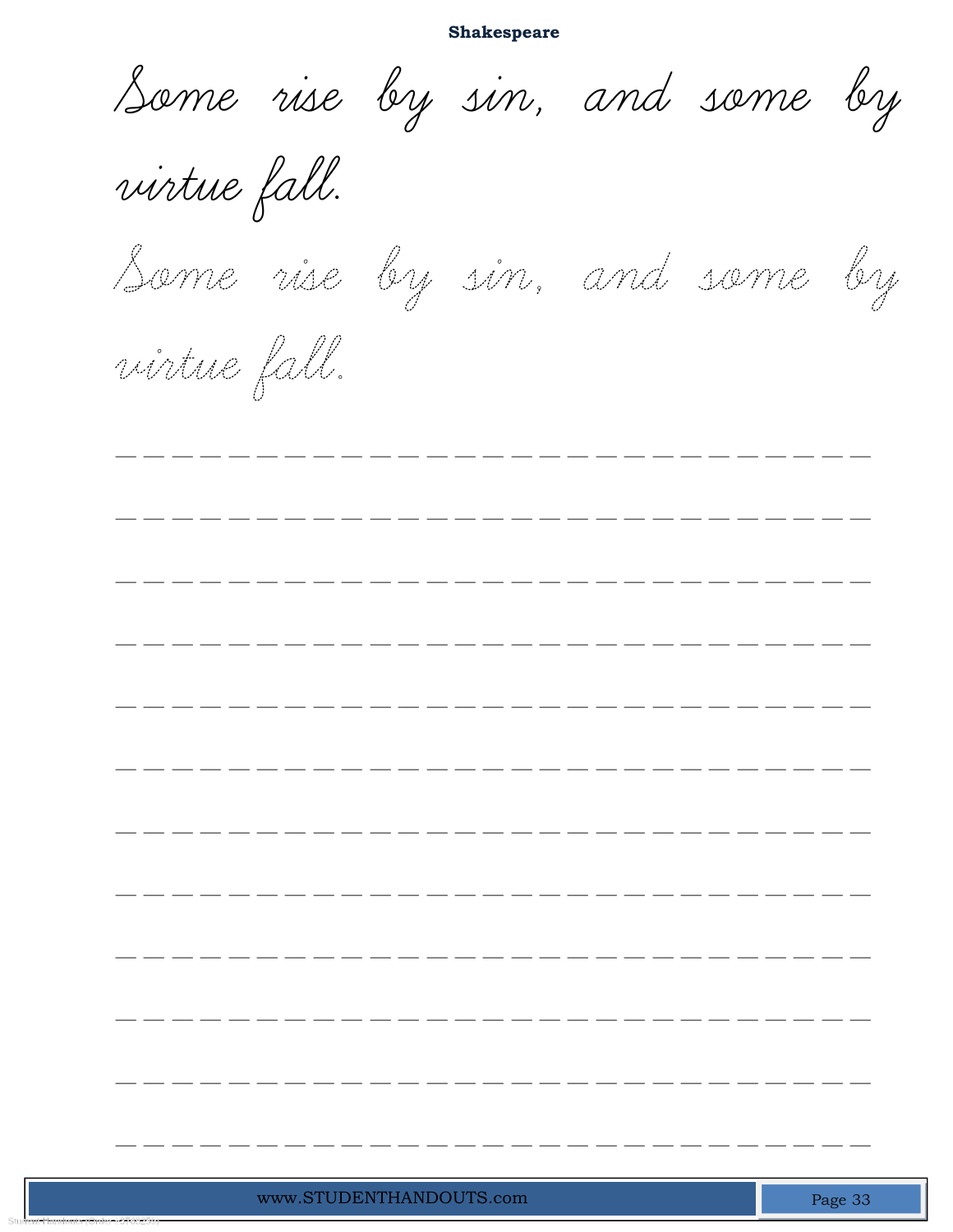Suspicion always haunts the quilty

mind.

Suspicion always haunts the guilty

mind.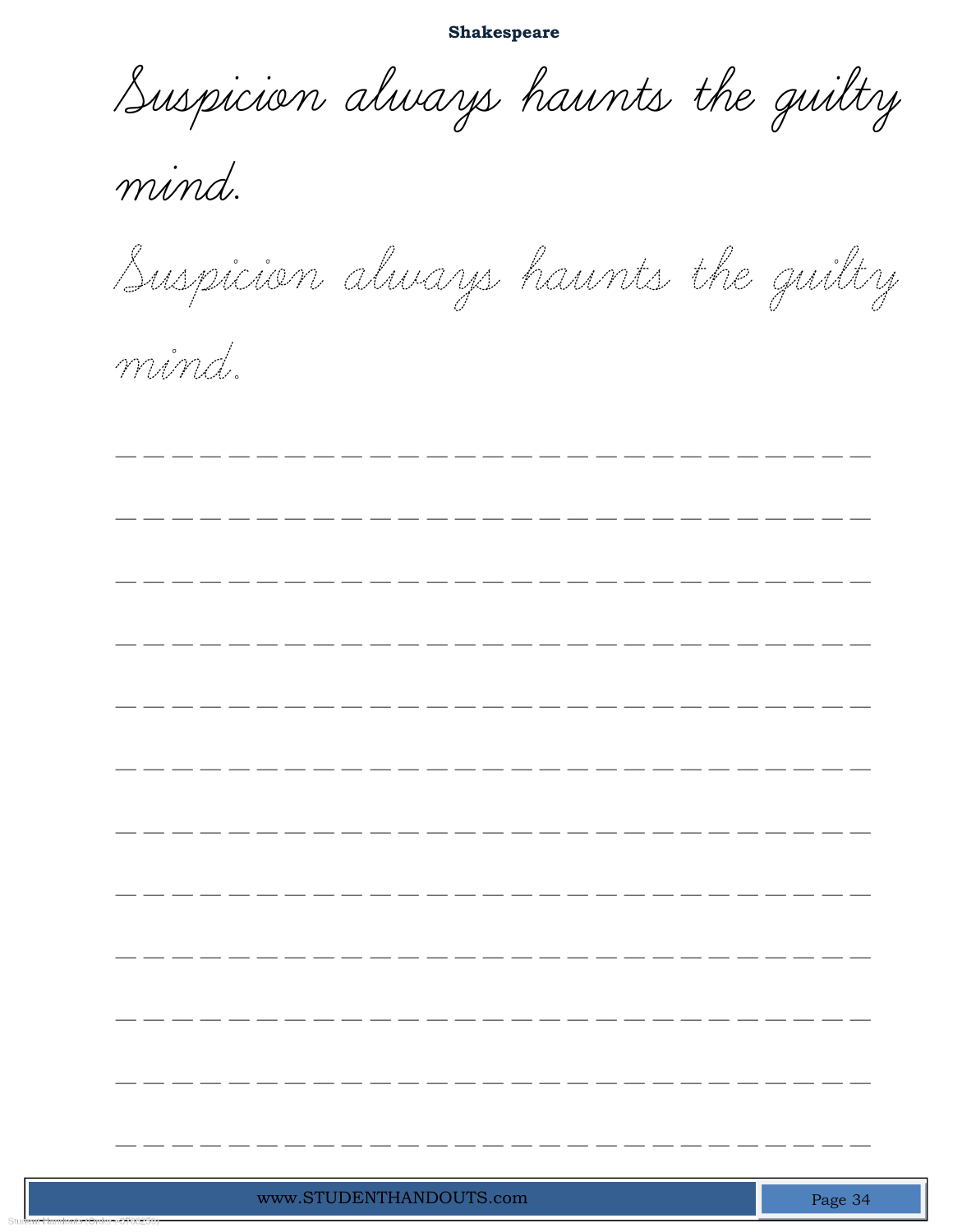Sweet mercy is nobility's true

badge.

Sweet mercy is nobility's true

badge.

|  | - -                                    |  |
|--|----------------------------------------|--|
|  |                                        |  |
|  |                                        |  |
|  |                                        |  |
|  |                                        |  |
|  |                                        |  |
|  | - -<br>- -<br>$\overline{\phantom{a}}$ |  |
|  |                                        |  |
|  |                                        |  |
|  |                                        |  |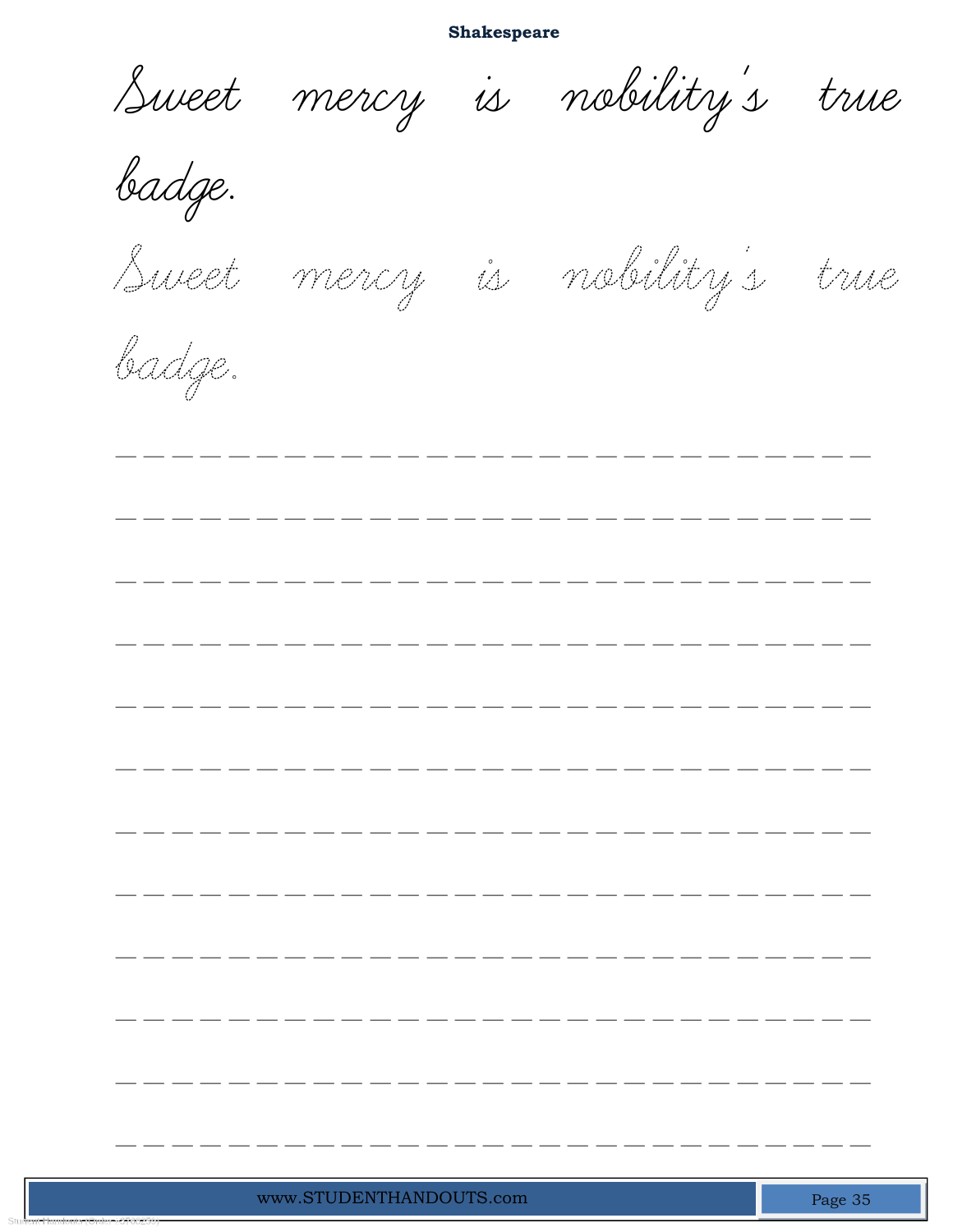There's many a man has more hair

than wit.

There's many a man has more

hair than wit.

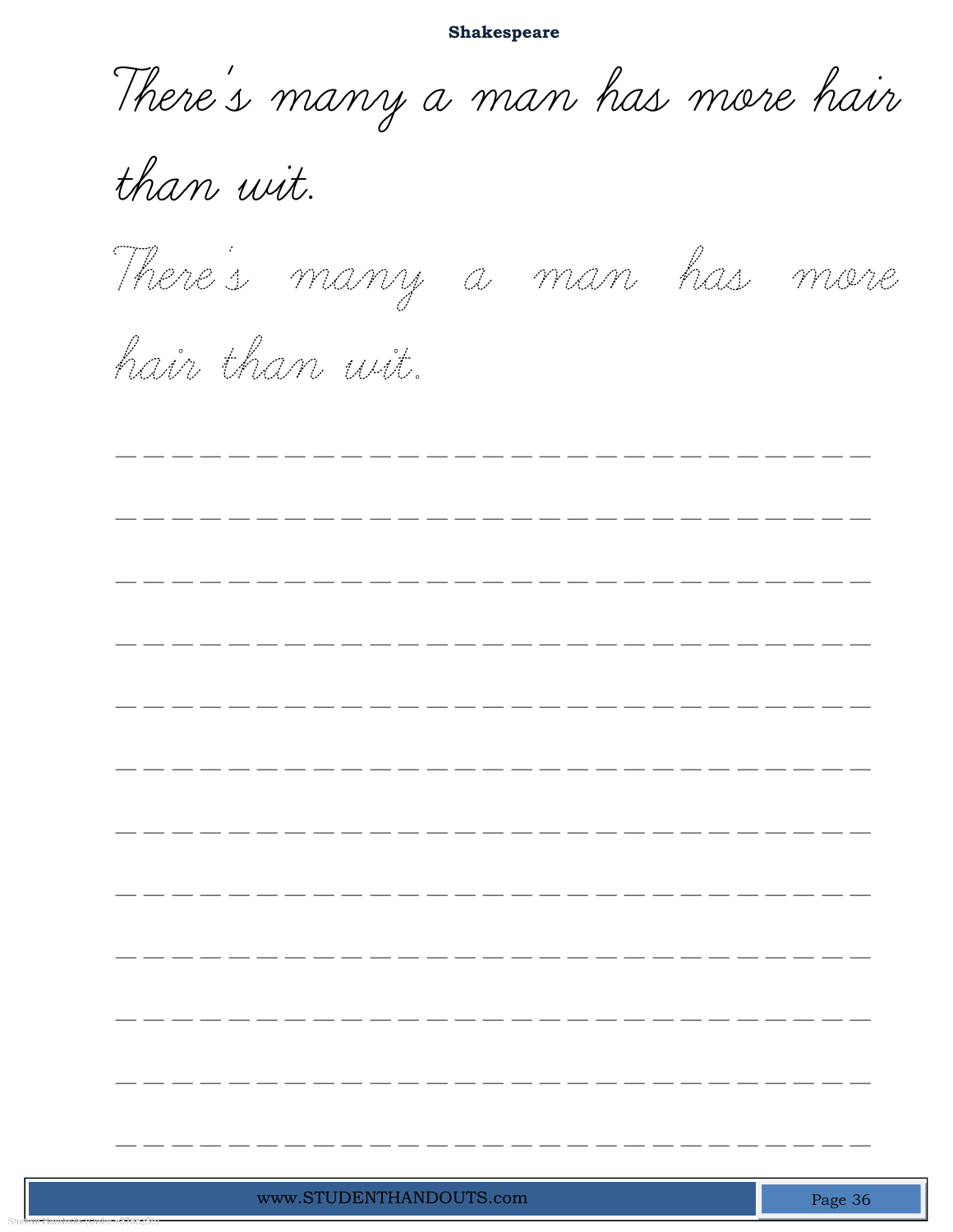Uneasy lies the head that wears a

crouin.

Uneasy lies the head that wears a

CNOWN.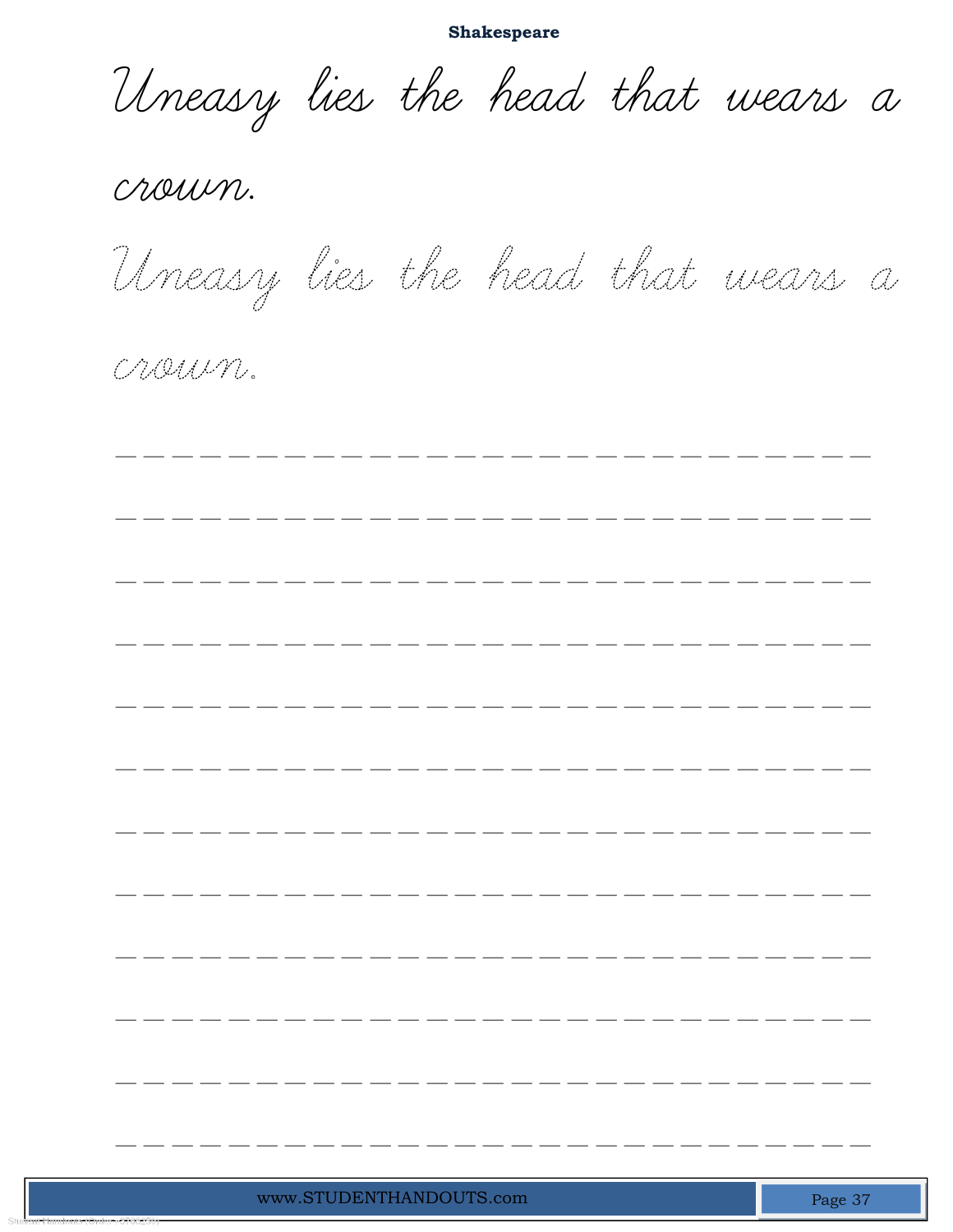Who could refrain that had a heart

to love and in that heart courage to

make love known?

Who could refrain that had a heart

to love and in that heart courage

\_\_\_\_\_\_\_\_\_\_\_\_\_\_\_\_\_\_\_\_\_\_\_\_\_\_\_

\_\_\_\_\_\_\_\_\_\_\_\_\_\_\_\_\_\_\_\_\_\_\_\_\_\_\_

\_\_\_\_\_\_\_\_\_\_\_\_\_\_\_\_\_\_\_\_\_\_\_\_\_\_\_

\_\_\_\_\_\_\_\_\_\_\_\_\_\_\_\_\_\_\_\_\_\_\_\_\_\_\_

\_\_\_\_\_\_\_\_\_\_\_\_\_\_\_\_\_\_\_\_\_\_\_\_\_\_\_

\_\_\_\_\_\_\_\_\_\_\_\_\_\_\_\_\_\_\_\_\_\_\_\_\_\_\_

\_\_\_\_\_\_\_\_\_\_\_\_\_\_\_\_\_\_\_\_\_\_\_\_\_\_\_

\_\_\_\_\_\_\_\_\_\_\_\_\_\_\_\_\_\_\_\_\_\_\_\_\_\_\_

\_\_\_\_\_\_\_\_\_\_\_\_\_\_\_\_\_\_\_\_\_\_\_\_\_\_\_

to make love known?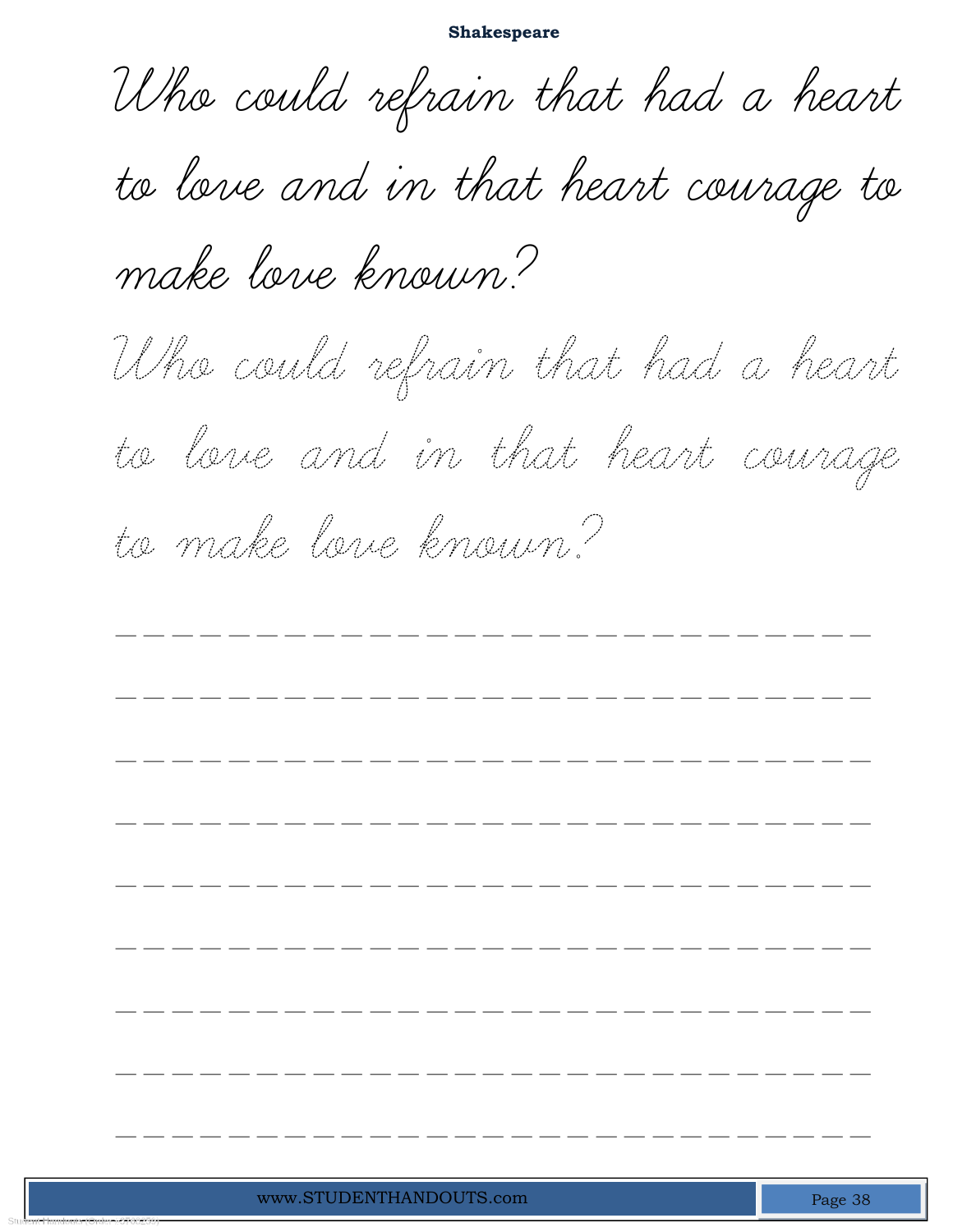'Tis better to bear the ills we have

than fly to others that we know not of.

'Tis better to bear the ills we have

than fly to others that we know

\_\_\_\_\_\_\_\_\_\_\_\_\_\_\_\_\_\_\_\_\_\_\_\_\_\_\_

\_\_\_\_\_\_\_\_\_\_\_\_\_\_\_\_\_\_\_\_\_\_\_\_\_\_\_

\_\_\_\_\_\_\_\_\_\_\_\_\_\_\_\_\_\_\_\_\_\_\_\_\_\_\_

\_\_\_\_\_\_\_\_\_\_\_\_\_\_\_\_\_\_\_\_\_\_\_\_\_\_\_

\_\_\_\_\_\_\_\_\_\_\_\_\_\_\_\_\_\_\_\_\_\_\_\_\_\_\_

\_\_\_\_\_\_\_\_\_\_\_\_\_\_\_\_\_\_\_\_\_\_\_\_\_\_\_

\_\_\_\_\_\_\_\_\_\_\_\_\_\_\_\_\_\_\_\_\_\_\_\_\_\_\_

\_\_\_\_\_\_\_\_\_\_\_\_\_\_\_\_\_\_\_\_\_\_\_\_\_\_\_

\_\_\_\_\_\_\_\_\_\_\_\_\_\_\_\_\_\_\_\_\_\_\_\_\_\_\_

not of.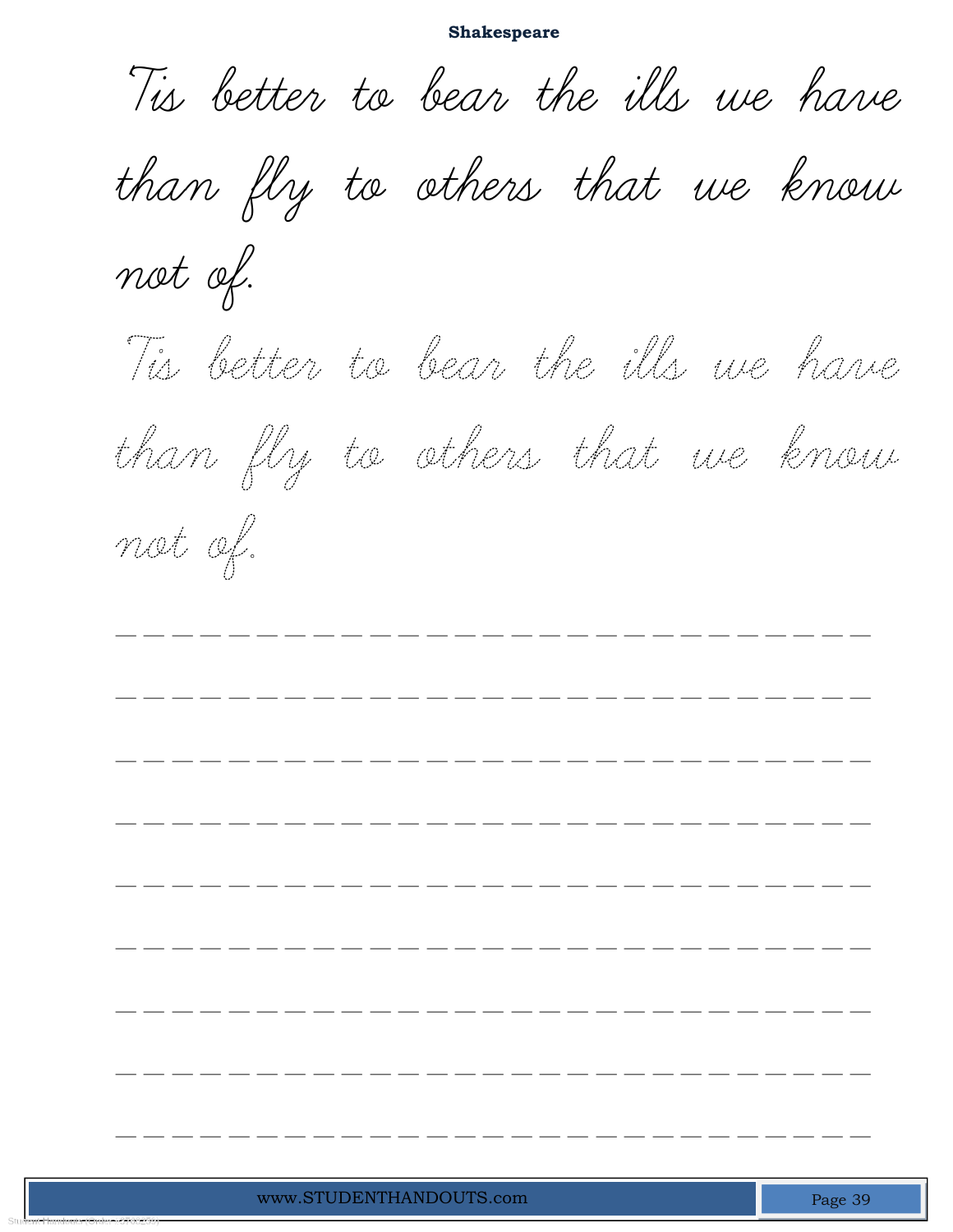This above all; to thine own self be

true.

This above all; to thine own self be

true.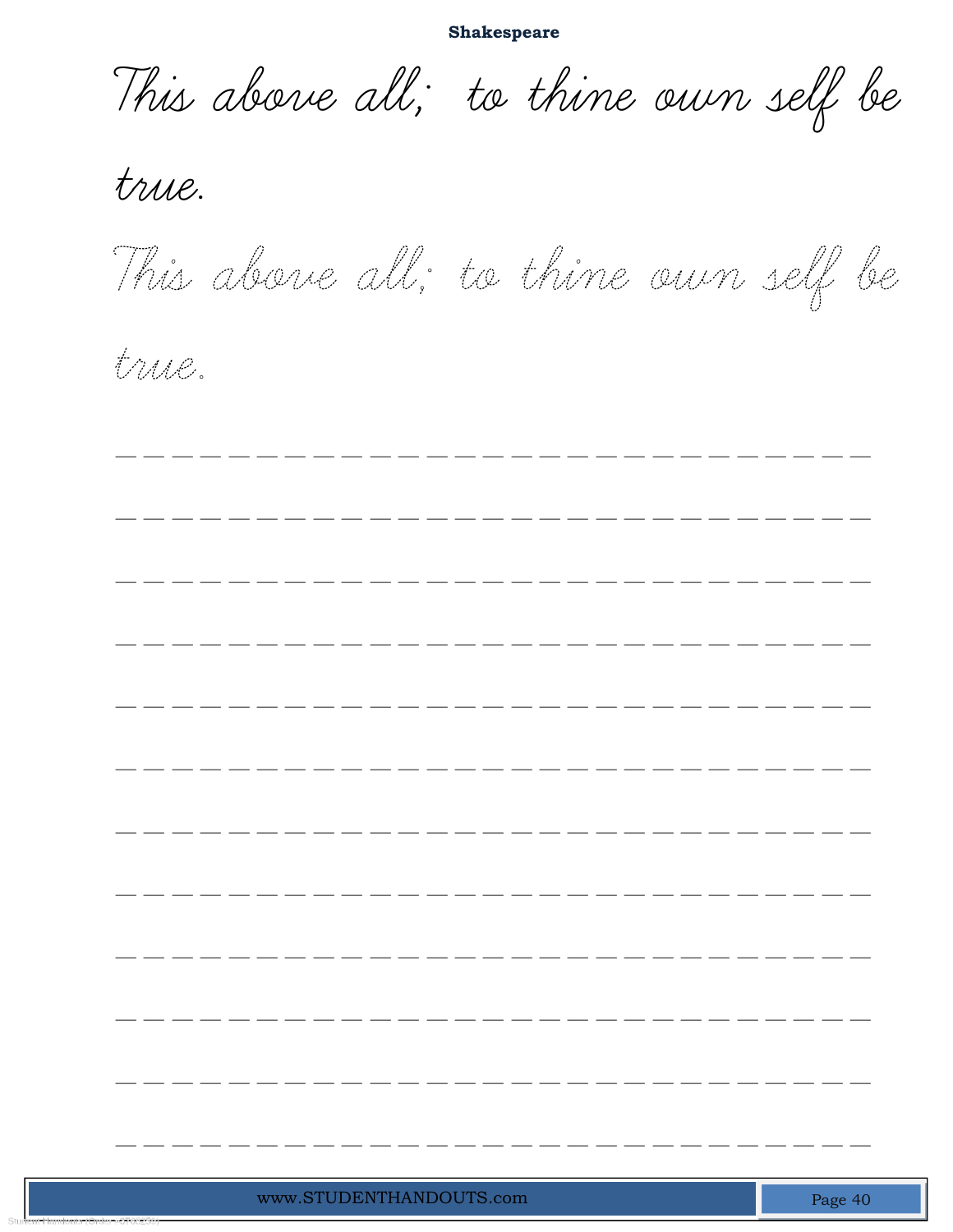'Tis not enough to help the feeble up, but to support them after. 'Tis not enough to help the feeble up, but to support them after. \_\_\_\_\_\_\_\_\_\_\_\_\_\_\_\_\_\_\_\_\_\_\_\_\_\_\_ \_\_\_\_\_\_\_\_\_\_\_\_\_\_\_\_\_\_\_\_\_\_\_\_\_\_\_ \_\_\_\_\_\_\_\_\_\_\_\_\_\_\_\_\_\_\_\_\_\_\_\_\_\_\_ \_\_\_\_\_\_\_\_\_\_\_\_\_\_\_\_\_\_\_\_\_\_\_\_\_\_\_ \_\_\_\_\_\_\_\_\_\_\_\_\_\_\_\_\_\_\_\_\_\_\_\_\_\_\_ \_\_\_\_\_\_\_\_\_\_\_\_\_\_\_\_\_\_\_\_\_\_\_\_\_\_\_ \_\_\_\_\_\_\_\_\_\_\_\_\_\_\_\_\_\_\_\_\_\_\_\_\_\_\_ \_\_\_\_\_\_\_\_\_\_\_\_\_\_\_\_\_\_\_\_\_\_\_\_\_\_\_ \_\_\_\_\_\_\_\_\_\_\_\_\_\_\_\_\_\_\_\_\_\_\_\_\_\_\_ \_\_\_\_\_\_\_\_\_\_\_\_\_\_\_\_\_\_\_\_\_\_\_\_\_\_\_ \_\_\_\_\_\_\_\_\_\_\_\_\_\_\_\_\_\_\_\_\_\_\_\_\_\_\_ \_\_\_\_\_\_\_\_\_\_\_\_\_\_\_\_\_\_\_\_\_\_\_\_\_\_\_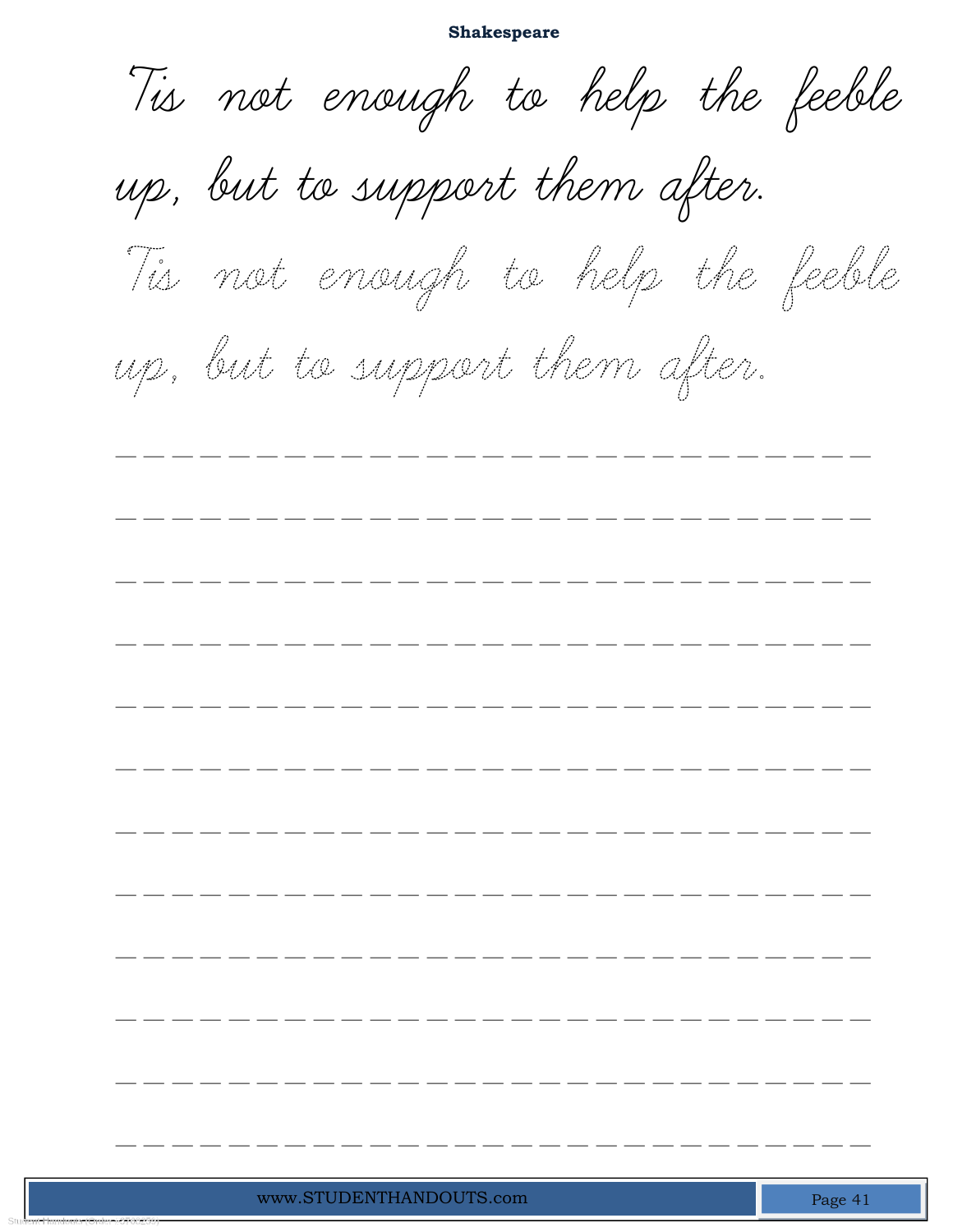The evil that men do lives after them; the good is oft interred with their bones. The evil that men do lives after them; the good is oft interred with their bones. \_\_\_\_\_\_\_\_\_\_\_\_\_\_\_\_\_\_\_\_\_\_\_\_\_\_\_ \_\_\_\_\_\_\_\_\_\_\_\_\_\_\_\_\_\_\_\_\_\_\_\_\_\_\_

\_\_\_\_\_\_\_\_\_\_\_\_\_\_\_\_\_\_\_\_\_\_\_\_\_\_\_

\_\_\_\_\_\_\_\_\_\_\_\_\_\_\_\_\_\_\_\_\_\_\_\_\_\_\_

\_\_\_\_\_\_\_\_\_\_\_\_\_\_\_\_\_\_\_\_\_\_\_\_\_\_\_

\_\_\_\_\_\_\_\_\_\_\_\_\_\_\_\_\_\_\_\_\_\_\_\_\_\_\_

\_\_\_\_\_\_\_\_\_\_\_\_\_\_\_\_\_\_\_\_\_\_\_\_\_\_\_

\_\_\_\_\_\_\_\_\_\_\_\_\_\_\_\_\_\_\_\_\_\_\_\_\_\_\_

\_\_\_\_\_\_\_\_\_\_\_\_\_\_\_\_\_\_\_\_\_\_\_\_\_\_\_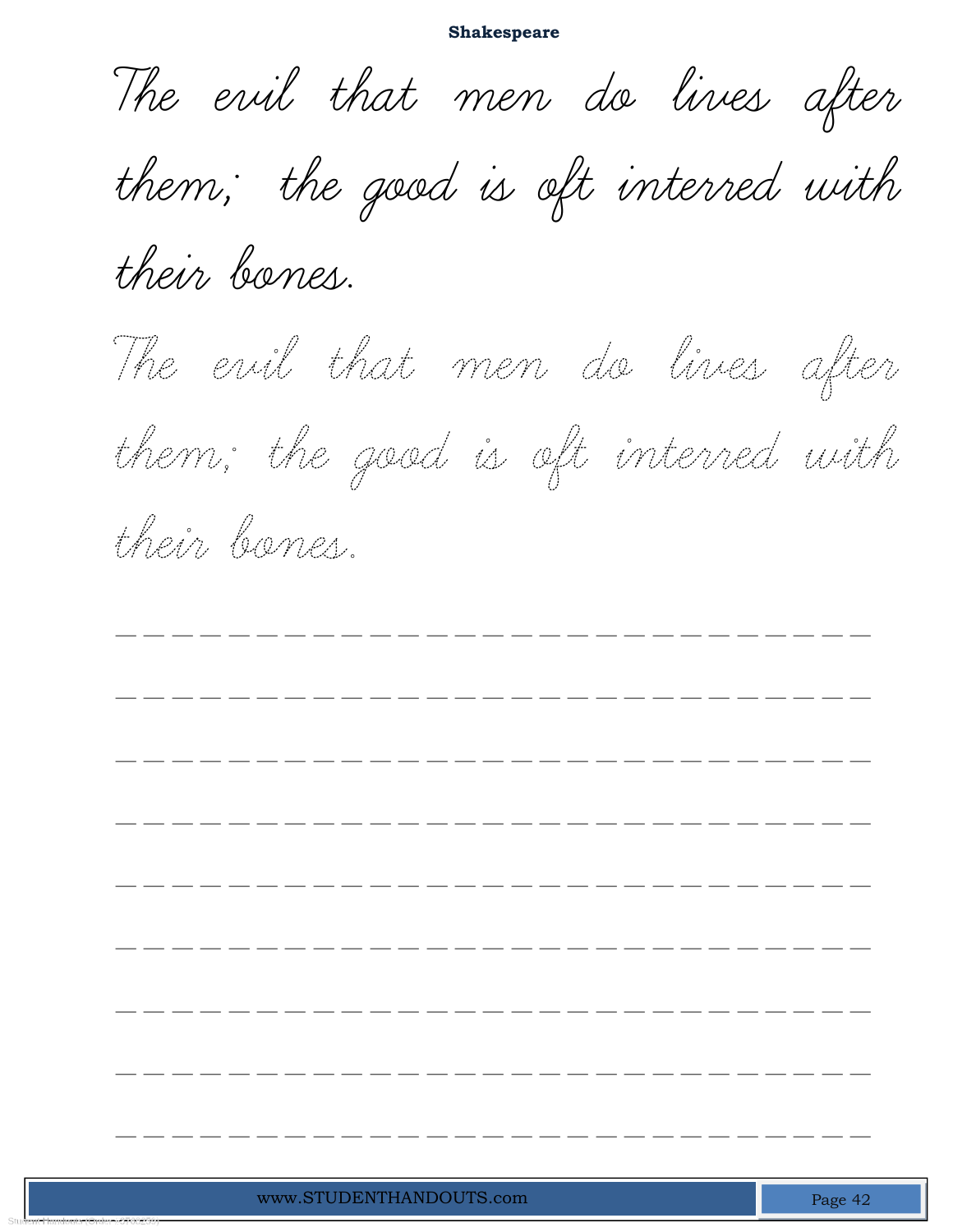The devil can cite Scripture for his

purpose.

The devil can cite Scripture for his

purpose.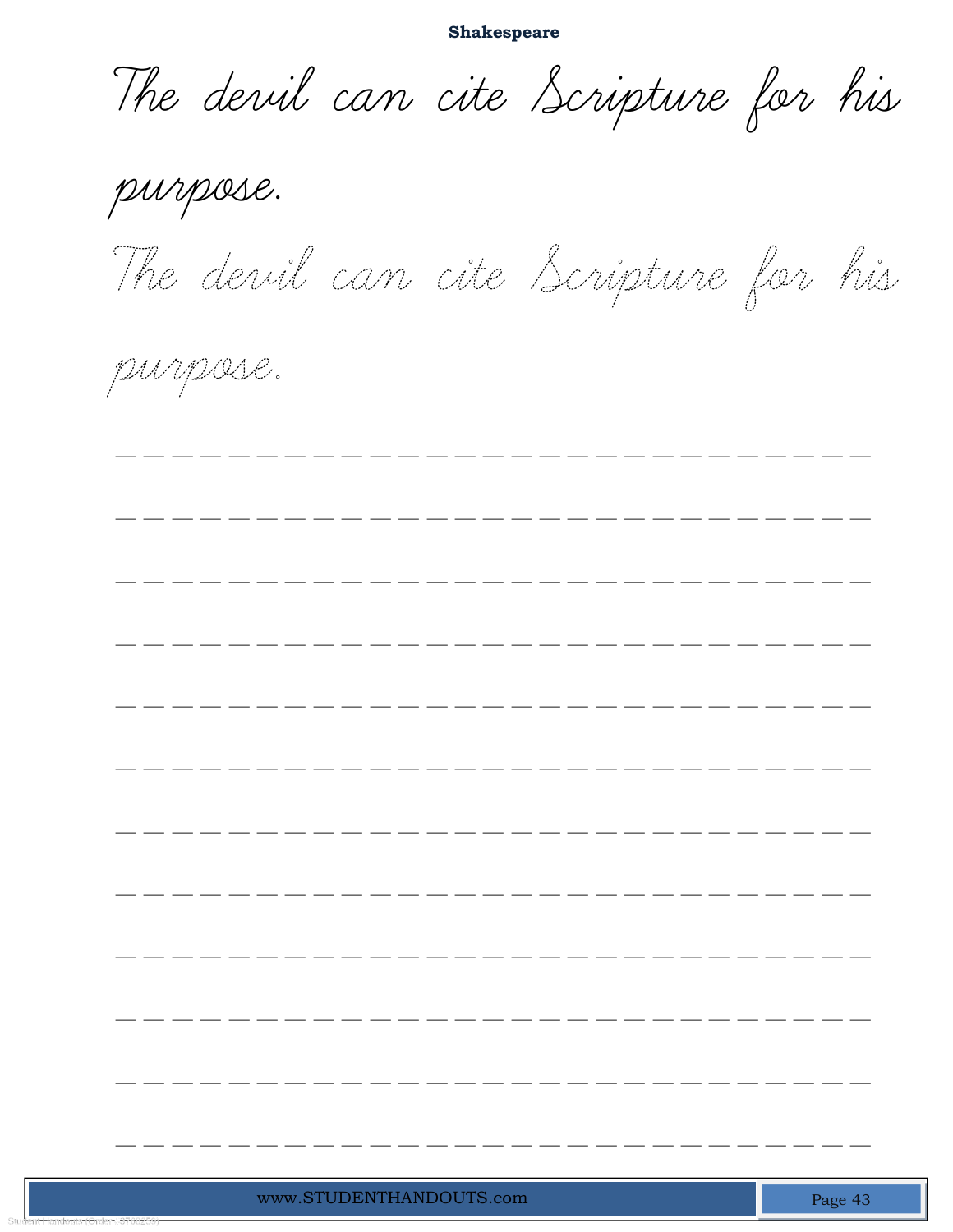Talking isn't doing. It is a kind of good deed to say well; and yet words are not deeds. Talking isn't doing. It is a kind of good deed to say well; and yet words are not deeds. \_\_\_\_\_\_\_\_\_\_\_\_\_\_\_\_\_\_\_\_\_\_\_\_\_\_\_ \_\_\_\_\_\_\_\_\_\_\_\_\_\_\_\_\_\_\_\_\_\_\_\_\_\_\_ \_\_\_\_\_\_\_\_\_\_\_\_\_\_\_\_\_\_\_\_\_\_\_\_\_\_\_ \_\_\_\_\_\_\_\_\_\_\_\_\_\_\_\_\_\_\_\_\_\_\_\_\_\_\_ \_\_\_\_\_\_\_\_\_\_\_\_\_\_\_\_\_\_\_\_\_\_\_\_\_\_\_ \_\_\_\_\_\_\_\_\_\_\_\_\_\_\_\_\_\_\_\_\_\_\_\_\_\_\_ \_\_\_\_\_\_\_\_\_\_\_\_\_\_\_\_\_\_\_\_\_\_\_\_\_\_\_ \_\_\_\_\_\_\_\_\_\_\_\_\_\_\_\_\_\_\_\_\_\_\_\_\_\_\_ \_\_\_\_\_\_\_\_\_\_\_\_\_\_\_\_\_\_\_\_\_\_\_\_\_\_\_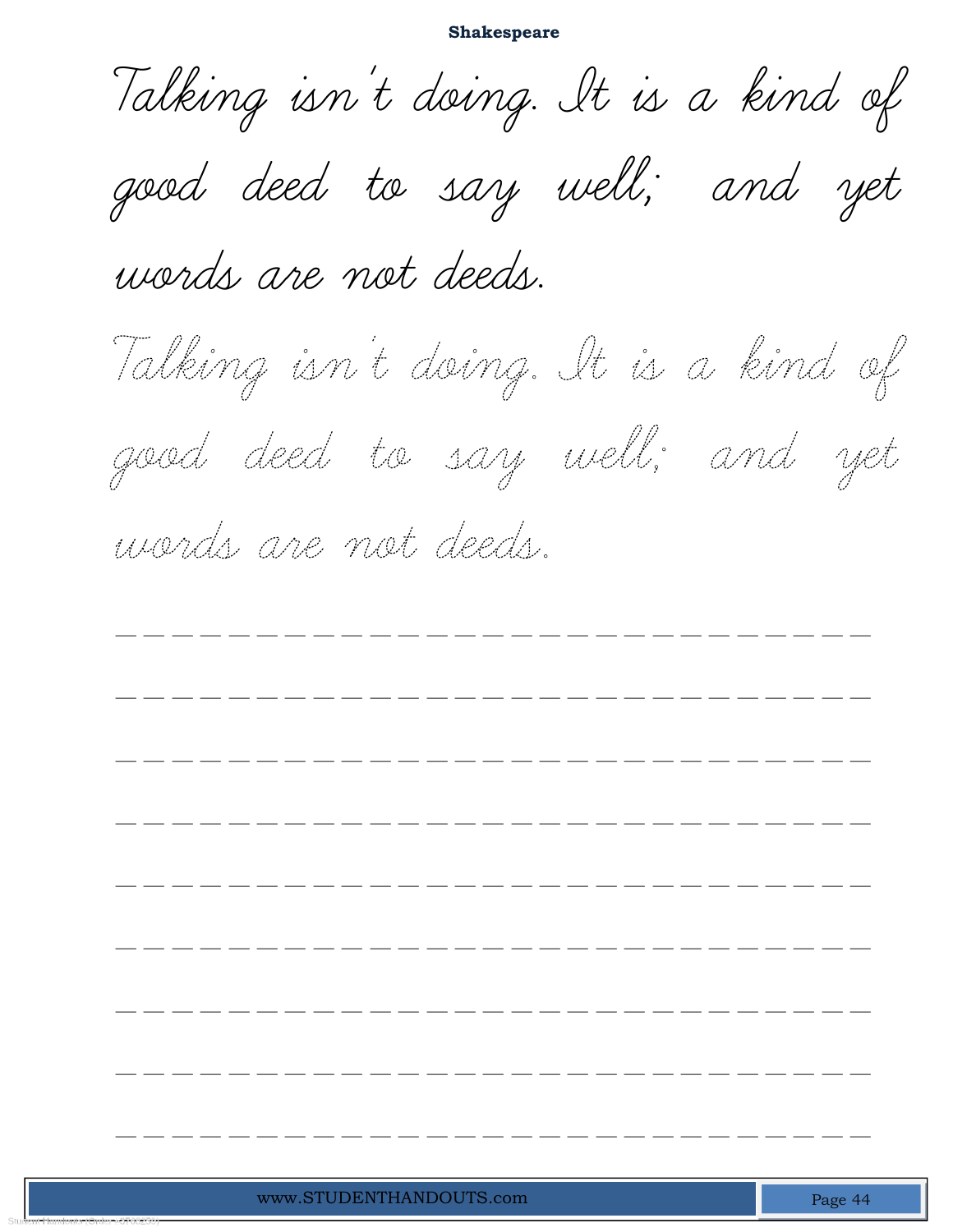O! what may man within him

hide, though angel on the outward

side!

O! what may man within him

hide, though angel on the outward

\_\_\_\_\_\_\_\_\_\_\_\_\_\_\_\_\_\_\_\_\_\_\_\_\_\_\_

\_\_\_\_\_\_\_\_\_\_\_\_\_\_\_\_\_\_\_\_\_\_\_\_\_\_\_

\_\_\_\_\_\_\_\_\_\_\_\_\_\_\_\_\_\_\_\_\_\_\_\_\_\_\_

\_\_\_\_\_\_\_\_\_\_\_\_\_\_\_\_\_\_\_\_\_\_\_\_\_\_\_

\_\_\_\_\_\_\_\_\_\_\_\_\_\_\_\_\_\_\_\_\_\_\_\_\_\_\_

\_\_\_\_\_\_\_\_\_\_\_\_\_\_\_\_\_\_\_\_\_\_\_\_\_\_\_

\_\_\_\_\_\_\_\_\_\_\_\_\_\_\_\_\_\_\_\_\_\_\_\_\_\_\_

\_\_\_\_\_\_\_\_\_\_\_\_\_\_\_\_\_\_\_\_\_\_\_\_\_\_\_

\_\_\_\_\_\_\_\_\_\_\_\_\_\_\_\_\_\_\_\_\_\_\_\_\_\_\_

side!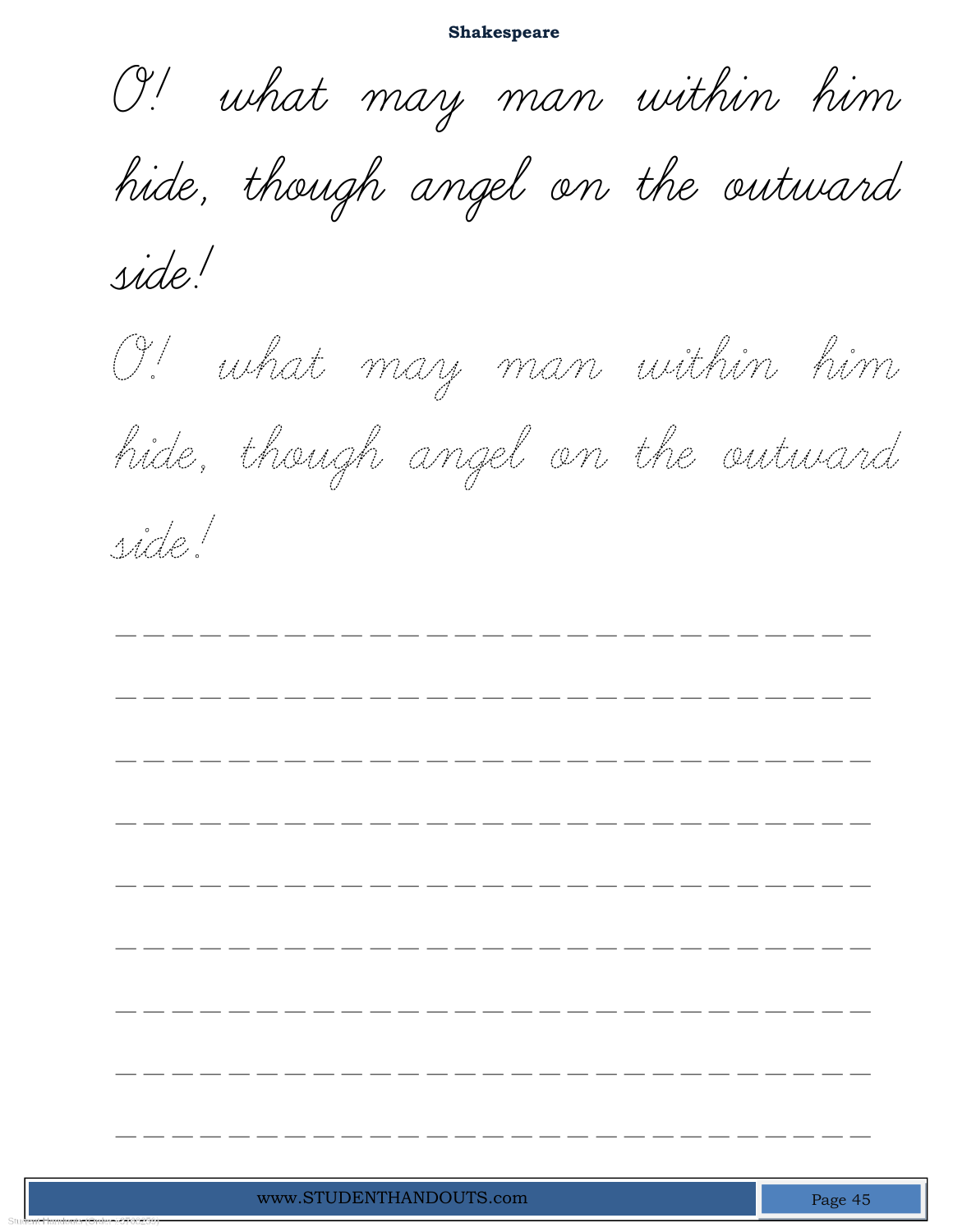Now is the winter of our discontent.

Nous is the winter of our

discontent.

|  |  | $\sim$ | $\sim$ |  |  |
|--|--|--------|--------|--|--|
|  |  |        |        |  |  |
|  |  |        |        |  |  |
|  |  |        |        |  |  |
|  |  |        |        |  |  |
|  |  |        |        |  |  |
|  |  |        |        |  |  |
|  |  |        |        |  |  |
|  |  |        |        |  |  |
|  |  |        |        |  |  |
|  |  |        |        |  |  |
|  |  |        |        |  |  |
|  |  |        |        |  |  |
|  |  |        |        |  |  |
|  |  |        |        |  |  |
|  |  |        |        |  |  |
|  |  |        |        |  |  |
|  |  |        |        |  |  |
|  |  |        |        |  |  |
|  |  |        |        |  |  |
|  |  |        |        |  |  |
|  |  |        |        |  |  |
|  |  |        |        |  |  |
|  |  |        |        |  |  |
|  |  |        |        |  |  |
|  |  |        |        |  |  |
|  |  |        |        |  |  |
|  |  |        |        |  |  |
|  |  |        |        |  |  |
|  |  |        |        |  |  |
|  |  |        |        |  |  |
|  |  |        |        |  |  |
|  |  |        |        |  |  |
|  |  |        |        |  |  |
|  |  |        |        |  |  |
|  |  |        |        |  |  |
|  |  |        |        |  |  |
|  |  |        |        |  |  |
|  |  |        |        |  |  |
|  |  |        |        |  |  |
|  |  |        |        |  |  |
|  |  |        |        |  |  |
|  |  |        |        |  |  |
|  |  |        |        |  |  |
|  |  |        |        |  |  |
|  |  |        |        |  |  |
|  |  |        |        |  |  |
|  |  |        |        |  |  |
|  |  |        |        |  |  |
|  |  |        |        |  |  |
|  |  |        |        |  |  |
|  |  |        |        |  |  |
|  |  |        |        |  |  |
|  |  |        |        |  |  |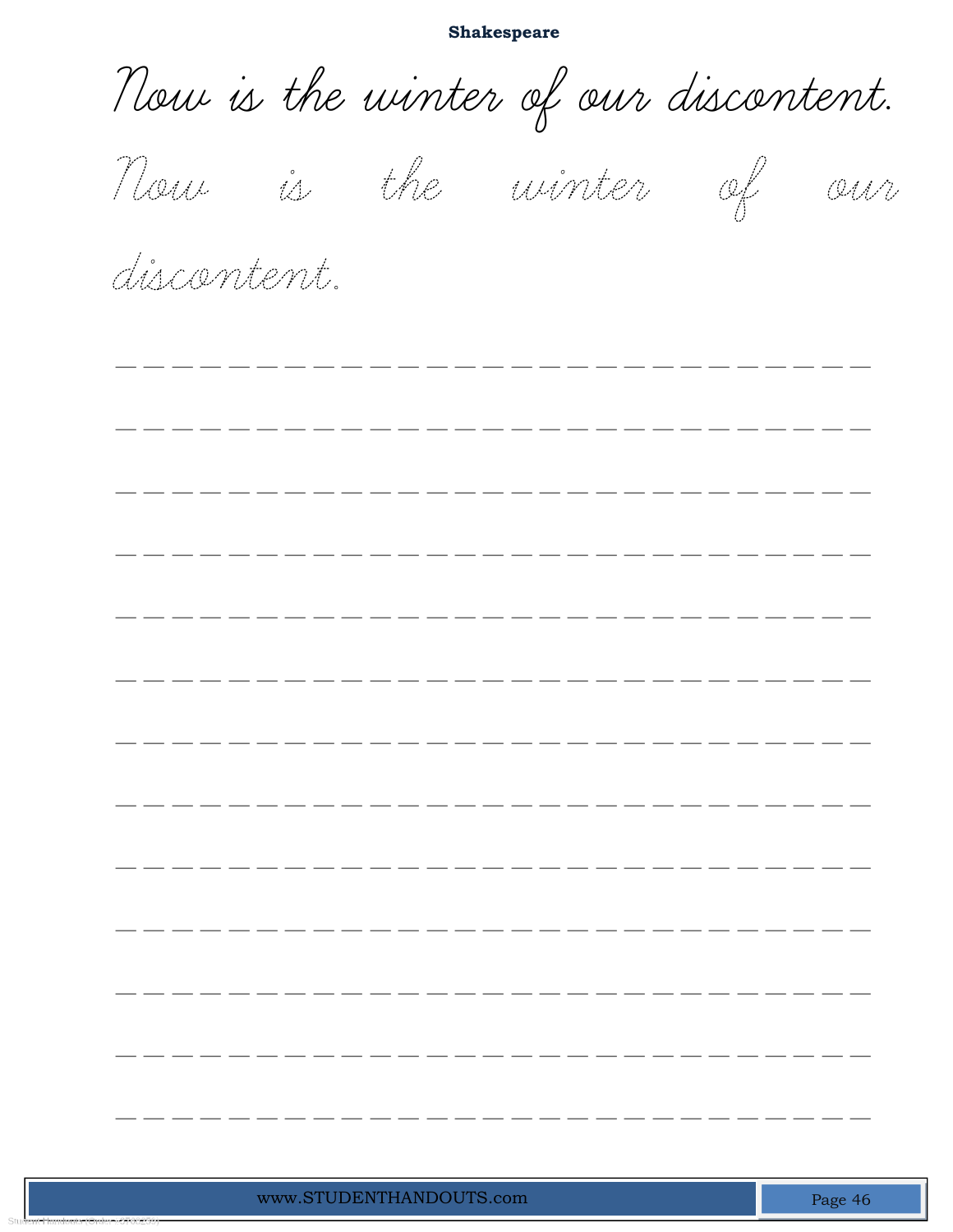My crown is called content, a crown that seldom kings enjoy. My crown is called content, a crown that seldom kings enjoy. \_\_\_\_\_\_\_\_\_\_\_\_\_\_\_\_\_\_\_\_\_\_\_\_\_\_\_ \_\_\_\_\_\_\_\_\_\_\_\_\_\_\_\_\_\_\_\_\_\_\_\_\_\_\_ \_\_\_\_\_\_\_\_\_\_\_\_\_\_\_\_\_\_\_\_\_\_\_\_\_\_\_ \_\_\_\_\_\_\_\_\_\_\_\_\_\_\_\_\_\_\_\_\_\_\_\_\_\_\_ \_\_\_\_\_\_\_\_\_\_\_\_\_\_\_\_\_\_\_\_\_\_\_\_\_\_\_ \_\_\_\_\_\_\_\_\_\_\_\_\_\_\_\_\_\_\_\_\_\_\_\_\_\_\_ \_\_\_\_\_\_\_\_\_\_\_\_\_\_\_\_\_\_\_\_\_\_\_\_\_\_\_ \_\_\_\_\_\_\_\_\_\_\_\_\_\_\_\_\_\_\_\_\_\_\_\_\_\_\_ \_\_\_\_\_\_\_\_\_\_\_\_\_\_\_\_\_\_\_\_\_\_\_\_\_\_\_ \_\_\_\_\_\_\_\_\_\_\_\_\_\_\_\_\_\_\_\_\_\_\_\_\_\_\_ \_\_\_\_\_\_\_\_\_\_\_\_\_\_\_\_\_\_\_\_\_\_\_\_\_\_\_ \_\_\_\_\_\_\_\_\_\_\_\_\_\_\_\_\_\_\_\_\_\_\_\_\_\_\_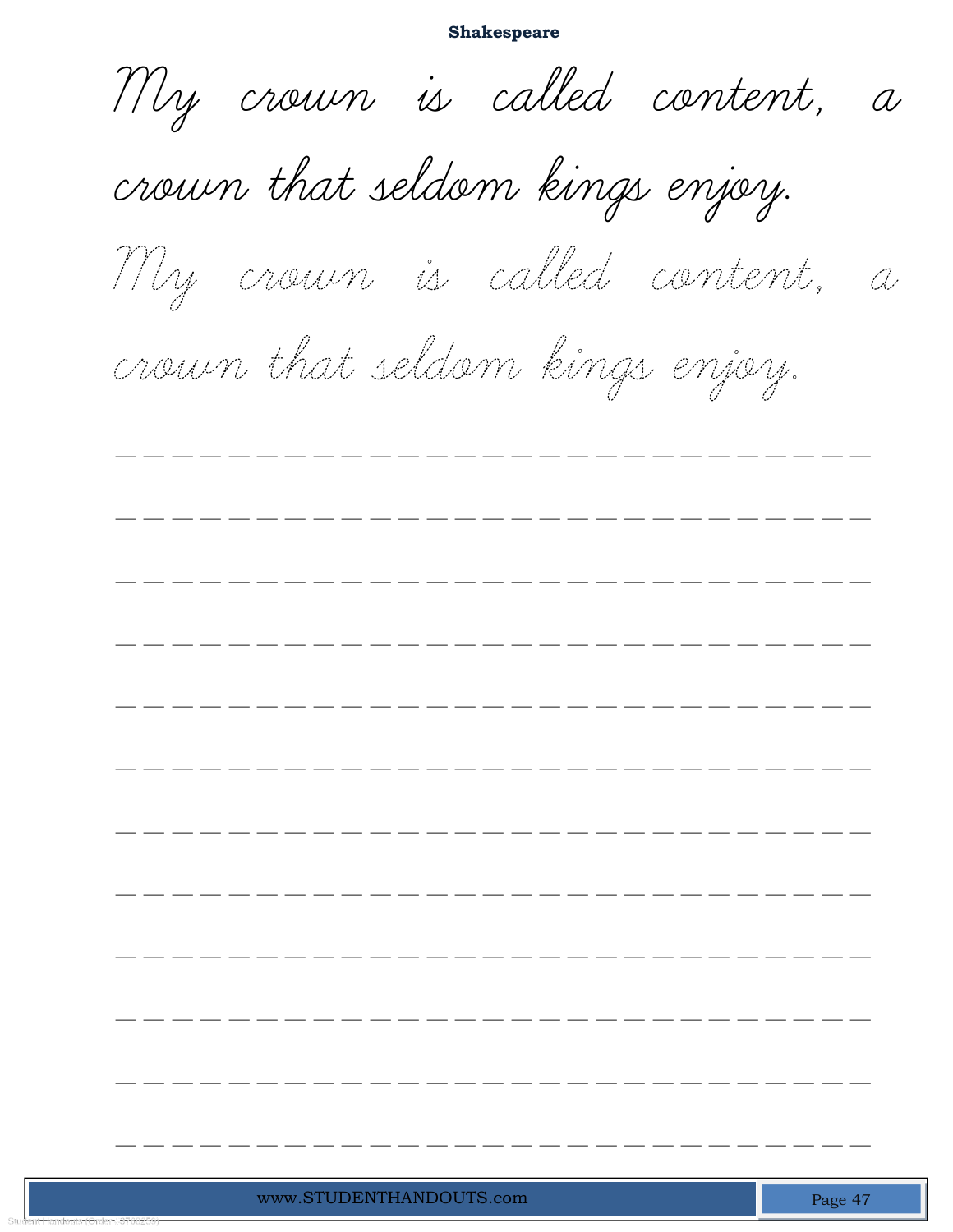Many a good hanging prevents a

bad marriage.

Many a good hanging prevents a

bad maniage.

- -- -- -- --

------------------------------ -- -- -- -\_\_\_\_\_\_\_\_\_\_\_\_ - - ----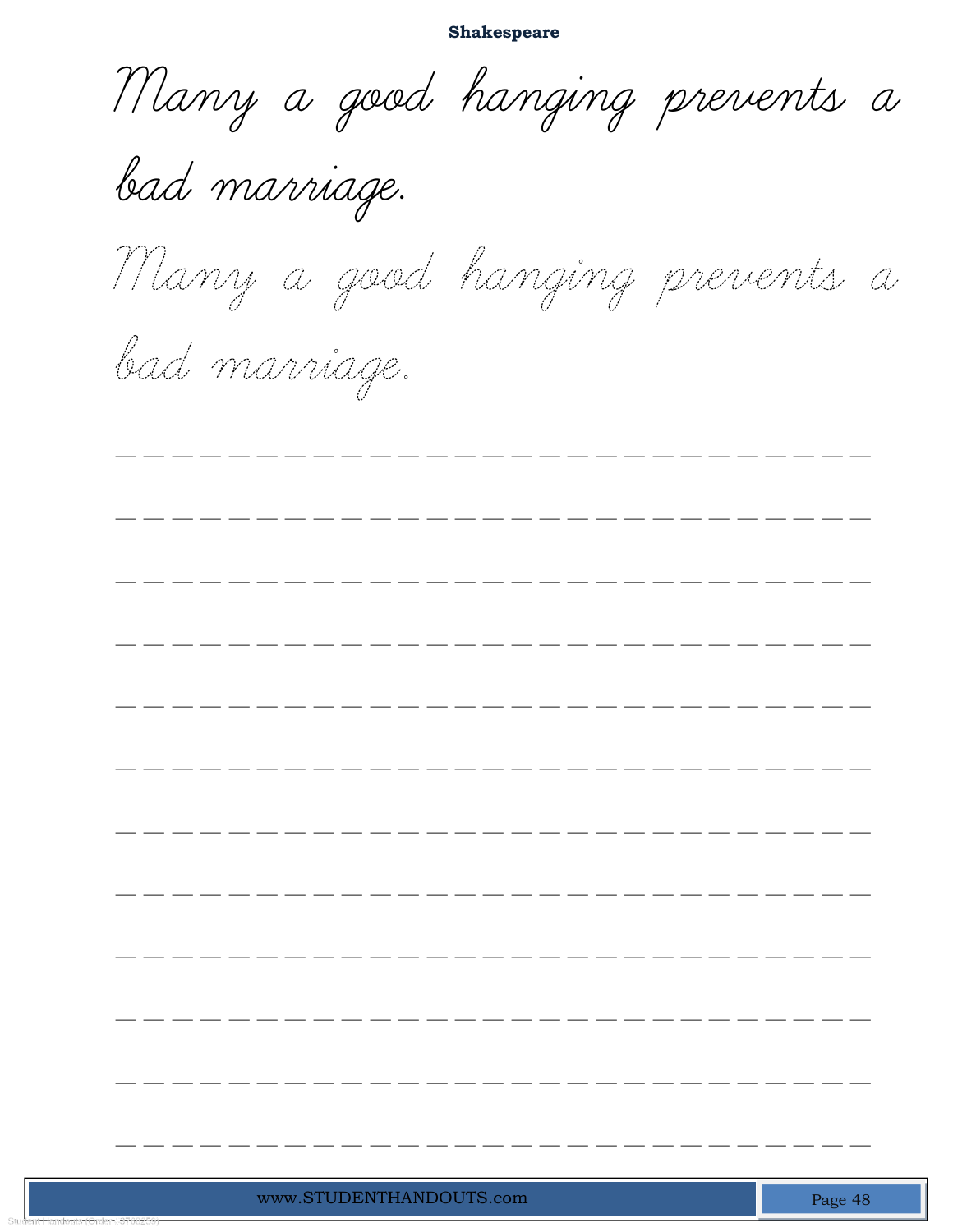Lord, Lord, how subject we old

men are to this vice of lying!



\_\_\_\_\_\_\_\_\_\_\_\_\_\_\_\_\_\_\_\_\_\_\_\_\_\_\_

men are to this vice of lying!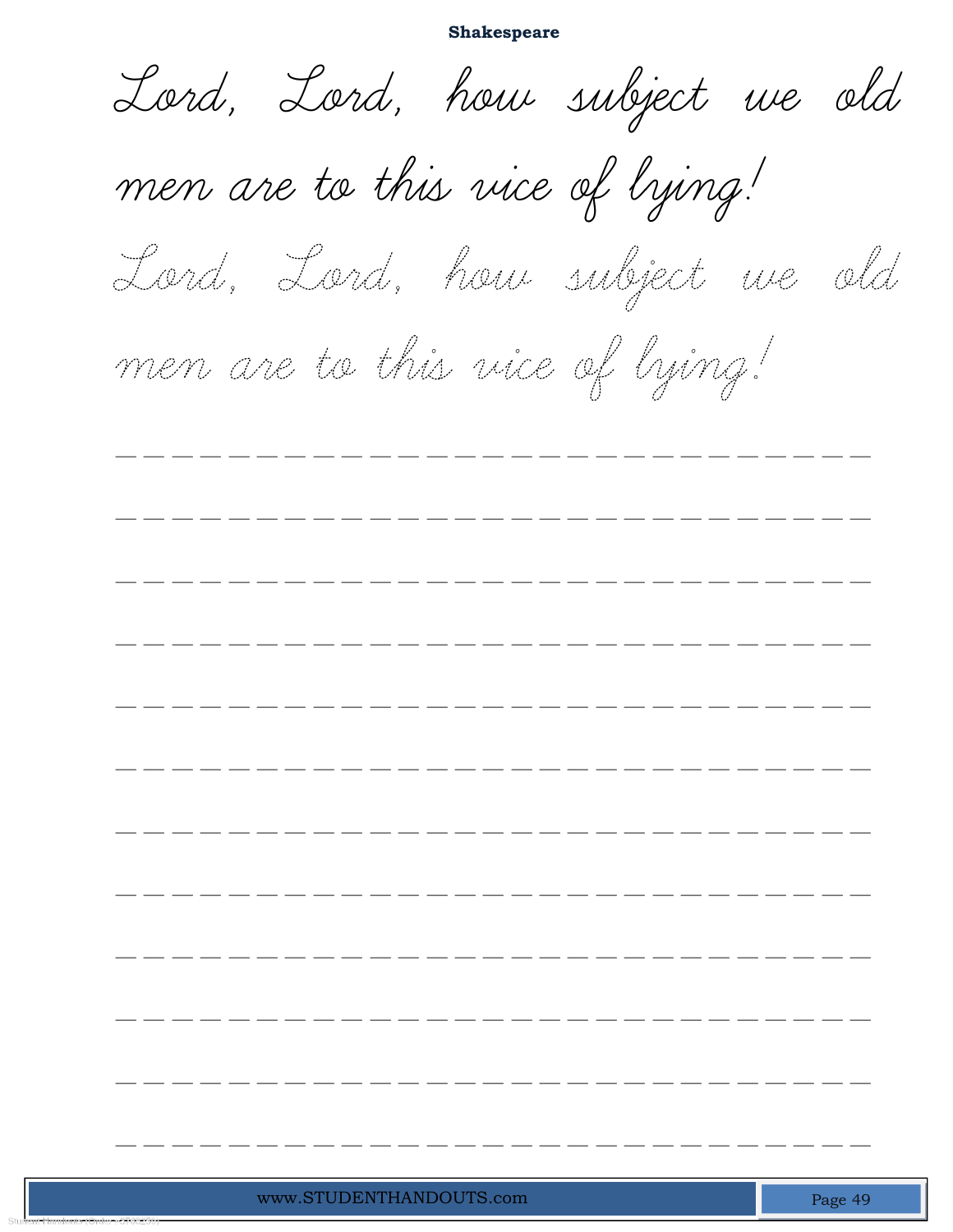Life's but a walking shadow, a poor player, that struts and frets his hour upon the stage, and then is heard no more; it is a tale told by an idiot, full of sound and fury, signifying nothing. Life's but a walking shadow, a poor player, that struts and frets his hour upon the stage, and then is heard no more; it is a tale told by an idiot, full of sound and fury, signifying nothing.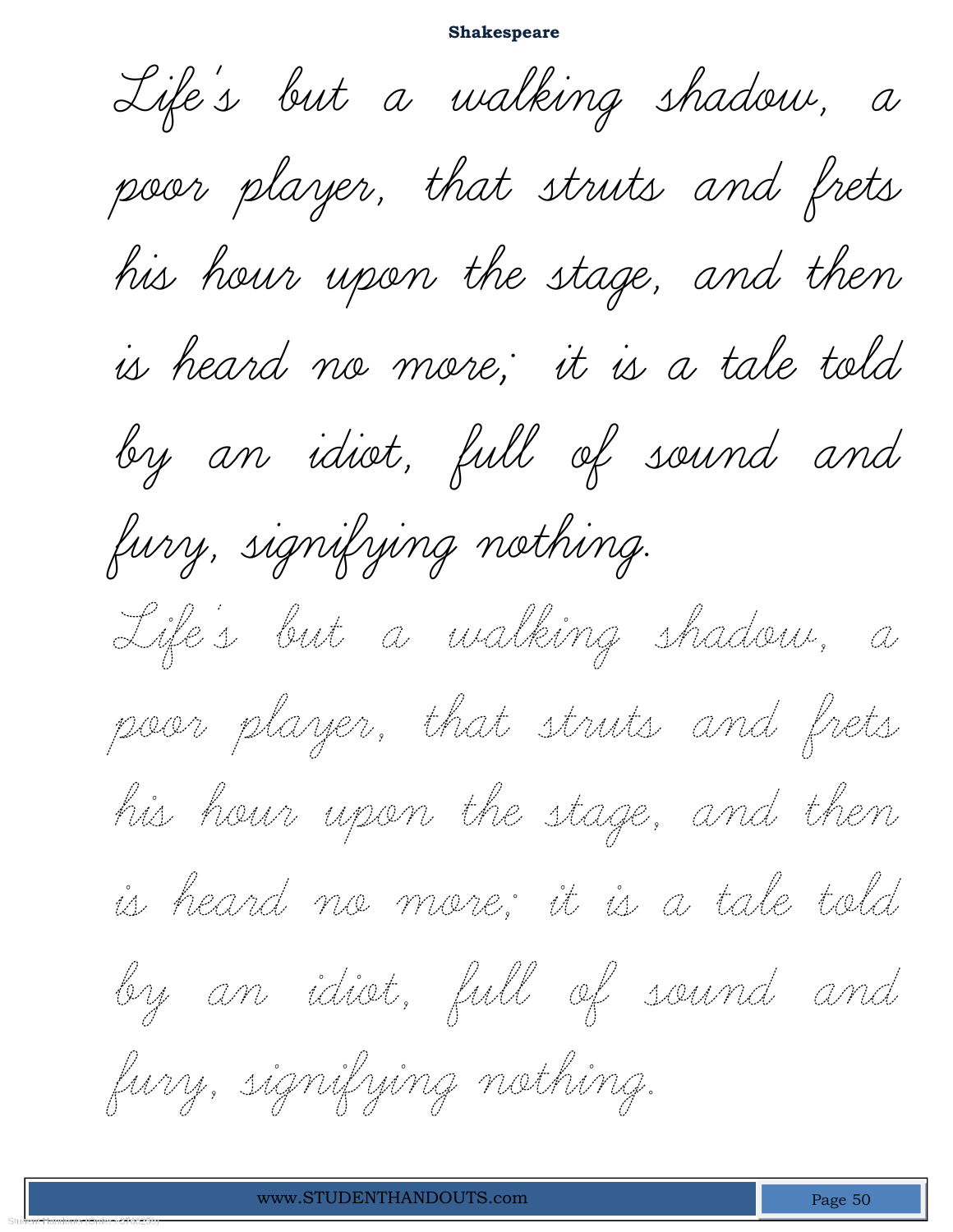tiotrist Orden 1990-999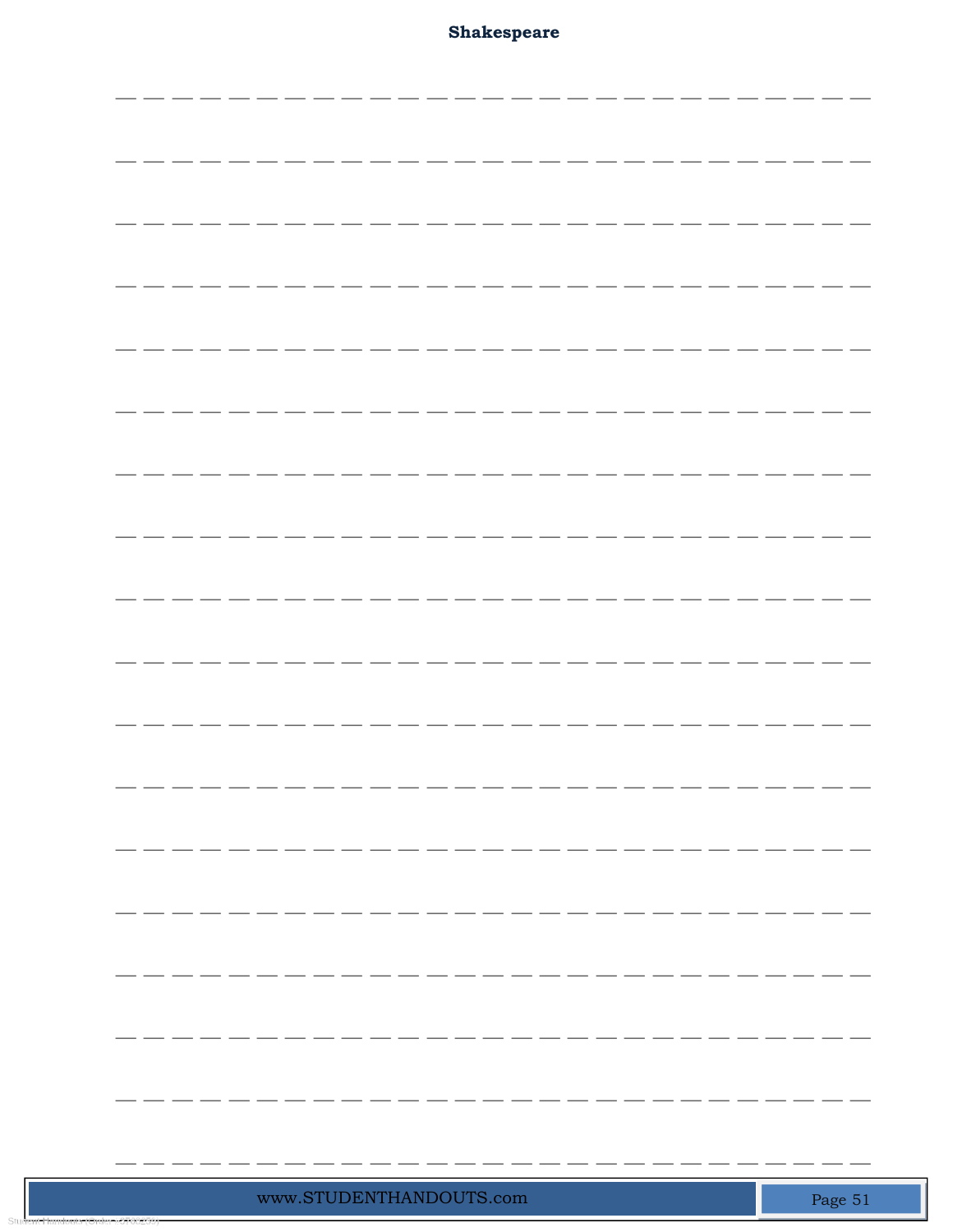If we are marked to die, we are enough to do our country loss; and if to live, the fewer men, the greater share of honor. If we are marked to die, we are enough to do our country loss; and if to live, the fewer men, the greater share of honor. \_\_\_\_\_\_\_\_\_\_\_\_\_\_\_\_\_\_\_\_\_\_\_\_\_\_\_ \_\_\_\_\_\_\_\_\_\_\_\_\_\_\_\_\_\_\_\_\_\_\_\_\_\_\_ \_\_\_\_\_\_\_\_\_\_\_\_\_\_\_\_\_\_\_\_\_\_\_\_\_\_\_ \_\_\_\_\_\_\_\_\_\_\_\_\_\_\_\_\_\_\_\_\_\_\_\_\_\_\_ \_\_\_\_\_\_\_\_\_\_\_\_\_\_\_\_\_\_\_\_\_\_\_\_\_\_\_ \_\_\_\_\_\_\_\_\_\_\_\_\_\_\_\_\_\_\_\_\_\_\_\_\_\_\_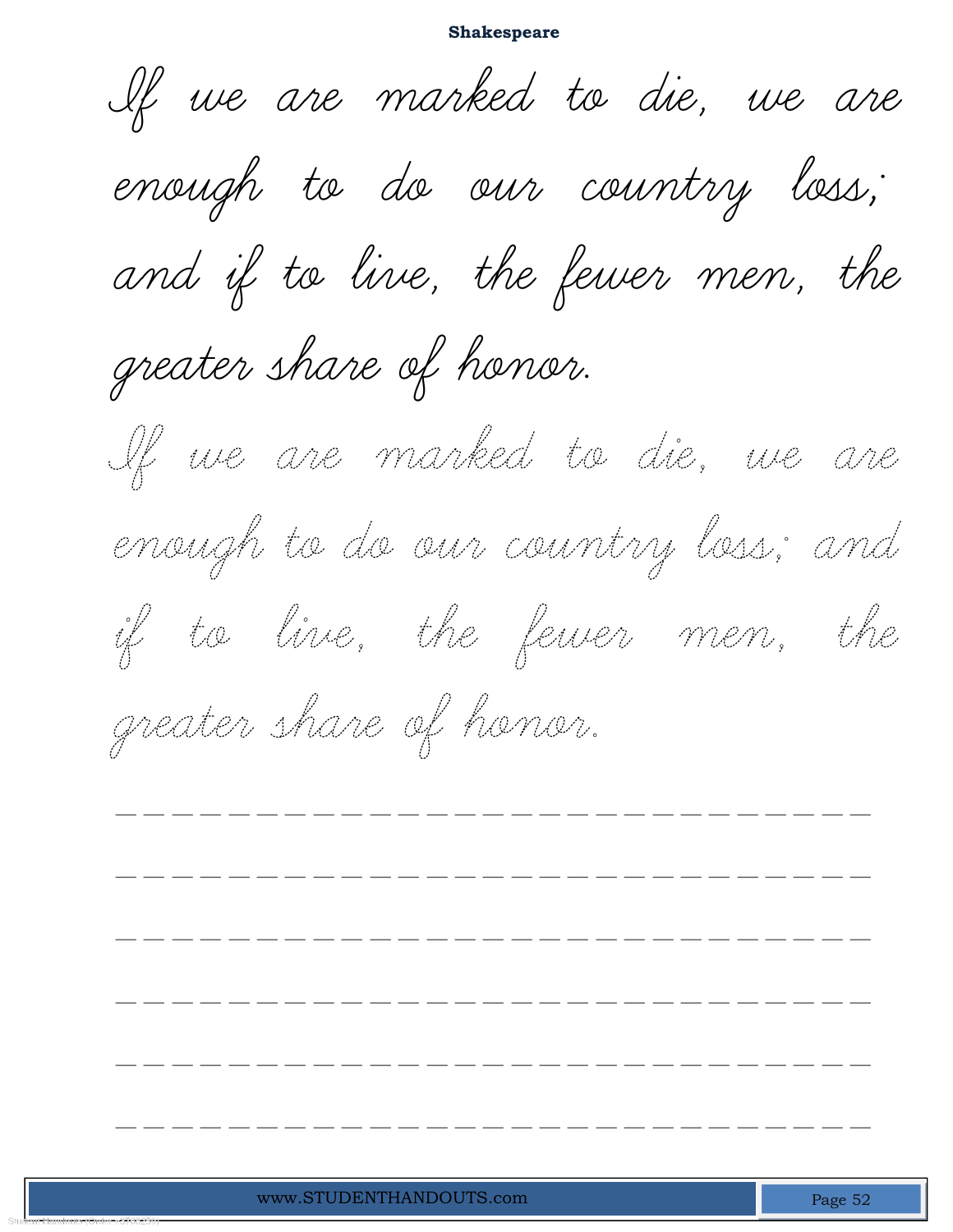I was adored once too.

I was adored once too.

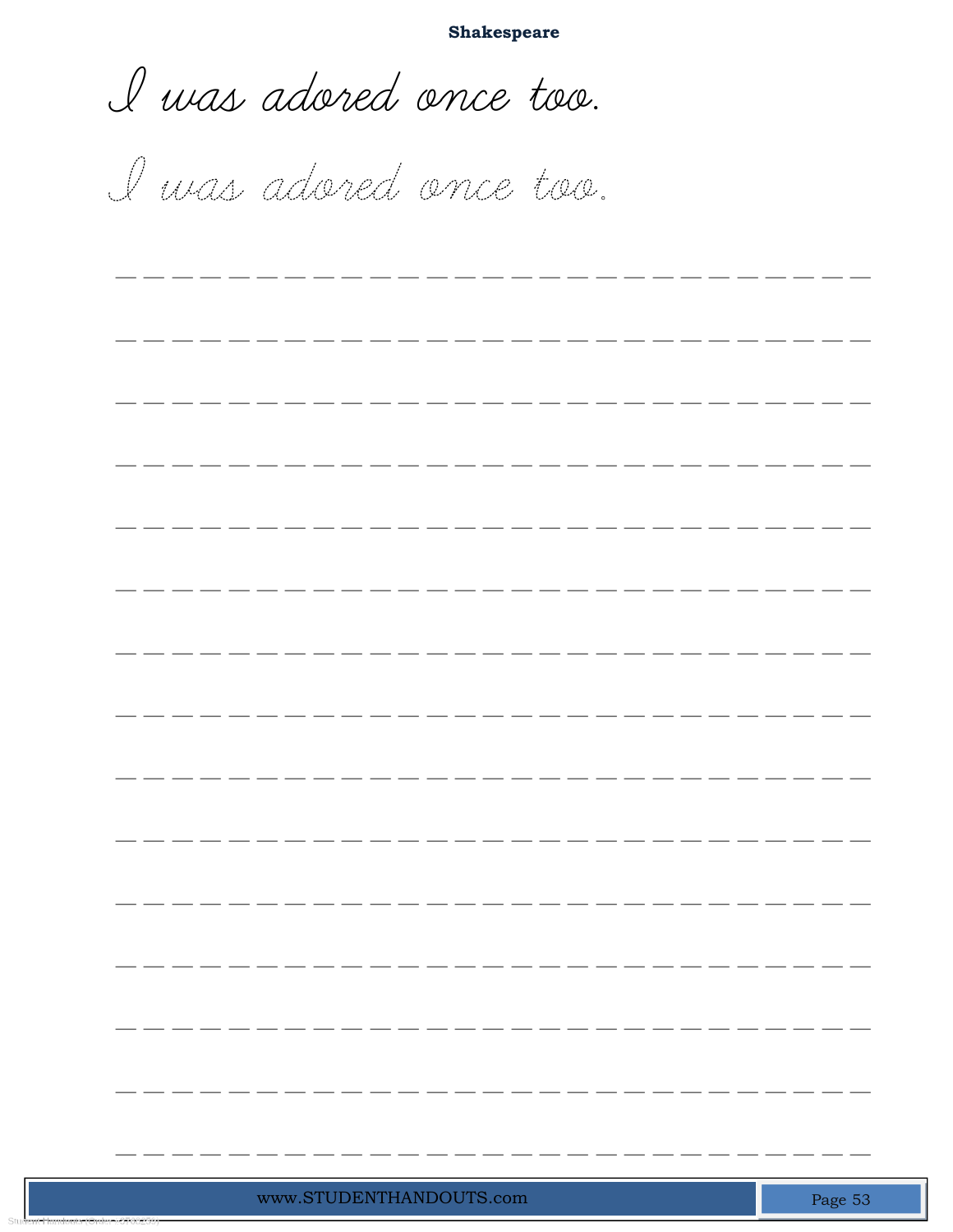I may neither choose who I would, nor refuse who I dislike; so is the will of a living daughter curbed by the will of a dead father. I may neither choose who I would, nor refuse who I dislike; so is the will of a living daughter curbed by the will of a dead father. \_\_\_\_\_\_\_\_\_\_\_\_\_\_\_\_\_\_\_\_\_\_\_\_\_\_\_ \_\_\_\_\_\_\_\_\_\_\_\_\_\_\_\_\_\_\_\_\_\_\_\_\_\_\_ \_\_\_\_\_\_\_\_\_\_\_\_\_\_\_\_\_\_\_\_\_\_\_\_\_\_\_ \_\_\_\_\_\_\_\_\_\_\_\_\_\_\_\_\_\_\_\_\_\_\_\_\_\_\_ \_\_\_\_\_\_\_\_\_\_\_\_\_\_\_\_\_\_\_\_\_\_\_\_\_\_\_ \_\_\_\_\_\_\_\_\_\_\_\_\_\_\_\_\_\_\_\_\_\_\_\_\_\_\_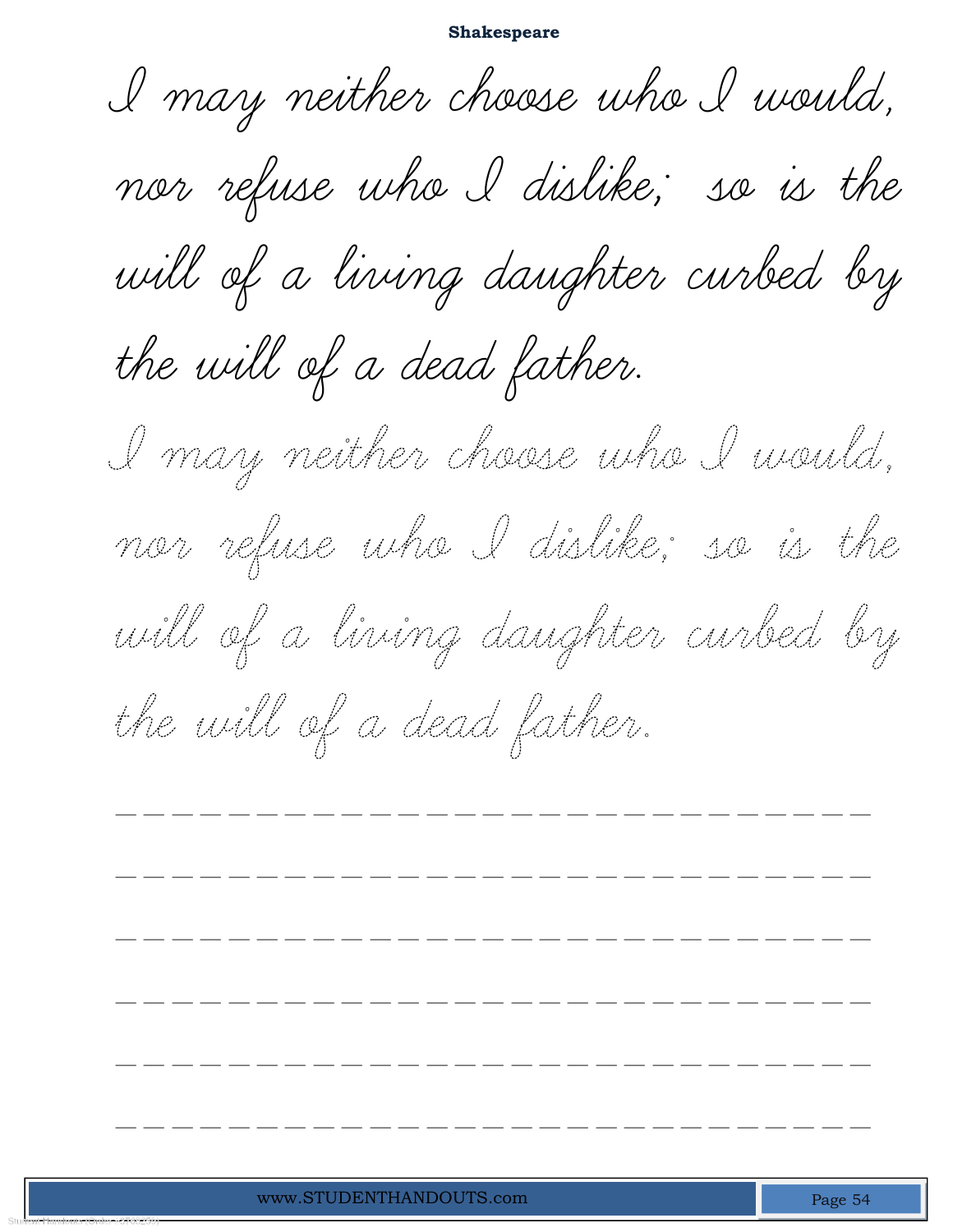**Shakespeare** Heat not a furnace for your foe so hot that it do singe yourself. Heat not a furnace for your foe so hot that it do singe yourself. \_\_\_\_\_\_\_\_\_\_\_\_\_\_\_\_\_\_\_\_\_\_\_\_\_\_\_ \_\_\_\_\_\_\_\_\_\_\_\_\_\_\_\_\_\_\_\_\_\_\_\_\_\_\_ \_\_\_\_\_\_\_\_\_\_\_\_\_\_\_\_\_\_\_\_\_\_\_\_\_\_\_ \_\_\_\_\_\_\_\_\_\_\_\_\_\_\_\_\_\_\_\_\_\_\_\_\_\_\_ \_\_\_\_\_\_\_\_\_\_\_\_\_\_\_\_\_\_\_\_\_\_\_\_\_\_\_ \_\_\_\_\_\_\_\_\_\_\_\_\_\_\_\_\_\_\_\_\_\_\_\_\_\_\_ \_\_\_\_\_\_\_\_\_\_\_\_\_\_\_\_\_\_\_\_\_\_\_\_\_\_\_ \_\_\_\_\_\_\_\_\_\_\_\_\_\_\_\_\_\_\_\_\_\_\_\_\_\_\_ \_\_\_\_\_\_\_\_\_\_\_\_\_\_\_\_\_\_\_\_\_\_\_\_\_\_\_ \_\_\_\_\_\_\_\_\_\_\_\_\_\_\_\_\_\_\_\_\_\_\_\_\_\_\_ \_\_\_\_\_\_\_\_\_\_\_\_\_\_\_\_\_\_\_\_\_\_\_\_\_\_\_ \_\_\_\_\_\_\_\_\_\_\_\_\_\_\_\_\_\_\_\_\_\_\_\_\_\_\_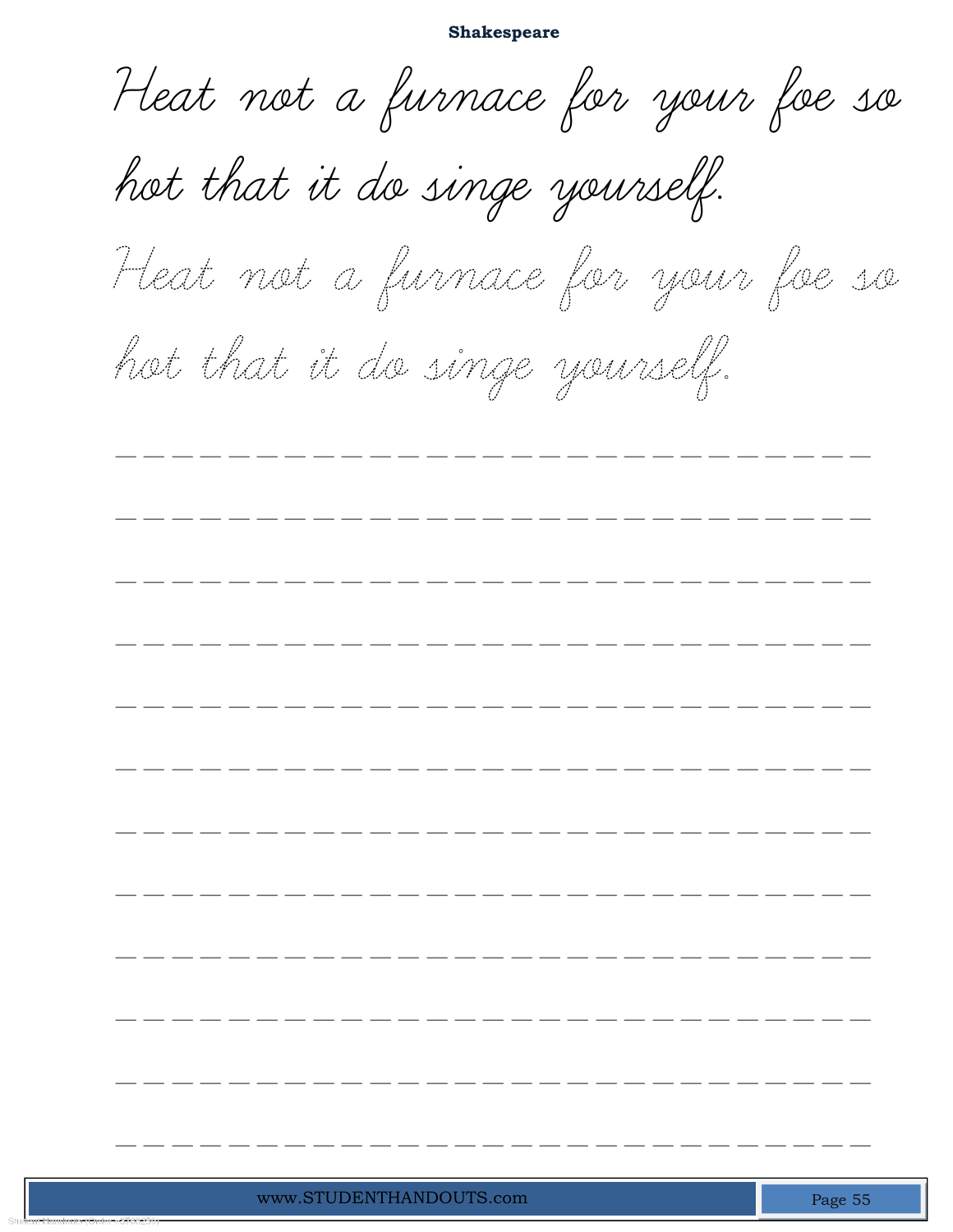Farewell, fair cruelty.

Farewell, fair cruelty.

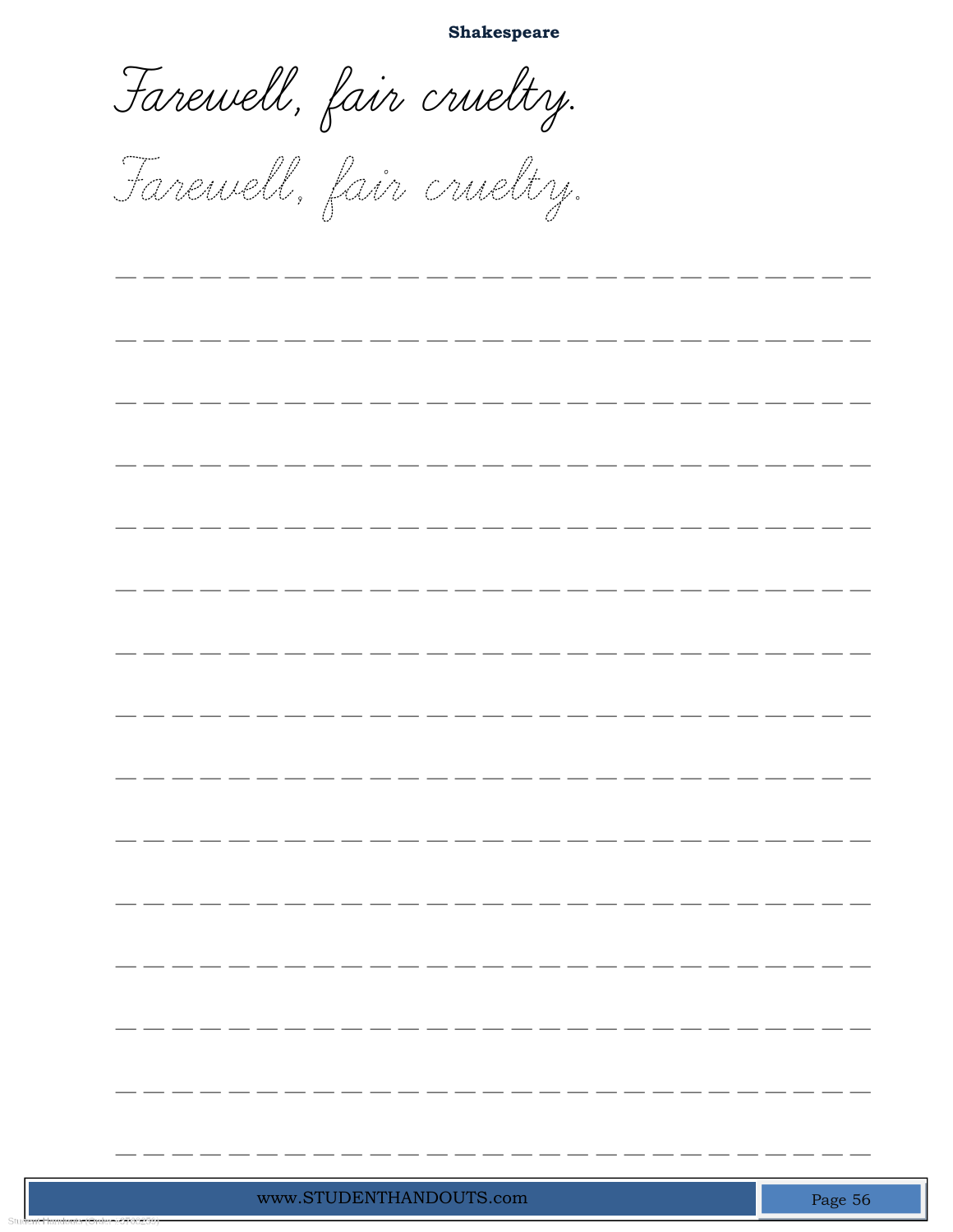**Shakespeare** Faith, there hath been many great men that have flattered the people who ne'er loved them. Faith, there hath been many great men that have flattered the people who ne'er loved them. \_\_\_\_\_\_\_\_\_\_\_\_\_\_\_\_\_\_\_\_\_\_\_\_\_\_\_ \_\_\_\_\_\_\_\_\_\_\_\_\_\_\_\_\_\_\_\_\_\_\_\_\_\_\_ \_\_\_\_\_\_\_\_\_\_\_\_\_\_\_\_\_\_\_\_\_\_\_\_\_\_\_ \_\_\_\_\_\_\_\_\_\_\_\_\_\_\_\_\_\_\_\_\_\_\_\_\_\_\_ \_\_\_\_\_\_\_\_\_\_\_\_\_\_\_\_\_\_\_\_\_\_\_\_\_\_\_ \_\_\_\_\_\_\_\_\_\_\_\_\_\_\_\_\_\_\_\_\_\_\_\_\_\_\_ \_\_\_\_\_\_\_\_\_\_\_\_\_\_\_\_\_\_\_\_\_\_\_\_\_\_\_ \_\_\_\_\_\_\_\_\_\_\_\_\_\_\_\_\_\_\_\_\_\_\_\_\_\_\_

Stude<del>nt Handouts (Order #3768259)</del>

\_\_\_\_\_\_\_\_\_\_\_\_\_\_\_\_\_\_\_\_\_\_\_\_\_\_\_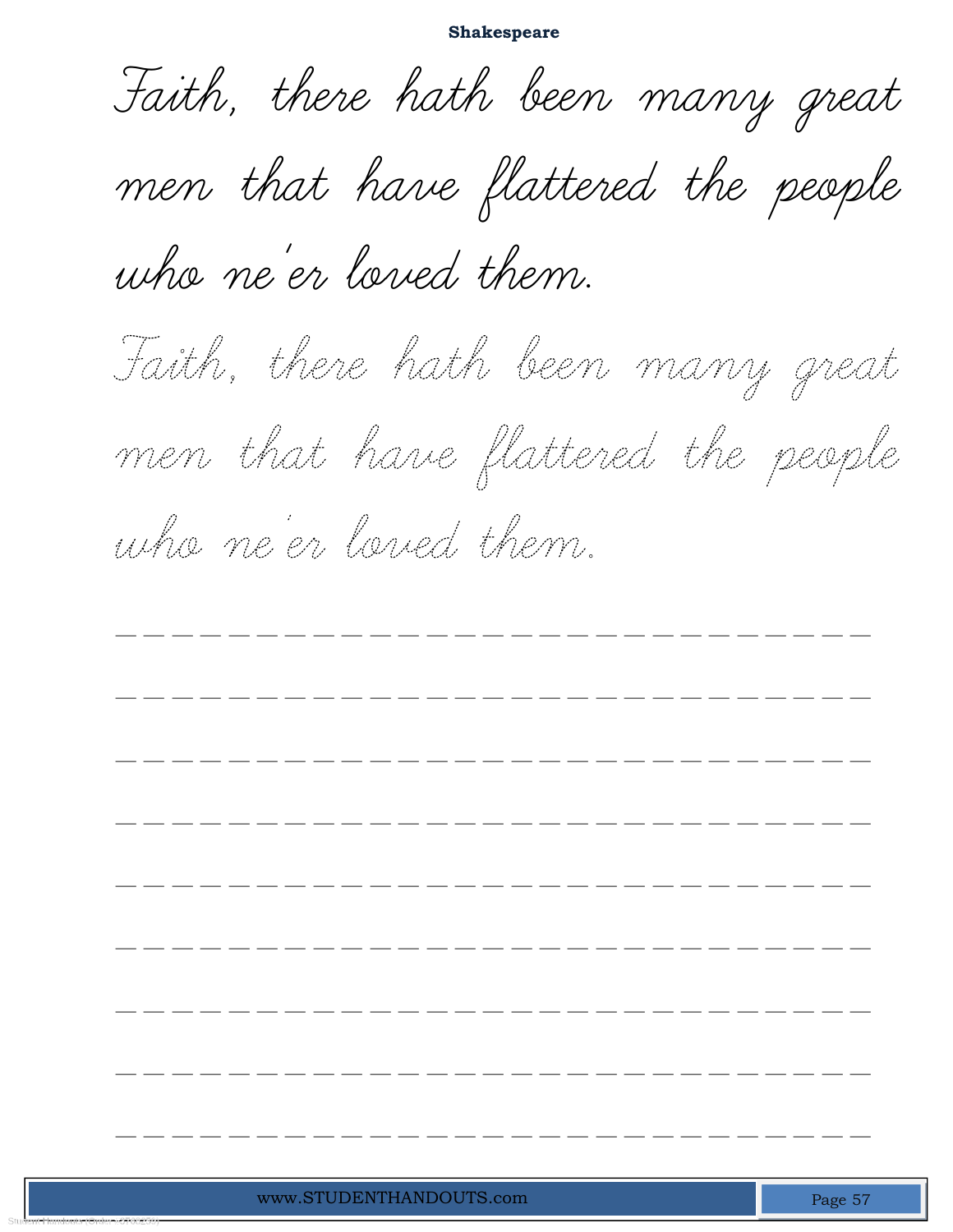Expectation is the root of all

heartache.

Expectation is the root of all

heantache.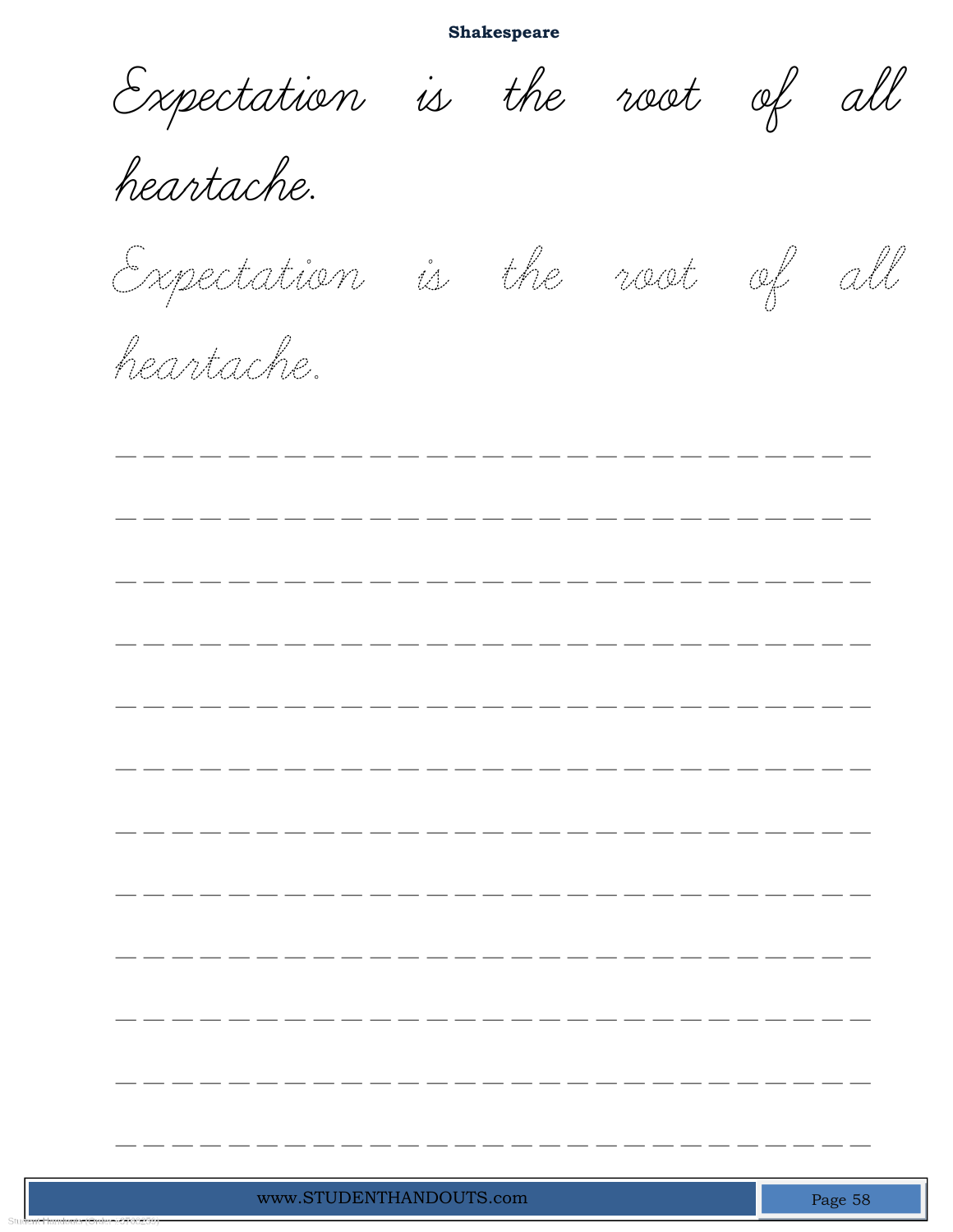Come, gentlemen, I hope we shall

drink down all unkindness.

Come, gentlemen, I hope we shall

\_\_\_\_\_\_\_\_\_\_\_\_\_\_\_\_\_\_\_\_\_\_\_\_\_\_\_

\_\_\_\_\_\_\_\_\_\_\_\_\_\_\_\_\_\_\_\_\_\_\_\_\_\_\_

\_\_\_\_\_\_\_\_\_\_\_\_\_\_\_\_\_\_\_\_\_\_\_\_\_\_\_

\_\_\_\_\_\_\_\_\_\_\_\_\_\_\_\_\_\_\_\_\_\_\_\_\_\_\_

\_\_\_\_\_\_\_\_\_\_\_\_\_\_\_\_\_\_\_\_\_\_\_\_\_\_\_

\_\_\_\_\_\_\_\_\_\_\_\_\_\_\_\_\_\_\_\_\_\_\_\_\_\_\_

\_\_\_\_\_\_\_\_\_\_\_\_\_\_\_\_\_\_\_\_\_\_\_\_\_\_\_

\_\_\_\_\_\_\_\_\_\_\_\_\_\_\_\_\_\_\_\_\_\_\_\_\_\_\_

\_\_\_\_\_\_\_\_\_\_\_\_\_\_\_\_\_\_\_\_\_\_\_\_\_\_\_

\_\_\_\_\_\_\_\_\_\_\_\_\_\_\_\_\_\_\_\_\_\_\_\_\_\_\_

\_\_\_\_\_\_\_\_\_\_\_\_\_\_\_\_\_\_\_\_\_\_\_\_\_\_\_

\_\_\_\_\_\_\_\_\_\_\_\_\_\_\_\_\_\_\_\_\_\_\_\_\_\_\_

drink down all unkindness.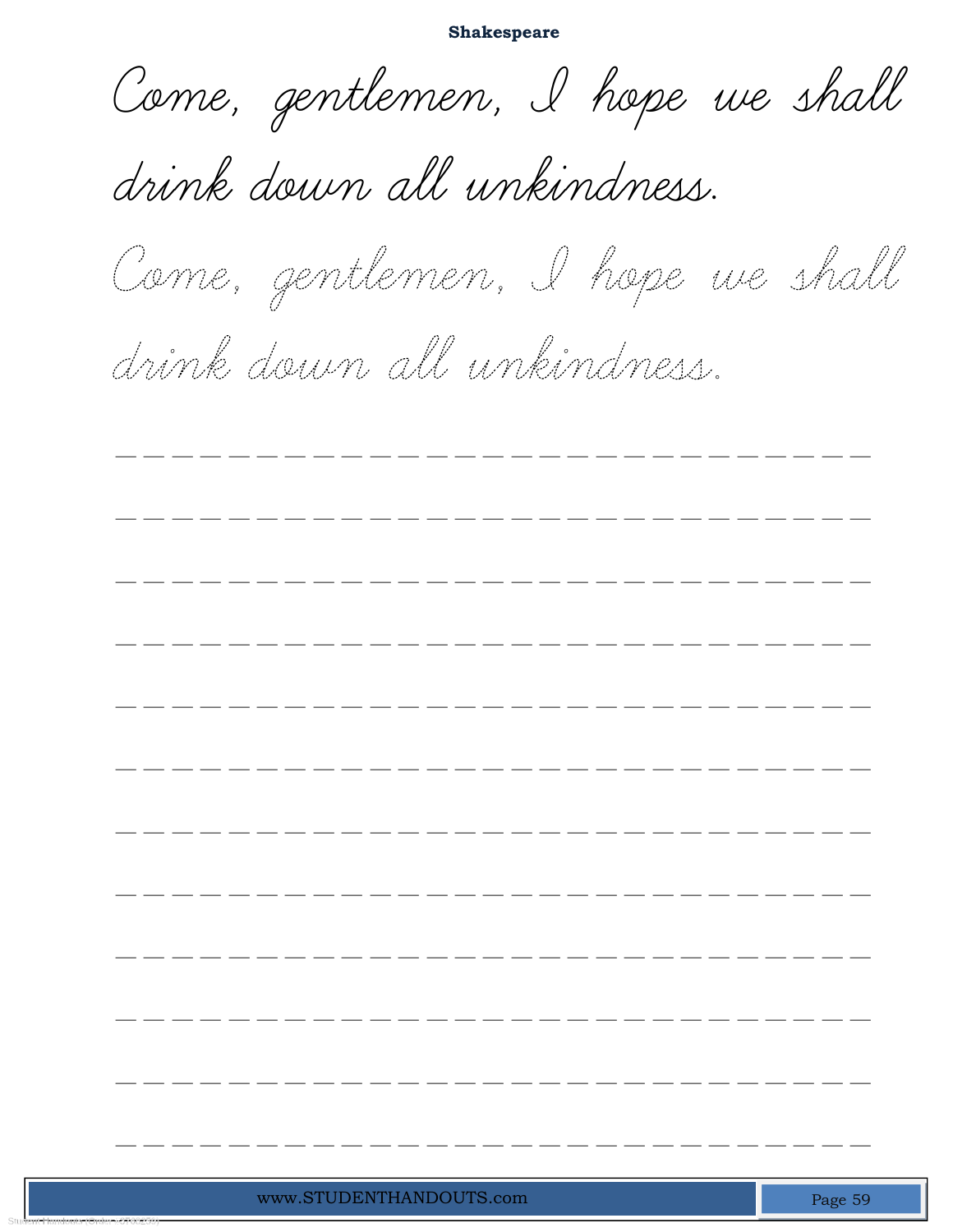Children wish fathers looked but with their eyes; fathers that children with their judgment looked; and either may be wrong. Children wish fathers looked but with their eyes; fathers that children with their judgment looked; and either may be wrong. \_\_\_\_\_\_\_\_\_\_\_\_\_\_\_\_\_\_\_\_\_\_\_\_\_\_\_ \_\_\_\_\_\_\_\_\_\_\_\_\_\_\_\_\_\_\_\_\_\_\_\_\_\_\_ \_\_\_\_\_\_\_\_\_\_\_\_\_\_\_\_\_\_\_\_\_\_\_\_\_\_\_ \_\_\_\_\_\_\_\_\_\_\_\_\_\_\_\_\_\_\_\_\_\_\_\_\_\_\_ \_\_\_\_\_\_\_\_\_\_\_\_\_\_\_\_\_\_\_\_\_\_\_\_\_\_\_ \_\_\_\_\_\_\_\_\_\_\_\_\_\_\_\_\_\_\_\_\_\_\_\_\_\_\_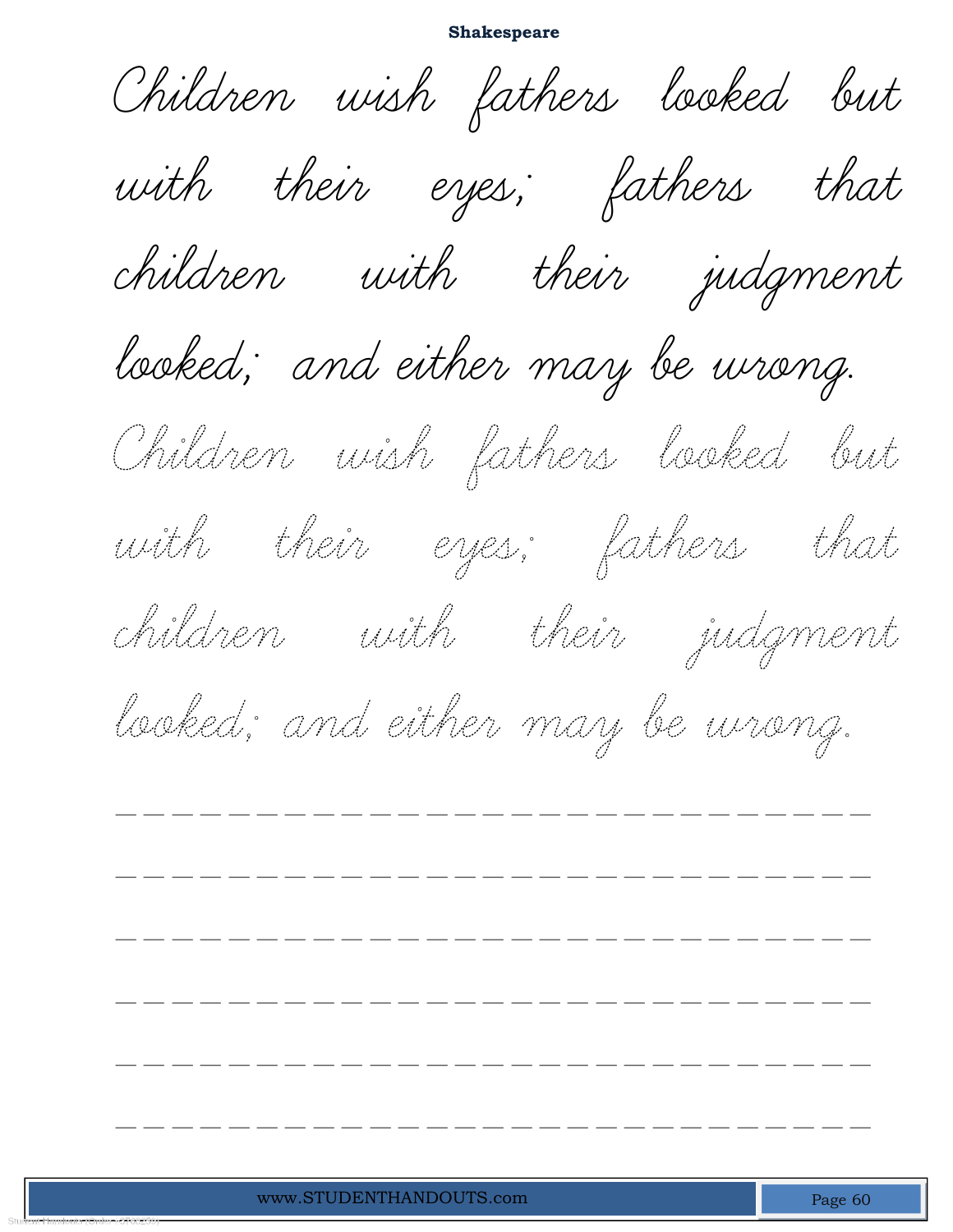Better three hours too soon than a

minute too late.

Better three hours too soon than a

minute too late.

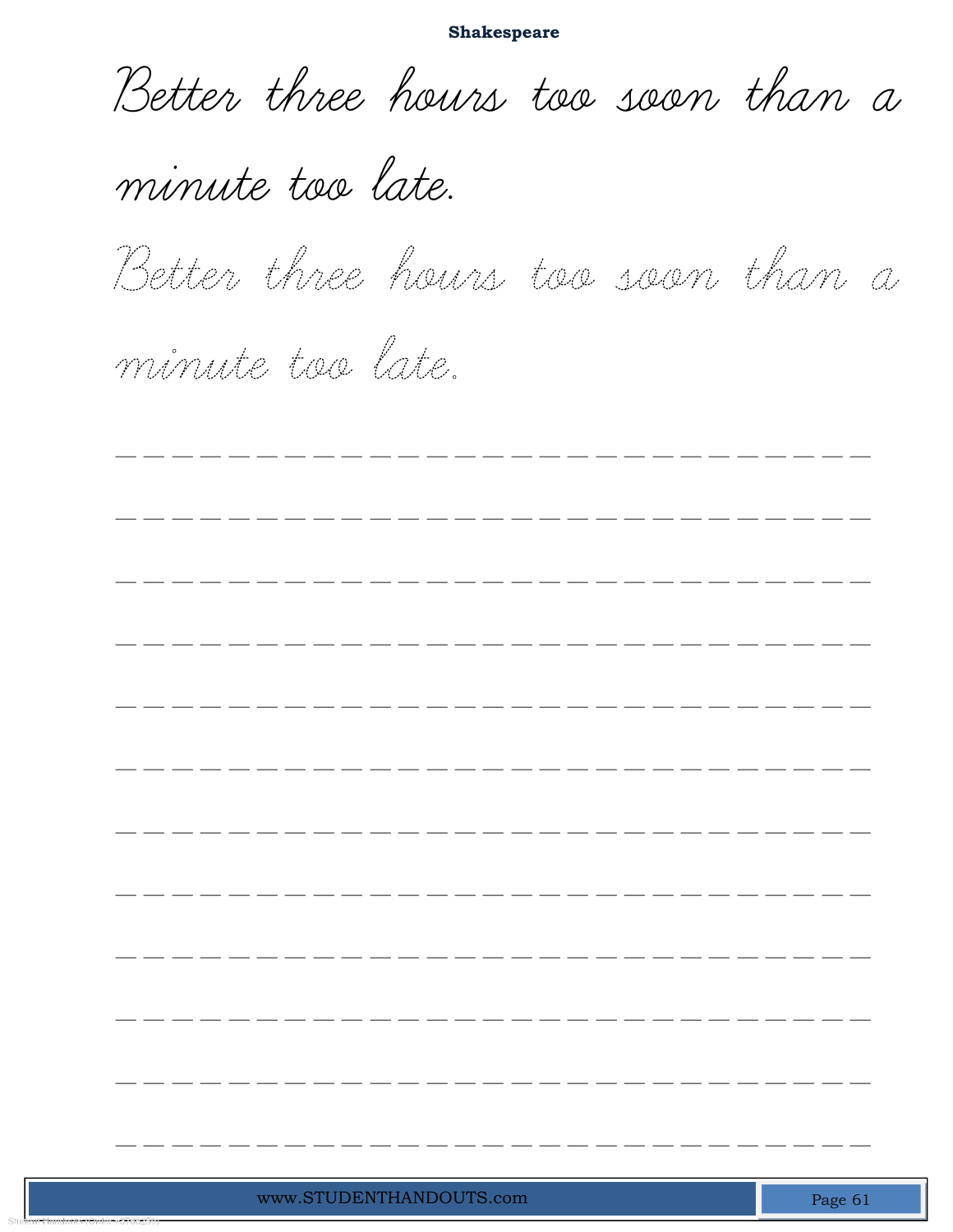As he was valiant, I honour him.

But as he was ambitious, I slew him.

As he was valiant, I honour him.

But as he was ambitious, I slew

\_\_\_\_\_\_\_\_\_\_\_\_\_\_\_\_\_\_\_\_\_\_\_\_\_\_\_

\_\_\_\_\_\_\_\_\_\_\_\_\_\_\_\_\_\_\_\_\_\_\_\_\_\_\_

\_\_\_\_\_\_\_\_\_\_\_\_\_\_\_\_\_\_\_\_\_\_\_\_\_\_\_

\_\_\_\_\_\_\_\_\_\_\_\_\_\_\_\_\_\_\_\_\_\_\_\_\_\_\_

\_\_\_\_\_\_\_\_\_\_\_\_\_\_\_\_\_\_\_\_\_\_\_\_\_\_\_

\_\_\_\_\_\_\_\_\_\_\_\_\_\_\_\_\_\_\_\_\_\_\_\_\_\_\_

\_\_\_\_\_\_\_\_\_\_\_\_\_\_\_\_\_\_\_\_\_\_\_\_\_\_\_

\_\_\_\_\_\_\_\_\_\_\_\_\_\_\_\_\_\_\_\_\_\_\_\_\_\_\_

\_\_\_\_\_\_\_\_\_\_\_\_\_\_\_\_\_\_\_\_\_\_\_\_\_\_\_

him.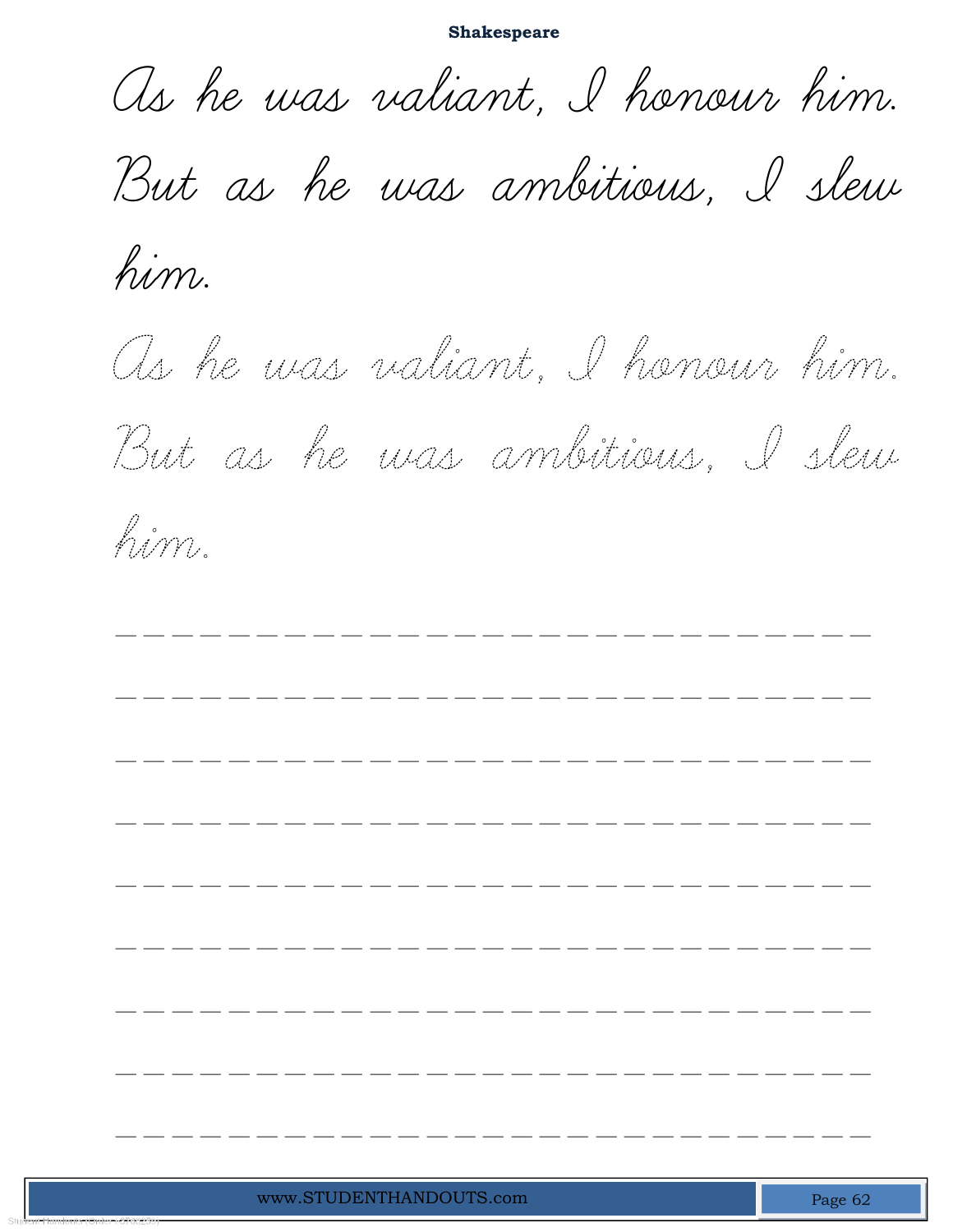An overflow of good converts to

bad.

An averflaw af good converts to

bad.

| - -<br>a la |
|-------------|
|             |
|             |
|             |
|             |
|             |
|             |
| - -         |
|             |
|             |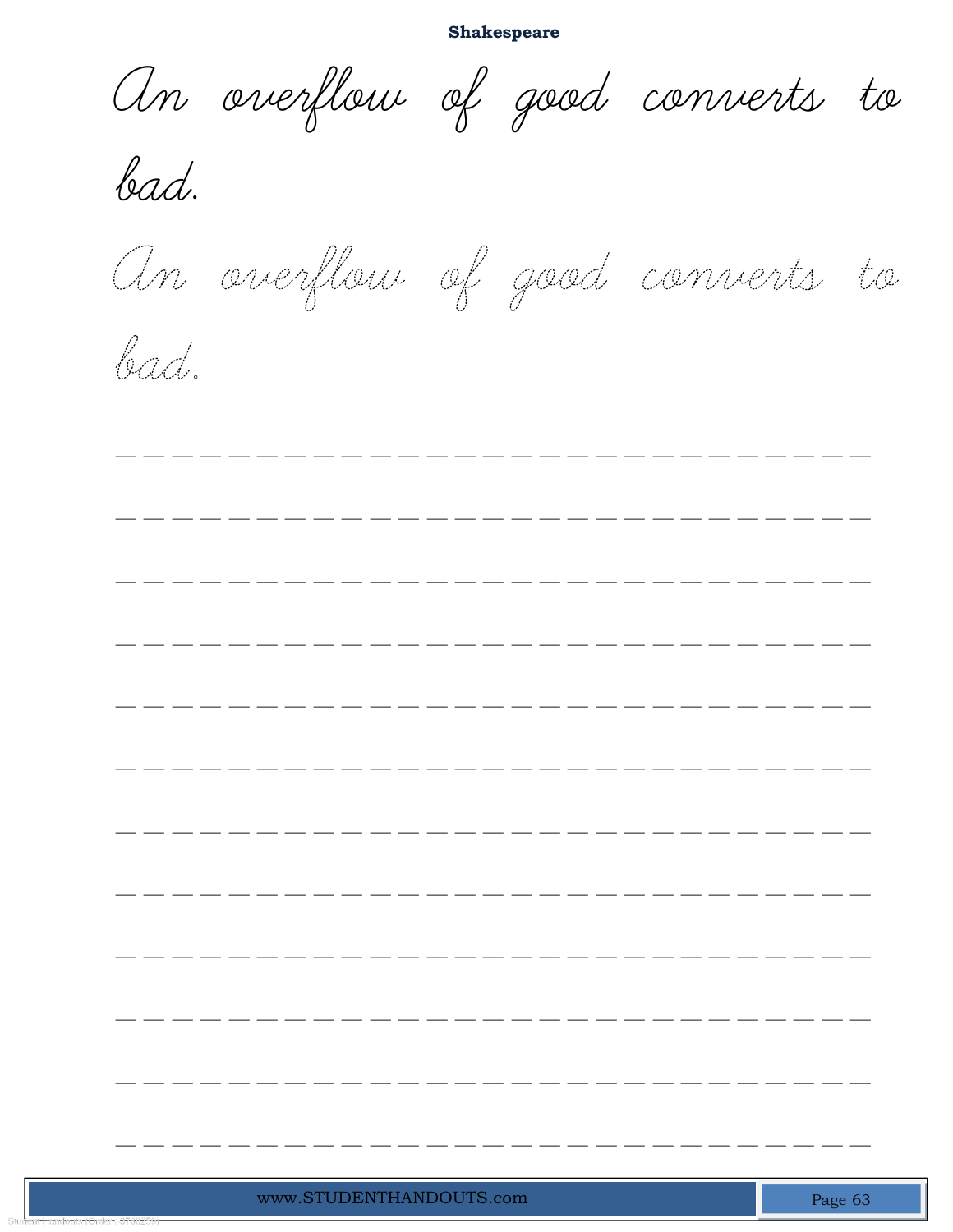A fool thinks himself to be wise,

but a wise man knows himself to

be a fool.

A fool thinks himself to be wise,

but a wise man knows himself to

\_\_\_\_\_\_\_\_\_\_\_\_\_\_\_\_\_\_\_\_\_\_\_\_\_\_\_

\_\_\_\_\_\_\_\_\_\_\_\_\_\_\_\_\_\_\_\_\_\_\_\_\_\_\_

\_\_\_\_\_\_\_\_\_\_\_\_\_\_\_\_\_\_\_\_\_\_\_\_\_\_\_

\_\_\_\_\_\_\_\_\_\_\_\_\_\_\_\_\_\_\_\_\_\_\_\_\_\_\_

\_\_\_\_\_\_\_\_\_\_\_\_\_\_\_\_\_\_\_\_\_\_\_\_\_\_\_

\_\_\_\_\_\_\_\_\_\_\_\_\_\_\_\_\_\_\_\_\_\_\_\_\_\_\_

\_\_\_\_\_\_\_\_\_\_\_\_\_\_\_\_\_\_\_\_\_\_\_\_\_\_\_

\_\_\_\_\_\_\_\_\_\_\_\_\_\_\_\_\_\_\_\_\_\_\_\_\_\_\_

\_\_\_\_\_\_\_\_\_\_\_\_\_\_\_\_\_\_\_\_\_\_\_\_\_\_\_

be a fool.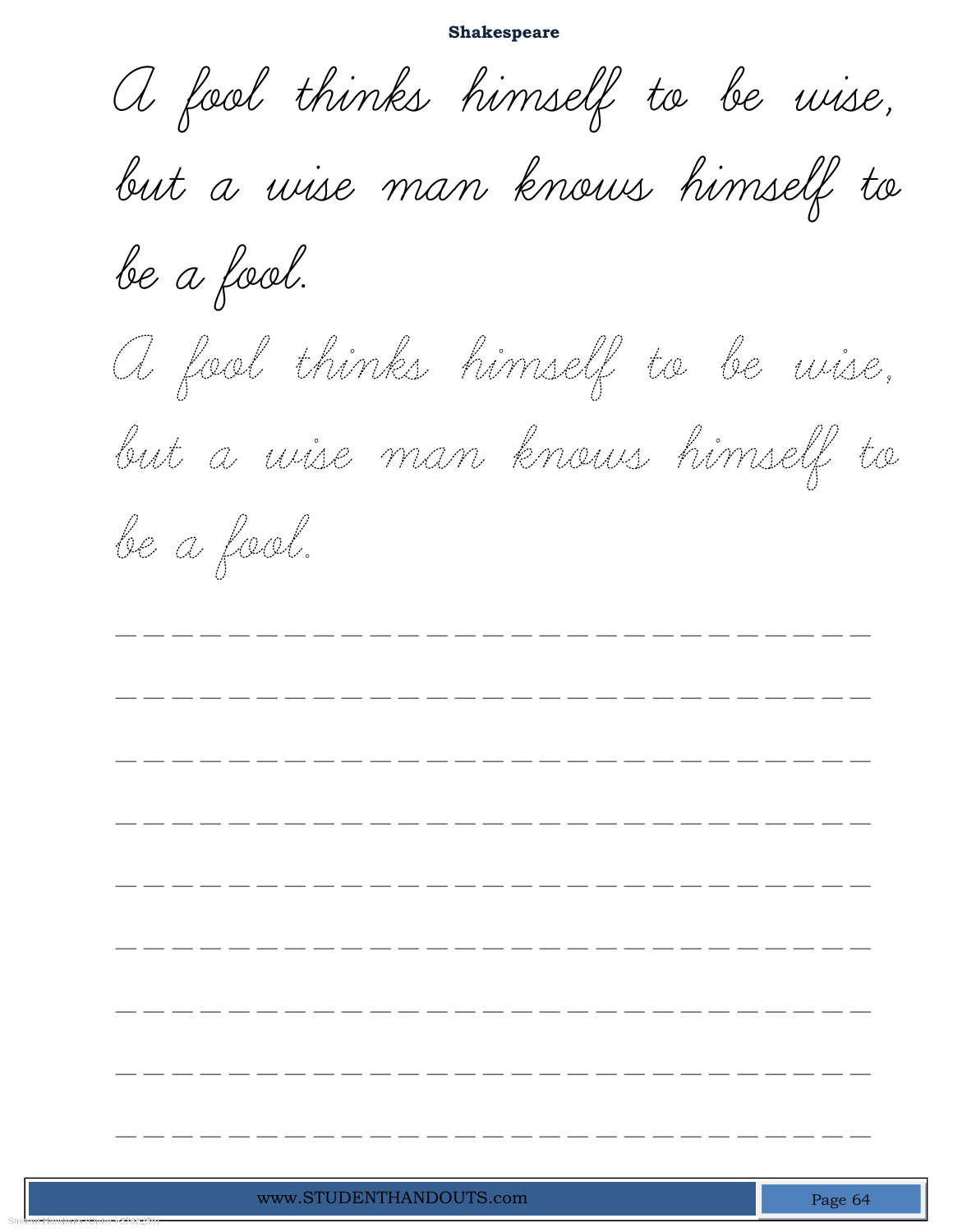God hath given you one face, and you make yourselves another.

God hath given you one face, and

\_\_\_\_\_\_\_\_\_\_\_\_\_\_\_\_\_\_\_\_\_\_\_\_\_\_\_

\_\_\_\_\_\_\_\_\_\_\_\_\_\_\_\_\_\_\_\_\_\_\_\_\_\_\_

\_\_\_\_\_\_\_\_\_\_\_\_\_\_\_\_\_\_\_\_\_\_\_\_\_\_\_

\_\_\_\_\_\_\_\_\_\_\_\_\_\_\_\_\_\_\_\_\_\_\_\_\_\_\_

\_\_\_\_\_\_\_\_\_\_\_\_\_\_\_\_\_\_\_\_\_\_\_\_\_\_\_

\_\_\_\_\_\_\_\_\_\_\_\_\_\_\_\_\_\_\_\_\_\_\_\_\_\_\_

\_\_\_\_\_\_\_\_\_\_\_\_\_\_\_\_\_\_\_\_\_\_\_\_\_\_\_

\_\_\_\_\_\_\_\_\_\_\_\_\_\_\_\_\_\_\_\_\_\_\_\_\_\_\_

\_\_\_\_\_\_\_\_\_\_\_\_\_\_\_\_\_\_\_\_\_\_\_\_\_\_\_

\_\_\_\_\_\_\_\_\_\_\_\_\_\_\_\_\_\_\_\_\_\_\_\_\_\_\_

\_\_\_\_\_\_\_\_\_\_\_\_\_\_\_\_\_\_\_\_\_\_\_\_\_\_\_

\_\_\_\_\_\_\_\_\_\_\_\_\_\_\_\_\_\_\_\_\_\_\_\_\_\_\_

you make yourselves another.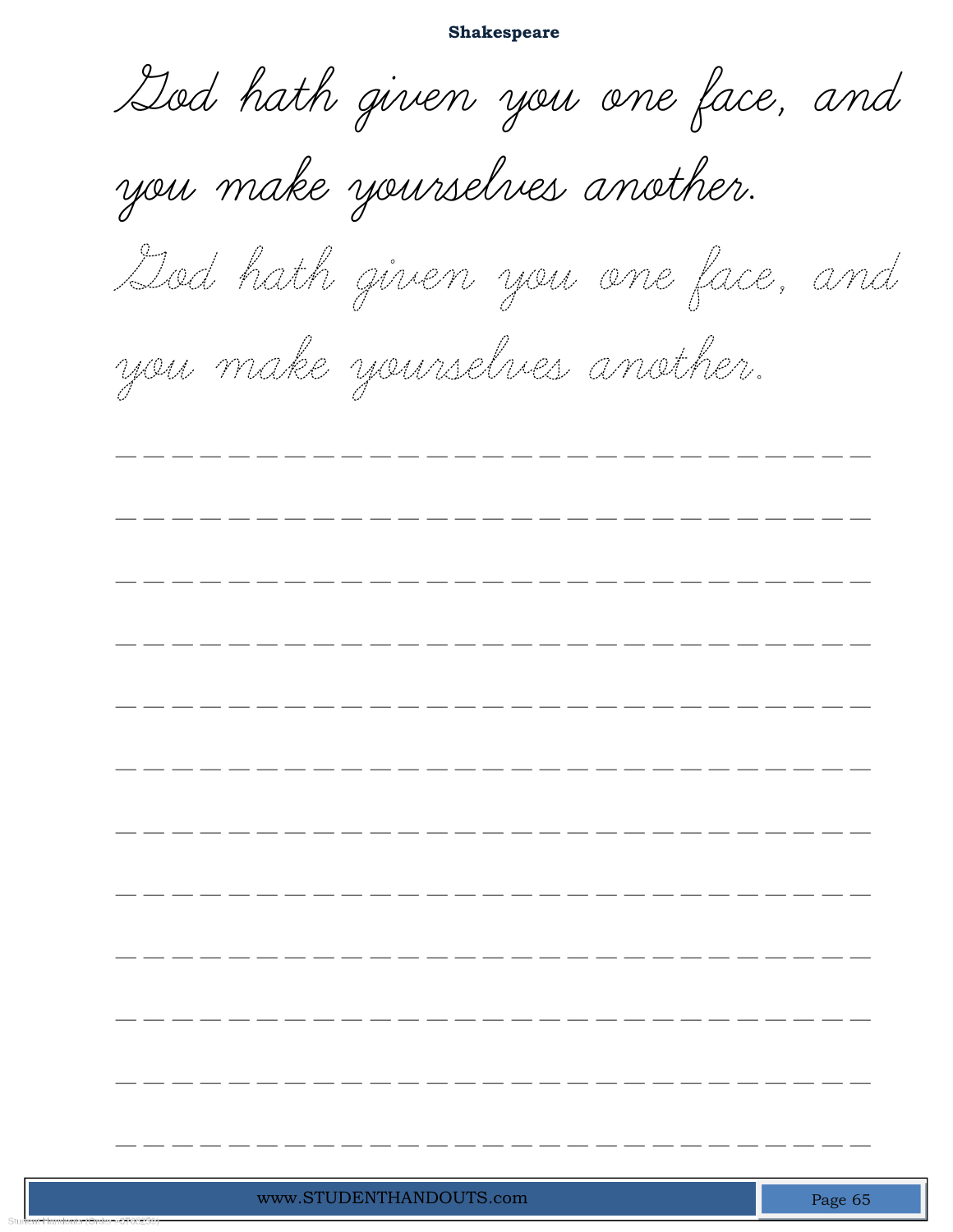He that loves to be flattered is

worthy o' the flatterer.

He that loves to be flattered is

\_\_\_\_\_\_\_\_\_\_\_\_\_\_\_\_\_\_\_\_\_\_\_\_\_\_\_

\_\_\_\_\_\_\_\_\_\_\_\_\_\_\_\_\_\_\_\_\_\_\_\_\_\_\_

worthy o' the flatterer.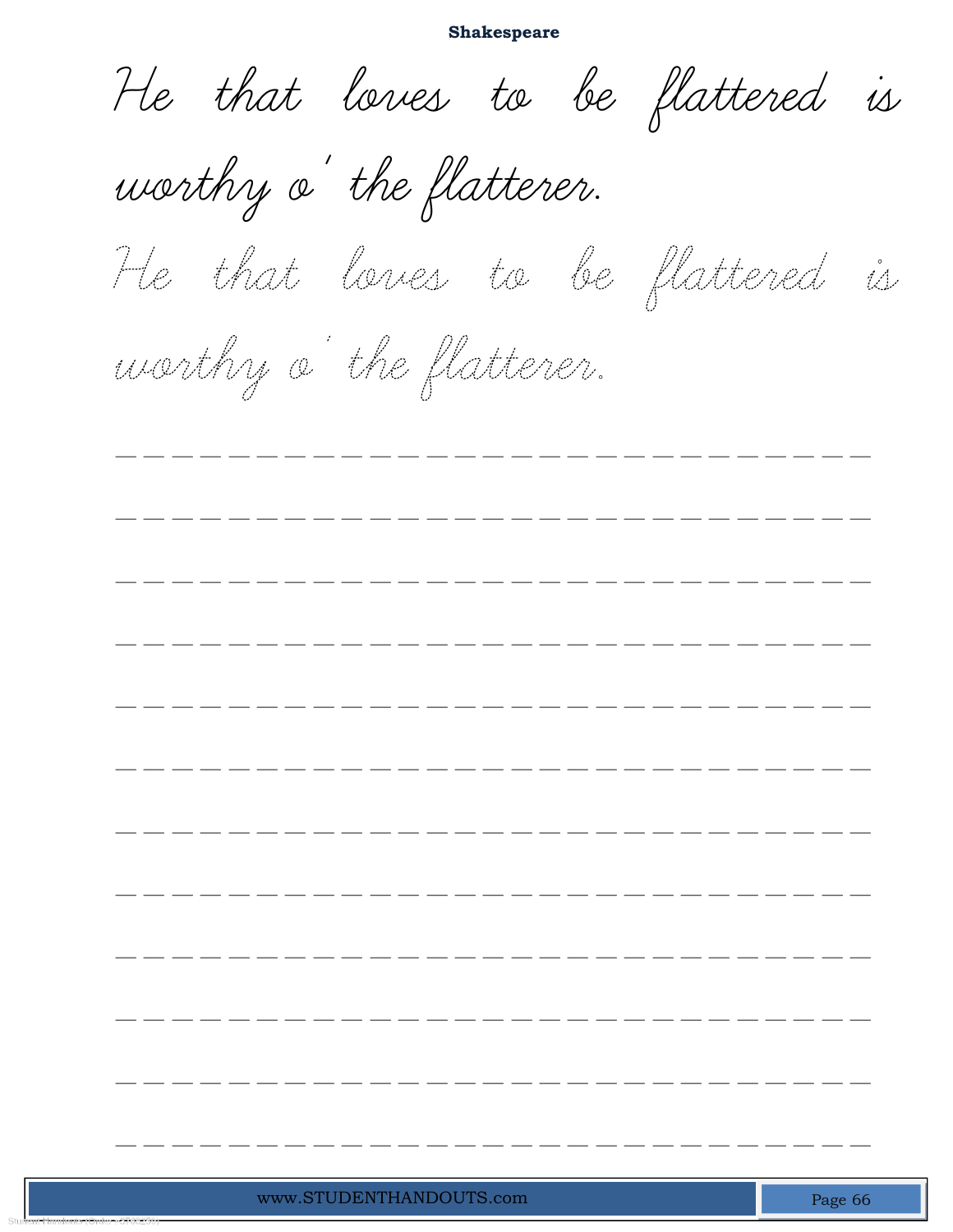I dote on his very absence.

I dote on his very absence.

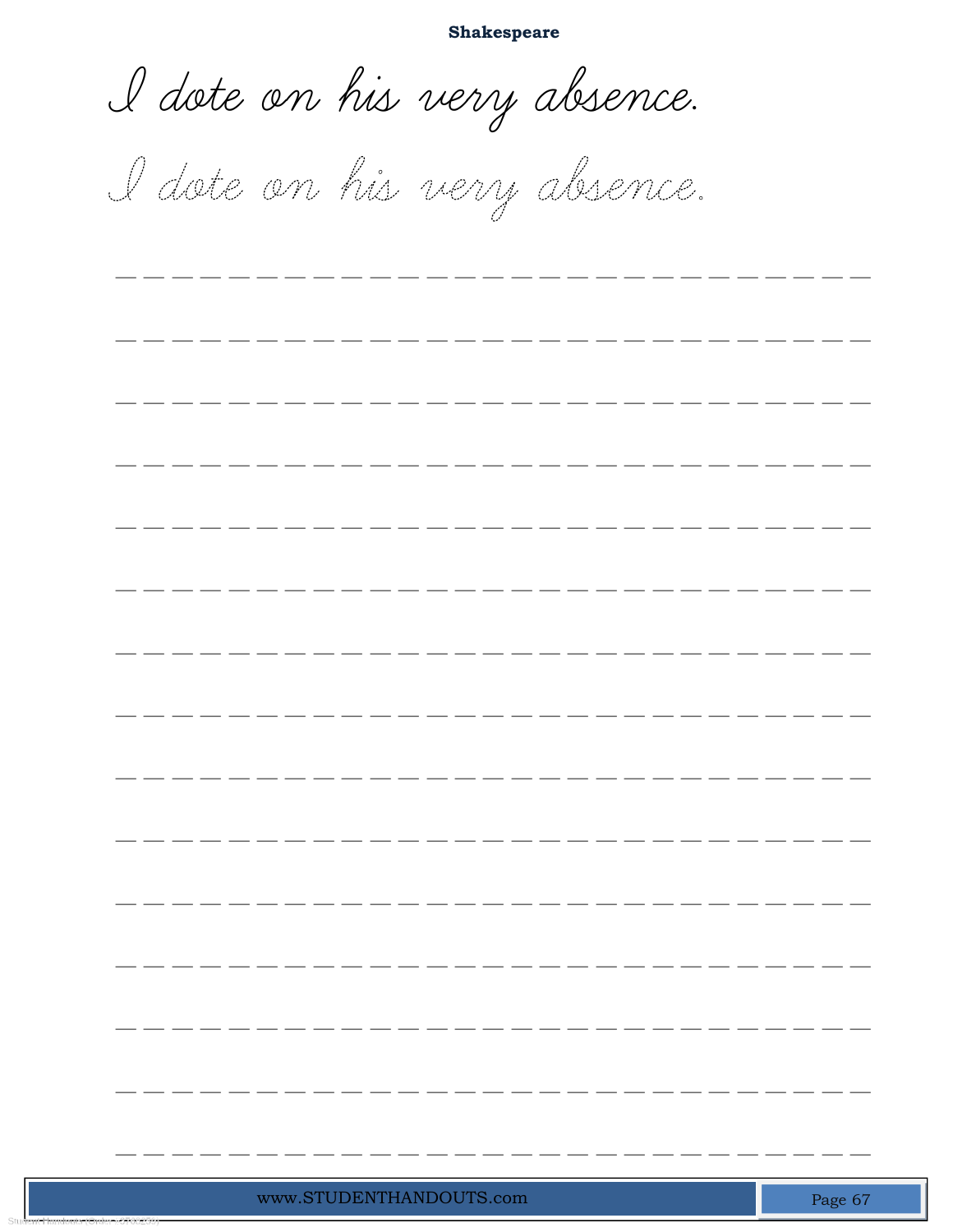I like not fair terms and a

villain's mind.

I like not fair terms and a

willain's mind.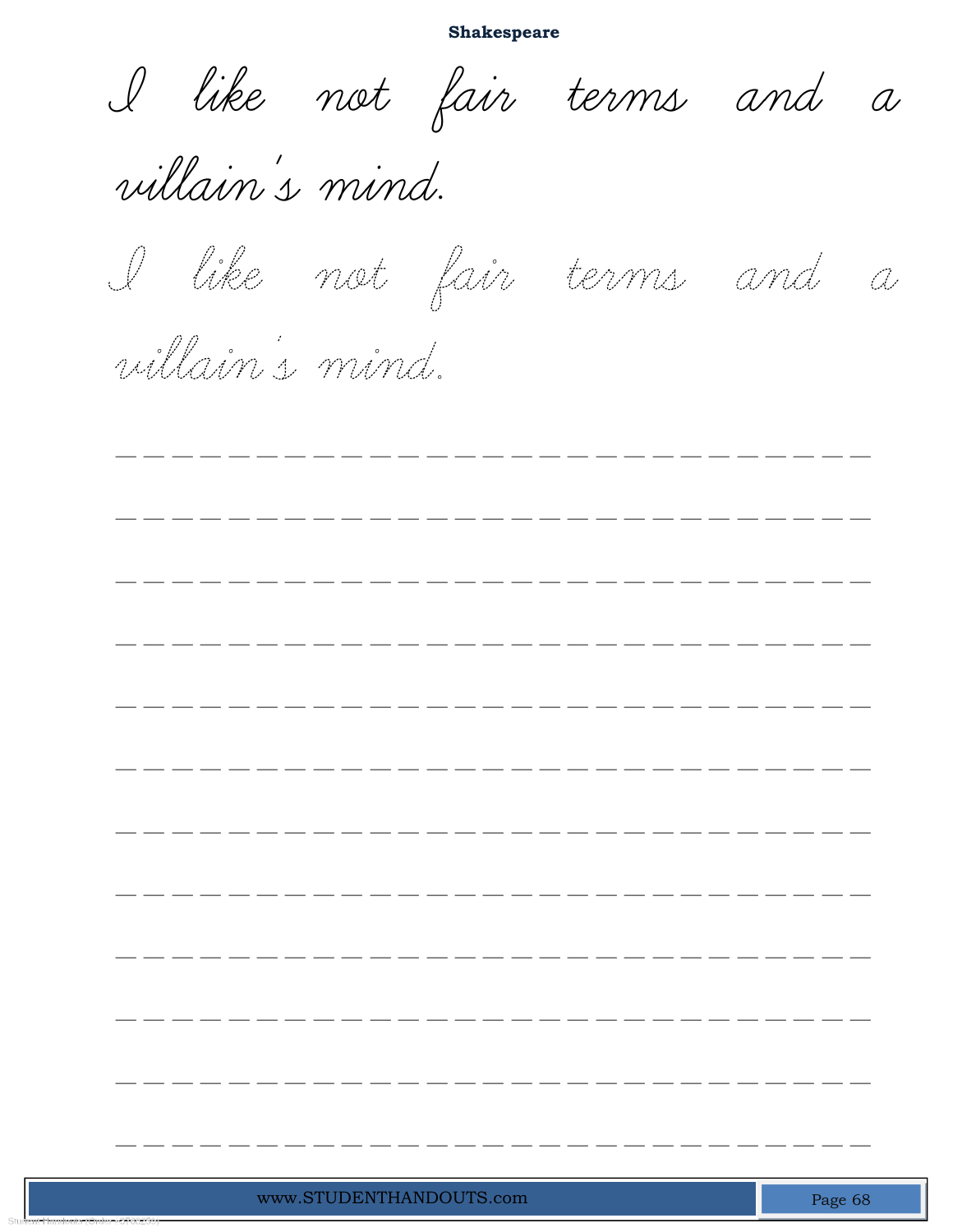If it be a sin to covet honour, I am the most offending soul. If it be a sin to covet honour, I am the most offending soul. \_\_\_\_\_\_\_\_\_\_\_\_\_\_\_\_\_\_\_\_\_\_\_\_\_\_\_ \_\_\_\_\_\_\_\_\_\_\_\_\_\_\_\_\_\_\_\_\_\_\_\_\_\_\_ \_\_\_\_\_\_\_\_\_\_\_\_\_\_\_\_\_\_\_\_\_\_\_\_\_\_\_ \_\_\_\_\_\_\_\_\_\_\_\_\_\_\_\_\_\_\_\_\_\_\_\_\_\_\_ \_\_\_\_\_\_\_\_\_\_\_\_\_\_\_\_\_\_\_\_\_\_\_\_\_\_\_ \_\_\_\_\_\_\_\_\_\_\_\_\_\_\_\_\_\_\_\_\_\_\_\_\_\_\_ \_\_\_\_\_\_\_\_\_\_\_\_\_\_\_\_\_\_\_\_\_\_\_\_\_\_\_ \_\_\_\_\_\_\_\_\_\_\_\_\_\_\_\_\_\_\_\_\_\_\_\_\_\_\_ \_\_\_\_\_\_\_\_\_\_\_\_\_\_\_\_\_\_\_\_\_\_\_\_\_\_\_ \_\_\_\_\_\_\_\_\_\_\_\_\_\_\_\_\_\_\_\_\_\_\_\_\_\_\_ \_\_\_\_\_\_\_\_\_\_\_\_\_\_\_\_\_\_\_\_\_\_\_\_\_\_\_ \_\_\_\_\_\_\_\_\_\_\_\_\_\_\_\_\_\_\_\_\_\_\_\_\_\_\_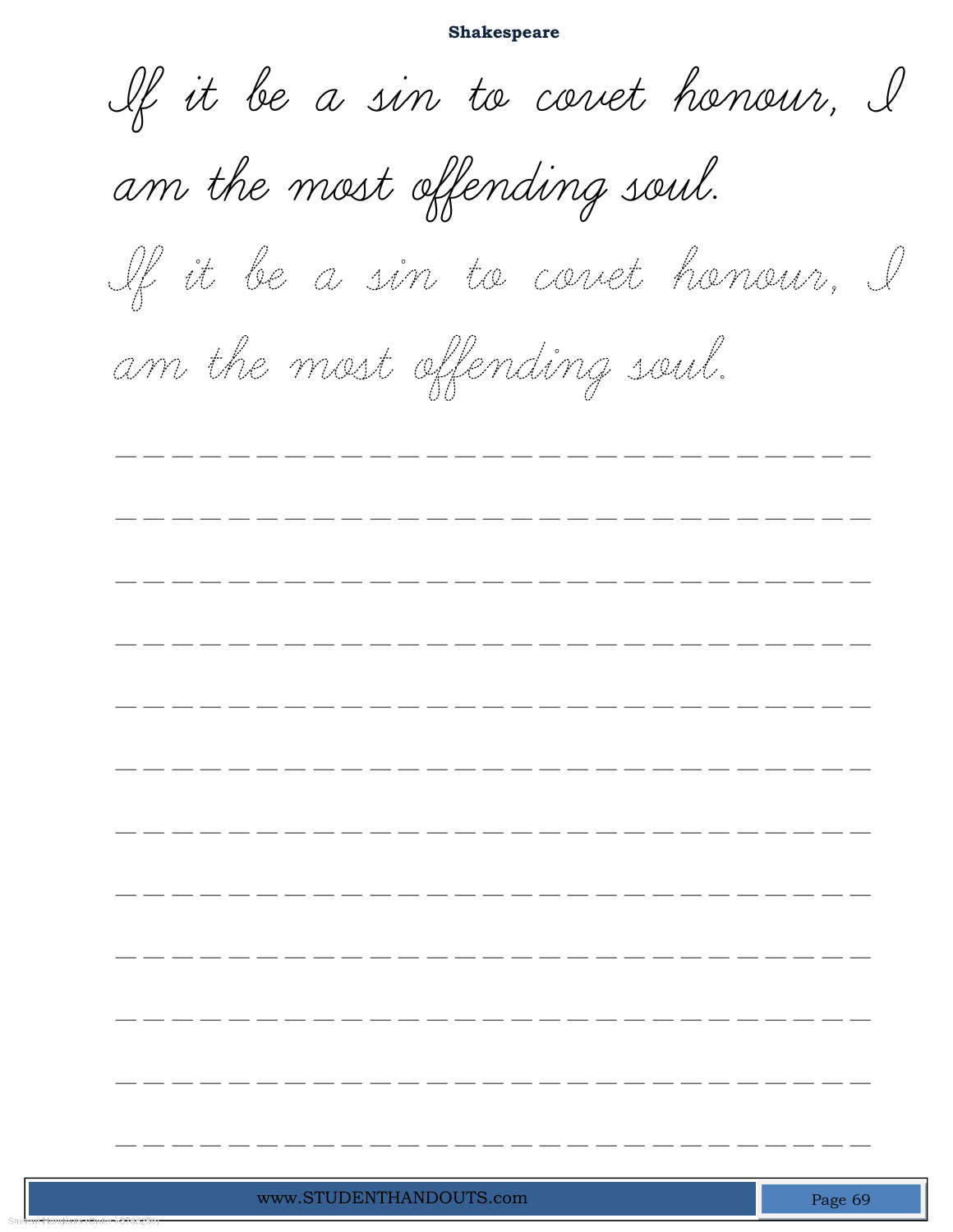If you have tears, prepare to shed

them now.

If you have tears, prepare to shed

them now.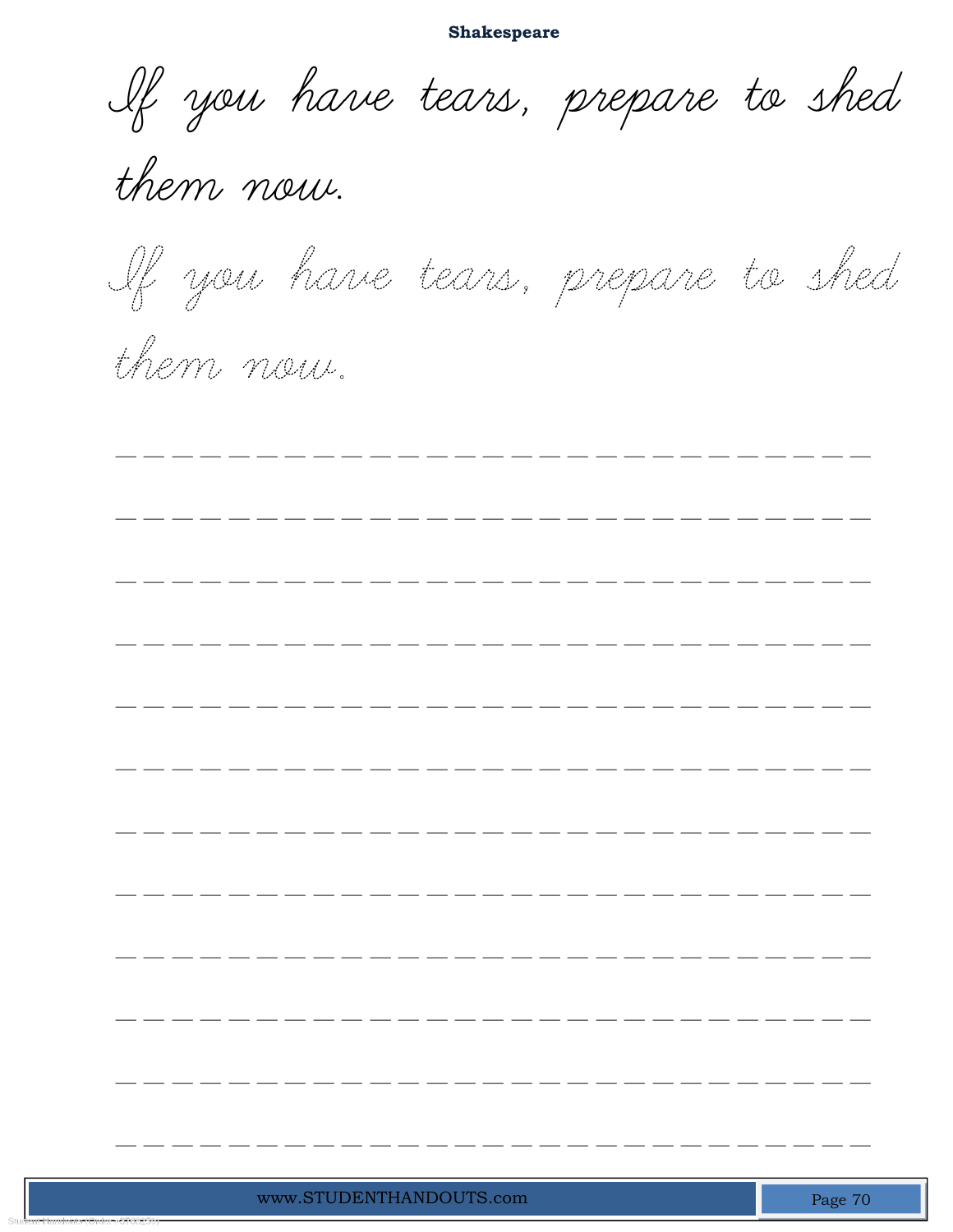Let every eye negotiate for itself and trust no agent. Let every eye negotiate for itself and trust no agent.

\_\_\_\_\_\_\_\_\_\_\_\_\_\_\_\_\_\_\_\_\_\_\_\_\_\_\_

\_\_\_\_\_\_\_\_\_\_\_\_\_\_\_\_\_\_\_\_\_\_\_\_\_\_\_

\_\_\_\_\_\_\_\_\_\_\_\_\_\_\_\_\_\_\_\_\_\_\_\_\_\_\_

\_\_\_\_\_\_\_\_\_\_\_\_\_\_\_\_\_\_\_\_\_\_\_\_\_\_\_

\_\_\_\_\_\_\_\_\_\_\_\_\_\_\_\_\_\_\_\_\_\_\_\_\_\_\_

\_\_\_\_\_\_\_\_\_\_\_\_\_\_\_\_\_\_\_\_\_\_\_\_\_\_\_

\_\_\_\_\_\_\_\_\_\_\_\_\_\_\_\_\_\_\_\_\_\_\_\_\_\_\_

\_\_\_\_\_\_\_\_\_\_\_\_\_\_\_\_\_\_\_\_\_\_\_\_\_\_\_

\_\_\_\_\_\_\_\_\_\_\_\_\_\_\_\_\_\_\_\_\_\_\_\_\_\_\_

\_\_\_\_\_\_\_\_\_\_\_\_\_\_\_\_\_\_\_\_\_\_\_\_\_\_\_

\_\_\_\_\_\_\_\_\_\_\_\_\_\_\_\_\_\_\_\_\_\_\_\_\_\_\_

\_\_\_\_\_\_\_\_\_\_\_\_\_\_\_\_\_\_\_\_\_\_\_\_\_\_\_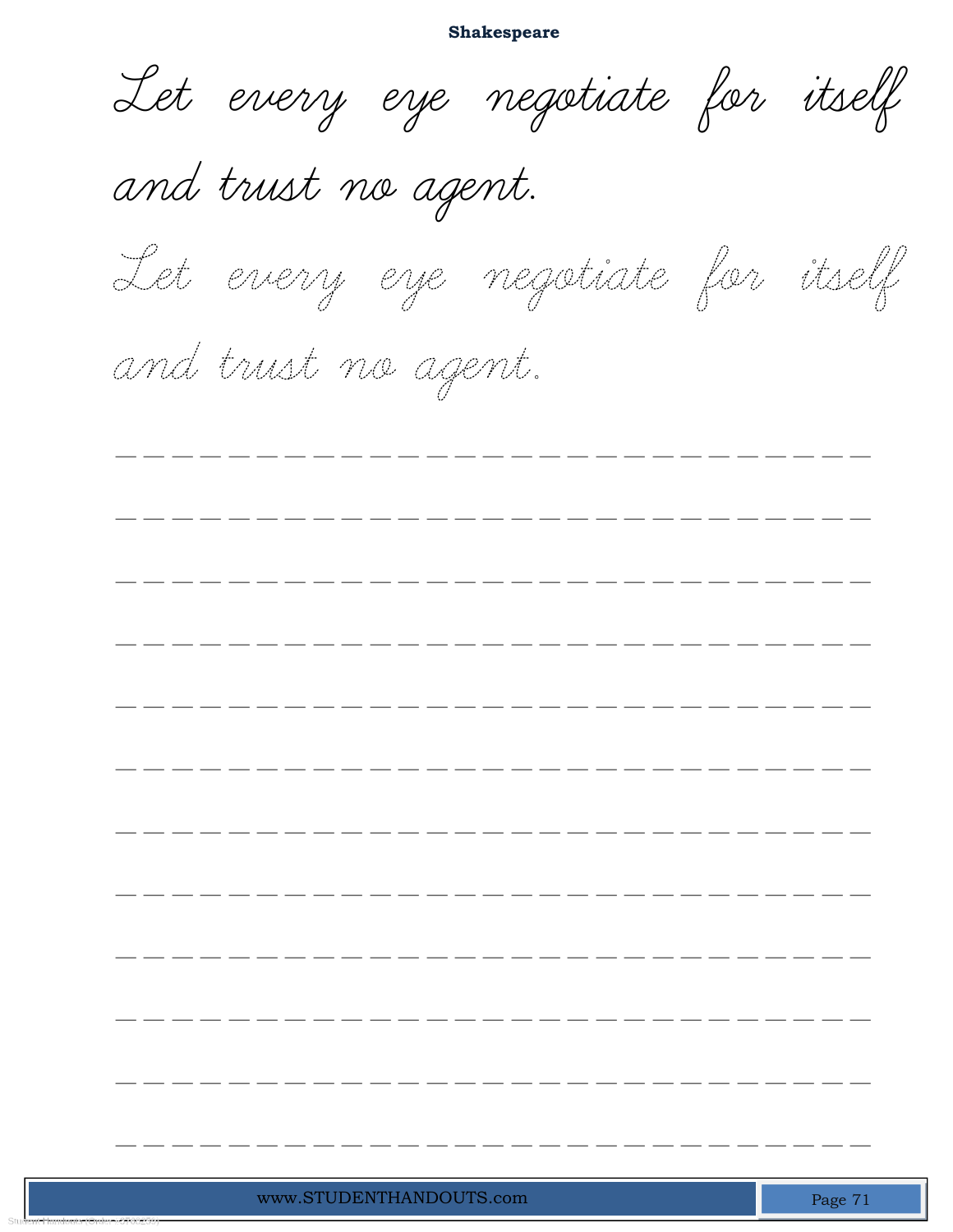Love sought is good, but given

\_\_\_\_\_\_\_\_\_\_\_\_\_\_\_\_\_\_\_\_\_\_\_\_\_\_\_

\_\_\_\_\_\_\_\_\_\_\_\_\_\_\_\_\_\_\_\_\_\_\_\_\_\_\_

unsought, is better.

Love sought is good, but given

unsought, is better.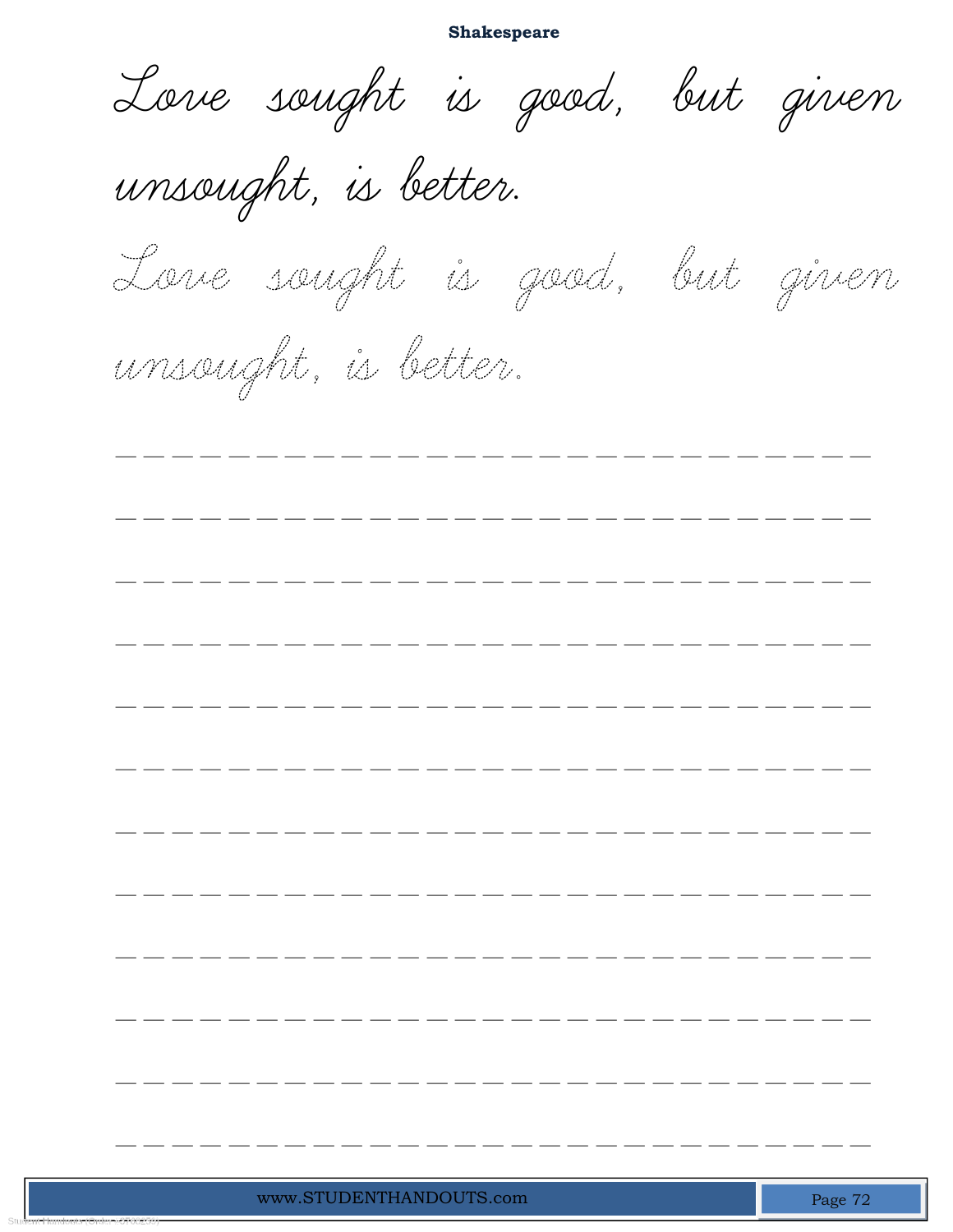Men shut their doors against a

setting sun.

Men shut their doors against a

setting sun.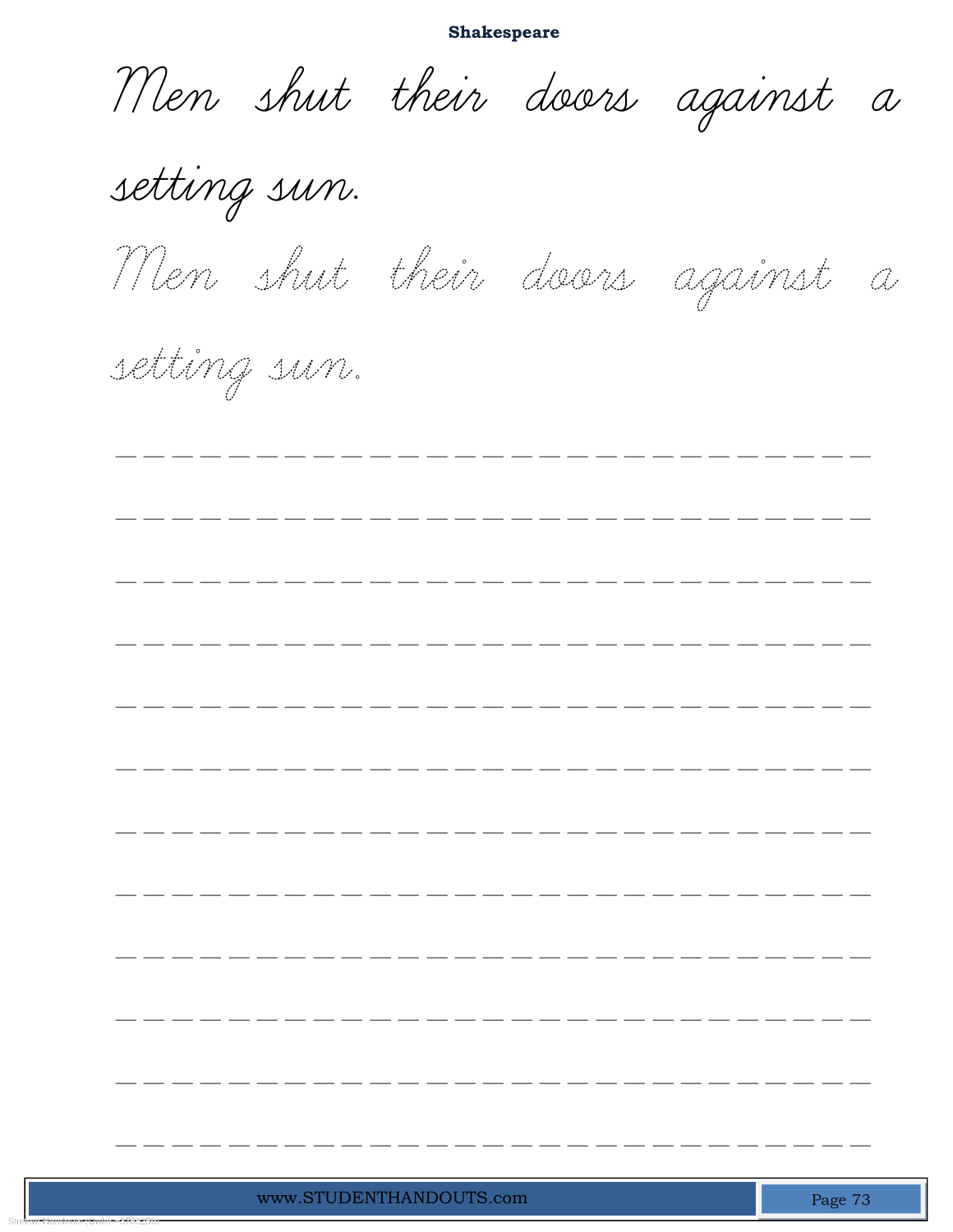Neither a borrower nor a lender be. Neither a borrower nor a lender be. - -- -- -- -- -- -سي ب سيد ب سي ب - -\_ \_\_ \_ - -ست س - -- -\_ \_\_ \_\_ \_\_ \_ \_\_\_\_\_\_ - -- -- -- -- -- -- -- -- -- -- -- -- -- -\_ \_\_\_ \_\_ - -- -- -- -- -- -- -- -- -- -- -- -- -- -- -- -- -- -- --\_ \_\_ \_\_ \_\_ \_\_ \_\_ \_\_ \_\_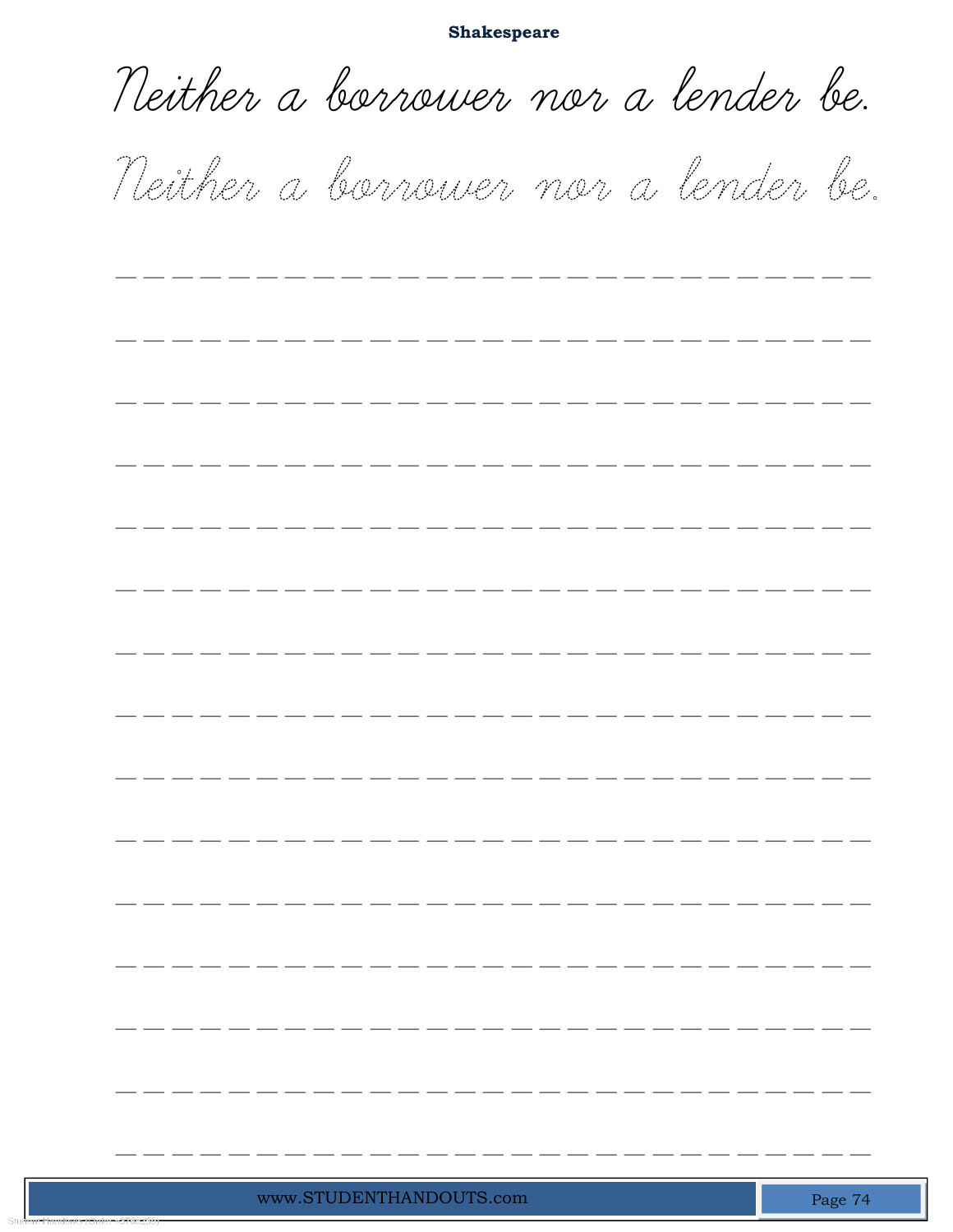Words, words, mere words,

nie

matter from the heart.



matter from the heart.

 $\overline{\phantom{a}}$ 

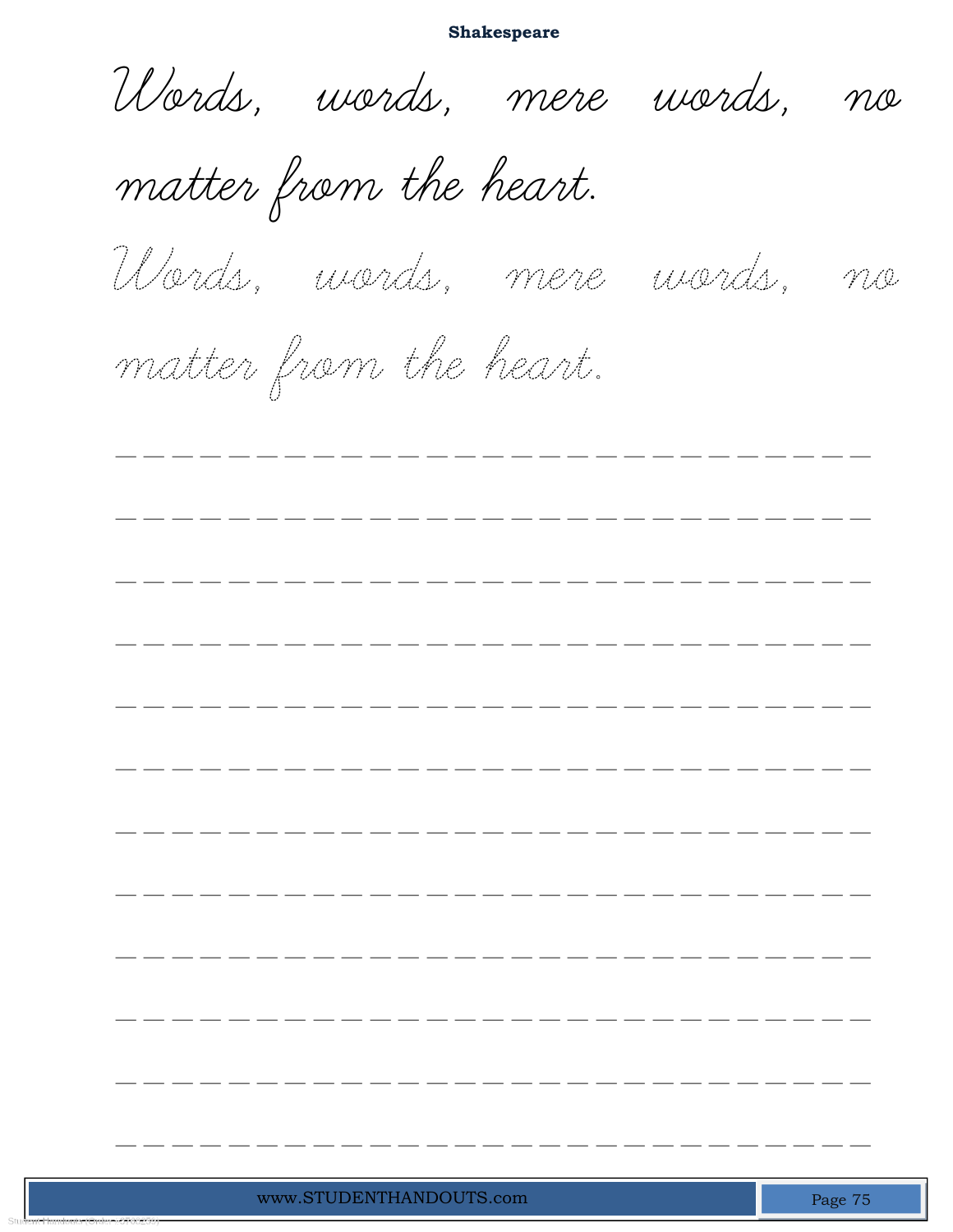Where every something, being blent together turns to a wild of nothing. Where every something, being blent together turns to a wild of nothing. \_\_\_\_\_\_\_\_\_\_\_\_\_\_\_\_\_\_\_\_\_\_\_\_\_\_\_ \_\_\_\_\_\_\_\_\_\_\_\_\_\_\_\_\_\_\_\_\_\_\_\_\_\_\_ \_\_\_\_\_\_\_\_\_\_\_\_\_\_\_\_\_\_\_\_\_\_\_\_\_\_\_ \_\_\_\_\_\_\_\_\_\_\_\_\_\_\_\_\_\_\_\_\_\_\_\_\_\_\_ \_\_\_\_\_\_\_\_\_\_\_\_\_\_\_\_\_\_\_\_\_\_\_\_\_\_\_ \_\_\_\_\_\_\_\_\_\_\_\_\_\_\_\_\_\_\_\_\_\_\_\_\_\_\_ \_\_\_\_\_\_\_\_\_\_\_\_\_\_\_\_\_\_\_\_\_\_\_\_\_\_\_ \_\_\_\_\_\_\_\_\_\_\_\_\_\_\_\_\_\_\_\_\_\_\_\_\_\_\_ \_\_\_\_\_\_\_\_\_\_\_\_\_\_\_\_\_\_\_\_\_\_\_\_\_\_\_ \_\_\_\_\_\_\_\_\_\_\_\_\_\_\_\_\_\_\_\_\_\_\_\_\_\_\_ \_\_\_\_\_\_\_\_\_\_\_\_\_\_\_\_\_\_\_\_\_\_\_\_\_\_\_ \_\_\_\_\_\_\_\_\_\_\_\_\_\_\_\_\_\_\_\_\_\_\_\_\_\_\_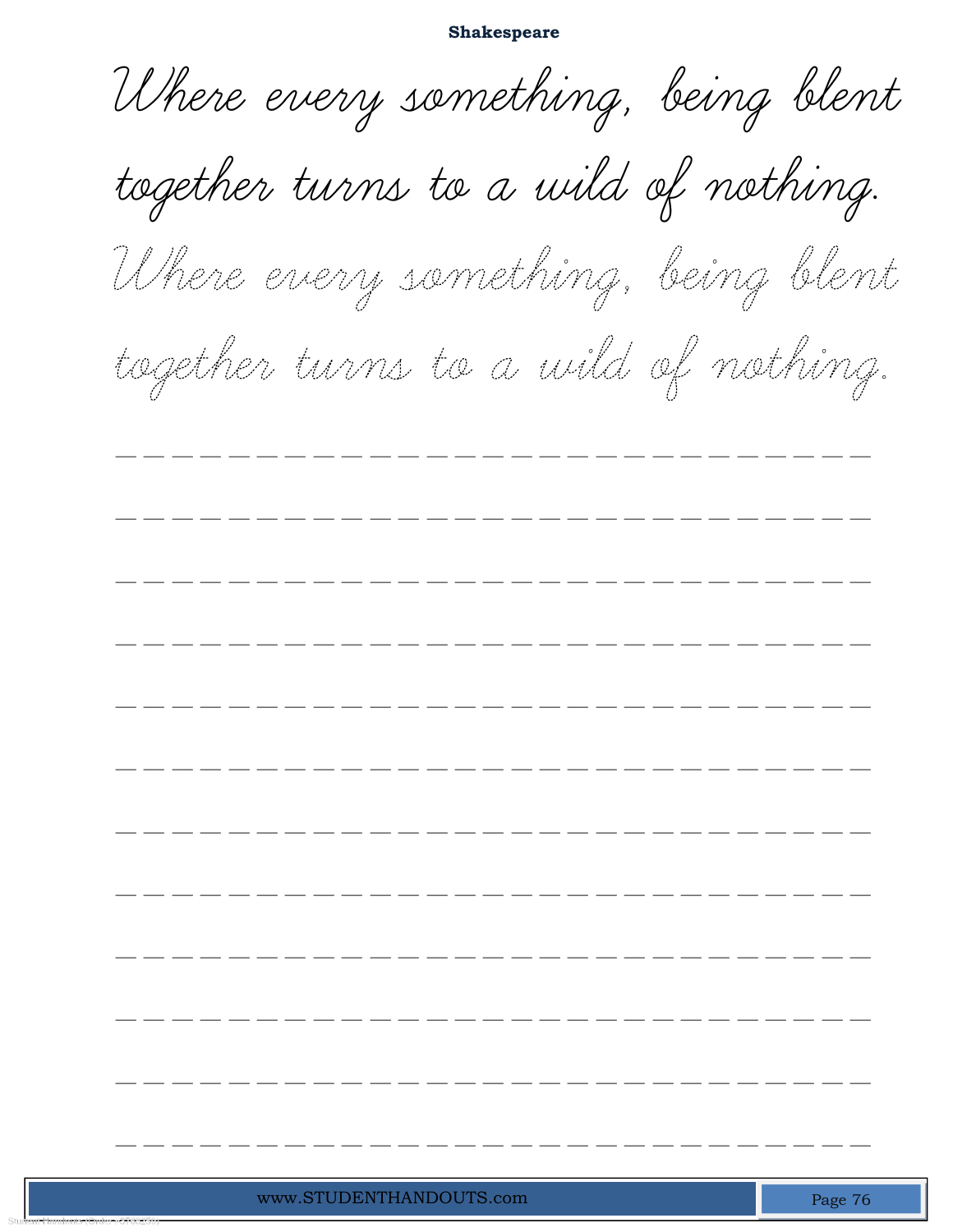Virtue itself escapes not calumnious

strokes.

Virtue itself escapes not calumnious

\_\_\_\_\_\_\_\_\_\_\_\_\_\_\_\_\_\_\_\_\_\_\_\_\_\_\_

strokes.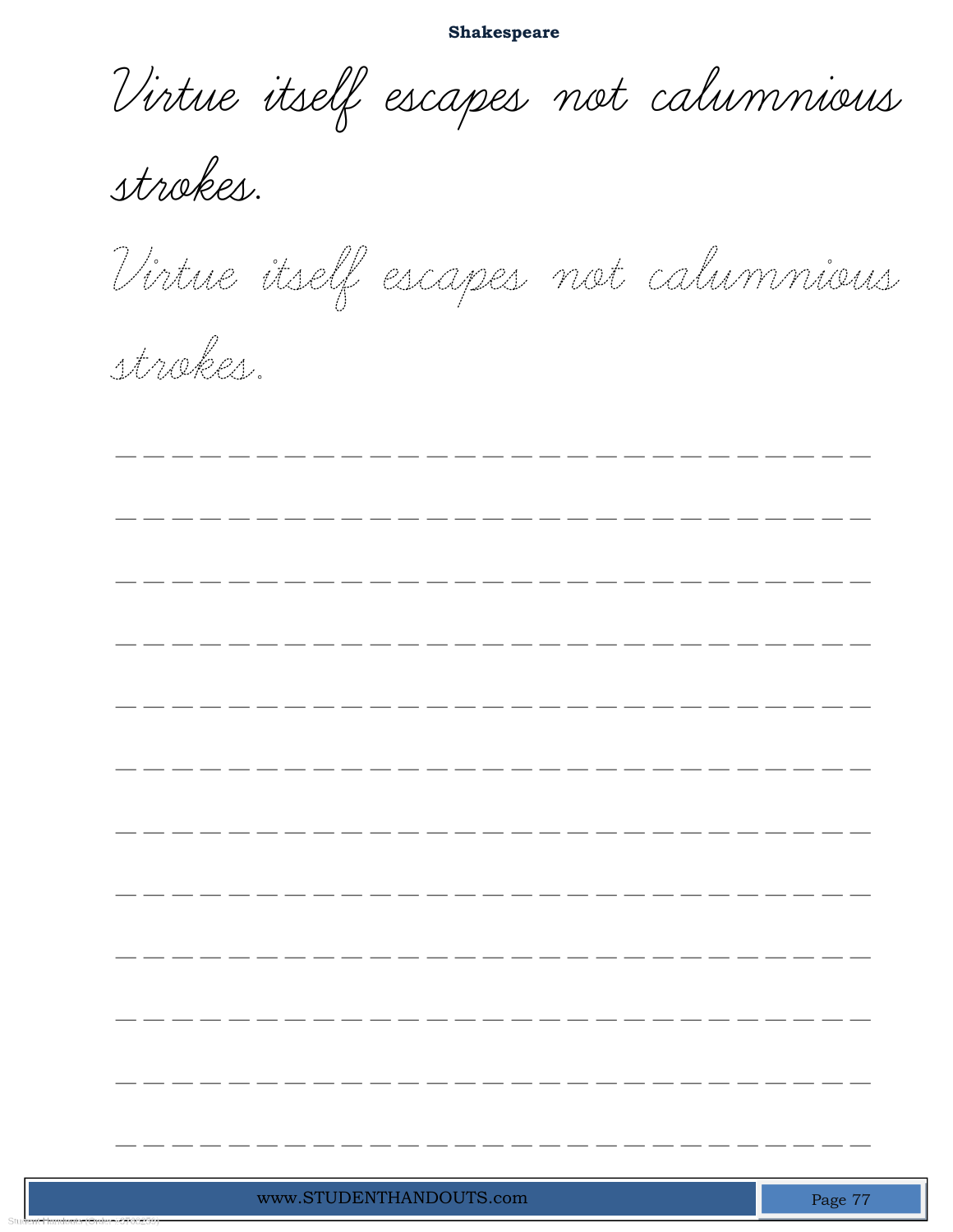Truly, I would not hang a dog by my will, much more a man who hath any honesty in him. Truly, I would not hang a dog by my will, much more a man who hath any honesty in him. \_\_\_\_\_\_\_\_\_\_\_\_\_\_\_\_\_\_\_\_\_\_\_\_\_\_\_ \_\_\_\_\_\_\_\_\_\_\_\_\_\_\_\_\_\_\_\_\_\_\_\_\_\_\_ \_\_\_\_\_\_\_\_\_\_\_\_\_\_\_\_\_\_\_\_\_\_\_\_\_\_\_ \_\_\_\_\_\_\_\_\_\_\_\_\_\_\_\_\_\_\_\_\_\_\_\_\_\_\_ \_\_\_\_\_\_\_\_\_\_\_\_\_\_\_\_\_\_\_\_\_\_\_\_\_\_\_ \_\_\_\_\_\_\_\_\_\_\_\_\_\_\_\_\_\_\_\_\_\_\_\_\_\_\_ \_\_\_\_\_\_\_\_\_\_\_\_\_\_\_\_\_\_\_\_\_\_\_\_\_\_\_ \_\_\_\_\_\_\_\_\_\_\_\_\_\_\_\_\_\_\_\_\_\_\_\_\_\_\_ \_\_\_\_\_\_\_\_\_\_\_\_\_\_\_\_\_\_\_\_\_\_\_\_\_\_\_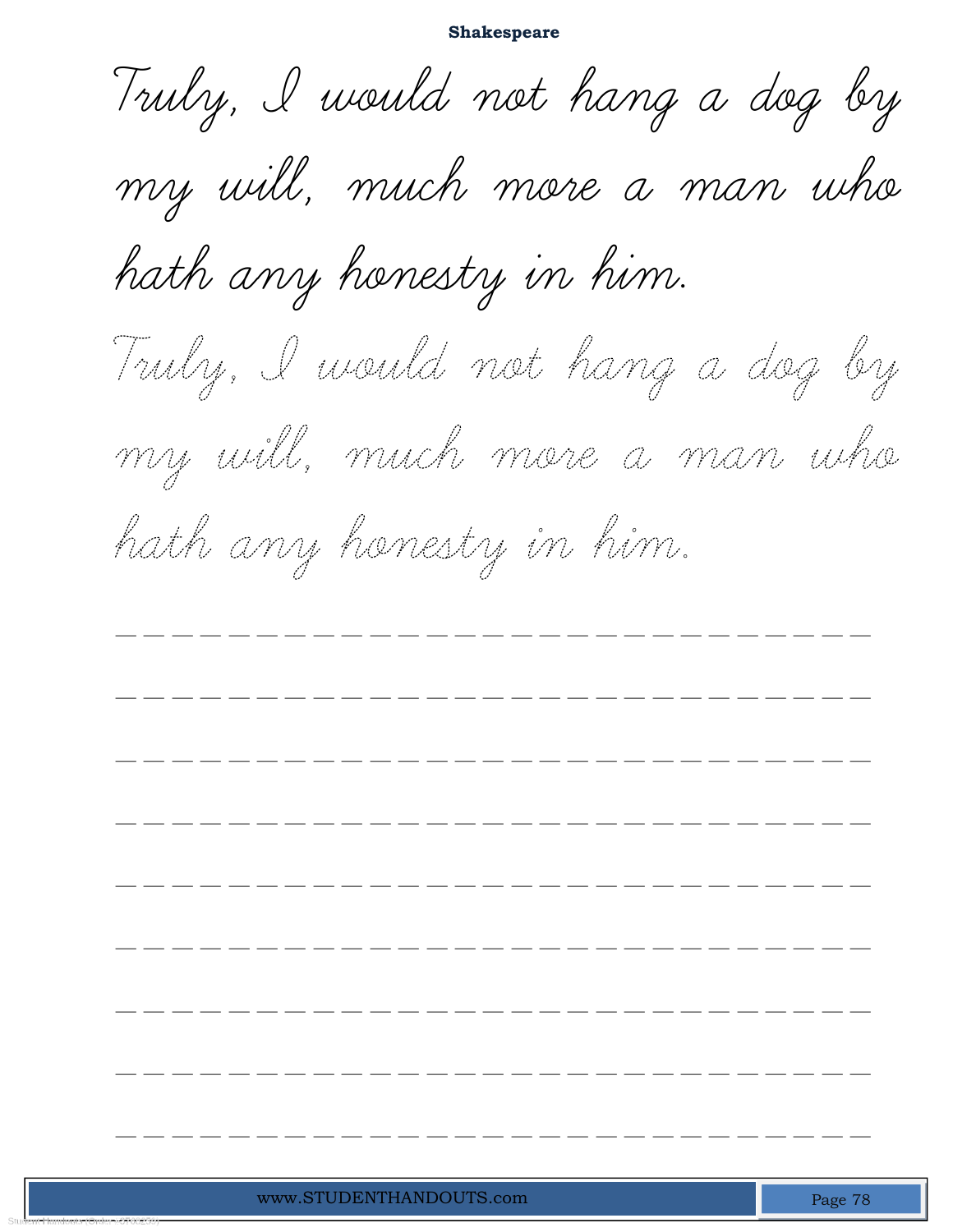They do not love that do not show

their love.

They do not love that do not show

their love.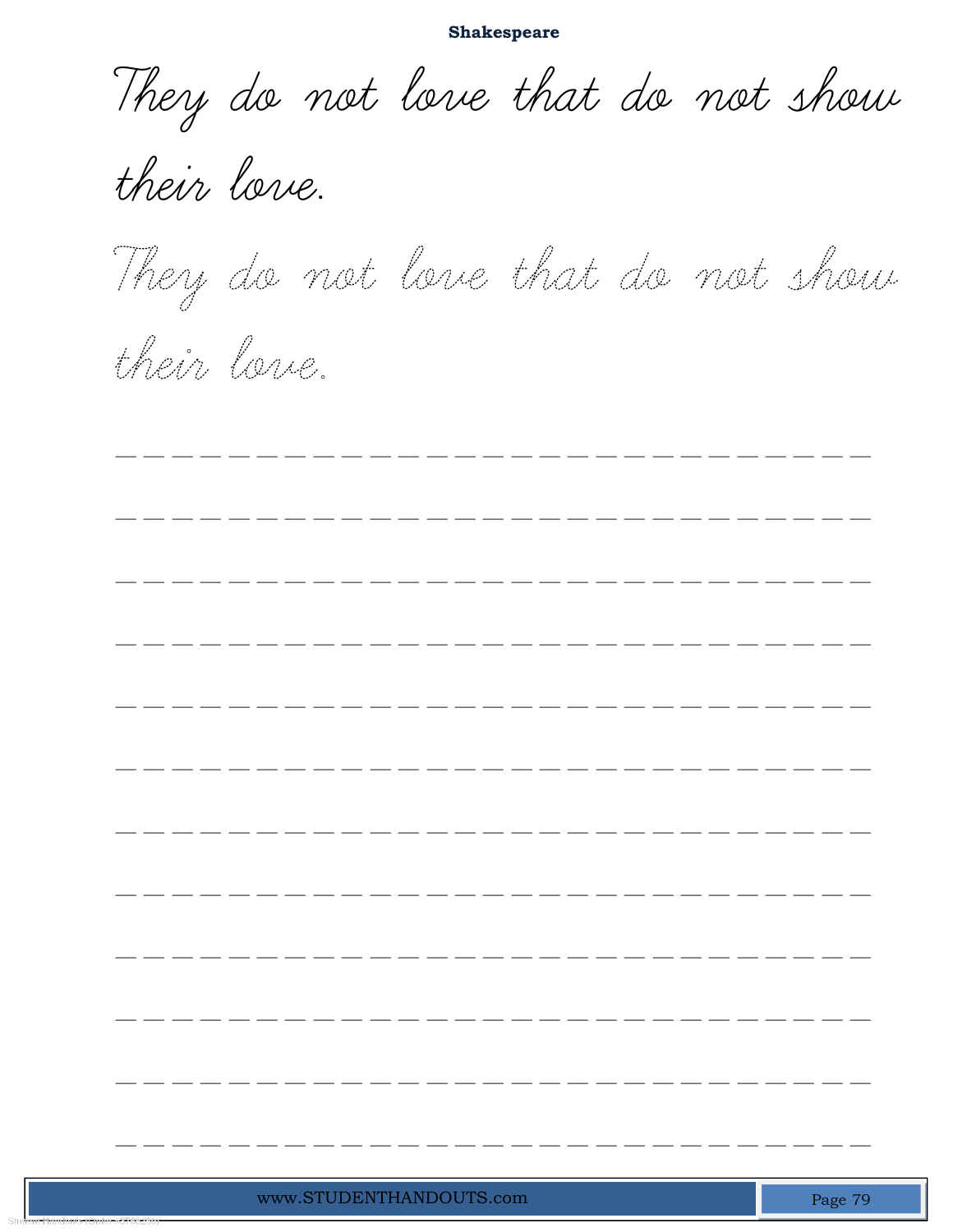There is nothing either good or bad but thinking makes it so.

There is nothing either good or bad

\_\_\_\_\_\_\_\_\_\_\_\_\_\_\_\_\_\_\_\_\_\_\_\_\_\_\_

\_\_\_\_\_\_\_\_\_\_\_\_\_\_\_\_\_\_\_\_\_\_\_\_\_\_\_

\_\_\_\_\_\_\_\_\_\_\_\_\_\_\_\_\_\_\_\_\_\_\_\_\_\_\_

\_\_\_\_\_\_\_\_\_\_\_\_\_\_\_\_\_\_\_\_\_\_\_\_\_\_\_

\_\_\_\_\_\_\_\_\_\_\_\_\_\_\_\_\_\_\_\_\_\_\_\_\_\_\_

\_\_\_\_\_\_\_\_\_\_\_\_\_\_\_\_\_\_\_\_\_\_\_\_\_\_\_

\_\_\_\_\_\_\_\_\_\_\_\_\_\_\_\_\_\_\_\_\_\_\_\_\_\_\_

\_\_\_\_\_\_\_\_\_\_\_\_\_\_\_\_\_\_\_\_\_\_\_\_\_\_\_

\_\_\_\_\_\_\_\_\_\_\_\_\_\_\_\_\_\_\_\_\_\_\_\_\_\_\_

\_\_\_\_\_\_\_\_\_\_\_\_\_\_\_\_\_\_\_\_\_\_\_\_\_\_\_

\_\_\_\_\_\_\_\_\_\_\_\_\_\_\_\_\_\_\_\_\_\_\_\_\_\_\_

\_\_\_\_\_\_\_\_\_\_\_\_\_\_\_\_\_\_\_\_\_\_\_\_\_\_\_

but thinking makes it so.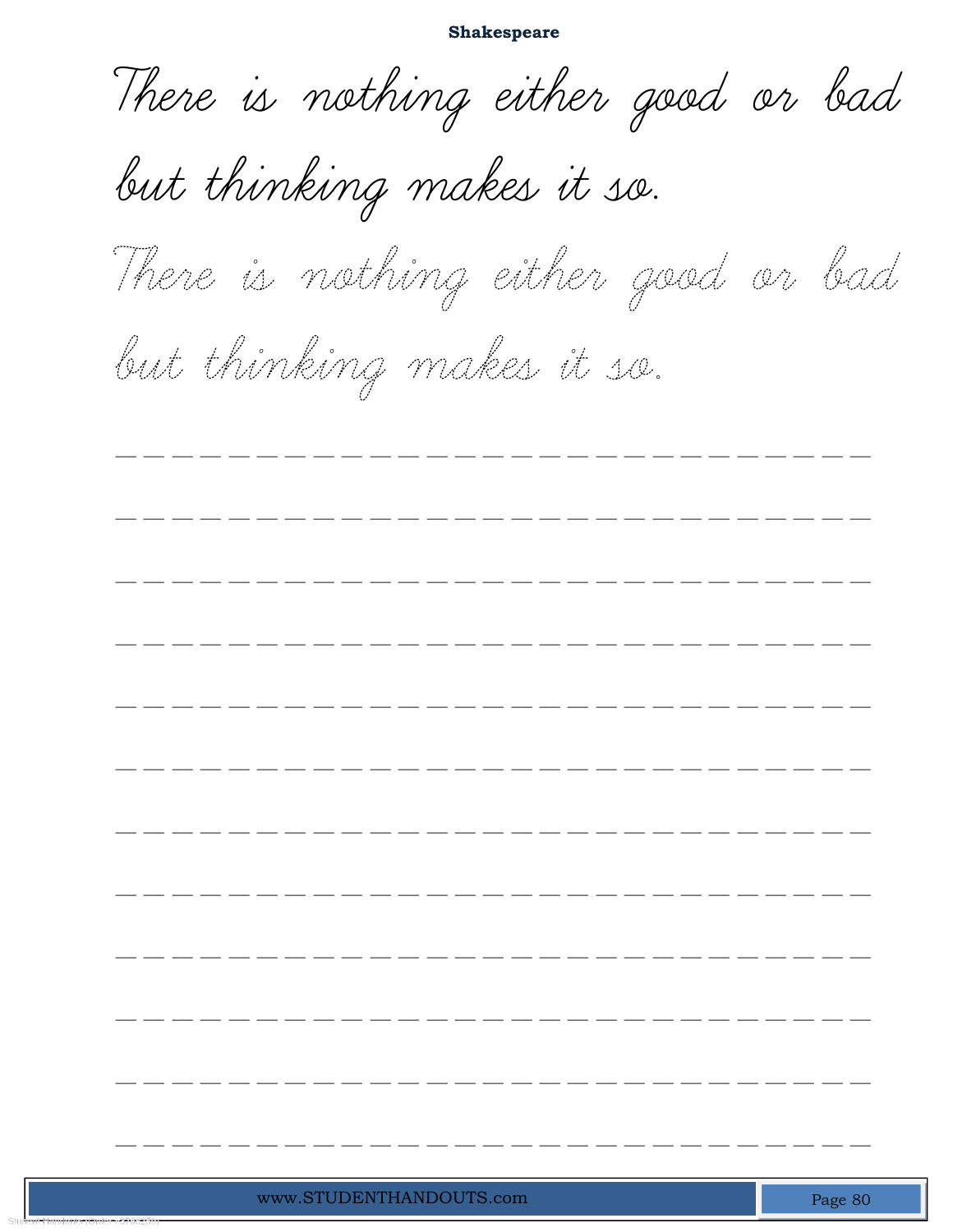There have been many great men that have flattered the people who ne'er loved them. There have been many great men that have flattered the people who ne'er loved them.

\_\_\_\_\_\_\_\_\_\_\_\_\_\_\_\_\_\_\_\_\_\_\_\_\_\_\_

\_\_\_\_\_\_\_\_\_\_\_\_\_\_\_\_\_\_\_\_\_\_\_\_\_\_\_

\_\_\_\_\_\_\_\_\_\_\_\_\_\_\_\_\_\_\_\_\_\_\_\_\_\_\_

\_\_\_\_\_\_\_\_\_\_\_\_\_\_\_\_\_\_\_\_\_\_\_\_\_\_\_

\_\_\_\_\_\_\_\_\_\_\_\_\_\_\_\_\_\_\_\_\_\_\_\_\_\_\_

\_\_\_\_\_\_\_\_\_\_\_\_\_\_\_\_\_\_\_\_\_\_\_\_\_\_\_

\_\_\_\_\_\_\_\_\_\_\_\_\_\_\_\_\_\_\_\_\_\_\_\_\_\_\_

\_\_\_\_\_\_\_\_\_\_\_\_\_\_\_\_\_\_\_\_\_\_\_\_\_\_\_

\_\_\_\_\_\_\_\_\_\_\_\_\_\_\_\_\_\_\_\_\_\_\_\_\_\_\_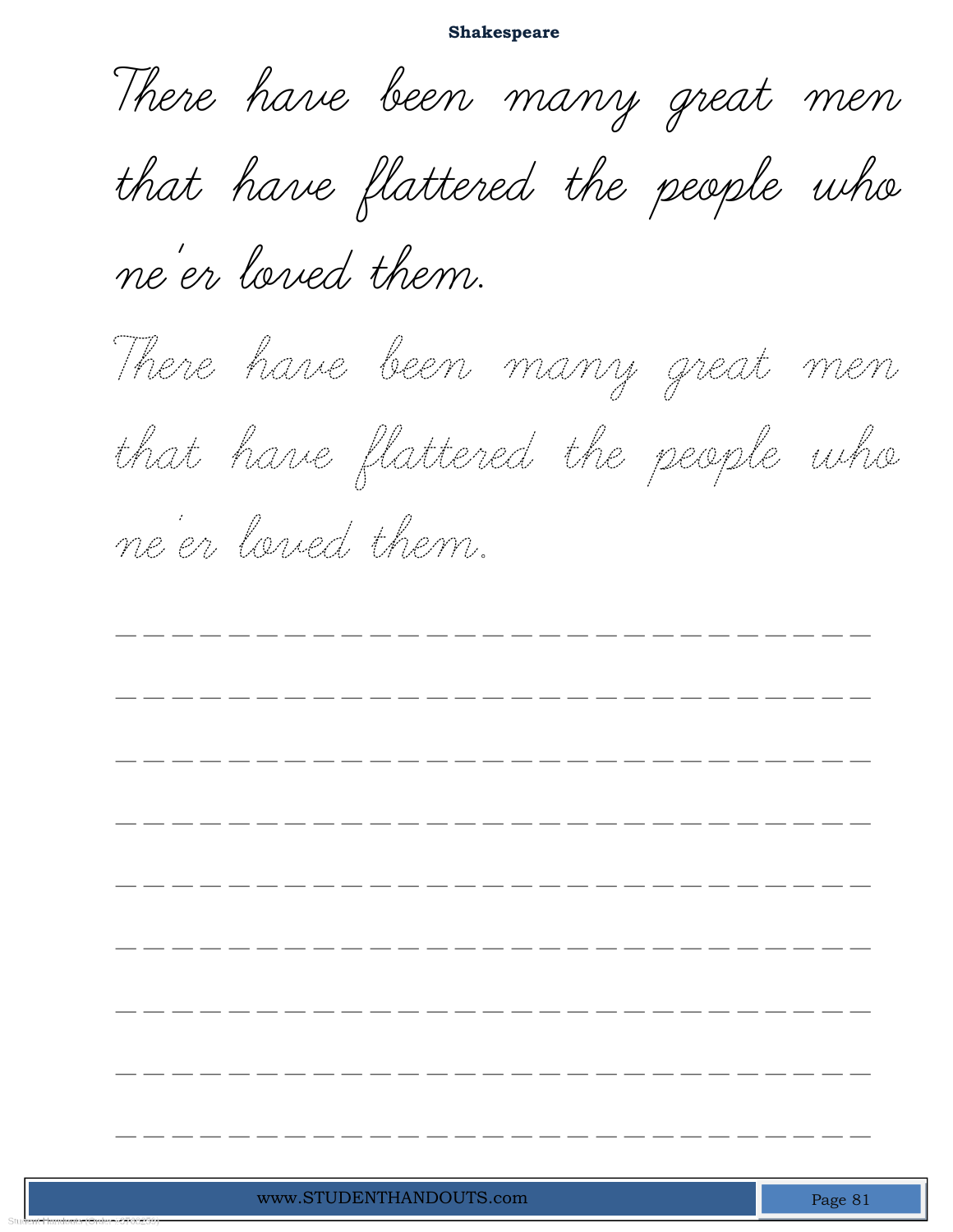The most peaceable way for you, if you do take a thief, is, to let him show himself what he is and steal out of your company. The most peaceable way for you, if you do take a thief, is, to let him show himself what he is and steal out of your company. \_\_\_\_\_\_\_\_\_\_\_\_\_\_\_\_\_\_\_\_\_\_\_\_\_\_\_ \_\_\_\_\_\_\_\_\_\_\_\_\_\_\_\_\_\_\_\_\_\_\_\_\_\_\_ \_\_\_\_\_\_\_\_\_\_\_\_\_\_\_\_\_\_\_\_\_\_\_\_\_\_\_ \_\_\_\_\_\_\_\_\_\_\_\_\_\_\_\_\_\_\_\_\_\_\_\_\_\_\_ \_\_\_\_\_\_\_\_\_\_\_\_\_\_\_\_\_\_\_\_\_\_\_\_\_\_\_ \_\_\_\_\_\_\_\_\_\_\_\_\_\_\_\_\_\_\_\_\_\_\_\_\_\_\_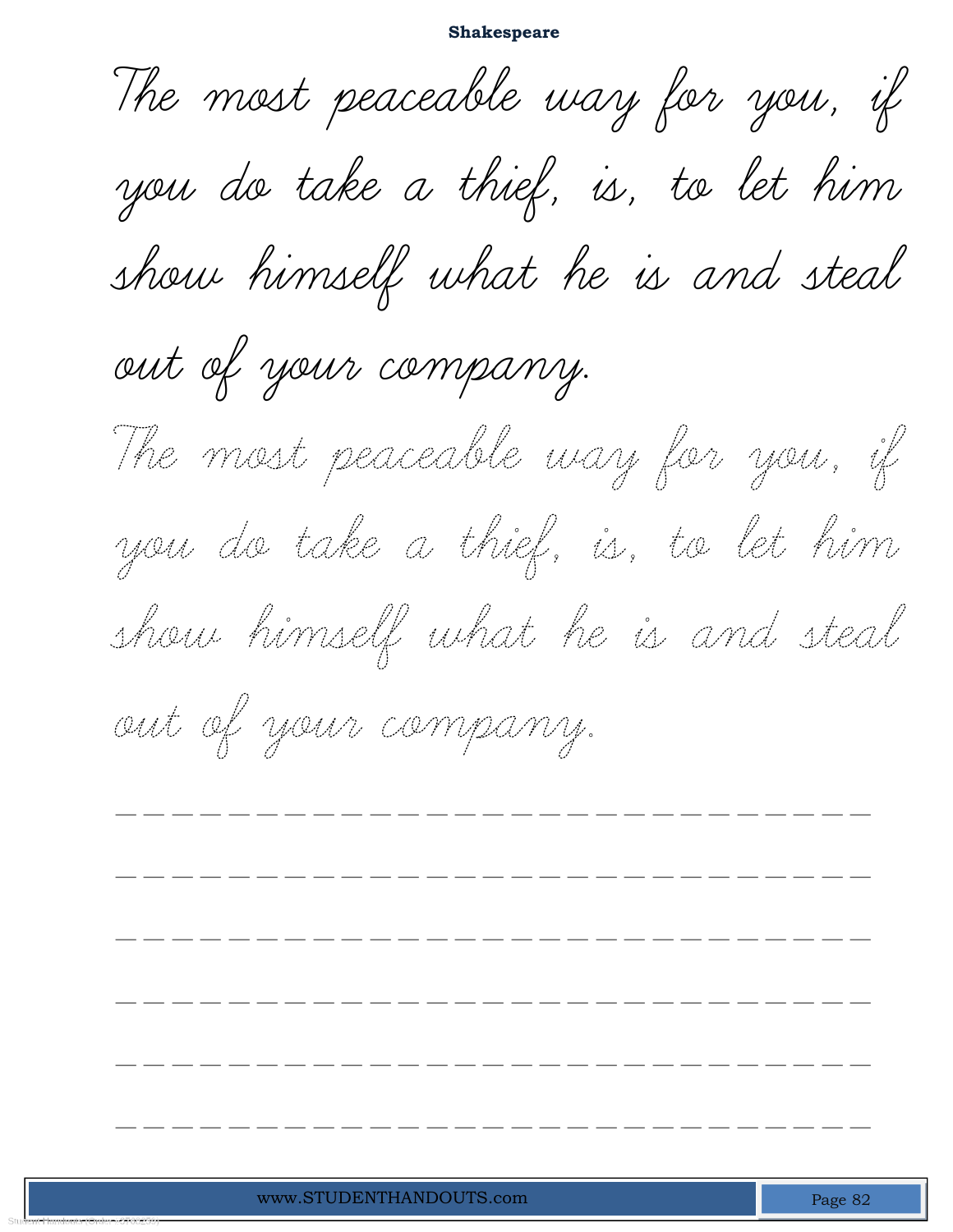The lunatic, the lover, and the poet, are of imagination all compact. The lunatic, the lover, and the poet, are of imagination all compact. \_\_\_\_\_\_\_\_\_\_\_\_\_\_\_\_\_\_\_\_\_\_\_\_\_\_\_ \_\_\_\_\_\_\_\_\_\_\_\_\_\_\_\_\_\_\_\_\_\_\_\_\_\_\_

\_\_\_\_\_\_\_\_\_\_\_\_\_\_\_\_\_\_\_\_\_\_\_\_\_\_\_

\_\_\_\_\_\_\_\_\_\_\_\_\_\_\_\_\_\_\_\_\_\_\_\_\_\_\_

\_\_\_\_\_\_\_\_\_\_\_\_\_\_\_\_\_\_\_\_\_\_\_\_\_\_\_

\_\_\_\_\_\_\_\_\_\_\_\_\_\_\_\_\_\_\_\_\_\_\_\_\_\_\_

\_\_\_\_\_\_\_\_\_\_\_\_\_\_\_\_\_\_\_\_\_\_\_\_\_\_\_

\_\_\_\_\_\_\_\_\_\_\_\_\_\_\_\_\_\_\_\_\_\_\_\_\_\_\_

\_\_\_\_\_\_\_\_\_\_\_\_\_\_\_\_\_\_\_\_\_\_\_\_\_\_\_

\_\_\_\_\_\_\_\_\_\_\_\_\_\_\_\_\_\_\_\_\_\_\_\_\_\_\_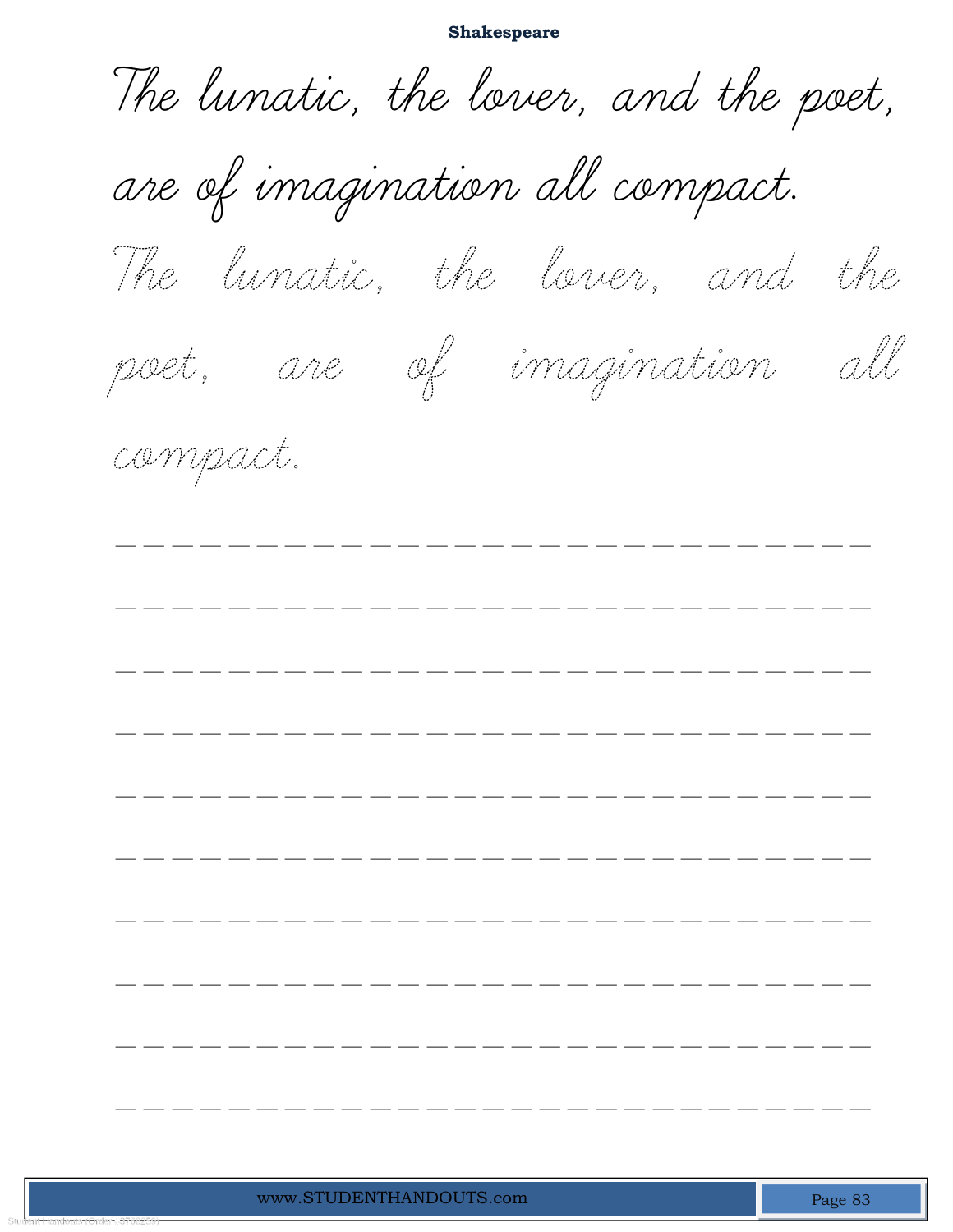The lady doth protest too much,

methinks.

The lady doth protest too much,

methinks

| - -<br>- -<br>- -<br>- -<br>- -                                          |
|--------------------------------------------------------------------------|
|                                                                          |
| . .<br>. .                                                               |
| . .                                                                      |
| and the state<br>and the state<br>- -<br>- -<br>- -<br>- -<br>- -<br>- - |
|                                                                          |
|                                                                          |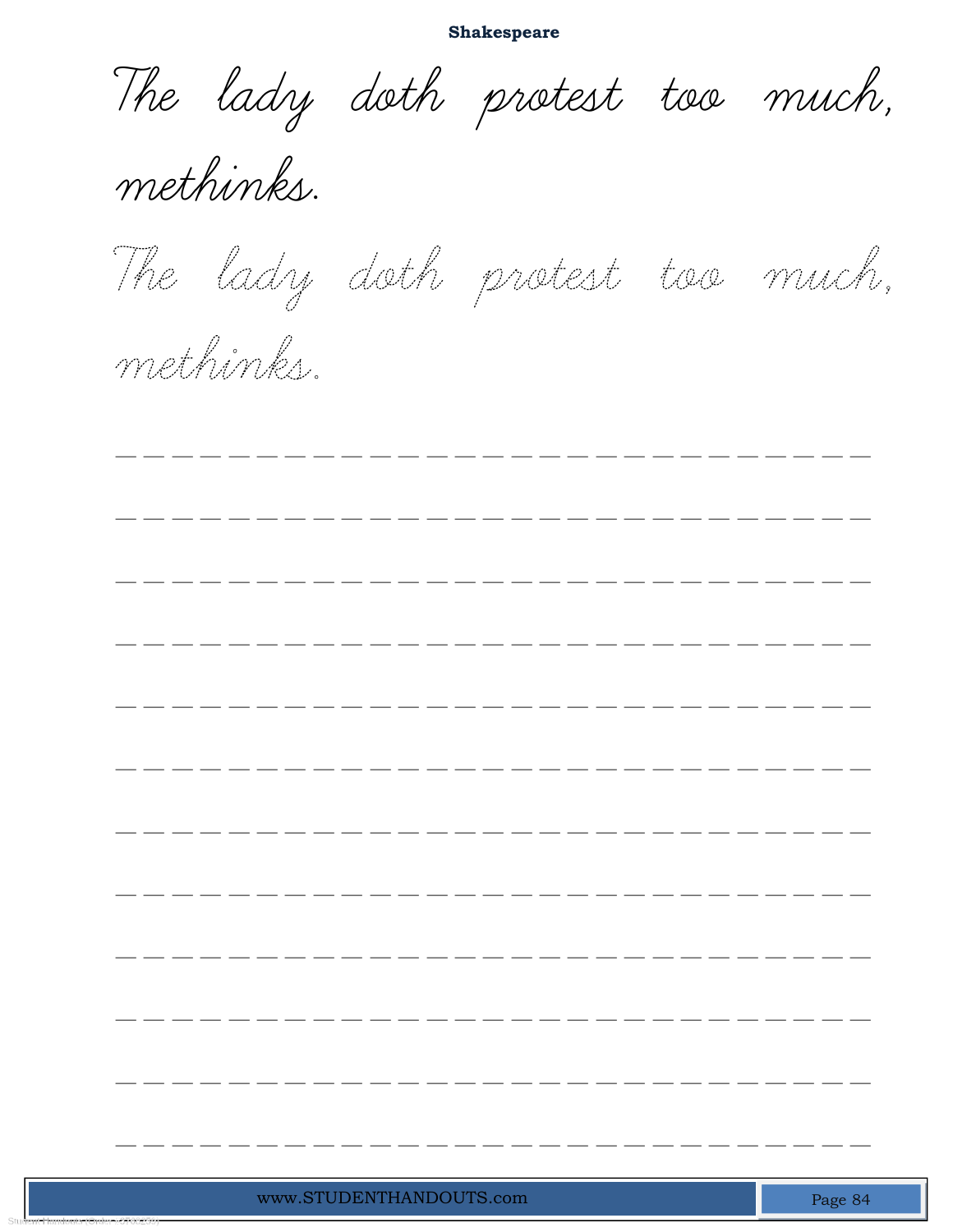Sweet are the uses of adversity which, like the toad, ugly and venomous, wears yet a precious jewel in his head. Sweet are the uses of adversity which, like the toad, ugly and venomous, wears yet a precious jewel in his head. \_\_\_\_\_\_\_\_\_\_\_\_\_\_\_\_\_\_\_\_\_\_\_\_\_\_\_ \_\_\_\_\_\_\_\_\_\_\_\_\_\_\_\_\_\_\_\_\_\_\_\_\_\_\_ \_\_\_\_\_\_\_\_\_\_\_\_\_\_\_\_\_\_\_\_\_\_\_\_\_\_\_ \_\_\_\_\_\_\_\_\_\_\_\_\_\_\_\_\_\_\_\_\_\_\_\_\_\_\_ \_\_\_\_\_\_\_\_\_\_\_\_\_\_\_\_\_\_\_\_\_\_\_\_\_\_\_ \_\_\_\_\_\_\_\_\_\_\_\_\_\_\_\_\_\_\_\_\_\_\_\_\_\_\_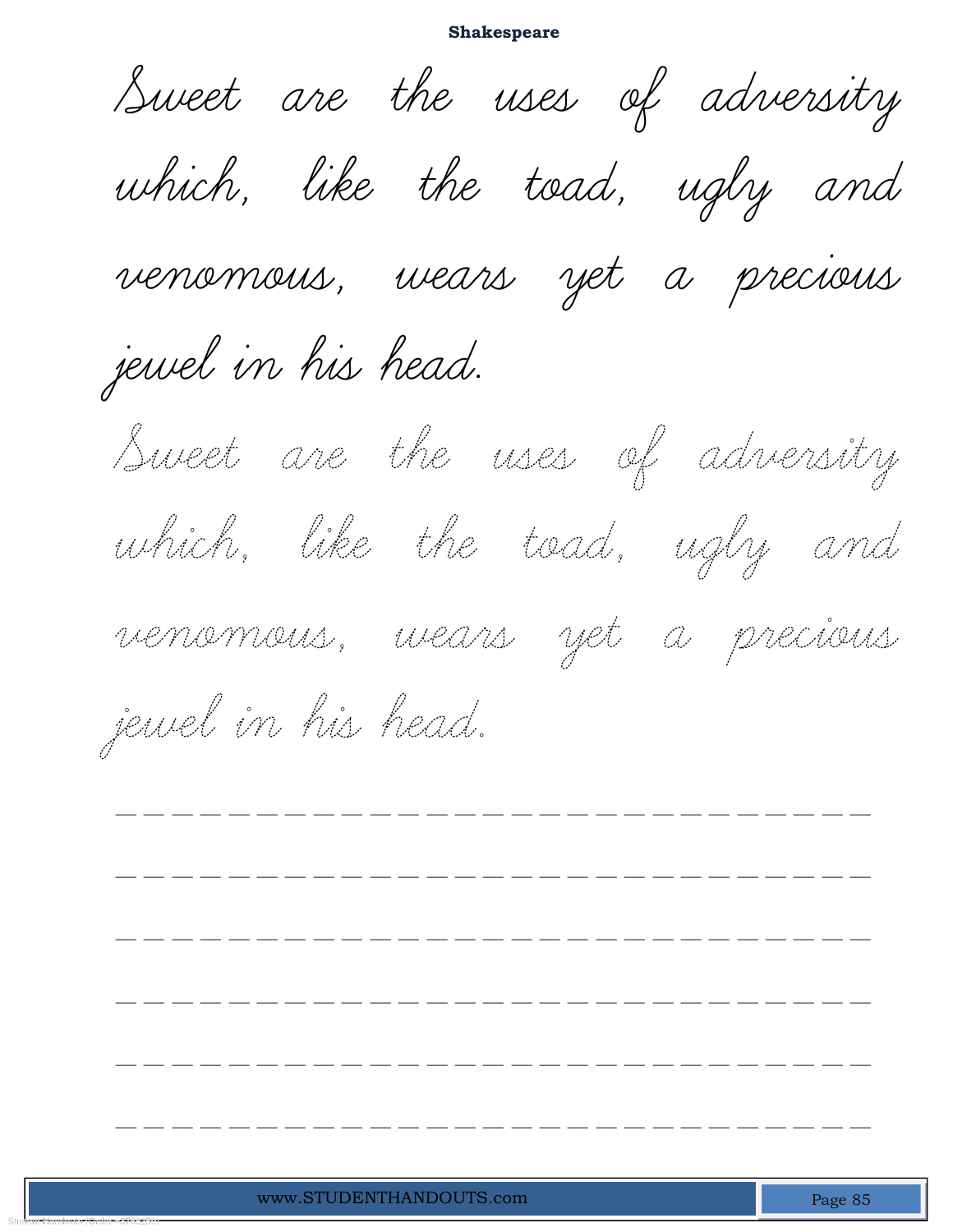Praise us as we are tasted, allow us

# as we prove.

Praise us as we are tasted, allow us

as we prove.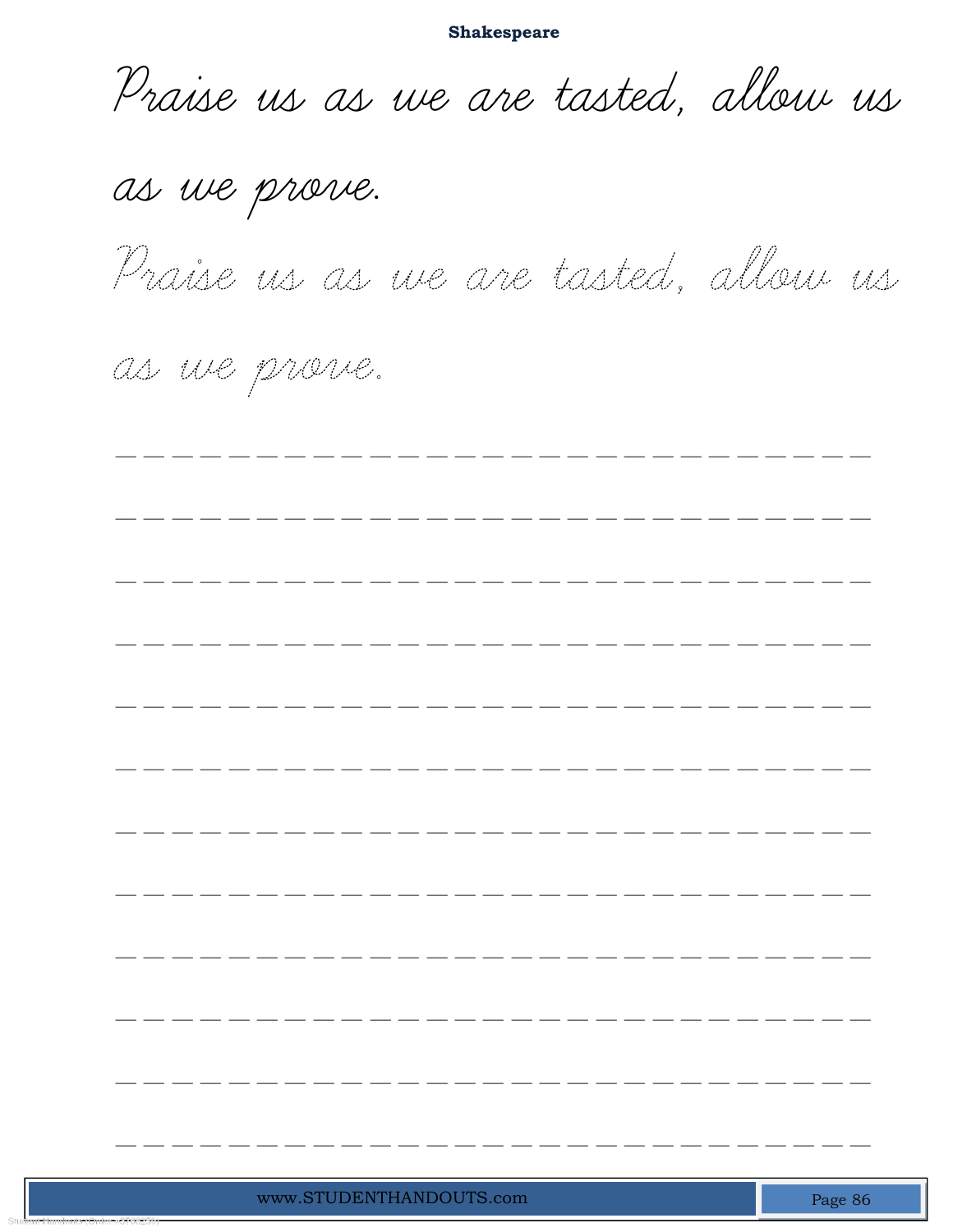Pleasure and action make the hours

seem short.

Pleasure and action make the hours

seem short.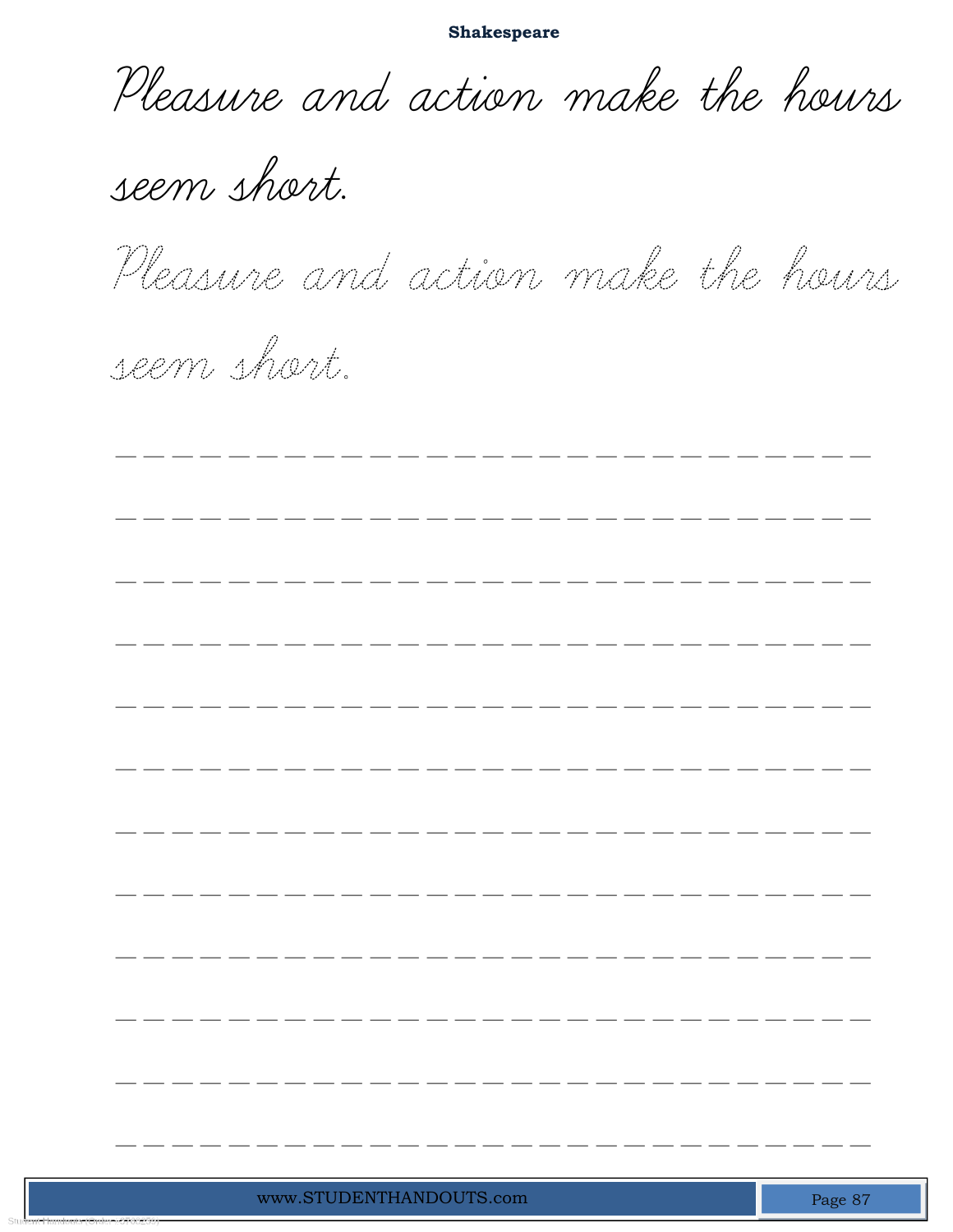O, had I but followed the arts!

O, had I but followed the arts!

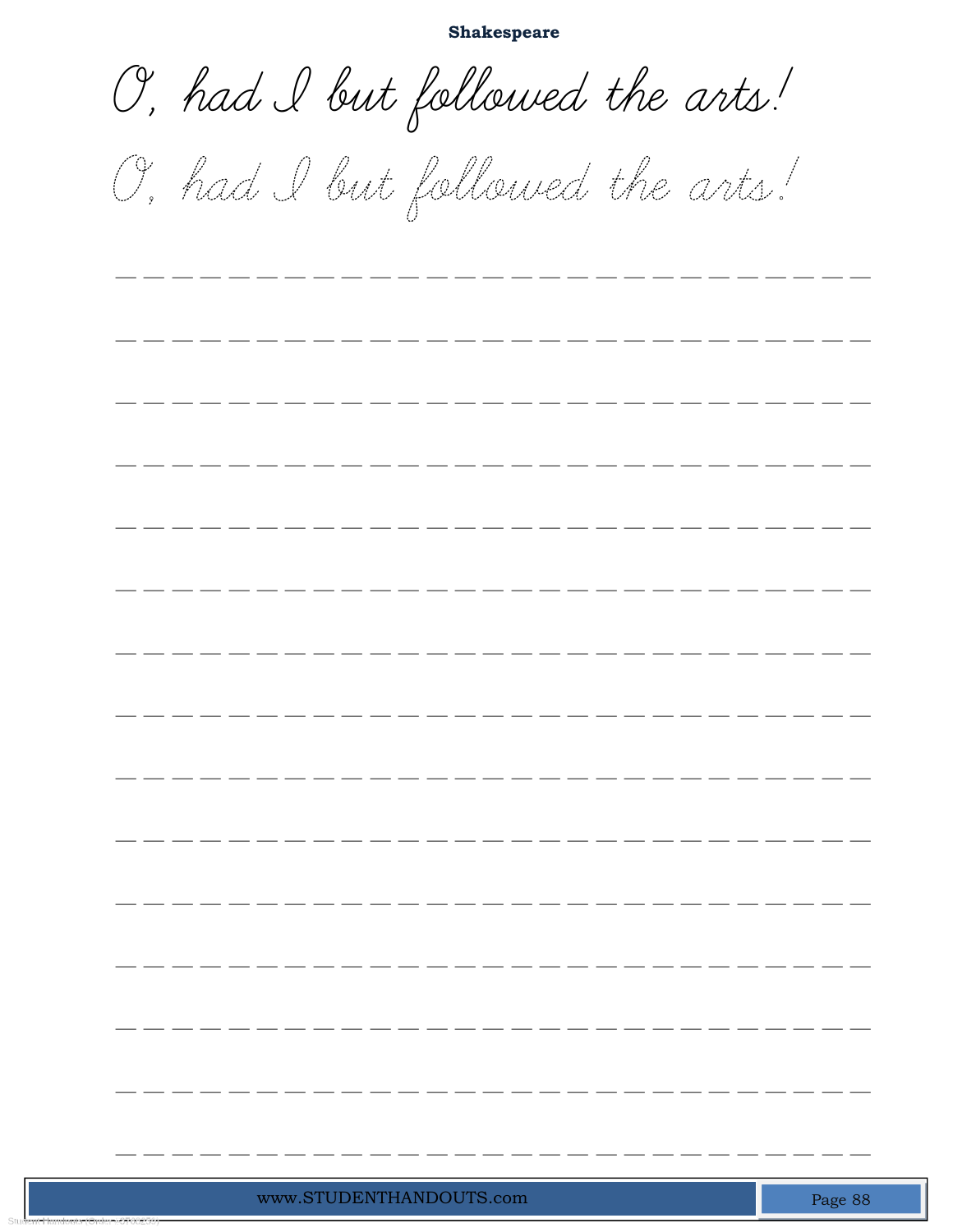Most dangerous is that temptation

that doth goad us on to sin in



loving virtue.

Most dangerous is that temptation

that doth goad us on to sin in

\_\_\_\_\_\_\_\_\_\_\_\_\_\_\_\_\_\_\_\_\_\_\_\_\_\_\_

\_\_\_\_\_\_\_\_\_\_\_\_\_\_\_\_\_\_\_\_\_\_\_\_\_\_\_

\_\_\_\_\_\_\_\_\_\_\_\_\_\_\_\_\_\_\_\_\_\_\_\_\_\_\_

\_\_\_\_\_\_\_\_\_\_\_\_\_\_\_\_\_\_\_\_\_\_\_\_\_\_\_

\_\_\_\_\_\_\_\_\_\_\_\_\_\_\_\_\_\_\_\_\_\_\_\_\_\_\_

\_\_\_\_\_\_\_\_\_\_\_\_\_\_\_\_\_\_\_\_\_\_\_\_\_\_\_

\_\_\_\_\_\_\_\_\_\_\_\_\_\_\_\_\_\_\_\_\_\_\_\_\_\_\_

\_\_\_\_\_\_\_\_\_\_\_\_\_\_\_\_\_\_\_\_\_\_\_\_\_\_\_

\_\_\_\_\_\_\_\_\_\_\_\_\_\_\_\_\_\_\_\_\_\_\_\_\_\_\_

loving virtue.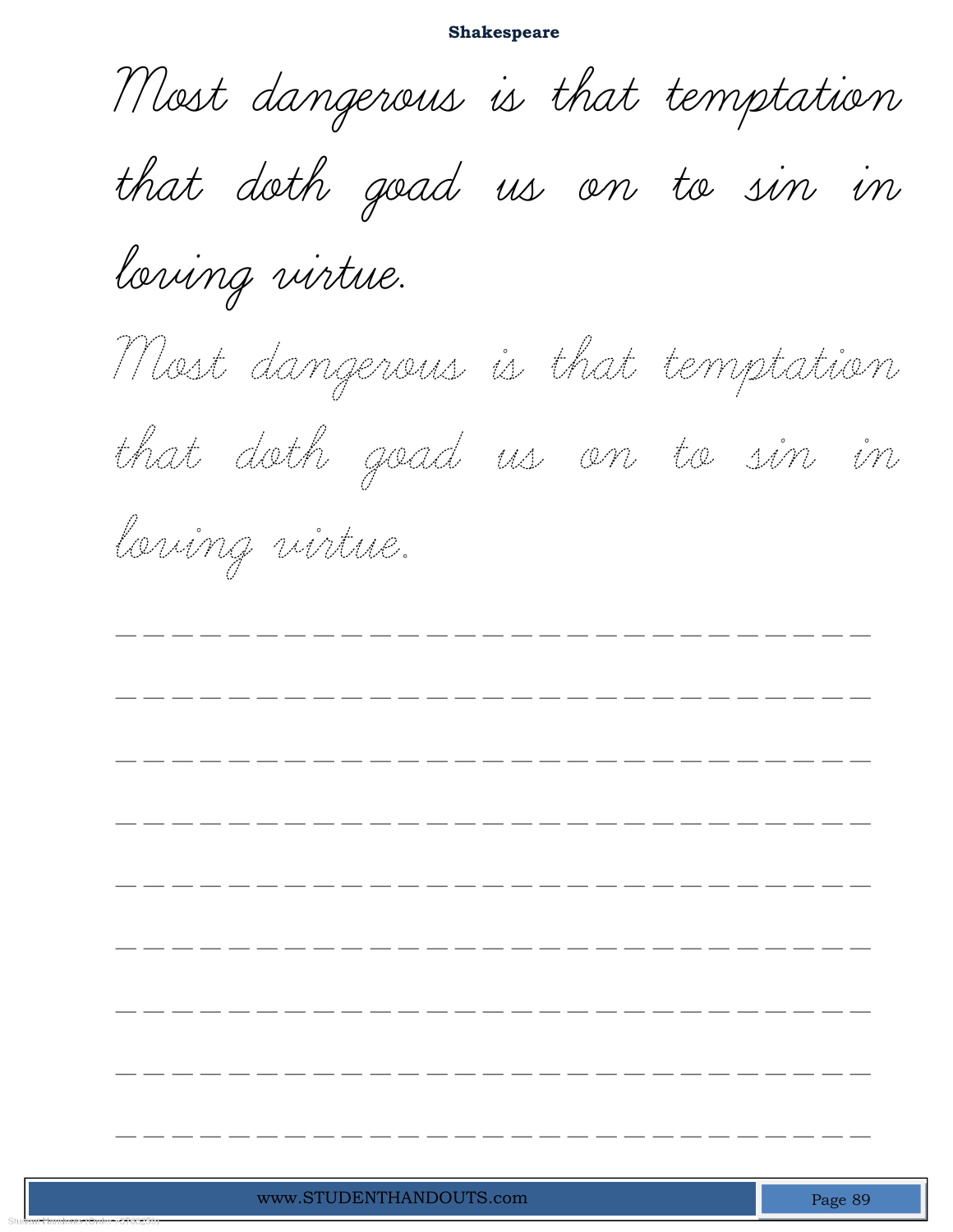In a false quarrel there is no true

valor.

In a false quarrel there is no true

valar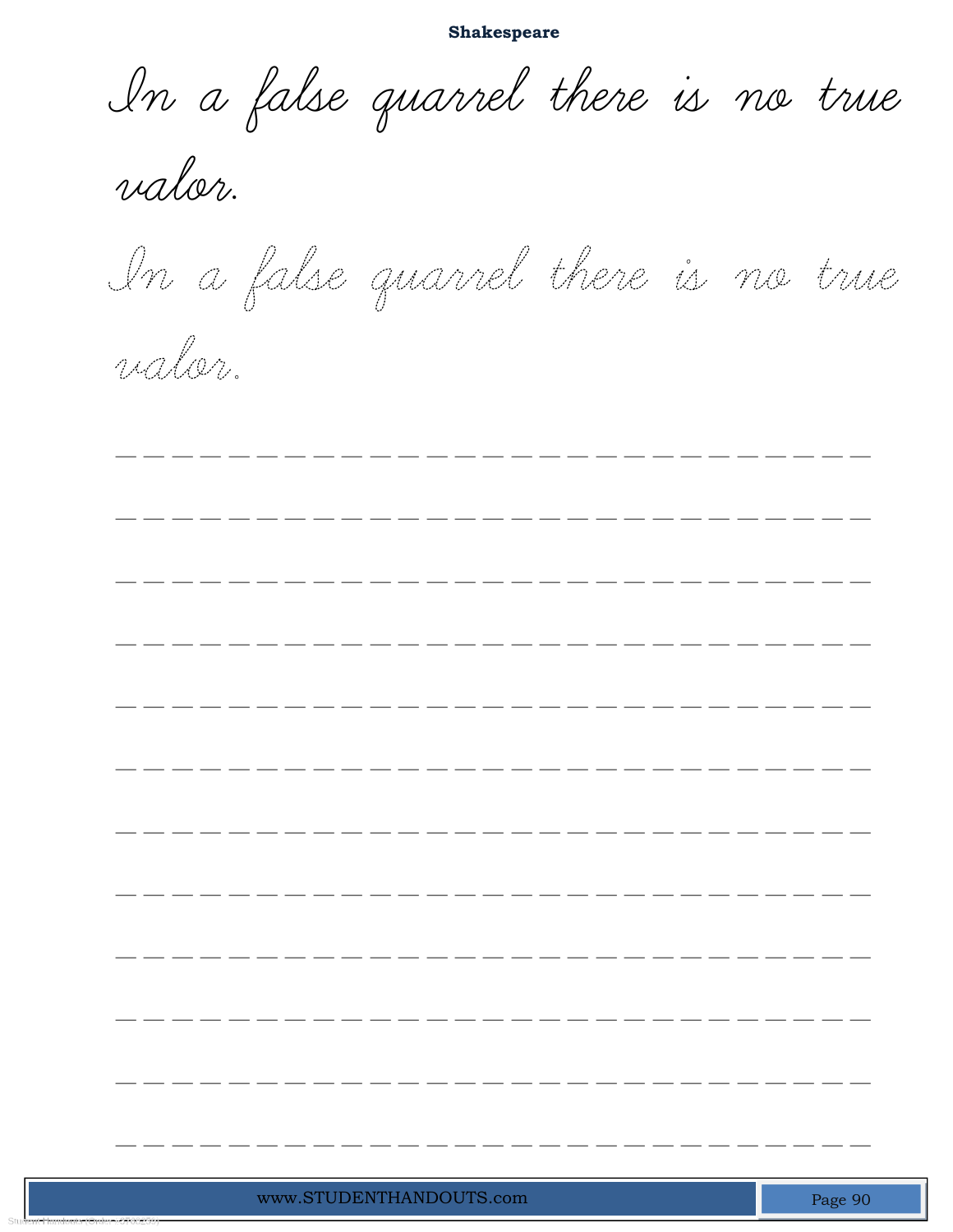I never see thy face but I think

upon hell-fire.

I never see thy face but I think

upon hell-fire.

-----------\_ \_\_ \_\_ \_ <u>. .</u> ---------------------------- -- -- -- -- --- -- -- -- --- - -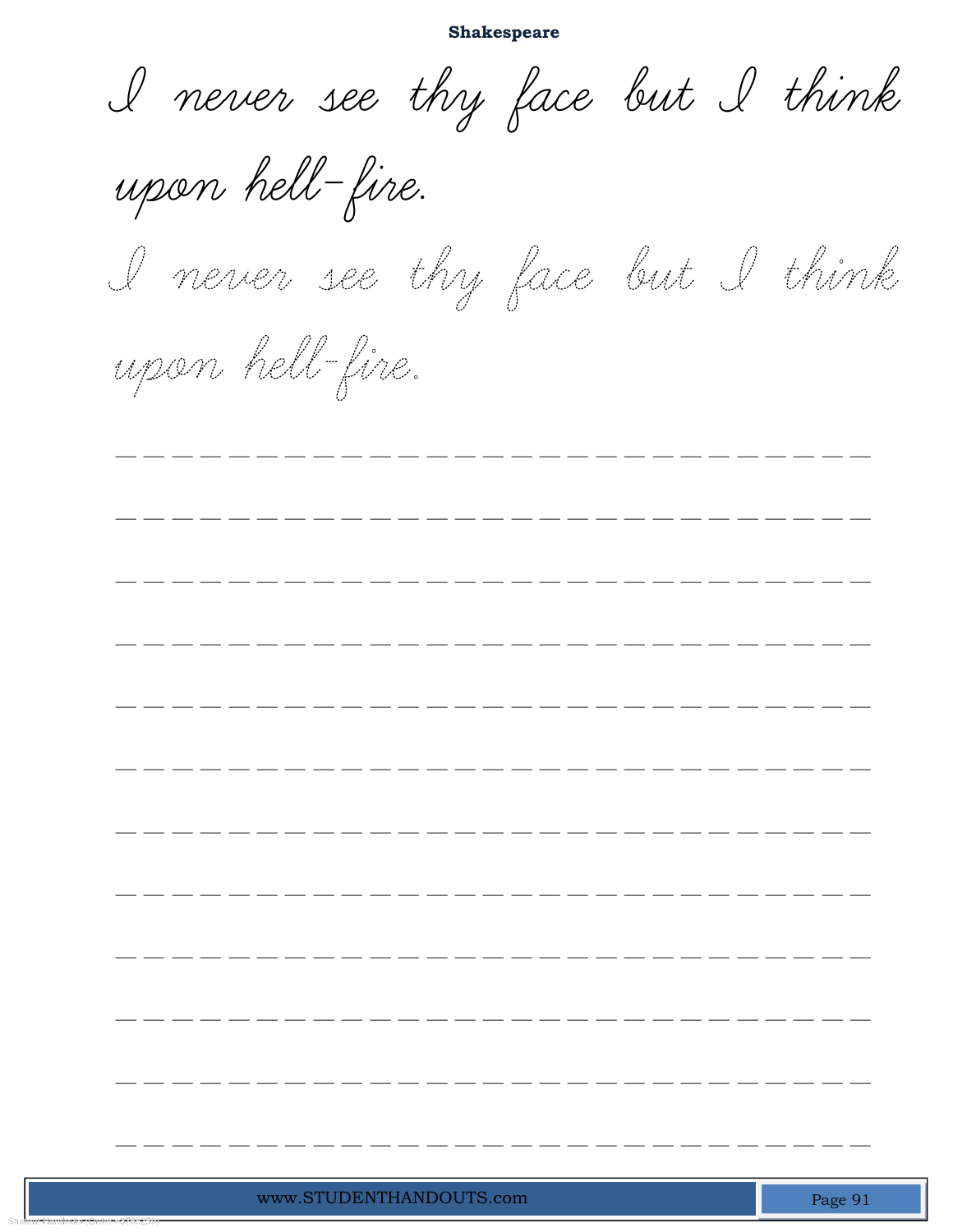How poor are they that have not patience! What wound did ever heal but by degrees? How poor are they that have not patience! What wound did ever heal but by degrees?  $\frac{1}{2}$  and the set of the set of the set of the set of the set of the set of the set of the set of the set of the set of the set of the set of the set of the set of the set of the set of the set of the set of the set o \_\_\_\_\_\_\_\_\_\_\_\_\_\_\_\_\_\_\_\_\_\_\_\_\_\_\_ \_\_\_\_\_\_\_\_\_\_\_\_\_\_\_\_\_\_\_\_\_\_\_\_\_\_\_ \_\_\_\_\_\_\_\_\_\_\_\_\_\_\_\_\_\_\_\_\_\_\_\_\_\_\_ \_\_\_\_\_\_\_\_\_\_\_\_\_\_\_\_\_\_\_\_\_\_\_\_\_\_\_ \_\_\_\_\_\_\_\_\_\_\_\_\_\_\_\_\_\_\_\_\_\_\_\_\_\_\_ \_\_\_\_\_\_\_\_\_\_\_\_\_\_\_\_\_\_\_\_\_\_\_\_\_\_\_ \_\_\_\_\_\_\_\_\_\_\_\_\_\_\_\_\_\_\_\_\_\_\_\_\_\_\_ \_\_\_\_\_\_\_\_\_\_\_\_\_\_\_\_\_\_\_\_\_\_\_\_\_\_\_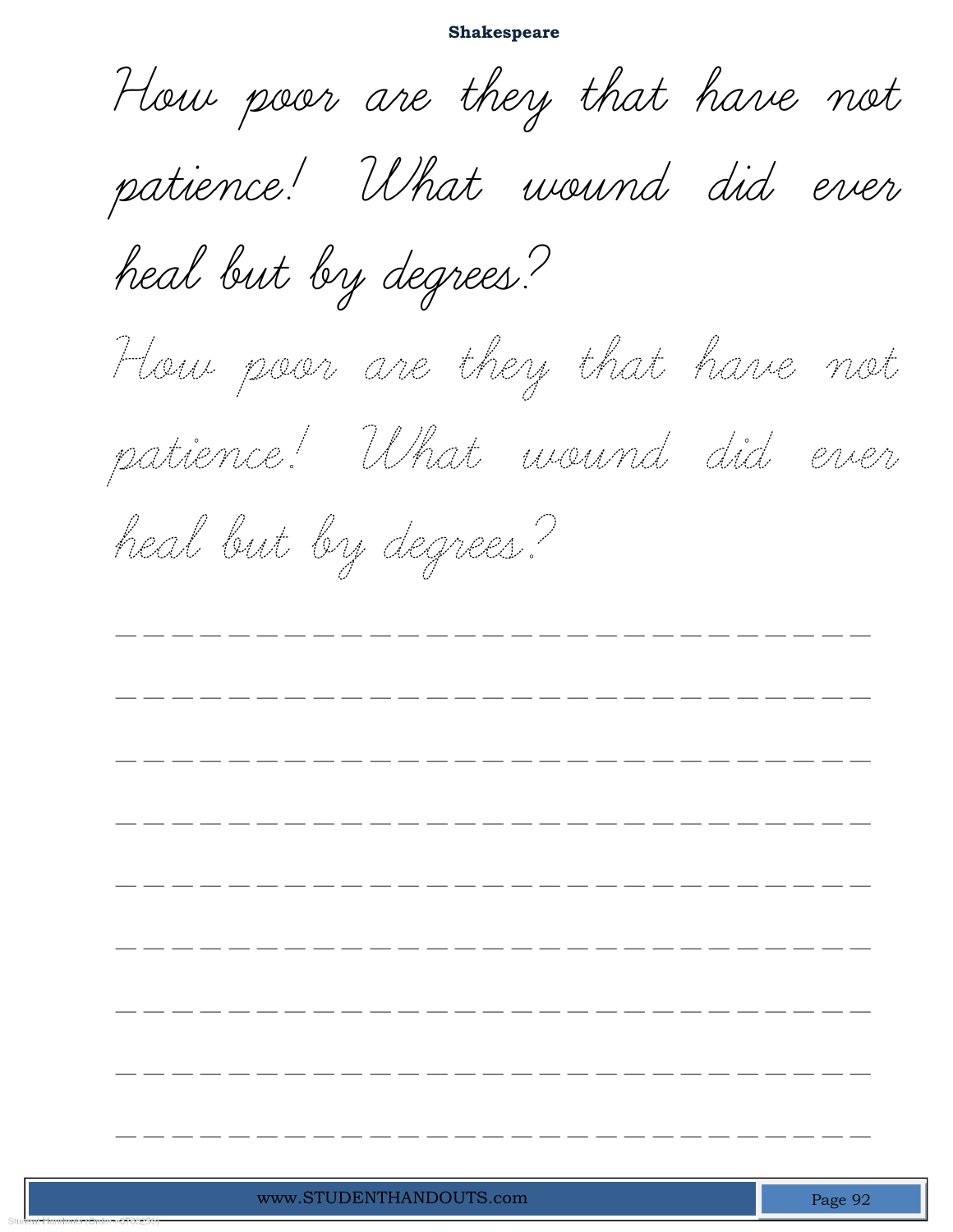Go to your bosom: Knock there,

and ask your heart what it doth

know.

Go to your bosom: Knock there,

and ask your heart what it doth

\_\_\_\_\_\_\_\_\_\_\_\_\_\_\_\_\_\_\_\_\_\_\_\_\_\_\_

\_\_\_\_\_\_\_\_\_\_\_\_\_\_\_\_\_\_\_\_\_\_\_\_\_\_\_

\_\_\_\_\_\_\_\_\_\_\_\_\_\_\_\_\_\_\_\_\_\_\_\_\_\_\_

\_\_\_\_\_\_\_\_\_\_\_\_\_\_\_\_\_\_\_\_\_\_\_\_\_\_\_

\_\_\_\_\_\_\_\_\_\_\_\_\_\_\_\_\_\_\_\_\_\_\_\_\_\_\_

\_\_\_\_\_\_\_\_\_\_\_\_\_\_\_\_\_\_\_\_\_\_\_\_\_\_\_

\_\_\_\_\_\_\_\_\_\_\_\_\_\_\_\_\_\_\_\_\_\_\_\_\_\_\_

\_\_\_\_\_\_\_\_\_\_\_\_\_\_\_\_\_\_\_\_\_\_\_\_\_\_\_

\_\_\_\_\_\_\_\_\_\_\_\_\_\_\_\_\_\_\_\_\_\_\_\_\_\_\_

know.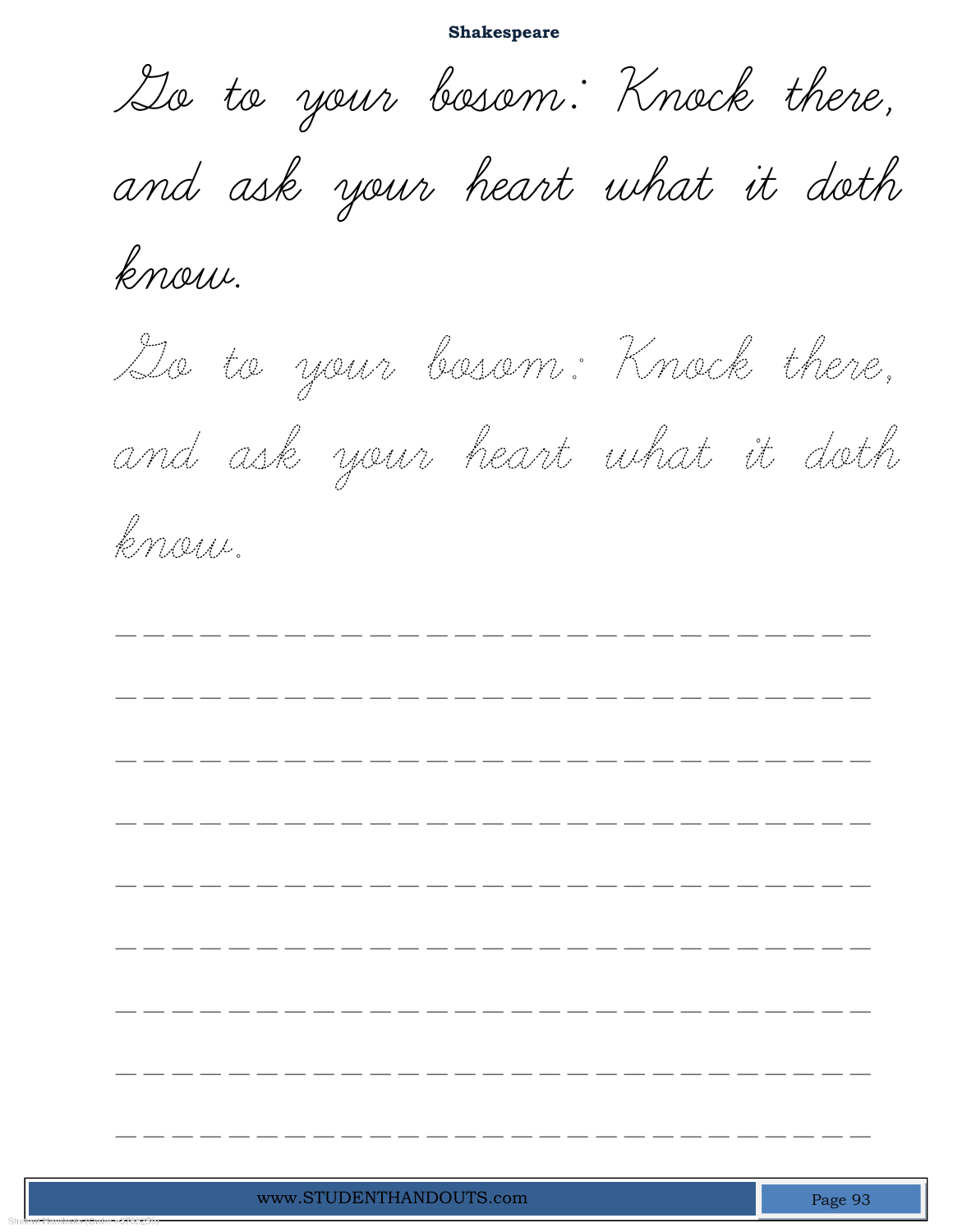He that is giddy thinks the world

# turns round.

He that is giddy thinks the world

turns round.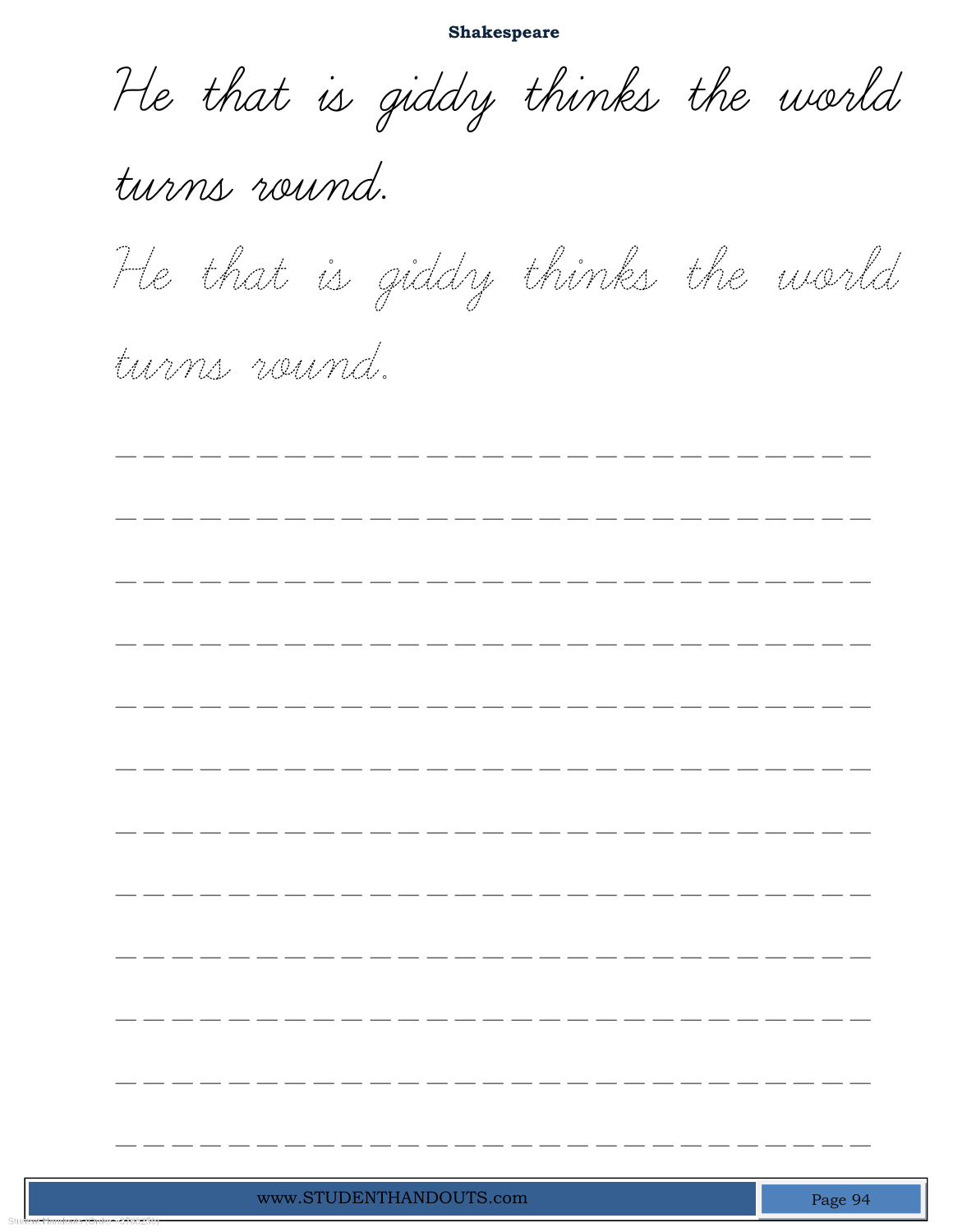Hell is empty and all the devils are

here.

Hell is empty and all the devils

are here.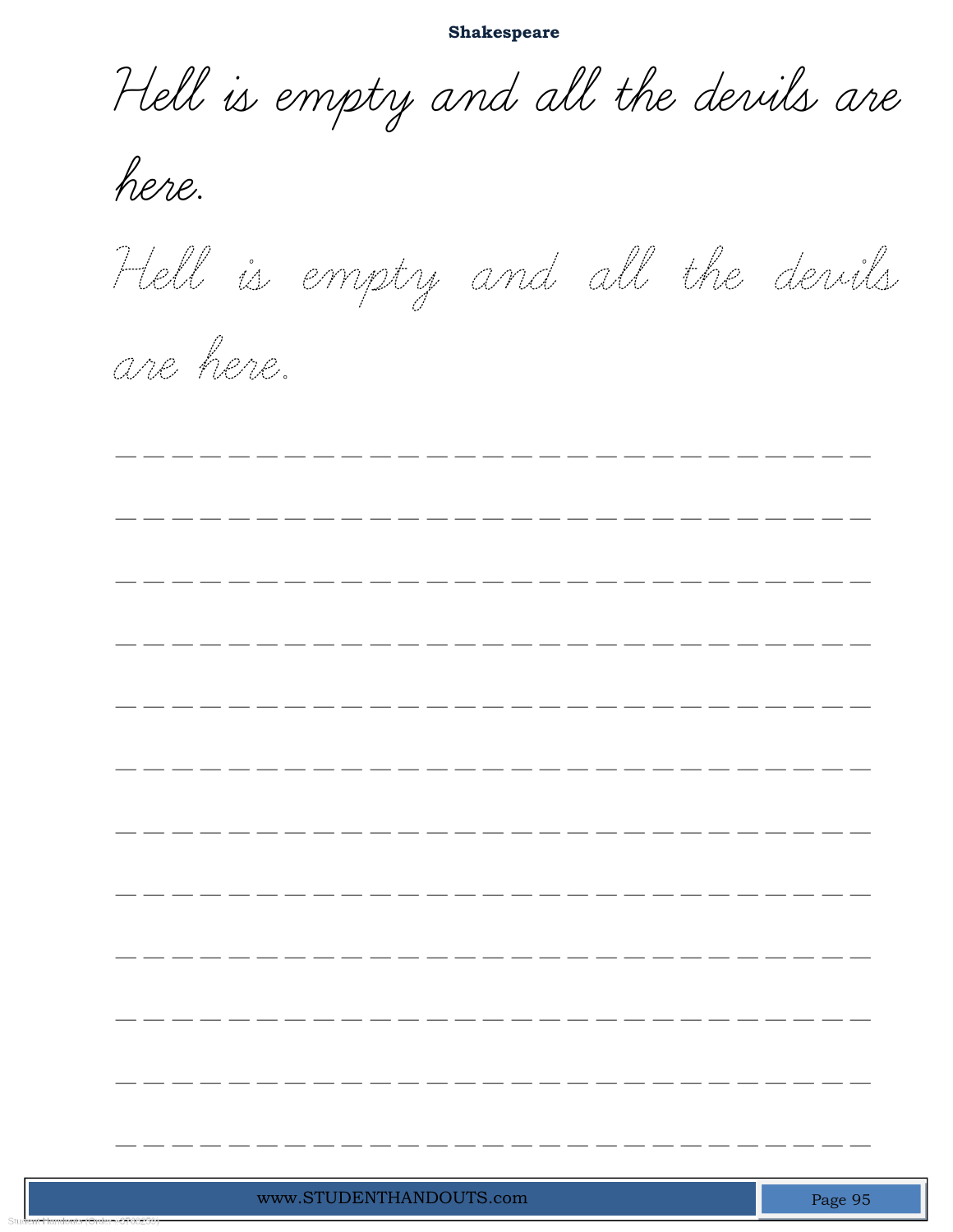How far that little candle throws its beams! So shines a good deed in a naughty world.

How far that little candle throws

its beams! So shines a good deed

\_\_\_\_\_\_\_\_\_\_\_\_\_\_\_\_\_\_\_\_\_\_\_\_\_\_\_

\_\_\_\_\_\_\_\_\_\_\_\_\_\_\_\_\_\_\_\_\_\_\_\_\_\_\_

\_\_\_\_\_\_\_\_\_\_\_\_\_\_\_\_\_\_\_\_\_\_\_\_\_\_\_

\_\_\_\_\_\_\_\_\_\_\_\_\_\_\_\_\_\_\_\_\_\_\_\_\_\_\_

\_\_\_\_\_\_\_\_\_\_\_\_\_\_\_\_\_\_\_\_\_\_\_\_\_\_\_

\_\_\_\_\_\_\_\_\_\_\_\_\_\_\_\_\_\_\_\_\_\_\_\_\_\_\_

\_\_\_\_\_\_\_\_\_\_\_\_\_\_\_\_\_\_\_\_\_\_\_\_\_\_\_

\_\_\_\_\_\_\_\_\_\_\_\_\_\_\_\_\_\_\_\_\_\_\_\_\_\_\_

\_\_\_\_\_\_\_\_\_\_\_\_\_\_\_\_\_\_\_\_\_\_\_\_\_\_\_

in a naughty world.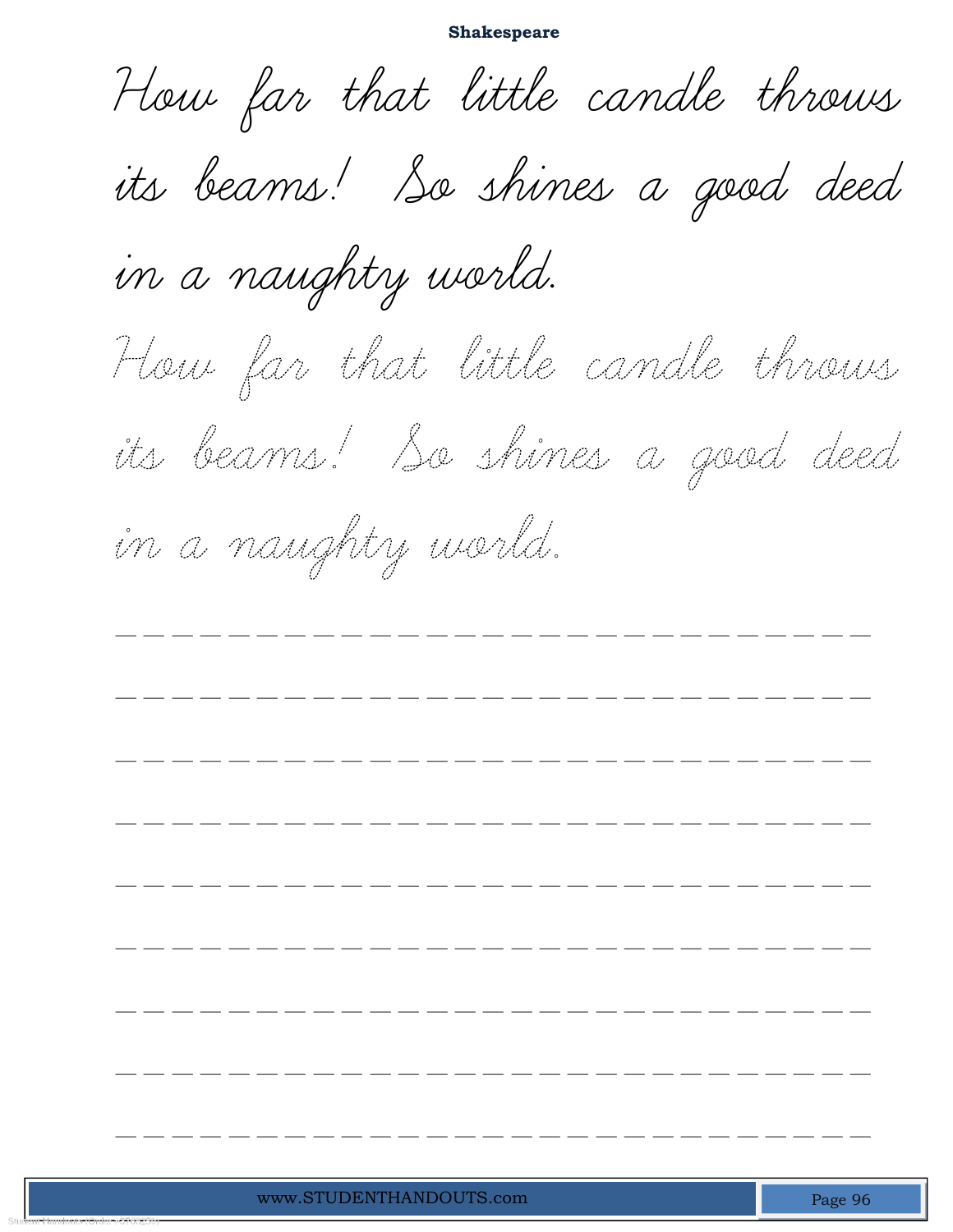Now, God be praised, that to believing souls gives light in darkness, comfort in despair. Now, Lod be praised, that to believing souls gives light in darkness, comfort in despair. \_\_\_\_\_\_\_\_\_\_\_\_\_\_\_\_\_\_\_\_\_\_\_\_\_\_\_ \_\_\_\_\_\_\_\_\_\_\_\_\_\_\_\_\_\_\_\_\_\_\_\_\_\_\_ \_\_\_\_\_\_\_\_\_\_\_\_\_\_\_\_\_\_\_\_\_\_\_\_\_\_\_ \_\_\_\_\_\_\_\_\_\_\_\_\_\_\_\_\_\_\_\_\_\_\_\_\_\_\_ \_\_\_\_\_\_\_\_\_\_\_\_\_\_\_\_\_\_\_\_\_\_\_\_\_\_\_ \_\_\_\_\_\_\_\_\_\_\_\_\_\_\_\_\_\_\_\_\_\_\_\_\_\_\_ \_\_\_\_\_\_\_\_\_\_\_\_\_\_\_\_\_\_\_\_\_\_\_\_\_\_\_ \_\_\_\_\_\_\_\_\_\_\_\_\_\_\_\_\_\_\_\_\_\_\_\_\_\_\_ \_\_\_\_\_\_\_\_\_\_\_\_\_\_\_\_\_\_\_\_\_\_\_\_\_\_\_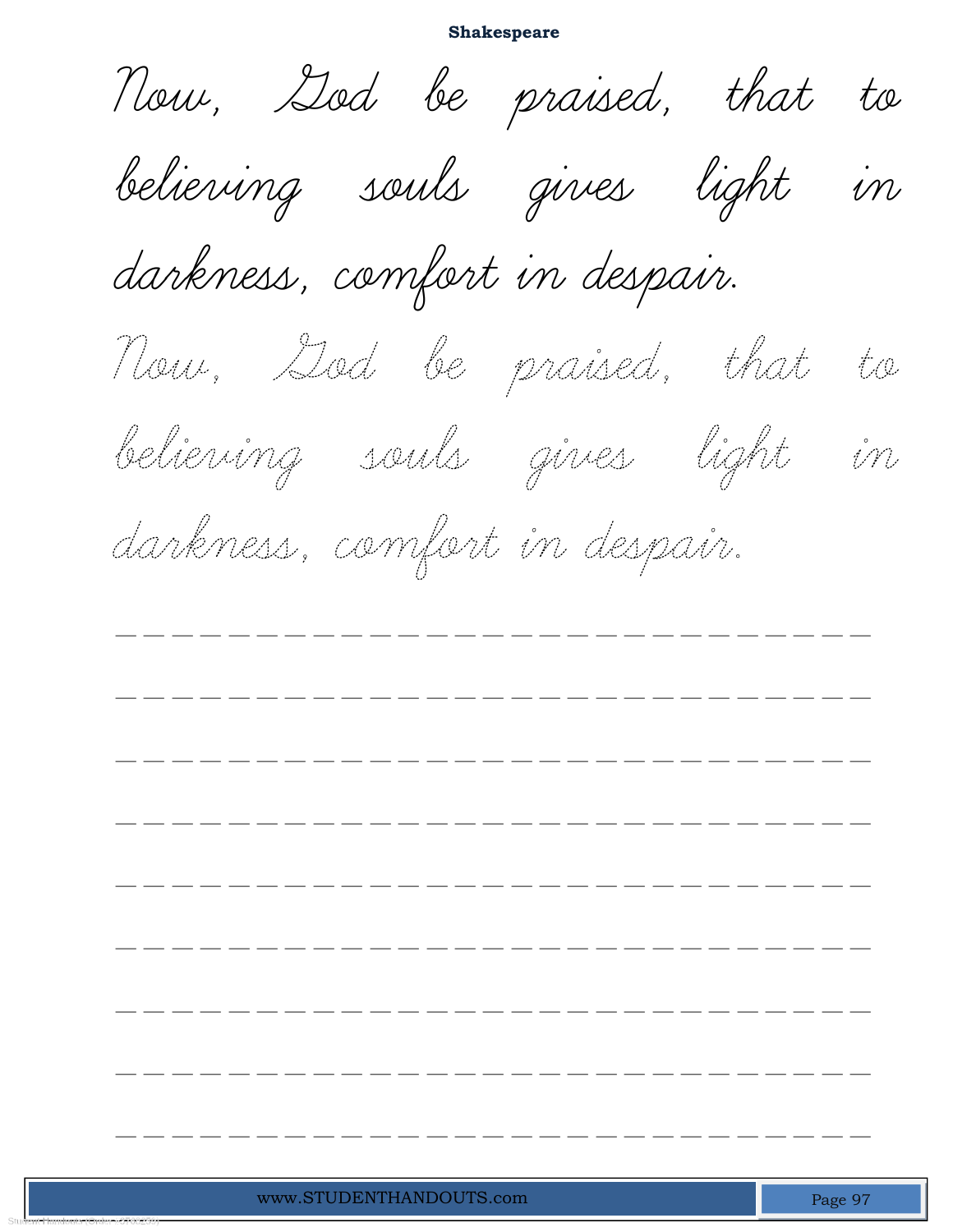O God, O God, how weary, stale,

flat, and unprofitable seem to me

all the uses of this world!

O God, O God, how weary, stale,

flat, and unprofitable seem to me

\_\_\_\_\_\_\_\_\_\_\_\_\_\_\_\_\_\_\_\_\_\_\_\_\_\_\_

\_\_\_\_\_\_\_\_\_\_\_\_\_\_\_\_\_\_\_\_\_\_\_\_\_\_\_

\_\_\_\_\_\_\_\_\_\_\_\_\_\_\_\_\_\_\_\_\_\_\_\_\_\_\_

\_\_\_\_\_\_\_\_\_\_\_\_\_\_\_\_\_\_\_\_\_\_\_\_\_\_\_

\_\_\_\_\_\_\_\_\_\_\_\_\_\_\_\_\_\_\_\_\_\_\_\_\_\_\_

\_\_\_\_\_\_\_\_\_\_\_\_\_\_\_\_\_\_\_\_\_\_\_\_\_\_\_

\_\_\_\_\_\_\_\_\_\_\_\_\_\_\_\_\_\_\_\_\_\_\_\_\_\_\_

\_\_\_\_\_\_\_\_\_\_\_\_\_\_\_\_\_\_\_\_\_\_\_\_\_\_\_

\_\_\_\_\_\_\_\_\_\_\_\_\_\_\_\_\_\_\_\_\_\_\_\_\_\_\_

all the uses of this world!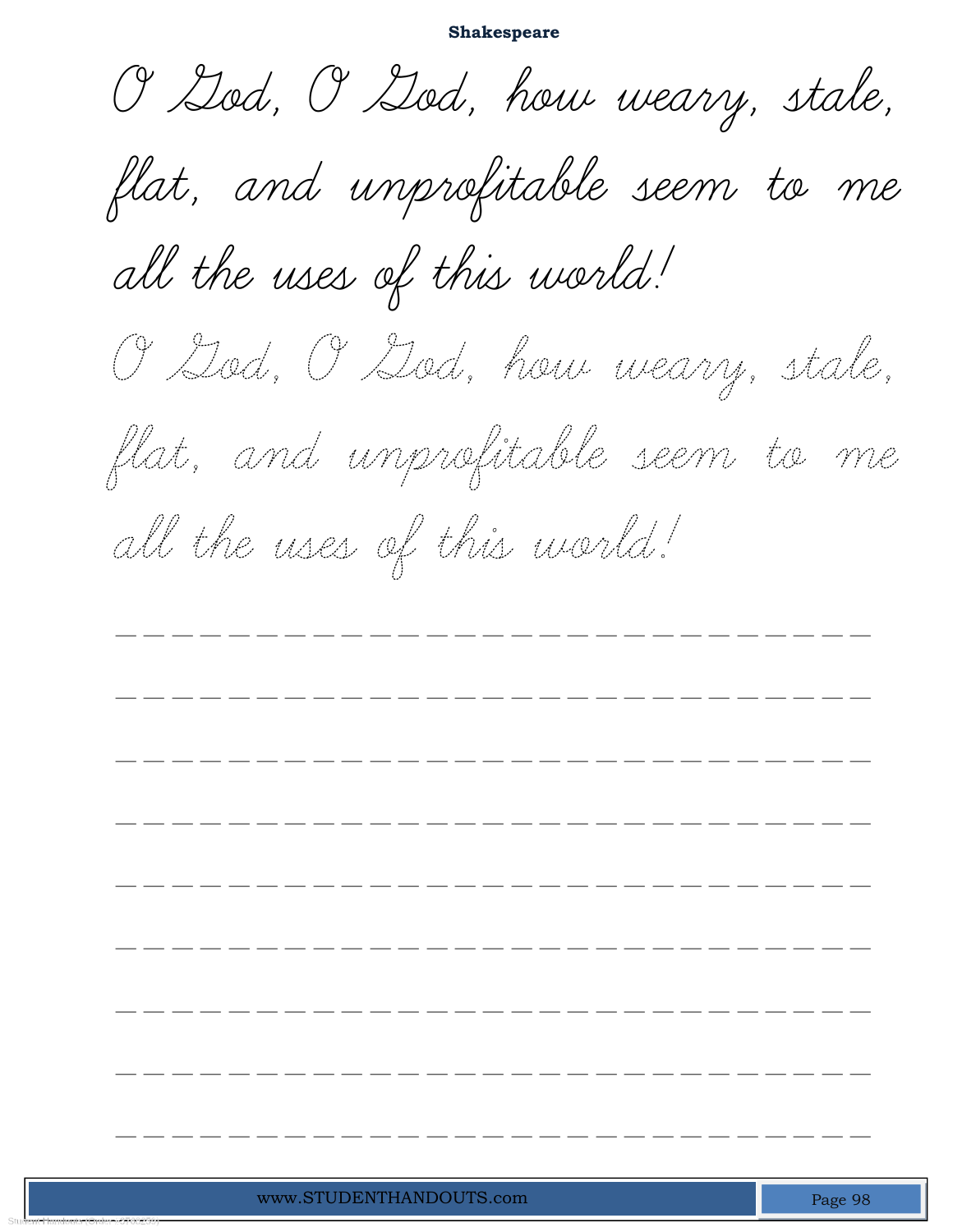Our peace shall stand as firm as

rocky mountains.

Our peace shall stand as firm as

\_\_\_\_\_\_\_\_\_\_\_\_\_\_\_\_\_\_\_\_\_\_\_\_\_\_\_

\_\_\_\_\_\_\_\_\_\_\_\_\_\_\_\_\_\_\_\_\_\_\_\_\_\_\_

\_\_\_\_\_\_\_\_\_\_\_\_\_\_\_\_\_\_\_\_\_\_\_\_\_\_\_

\_\_\_\_\_\_\_\_\_\_\_\_\_\_\_\_\_\_\_\_\_\_\_\_\_\_\_

\_\_\_\_\_\_\_\_\_\_\_\_\_\_\_\_\_\_\_\_\_\_\_\_\_\_\_

\_\_\_\_\_\_\_\_\_\_\_\_\_\_\_\_\_\_\_\_\_\_\_\_\_\_\_

\_\_\_\_\_\_\_\_\_\_\_\_\_\_\_\_\_\_\_\_\_\_\_\_\_\_\_\_\_

\_\_\_\_\_\_\_\_\_\_\_\_\_\_\_\_\_\_\_\_\_\_\_\_\_\_\_

\_\_\_\_\_\_\_\_\_\_\_\_\_\_\_\_\_\_\_\_\_\_\_\_\_\_\_

\_\_\_\_\_\_\_\_\_\_\_\_\_\_\_\_\_\_\_\_\_\_\_\_\_\_\_

\_\_\_\_\_\_\_\_\_\_\_\_\_\_\_\_\_\_\_\_\_\_\_\_\_\_\_

\_\_\_\_\_\_\_\_\_\_\_\_\_\_\_\_\_\_\_\_\_\_\_\_\_\_\_

rocky mountains.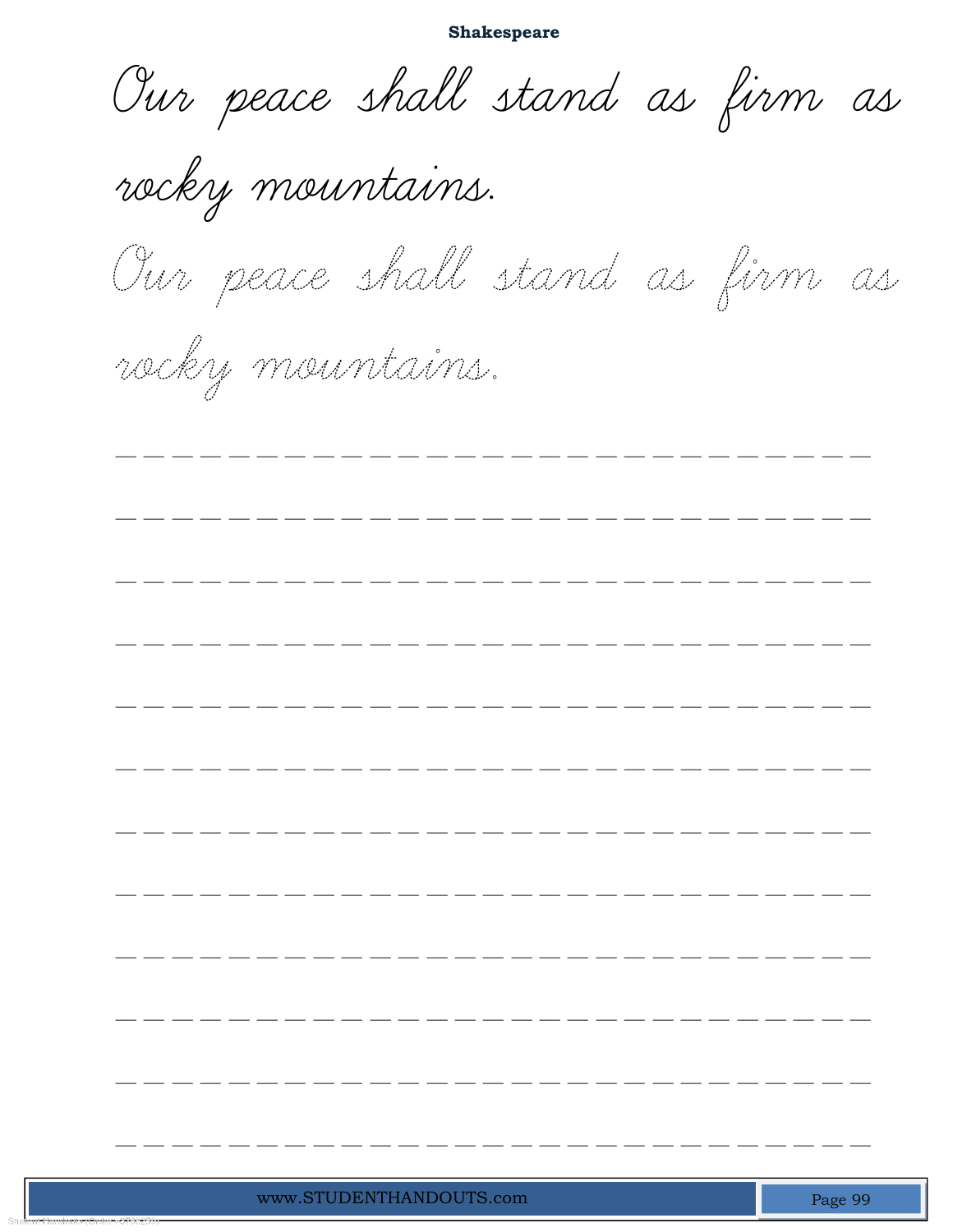Poer and content is rich, and rich

enough.

Poor and content is rich, and rich

enough.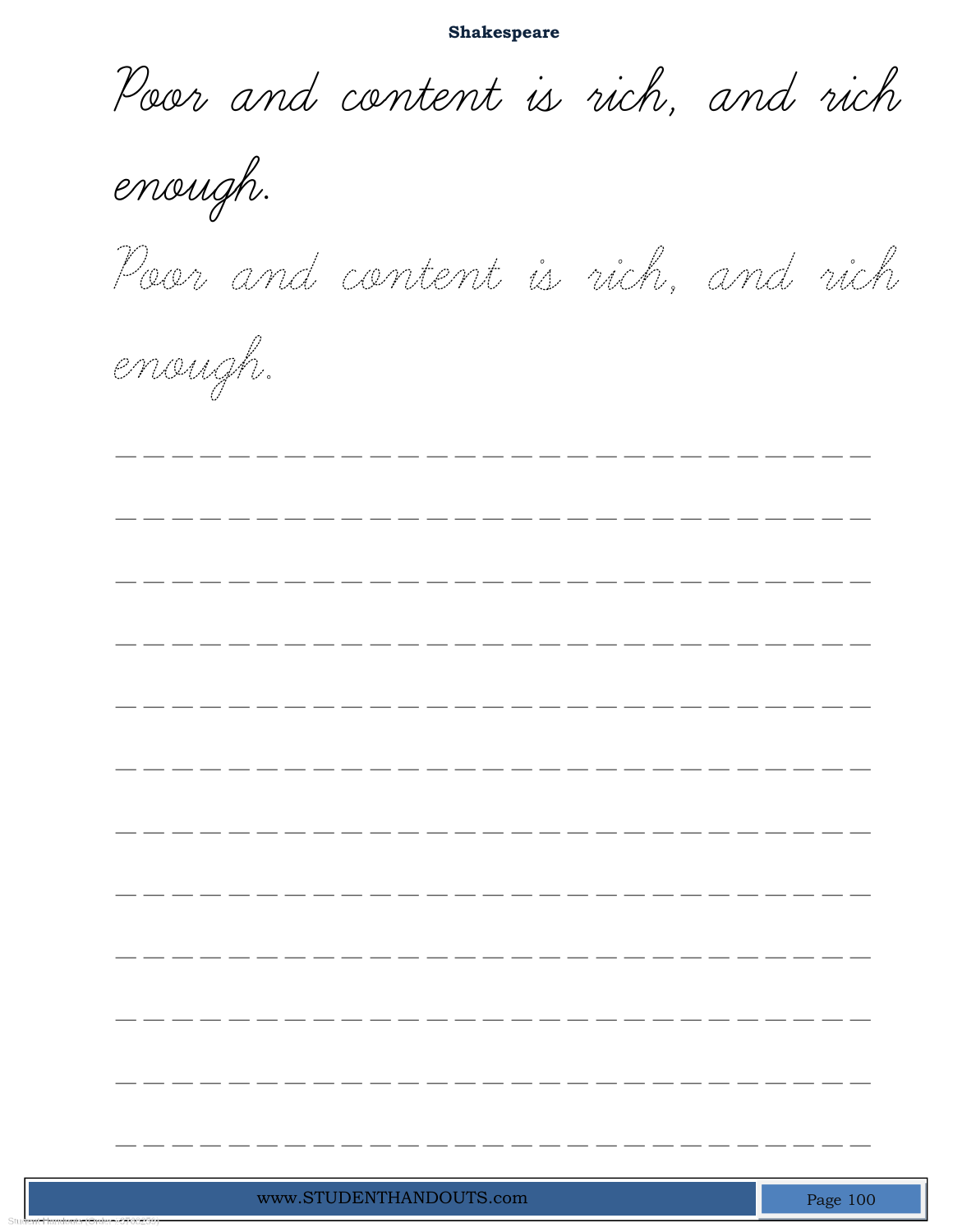Reputation is an idle and most false imposition; oft got without merit, and lost without deserving. Reputation is an idle and most false imposition; oft got without merit, and lost without deserving. -------------------\_\_\_\_\_\_\_\_\_\_\_\_\_\_\_\_\_\_\_\_\_\_\_\_\_\_\_ \_\_\_\_\_\_\_\_\_\_\_\_\_\_\_\_\_\_\_\_\_\_\_\_\_\_\_ \_\_\_\_\_\_\_\_\_\_\_\_\_\_\_\_\_\_\_\_\_\_\_\_\_\_\_ \_\_\_\_\_\_\_\_\_\_\_\_\_\_\_\_\_\_\_\_\_\_\_\_\_\_\_ \_\_\_\_\_\_\_\_\_\_\_\_\_\_\_\_\_\_\_\_\_\_\_\_\_\_\_ \_\_\_\_\_\_\_\_\_\_\_\_\_\_\_\_\_\_\_\_\_\_\_\_\_\_\_ \_\_\_\_\_\_\_\_\_\_\_\_\_\_\_\_\_\_\_\_\_\_\_\_\_\_\_ \_\_\_\_\_\_\_\_\_\_\_\_\_\_\_\_\_\_\_\_\_\_\_\_\_\_\_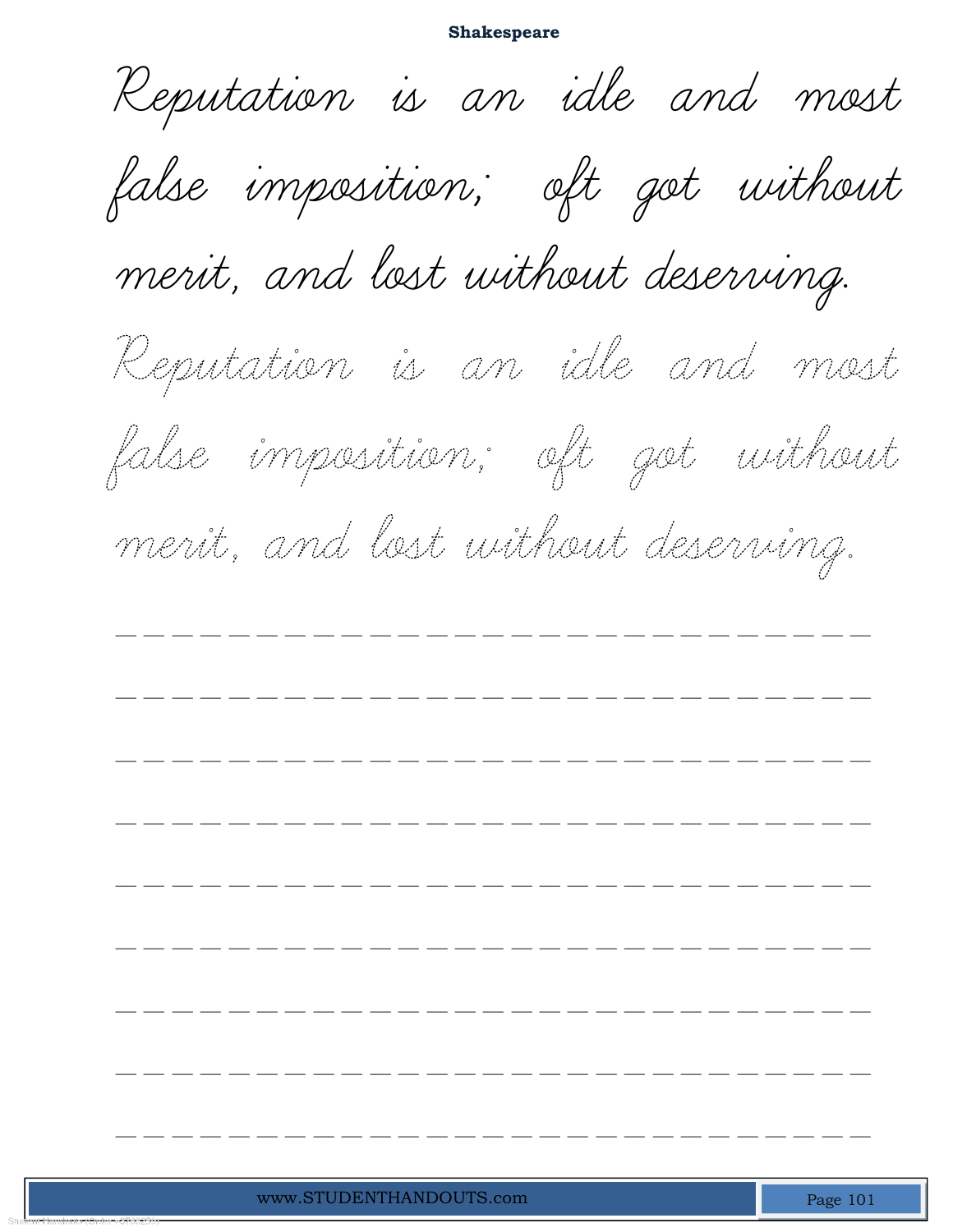So foul and fair a dary I have not

seen.

So foul and fair a day I have not

seen.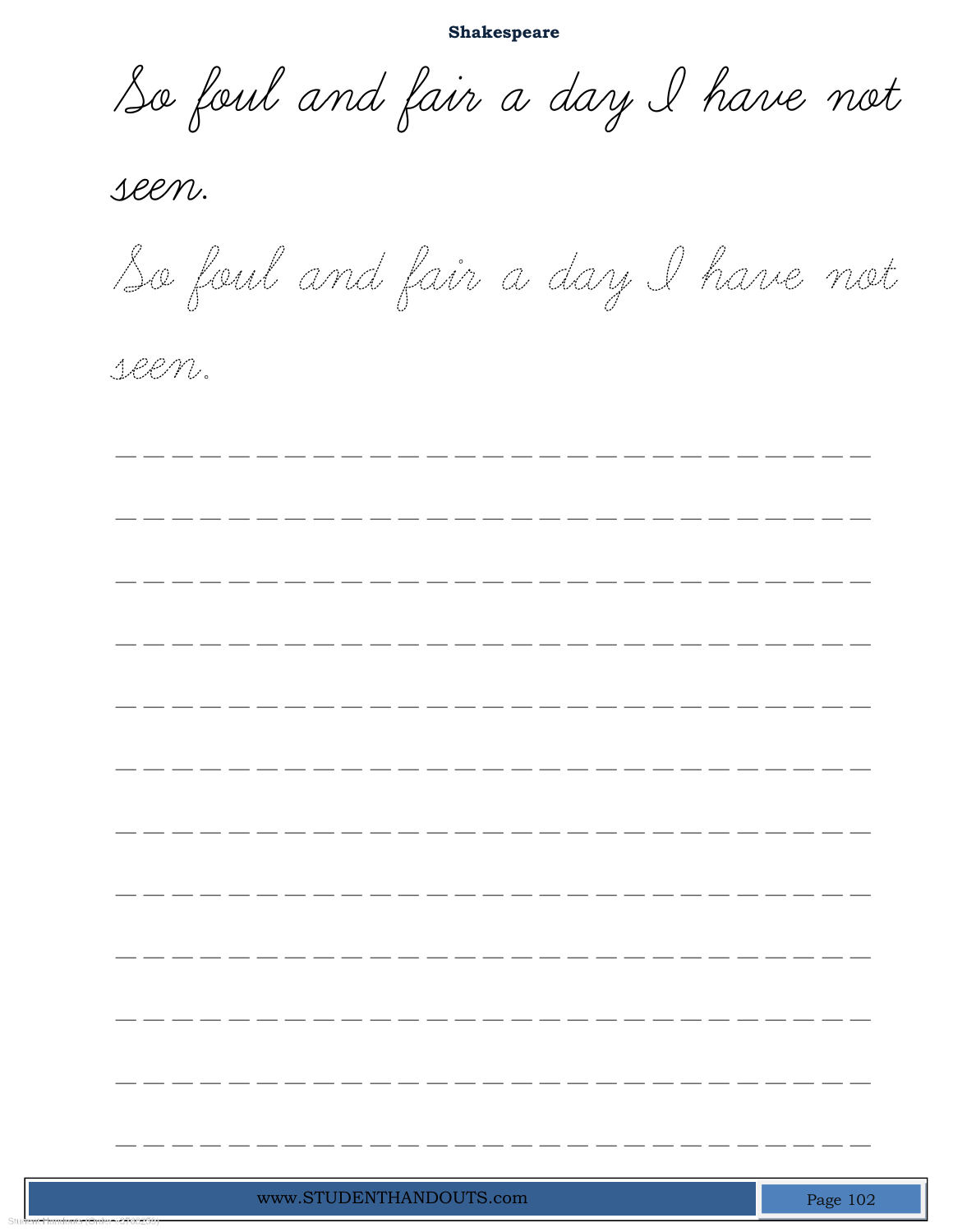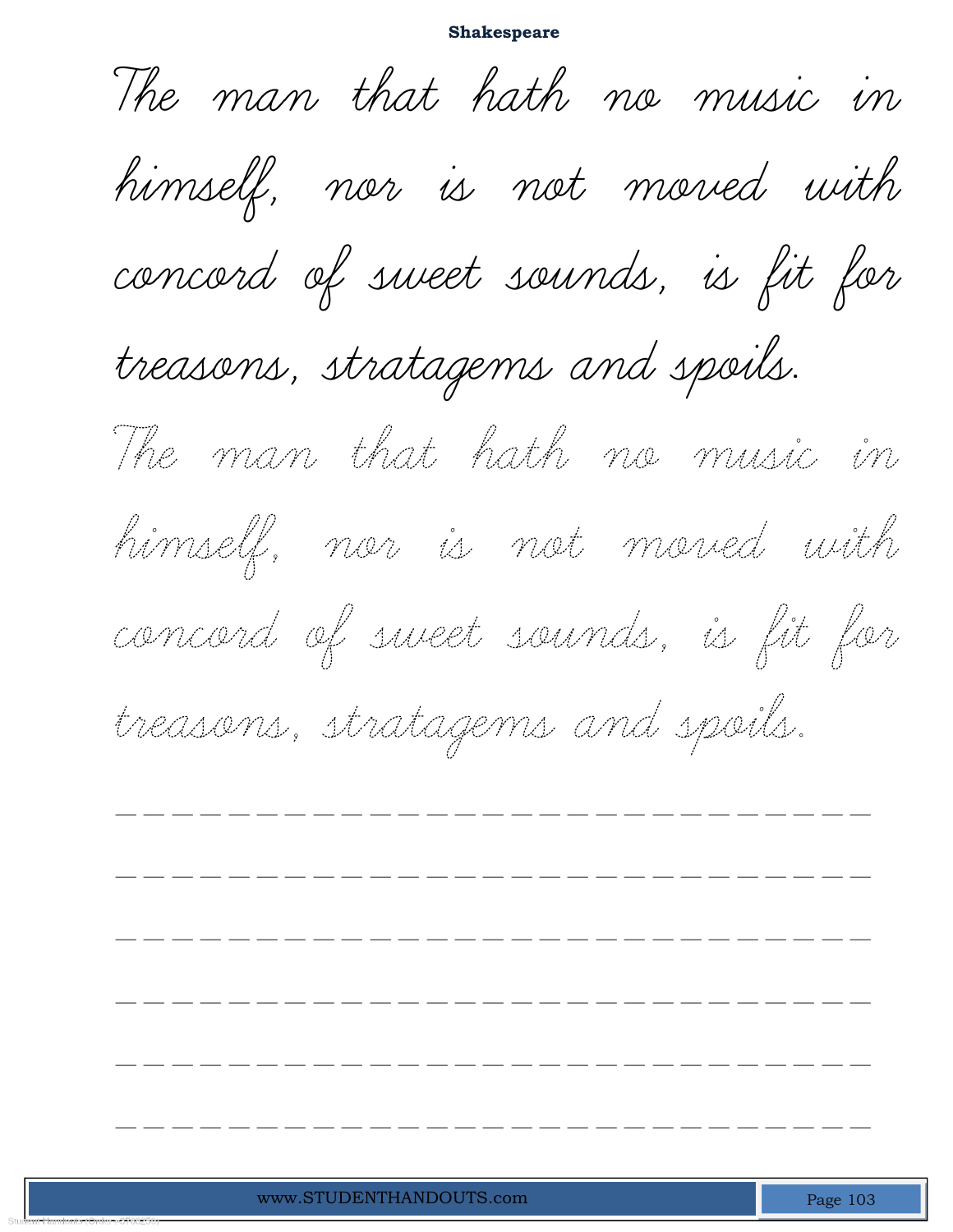There's not a note of mine that's

worth the noting.

There's not a note of mine that's

\_\_\_\_\_\_\_\_\_\_\_\_\_\_\_\_\_\_\_\_\_\_\_\_\_\_\_

worth the noting.

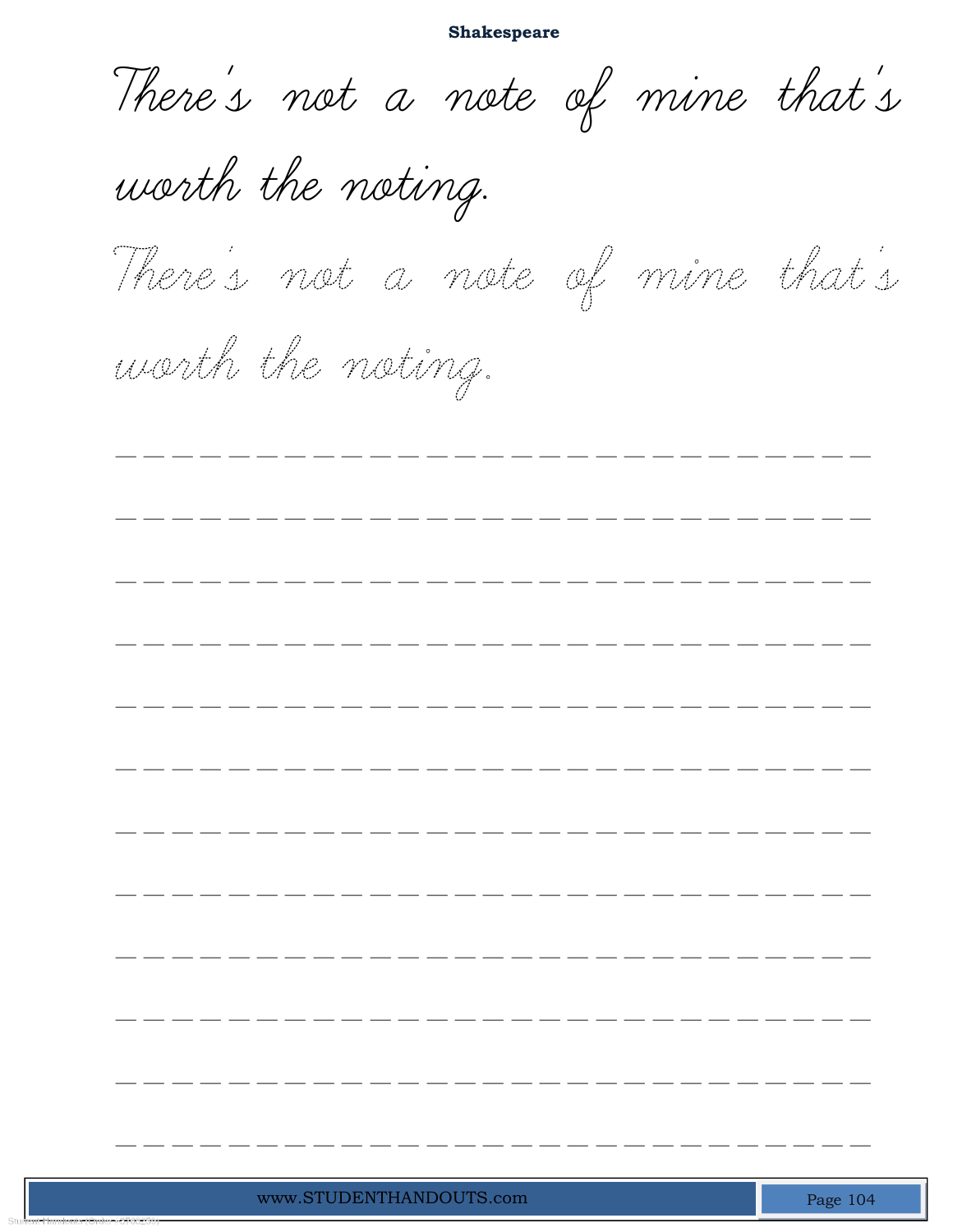Time and the hour run through the

roughest day.

Time and the hour run through the

\_\_\_\_\_\_\_\_\_\_\_\_\_\_\_\_\_\_\_\_\_\_\_\_\_\_\_

roughest day.

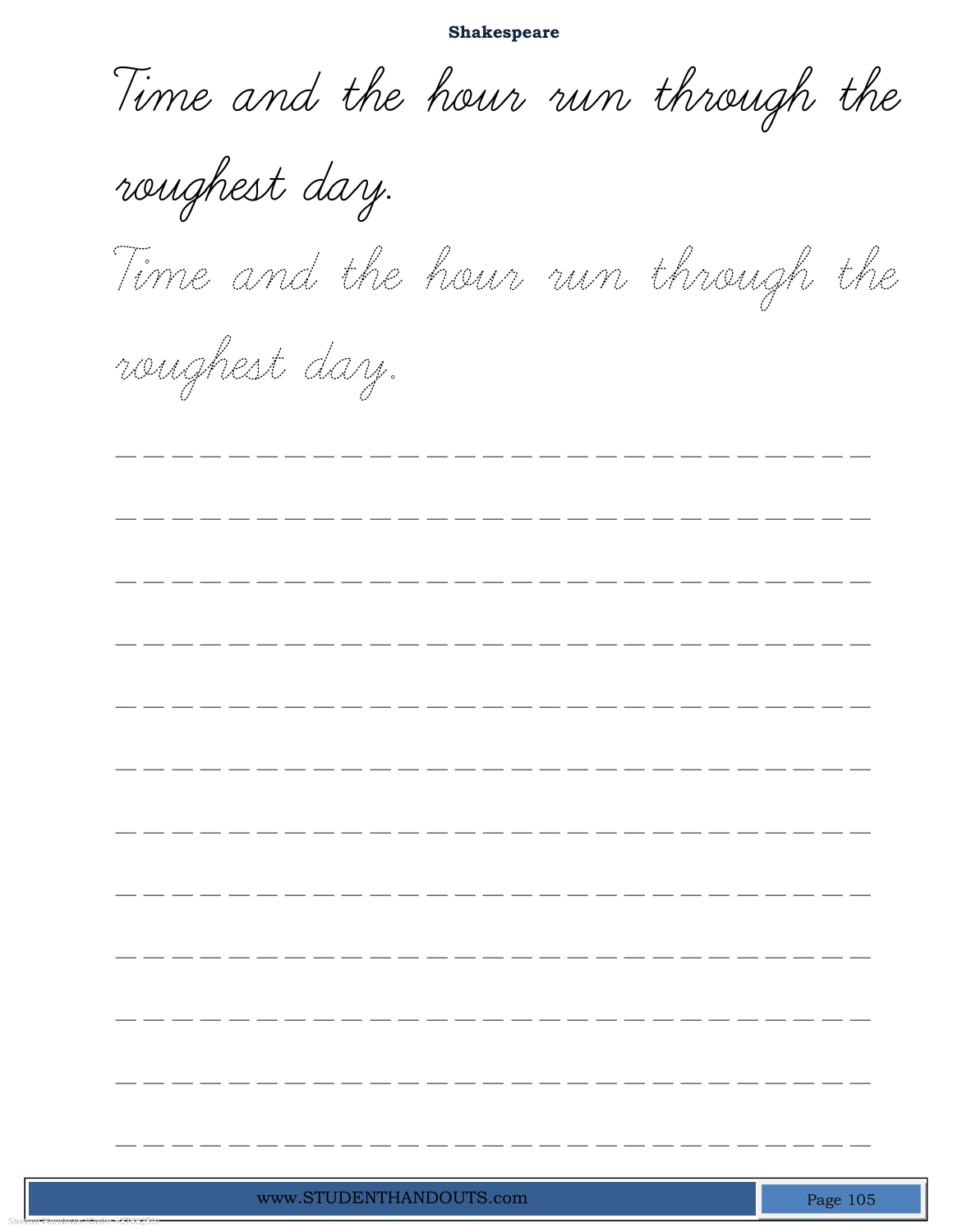'Tis best to weigh the enemy more

mighty than he seems.

'Tis best to weigh the enemy more

\_\_\_\_\_\_\_\_\_\_\_\_\_\_\_\_\_\_\_\_\_\_\_\_\_\_\_

\_\_\_\_\_\_\_\_\_\_\_\_\_\_\_\_\_\_\_\_\_\_\_\_\_\_\_

\_\_\_\_\_\_\_\_\_\_\_\_\_\_\_\_\_\_\_\_\_\_\_\_\_\_\_

\_\_\_\_\_\_\_\_\_\_\_\_\_\_\_\_\_\_\_\_\_\_\_\_\_\_\_

\_\_\_\_\_\_\_\_\_\_\_\_\_\_\_\_\_\_\_\_\_\_\_\_\_\_\_

\_\_\_\_\_\_\_\_\_\_\_\_\_\_\_\_\_\_\_\_\_\_\_\_\_\_\_

\_\_\_\_\_\_\_\_\_\_\_\_\_\_\_\_\_\_\_\_\_\_\_\_\_\_\_

\_\_\_\_\_\_\_\_\_\_\_\_\_\_\_\_\_\_\_\_\_\_\_\_\_\_\_

\_\_\_\_\_\_\_\_\_\_\_\_\_\_\_\_\_\_\_\_\_\_\_\_\_\_\_

\_\_\_\_\_\_\_\_\_\_\_\_\_\_\_\_\_\_\_\_\_\_\_\_\_\_\_

\_\_\_\_\_\_\_\_\_\_\_\_\_\_\_\_\_\_\_\_\_\_\_\_\_\_\_

\_\_\_\_\_\_\_\_\_\_\_\_\_\_\_\_\_\_\_\_\_\_\_\_\_\_\_

mighty than he seems.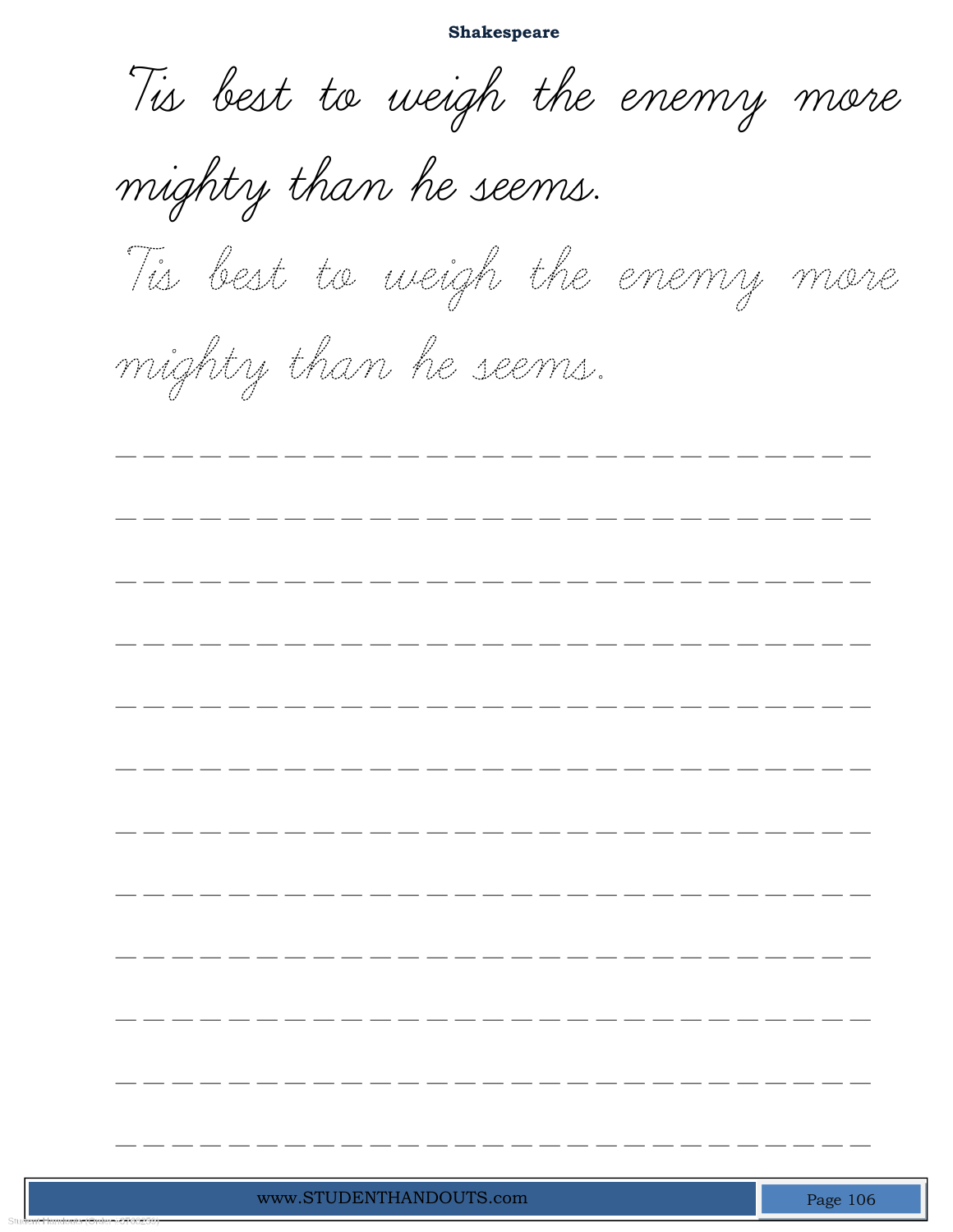

What, man, defy the devil.

Consider, he's an enemy to

mankind.

What, man, defy the devil.

Consider, he's an enemy to

\_\_\_\_\_\_\_\_\_\_\_\_\_\_\_\_\_\_\_\_\_\_\_\_\_\_\_

\_\_\_\_\_\_\_\_\_\_\_\_\_\_\_\_\_\_\_\_\_\_\_\_\_\_\_

\_\_\_\_\_\_\_\_\_\_\_\_\_\_\_\_\_\_\_\_\_\_\_\_\_\_\_

\_\_\_\_\_\_\_\_\_\_\_\_\_\_\_\_\_\_\_\_\_\_\_\_\_\_\_

\_\_\_\_\_\_\_\_\_\_\_\_\_\_\_\_\_\_\_\_\_\_\_\_\_\_\_

\_\_\_\_\_\_\_\_\_\_\_\_\_\_\_\_\_\_\_\_\_\_\_\_\_\_\_

\_\_\_\_\_\_\_\_\_\_\_\_\_\_\_\_\_\_\_\_\_\_\_\_\_\_\_

\_\_\_\_\_\_\_\_\_\_\_\_\_\_\_\_\_\_\_\_\_\_\_\_\_\_\_

\_\_\_\_\_\_\_\_\_\_\_\_\_\_\_\_\_\_\_\_\_\_\_\_\_\_\_

mankind.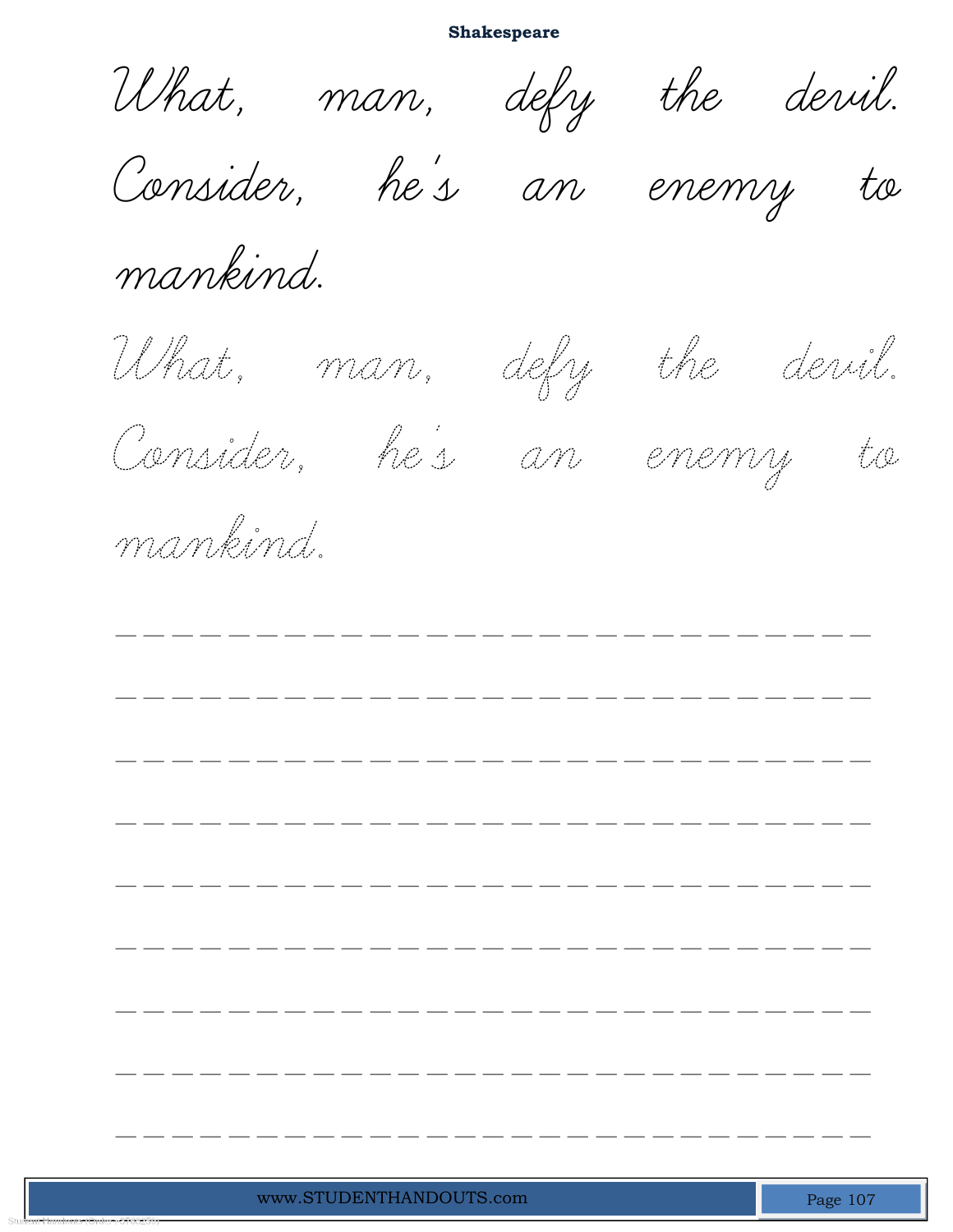O, what a goodly outside falsehood

hath!

O, what a goodly outside falsehood

hath!

|  |  | $\sim$     | a a                   |        |  |
|--|--|------------|-----------------------|--------|--|
|  |  |            |                       |        |  |
|  |  | . .<br>- - | - 11<br>$\sim$<br>- - | $\sim$ |  |
|  |  |            |                       |        |  |
|  |  |            |                       |        |  |
|  |  |            |                       |        |  |
|  |  |            |                       |        |  |
|  |  |            |                       |        |  |
|  |  |            |                       |        |  |
|  |  |            |                       |        |  |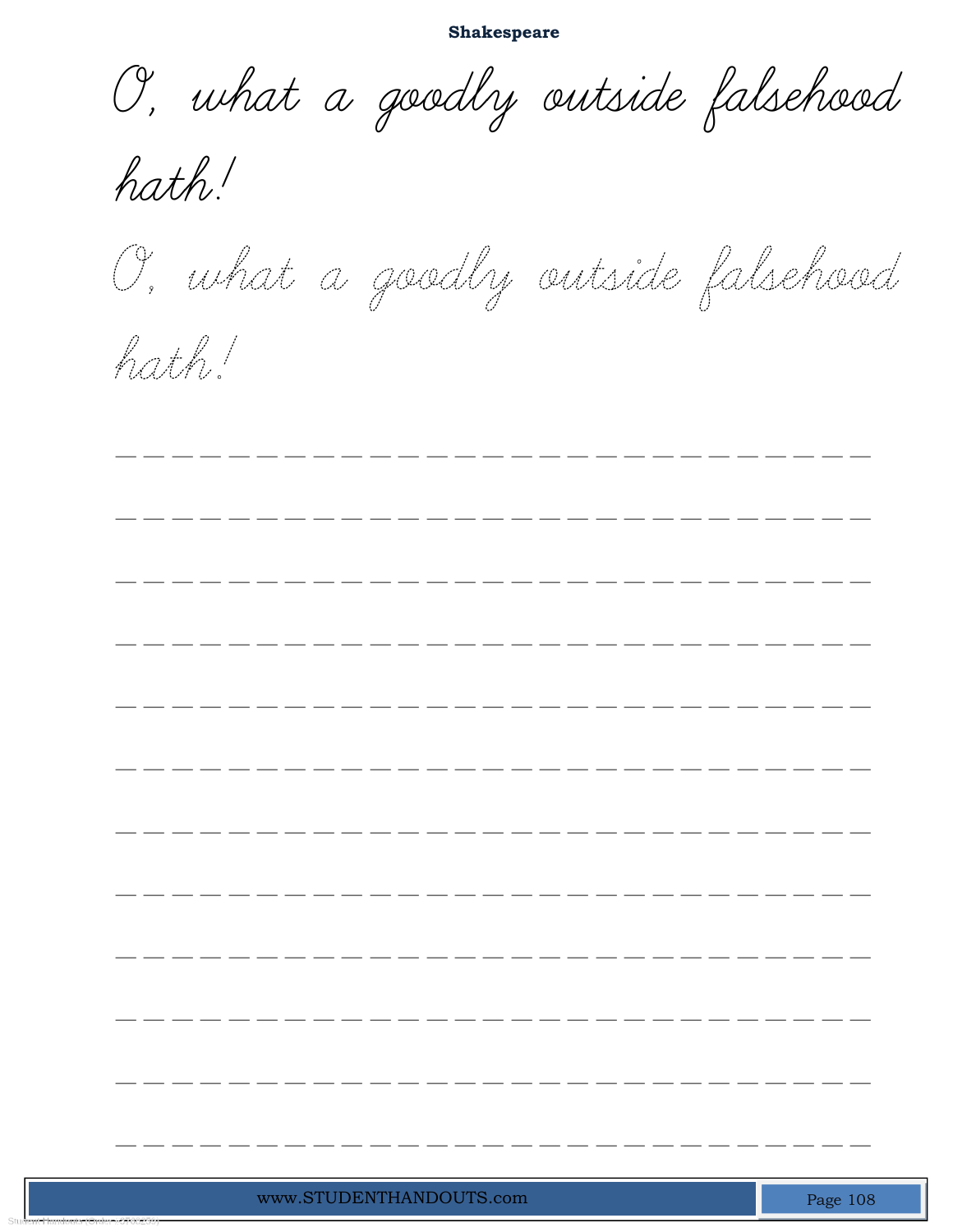Love to faults is always blind, always is to joy inclined. Lawless, winged, and unconfined, and breaks all chains from every mind. Love to faults is always blind, always is to joy inclined. Lawless, winged, and unconfined, and breaks all chains from every mind. \_\_\_\_\_\_\_\_\_\_\_\_\_\_\_\_\_\_\_\_\_\_\_\_\_\_\_ \_\_\_\_\_\_\_\_\_\_\_\_\_\_\_\_\_\_\_\_\_\_\_\_\_\_\_ \_\_\_\_\_\_\_\_\_\_\_\_\_\_\_\_\_\_\_\_\_\_\_\_\_\_\_ \_\_\_\_\_\_\_\_\_\_\_\_\_\_\_\_\_\_\_\_\_\_\_\_\_\_\_ \_\_\_\_\_\_\_\_\_\_\_\_\_\_\_\_\_\_\_\_\_\_\_\_\_\_\_ \_\_\_\_\_\_\_\_\_\_\_\_\_\_\_\_\_\_\_\_\_\_\_\_\_\_\_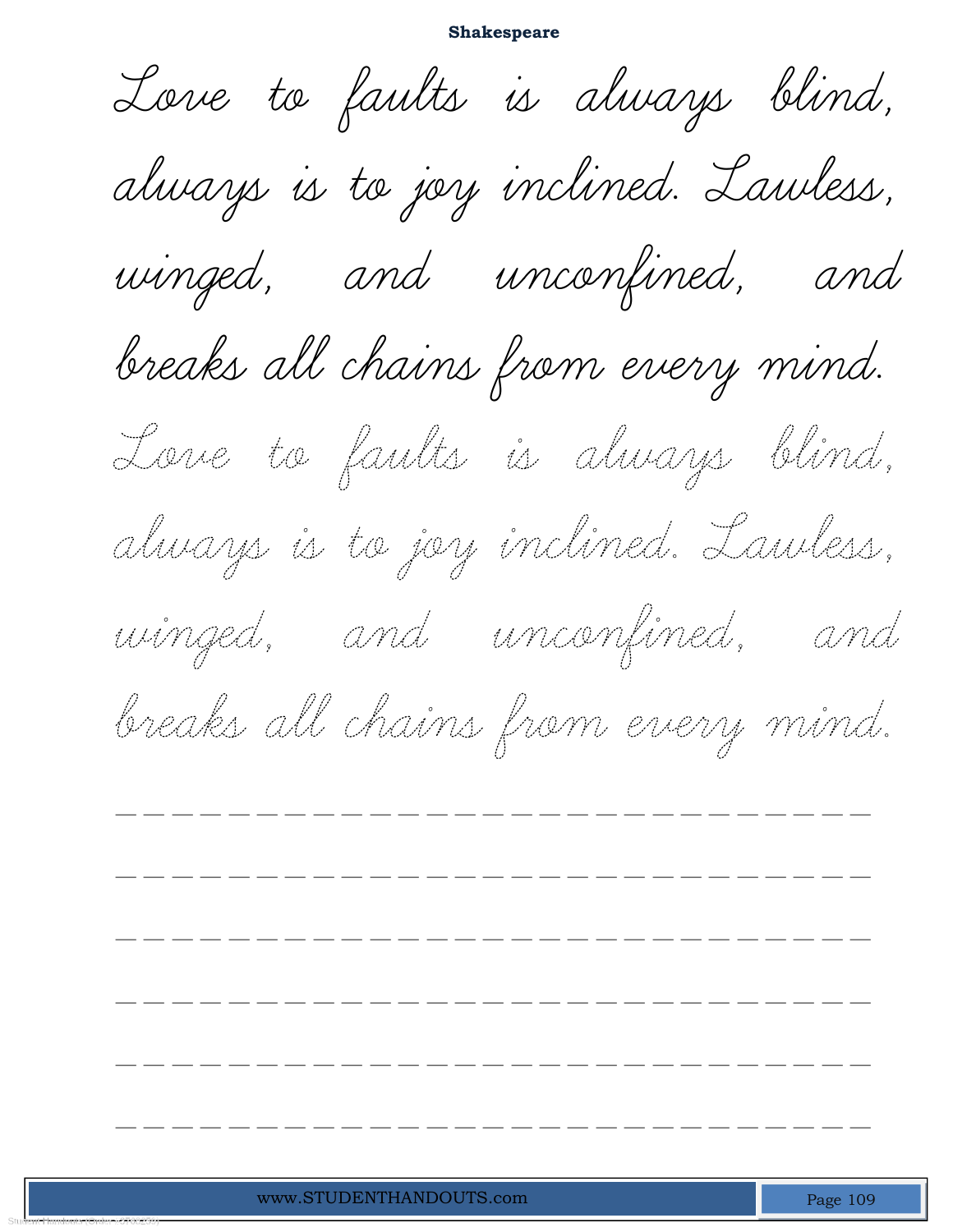It is a wise father that knows his

ourn child.

It is a wise father that knows his

ourn child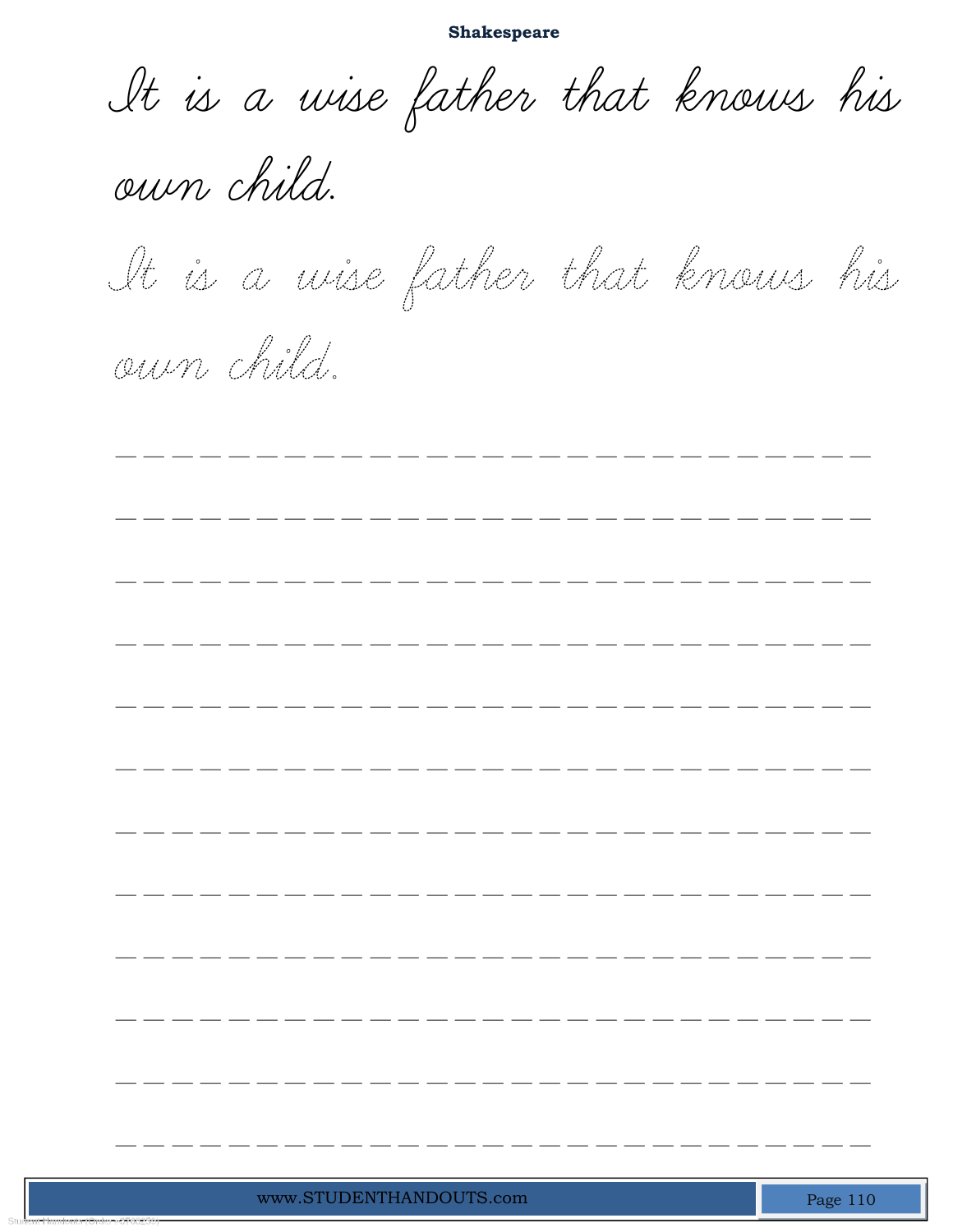If you prick us do we not bleed? If you tickle us do we not laugh? If you poison us do we not die? And if you wrong us shall we not revenge? If you prick us do we not bleed? If you tickle us do we not laugh? If you poison us do we not die? And if you wrong us shall we not revenge? \_\_\_\_\_\_\_\_\_\_\_\_\_\_\_\_\_\_\_\_\_\_\_\_\_\_\_

\_\_\_\_\_\_\_\_\_\_\_\_\_\_\_\_\_\_\_\_\_\_\_\_\_\_\_

\_\_\_\_\_\_\_\_\_\_\_\_\_\_\_\_\_\_\_\_\_\_\_\_\_\_\_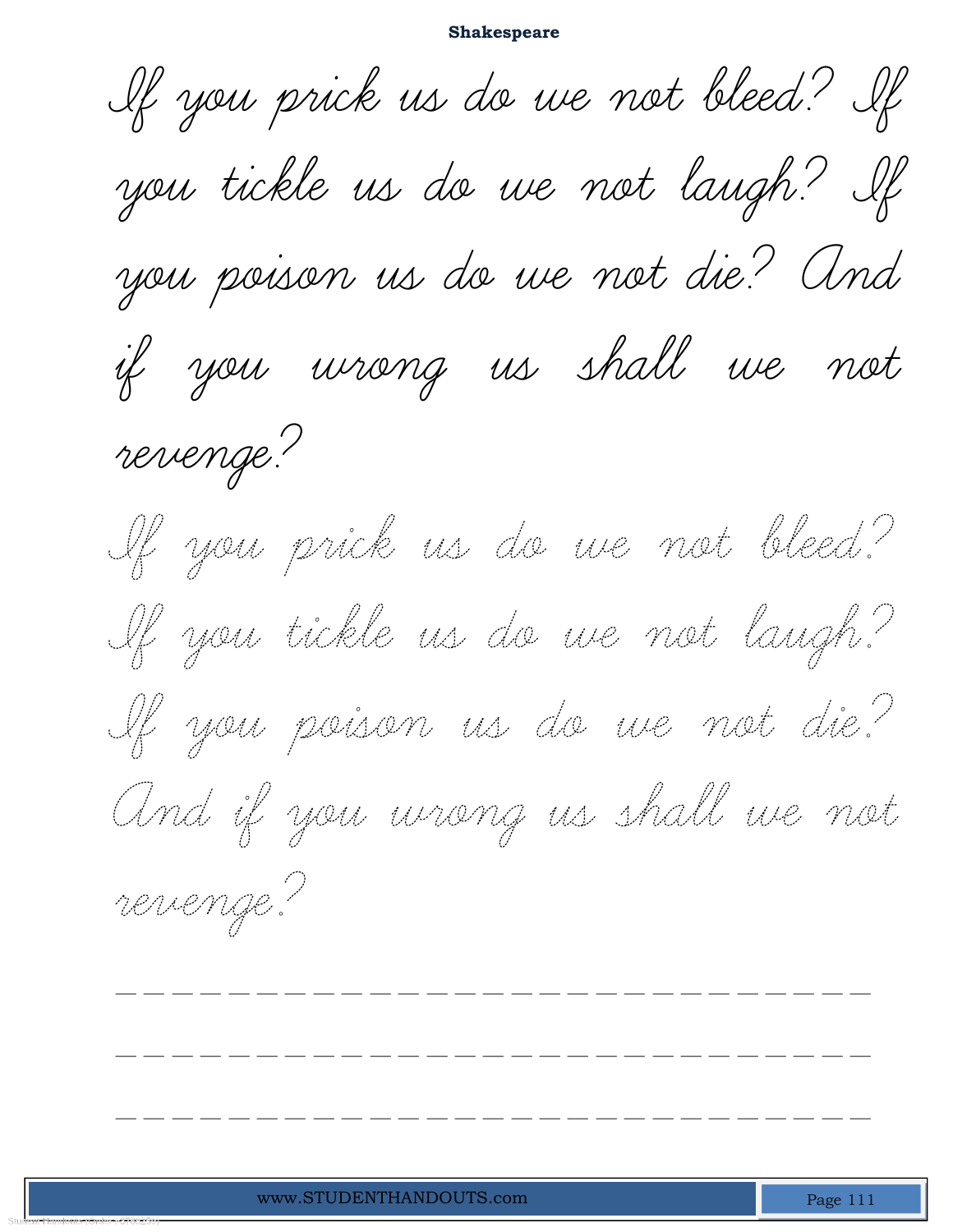tiotristiCritist 17002951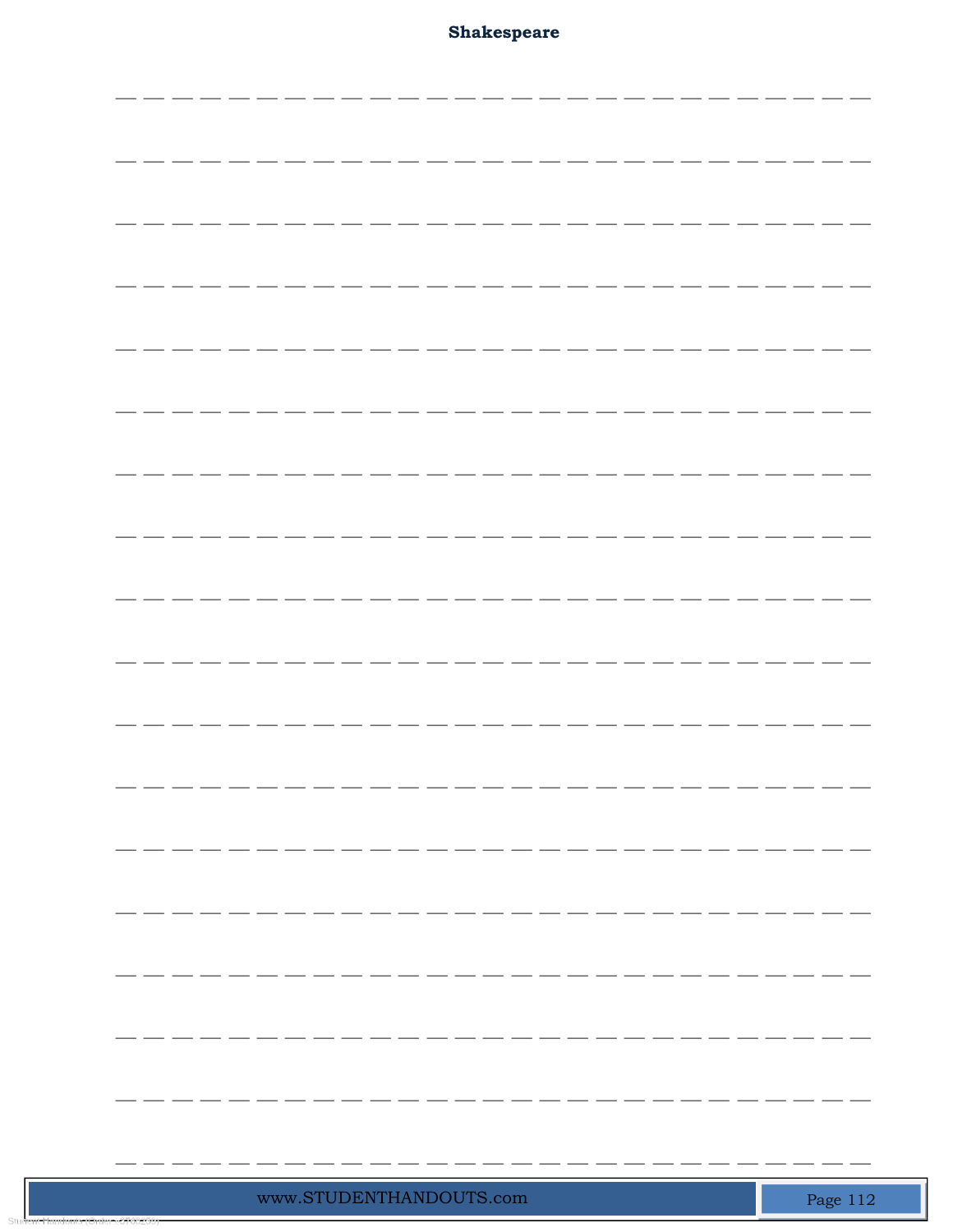I am not bound to please thee with

my answer.

I am not bound to please thee with

- -- -- -- -- -- -- -

- -

- -- -- -- -- -

\_ \_\_\_ \_\_ \_\_ \_\_

- -- -- -- --

----------------------------

my answer.

\_ \_\_\_ \_\_\_ \_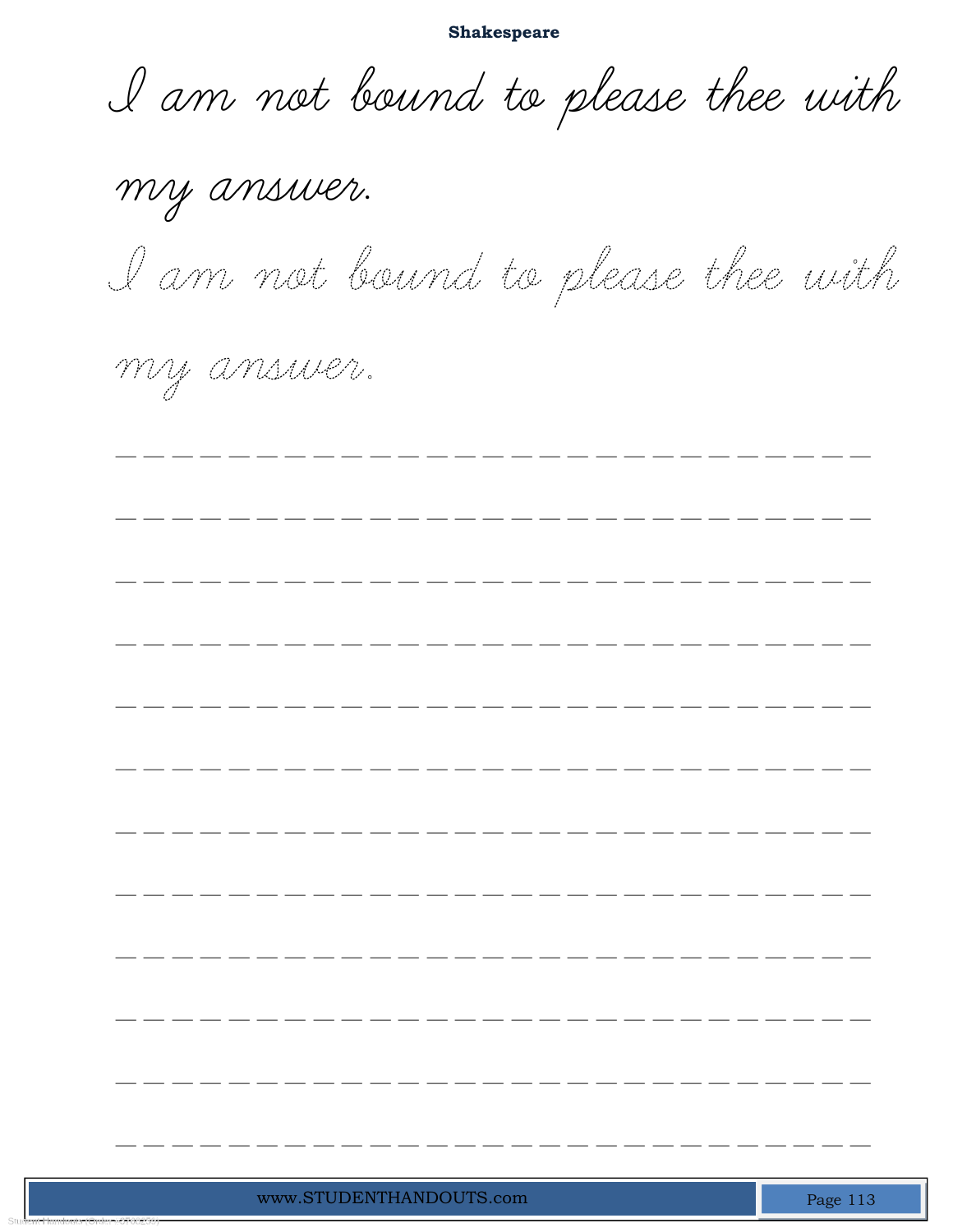How well he's read, to reason

against reading!

How well he's read, to reason

against reading!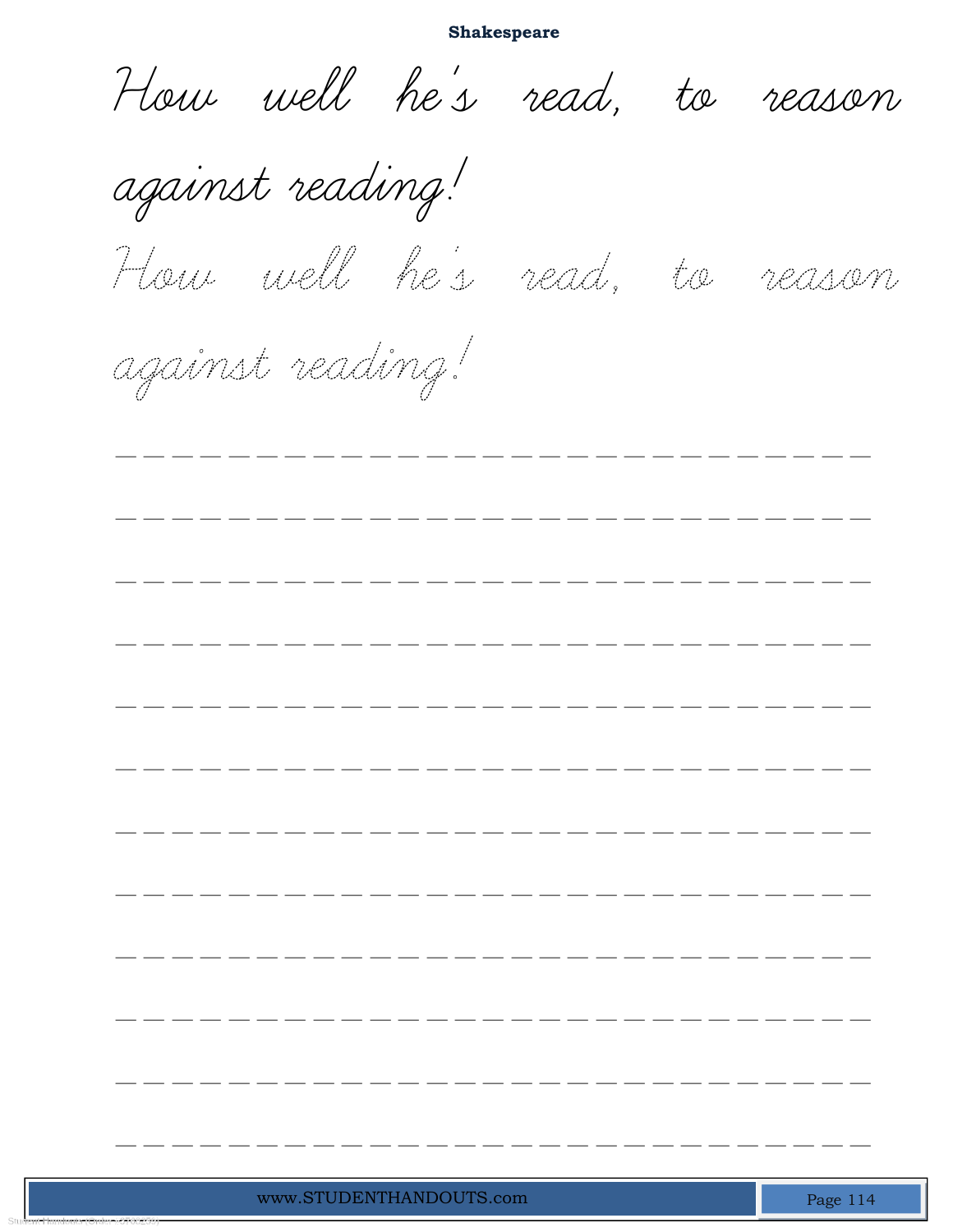How oft the sight of means to do ill

deeds makes ill deeds done!

How oft the sight of means to do

\_\_\_\_\_\_\_\_\_\_\_\_\_\_\_\_\_\_\_\_\_\_\_\_\_\_\_

\_\_\_\_\_\_\_\_\_\_\_\_\_\_\_\_\_\_\_\_\_\_\_\_\_\_\_

\_\_\_\_\_\_\_\_\_\_\_\_\_\_\_\_\_\_\_\_\_\_\_\_\_\_\_

\_\_\_\_\_\_\_\_\_\_\_\_\_\_\_\_\_\_\_\_\_\_\_\_\_\_\_

\_\_\_\_\_\_\_\_\_\_\_\_\_\_\_\_\_\_\_\_\_\_\_\_\_\_\_

\_\_\_\_\_\_\_\_\_\_\_\_\_\_\_\_\_\_\_\_\_\_\_\_\_\_

\_\_\_\_\_\_\_\_\_\_\_\_\_\_\_\_\_\_\_\_\_\_\_\_\_\_\_

\_\_\_\_\_\_\_\_\_\_\_\_\_\_\_\_\_\_\_\_\_\_\_\_\_\_\_

\_\_\_\_\_\_\_\_\_\_\_\_\_\_\_\_\_\_\_\_\_\_\_\_\_\_\_

\_\_\_\_\_\_\_\_\_\_\_\_\_\_\_\_\_\_\_\_\_\_\_\_\_\_\_

\_\_\_\_\_\_\_\_\_\_\_\_\_\_\_\_\_\_\_\_\_\_\_\_\_\_\_

\_\_\_\_\_\_\_\_\_\_\_\_\_\_\_\_\_\_\_\_\_\_\_\_\_\_\_

ill deeds makes ill deeds done!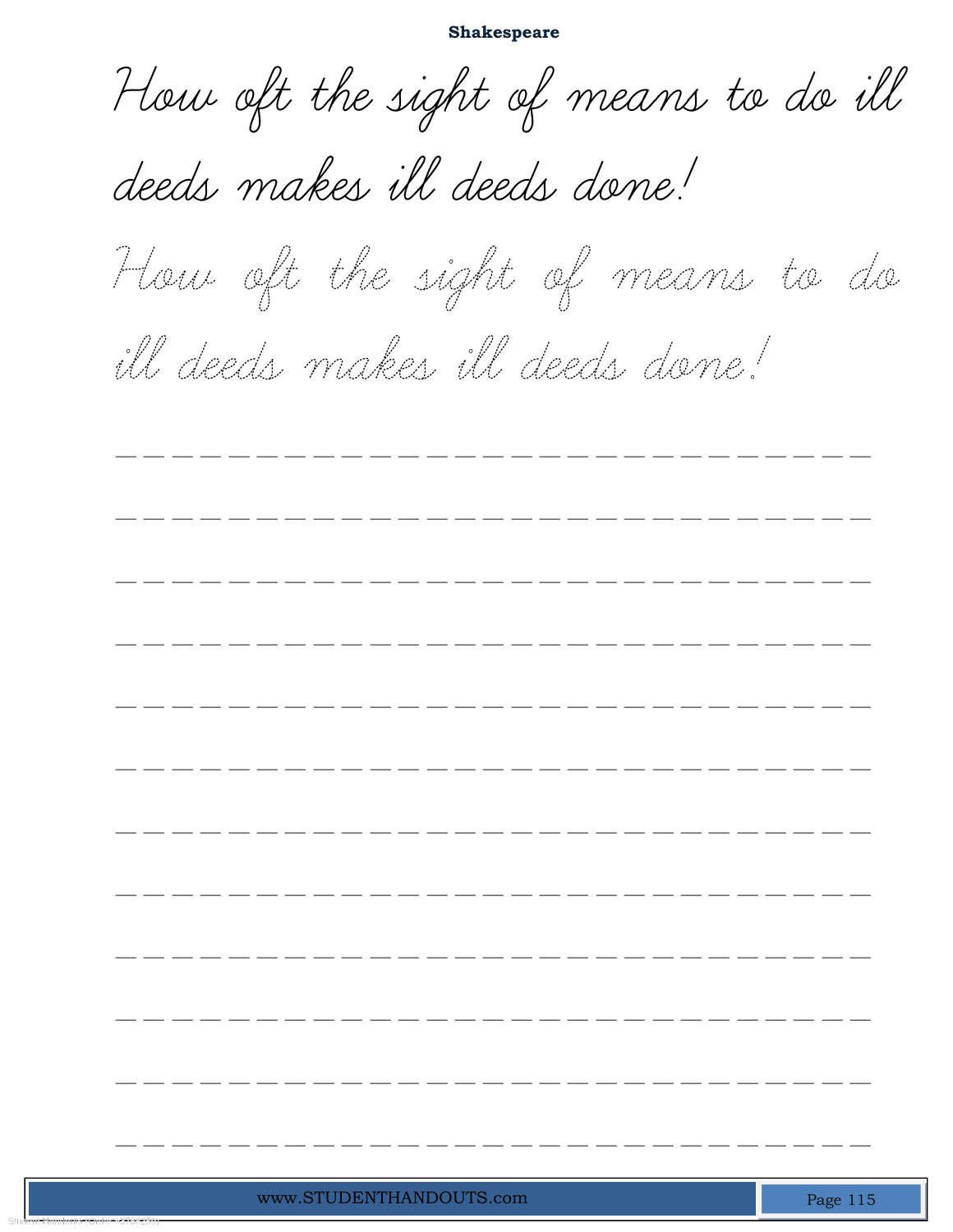And oftentimes excusing of a fault

doth make the fault the worse by

the excuse.

And oftentimes excusing of a fault

doth make the fault the worse by

\_\_\_\_\_\_\_\_\_\_\_\_\_\_\_\_\_\_\_\_\_\_\_\_\_\_\_

\_\_\_\_\_\_\_\_\_\_\_\_\_\_\_\_\_\_\_\_\_\_\_\_\_\_\_

\_\_\_\_\_\_\_\_\_\_\_\_\_\_\_\_\_\_\_\_\_\_\_\_\_\_\_

\_\_\_\_\_\_\_\_\_\_\_\_\_\_\_\_\_\_\_\_\_\_\_\_\_\_\_

\_\_\_\_\_\_\_\_\_\_\_\_\_\_\_\_\_\_\_\_\_\_\_\_\_\_\_

\_\_\_\_\_\_\_\_\_\_\_\_\_\_\_\_\_\_\_\_\_\_\_\_\_\_\_

\_\_\_\_\_\_\_\_\_\_\_\_\_\_\_\_\_\_\_\_\_\_\_\_\_\_\_

\_\_\_\_\_\_\_\_\_\_\_\_\_\_\_\_\_\_\_\_\_\_\_\_\_\_\_

\_\_\_\_\_\_\_\_\_\_\_\_\_\_\_\_\_\_\_\_\_\_\_\_\_\_\_

the excuse.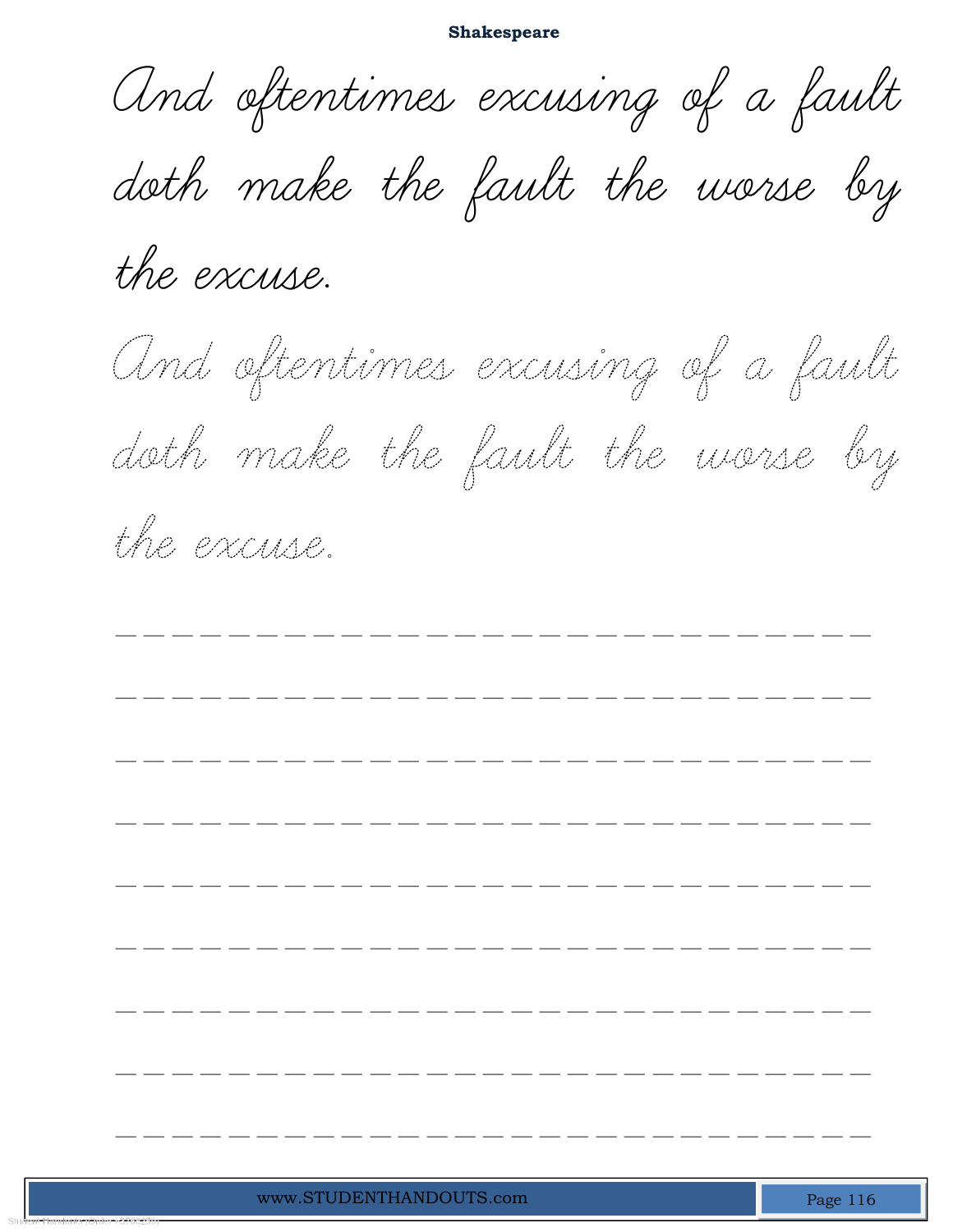By that sin fell the angels.

By that sin fell the angels.

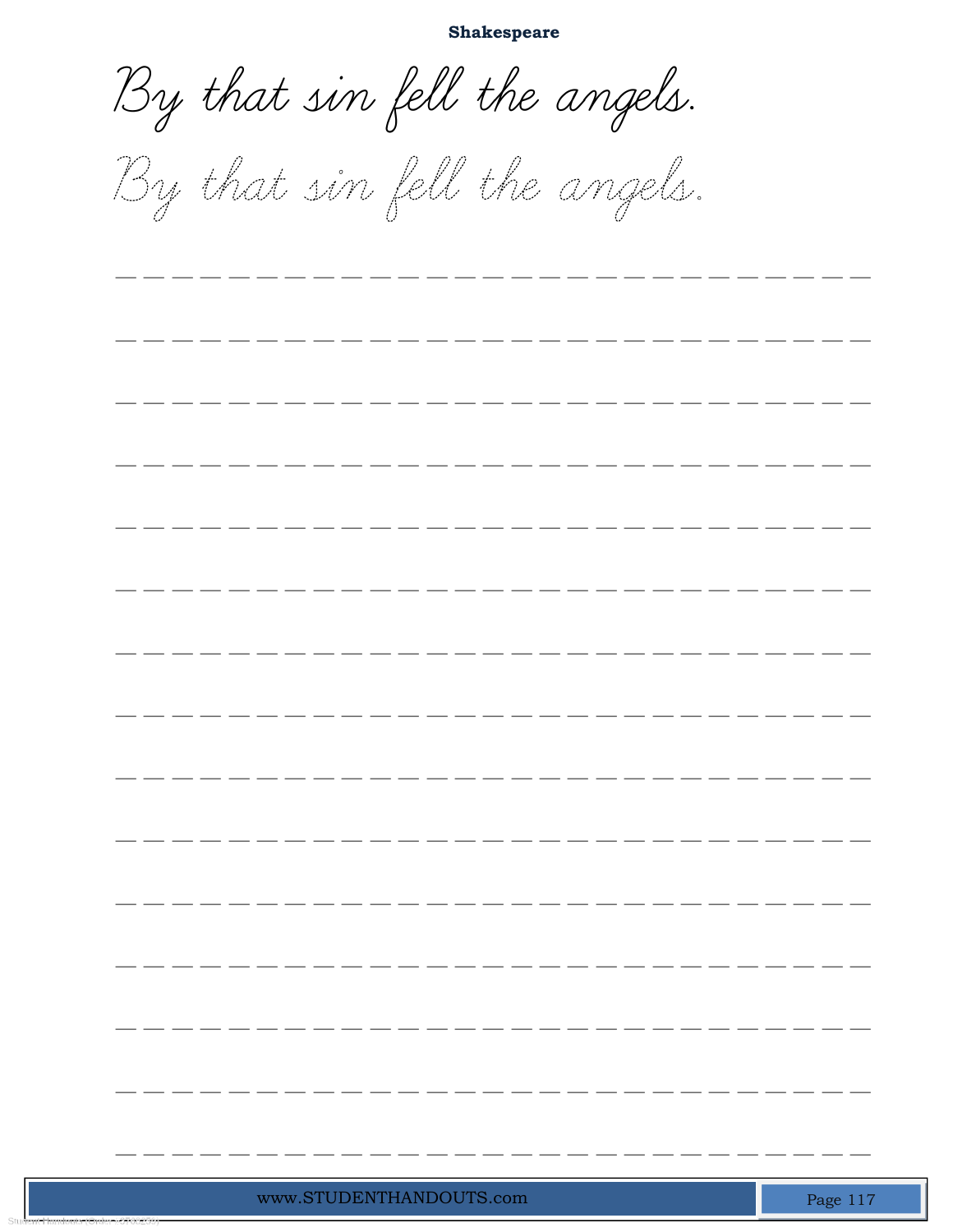Give me my robe, put on my crown; I have Immortal longings in me. Give me my robe, put on my crown; I have Immortal longings in me. \_\_\_\_\_\_\_\_\_\_\_\_\_\_\_\_\_\_\_\_\_\_\_\_\_\_\_ \_\_\_\_\_\_\_\_\_\_\_\_\_\_\_\_\_\_\_\_\_\_\_\_\_\_\_ \_\_\_\_\_\_\_\_\_\_\_\_\_\_\_\_\_\_\_\_\_\_\_\_\_\_\_ \_\_\_\_\_\_\_\_\_\_\_\_\_\_\_\_\_\_\_\_\_\_\_\_\_\_\_ \_\_\_\_\_\_\_\_\_\_\_\_\_\_\_\_\_\_\_\_\_\_\_\_\_\_\_ \_\_\_\_\_\_\_\_\_\_\_\_\_\_\_\_\_\_\_\_\_\_\_\_\_\_\_ \_\_\_\_\_\_\_\_\_\_\_\_\_\_\_\_\_\_\_\_\_\_\_\_\_\_\_ \_\_\_\_\_\_\_\_\_\_\_\_\_\_\_\_\_\_\_\_\_\_\_\_\_\_\_ \_\_\_\_\_\_\_\_\_\_\_\_\_\_\_\_\_\_\_\_\_\_\_\_\_\_\_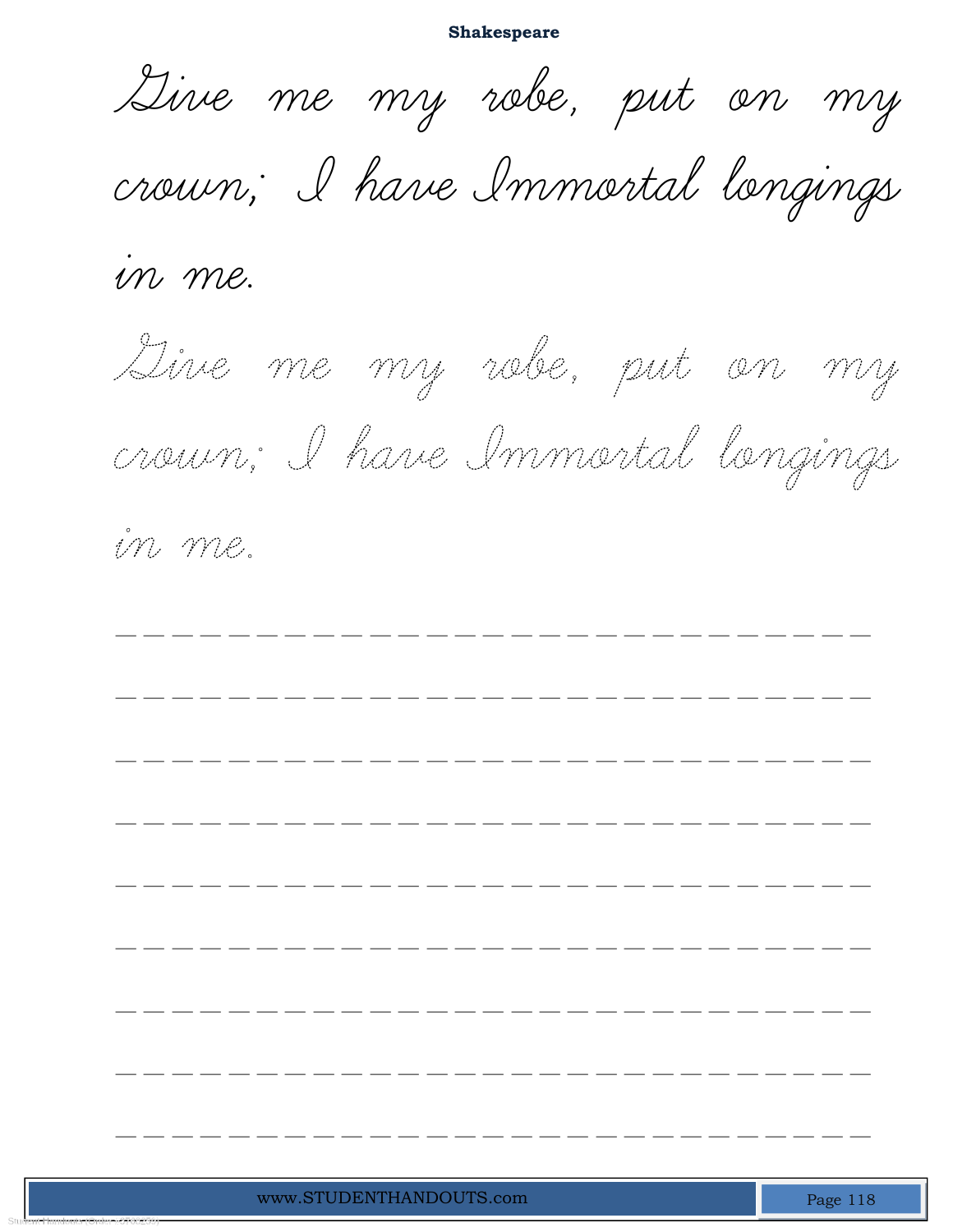He does it with better grace, but I do it more natural. He does it with better grace, but I do it more natural. \_\_\_\_\_\_\_\_\_\_\_\_\_\_\_\_\_\_\_\_\_\_\_\_\_\_\_ \_\_\_\_\_\_\_\_\_\_\_\_\_\_\_\_\_\_\_\_\_\_\_\_\_\_\_ \_\_\_\_\_\_\_\_\_\_\_\_\_\_\_\_\_\_\_\_\_\_\_\_\_\_\_  $\overline{\phantom{a}}$  , and the set of the set of the set of the set of the set of the set of the set of the set of the set of the set of the set of the set of the set of the set of the set of the set of the set of the set of the s \_\_\_\_\_\_\_\_\_\_\_\_\_\_\_\_\_\_\_\_\_\_\_\_\_\_\_ \_\_\_\_\_\_\_\_\_\_\_\_\_\_\_\_\_\_\_\_\_\_\_\_\_\_\_ \_\_\_\_\_\_\_\_\_\_\_\_\_\_\_\_\_\_\_\_\_\_\_\_\_\_\_ \_\_\_\_\_\_\_\_\_\_\_\_\_\_\_\_\_\_\_\_\_\_\_\_\_\_\_ \_\_\_\_\_\_\_\_\_\_\_\_\_\_\_\_\_\_\_\_\_\_\_\_\_\_\_ \_\_\_\_\_\_\_\_\_\_\_\_\_\_\_\_\_\_\_\_\_\_\_\_\_\_\_ \_\_\_\_\_\_\_\_\_\_\_\_\_\_\_\_\_\_\_\_\_\_\_\_\_\_\_

Stude<del>nt Handouts (Order #3768259)</del>

\_\_\_\_\_\_\_\_\_\_\_\_\_\_\_\_\_\_\_\_\_\_\_\_\_\_\_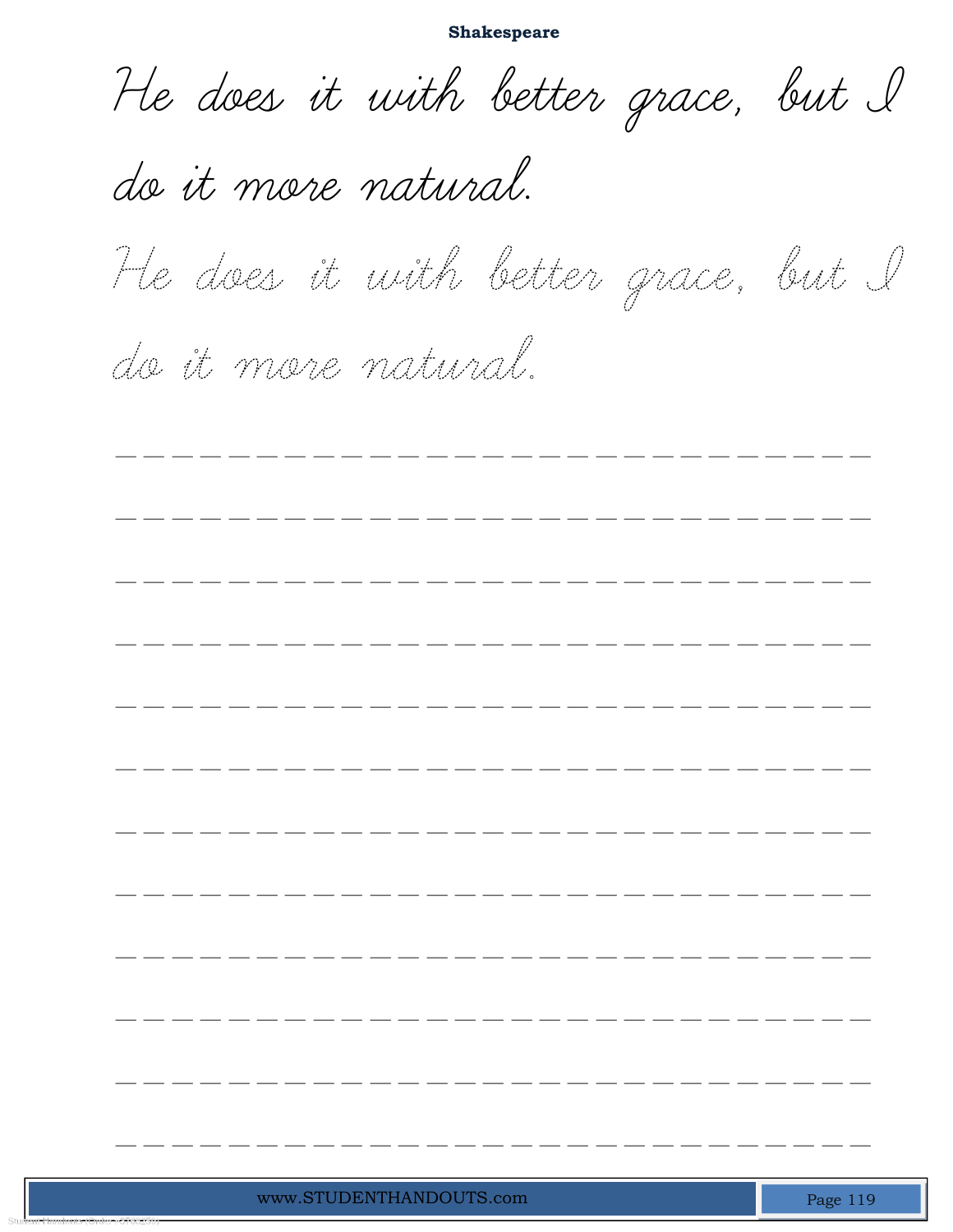It is not in the stars to hold our destiny but in ourselves. It is not in the stars to hold our destiny but in ourselves. \_\_\_\_\_\_\_\_\_\_\_\_\_\_\_\_\_\_\_\_\_\_\_\_\_\_\_ \_\_\_\_\_\_\_\_\_\_\_\_\_\_\_\_\_\_\_\_\_\_\_\_\_\_\_ \_\_\_\_\_\_\_\_\_\_\_\_\_\_\_\_\_\_\_\_\_\_\_\_\_\_\_ \_\_\_\_\_\_\_\_\_\_\_\_\_\_\_\_\_\_\_\_\_\_\_\_\_\_\_ \_\_\_\_\_\_\_\_\_\_\_\_\_\_\_\_\_\_\_\_\_\_\_\_\_\_\_ \_\_\_\_\_\_\_\_\_\_\_\_\_\_\_\_\_\_\_\_\_\_\_\_\_\_\_ \_\_\_\_\_\_\_\_\_\_\_\_\_\_\_\_\_\_\_\_\_\_\_\_\_\_\_\_\_\_ \_\_\_\_\_\_\_\_\_\_\_\_\_\_\_\_\_\_\_\_\_\_\_\_\_\_\_ \_\_\_\_\_\_\_\_\_\_\_\_\_\_\_\_\_\_\_\_\_\_\_\_\_\_\_ \_\_\_\_\_\_\_\_\_\_\_\_\_\_\_\_\_\_\_\_\_\_\_\_\_\_\_ \_\_\_\_\_\_\_\_\_\_\_\_\_\_\_\_\_\_\_\_\_\_\_\_\_\_\_ \_\_\_\_\_\_\_\_\_\_\_\_\_\_\_\_\_\_\_\_\_\_\_\_\_\_\_

www.STUDENTHANDOUTS.com Page 120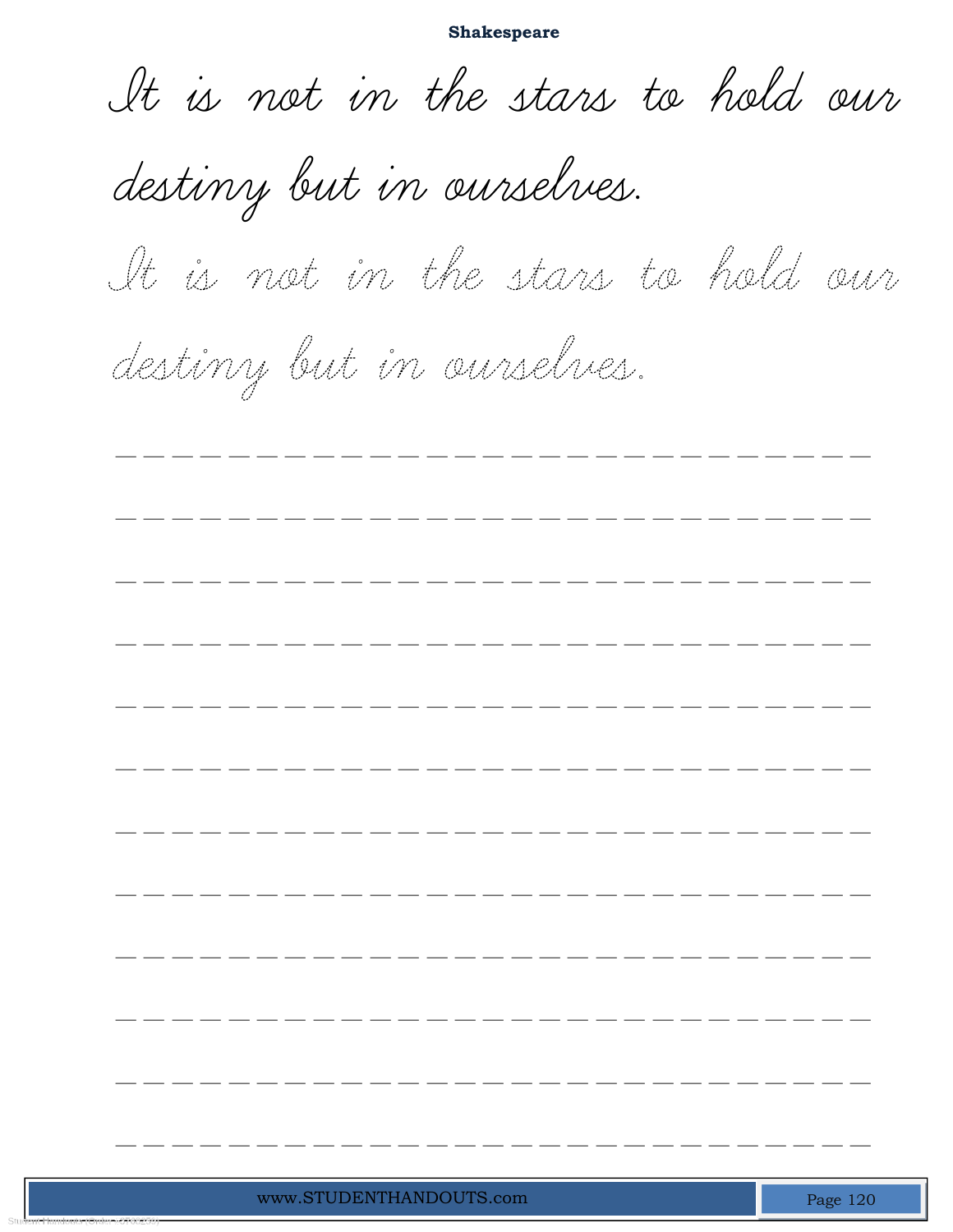Love is not love that alters when

it alteration finds.

Love is not love that alters when

\_\_\_\_\_\_\_\_\_\_\_\_\_\_\_\_\_\_\_\_\_\_\_\_\_\_\_

it alteration finds.

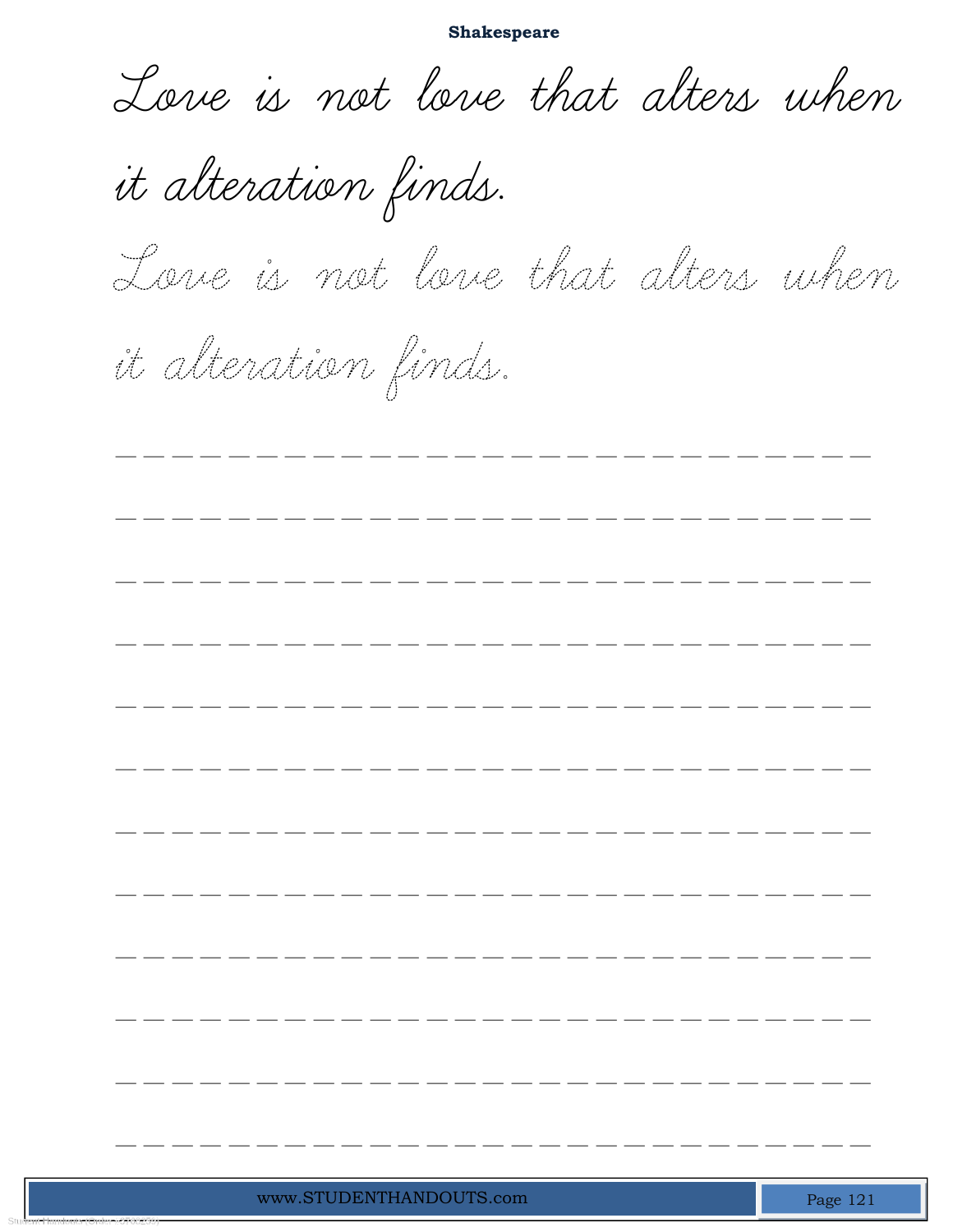Maids want nothing but husbands,

and when they have them, they

want everything.

Stude<del>nt Handouts (Order #3768259)</del>

Maids want nothing but



them, they want everything.

\_\_\_\_\_\_\_\_\_\_\_\_\_\_

\_\_\_\_\_\_\_\_\_\_\_\_\_\_\_\_\_\_\_\_\_\_\_\_\_\_\_

\_\_\_\_\_\_\_\_\_\_\_\_\_\_\_\_\_\_\_\_\_\_\_\_\_\_\_

\_\_\_\_\_\_\_\_\_\_\_\_\_\_\_\_\_\_\_\_\_\_\_\_\_\_\_

\_\_\_\_\_\_\_\_\_\_\_\_\_\_\_\_\_\_\_\_\_\_\_\_\_\_\_

\_\_\_\_\_\_\_\_\_\_\_\_\_\_\_\_\_\_\_\_\_\_\_\_\_\_\_

\_\_\_\_\_\_\_\_\_\_\_\_\_\_\_\_\_\_\_\_\_\_\_\_\_\_\_

\_\_\_\_\_\_\_\_\_\_\_\_\_\_\_\_\_\_\_\_\_\_\_\_\_\_\_

\_\_\_\_\_\_\_\_\_\_\_\_\_\_\_\_\_\_\_\_\_\_\_\_\_\_\_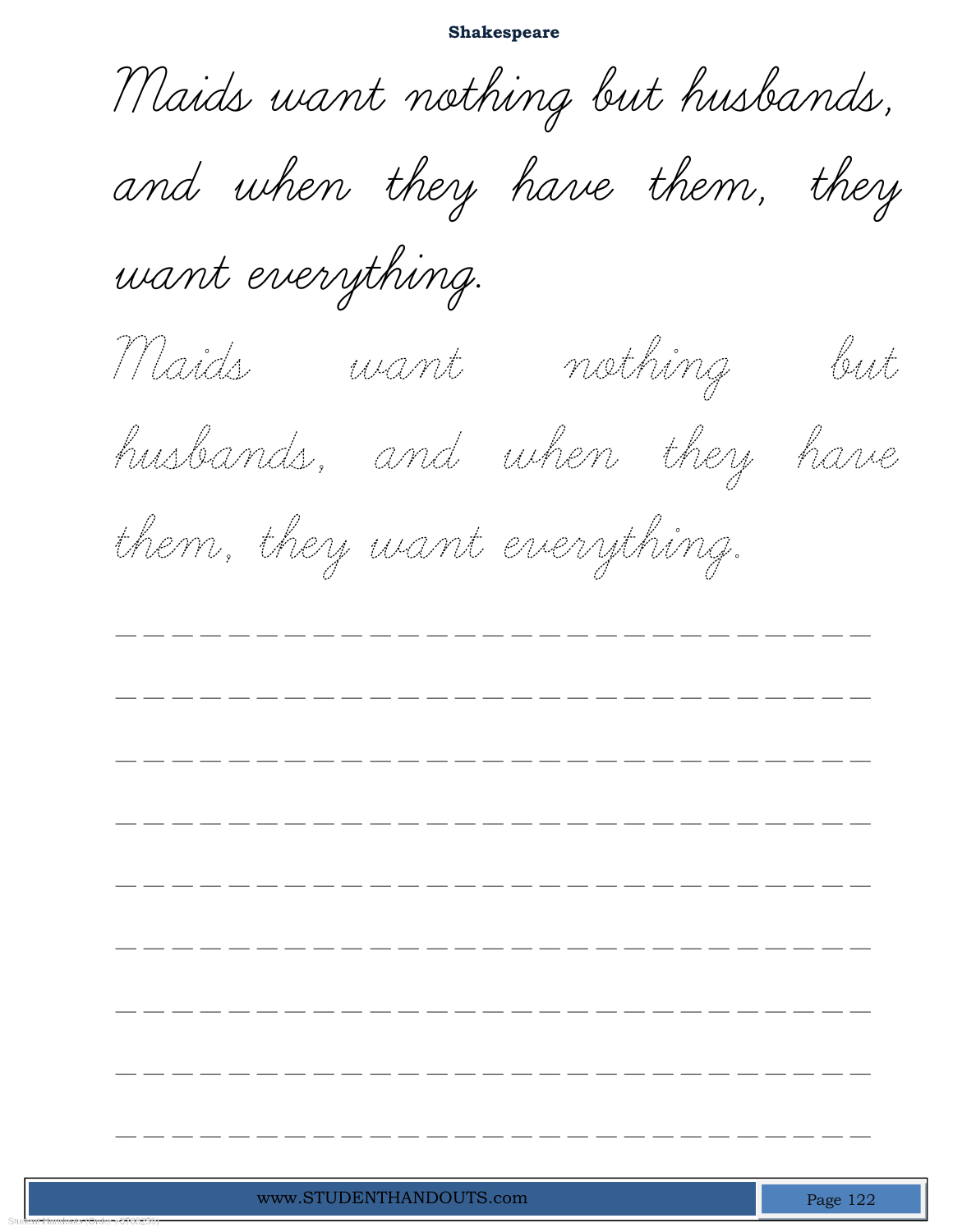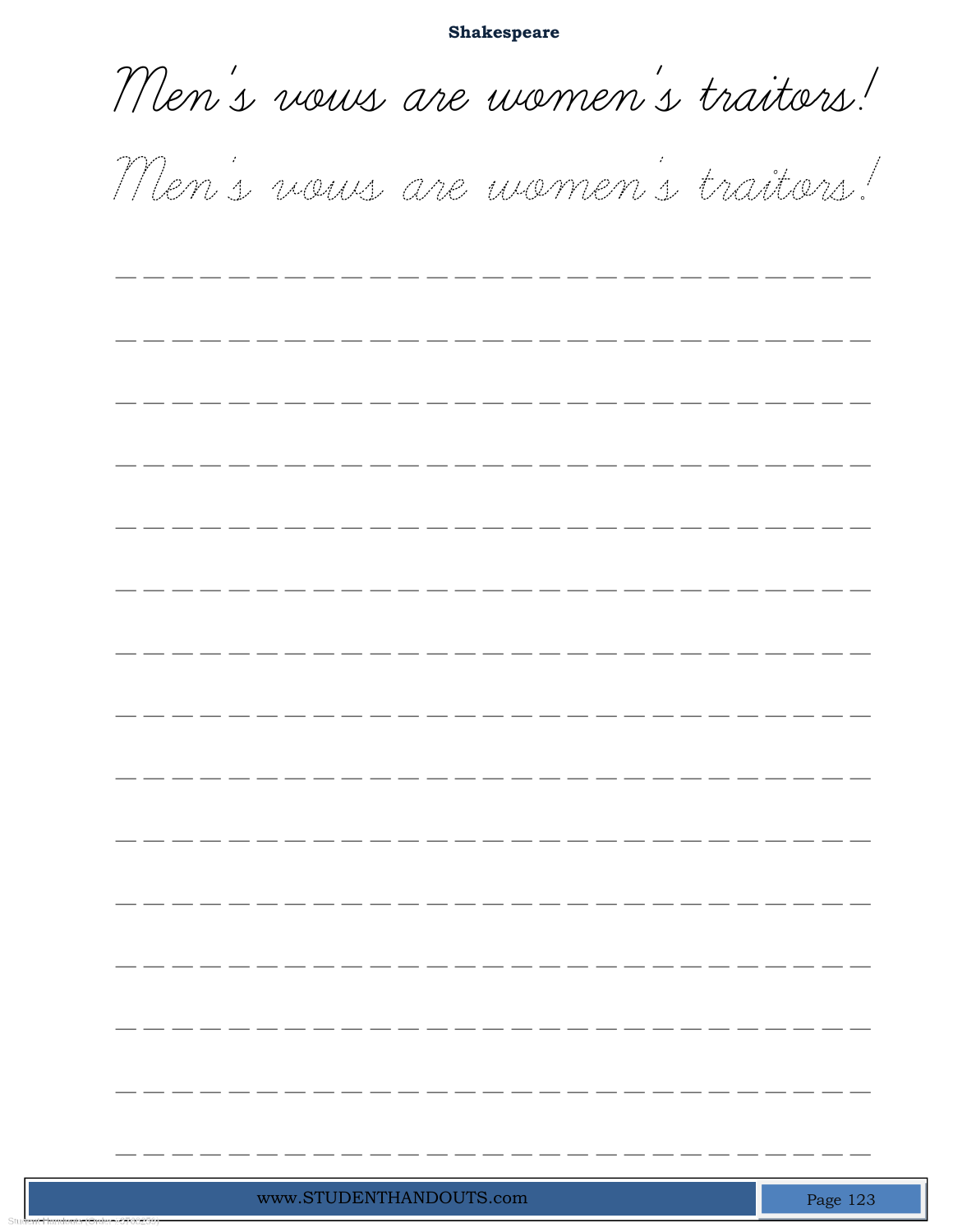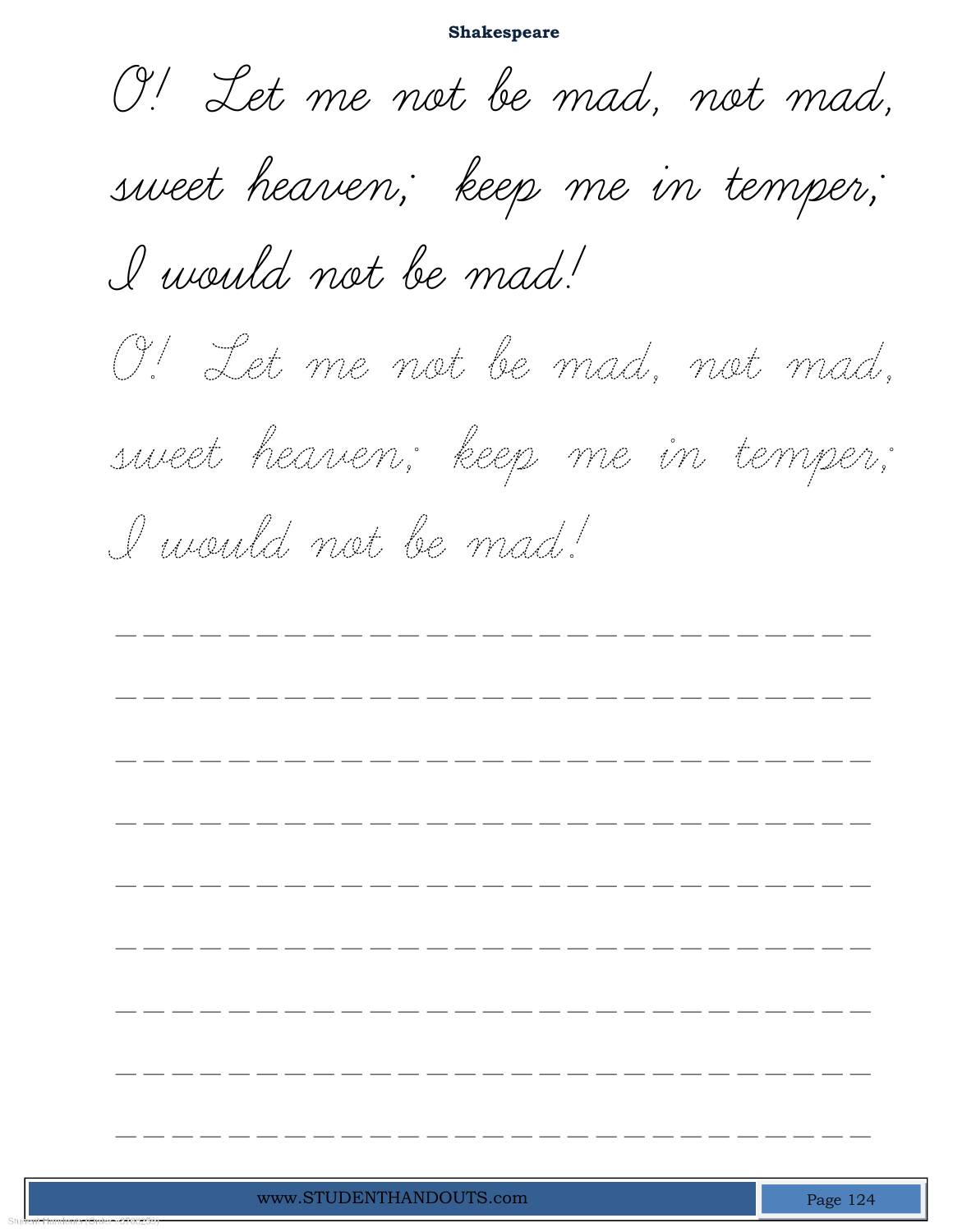The love of heaven makes one

heavenly.

The love of heaven makes one

heavenly.

| - -<br>- - | - 1<br>- 11<br>$=$ $-$<br>- - |
|------------|-------------------------------|
|            |                               |
|            |                               |
|            |                               |
|            |                               |
|            |                               |
|            |                               |
|            |                               |
|            |                               |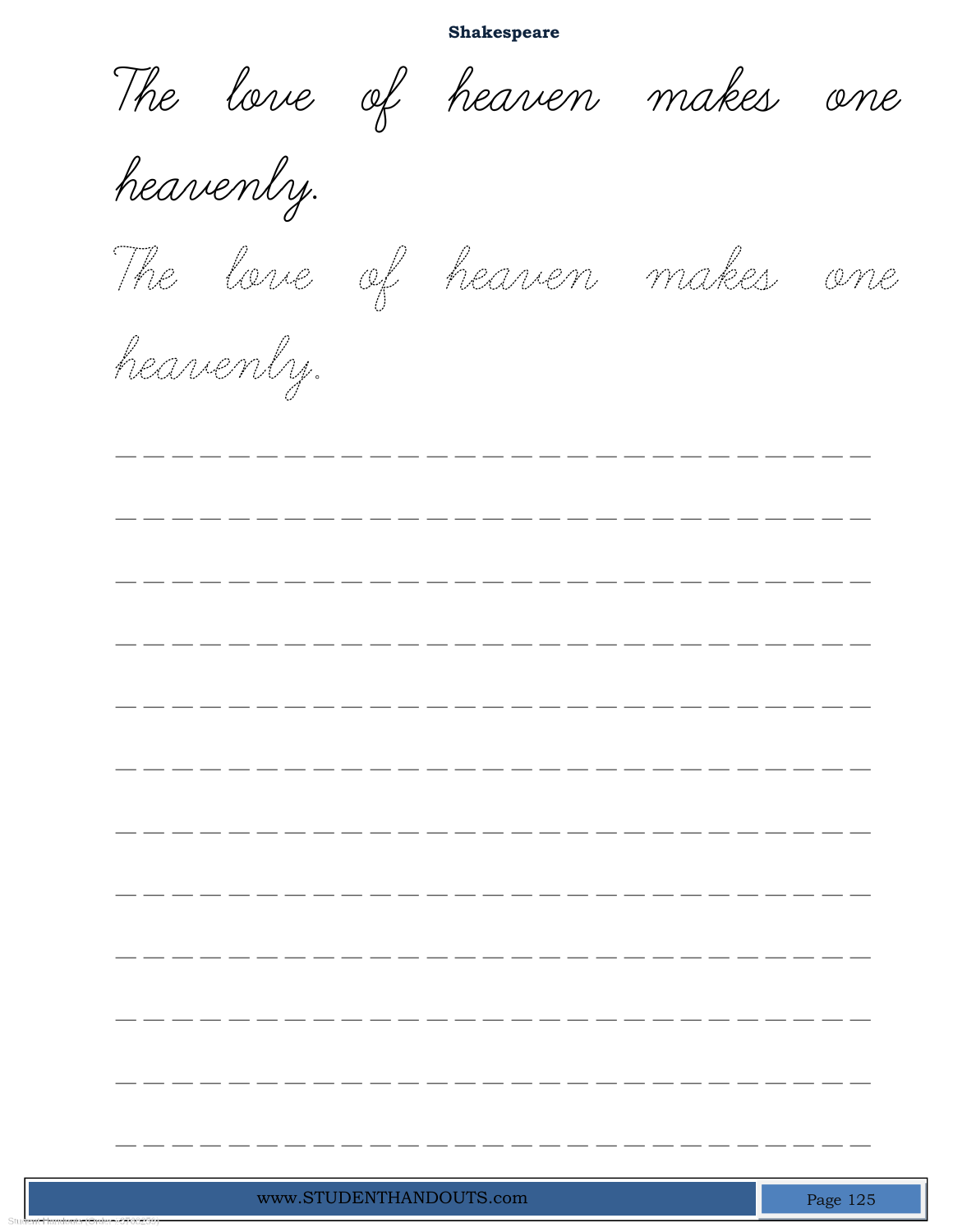\_\_\_\_\_\_\_\_\_\_\_\_\_\_\_\_\_\_\_\_\_\_\_\_\_\_\_

The robbed that smiles, steals

something from the thief.

The robbed that smiles, steals

something from the thief.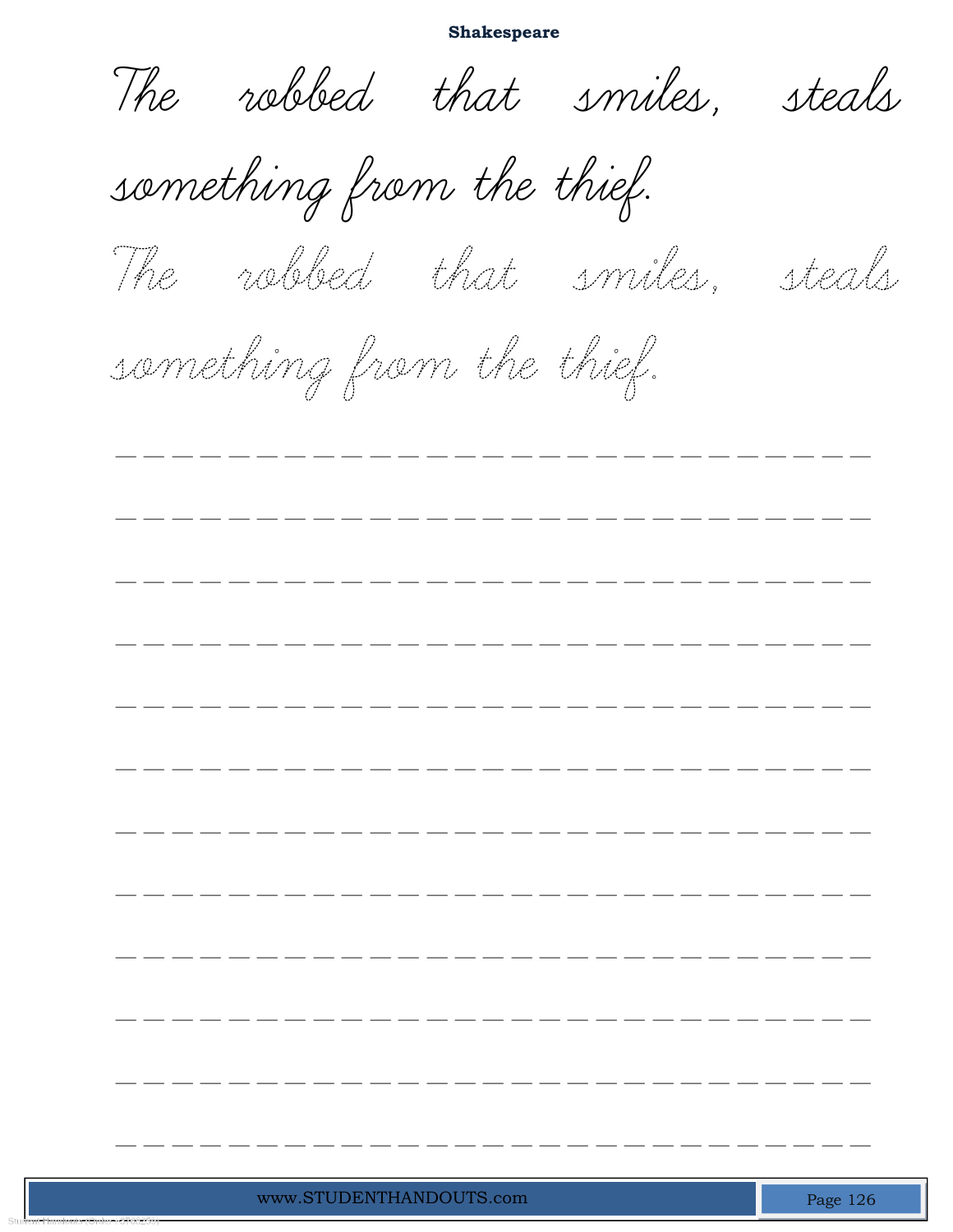There is no darkness but ignorance.

There is no darkness but ignorance.

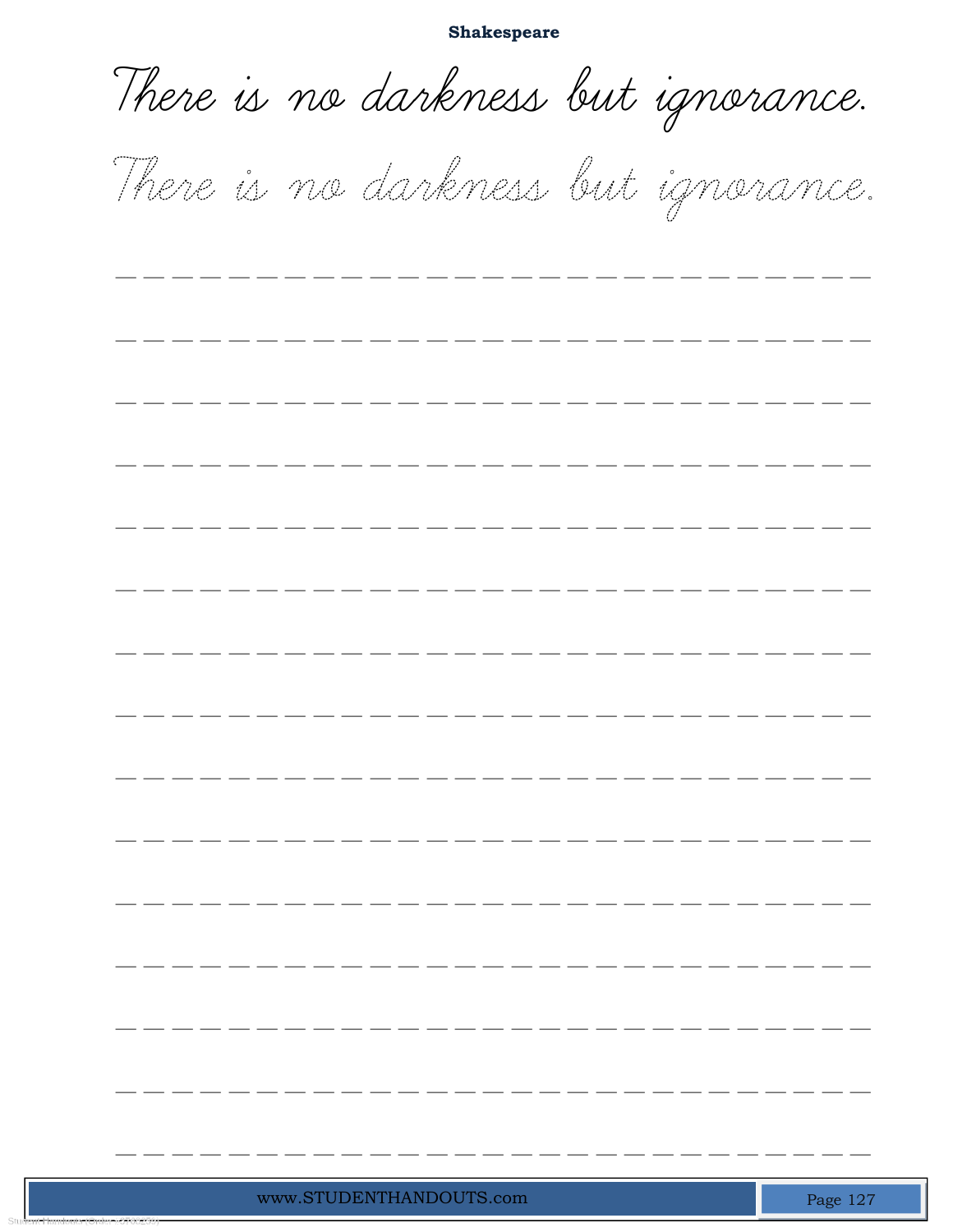What's in a name? That which we call a rose by any other name would smell as sweet. What's in a name? That which we call a rose by any other name would smell as sweet.  $\sim$  and the contract of the contract of the contract of the contract of the contract of the contract of the contract of \_\_\_\_\_\_\_\_\_\_\_\_\_\_\_\_\_\_\_\_\_\_\_\_\_\_\_ \_\_\_\_\_\_\_\_\_\_\_\_\_\_\_\_\_\_\_\_\_\_\_\_\_\_\_ \_\_\_\_\_\_\_\_\_\_\_\_\_\_\_\_\_\_\_\_\_\_\_\_\_\_\_ \_\_\_\_\_\_\_\_\_\_\_\_\_\_\_\_\_\_\_\_\_\_\_\_\_\_\_ \_\_\_\_\_\_\_\_\_\_\_\_\_\_\_\_\_\_\_\_\_\_\_\_\_\_\_ \_\_\_\_\_\_\_\_\_\_\_\_\_\_\_\_\_\_\_\_\_\_\_\_\_\_\_ \_\_\_\_\_\_\_\_\_\_\_\_\_\_\_\_\_\_\_\_\_\_\_\_\_\_\_ \_\_\_\_\_\_\_\_\_\_\_\_\_\_\_\_\_\_\_\_\_\_\_\_\_\_\_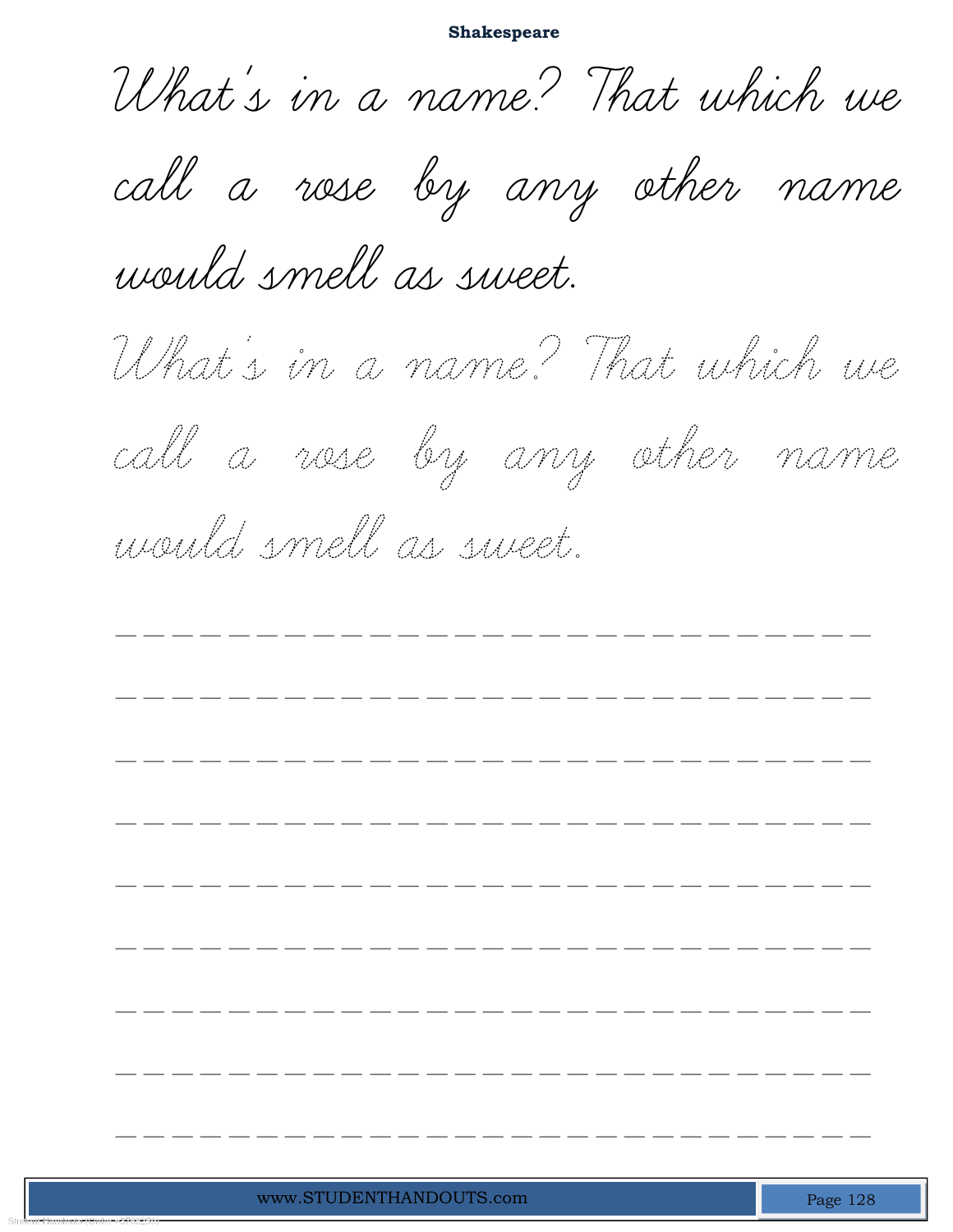My pride fell with my fortunes.

My pride fell with my fortunes.

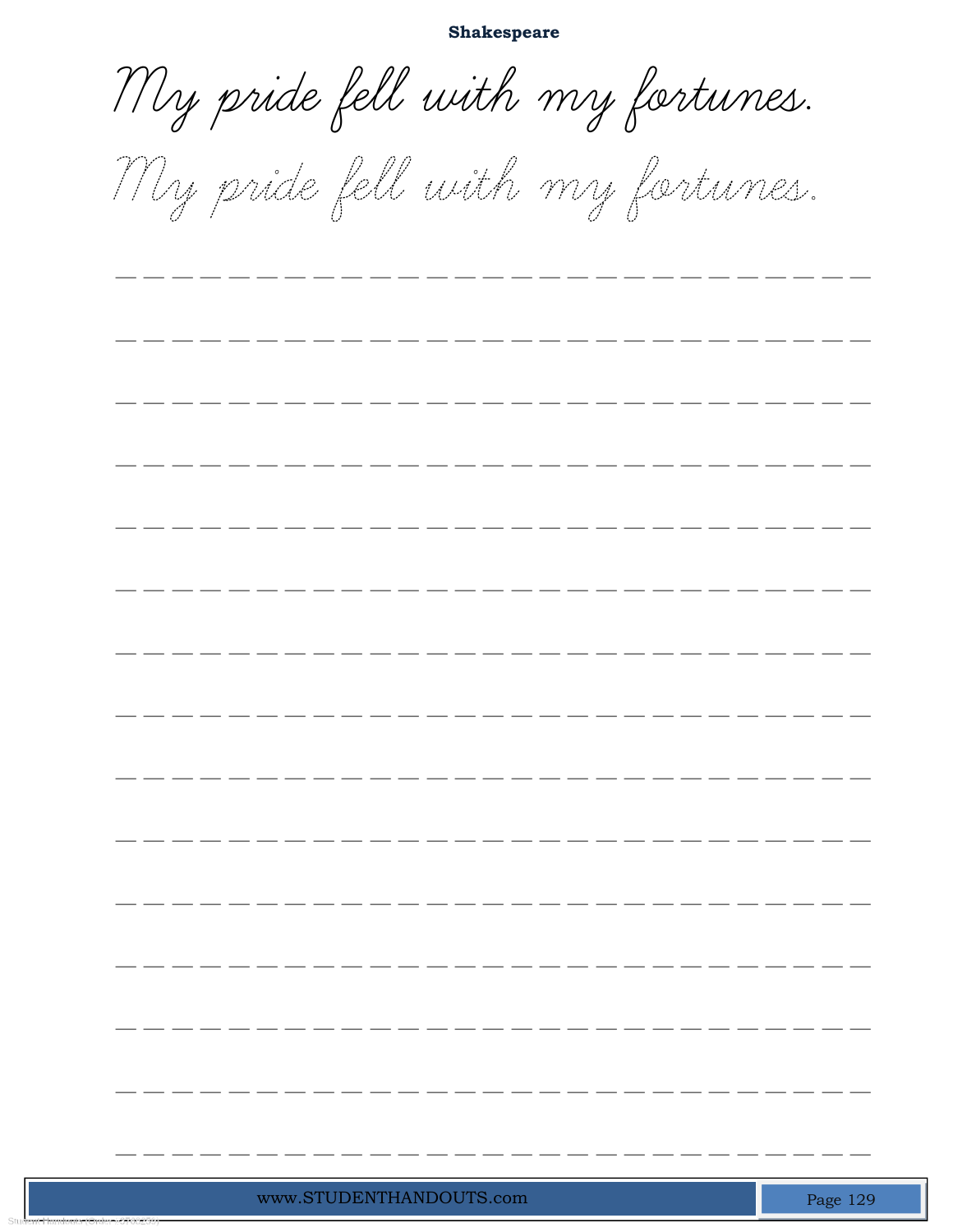No, I will be the pattern of all patience; I will say nothing. No, I will be the pattern of all patience; I will say nothing. \_\_\_\_\_\_\_\_\_\_\_\_\_\_\_\_\_\_\_\_\_\_\_\_\_\_\_ \_\_\_\_\_\_\_\_\_\_\_\_\_\_\_\_\_\_\_\_\_\_\_\_\_\_\_ \_\_\_\_\_\_\_\_\_\_\_\_\_\_\_\_\_\_\_\_\_\_\_\_\_\_\_ \_\_\_\_\_\_\_\_\_\_\_\_\_\_\_\_\_\_\_\_\_\_\_\_\_\_\_ \_\_\_\_\_\_\_\_\_\_\_\_\_\_\_\_\_\_\_\_\_\_\_\_\_\_\_ \_\_\_\_\_\_\_\_\_\_\_\_\_\_\_\_\_\_\_\_\_\_\_\_\_\_\_ \_\_\_\_\_\_\_\_\_\_\_\_\_\_\_\_\_\_\_\_\_\_\_\_\_\_\_ \_\_\_\_\_\_\_\_\_\_\_\_\_\_\_\_\_\_\_\_\_\_\_\_\_\_\_ \_\_\_\_\_\_\_\_\_\_\_\_\_\_\_\_\_\_\_\_\_\_\_\_\_\_\_ \_\_\_\_\_\_\_\_\_\_\_\_\_\_\_\_\_\_\_\_\_\_\_\_\_\_\_ \_\_\_\_\_\_\_\_\_\_\_\_\_\_\_\_\_\_\_\_\_\_\_\_\_\_\_ \_\_\_\_\_\_\_\_\_\_\_\_\_\_\_\_\_\_\_\_\_\_\_\_\_\_\_

www.STUDENTHANDOUTS.com Page 130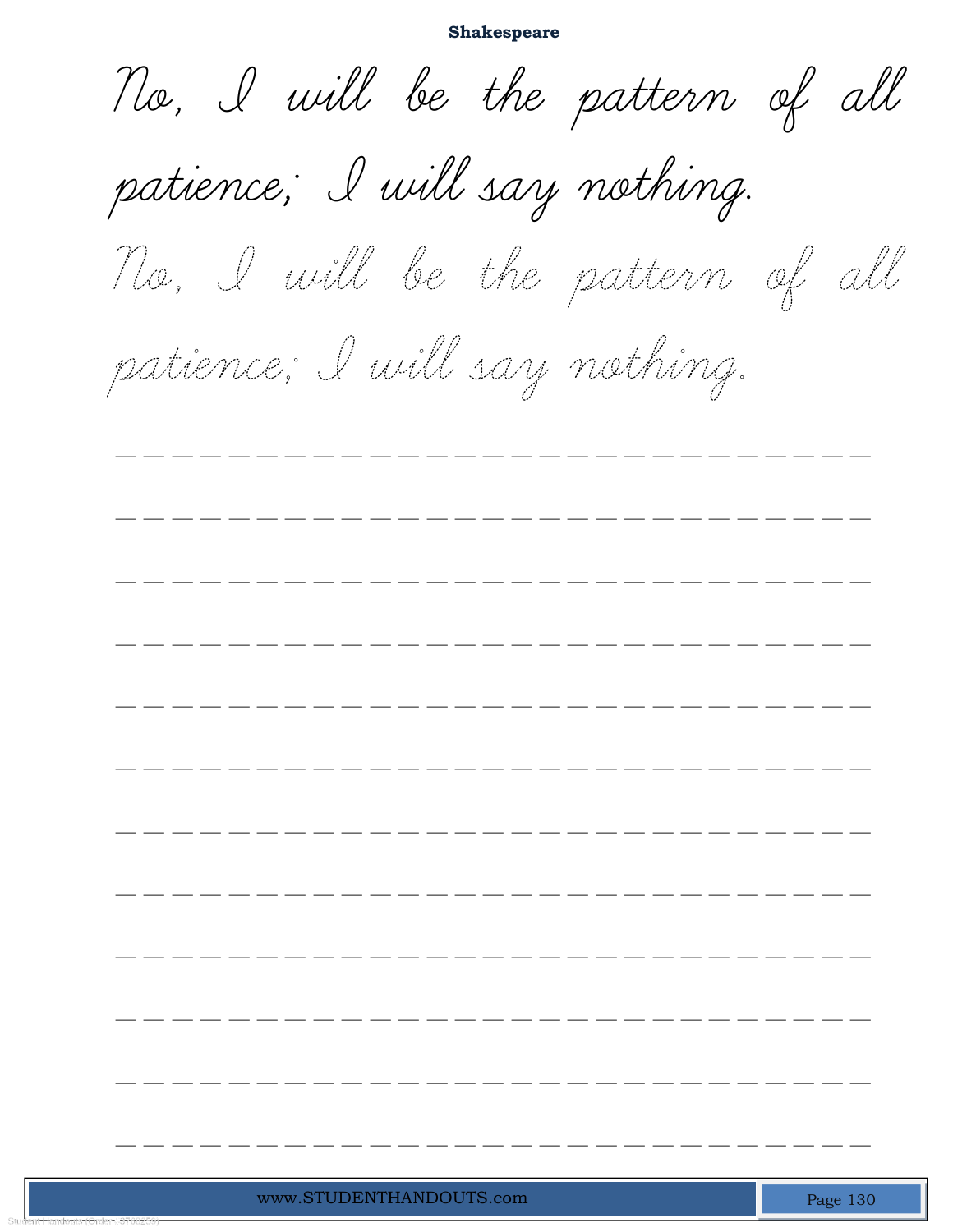Love is a smoke made with the

fume of sighs.

Love is a smoke made with the

fume of sighs.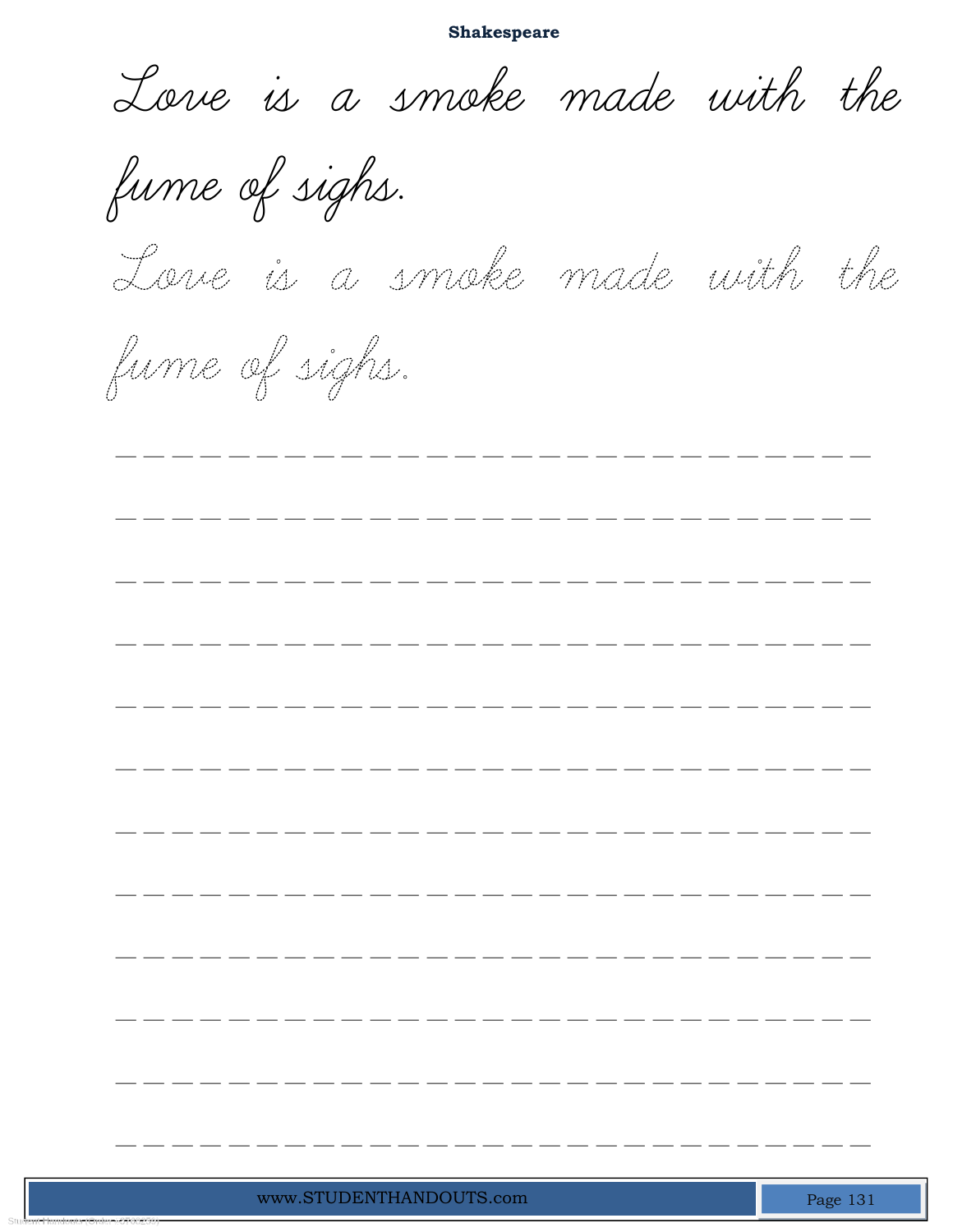Mind your speech a little lest you

should mar your fortunes.

Mind your speech a little lest you

\_\_\_\_\_\_\_\_\_\_\_\_\_\_\_\_\_\_\_\_\_\_\_\_\_\_\_

should mar your fortunes.

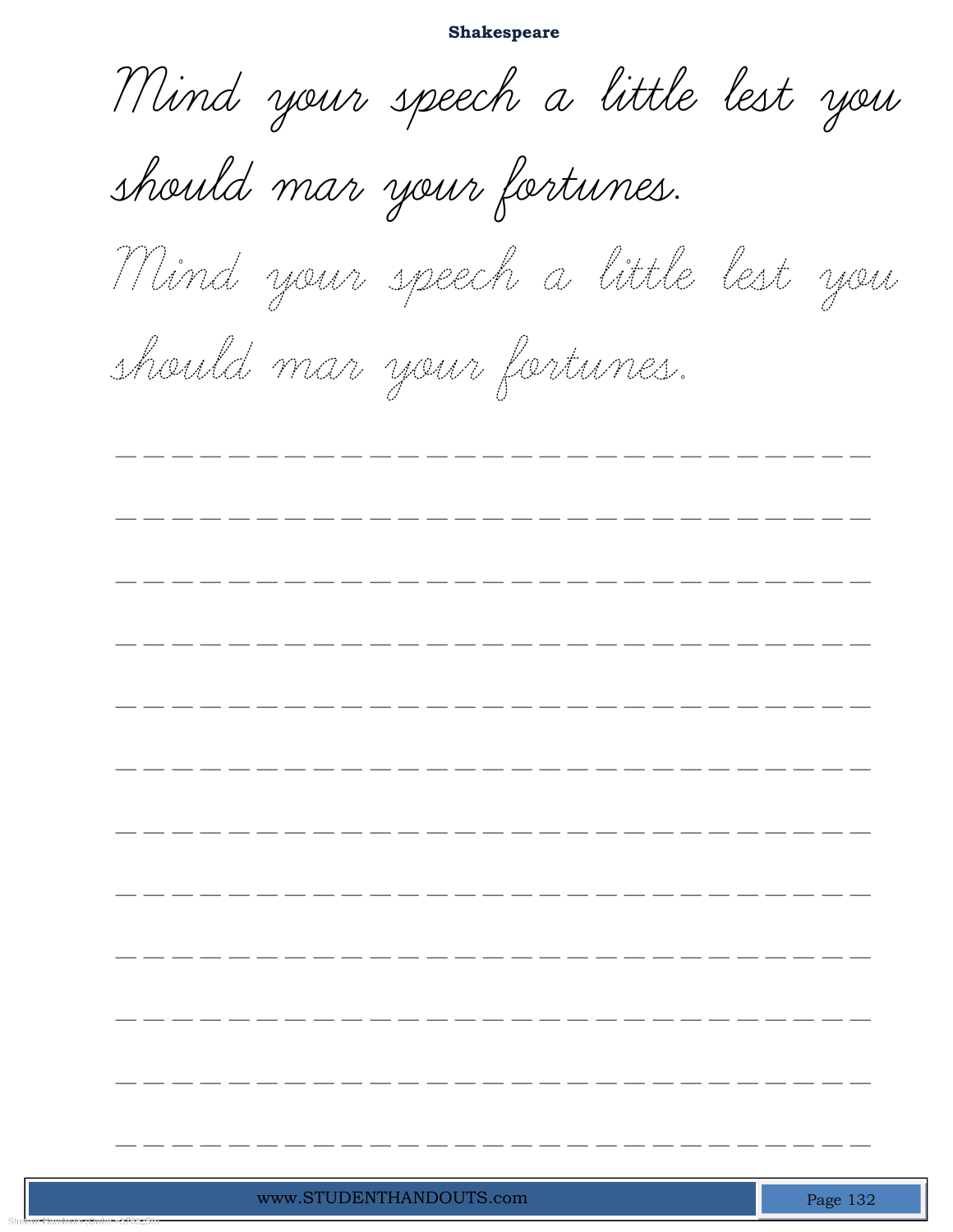It is the stars, the stars above us,

govern our conditions.

It is the stars, the stars above us,

\_\_\_\_\_\_\_\_\_\_\_\_\_\_\_\_\_\_\_\_\_\_\_\_\_\_\_

\_\_\_\_\_\_\_\_\_\_\_\_\_\_\_\_\_\_\_\_\_\_\_\_\_\_\_

govern our conditions.

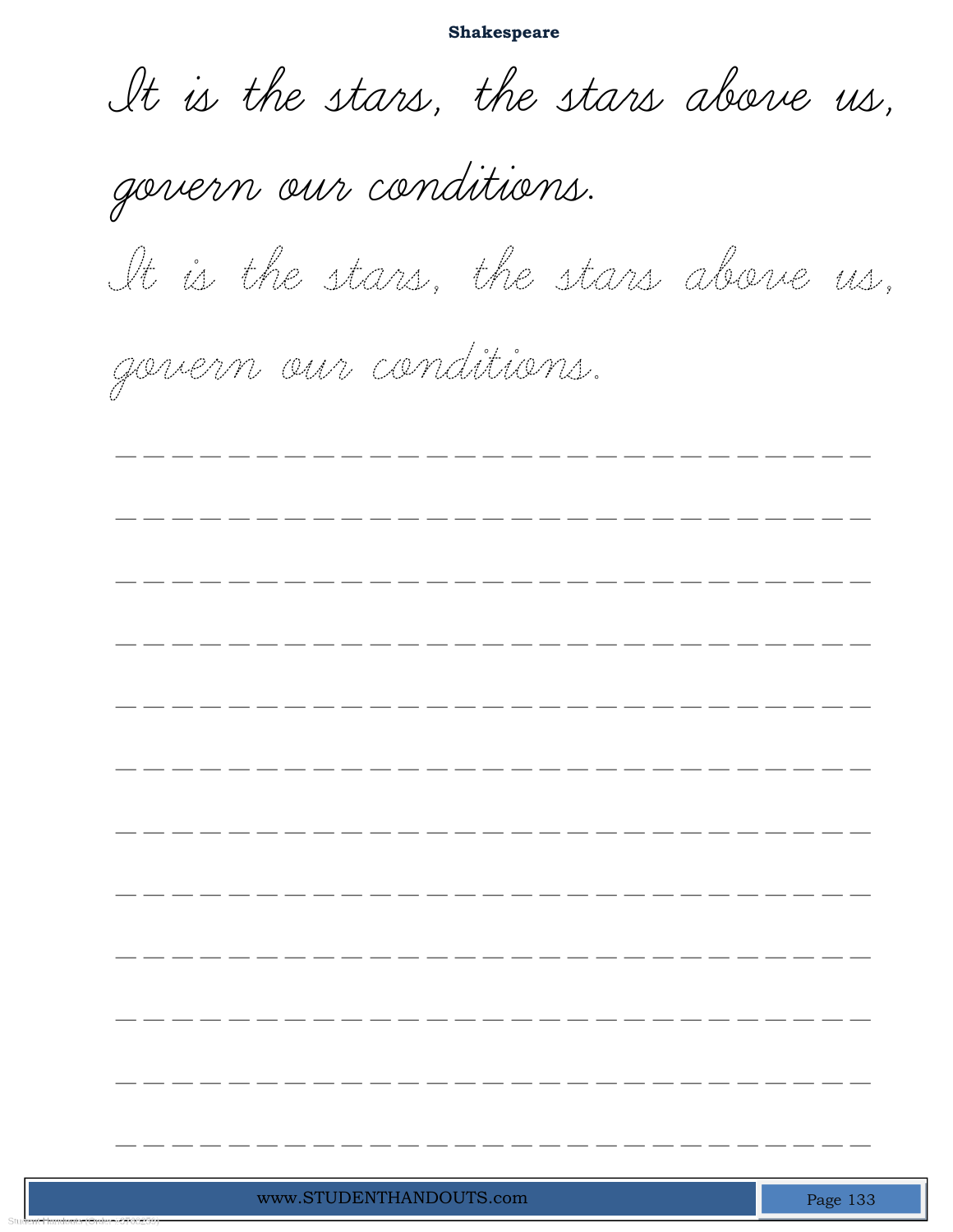Lawless are they that make their

wills their law.

Lawless are they that make their

\_\_\_\_\_\_\_\_\_\_\_\_\_\_\_\_\_\_\_\_\_\_\_\_\_\_\_

wills their law.

\_\_\_\_\_\_\_\_\_\_\_\_\_\_\_\_\_\_\_\_\_\_\_\_\_\_\_ \_\_\_\_\_\_\_\_\_\_\_\_\_\_\_\_\_\_\_\_\_\_\_\_\_\_\_ \_\_\_\_\_\_\_\_\_\_\_\_\_\_\_\_\_\_\_\_\_\_\_\_\_\_\_ \_\_\_\_\_\_\_\_\_\_\_\_\_\_\_\_\_\_\_\_\_\_\_\_\_\_\_ \_\_\_\_\_\_\_\_\_\_\_\_\_\_\_\_\_\_\_\_\_\_\_\_\_\_\_ \_\_\_\_\_\_\_\_\_\_\_\_\_\_\_\_\_\_\_\_\_\_\_\_\_\_\_ \_\_\_\_\_\_\_\_\_\_\_\_\_\_\_\_\_\_\_\_\_\_\_\_\_\_\_ \_\_\_\_\_\_\_\_\_\_\_\_\_\_\_\_\_\_\_\_\_\_\_\_\_\_\_ \_\_\_\_\_\_\_\_\_\_\_\_\_\_\_\_\_\_\_\_\_\_\_\_\_\_\_ \_\_\_\_\_\_\_\_\_\_\_\_\_\_\_\_\_\_\_\_\_\_\_\_\_\_\_ \_\_\_\_\_\_\_\_\_\_\_\_\_\_\_\_\_\_\_\_\_\_\_\_\_\_\_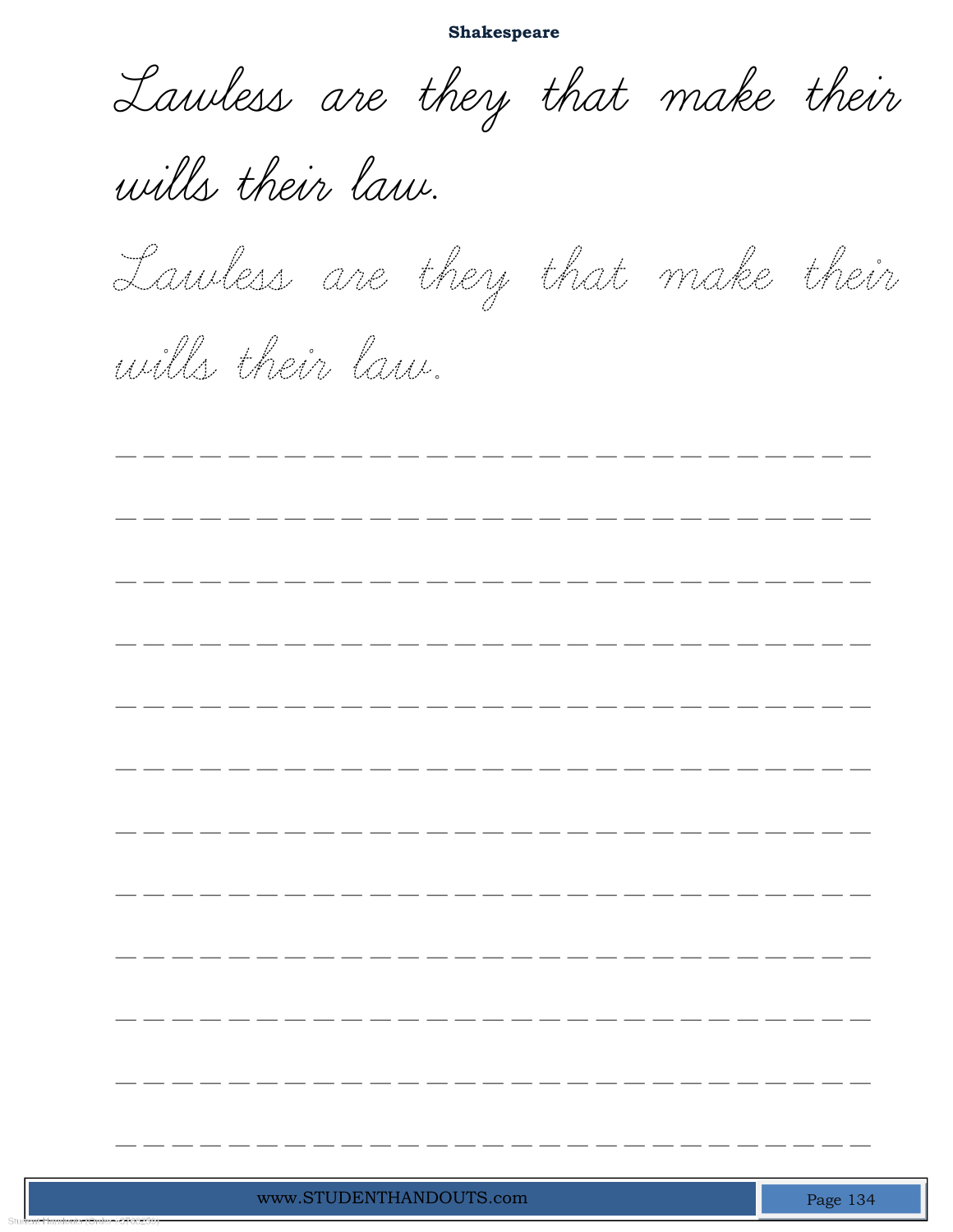\_\_\_\_\_\_\_\_\_\_\_\_\_\_\_\_\_\_\_\_\_\_\_\_\_\_\_

\_\_\_\_\_\_\_\_\_\_\_\_\_\_\_\_\_\_\_\_\_\_\_\_\_\_\_

\_\_\_\_\_\_\_\_\_\_\_\_\_\_\_\_\_\_\_\_\_\_\_\_\_\_\_

\_\_\_\_\_\_\_\_\_\_\_\_\_\_\_\_\_\_\_\_\_\_\_\_\_\_\_

\_\_\_\_\_\_\_\_\_\_\_\_\_\_\_\_\_\_\_\_\_\_\_\_\_\_\_

\_\_\_\_\_\_\_\_\_\_\_\_\_\_\_\_\_\_\_\_\_\_\_\_\_\_\_

\_\_\_\_\_\_\_\_\_\_\_\_\_\_\_\_\_\_\_\_\_\_\_\_\_\_\_

\_\_\_\_\_\_\_\_\_\_\_\_\_\_\_\_\_\_\_\_\_\_\_\_\_\_\_

\_\_\_\_\_\_\_\_\_\_\_\_\_\_\_\_\_\_\_\_\_\_\_\_\_\_\_

Is it not strange that desire should

so many years outlive

performance?

Is it not strange that desire should

so many years outlive

performance?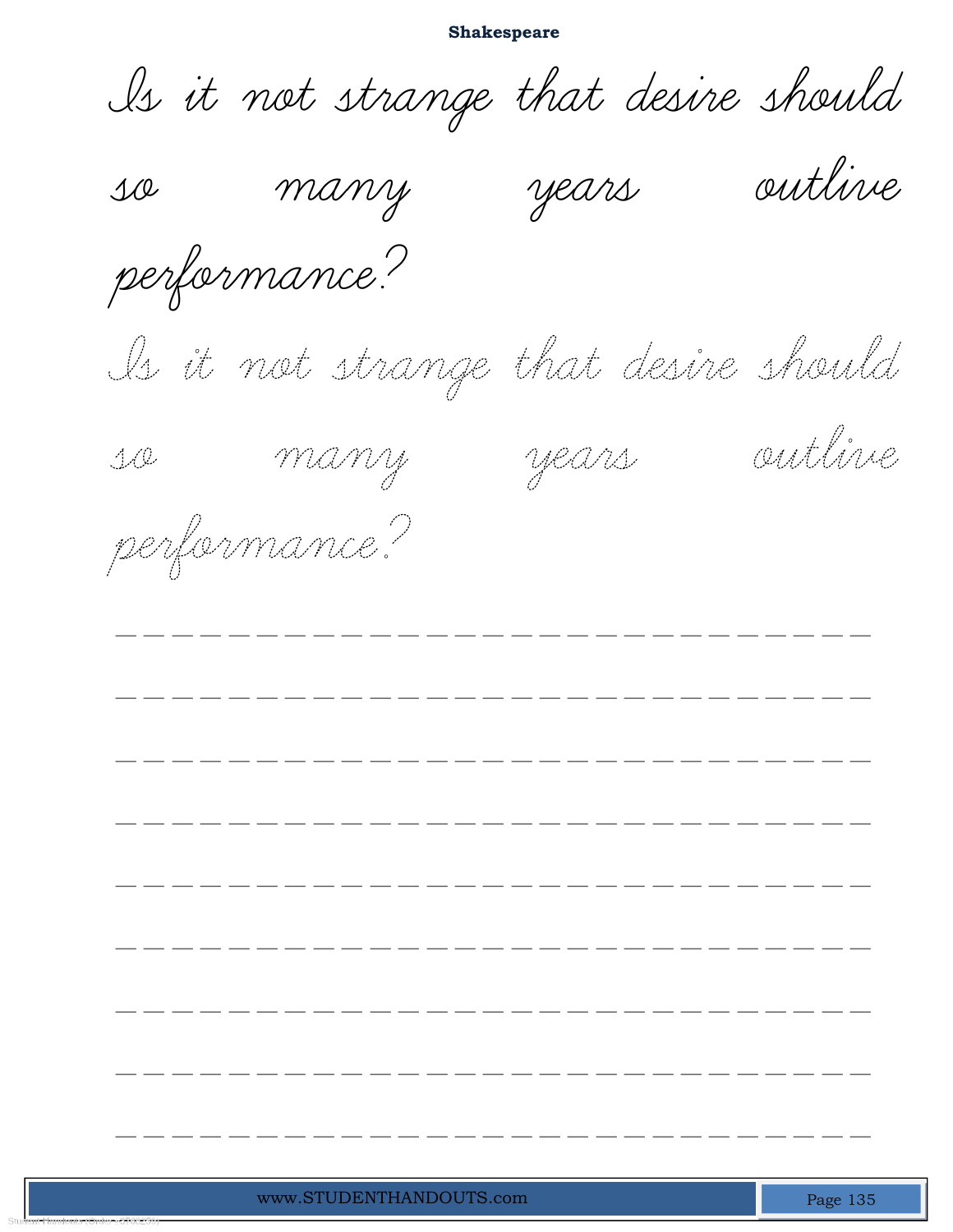Let no such man be trusted.

Let no such man be trusted.

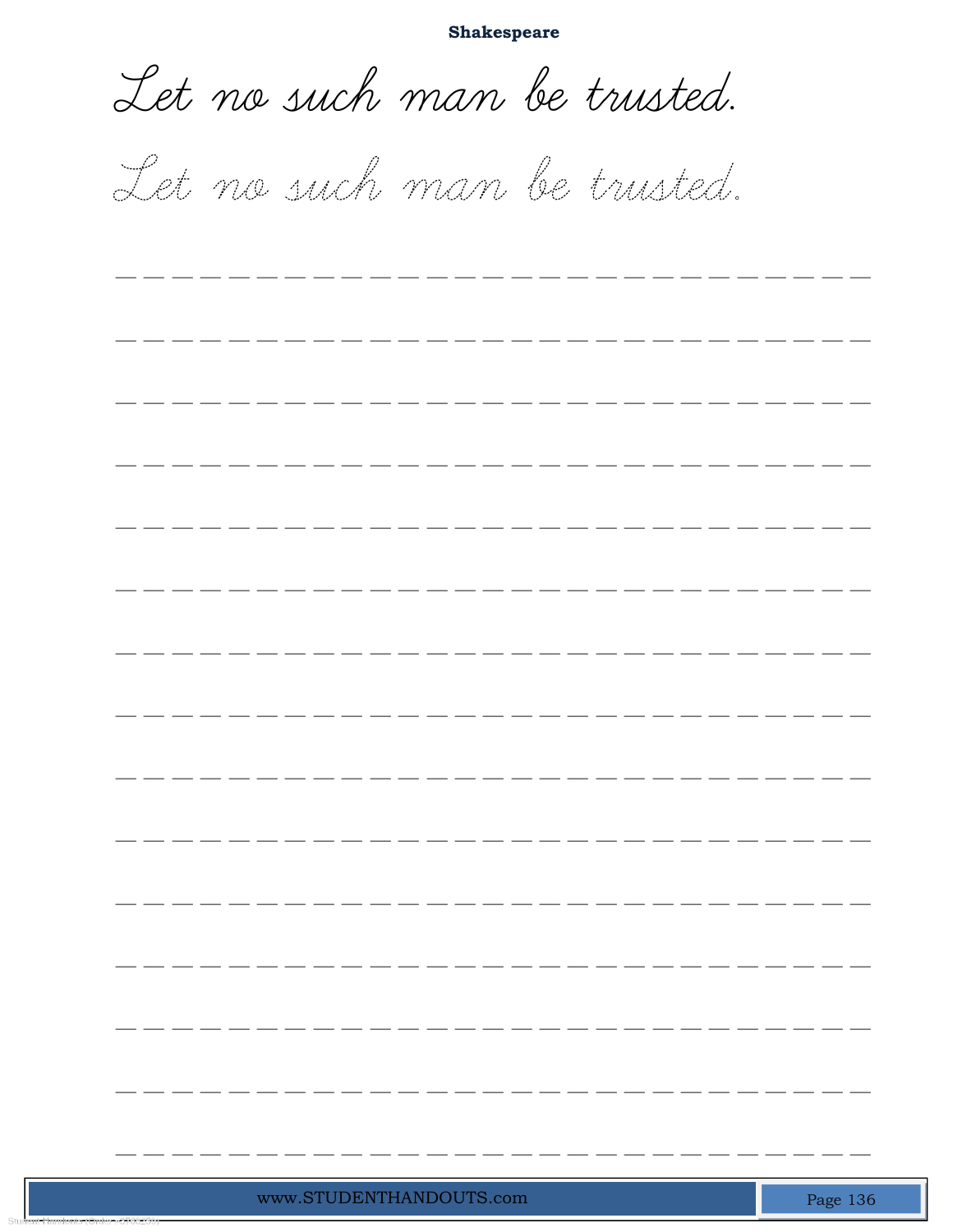In time we hate that which we

often fear.

In time we hate that which we

often fear.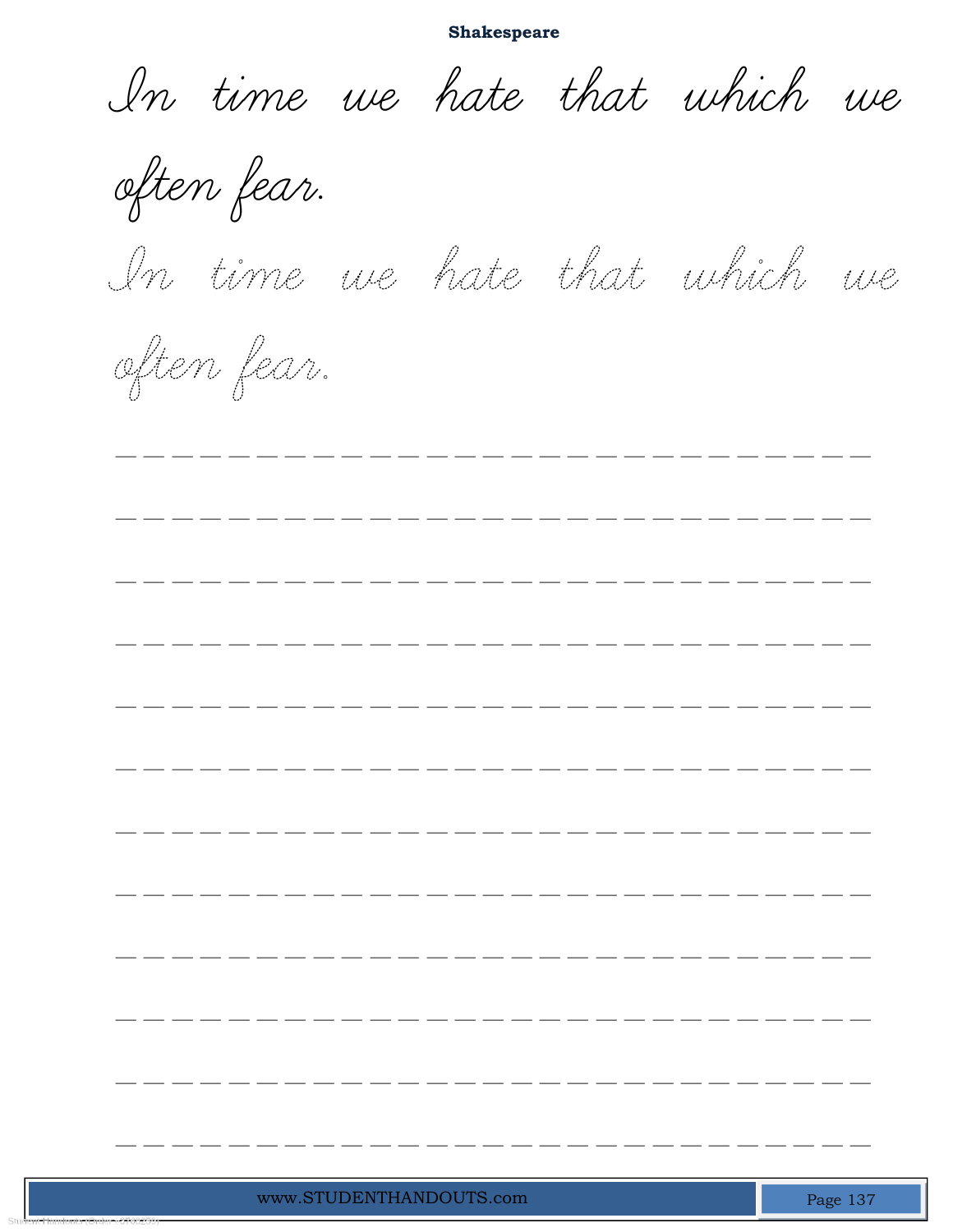Life is as tedious as twice-told tale,

vexing the dull ear of a drowsy

man.

Life is as tedious as twice-told tale,

vexing the dull ear of a drowsy

\_\_\_\_\_\_\_\_\_\_\_\_\_\_\_\_\_\_\_\_\_\_\_\_\_\_\_

\_\_\_\_\_\_\_\_\_\_\_\_\_\_\_\_\_\_\_\_\_\_\_\_\_\_\_

\_\_\_\_\_\_\_\_\_\_\_\_\_\_\_\_\_\_\_\_\_\_\_\_\_\_\_

\_\_\_\_\_\_\_\_\_\_\_\_\_\_\_\_\_\_\_\_\_\_\_\_\_\_\_

\_\_\_\_\_\_\_\_\_\_\_\_\_\_\_\_\_\_\_\_\_\_\_\_\_\_\_

\_\_\_\_\_\_\_\_\_\_\_\_\_\_\_\_\_\_\_\_\_\_\_\_\_\_\_

\_\_\_\_\_\_\_\_\_\_\_\_\_\_\_\_\_\_\_\_\_\_\_\_\_\_\_

\_\_\_\_\_\_\_\_\_\_\_\_\_\_\_\_\_\_\_\_\_\_\_\_\_\_\_

\_\_\_\_\_\_\_\_\_\_\_\_\_\_\_\_\_\_\_\_\_\_\_\_\_\_\_

man.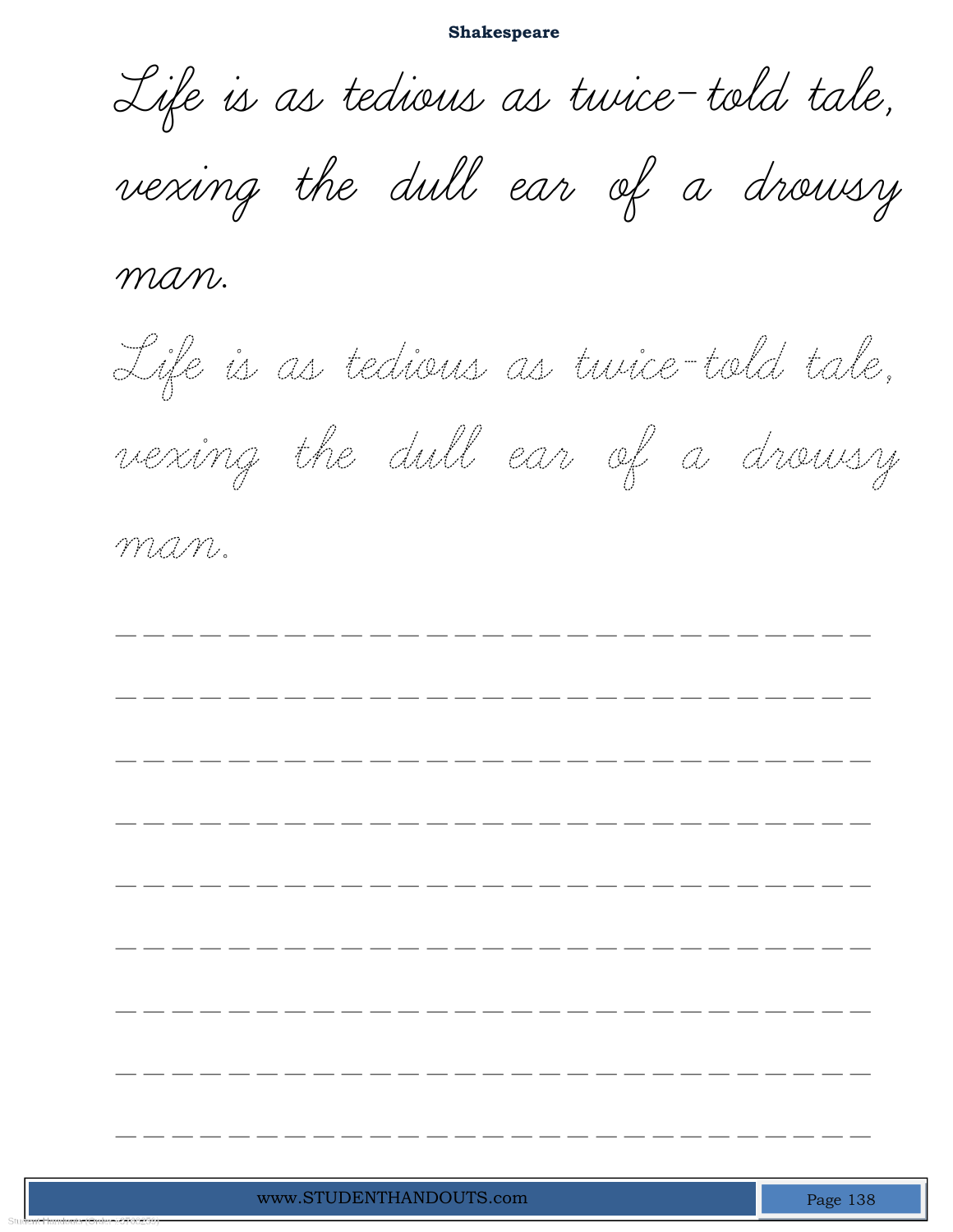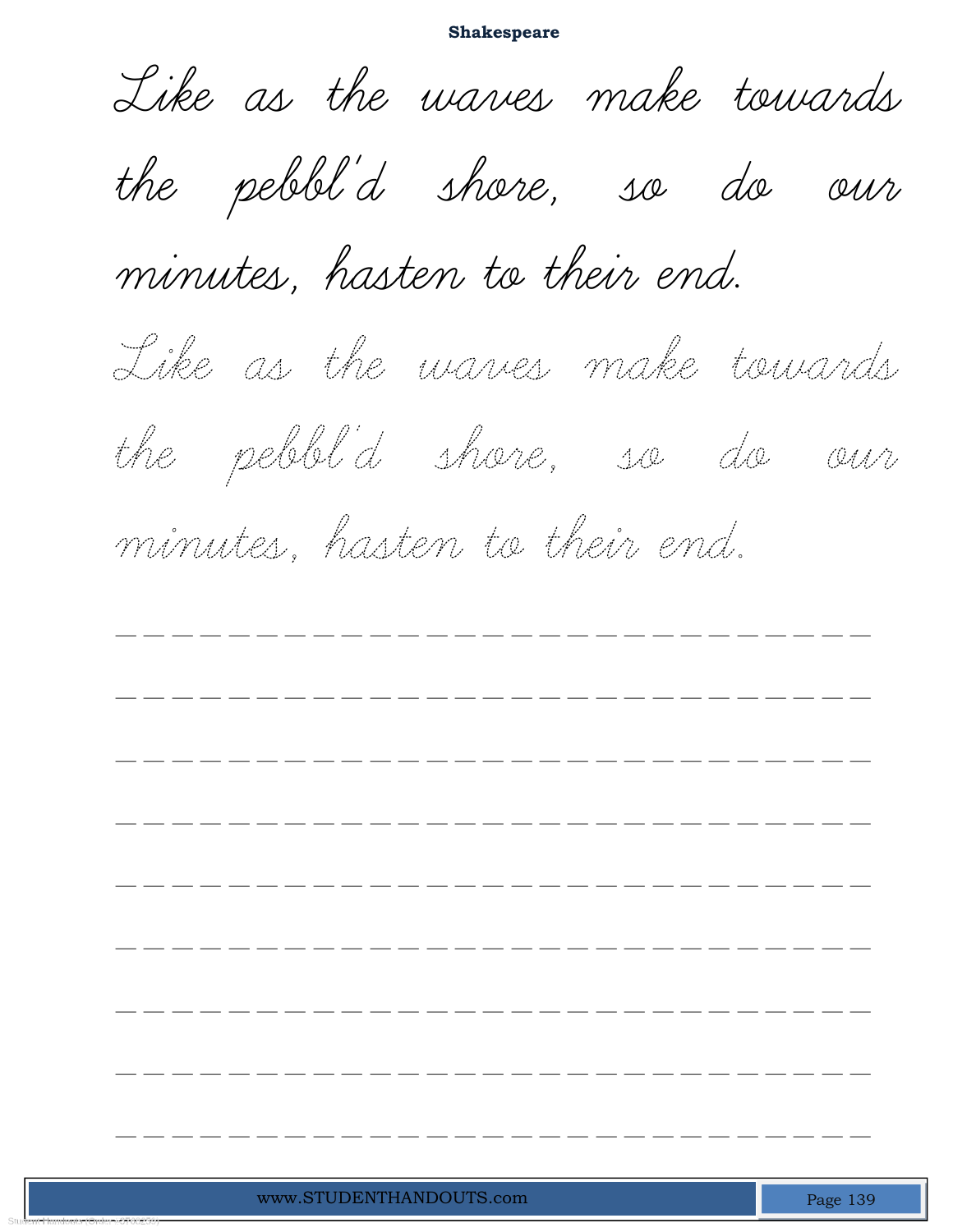Modest doubt is called the beacon of

the wise.

Modest doubt is called the beacon

of the wise.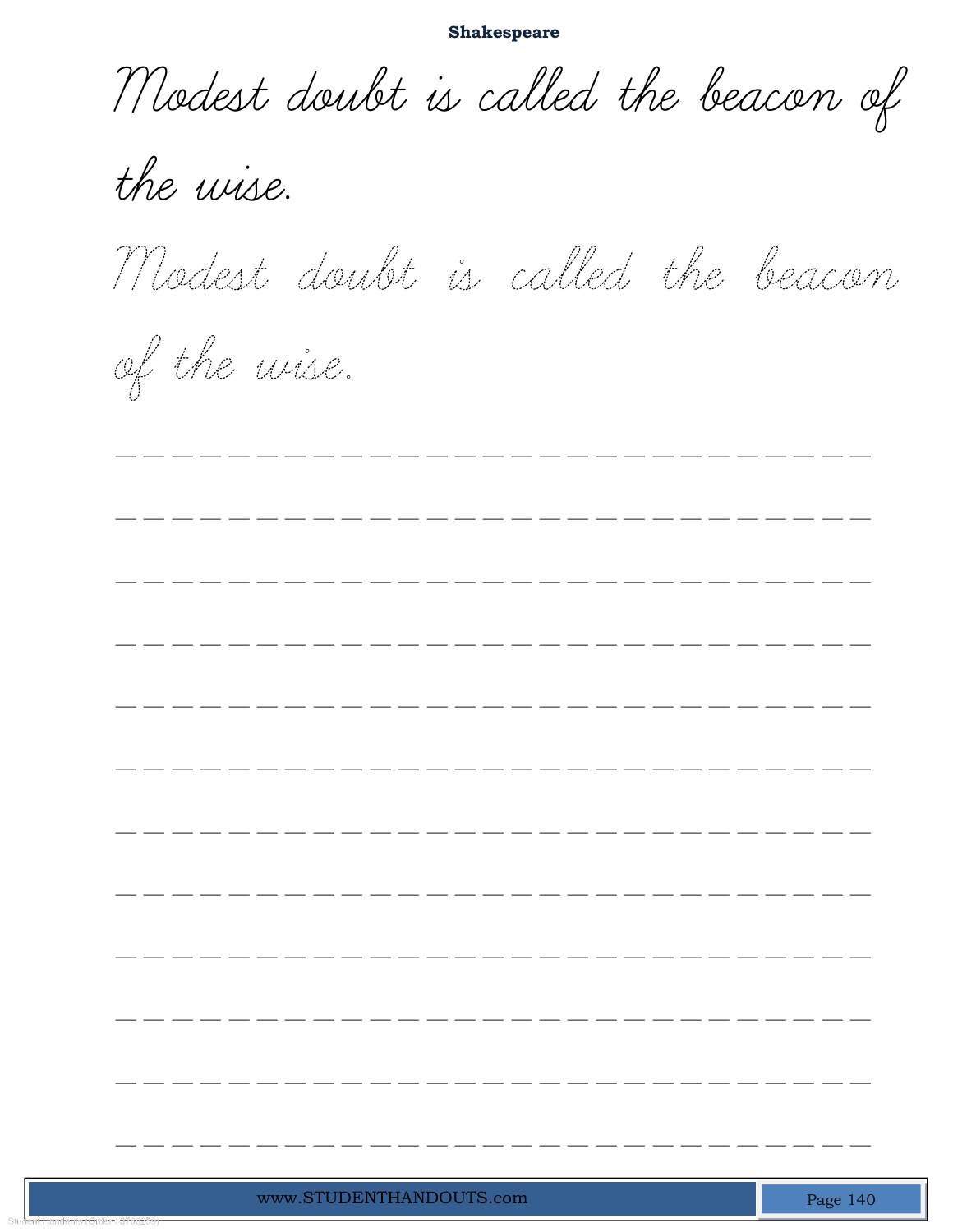

\_\_\_\_\_\_\_\_\_\_\_\_\_\_\_\_\_\_\_\_\_\_\_\_\_\_\_

\_\_\_\_\_\_\_\_\_\_\_\_\_\_\_\_\_\_\_\_\_\_\_\_\_\_\_

\_\_\_\_\_\_\_\_\_\_\_\_\_\_\_\_\_\_\_\_\_\_\_\_\_\_\_

\_\_\_\_\_\_\_\_\_\_\_\_\_\_\_\_\_\_\_\_\_\_\_\_\_\_\_

\_\_\_\_\_\_\_\_\_\_\_\_\_\_\_\_\_\_\_\_\_\_\_\_\_\_\_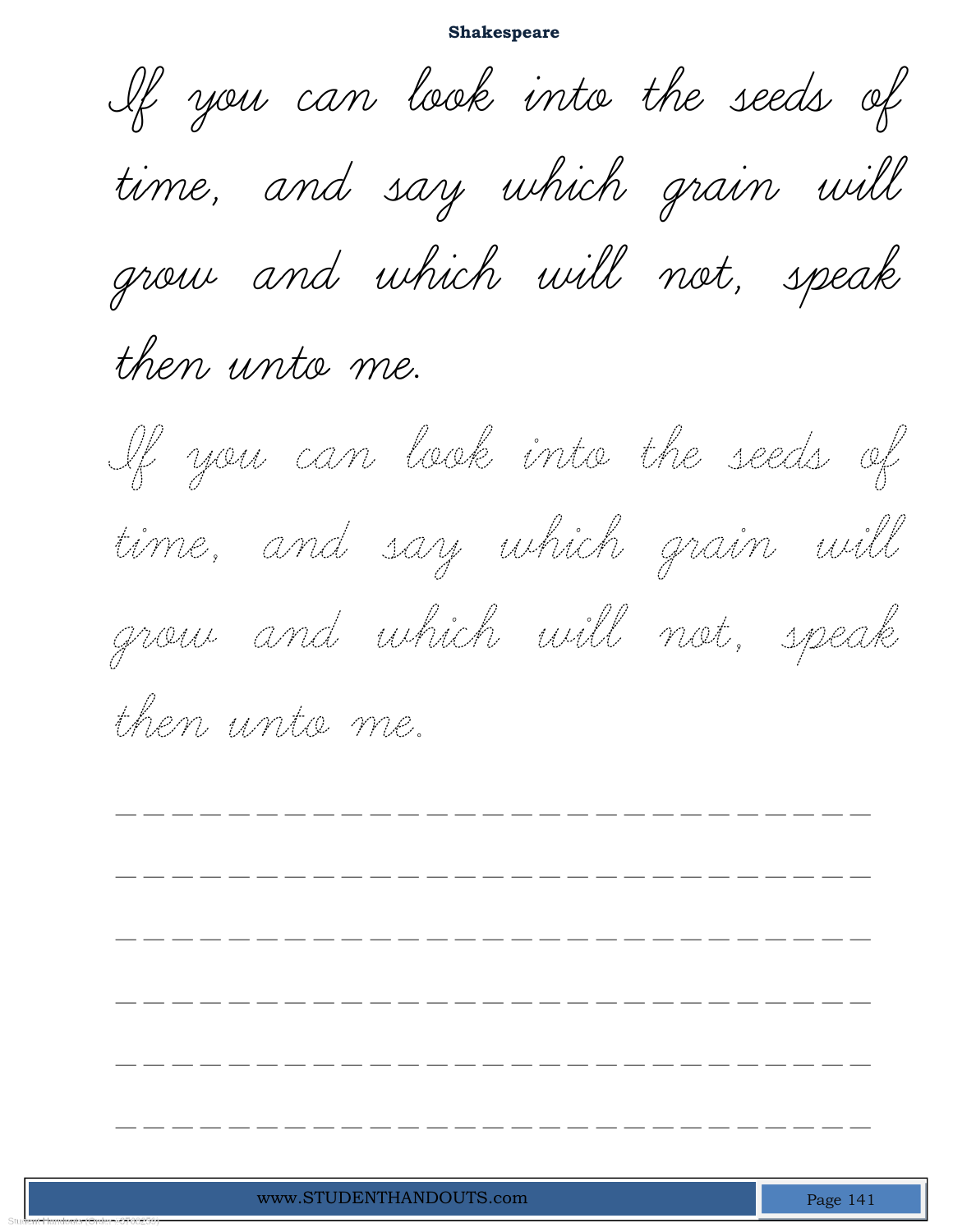O thou invisible spirit of wine, if thou hast no name to be known by, let us call thee devil. O thou invisible spirit of wine, if thou hast no name to be known by, let us call thee devil.  $-$  and the set of the set of the set of the set of the set of the set of the set of the set of the set of the set of the set of the set of the set of the set of the set of the set of the set of the set of the set of the \_\_\_\_\_\_\_\_\_\_\_\_\_\_\_\_\_\_\_\_\_\_\_\_\_\_\_ \_\_\_\_\_\_\_\_\_\_\_\_\_\_\_\_\_\_\_\_\_\_\_\_\_\_\_ \_\_\_\_\_\_\_\_\_\_\_\_\_\_\_\_\_\_\_\_\_\_\_\_\_\_\_ \_\_\_\_\_\_\_\_\_\_\_\_\_\_\_\_\_\_\_\_\_\_\_\_\_\_\_ \_\_\_\_\_\_\_\_\_\_\_\_\_\_\_\_\_\_\_\_\_\_\_\_\_\_\_ \_\_\_\_\_\_\_\_\_\_\_\_\_\_\_\_\_\_\_\_\_\_\_\_\_\_\_ \_\_\_\_\_\_\_\_\_\_\_\_\_\_\_\_\_\_\_\_\_\_\_\_\_\_\_ \_\_\_\_\_\_\_\_\_\_\_\_\_\_\_\_\_\_\_\_\_\_\_\_\_\_\_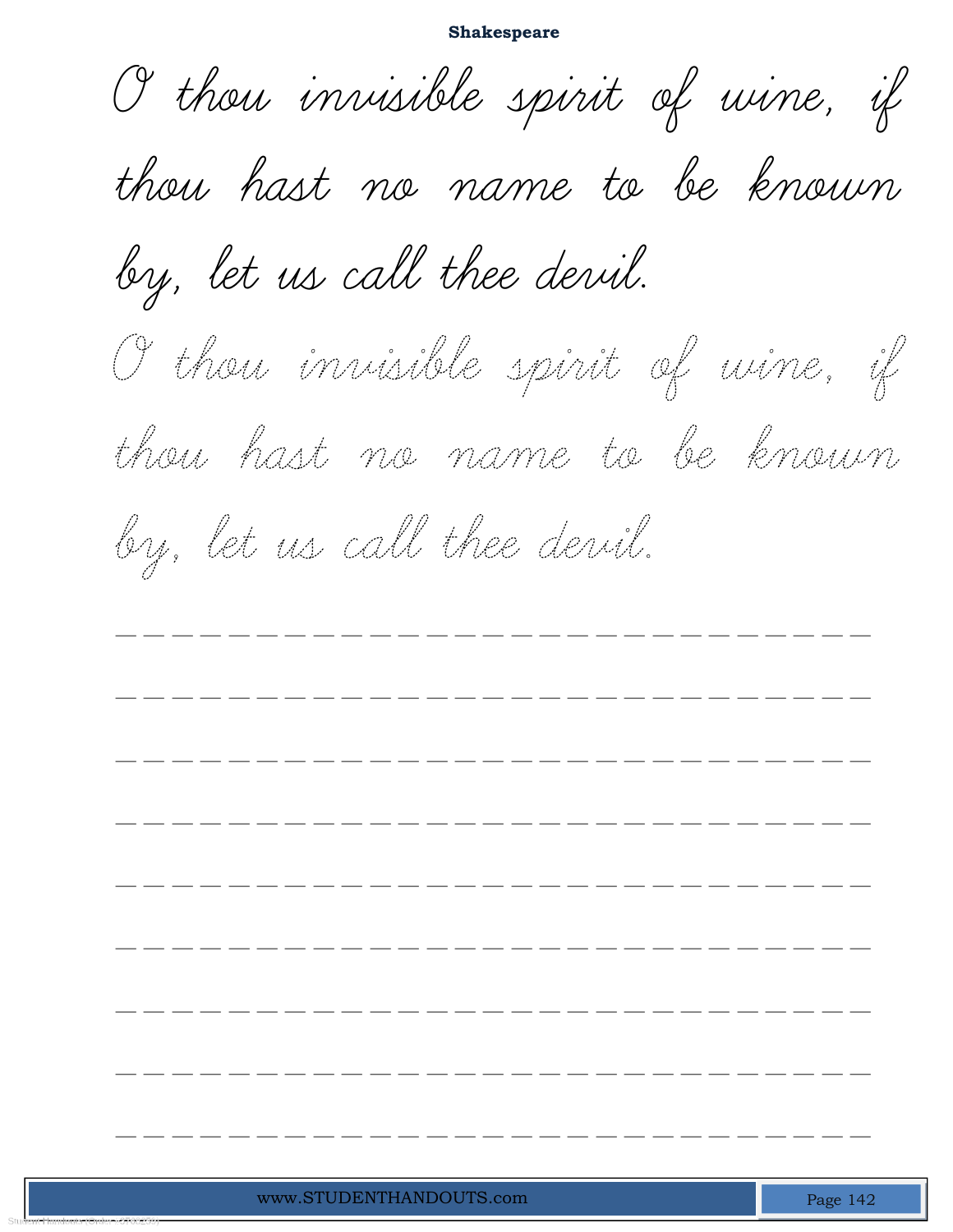Our doubts are traitors and make us lose the good we oft might win by fearing to attempt. Our doubts are traitors and make us lose the good we oft might win by fearing to attempt. ------------------\_\_\_\_\_\_\_\_\_\_\_\_\_\_\_\_\_\_\_\_\_\_\_\_\_\_\_ \_\_\_\_\_\_\_\_\_\_\_\_\_\_\_\_\_\_\_\_\_\_\_\_\_\_\_ \_\_\_\_\_\_\_\_\_\_\_\_\_\_\_\_\_\_\_\_\_\_\_\_\_\_\_ \_\_\_\_\_\_\_\_\_\_\_\_\_\_\_\_\_\_\_\_\_\_\_\_\_\_\_ \_\_\_\_\_\_\_\_\_\_\_\_\_\_\_\_\_\_\_\_\_\_\_\_\_\_\_ \_\_\_\_\_\_\_\_\_\_\_\_\_\_\_\_\_\_\_\_\_\_\_\_\_\_\_ \_\_\_\_\_\_\_\_\_\_\_\_\_\_\_\_\_\_\_\_\_\_\_\_\_\_\_ \_\_\_\_\_\_\_\_\_\_\_\_\_\_\_\_\_\_\_\_\_\_\_\_\_\_\_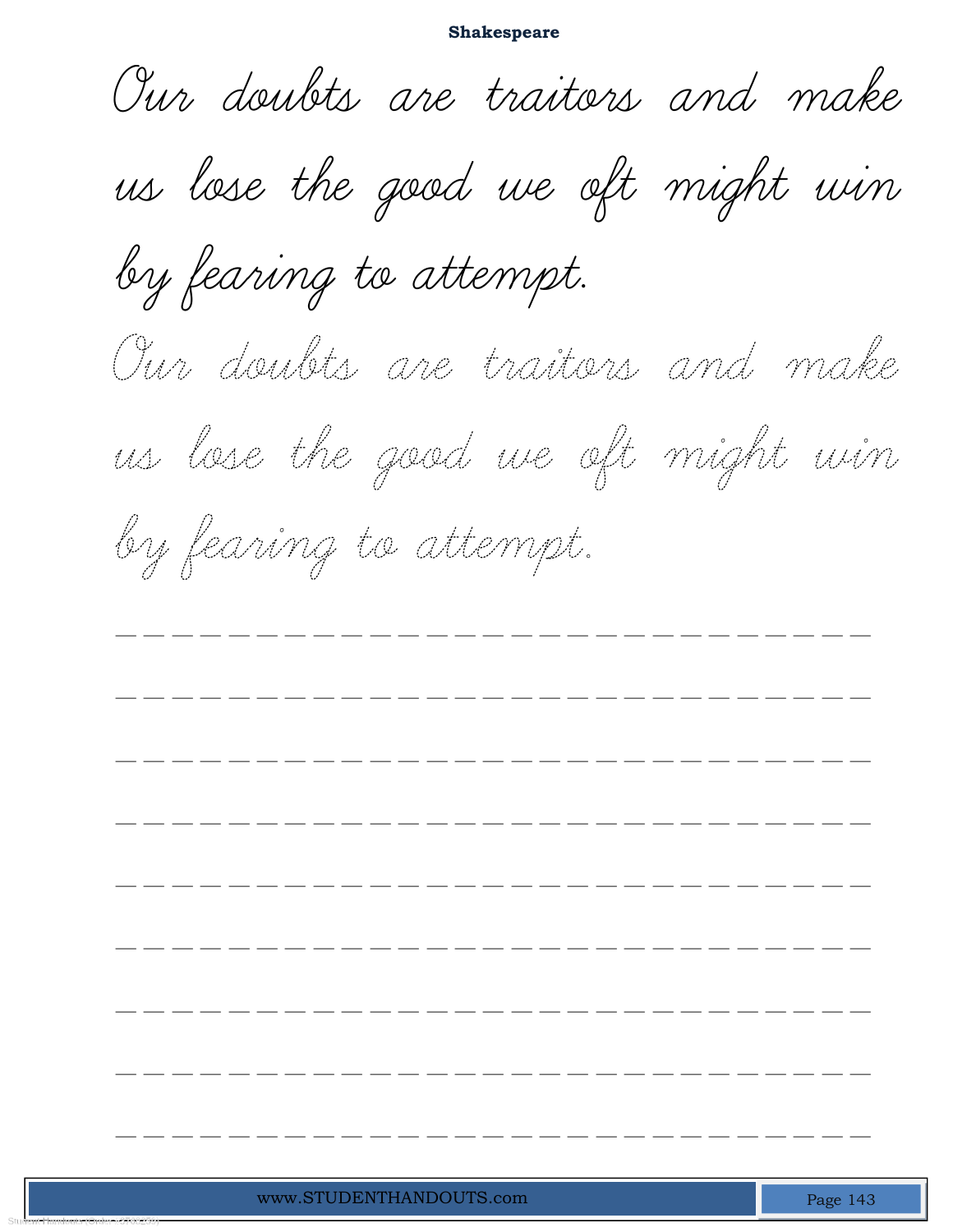Some are born great, some achieve greatness, and some have greatness thrust upon them. Some are born great, some achieve greatness, and some have greatness thrust upon them. \_\_\_\_\_\_\_\_\_\_\_\_\_\_\_\_\_\_\_\_\_\_\_\_\_\_\_ \_\_\_\_\_\_\_\_\_\_\_\_\_\_\_\_\_\_\_\_\_\_\_\_\_\_\_ \_\_\_\_\_\_\_\_\_\_\_\_\_\_\_\_\_\_\_\_\_\_\_\_\_\_\_ \_\_\_\_\_\_\_\_\_\_\_\_\_\_\_\_\_\_\_\_\_\_\_\_\_\_\_ \_\_\_\_\_\_\_\_\_\_\_\_\_\_\_\_\_\_\_\_\_\_\_\_\_\_\_ \_\_\_\_\_\_\_\_\_\_\_\_\_\_\_\_\_\_\_\_\_\_\_\_\_\_\_ \_\_\_\_\_\_\_\_\_\_\_\_\_\_\_\_\_\_\_\_\_\_\_\_\_\_\_ \_\_\_\_\_\_\_\_\_\_\_\_\_\_\_\_\_\_\_\_\_\_\_\_\_\_\_ \_\_\_\_\_\_\_\_\_\_\_\_\_\_\_\_\_\_\_\_\_\_\_\_\_\_\_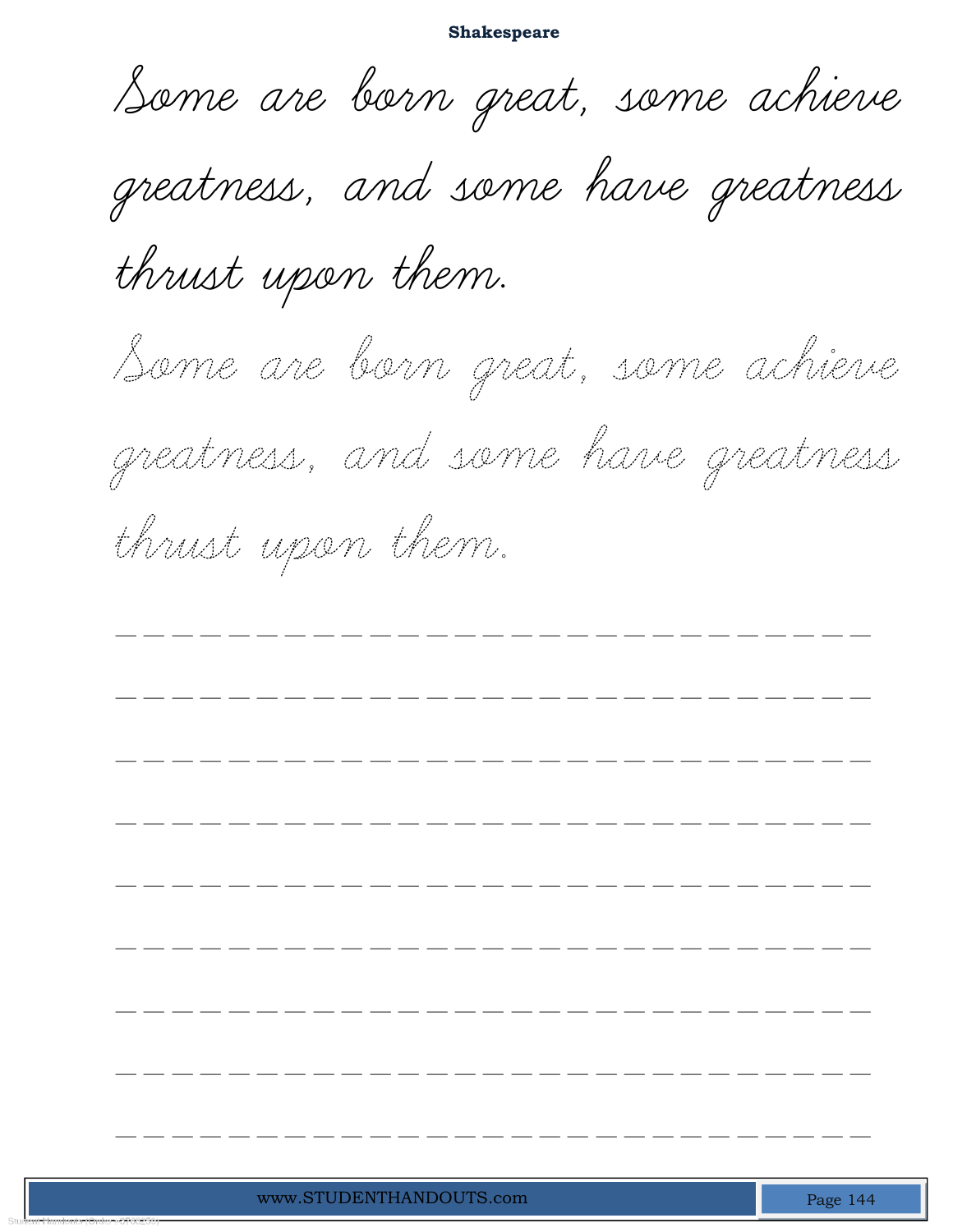If to do were as easy as to know what were good to do, chapels had been churches, and poor men's cottage princes' palaces. If to do were as easy as to know what were good to do, chapels had been churches, and poor men's cottage princes' palaces. \_\_\_\_\_\_\_\_\_\_\_\_\_\_\_\_\_\_\_\_\_\_\_\_\_\_\_ \_\_\_\_\_\_\_\_\_\_\_\_\_\_\_\_\_\_\_\_\_\_\_\_\_\_\_ \_\_\_\_\_\_\_\_\_\_\_\_\_\_\_\_\_\_\_\_\_\_\_\_\_\_\_ \_\_\_\_\_\_\_\_\_\_\_\_\_\_\_\_\_\_\_\_\_\_\_\_\_\_\_ \_\_\_\_\_\_\_\_\_\_\_\_\_\_\_\_\_\_\_\_\_\_\_\_\_\_\_ \_\_\_\_\_\_\_\_\_\_\_\_\_\_\_\_\_\_\_\_\_\_\_\_\_\_\_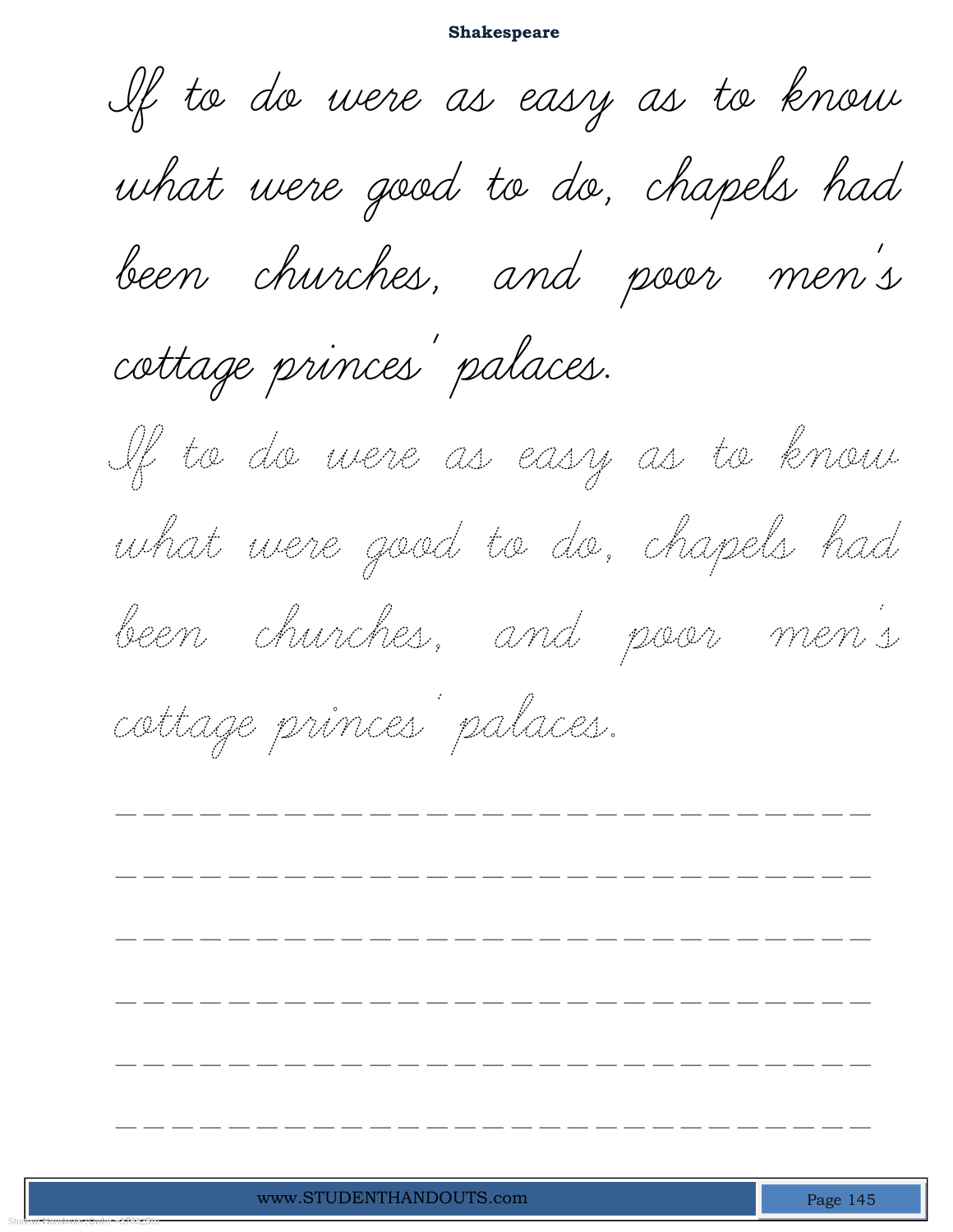O! for a muse of fire, that would

ascend the brightest heaven of

invention.



\_\_\_\_\_\_\_\_\_\_\_\_\_\_\_\_\_\_\_\_\_\_\_\_\_\_\_

\_\_\_\_\_\_\_\_\_\_\_\_\_\_\_\_\_\_\_\_\_\_\_\_\_\_\_

\_\_\_\_\_\_\_\_\_\_\_\_\_\_\_\_\_\_\_\_\_\_\_\_\_\_\_

\_\_\_\_\_\_\_\_\_\_\_\_\_\_\_\_\_\_\_\_\_\_\_\_\_\_\_

\_\_\_\_\_\_\_\_\_\_\_\_\_\_\_\_\_\_\_\_\_\_\_\_\_\_\_

\_\_\_\_\_\_\_\_\_\_\_\_\_\_\_\_\_\_\_\_\_\_\_\_\_\_\_

\_\_\_\_\_\_\_\_\_\_\_\_\_\_\_\_\_\_\_\_\_\_\_\_\_\_\_

\_\_\_\_\_\_\_\_\_\_\_\_\_\_\_\_\_\_\_\_\_\_\_\_\_\_\_

\_\_\_\_\_\_\_\_\_\_\_\_\_\_\_\_\_\_\_\_\_\_\_\_\_\_\_

ascend the brightest heaven of

invention.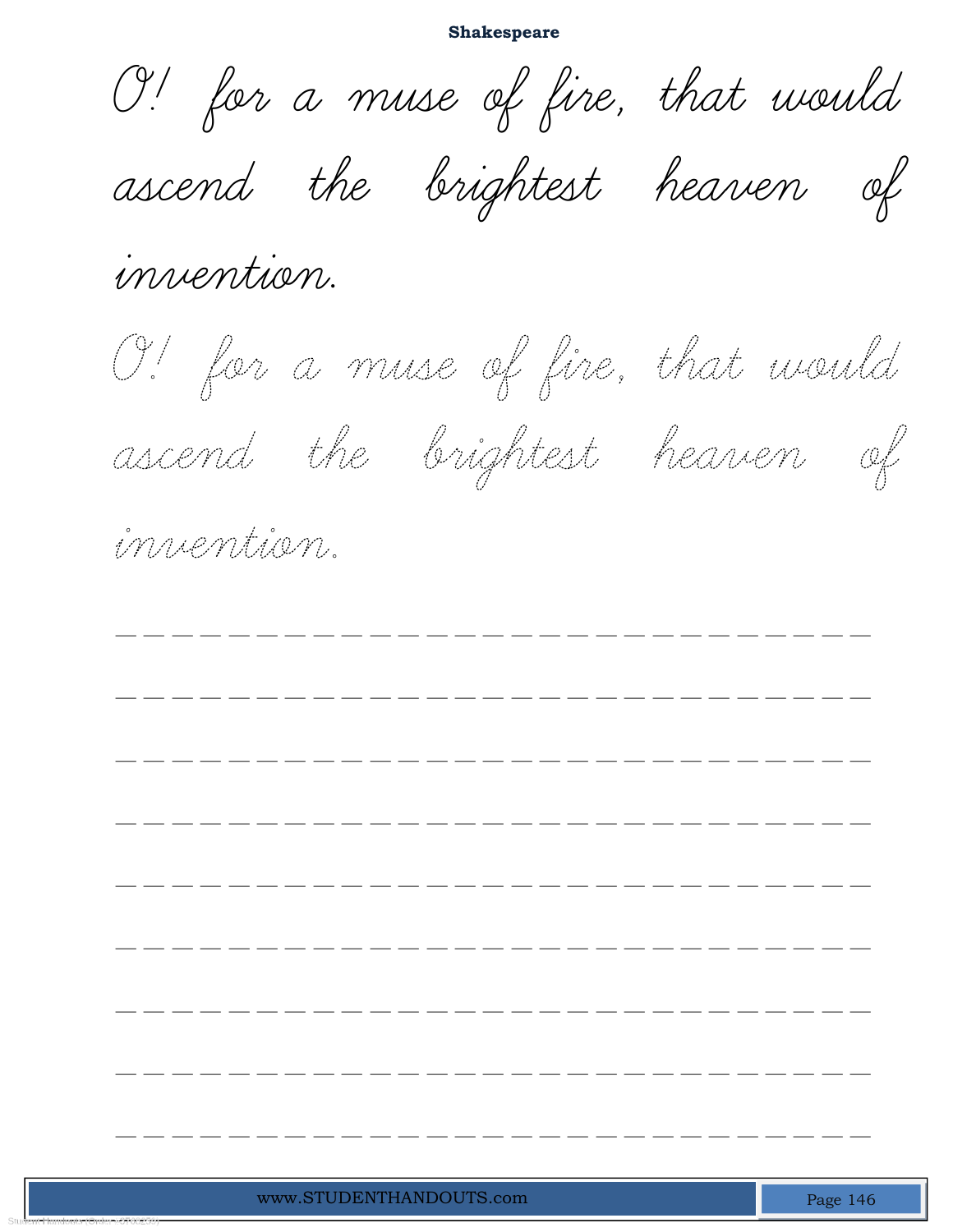The stroke of death is as a lover's pinch, which hurts and is desired. The stroke of death is as a lover's pinch, which hurts and is desired. \_\_\_\_\_\_\_\_\_\_\_\_\_\_\_\_\_\_\_\_\_\_\_\_\_\_\_ \_\_\_\_\_\_\_\_\_\_\_\_\_\_\_\_\_\_\_\_\_\_\_\_\_\_\_ \_\_\_\_\_\_\_\_\_\_\_\_\_\_\_\_\_\_\_\_\_\_\_\_\_\_\_ \_\_\_\_\_\_\_\_\_\_\_\_\_\_\_\_\_\_\_\_\_\_\_\_\_\_\_ \_\_\_\_\_\_\_\_\_\_\_\_\_\_\_\_\_\_\_\_\_\_\_\_\_\_\_ \_\_\_\_\_\_\_\_\_\_\_\_\_\_\_\_\_\_\_\_\_\_\_\_\_\_\_ \_\_\_\_\_\_\_\_\_\_\_\_\_\_\_\_\_\_\_\_\_\_\_\_\_\_\_ \_\_\_\_\_\_\_\_\_\_\_\_\_\_\_\_\_\_\_\_\_\_\_\_\_\_\_ \_\_\_\_\_\_\_\_\_\_\_\_\_\_\_\_\_\_\_\_\_\_\_\_\_\_\_ \_\_\_\_\_\_\_\_\_\_\_\_\_\_\_\_\_\_\_\_\_\_\_\_\_\_\_ \_\_\_\_\_\_\_\_\_\_\_\_\_\_\_\_\_\_\_\_\_\_\_\_\_\_\_ \_\_\_\_\_\_\_\_\_\_\_\_\_\_\_\_\_\_\_\_\_\_\_\_\_\_\_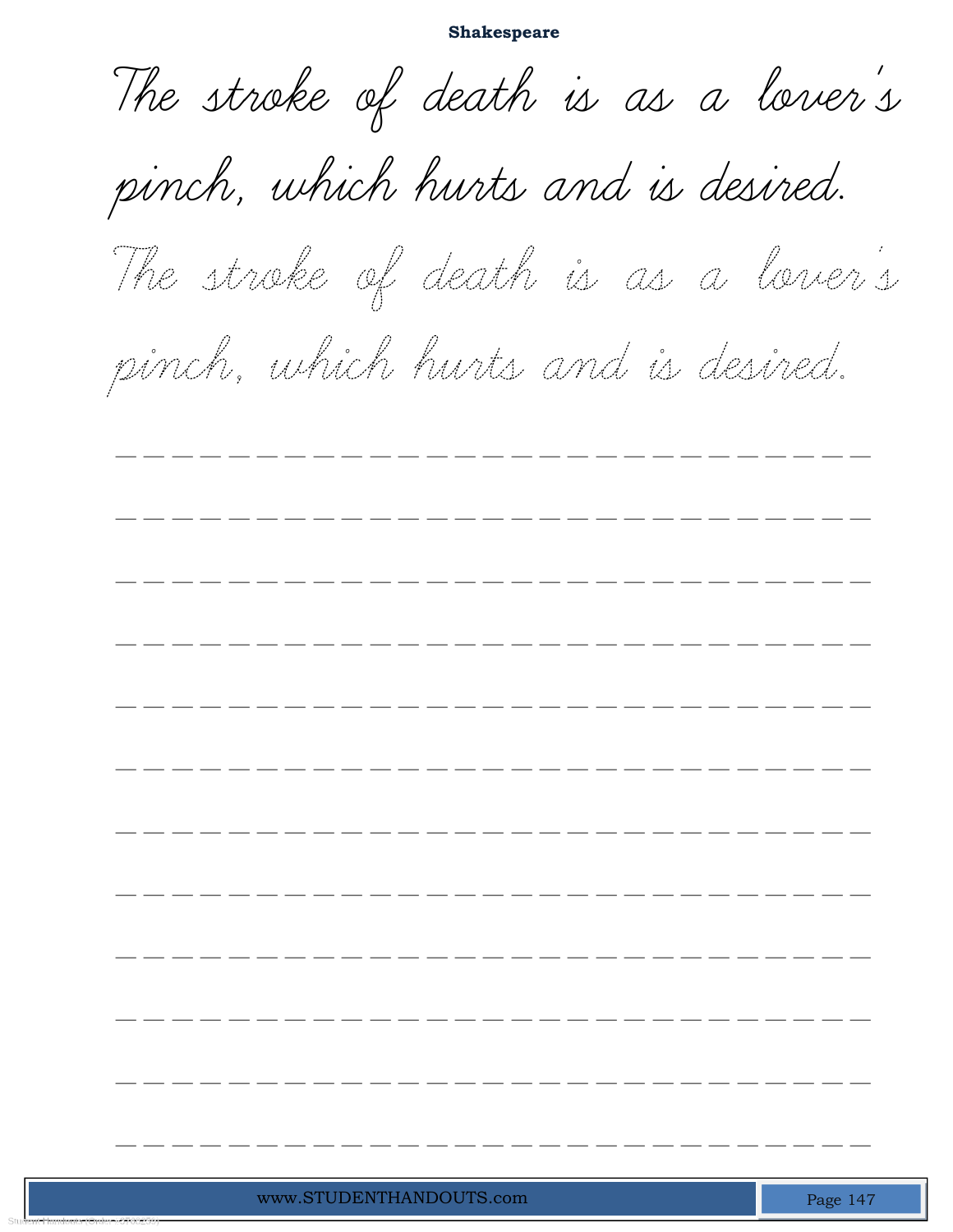

\_\_\_\_\_\_\_\_\_\_\_\_\_\_\_\_\_\_\_\_\_\_\_\_\_\_\_

\_\_\_\_\_\_\_\_\_\_\_\_\_\_\_\_\_\_\_\_\_\_\_\_\_\_\_

\_\_\_\_\_\_\_\_\_\_\_\_\_\_\_\_\_\_\_\_\_\_\_\_\_\_\_

\_\_\_\_\_\_\_\_\_\_\_\_\_\_\_\_\_\_\_\_\_\_\_\_\_\_\_

\_\_\_\_\_\_\_\_\_\_\_\_\_\_\_\_\_\_\_\_\_\_\_\_\_\_\_

\_\_\_\_\_\_\_\_\_\_\_\_\_\_\_\_\_\_\_\_\_\_\_\_\_\_\_

\_\_\_\_\_\_\_\_\_\_\_\_\_\_\_\_\_\_\_\_\_\_\_\_\_\_\_

\_\_\_\_\_\_\_\_\_\_\_\_\_\_\_\_\_\_\_\_\_\_\_\_\_\_\_

\_\_\_\_\_\_\_\_\_\_\_\_\_\_\_\_\_\_\_\_\_\_\_\_\_\_\_



taste of death but once.

Cowards die many times before

their deaths; the valiant never

taste of death but once.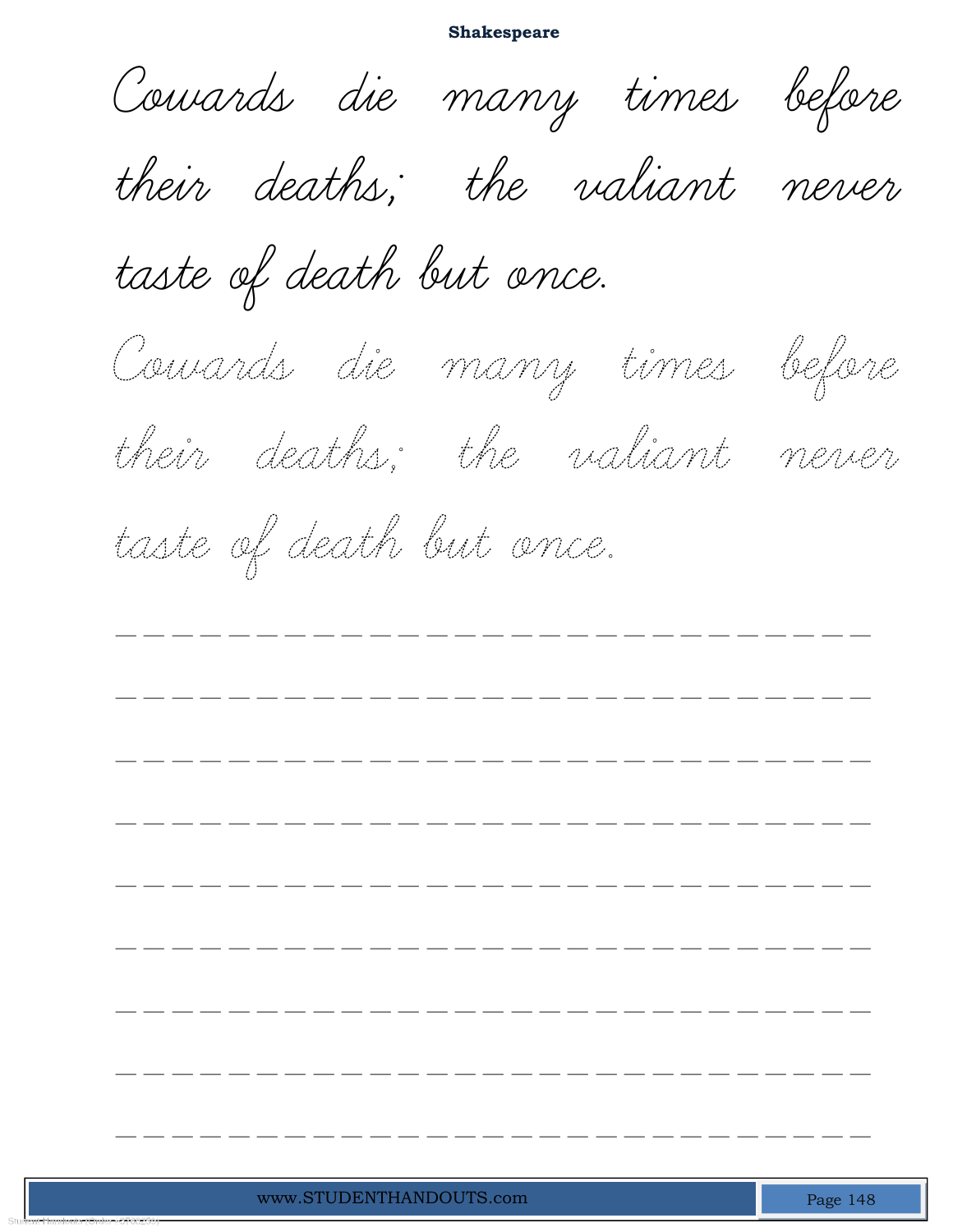Death is a fearful thing.

Death is a fearful thing.

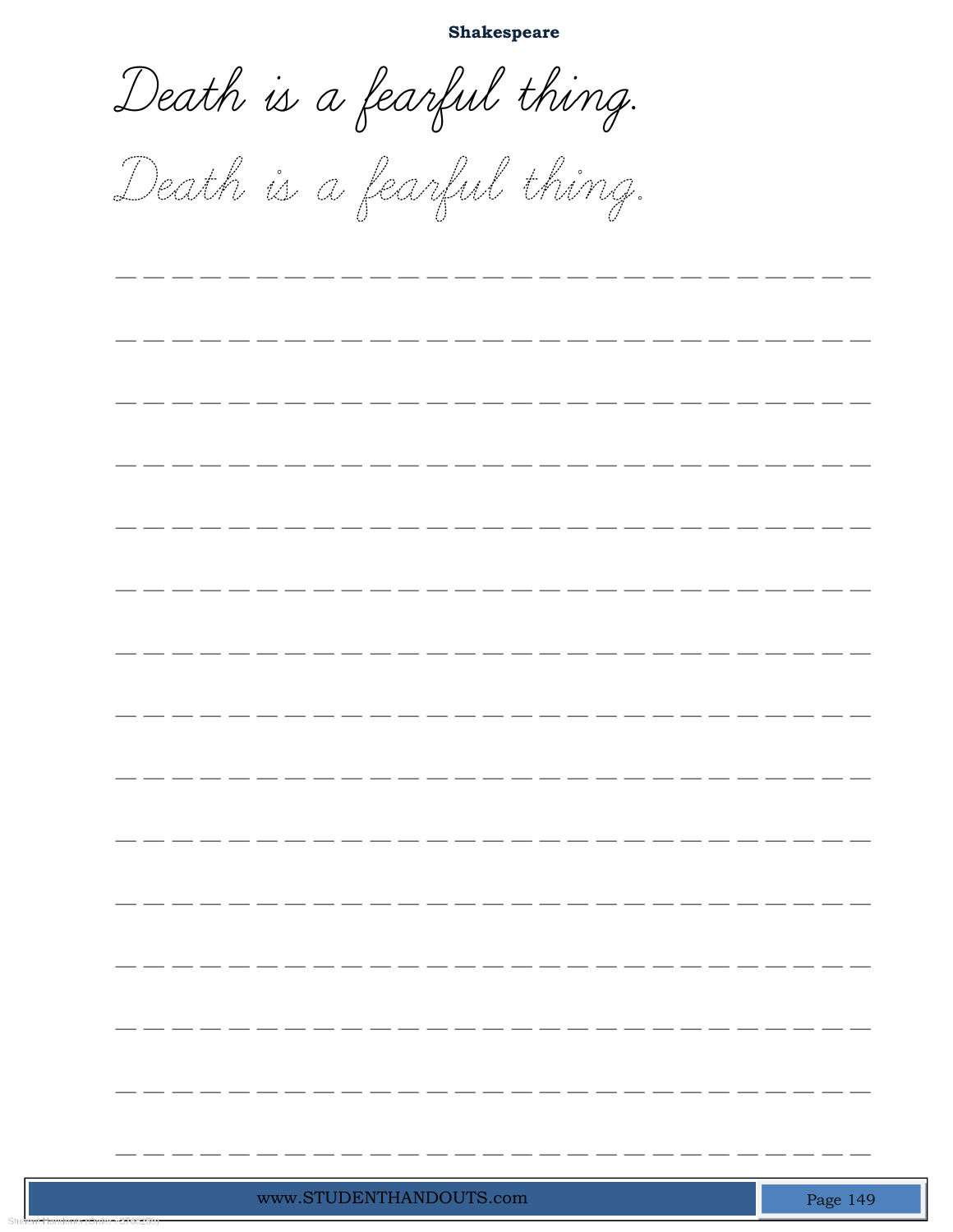But O, how bitter a thing it is to look into happiness through another man's eyes. But O, how bitter a thing it is to look into happiness through another man's eyes. \_\_\_\_\_\_\_\_\_\_\_\_\_\_\_\_\_\_\_\_\_\_\_\_\_\_\_ \_\_\_\_\_\_\_\_\_\_\_\_\_\_\_\_\_\_\_\_\_\_\_\_\_\_\_ \_\_\_\_\_\_\_\_\_\_\_\_\_\_\_\_\_\_\_\_\_\_\_\_\_\_\_ \_\_\_\_\_\_\_\_\_\_\_\_\_\_\_\_\_\_\_\_\_\_\_\_\_\_\_ \_\_\_\_\_\_\_\_\_\_\_\_\_\_\_\_\_\_\_\_\_\_\_\_\_\_\_ \_\_\_\_\_\_\_\_\_\_\_\_\_\_\_\_\_\_\_\_\_\_\_\_\_\_\_ \_\_\_\_\_\_\_\_\_\_\_\_\_\_\_\_\_\_\_\_\_\_\_\_\_\_\_ \_\_\_\_\_\_\_\_\_\_\_\_\_\_\_\_\_\_\_\_\_\_\_\_\_\_\_ \_\_\_\_\_\_\_\_\_\_\_\_\_\_\_\_\_\_\_\_\_\_\_\_\_\_\_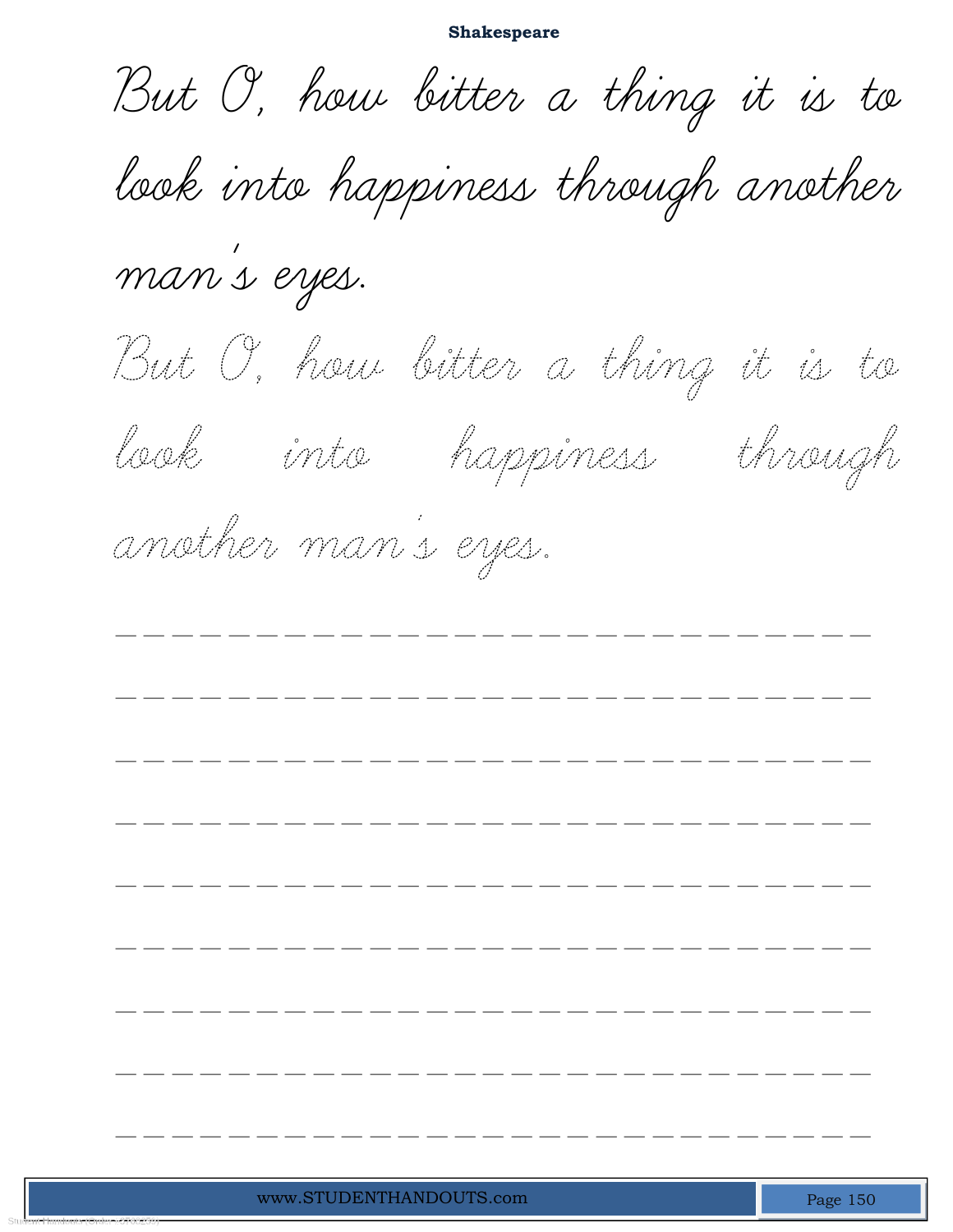

# are not steered.

Fortune brings in some boats that

are not steered.

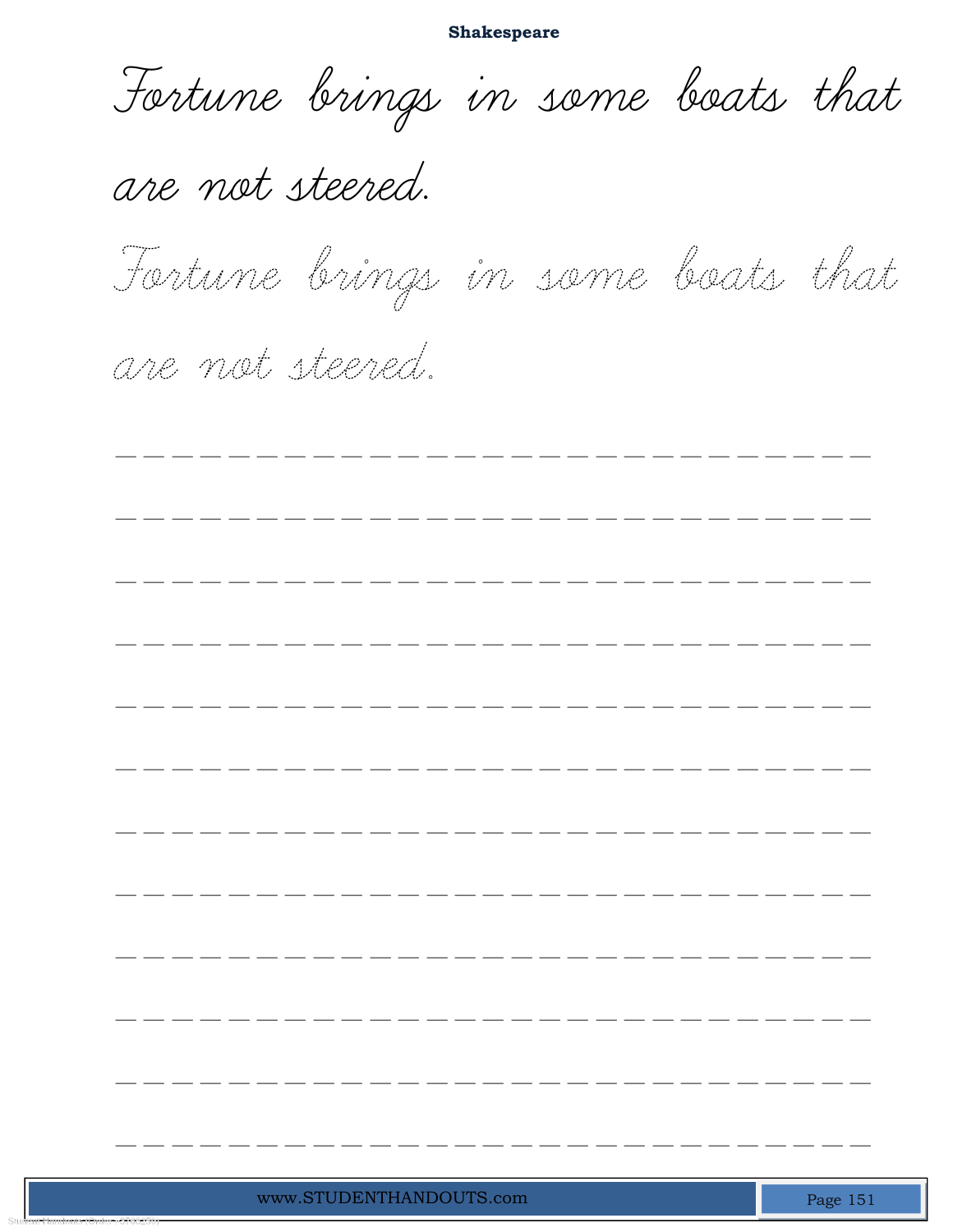Live every man thy ear, but few

thy voice.

Sine every man thy ear, but few

thy voice.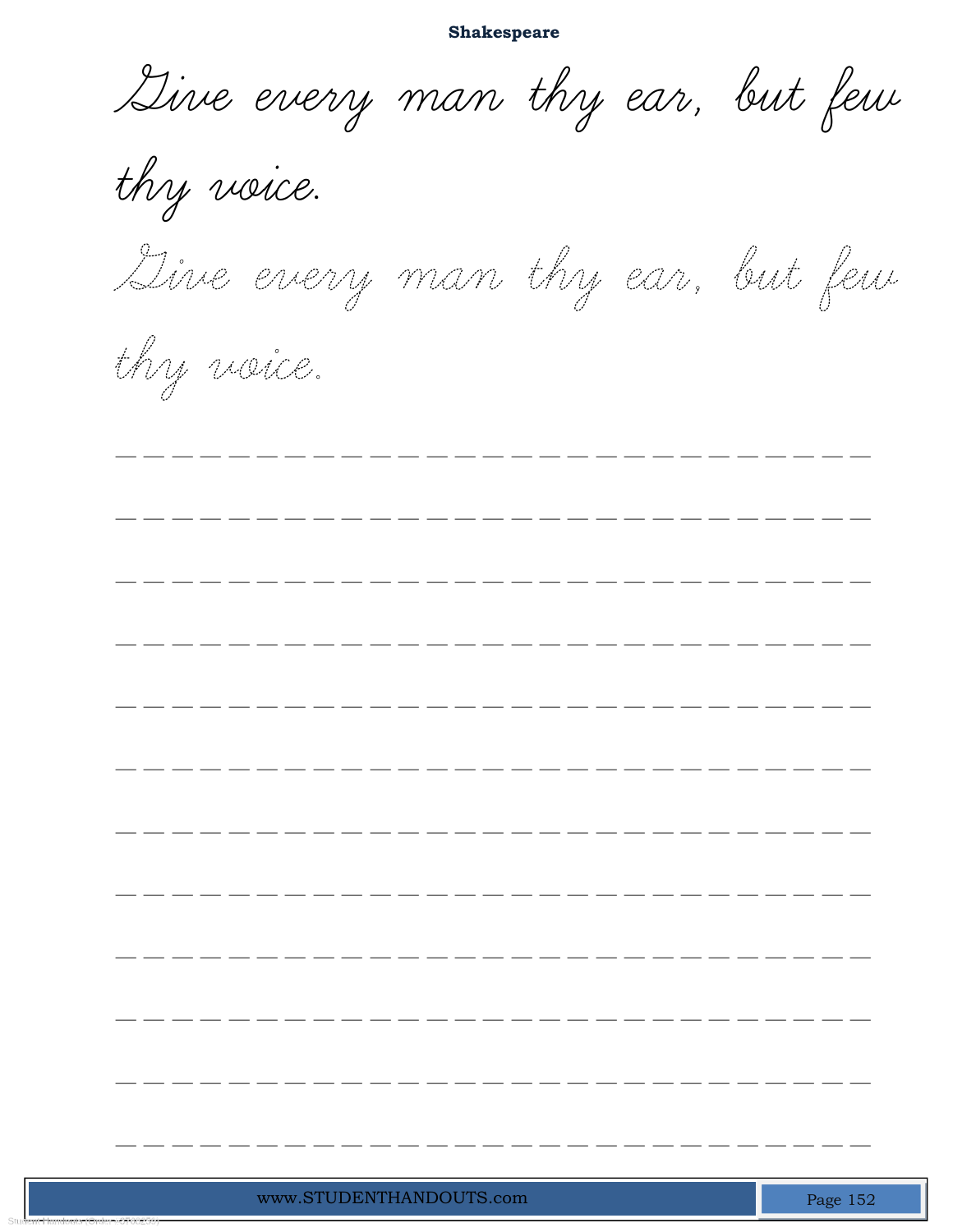He is winding the watch of his wit; by and by it will strike. He is winding the watch of his wit; by and by it will strike. \_\_\_\_\_\_\_\_\_\_\_\_\_\_\_\_\_\_\_\_\_\_\_\_\_\_\_ \_\_\_\_\_\_\_\_\_\_\_\_\_\_\_\_\_\_\_\_\_\_\_\_\_\_\_ \_\_\_\_\_\_\_\_\_\_\_\_\_\_\_\_\_\_\_\_\_\_\_\_\_\_\_ \_\_\_\_\_\_\_\_\_\_\_\_\_\_\_\_\_\_\_\_\_\_\_\_\_\_\_ \_\_\_\_\_\_\_\_\_\_\_\_\_\_\_\_\_\_\_\_\_\_\_\_\_\_\_ \_\_\_\_\_\_\_\_\_\_\_\_\_\_\_\_\_\_\_\_\_\_\_\_\_\_\_ \_\_\_\_\_\_\_\_\_\_\_\_\_\_\_\_\_\_\_\_\_\_\_\_\_\_\_ \_\_\_\_\_\_\_\_\_\_\_\_\_\_\_\_\_\_\_\_\_\_\_\_\_\_\_ \_\_\_\_\_\_\_\_\_\_\_\_\_\_\_\_\_\_\_\_\_\_\_\_\_\_\_ \_\_\_\_\_\_\_\_\_\_\_\_\_\_\_\_\_\_\_\_\_\_\_\_\_\_\_ \_\_\_\_\_\_\_\_\_\_\_\_\_\_\_\_\_\_\_\_\_\_\_\_\_\_\_ \_\_\_\_\_\_\_\_\_\_\_\_\_\_\_\_\_\_\_\_\_\_\_\_\_\_\_

www.STUDENTHANDOUTS.com Page 153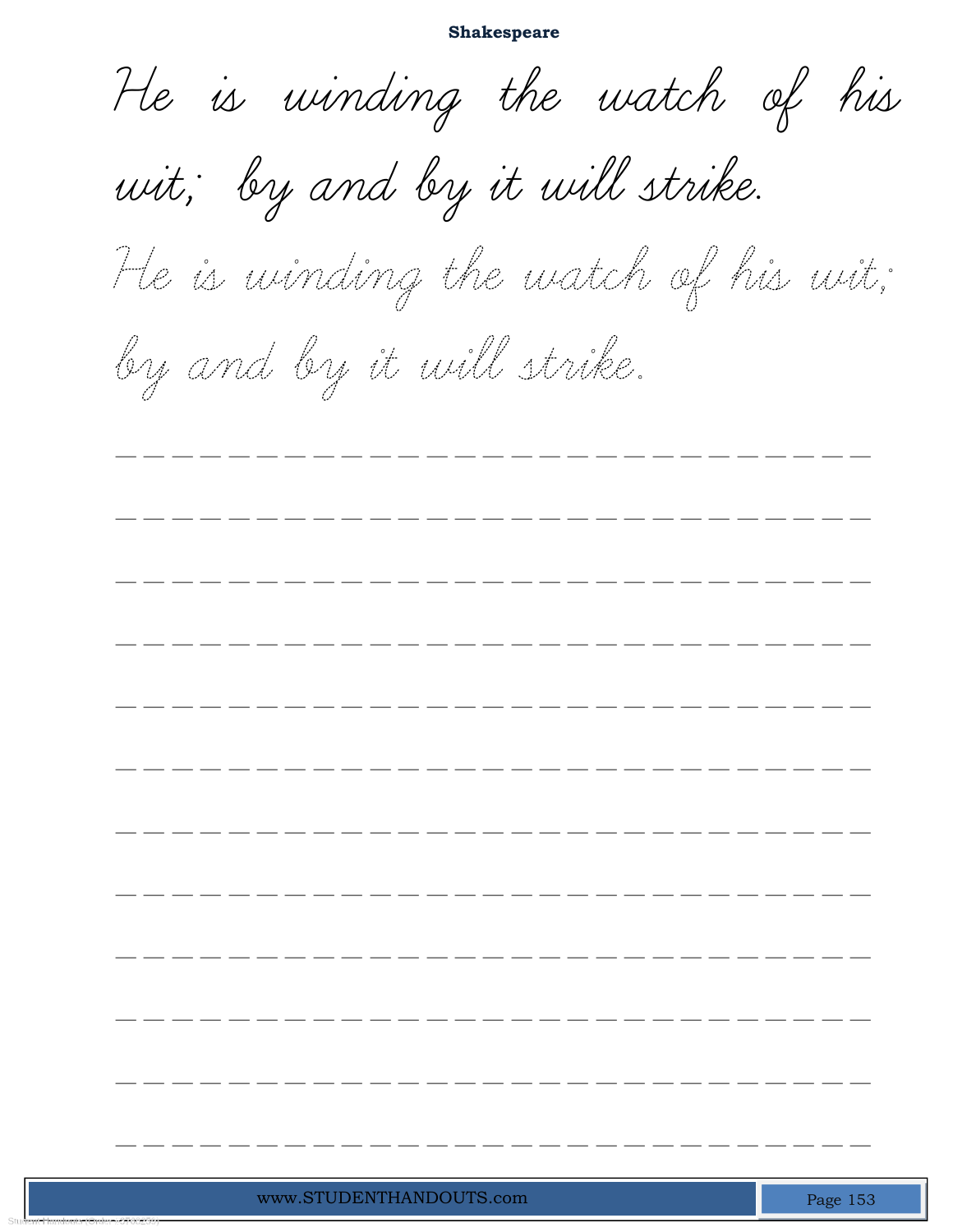I bear a charmed life.

I bear a charmed life.

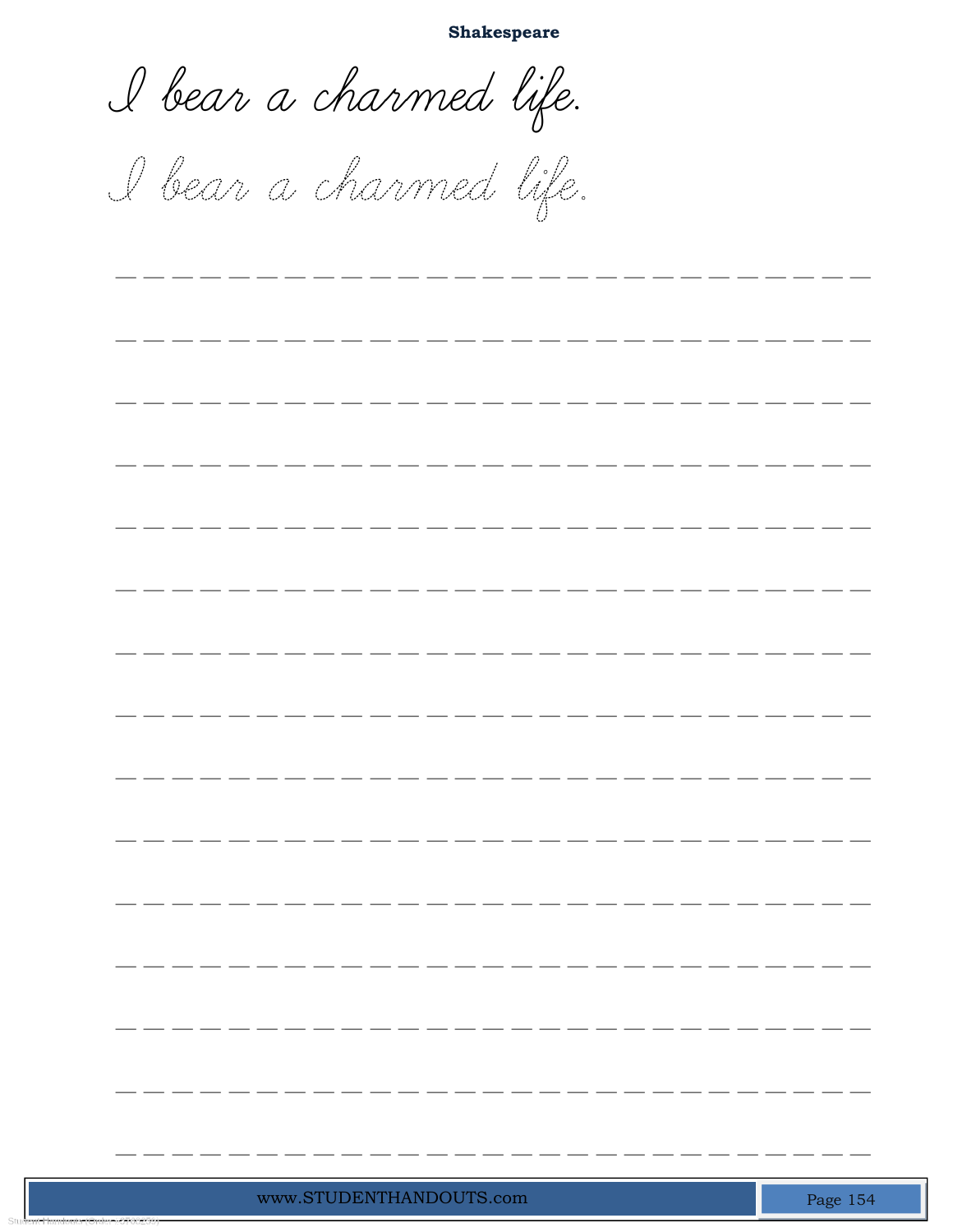But men are men; the best

sometimes forget.

But men are men; the best

sometimes forget.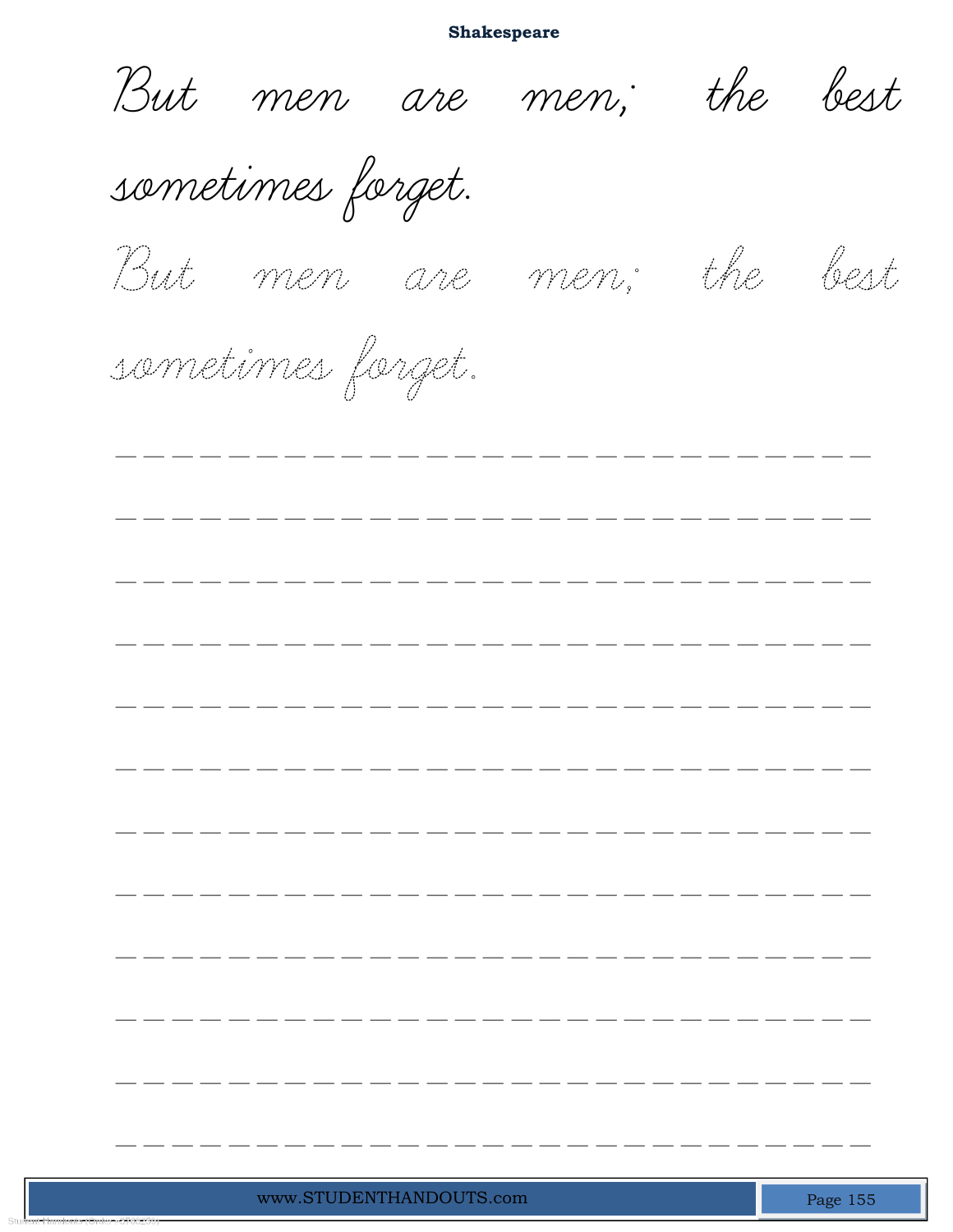Desire of having is the sin of

covetousness.

Desire of harring is the sin of

corretousness.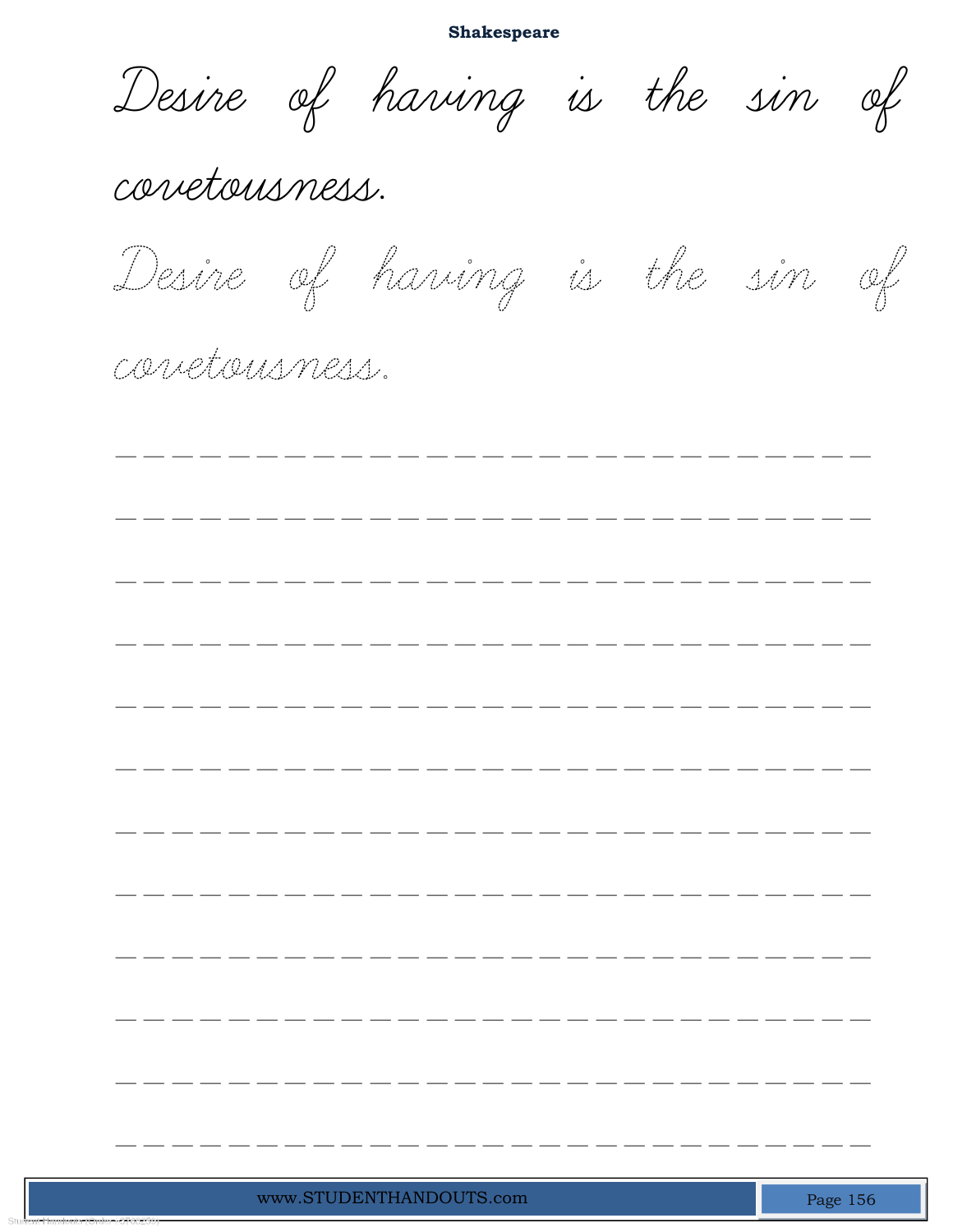Everyone ought to bear patiently the results of his own conduct. Everyone ought to bear patiently the results of his own conduct. \_\_\_\_\_\_\_\_\_\_\_\_\_\_\_\_\_\_\_\_\_\_\_\_\_\_\_ \_\_\_\_\_\_\_\_\_\_\_\_\_\_\_\_\_\_\_\_\_\_\_\_\_\_\_ \_\_\_\_\_\_\_\_\_\_\_\_\_\_\_\_\_\_\_\_\_\_\_\_\_\_\_ \_\_\_\_\_\_\_\_\_\_\_\_\_\_\_\_\_\_\_\_\_\_\_\_\_\_\_ \_\_\_\_\_\_\_\_\_\_\_\_\_\_\_\_\_\_\_\_\_\_\_\_\_\_\_ \_\_\_\_\_\_\_\_\_\_\_\_\_\_\_\_\_\_\_\_\_\_\_\_\_\_\_ \_\_\_\_\_\_\_\_\_\_\_\_\_\_\_\_\_\_\_\_\_\_\_\_\_\_\_ \_\_\_\_\_\_\_\_\_\_\_\_\_\_\_\_\_\_\_\_\_\_\_\_\_\_\_ \_\_\_\_\_\_\_\_\_\_\_\_\_\_\_\_\_\_\_\_\_\_\_\_\_\_\_ \_\_\_\_\_\_\_\_\_\_\_\_\_\_\_\_\_\_\_\_\_\_\_\_\_\_\_ \_\_\_\_\_\_\_\_\_\_\_\_\_\_\_\_\_\_\_\_\_\_\_\_\_\_\_ \_\_\_\_\_\_\_\_\_\_\_\_\_\_\_\_\_\_\_\_\_\_\_\_\_\_\_

www.STUDENTHANDOUTS.com Page 157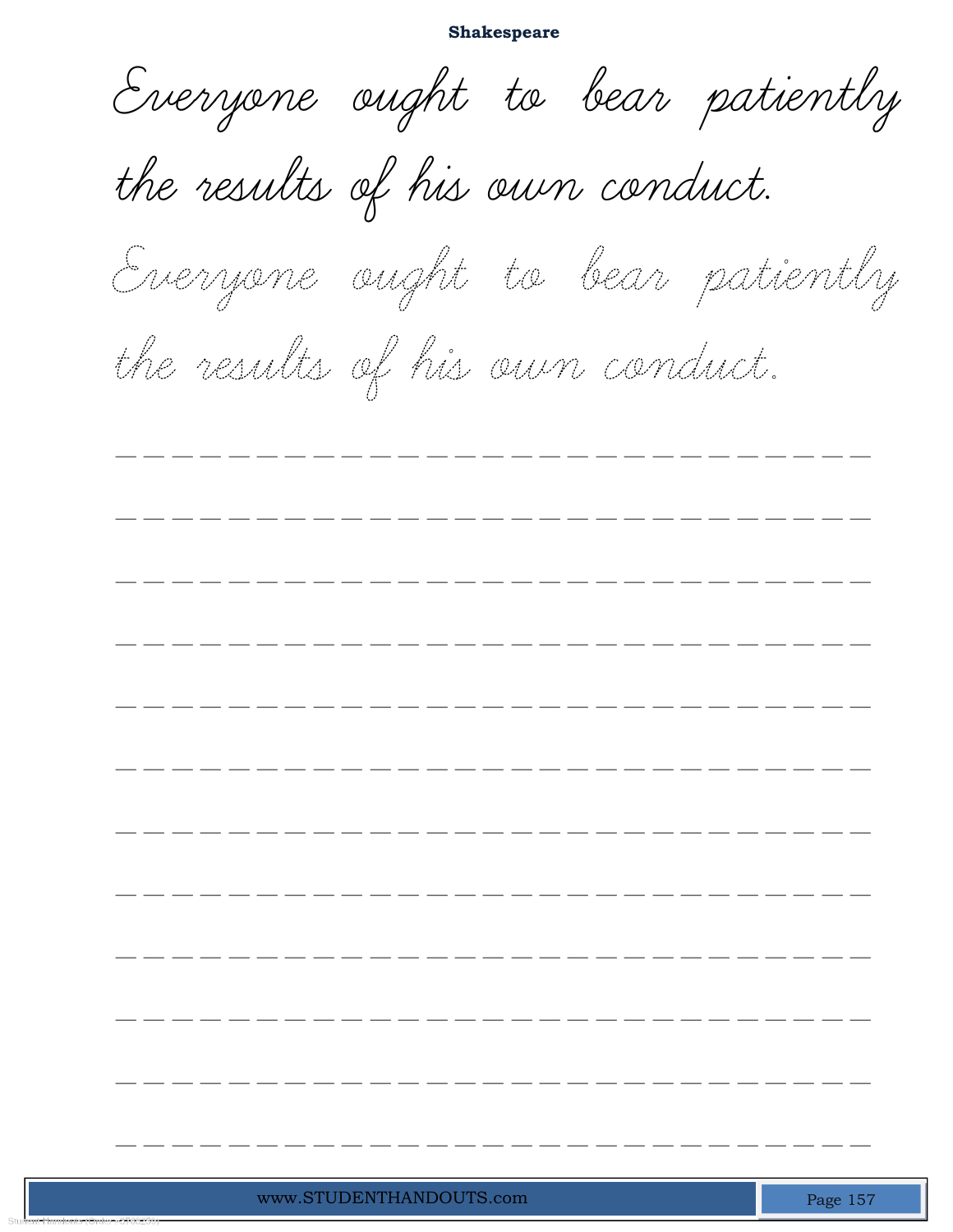For my part, it was Greek to me. For my part, it was Dreek to me. \_ \_\_ \_\_ \_\_ \_\_ \_\_ \_\_ \_\_ \_\_ \_ \_\_ \_\_ \_\_ \_\_ \_\_ \_\_ \_\_ \_\_ - -- -- -- -- -سي ب سي ب ست س ست ب --------------------------------- -- -- -- -- -- -- -- -- --- -- -- -- -- -- -- -- -\_ \_\_ \_\_ \_\_ \_\_ \_\_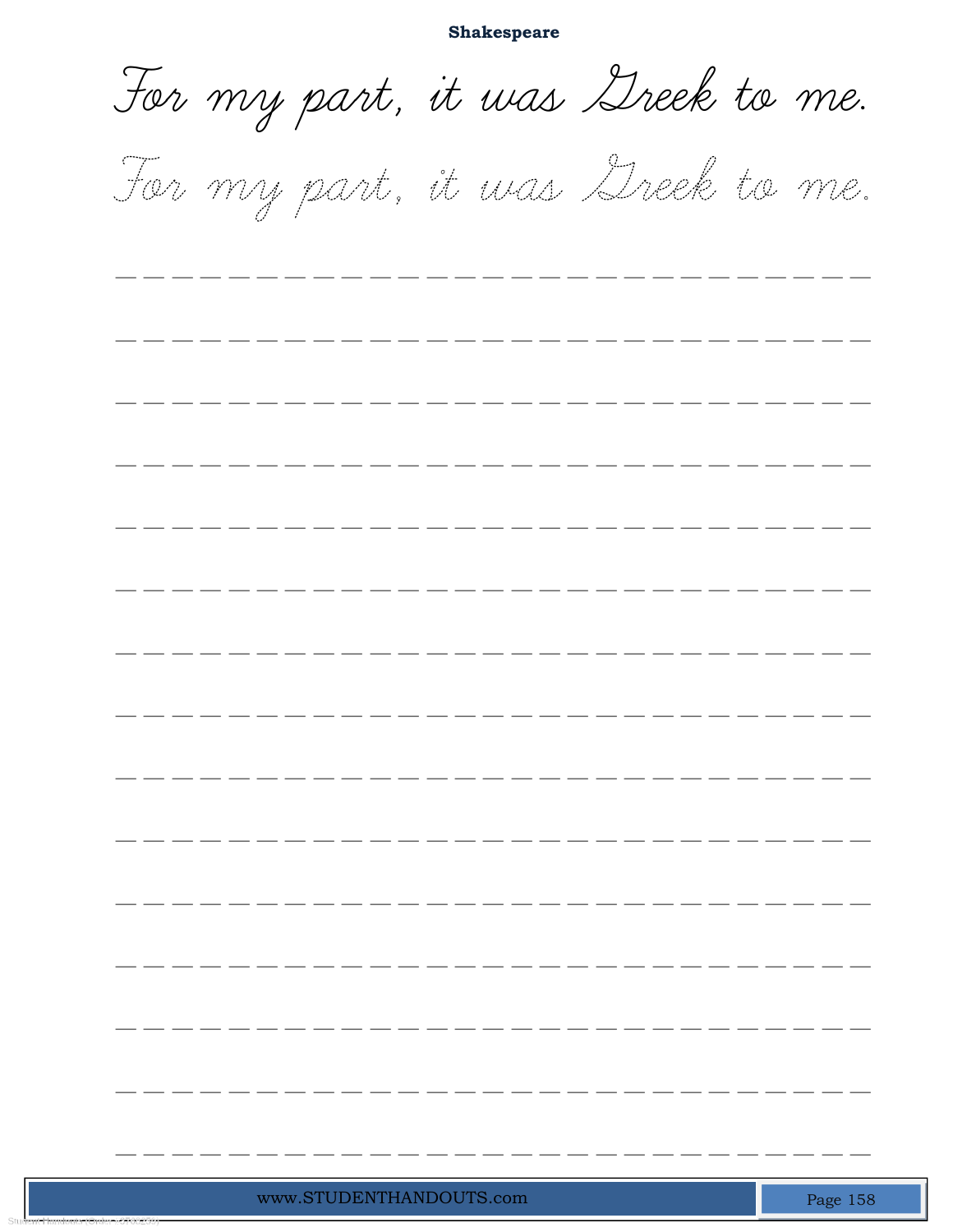I had rather have a fool to make me merry than experience to make me sad and to travel for it too! I had rather have a fool to make me merry than experience to make me sad and to travel for it too! \_\_\_\_\_\_\_\_\_\_\_\_\_\_\_\_\_\_\_\_\_\_\_\_\_\_\_ \_\_\_\_\_\_\_\_\_\_\_\_\_\_\_\_\_\_\_\_\_\_\_\_\_\_\_ \_\_\_\_\_\_\_\_\_\_\_\_\_\_\_\_\_\_\_\_\_\_\_\_\_\_\_ \_\_\_\_\_\_\_\_\_\_\_\_\_\_\_\_\_\_\_\_\_\_\_\_\_\_\_ \_\_\_\_\_\_\_\_\_\_\_\_\_\_\_\_\_\_\_\_\_\_\_\_\_\_\_ \_\_\_\_\_\_\_\_\_\_\_\_\_\_\_\_\_\_\_\_\_\_\_\_\_\_\_ \_\_\_\_\_\_\_\_\_\_\_\_\_\_\_\_\_\_\_\_\_\_\_\_\_\_\_ \_\_\_\_\_\_\_\_\_\_\_\_\_\_\_\_\_\_\_\_\_\_\_\_\_\_\_ \_\_\_\_\_\_\_\_\_\_\_\_\_\_\_\_\_\_\_\_\_\_\_\_\_\_\_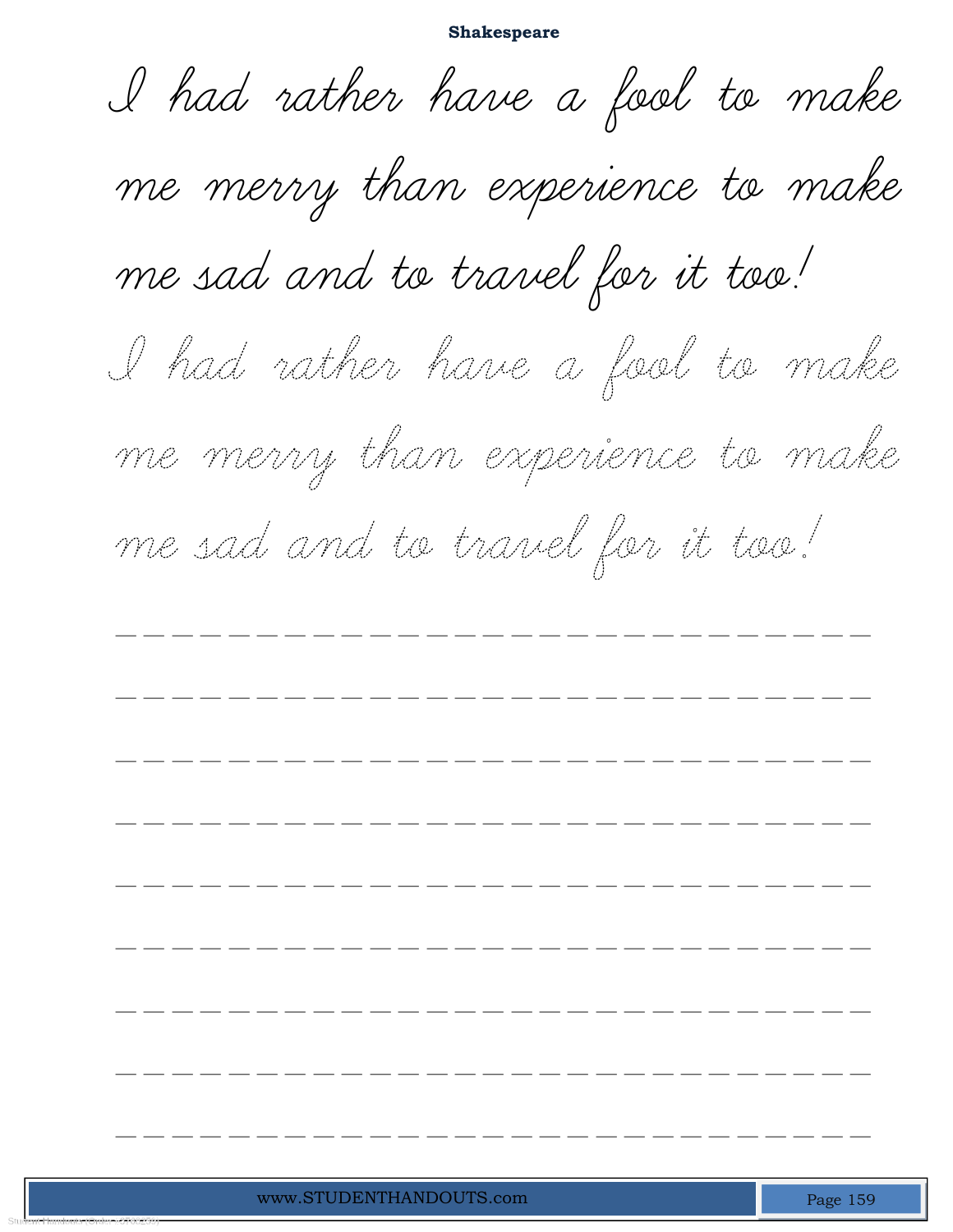I will praise any man that will

praise me.

I will praise any man that will

praise me.

| - -<br>- - |
|------------|
|            |
|            |
|            |
|            |
|            |
|            |
|            |
|            |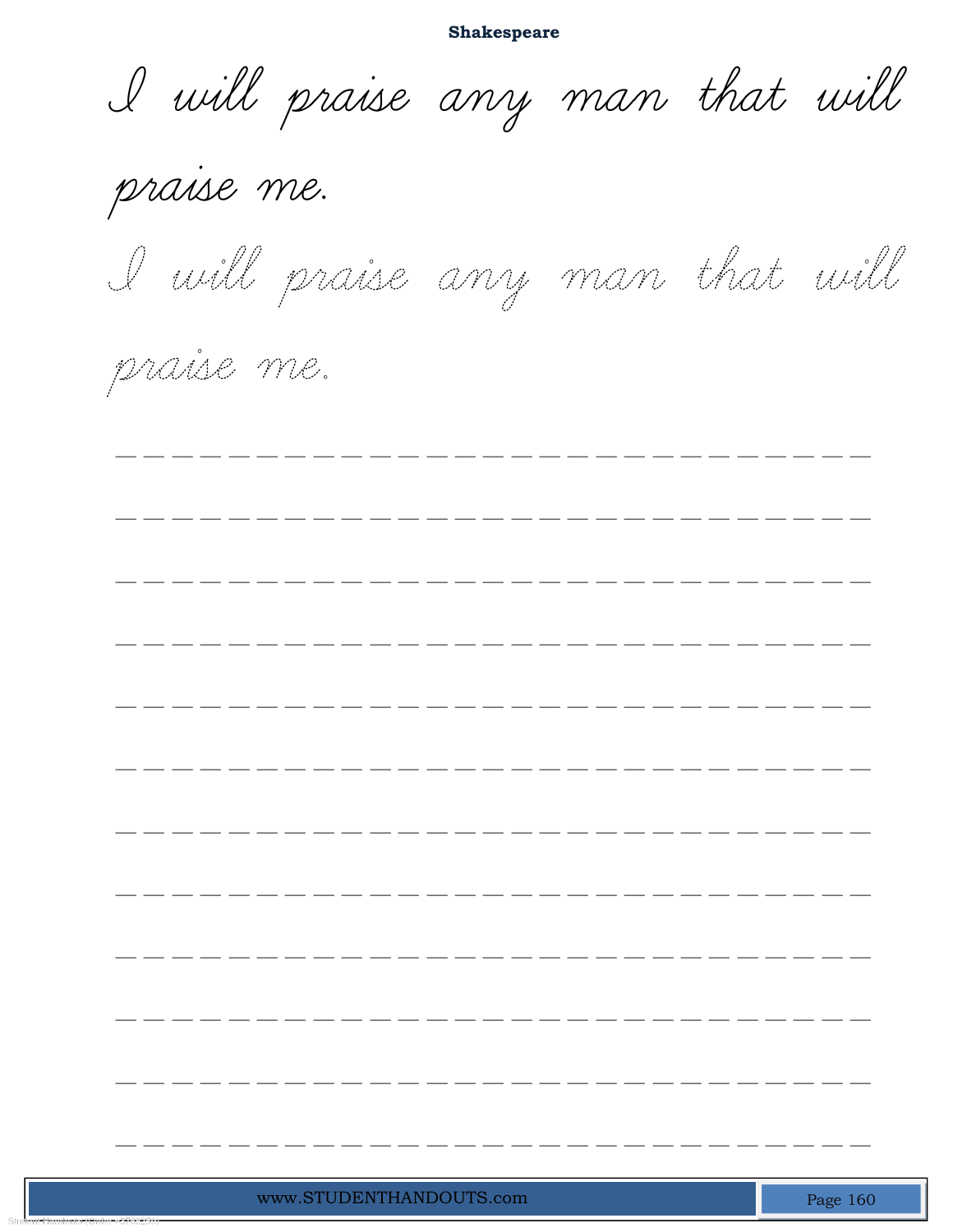Speak low, if you speak love.

Speak low, if you speak love.

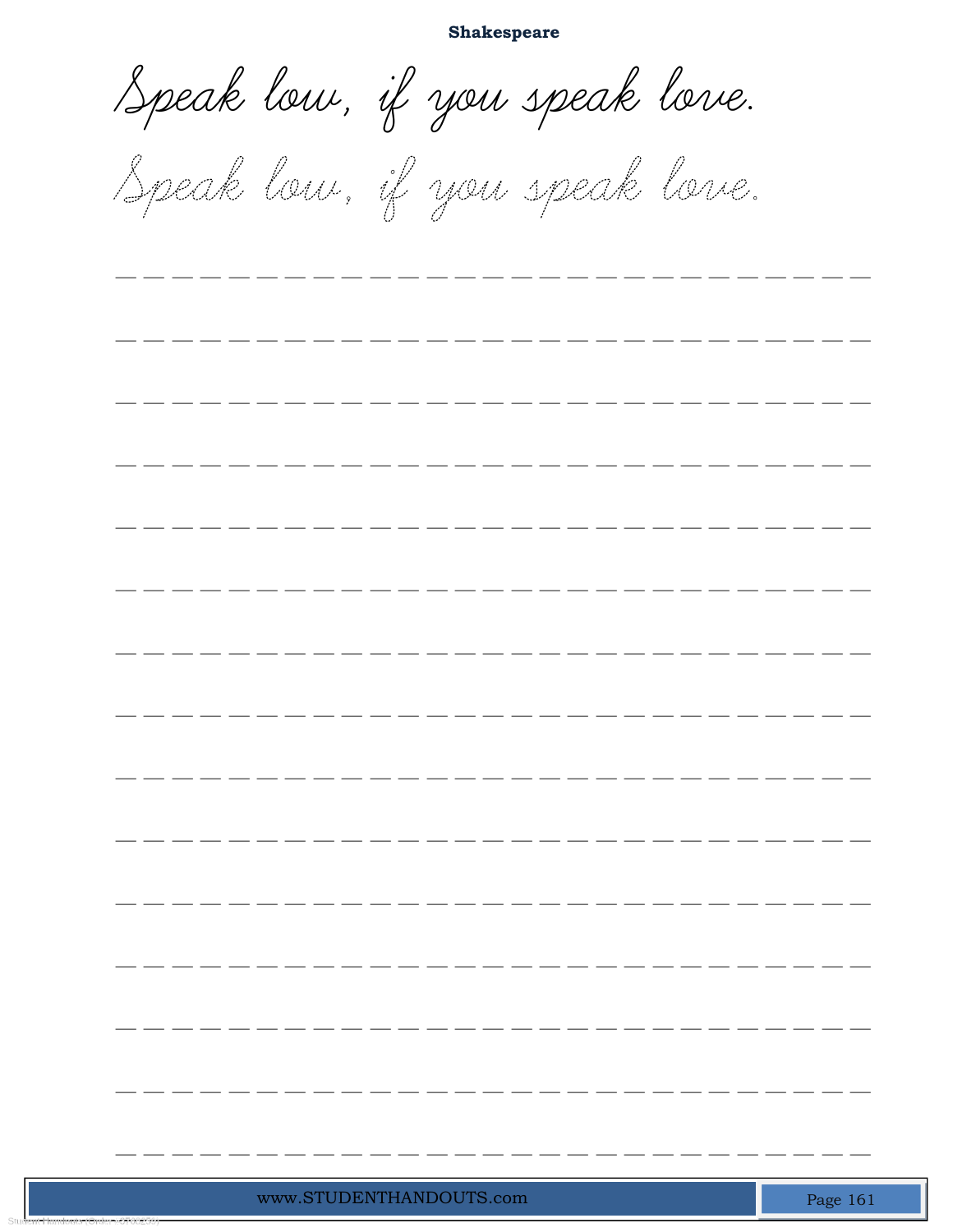As soon go kindle fire with snow, as seek to quench the fire of love

with words.

As soon go kindle fire with snow,

as seek to quench the fire of love

\_\_\_\_\_\_\_\_\_\_\_\_\_\_\_\_\_\_\_\_\_\_\_\_\_\_\_

\_\_\_\_\_\_\_\_\_\_\_\_\_\_\_\_\_\_\_\_\_\_\_\_\_\_\_

\_\_\_\_\_\_\_\_\_\_\_\_\_\_\_\_\_\_\_\_\_\_\_\_\_\_\_

\_\_\_\_\_\_\_\_\_\_\_\_\_\_\_\_\_\_\_\_\_\_\_\_\_\_\_

\_\_\_\_\_\_\_\_\_\_\_\_\_\_\_\_\_\_\_\_\_\_\_\_\_\_\_

\_\_\_\_\_\_\_\_\_\_\_\_\_\_\_\_\_\_\_\_\_\_\_\_\_\_\_

\_\_\_\_\_\_\_\_\_\_\_\_\_\_\_\_\_\_\_\_\_\_\_\_\_\_\_

\_\_\_\_\_\_\_\_\_\_\_\_\_\_\_\_\_\_\_\_\_\_\_\_\_\_\_

\_\_\_\_\_\_\_\_\_\_\_\_\_\_\_\_\_\_\_\_\_\_\_\_\_\_\_

with words.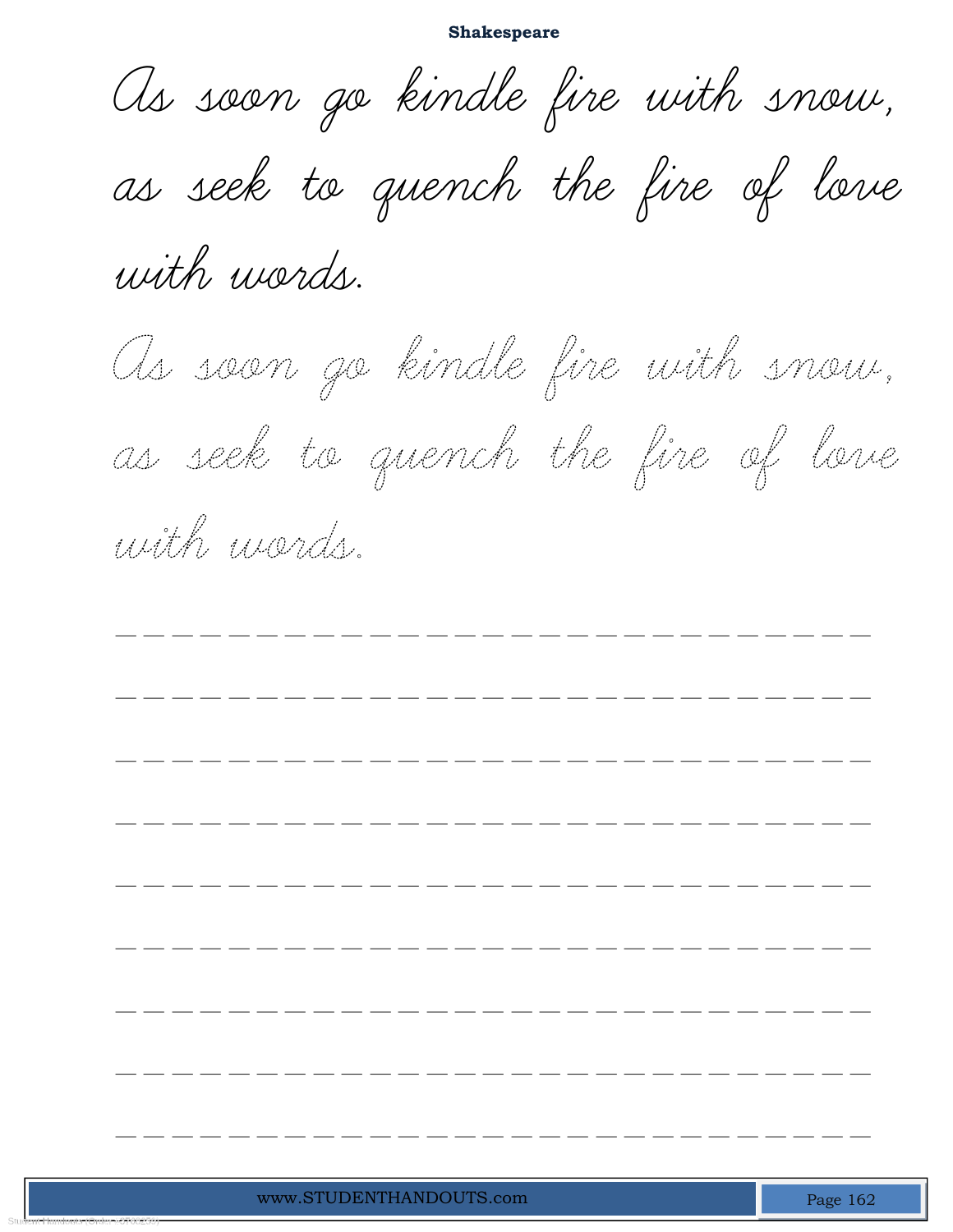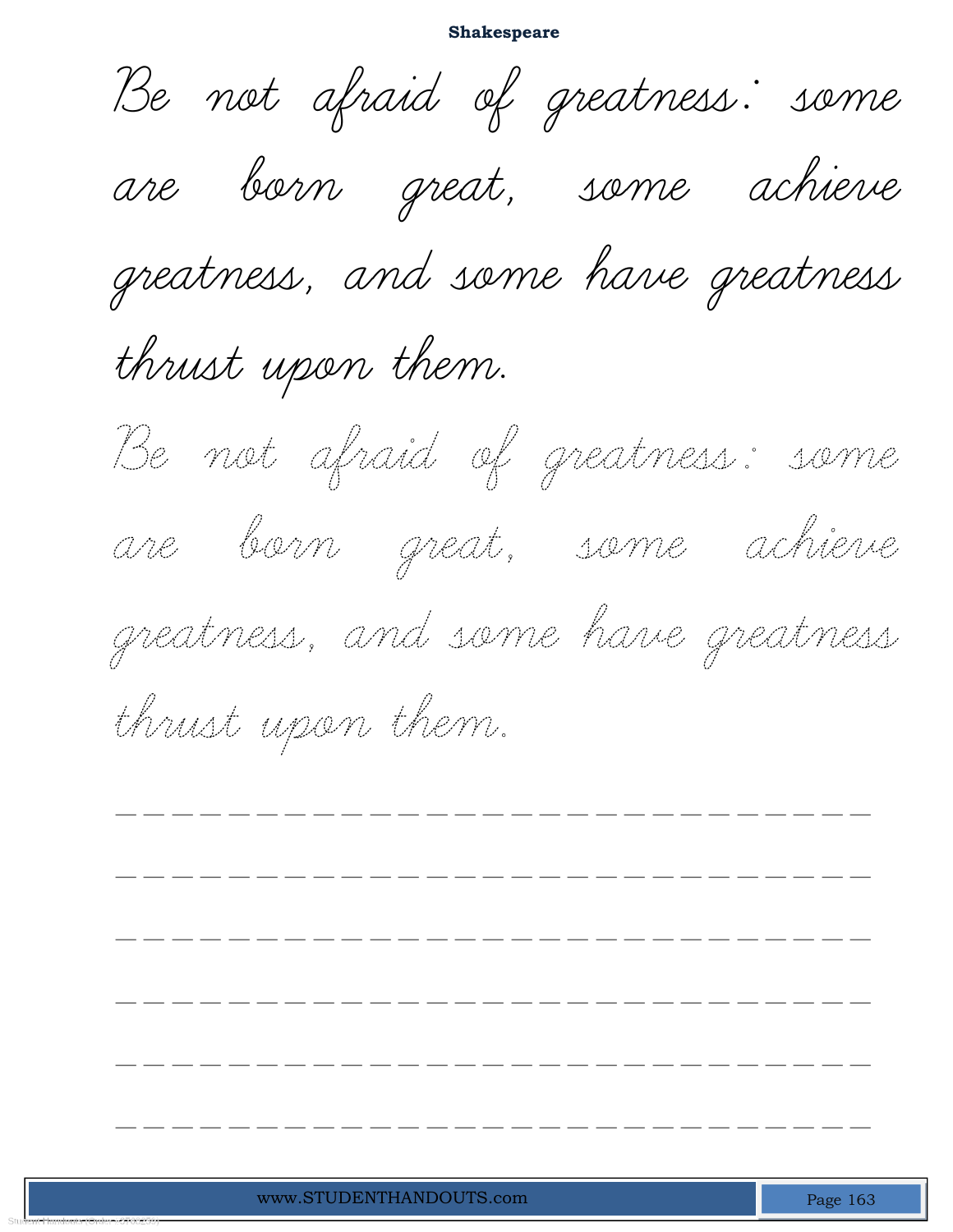Exceeds man's might: that dwells

with the gods above.



\_\_\_\_\_\_\_\_\_\_\_\_\_\_\_\_\_\_\_\_\_\_\_\_\_\_\_

\_\_\_\_\_\_\_\_\_\_\_\_\_\_\_\_\_\_\_\_\_\_\_\_\_\_\_

with the gods above.

\_\_\_\_\_\_\_\_\_\_\_\_\_\_\_\_\_\_\_\_\_\_\_\_\_\_\_ \_\_\_\_\_\_\_\_\_\_\_\_\_\_\_\_\_\_\_\_\_\_\_\_\_\_\_ \_\_\_\_\_\_\_\_\_\_\_\_\_\_\_\_\_\_\_\_\_\_\_\_\_\_\_ \_\_\_\_\_\_\_\_\_\_\_\_\_\_\_\_\_\_\_\_\_\_\_\_\_\_\_ \_\_\_\_\_\_\_\_\_\_\_\_\_\_\_\_\_\_\_\_\_\_\_\_\_\_\_ \_\_\_\_\_\_\_\_\_\_\_\_\_\_\_\_\_\_\_\_\_\_\_\_\_\_\_ \_\_\_\_\_\_\_\_\_\_\_\_\_\_\_\_\_\_\_\_\_\_\_\_\_\_\_ \_\_\_\_\_\_\_\_\_\_\_\_\_\_\_\_\_\_\_\_\_\_\_\_\_\_\_ \_\_\_\_\_\_\_\_\_\_\_\_\_\_\_\_\_\_\_\_\_\_\_\_\_\_\_ \_\_\_\_\_\_\_\_\_\_\_\_\_\_\_\_\_\_\_\_\_\_\_\_\_\_\_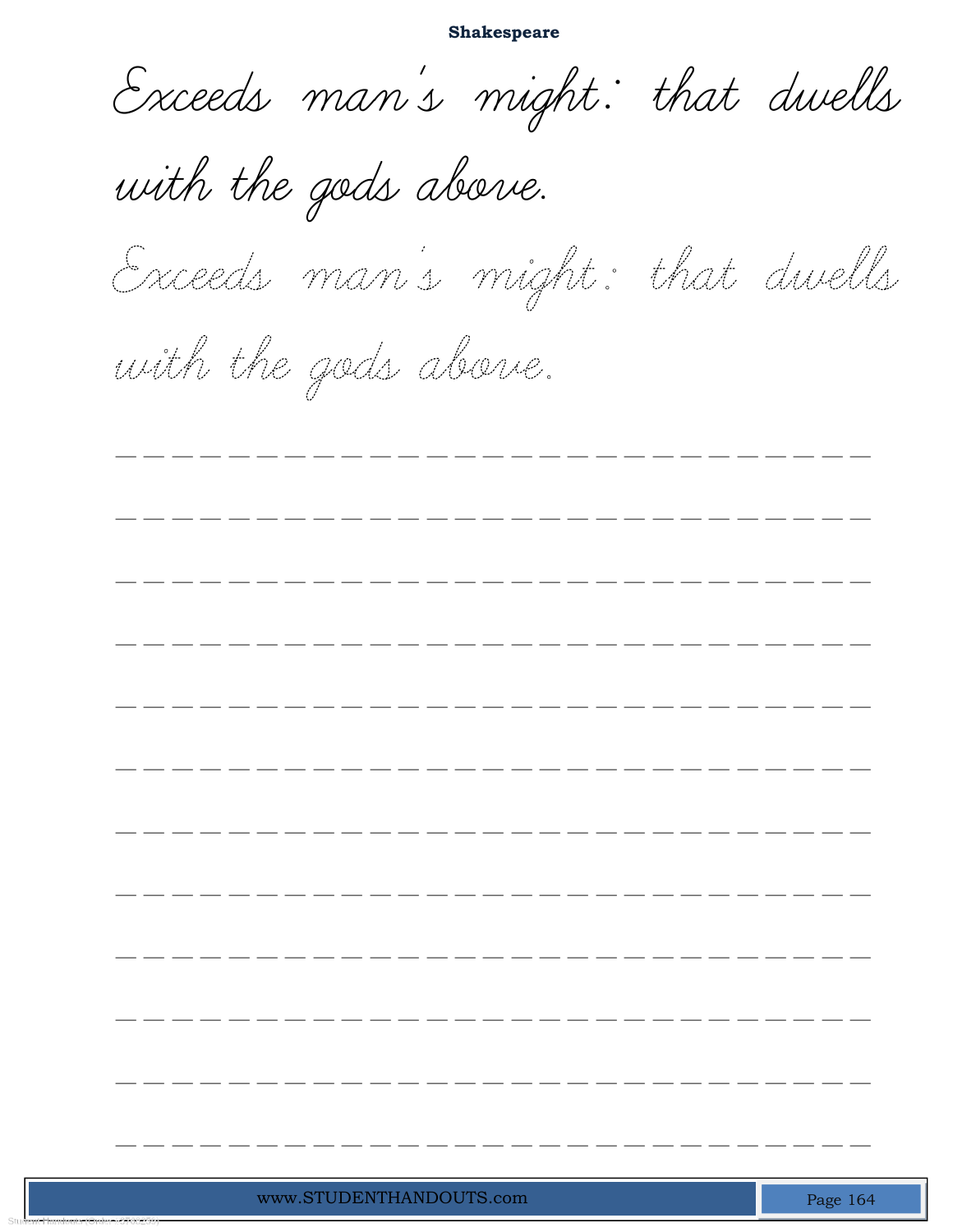Fishes live in the sea, as men do

a-land; the great ones eat up the

little ones.

Fishes live in the sea, as men do

a-land; the great ones eat up the

\_\_\_\_\_\_\_\_\_\_\_\_\_\_\_\_\_\_\_\_\_\_\_\_\_\_\_

\_\_\_\_\_\_\_\_\_\_\_\_\_\_\_\_\_\_\_\_\_\_\_\_\_\_\_

\_\_\_\_\_\_\_\_\_\_\_\_\_\_\_\_\_\_\_\_\_\_\_\_\_\_\_

\_\_\_\_\_\_\_\_\_\_\_\_\_\_\_\_\_\_\_\_\_\_\_\_\_\_\_

\_\_\_\_\_\_\_\_\_\_\_\_\_\_\_\_\_\_\_\_\_\_\_\_\_\_\_

\_\_\_\_\_\_\_\_\_\_\_\_\_\_\_\_\_\_\_\_\_\_\_\_\_\_\_

\_\_\_\_\_\_\_\_\_\_\_\_\_\_\_\_\_\_\_\_\_\_\_\_\_\_\_

\_\_\_\_\_\_\_\_\_\_\_\_\_\_\_\_\_\_\_\_\_\_\_\_\_\_\_

\_\_\_\_\_\_\_\_\_\_\_\_\_\_\_\_\_\_\_\_\_\_\_\_\_\_\_

little ones.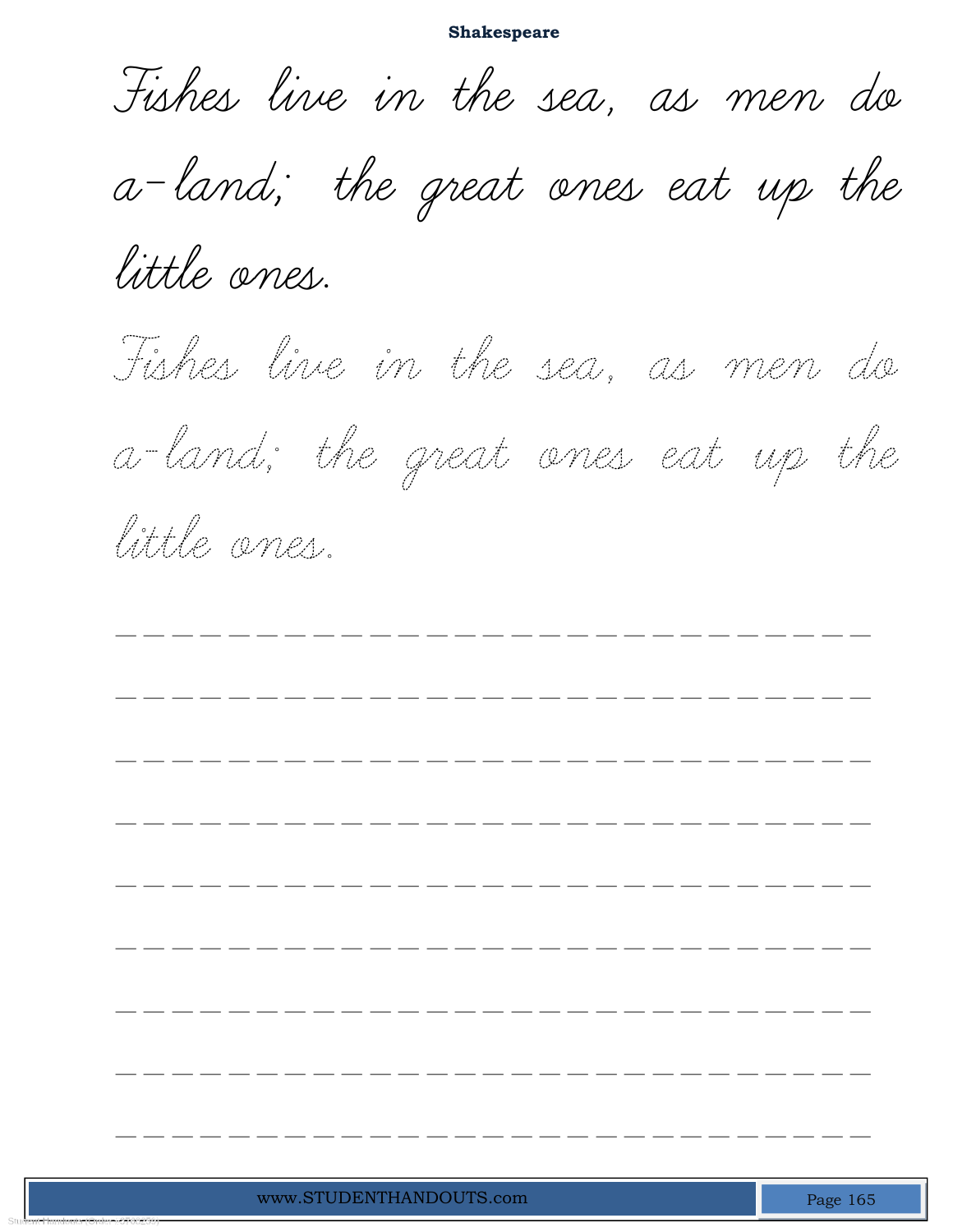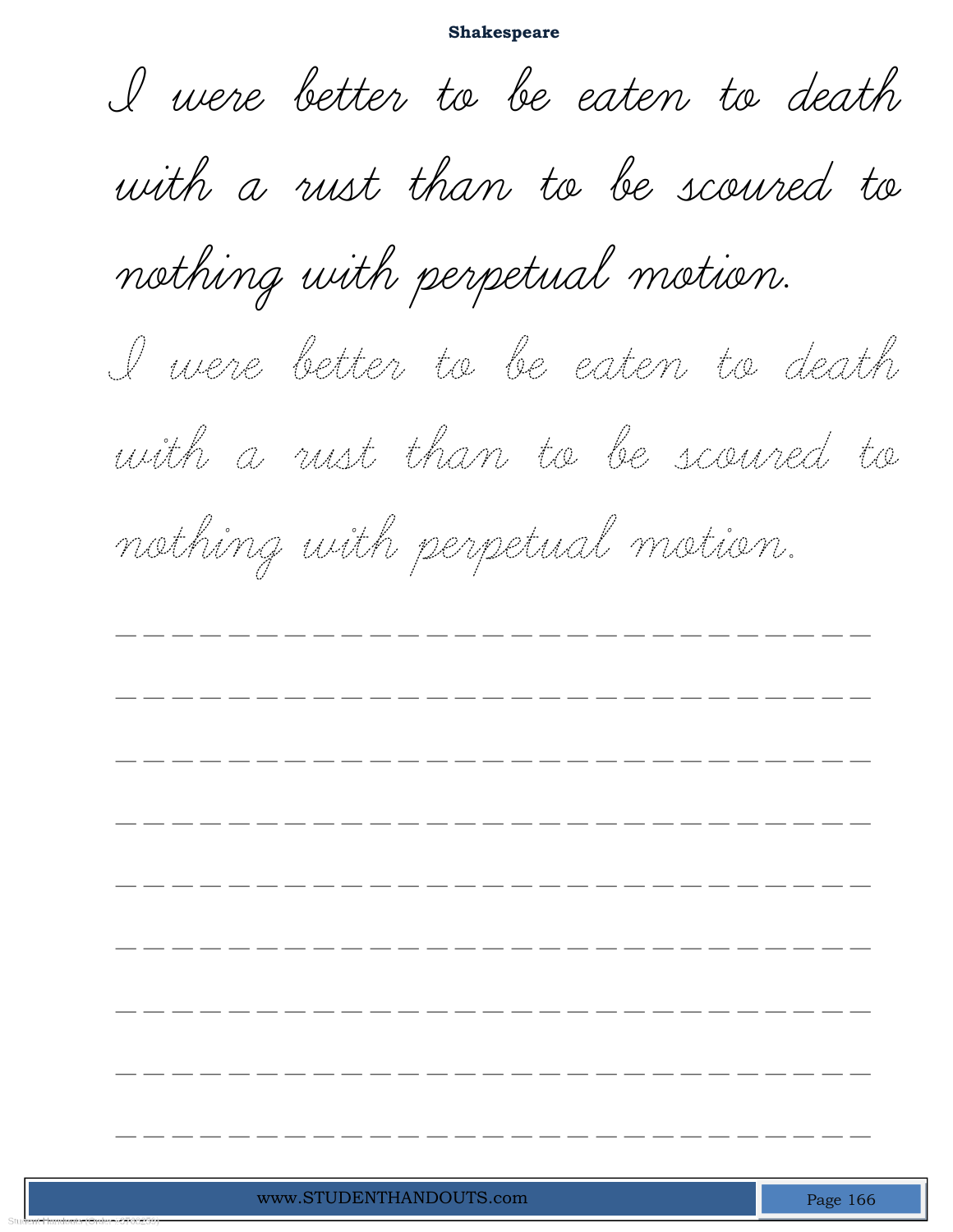Such as we are made of, such we

be.

Such as we are made of, such we

ke.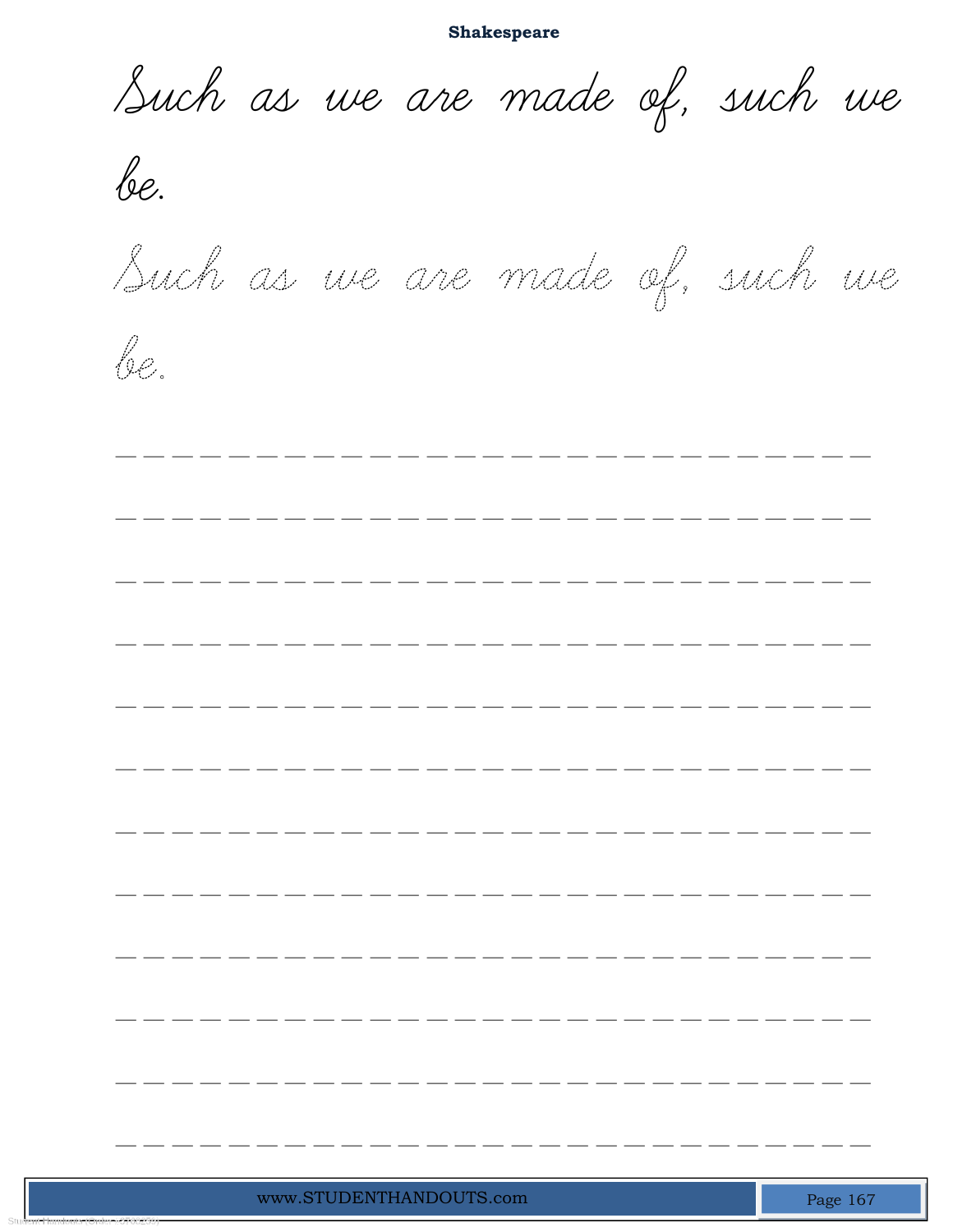

\_\_\_\_\_\_\_\_\_\_\_\_\_\_\_\_\_\_\_\_\_\_\_\_\_\_\_

\_\_\_\_\_\_\_\_\_\_\_\_\_\_\_\_\_\_\_\_\_\_\_\_\_\_\_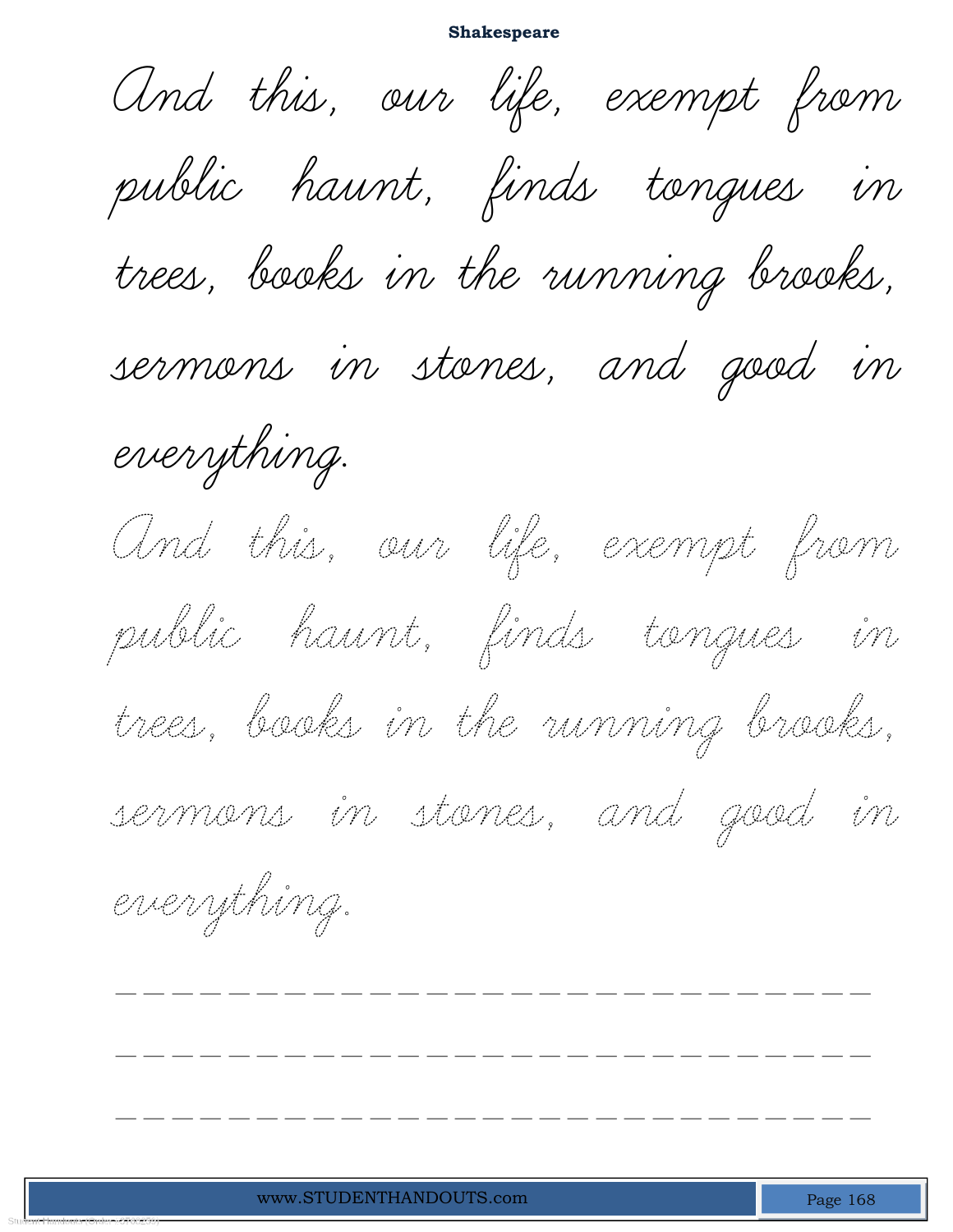dowstrondra chiatere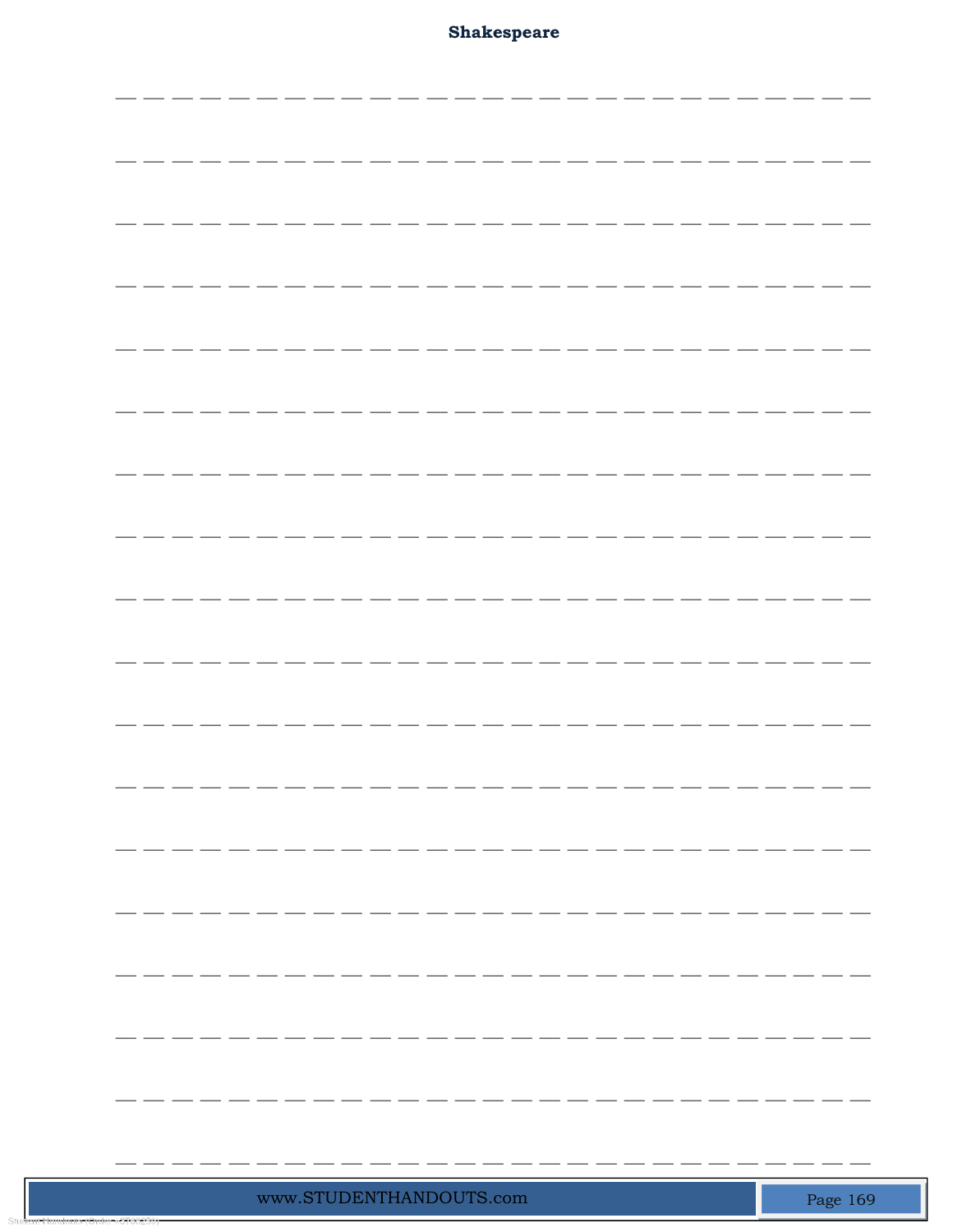For I can raise no money by vile

means.

For I can raise no money by vile

means.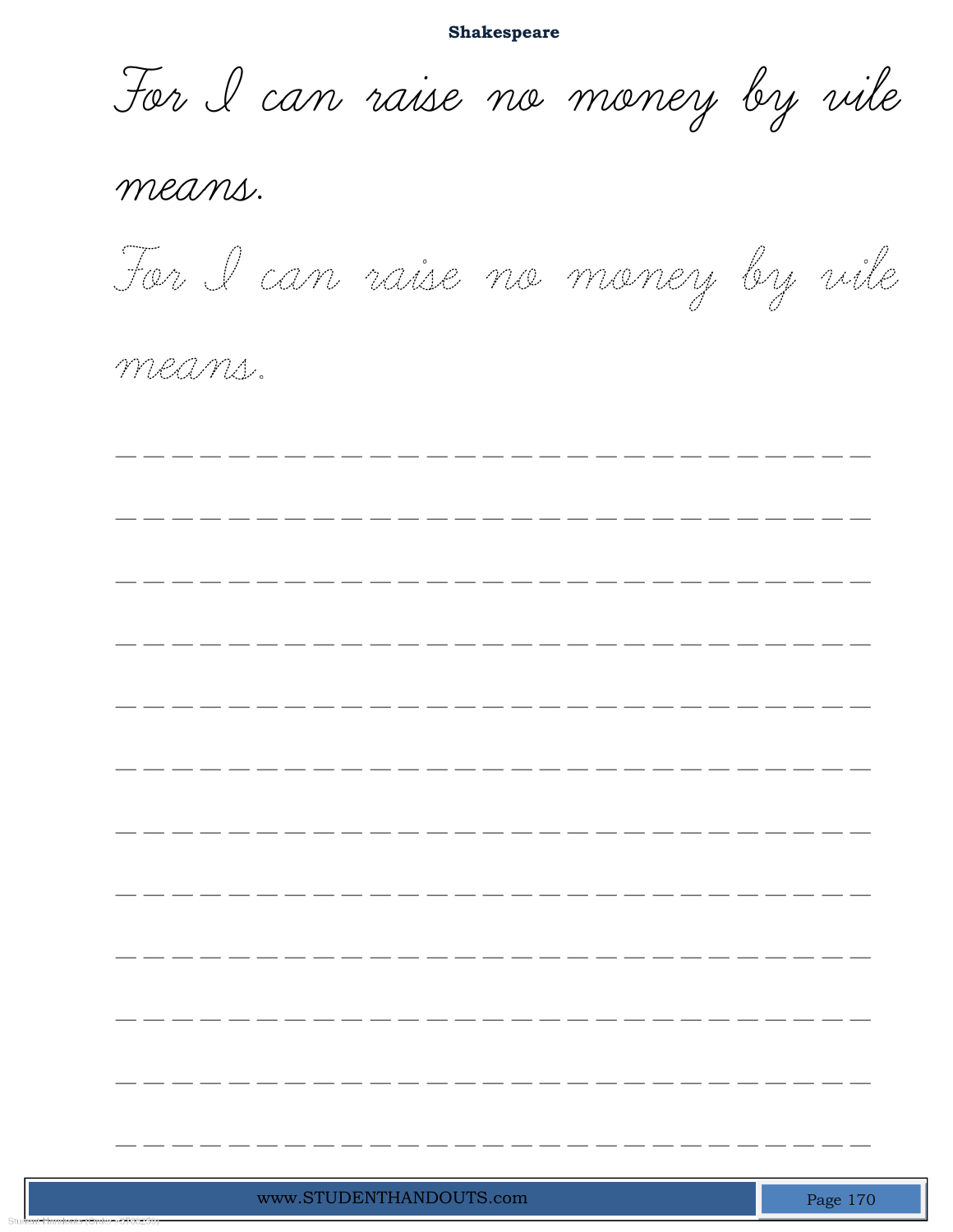I wasted time, and now doth time

waste me.

I wasted time, and now doth time

waste me.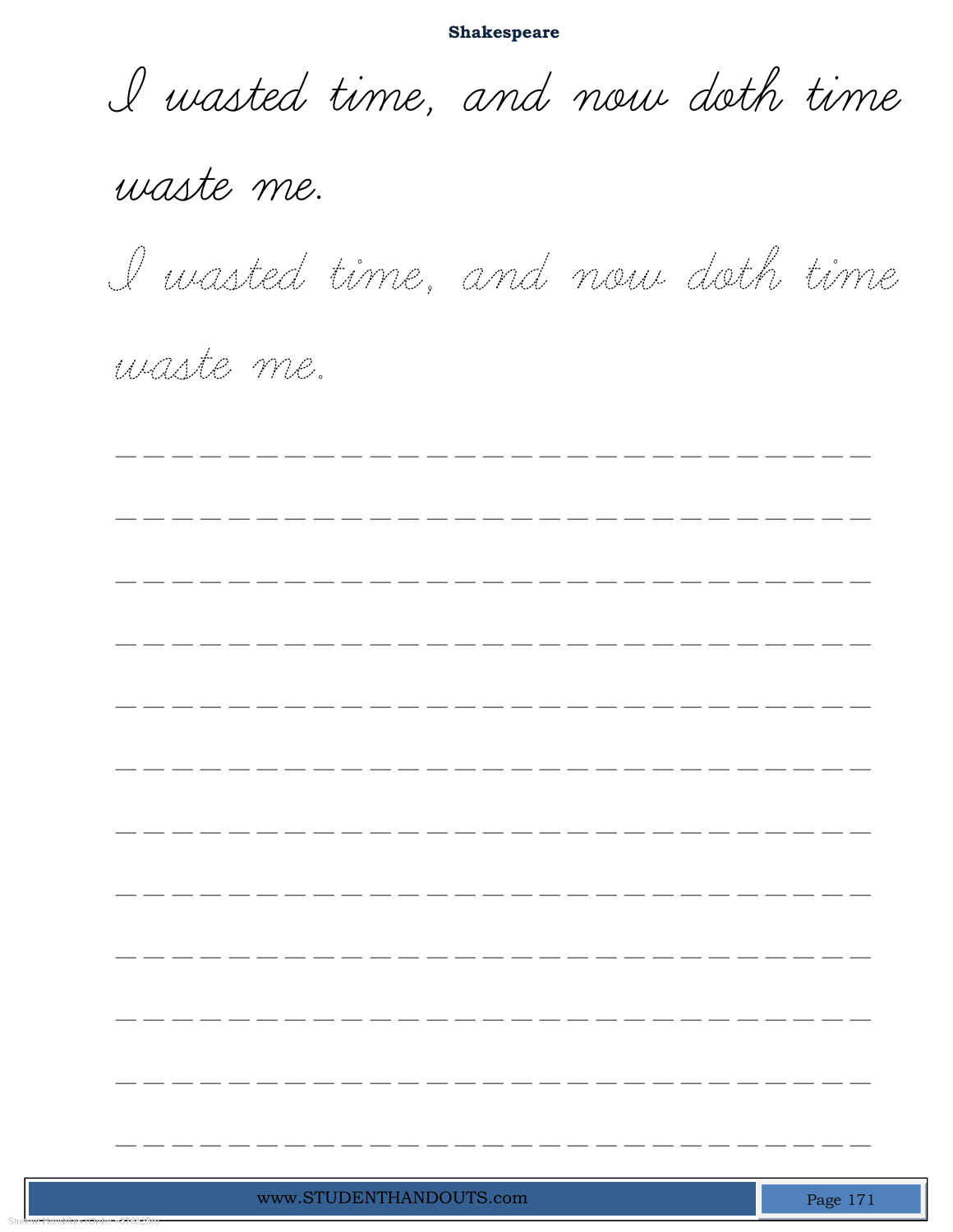Suit the action to the word, the word to the action.



word to the action.

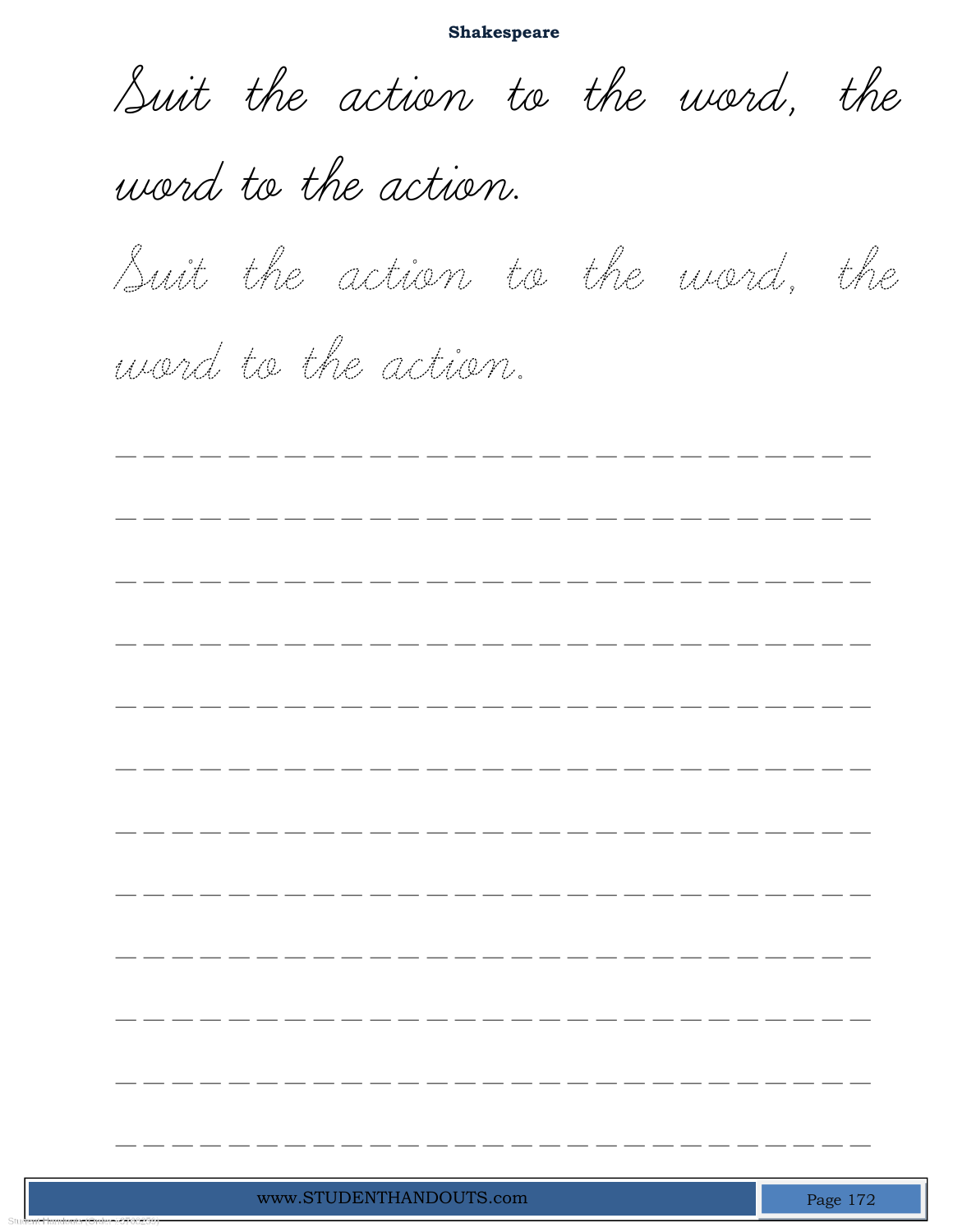Teach not thy lip such scorn, for it

was made for kissing, lady, not for

such contempt.

Teach not thy lip such scorn, for it

was made for kissing, lady, not

\_\_\_\_\_\_\_\_\_\_\_\_\_\_\_\_\_\_\_\_\_\_\_\_\_\_\_

\_\_\_\_\_\_\_\_\_\_\_\_\_\_\_\_\_\_\_\_\_\_\_\_\_\_\_

\_\_\_\_\_\_\_\_\_\_\_\_\_\_\_\_\_\_\_\_\_\_\_\_\_\_\_

\_\_\_\_\_\_\_\_\_\_\_\_\_\_\_\_\_\_\_\_\_\_\_\_\_\_\_

\_\_\_\_\_\_\_\_\_\_\_\_\_\_\_\_\_\_\_\_\_\_\_\_\_\_\_

\_\_\_\_\_\_\_\_\_\_\_\_\_\_\_\_\_\_\_\_\_\_\_\_\_\_\_

\_\_\_\_\_\_\_\_\_\_\_\_\_\_\_\_\_\_\_\_\_\_\_\_\_\_\_

\_\_\_\_\_\_\_\_\_\_\_\_\_\_\_\_\_\_\_\_\_\_\_\_\_\_\_

\_\_\_\_\_\_\_\_\_\_\_\_\_\_\_\_\_\_\_\_\_\_\_\_\_\_\_

for such contempt.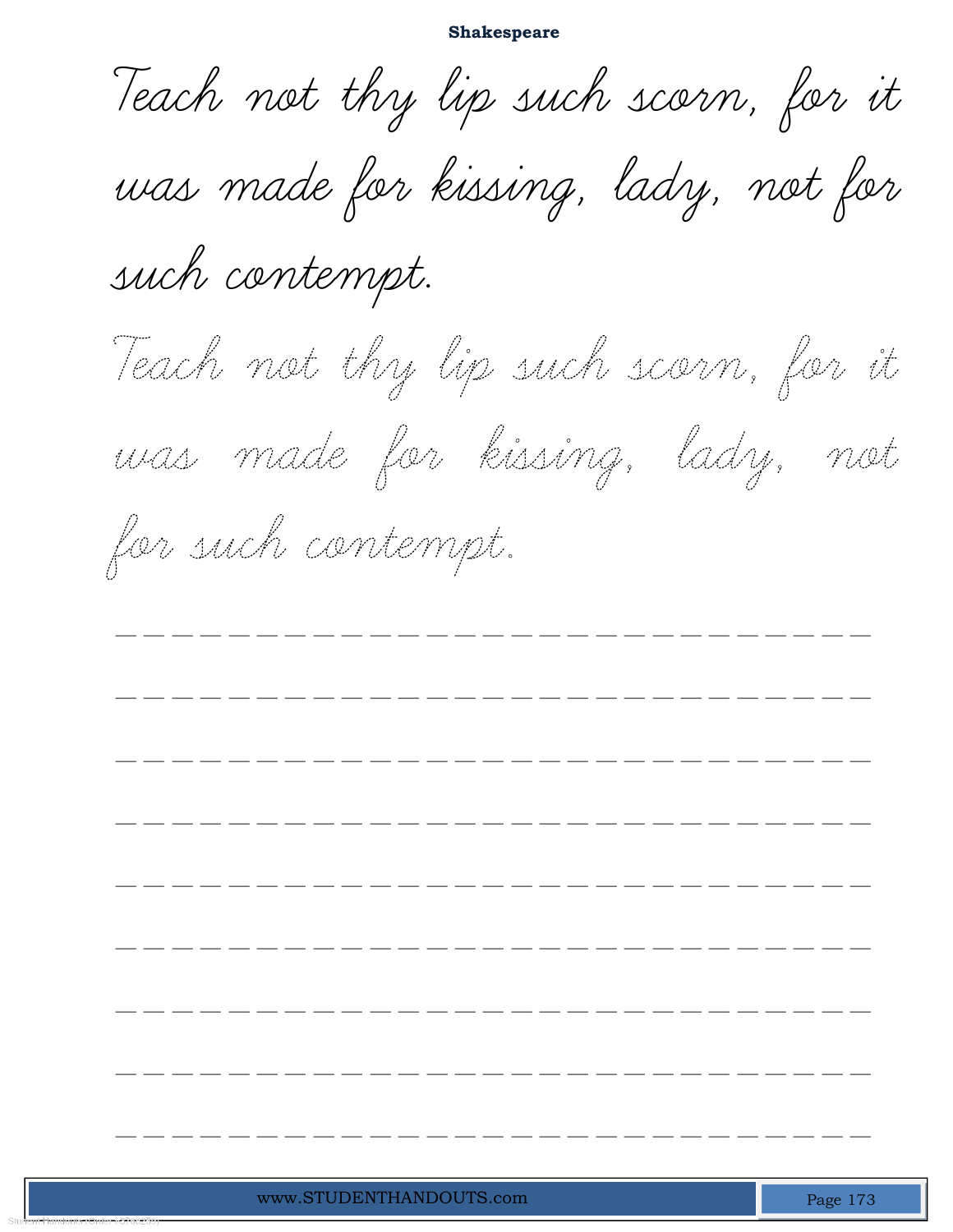The attempt and not the deed

confounds us.

The attempt and not the deed

confounds us.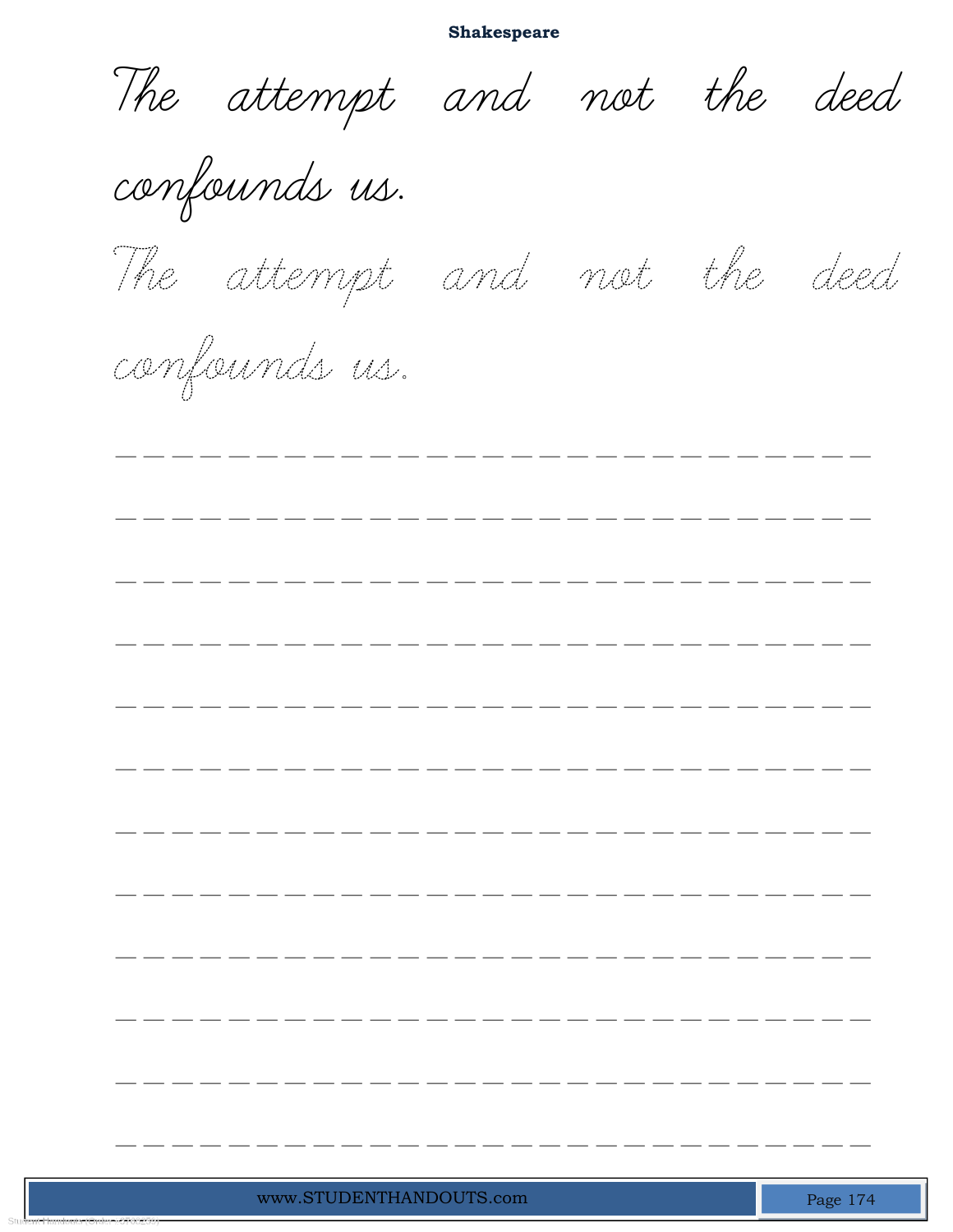**Shakespeare** There's no art to find the mind's construction in the face. There's no art to find the mind's construction in the face. \_\_\_\_\_\_\_\_\_\_\_\_\_\_\_\_\_\_\_\_\_\_\_\_\_\_\_ \_\_\_\_\_\_\_\_\_\_\_\_\_\_\_\_\_\_\_\_\_\_\_\_\_\_\_ \_\_\_\_\_\_\_\_\_\_\_\_\_\_\_\_\_\_\_\_\_\_\_\_\_\_\_ \_\_\_\_\_\_\_\_\_\_\_\_\_\_\_\_\_\_\_\_\_\_\_\_\_\_\_ \_\_\_\_\_\_\_\_\_\_\_\_\_\_\_\_\_\_\_\_\_\_\_\_\_\_\_ \_\_\_\_\_\_\_\_\_\_\_\_\_\_\_\_\_\_\_\_\_\_\_\_\_\_\_ \_\_\_\_\_\_\_\_\_\_\_\_\_\_\_\_\_\_\_\_\_\_\_\_\_\_\_ \_\_\_\_\_\_\_\_\_\_\_\_\_\_\_\_\_\_\_\_\_\_\_\_\_\_\_ \_\_\_\_\_\_\_\_\_\_\_\_\_\_\_\_\_\_\_\_\_\_\_\_\_\_\_ \_\_\_\_\_\_\_\_\_\_\_\_\_\_\_\_\_\_\_\_\_\_\_\_\_\_\_

\_\_\_\_\_\_\_\_\_\_\_\_\_\_\_\_\_\_\_\_\_\_\_\_\_\_\_

\_\_\_\_\_\_\_\_\_\_\_\_\_\_\_\_\_\_\_\_\_\_\_\_\_\_\_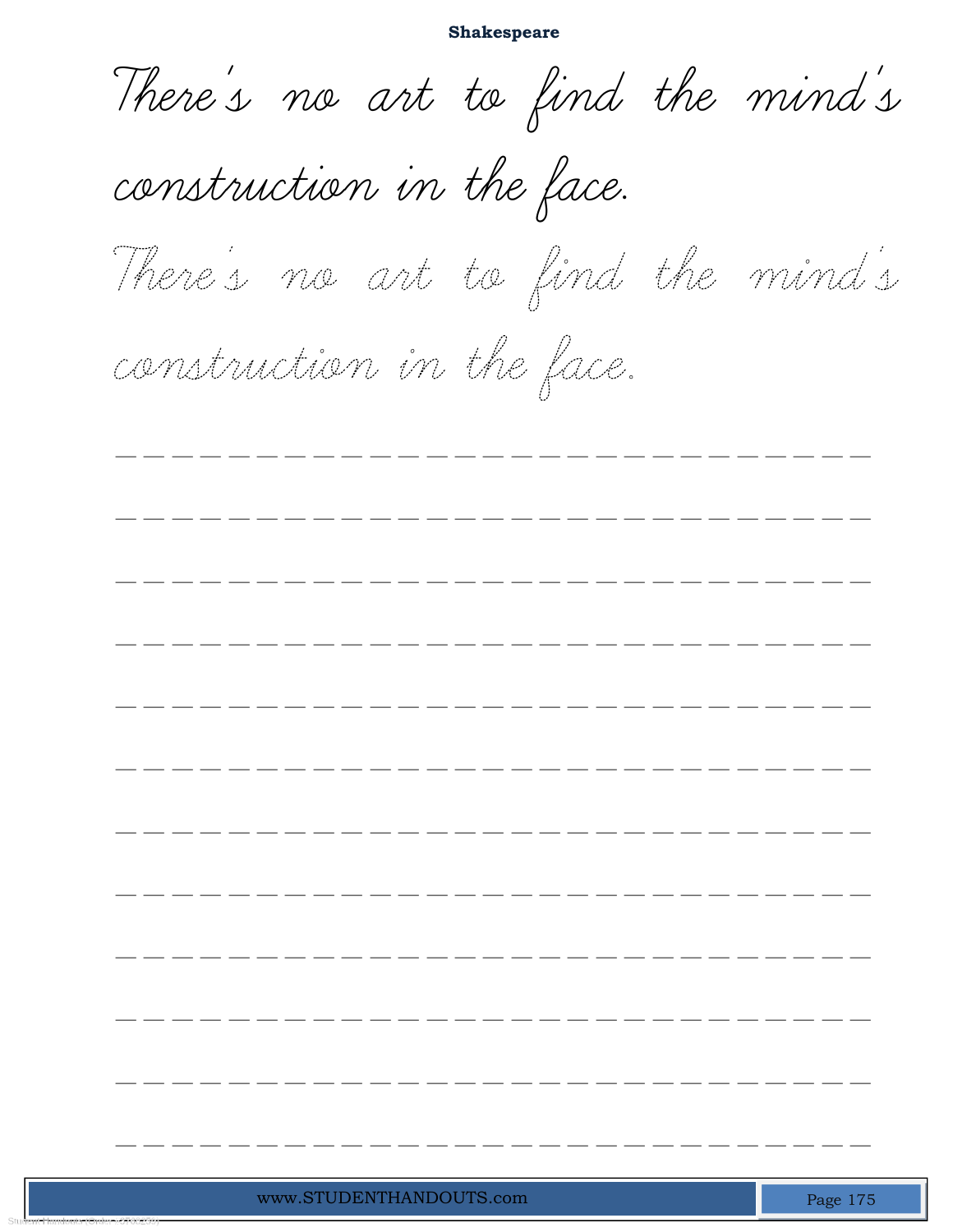'Tis one thing to be tempted,

another thing to fall.

'Tis one thing to be tempted,

\_\_\_\_\_\_\_\_\_\_\_\_\_\_\_\_\_\_\_\_\_\_\_\_\_\_\_

another thing to fall.

\_\_\_\_\_\_\_\_\_\_\_\_\_\_\_\_\_\_\_\_\_\_\_\_\_\_\_ \_\_\_\_\_\_\_\_\_\_\_\_\_\_\_\_\_\_\_\_\_\_\_\_\_\_\_ \_\_\_\_\_\_\_\_\_\_\_\_\_\_\_\_\_\_\_\_\_\_\_\_\_\_\_ \_\_\_\_\_\_\_\_\_\_\_\_\_\_\_\_\_\_\_\_\_\_\_\_\_\_\_ \_\_\_\_\_\_\_\_\_\_\_\_\_\_\_\_\_\_\_\_\_\_\_\_\_\_\_ \_\_\_\_\_\_\_\_\_\_\_\_\_\_\_\_\_\_\_\_\_\_\_\_\_\_\_ \_\_\_\_\_\_\_\_\_\_\_\_\_\_\_\_\_\_\_\_\_\_\_\_\_\_\_ \_\_\_\_\_\_\_\_\_\_\_\_\_\_\_\_\_\_\_\_\_\_\_\_\_\_\_ \_\_\_\_\_\_\_\_\_\_\_\_\_\_\_\_\_\_\_\_\_\_\_\_\_\_\_ \_\_\_\_\_\_\_\_\_\_\_\_\_\_\_\_\_\_\_\_\_\_\_\_\_\_\_ \_\_\_\_\_\_\_\_\_\_\_\_\_\_\_\_\_\_\_\_\_\_\_\_\_\_\_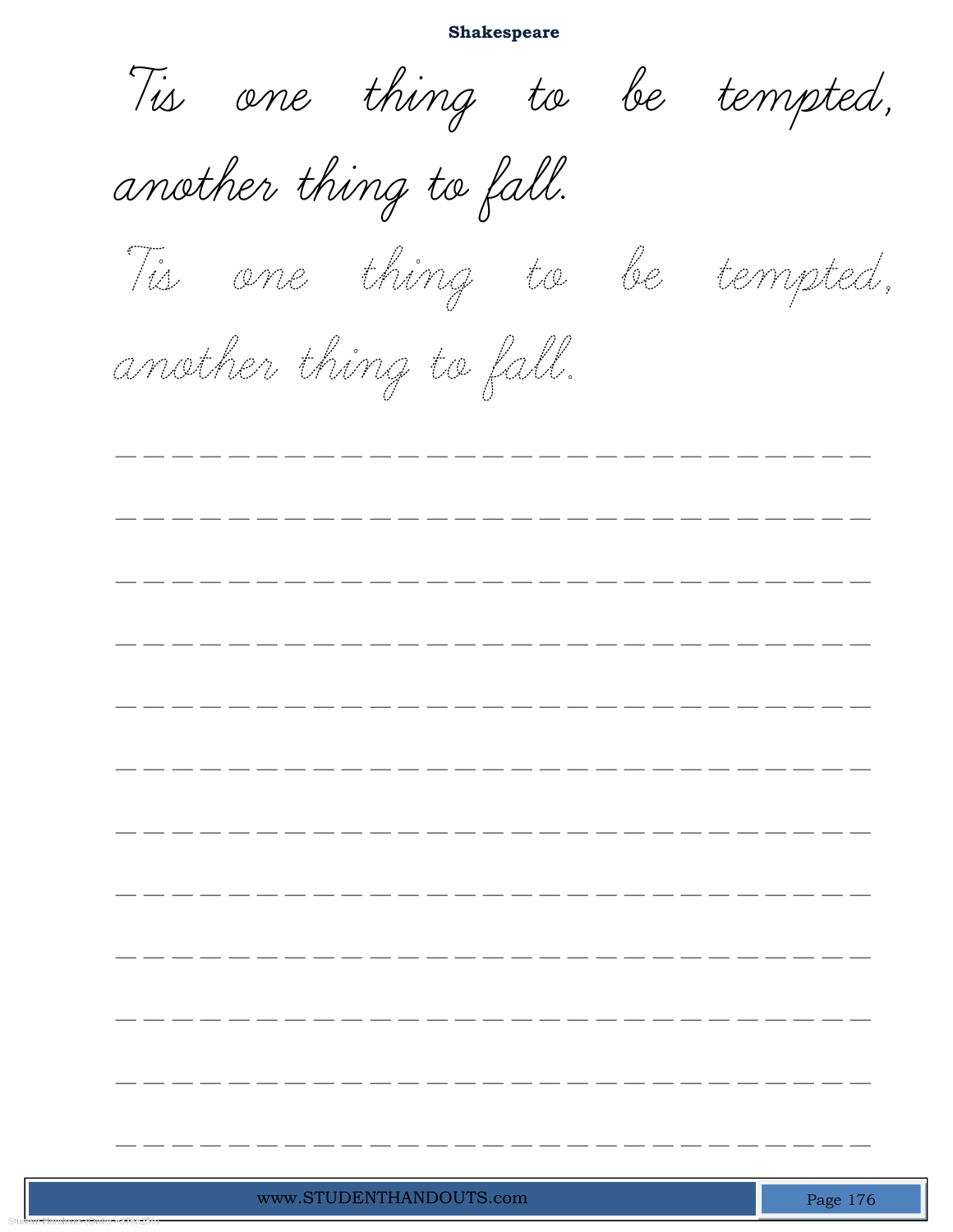To do a great right do a little

urong.

To do a great right do a little

wwang.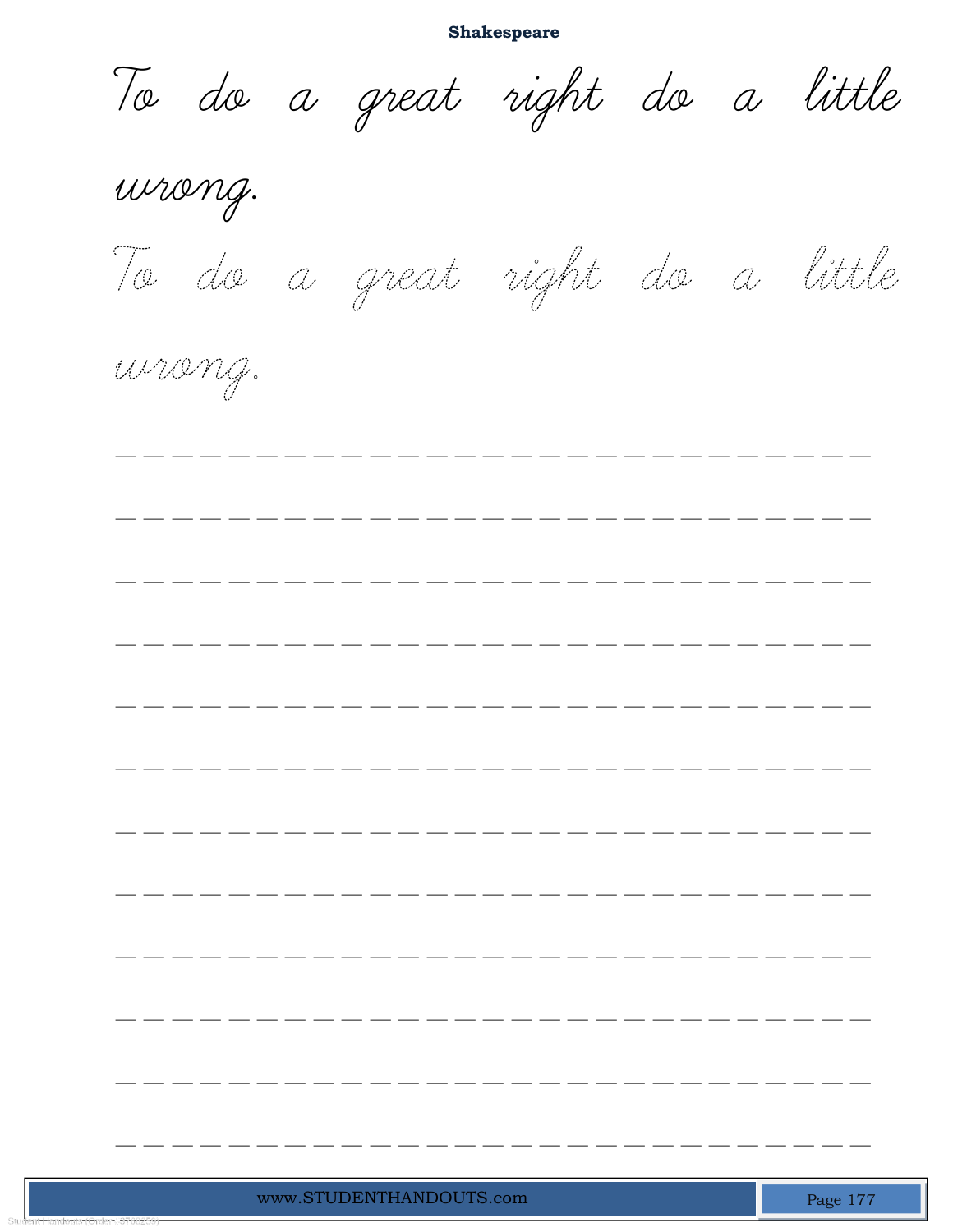To thine own self be true, and it must follow, as the night the day, thou canst not then be false to any man. To thine own self be true, and it

must follow, as the night the day,

thou canst not then be false to any

\_\_\_\_\_\_\_\_\_\_\_\_\_\_\_\_\_\_\_\_\_\_\_\_\_\_\_

\_\_\_\_\_\_\_\_\_\_\_\_\_\_\_\_\_\_\_\_\_\_\_\_\_\_\_

\_\_\_\_\_\_\_\_\_\_\_\_\_\_\_\_\_\_\_\_\_\_\_\_\_\_\_

\_\_\_\_\_\_\_\_\_\_\_\_\_\_\_\_\_\_\_\_\_\_\_\_\_\_\_

\_\_\_\_\_\_\_\_\_\_\_\_\_\_\_\_\_\_\_\_\_\_\_\_\_\_\_

\_\_\_\_\_\_\_\_\_\_\_\_\_\_\_\_\_\_\_\_\_\_\_\_\_\_\_

man.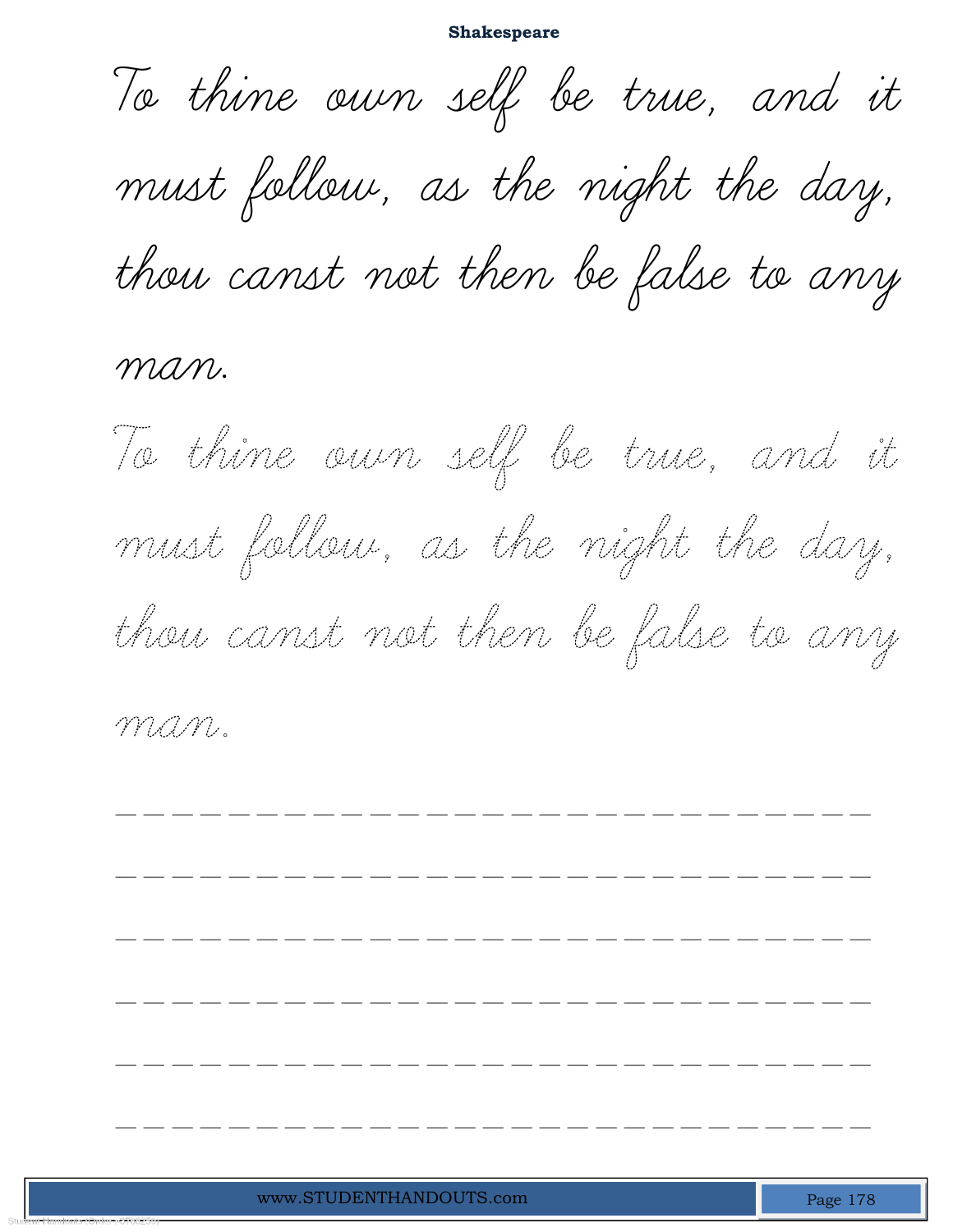Things wen are done, joy's soul lies

in the doing.

Things wen are dene, joy's soul lies

\_ \_\_ \_\_ \_\_ \_\_

-----------------

. \_\_ \_\_ \_\_ \_\_ \_\_ \_\_

---------------------------

- -- -

- - -

 $\overline{\phantom{a}}$  and  $\overline{\phantom{a}}$ 

\_ \_\_ \_\_ \_

- -- -- -- -- --

- -

in the doing.

- -- -- -

\_\_\_\_\_\_\_\_\_\_\_\_\_\_\_\_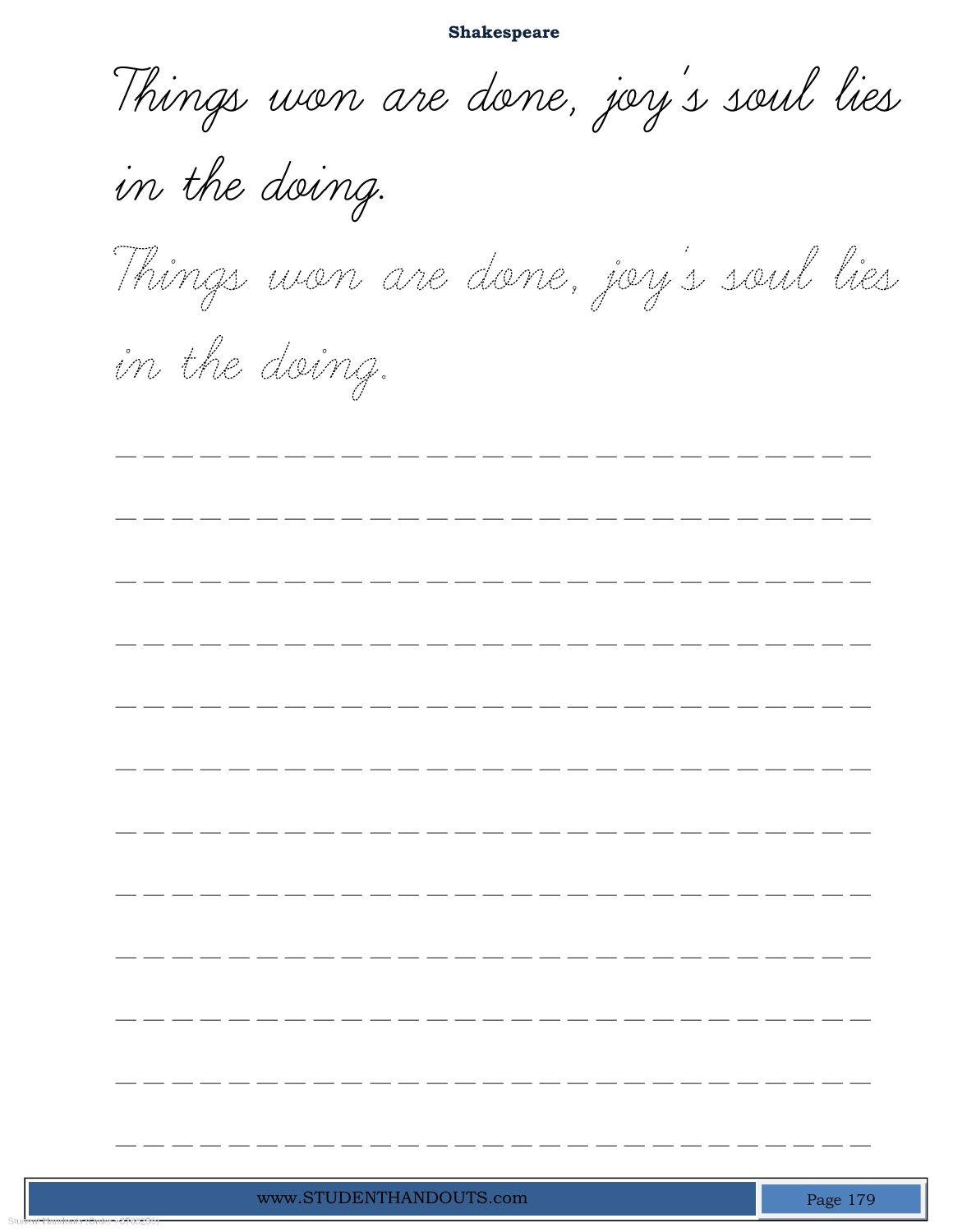**Shakespeare** Use every man after his desert, and who should escape whipping? Use every man after his desert, and who should escape whipping? \_\_\_\_\_\_\_\_\_\_\_\_\_\_\_\_\_\_\_\_\_\_\_\_\_\_\_ \_\_\_\_\_\_\_\_\_\_\_\_\_\_\_\_\_\_\_\_\_\_\_\_\_\_\_ \_\_\_\_\_\_\_\_\_\_\_\_\_\_\_\_\_\_\_\_\_\_\_\_\_\_\_ \_\_\_\_\_\_\_\_\_\_\_\_\_\_\_\_\_\_\_\_\_\_\_\_\_\_\_ \_\_\_\_\_\_\_\_\_\_\_\_\_\_\_\_\_\_\_\_\_\_\_\_\_\_\_ \_\_\_\_\_\_\_\_\_\_\_\_\_\_\_\_\_\_\_\_\_\_\_\_\_\_\_ \_\_\_\_\_\_\_\_\_\_\_\_\_\_\_\_\_\_\_\_\_\_\_\_\_\_\_ \_\_\_\_\_\_\_\_\_\_\_\_\_\_\_\_\_\_\_\_\_\_\_\_\_\_\_ \_\_\_\_\_\_\_\_\_\_\_\_\_\_\_\_\_\_\_\_\_\_\_\_\_\_\_

\_\_\_\_\_\_\_\_\_\_\_\_\_\_\_\_\_\_\_\_\_\_\_\_\_\_\_

\_\_\_\_\_\_\_\_\_\_\_\_\_\_\_\_\_\_\_\_\_\_\_\_\_\_\_

\_\_\_\_\_\_\_\_\_\_\_\_\_\_\_\_\_\_\_\_\_\_\_\_\_\_\_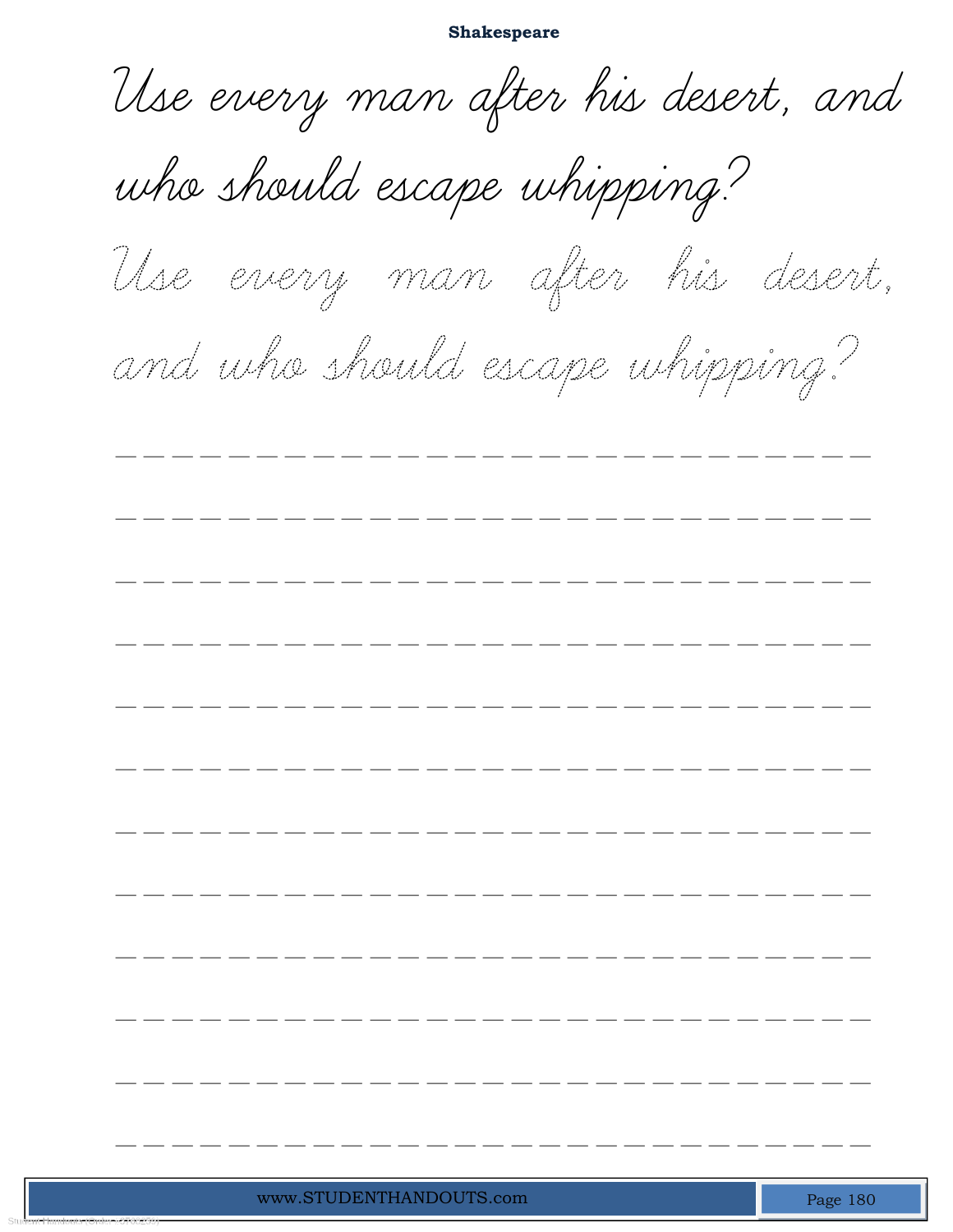Virtue is bold, and goodness never

fearful.

Virtue is bold, and goodness never

fearful.

www.STUDENTHANDOUTS.com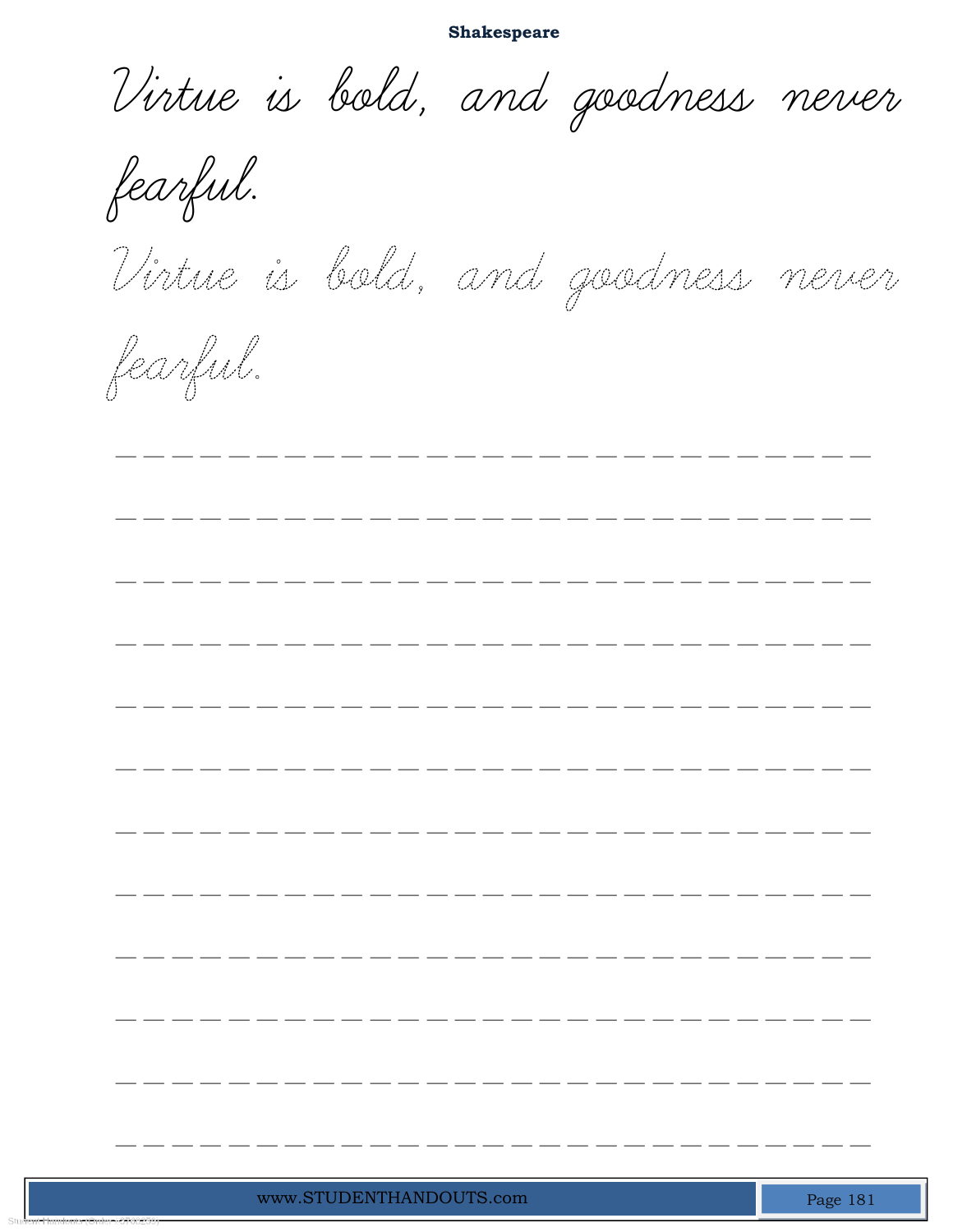We are time's subjects, and time

bids be gone.

We are time's subjects, and time

bids be gone.

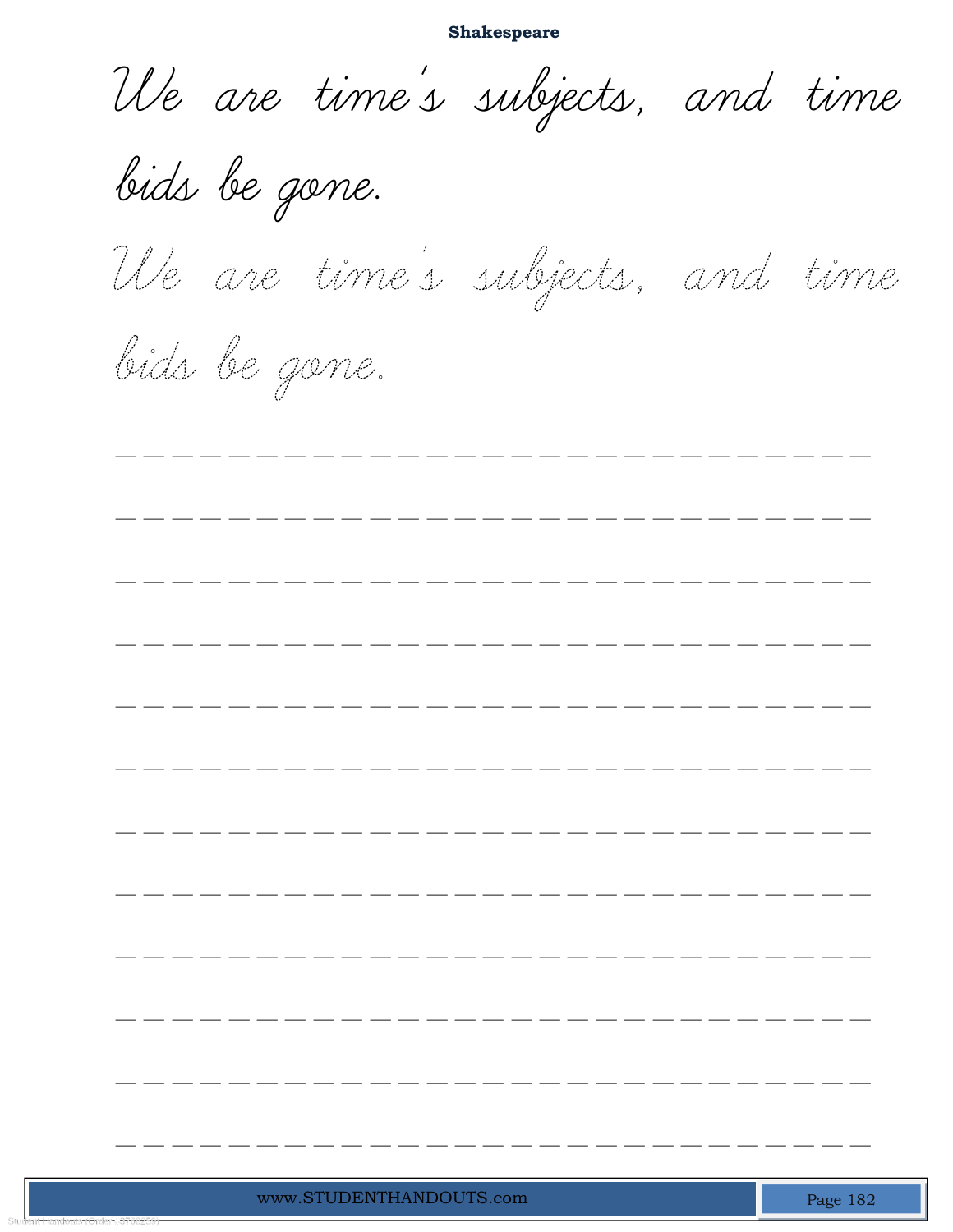Alas, I am a woman friendless,

hopeless!

alas, I am a woman friendless,

hopeless!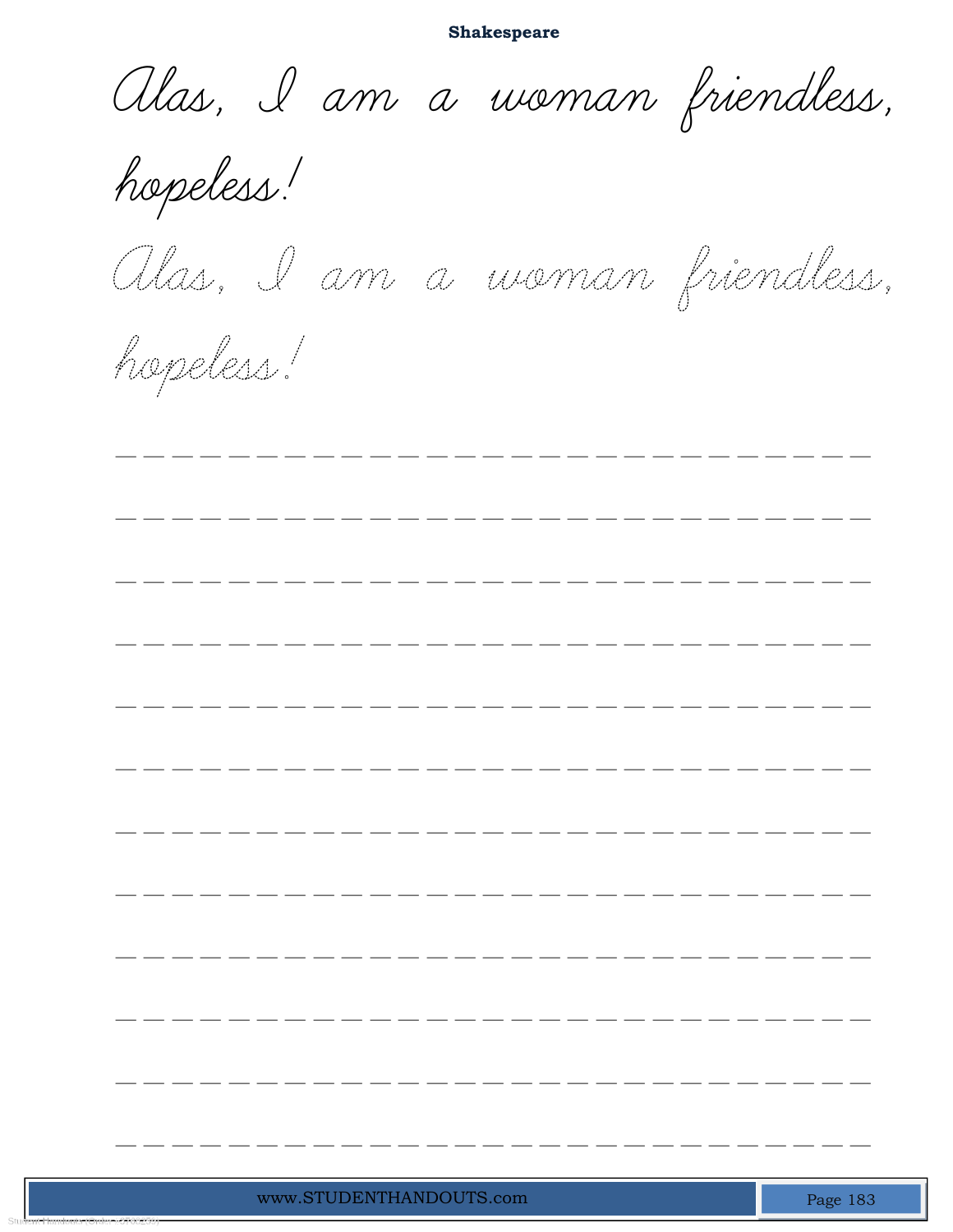**Shakespeare** The course of true love never did run smooth. The course of true love never did uin smaath. - -- -\_ \_\_ \_\_ \_\_ \_\_ \_\_ - - - - $\overline{a}$  $\overline{a}$  $\overline{\phantom{a}}$ - -- - $\sim$ - -- -- -- -- -- -- -- -- -- -- -- -- -- -\_ \_\_ \_\_ \_\_ \_\_ \_\_ \_\_

\_\_\_

- -- -- -- -- -- -- -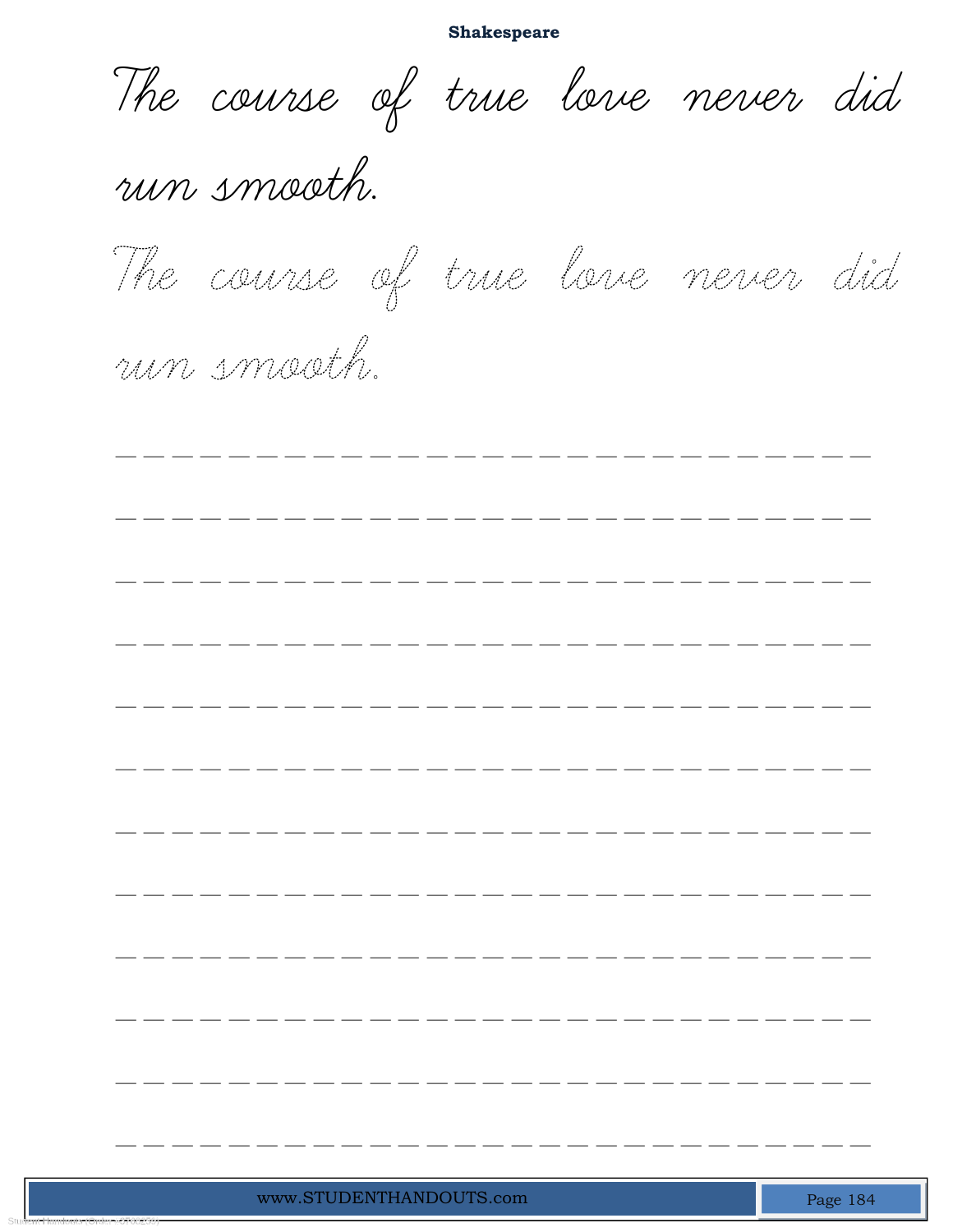Absence from those we love is self

from self - a deadly banishment.

Absence from those we love is self

from self - a deadly banishment.

\_\_\_\_\_\_\_\_\_\_\_\_\_\_\_\_\_\_\_\_\_\_\_\_\_\_\_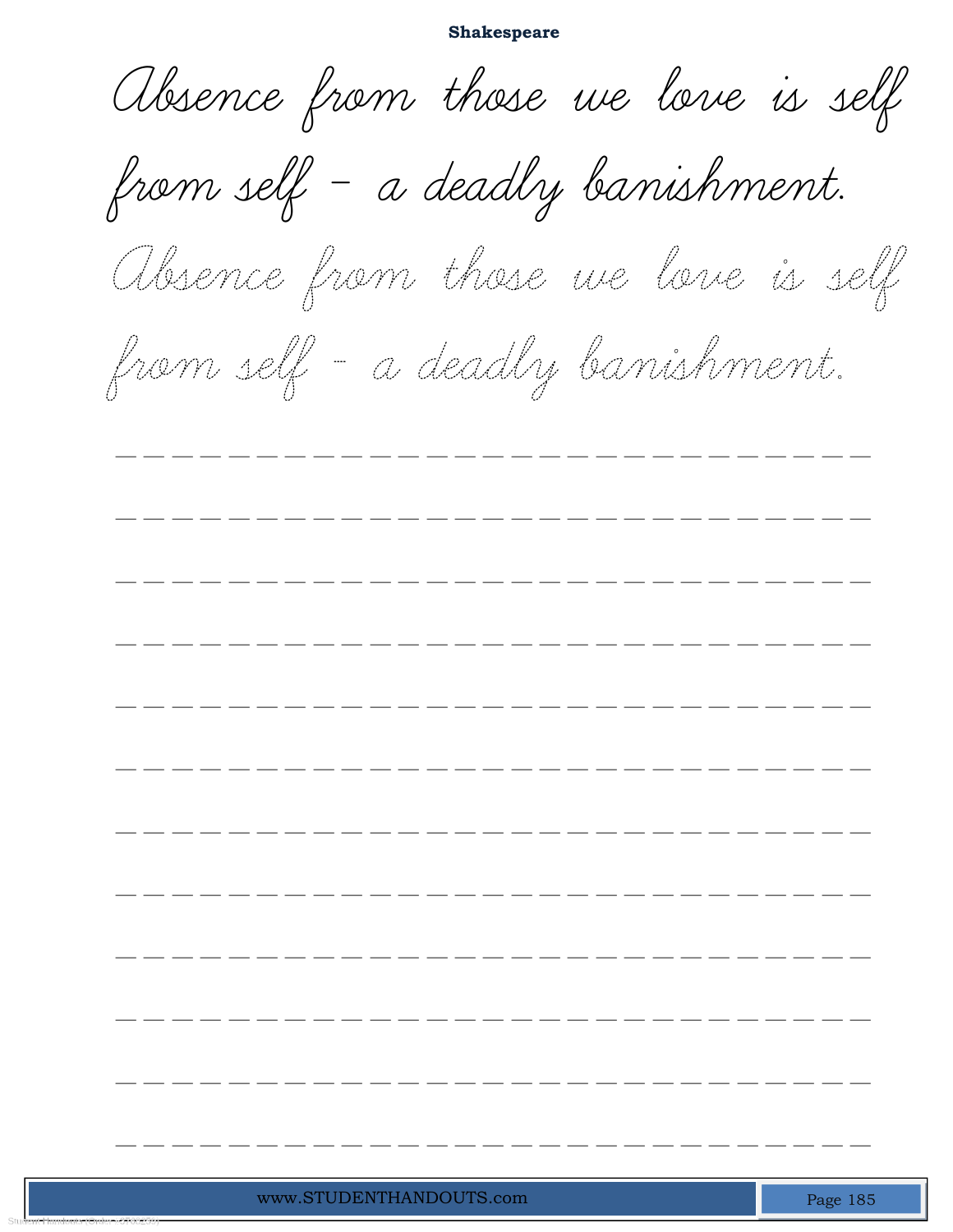The empty vessel makes the loudest

sound.

The empty vessel makes the loudest

sound.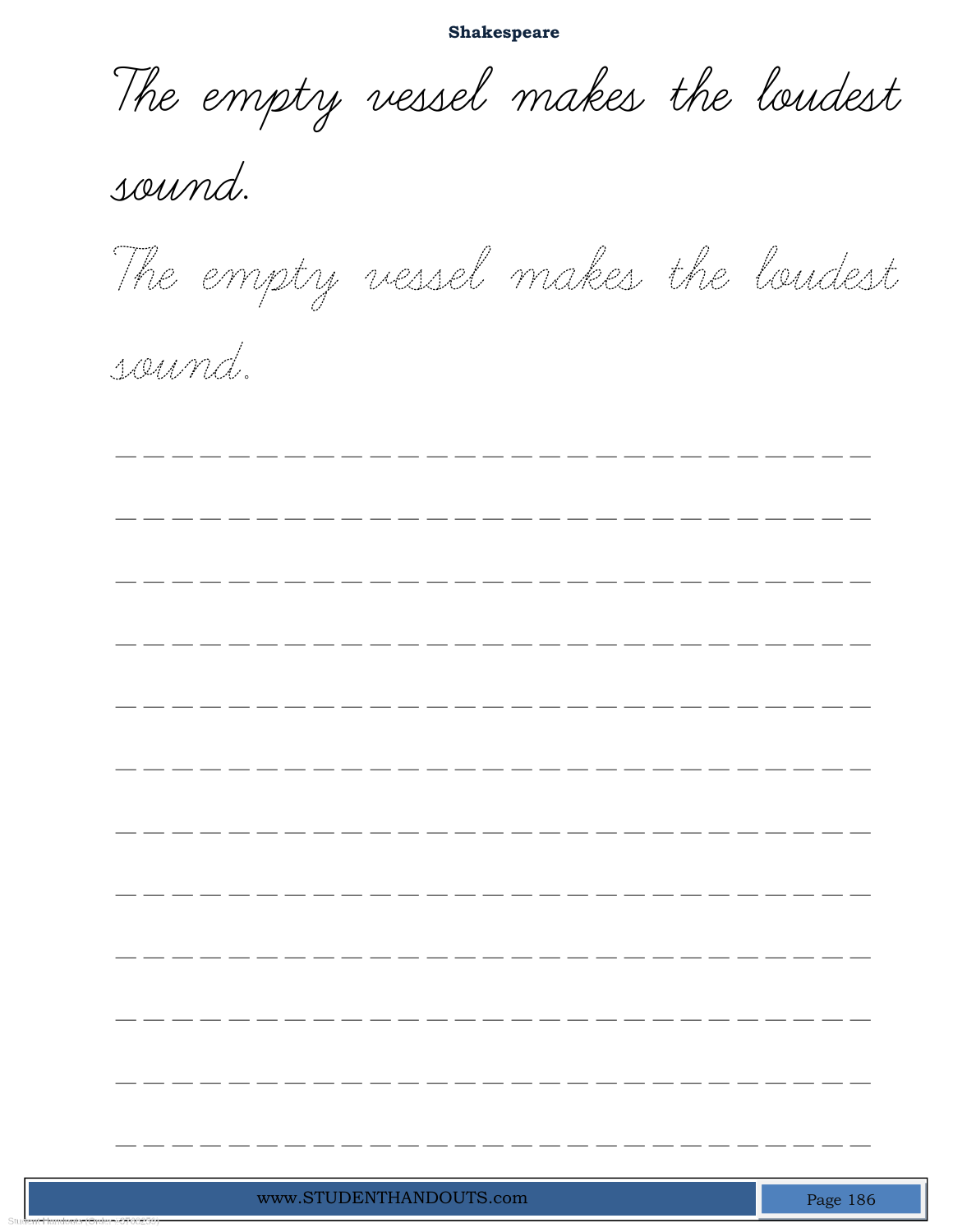A peace is of the nature of a conquest; for then both parties nobly are subdued, and neither party loser. A peace is of the nature of a conquest; for then both parties nobly are subdued, and neither party loser. \_\_\_\_\_\_\_\_\_\_\_\_\_\_\_\_\_\_\_\_\_\_\_\_\_\_\_ \_\_\_\_\_\_\_\_\_\_\_\_\_\_\_\_\_\_\_\_\_\_\_\_\_\_\_ \_\_\_\_\_\_\_\_\_\_\_\_\_\_\_\_\_\_\_\_\_\_\_\_\_\_\_ \_\_\_\_\_\_\_\_\_\_\_\_\_\_\_\_\_\_\_\_\_\_\_\_\_\_\_ \_\_\_\_\_\_\_\_\_\_\_\_\_\_\_\_\_\_\_\_\_\_\_\_\_\_\_

\_\_\_\_\_\_\_\_\_\_\_\_\_\_\_\_\_\_\_\_\_\_\_\_\_\_\_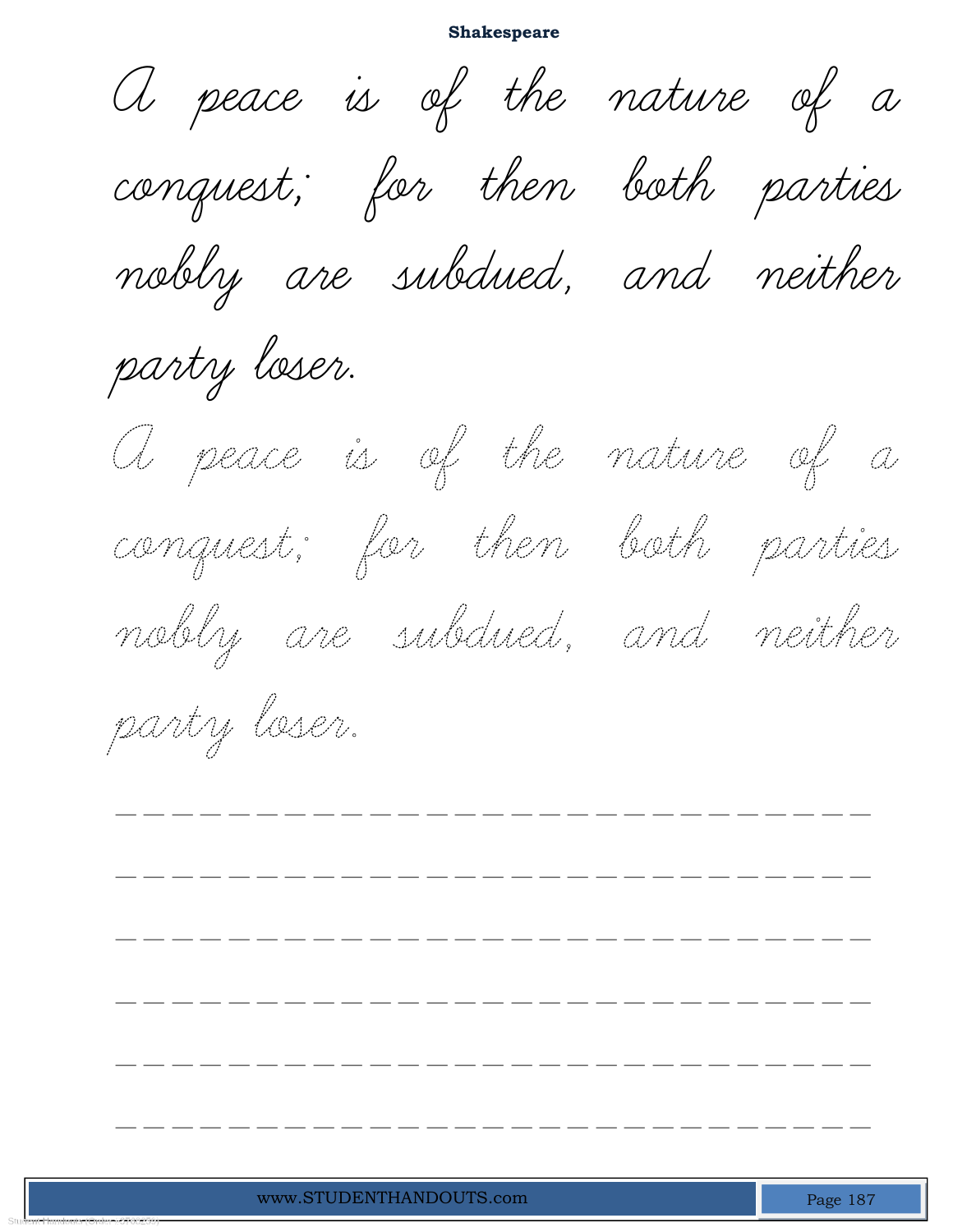The fashion of the world is to avoid cost, and you encounter it.

The fashion of the world is to avoid

\_\_\_\_\_\_\_\_\_\_\_\_\_\_\_\_\_\_\_\_\_\_\_\_\_\_\_

\_\_\_\_\_\_\_\_\_\_\_\_\_\_\_\_\_\_\_\_\_\_\_\_\_\_\_

\_\_\_\_\_\_\_\_\_\_\_\_\_\_\_\_\_\_\_\_\_\_\_\_\_\_\_

\_\_\_\_\_\_\_\_\_\_\_\_\_\_\_\_\_\_\_\_\_\_\_\_\_\_\_

\_\_\_\_\_\_\_\_\_\_\_\_\_\_\_\_\_\_\_\_\_\_\_\_\_\_\_

\_\_\_\_\_\_\_\_\_\_\_\_\_\_\_\_\_\_\_\_\_\_\_\_\_\_\_

\_\_\_\_\_\_\_\_\_\_\_\_\_\_\_\_\_\_\_\_\_\_\_\_\_\_\_\_\_\_\_\_\_\_\_

\_\_\_\_\_\_\_\_\_\_\_\_\_\_\_\_\_\_\_\_\_\_\_\_\_\_\_

\_\_\_\_\_\_\_\_\_\_\_\_\_\_\_\_\_\_\_\_\_\_\_\_\_\_\_

\_\_\_\_\_\_\_\_\_\_\_\_\_\_\_\_\_\_\_\_\_\_\_\_\_\_\_

\_\_\_\_\_\_\_\_\_\_\_\_\_\_\_\_\_\_\_\_\_\_\_\_\_\_\_

\_\_\_\_\_\_\_\_\_\_\_\_\_\_\_\_\_\_\_\_\_\_\_\_\_\_\_

cost, and you encounter it.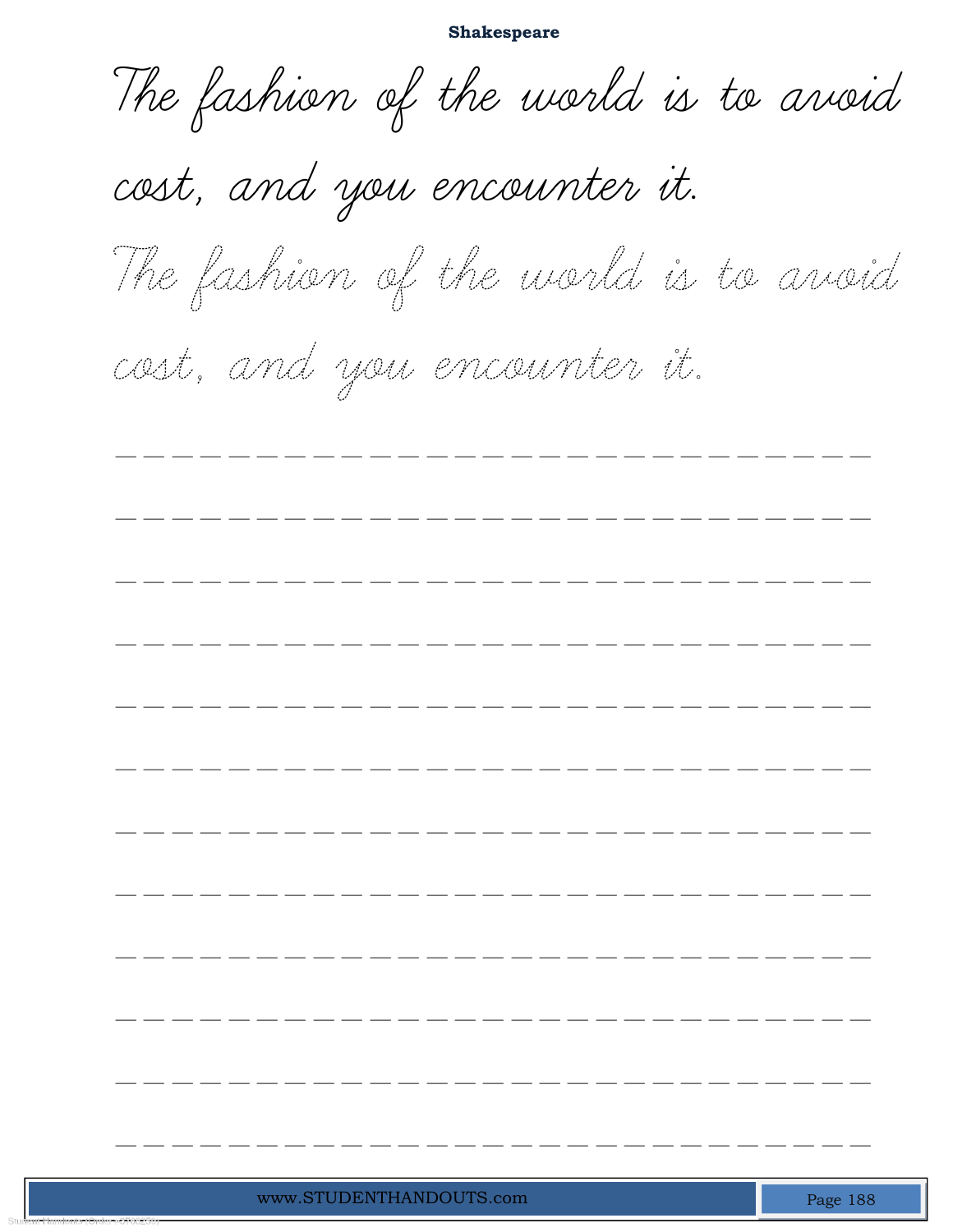A man loves the meat in his youth that he cannot endure in his age. A man loves the meat in his youth that he cannot endure in his age. \_\_\_\_\_\_\_\_\_\_\_\_\_\_\_\_\_\_\_\_\_\_\_\_\_\_\_ \_\_\_\_\_\_\_\_\_\_\_\_\_\_\_\_\_\_\_\_\_\_\_\_\_\_\_ \_\_\_\_\_\_\_\_\_\_\_\_\_\_\_\_\_\_\_\_\_\_\_\_\_\_\_ \_\_\_\_\_\_\_\_\_\_\_\_\_\_\_\_\_\_\_\_\_\_\_\_\_\_\_ \_\_\_\_\_\_\_\_\_\_\_\_\_\_\_\_\_\_\_\_\_\_\_\_\_\_\_ \_\_\_\_\_\_\_\_\_\_\_\_\_\_\_\_\_\_\_\_\_\_\_\_\_\_\_ \_\_\_\_\_\_\_\_\_\_\_\_\_\_\_\_\_\_\_\_\_\_\_\_\_\_\_ \_\_\_\_\_\_\_\_\_\_\_\_\_\_\_\_\_\_\_\_\_\_\_\_\_\_\_ \_\_\_\_\_\_\_\_\_\_\_\_\_\_\_\_\_\_\_\_\_\_\_\_\_\_\_ \_\_\_\_\_\_\_\_\_\_\_\_\_\_\_\_\_\_\_\_\_\_\_\_\_\_\_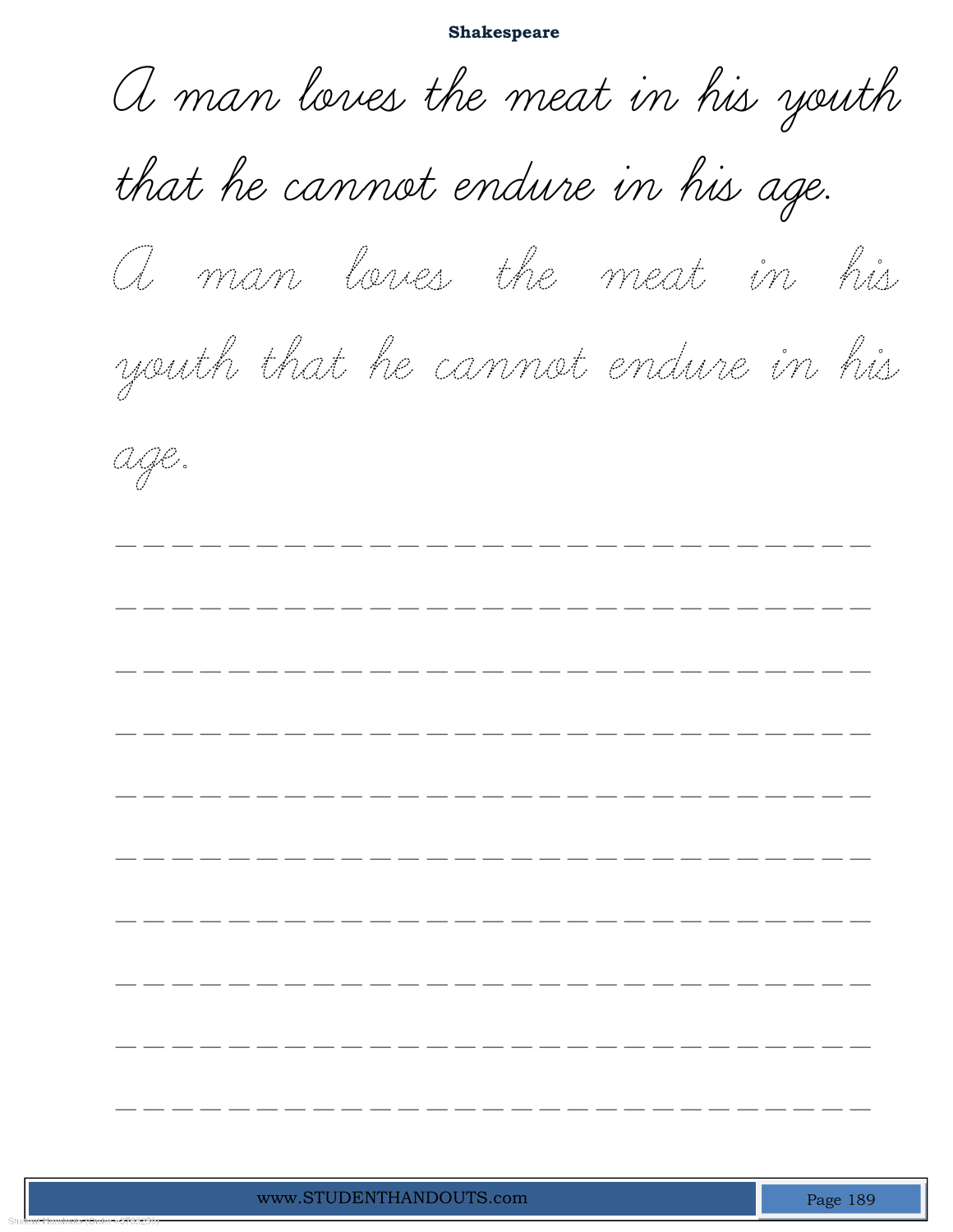The golden age is before us, not

behind us.

The golden age is before us, not

behind us.

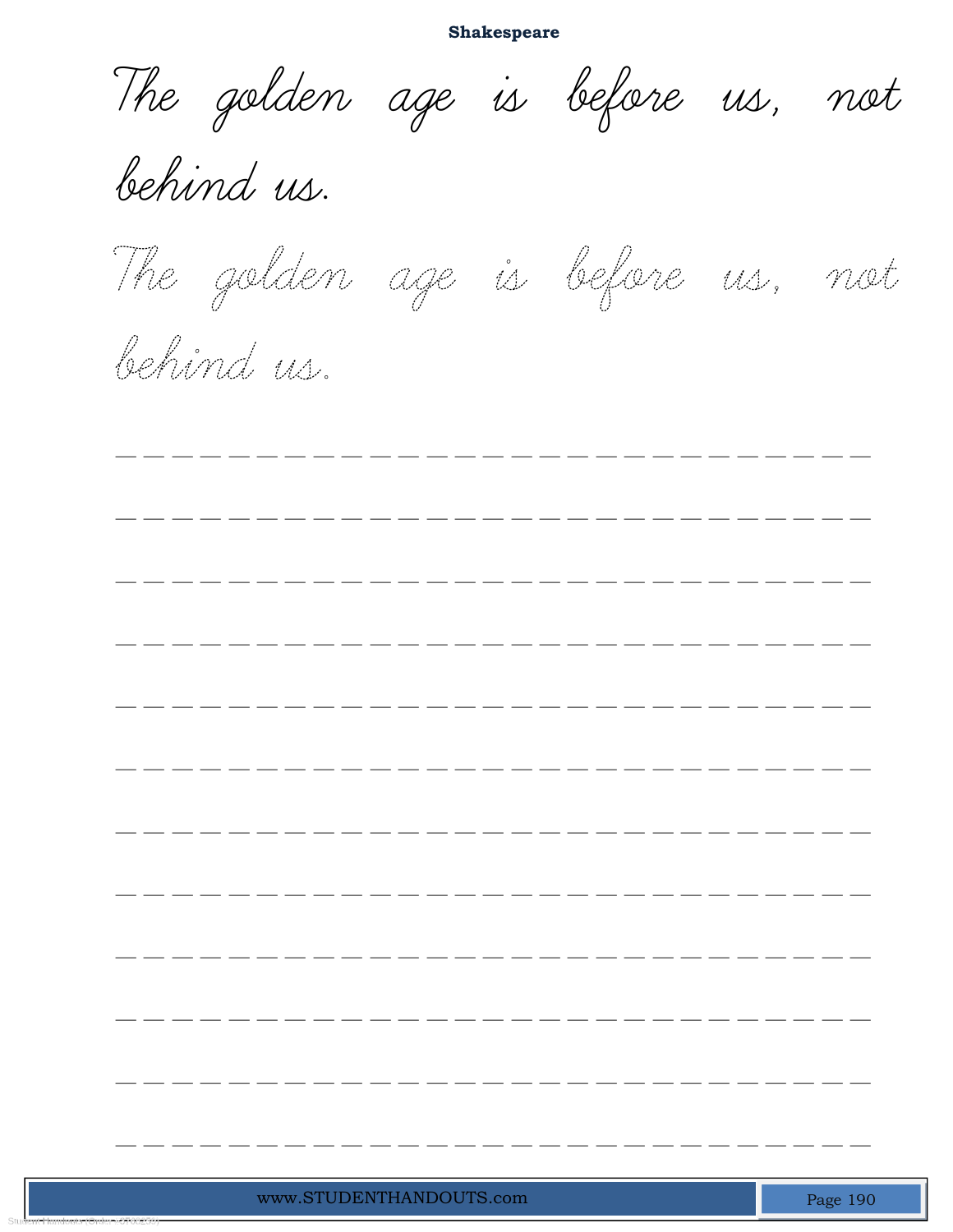Things done well and with a care,

exempt themselves from fear.



\_\_\_\_\_\_\_\_\_\_\_\_\_\_\_\_\_\_\_\_\_\_\_\_\_\_\_

\_\_\_\_\_\_\_\_\_\_\_\_\_\_\_\_\_\_\_\_\_\_\_\_\_\_\_

\_\_\_\_\_\_\_\_\_\_\_\_\_\_\_\_\_\_\_\_\_\_\_\_\_\_\_

\_\_\_\_\_\_\_\_\_\_\_\_\_\_\_\_\_\_\_\_\_\_\_\_\_\_\_

\_\_\_\_\_\_\_\_\_\_\_\_\_\_\_\_\_\_\_\_\_\_\_\_\_\_\_

\_\_\_\_\_\_\_\_\_\_\_\_\_\_\_\_\_\_\_\_\_\_\_\_\_\_\_

\_\_\_\_\_\_\_\_\_\_\_\_\_\_\_\_\_\_\_\_\_\_\_\_\_\_\_

\_\_\_\_\_\_\_\_\_\_\_\_\_\_\_\_\_\_\_\_\_\_\_\_\_\_\_

\_\_\_\_\_\_\_\_\_\_\_\_\_\_\_\_\_\_\_\_\_\_\_\_\_\_\_

\_\_\_\_\_\_\_\_\_\_\_\_\_\_\_\_\_\_\_\_\_\_\_\_\_\_\_

\_\_\_\_\_\_\_\_\_\_\_\_\_\_\_\_\_\_\_\_\_\_\_\_\_\_\_

\_\_\_\_\_\_\_\_\_\_\_\_\_\_\_\_\_\_\_\_\_\_\_\_\_\_\_

exempt themselves from fear.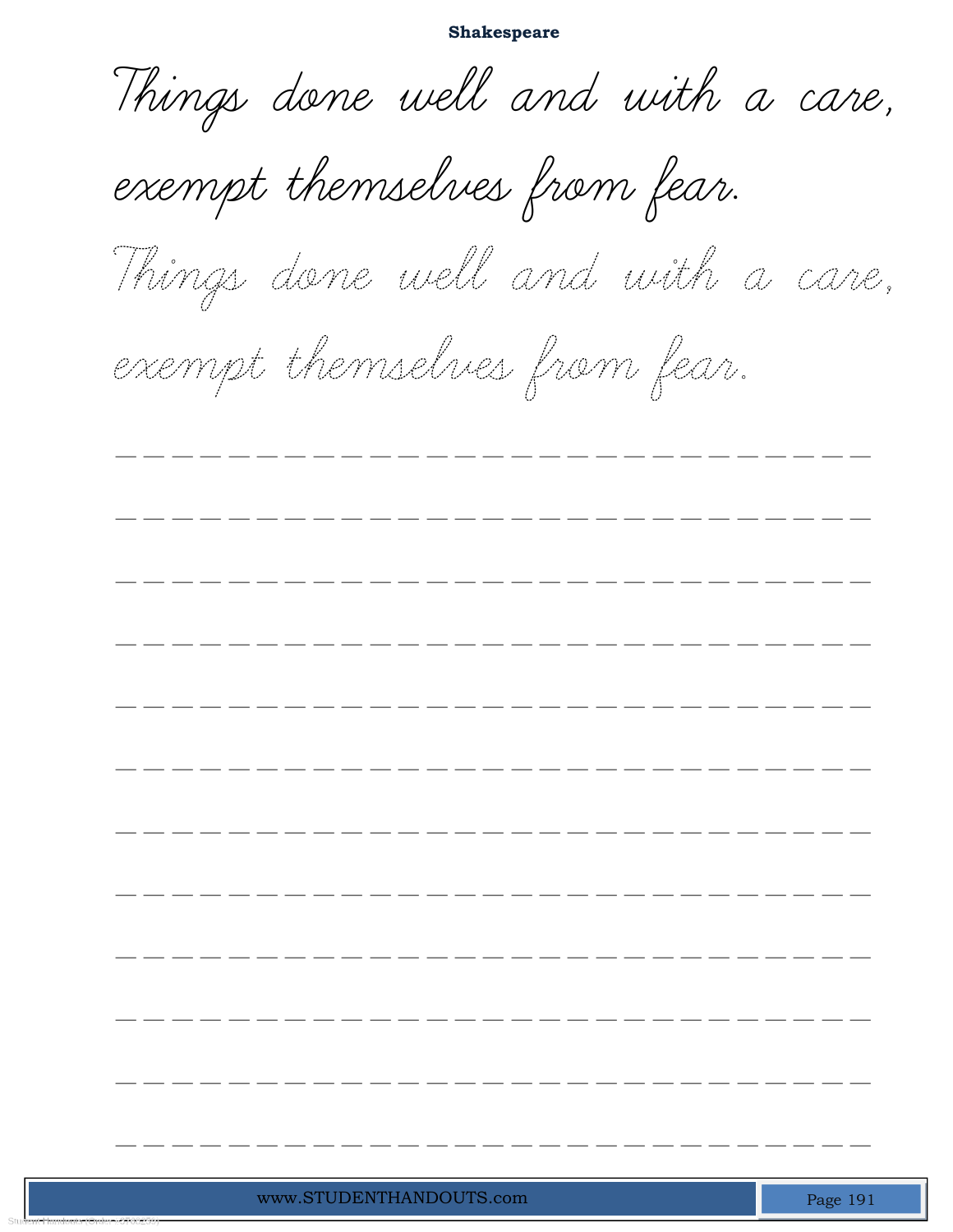We cannot conceive of matter being formed of nothing, since things require a seed to start from... Therefore there is not anything which returns to nothing, but all things return dissolved into their elements. We cannot conceive of matter being formed of nothing, since things require a seed to start from... Therefore there is not anything which returns to nothing, but all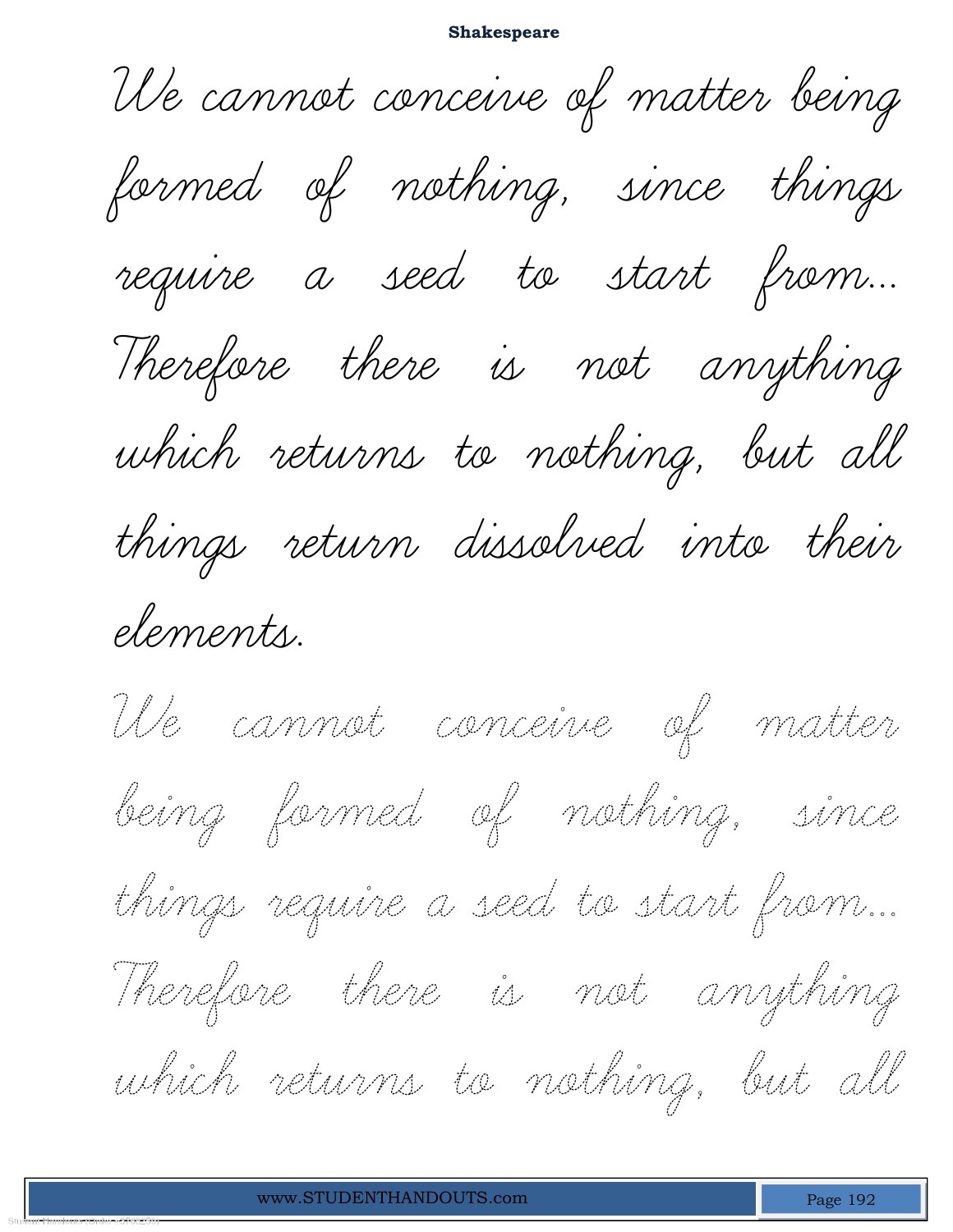things return dissolved into their<br>elements.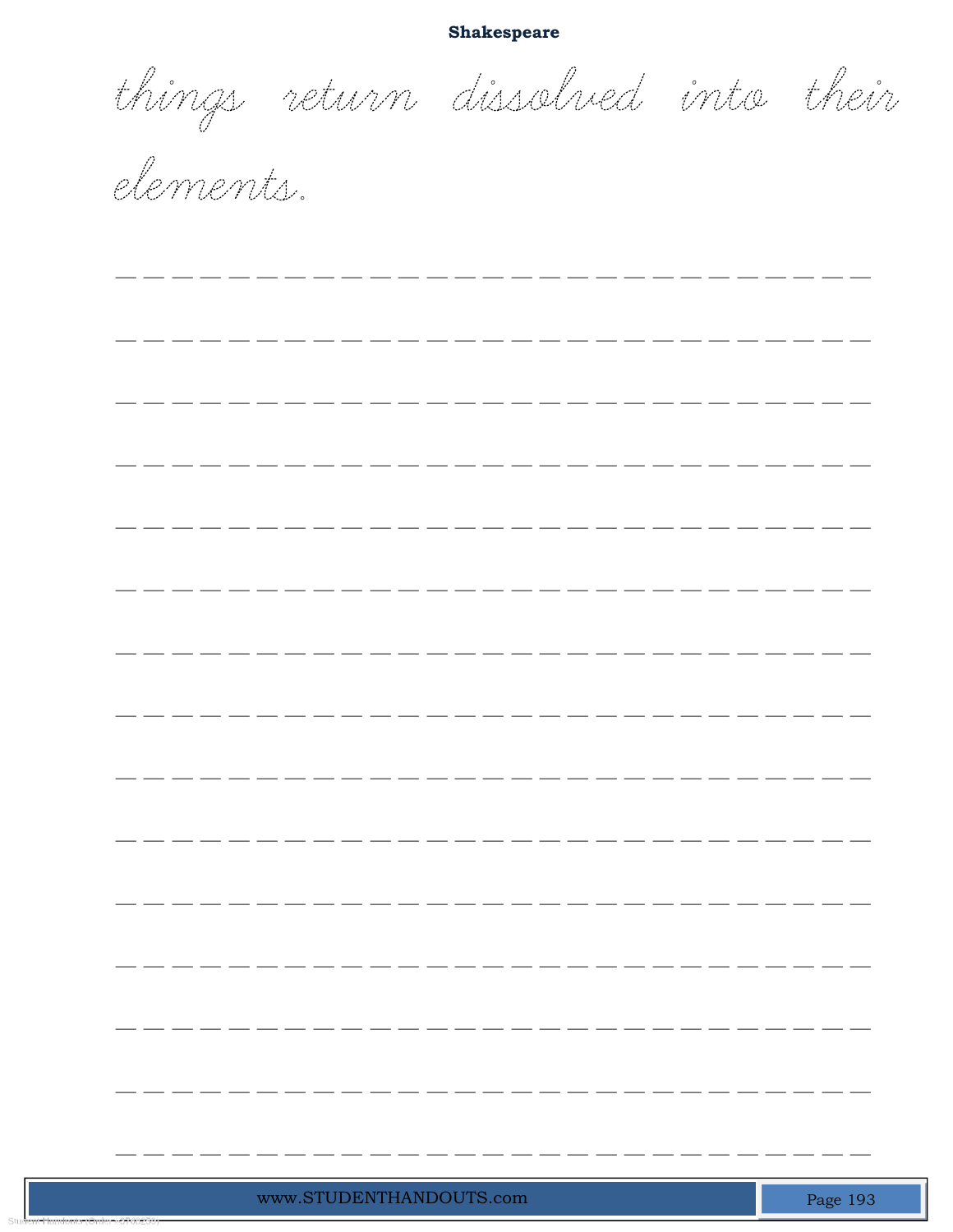They say miracles are past.

They say miracles are past.

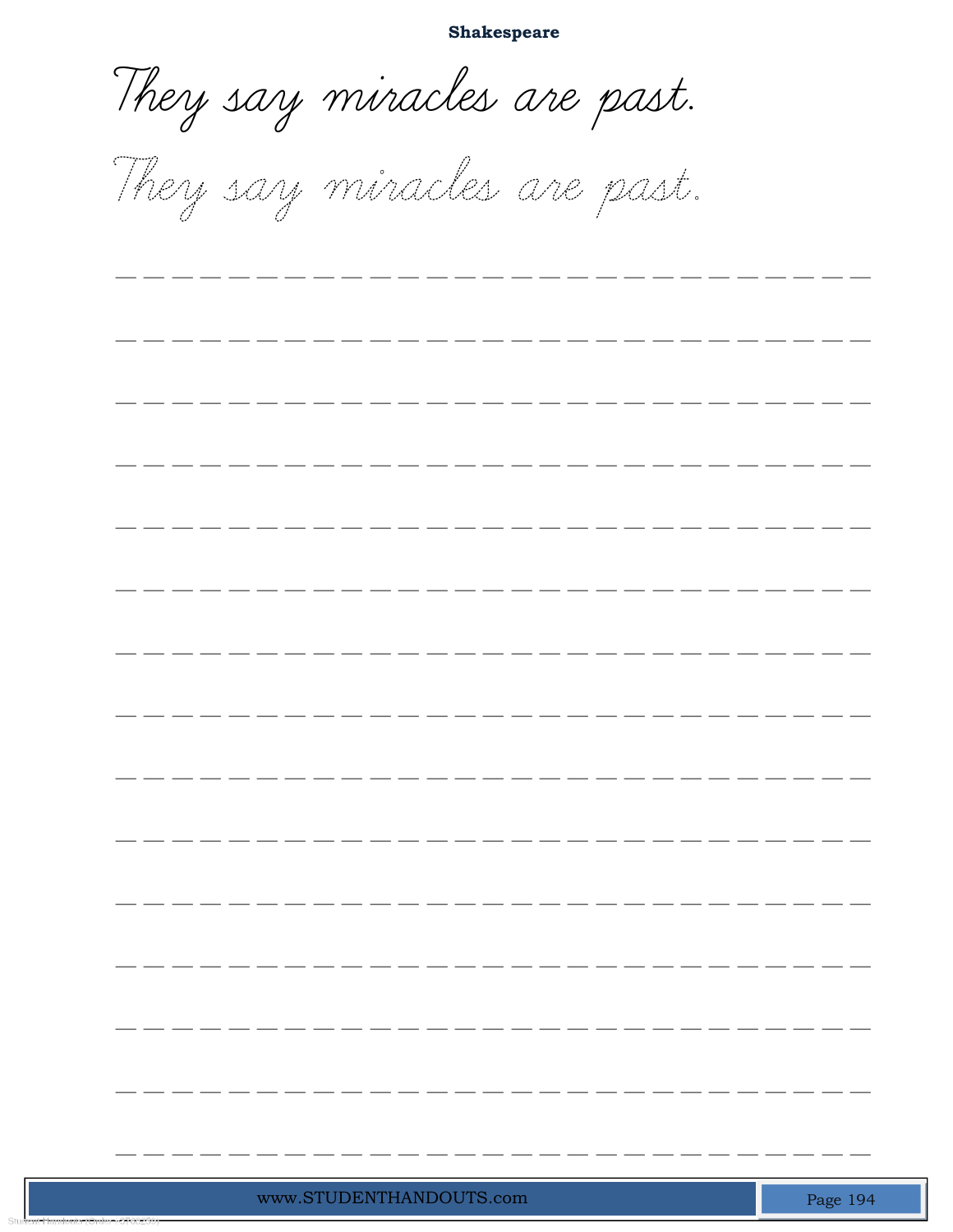**Shakespeare** Well, if Fortune be a woman, she's a good wench for this gear. Well, if Fortune be a woman, she's a good wench for this gear. \_\_\_\_\_\_\_\_\_\_\_\_\_\_\_\_\_\_\_\_\_\_\_\_\_\_\_ \_\_\_\_\_\_\_\_\_\_\_\_\_\_\_\_\_\_\_\_\_\_\_\_\_\_\_

\_\_\_\_\_\_\_\_\_\_\_\_\_\_\_\_\_\_\_\_\_\_\_\_\_\_\_

\_\_\_\_\_\_\_\_\_\_\_\_\_\_\_\_\_\_\_\_\_\_\_\_\_\_\_

\_\_\_\_\_\_\_\_\_\_\_\_\_\_\_\_\_\_\_\_\_\_\_\_\_\_\_

\_\_\_\_\_\_\_\_\_\_\_\_\_\_\_\_\_\_\_\_\_\_\_\_\_\_\_

\_\_\_\_\_\_\_\_\_\_\_\_\_\_\_\_\_\_\_\_\_\_\_\_\_\_\_

\_\_\_\_\_\_\_\_\_\_\_\_\_\_\_\_\_\_\_\_\_\_\_\_\_\_\_

\_\_\_\_\_\_\_\_\_\_\_\_\_\_\_\_\_\_\_\_\_\_\_\_\_\_\_

\_\_\_\_\_\_\_\_\_\_\_\_\_\_\_\_\_\_\_\_\_\_\_\_\_\_\_

\_\_\_\_\_\_\_\_\_\_\_\_\_\_\_\_\_\_\_\_\_\_\_\_\_\_\_

\_\_\_\_\_\_\_\_\_\_\_\_\_\_\_\_\_\_\_\_\_\_\_\_\_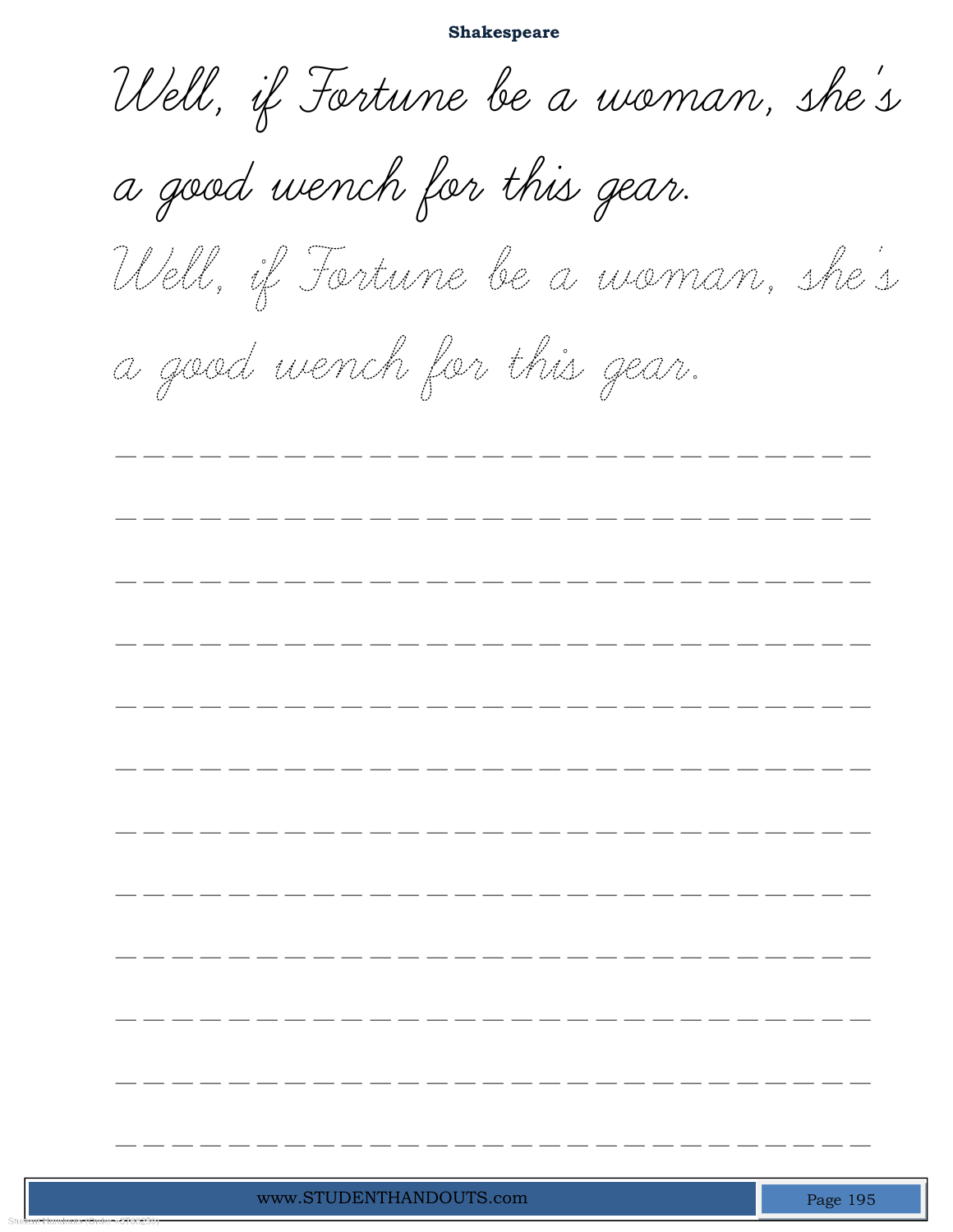There's place and means for every

man alive.

There's place and means for every

man aline.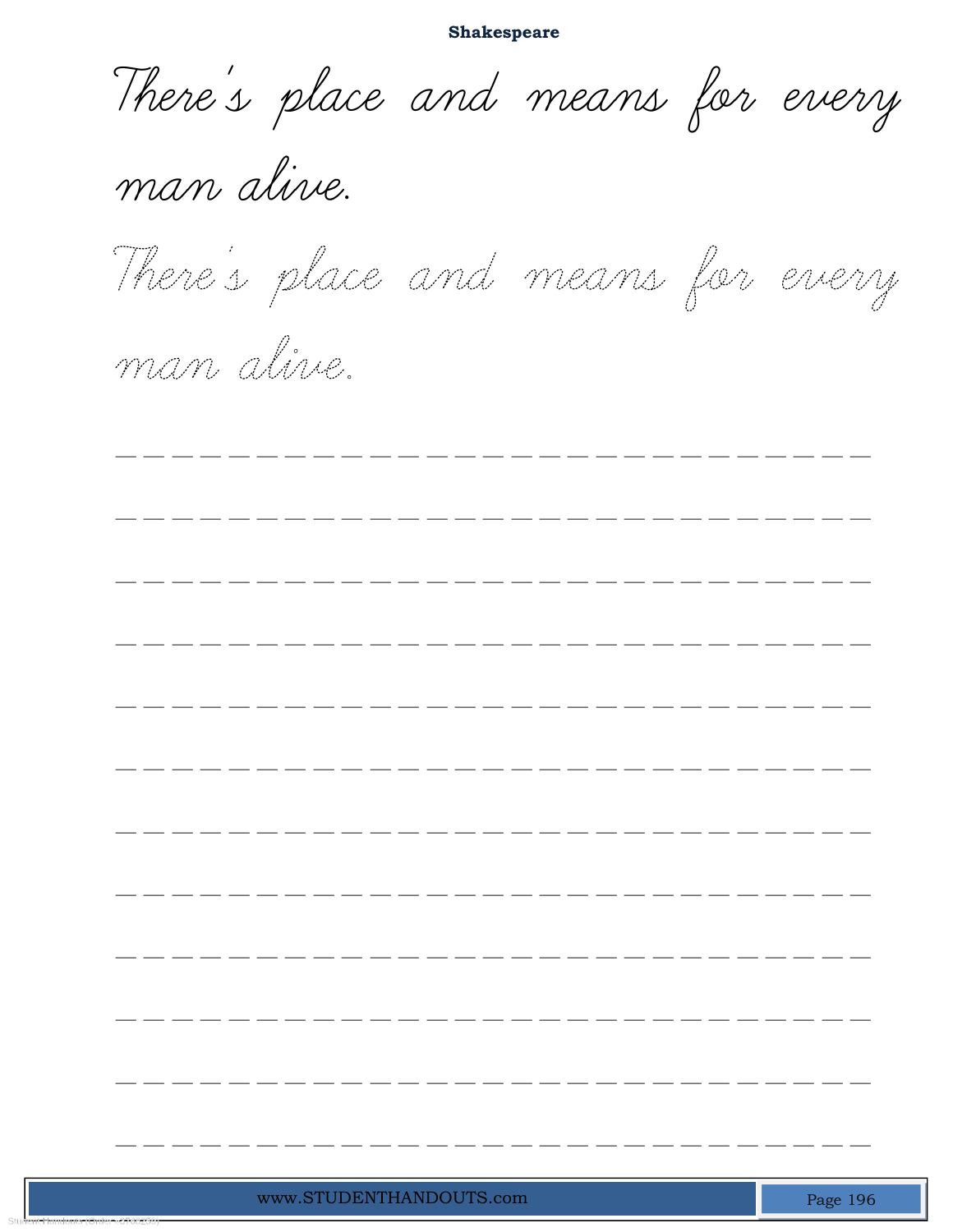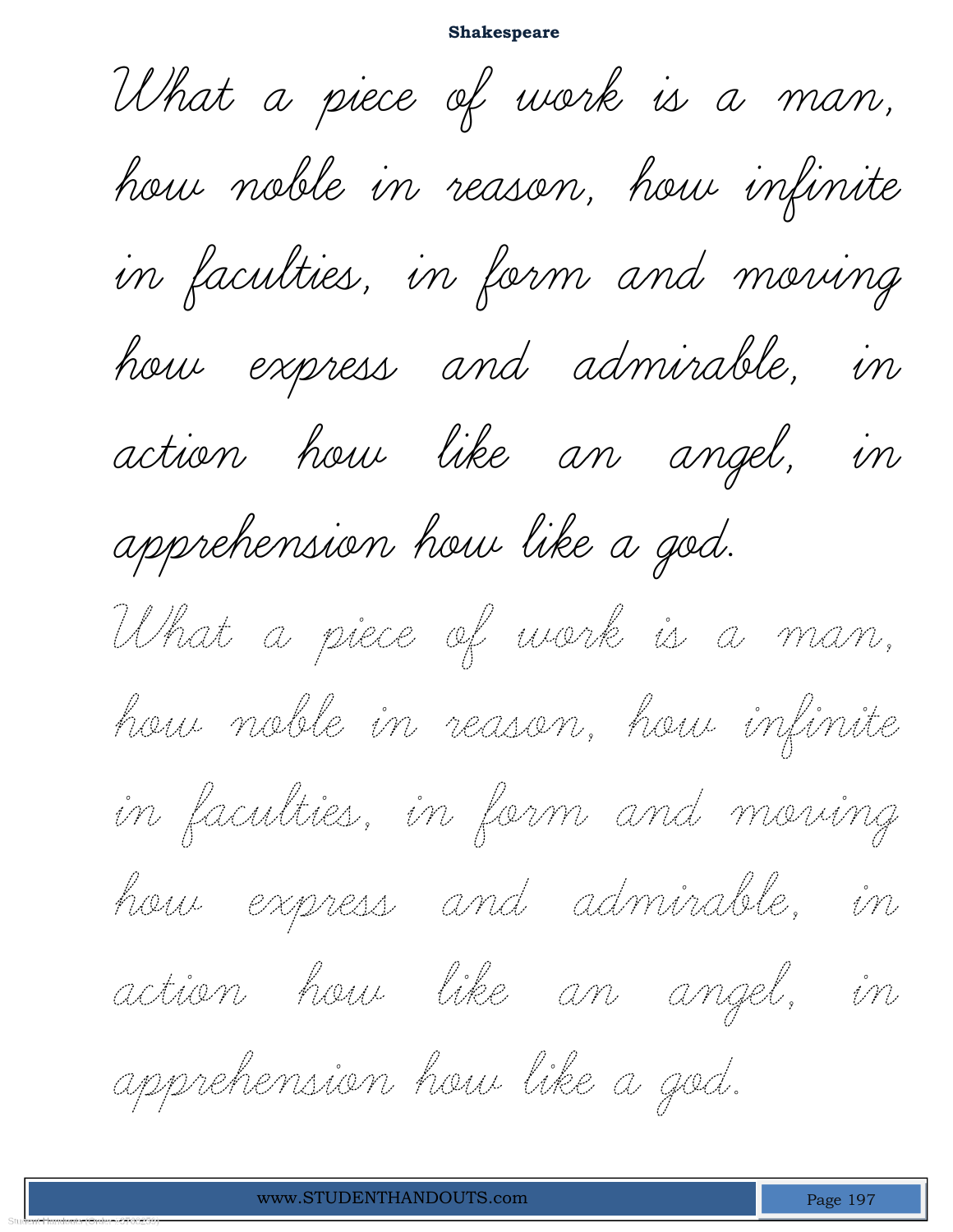dowstrondra chiatere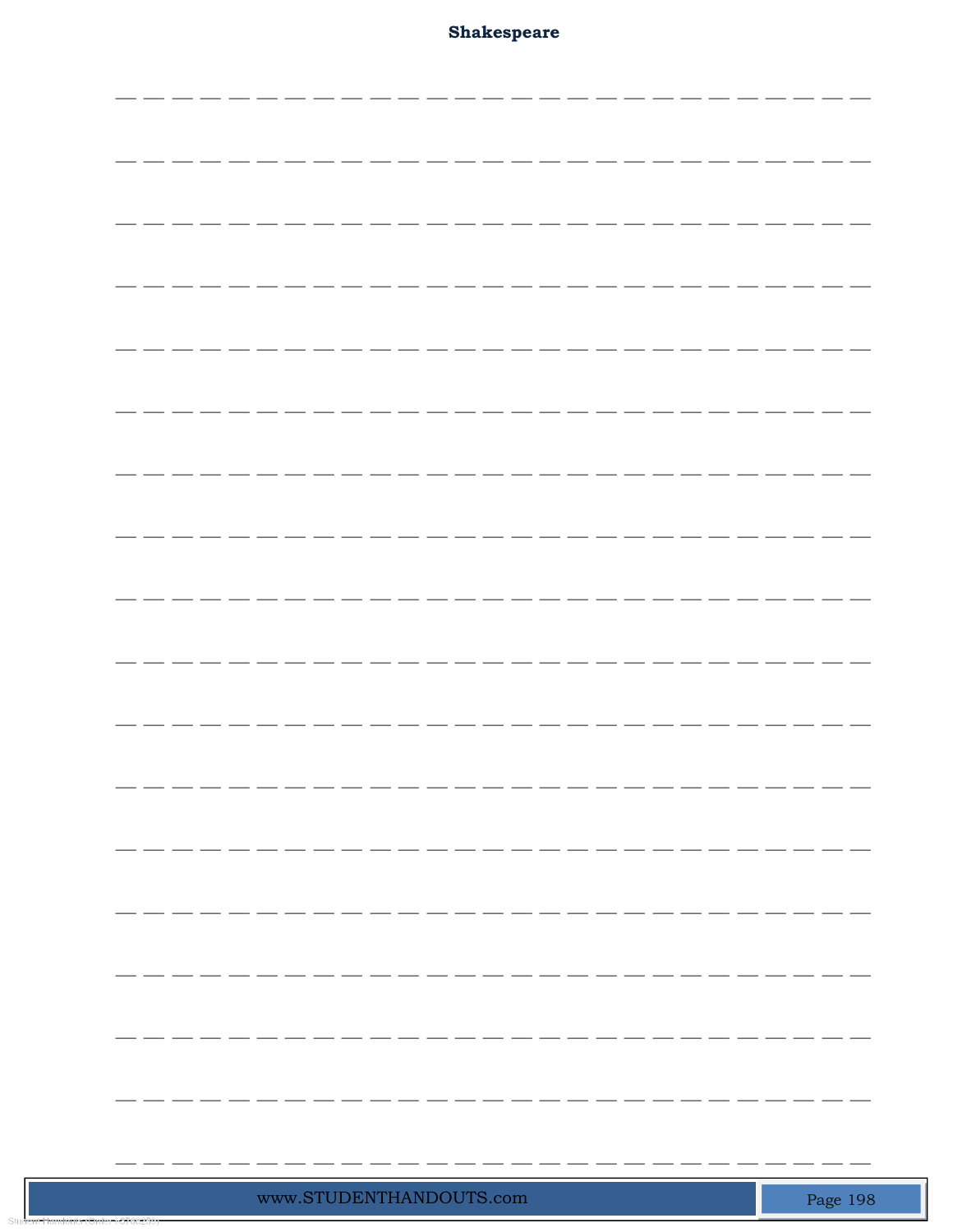There is a tide in the affairs of men, which taken at the flood, leads on to fortune. Omitted, all the voyage of their life is bound in shallows and in miseries. On such a full sea are we now afloat. And we must take the current when it serves, or lose our ventures. There is a tide in the affairs of men, which taken at the flood, leads on to fortune. Omitted, all the voyage of their life is bound in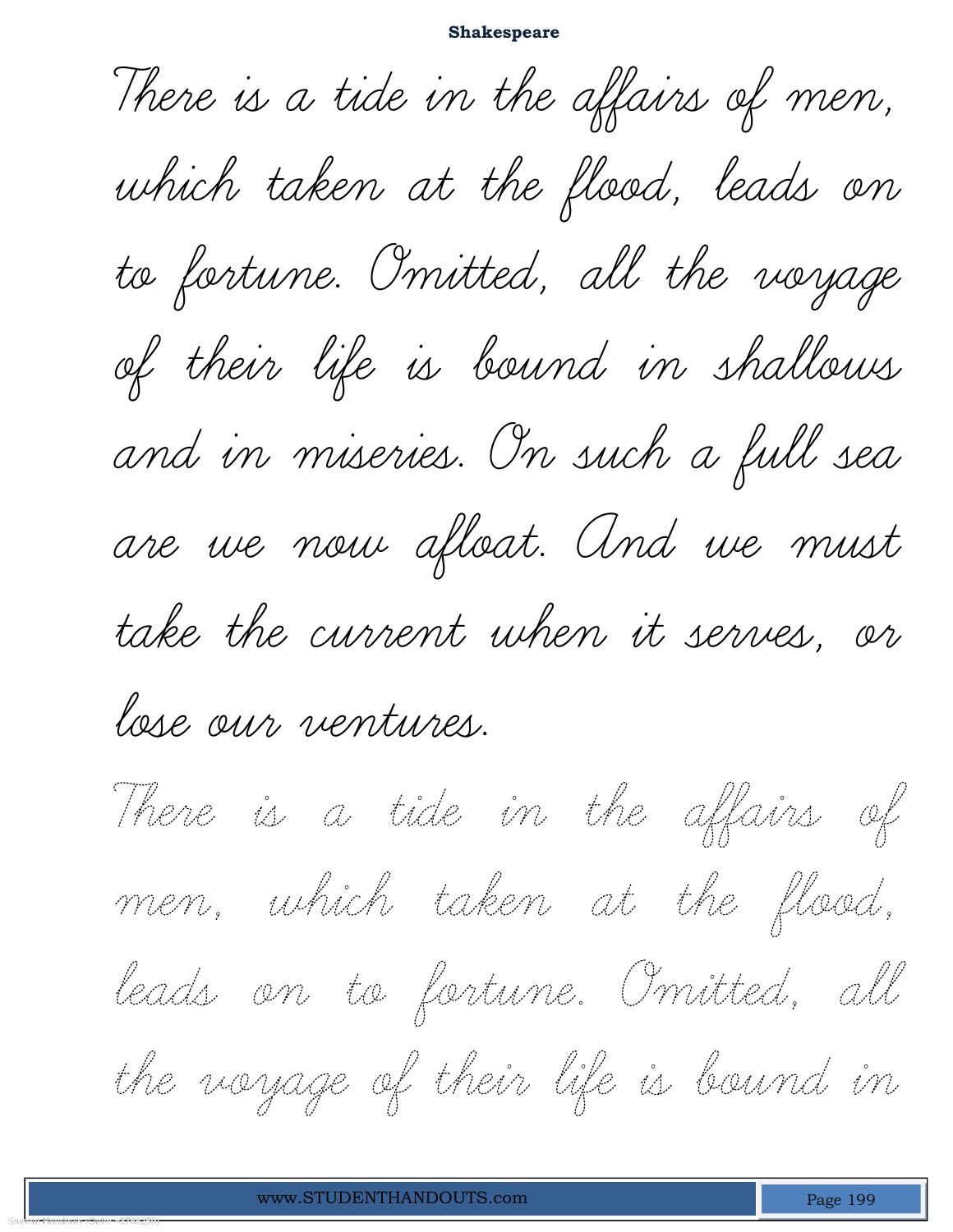shallows and in miseries. On such a full sea are we now afloat. And we must take the current when it serves, or lose our ventures. \_\_\_\_\_\_\_\_\_\_\_\_\_\_\_\_\_\_\_\_\_\_\_\_\_\_\_ \_\_\_\_\_\_\_\_\_\_\_\_\_\_\_\_\_\_\_\_\_\_\_\_\_\_\_ \_\_\_\_\_\_\_\_\_\_\_\_\_\_\_\_\_\_\_\_\_\_\_\_\_\_\_ \_\_\_\_\_\_\_\_\_\_\_\_\_\_\_\_\_\_\_\_\_\_\_\_\_\_\_ \_\_\_\_\_\_\_\_\_\_\_\_\_\_\_\_\_\_\_\_\_\_\_\_\_\_\_ \_\_\_\_\_\_\_\_\_\_\_\_\_\_\_\_\_\_\_\_\_\_\_\_\_\_\_ \_\_\_\_\_\_\_\_\_\_\_\_\_\_\_\_\_\_\_\_\_\_\_\_\_\_\_ \_\_\_\_\_\_\_\_\_\_\_\_\_\_\_\_\_\_\_\_\_\_\_\_\_\_\_ \_\_\_\_\_\_\_\_\_\_\_\_\_\_\_\_\_\_\_\_\_\_\_\_\_\_\_ \_\_\_\_\_\_\_\_\_\_\_\_\_\_\_\_\_\_\_\_\_\_\_\_\_\_\_ \_\_\_\_\_\_\_\_\_\_\_\_\_\_\_\_\_\_\_\_\_\_\_\_\_\_\_ \_\_\_\_\_\_\_\_\_\_\_\_\_\_\_\_\_\_\_\_\_\_\_\_\_\_\_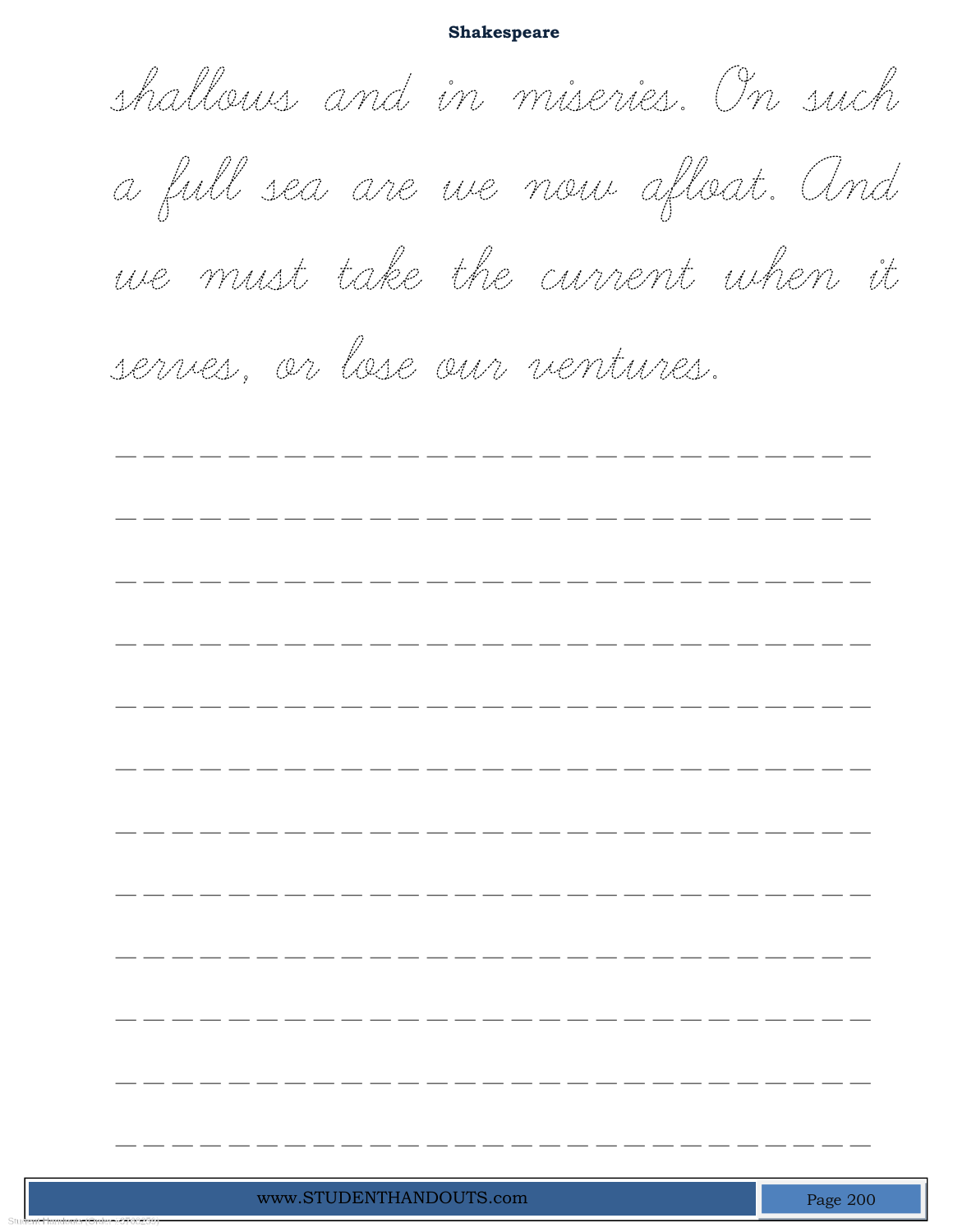**Shakespeare** When a father gives to his son, both laugh; when a son gives to his father, both cry. When a father gives to his son, both laugh; when a son gives to his father, both cry. \_\_\_\_\_\_\_\_\_\_\_\_\_\_\_\_\_\_\_\_\_\_\_\_\_\_\_ \_\_\_\_\_\_\_\_\_\_\_\_\_\_\_\_\_\_\_\_\_\_\_\_\_\_\_ \_\_\_\_\_\_\_\_\_\_\_\_\_\_\_\_\_\_\_\_\_\_\_\_\_\_\_ \_\_\_\_\_\_\_\_\_\_\_\_\_\_\_\_\_\_\_\_\_\_\_\_\_\_\_ \_\_\_\_\_\_\_\_\_\_\_\_\_\_\_\_\_\_\_\_\_\_\_\_\_\_\_ \_\_\_\_\_\_\_\_\_\_\_\_\_\_\_\_\_\_\_\_\_\_\_\_\_\_\_

\_\_\_\_\_\_\_\_\_\_\_\_\_\_\_\_\_\_\_\_\_\_\_\_\_\_\_

\_\_\_\_\_\_\_\_\_\_\_\_\_\_\_\_\_\_\_\_\_\_\_\_\_\_\_

\_\_\_\_\_\_\_\_\_\_\_\_\_\_\_\_\_\_\_\_\_\_\_\_\_\_\_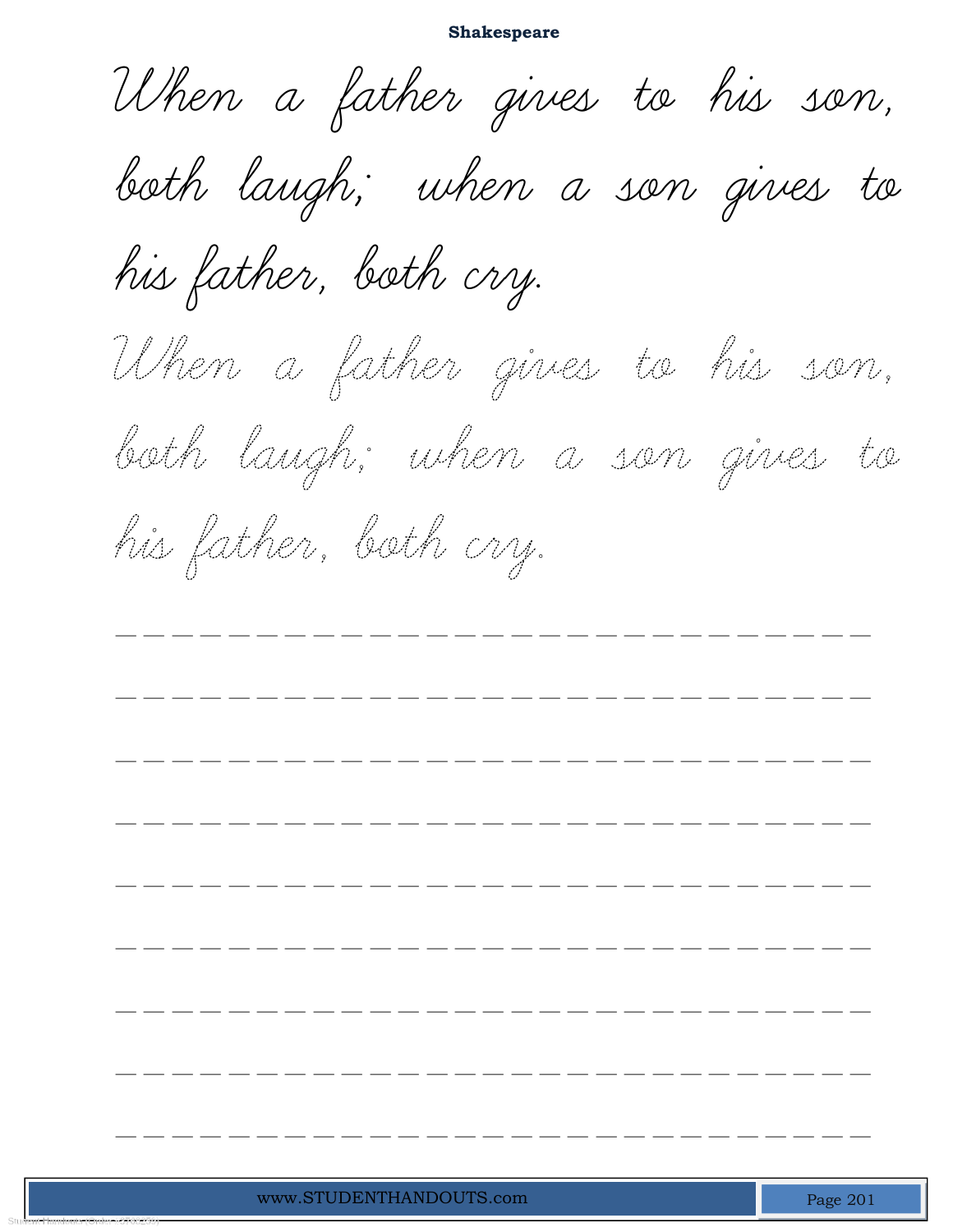The wheel is come full circle.

The wheel is come full circle.

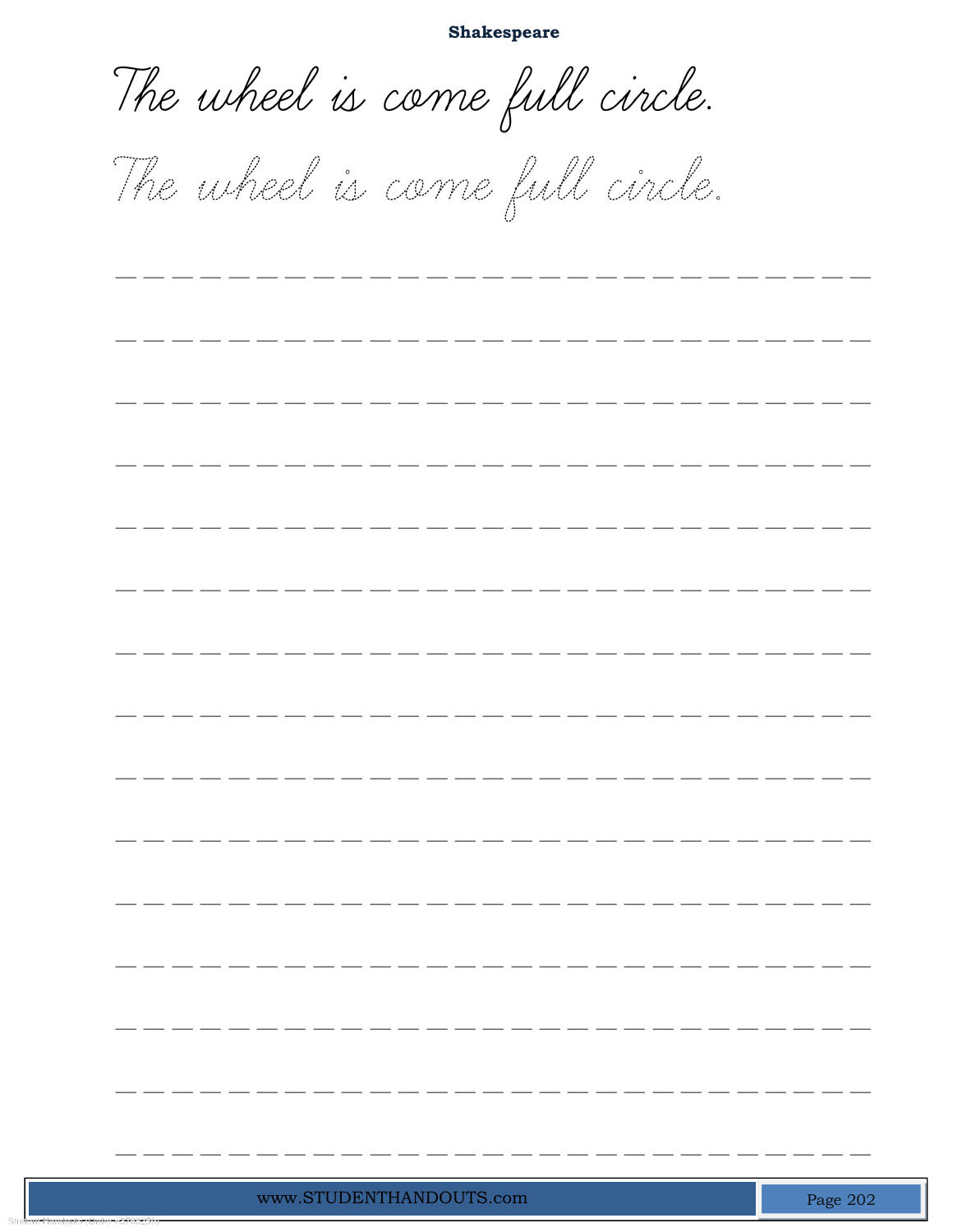When sorrows come, they come not single spies, but in battalions. When sorrows come, they come not single spies, but in battalions. \_\_\_\_\_\_\_\_\_\_\_\_\_\_\_\_\_\_\_\_\_\_\_\_\_\_\_ \_\_\_\_\_\_\_\_\_\_\_\_\_\_\_\_\_\_\_\_\_\_\_\_\_\_\_ \_\_\_\_\_\_\_\_\_\_\_\_\_\_\_\_\_\_\_\_\_\_\_\_\_\_\_ \_\_\_\_\_\_\_\_\_\_\_\_\_\_\_\_\_\_\_\_\_\_\_\_\_\_\_ \_\_\_\_\_\_\_\_\_\_\_\_\_\_\_\_\_\_\_\_\_\_\_\_\_\_\_ \_\_\_\_\_\_\_\_\_\_\_\_\_\_\_\_\_\_\_\_\_\_\_\_\_\_\_ \_\_\_\_\_\_\_\_\_\_\_\_\_\_\_\_\_\_\_\_\_\_\_\_\_\_\_ \_\_\_\_\_\_\_\_\_\_\_\_\_\_\_\_\_\_\_\_\_\_\_\_\_\_\_ \_\_\_\_\_\_\_\_\_\_\_\_\_\_\_\_\_\_\_\_\_\_\_\_\_\_\_ \_\_\_\_\_\_\_\_\_\_\_\_\_\_\_\_\_\_\_\_\_\_\_\_\_\_\_ \_\_\_\_\_\_\_\_\_\_\_\_\_\_\_\_\_\_\_\_\_\_\_\_\_\_\_ \_\_\_\_\_\_\_\_\_\_\_\_\_\_\_\_\_\_\_\_\_\_\_\_\_\_\_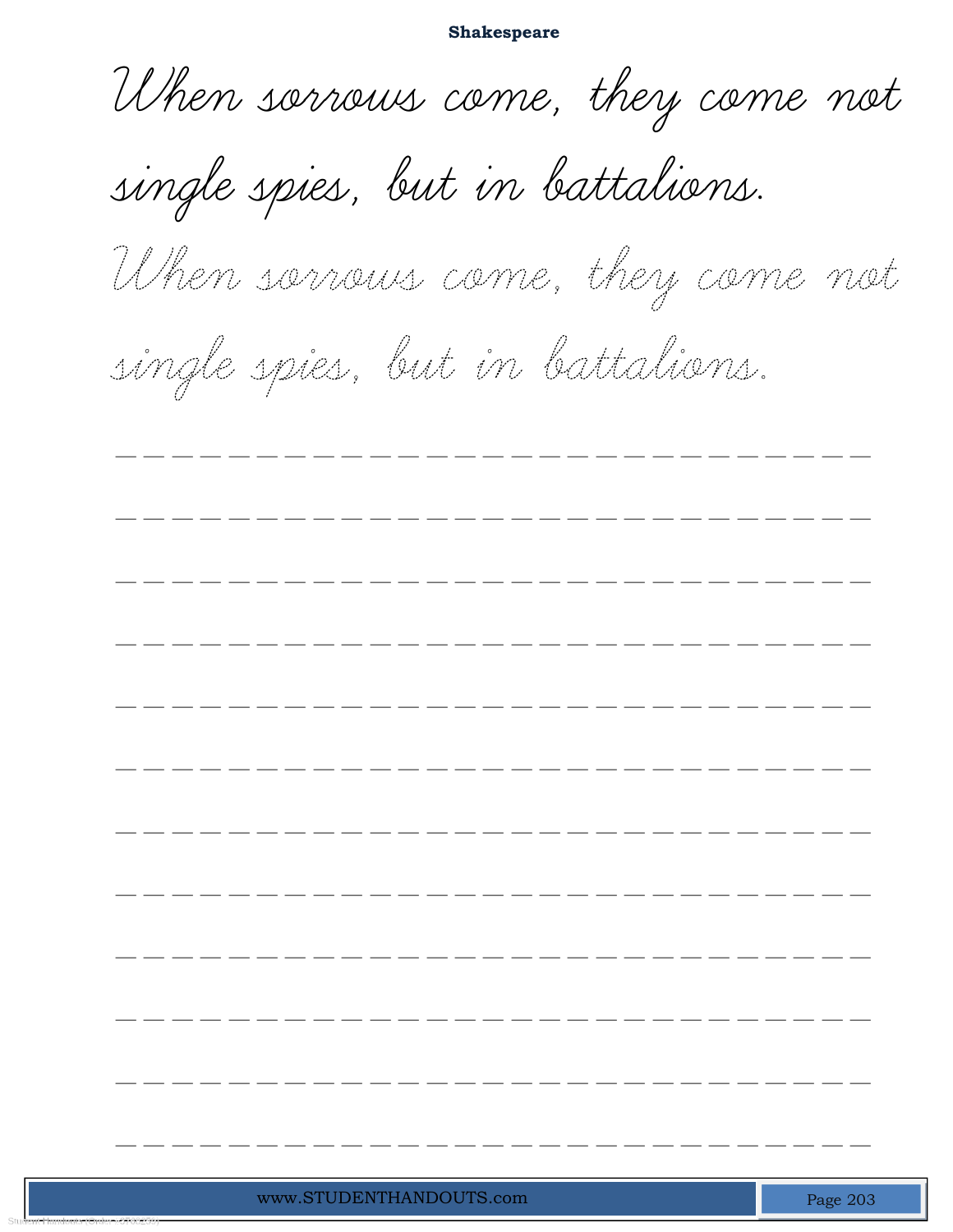The verry substance of the ambitious is merely the shadow of a dream. The very substance of the ambitious is merely the shadow of a dream. \_\_\_\_\_\_\_\_\_\_\_\_\_\_\_\_\_\_\_\_\_\_\_\_\_\_\_ \_\_\_\_\_\_\_\_\_\_\_\_\_\_\_\_\_\_\_\_\_\_\_\_\_\_\_ \_\_\_\_\_\_\_\_\_\_\_\_\_\_\_\_\_\_\_\_\_\_\_\_\_\_\_ \_\_\_\_\_\_\_\_\_\_\_\_\_\_\_\_\_\_\_\_\_\_\_\_\_\_\_ \_\_\_\_\_\_\_\_\_\_\_\_\_\_\_\_\_\_\_\_\_\_\_\_\_\_\_ \_\_\_\_\_\_\_\_\_\_\_\_\_\_\_\_\_\_\_\_\_\_\_\_\_\_\_ \_\_\_\_\_\_\_\_\_\_\_\_\_\_\_\_\_\_\_\_\_\_\_\_\_\_\_\_\_\_\_\_\_\_\_ \_\_\_\_\_\_\_\_\_\_\_\_\_\_\_\_\_\_\_\_\_\_\_\_\_\_\_ \_\_\_\_\_\_\_\_\_\_\_\_\_\_\_\_\_\_\_\_\_\_\_\_\_\_\_ \_\_\_\_\_\_\_\_\_\_\_\_\_\_\_\_\_\_\_\_\_\_\_\_\_\_\_ \_\_\_\_\_\_\_\_\_\_\_\_\_\_\_\_\_\_\_\_\_\_\_\_\_\_\_ \_\_\_\_\_\_\_\_\_\_\_\_\_\_\_\_\_\_\_\_\_\_\_\_\_\_\_

www.STUDENTHANDOUTS.com Page 204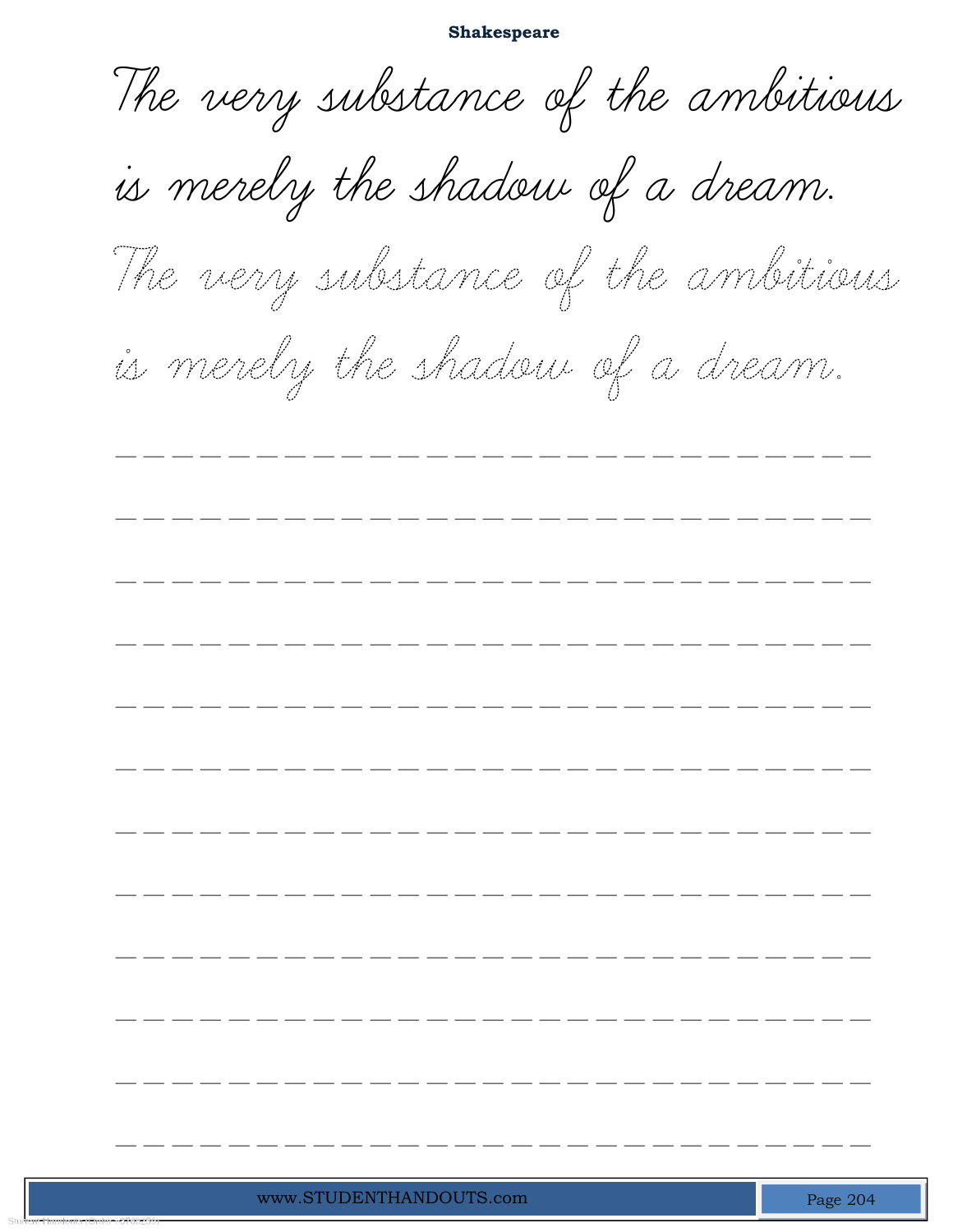When we are born we cry that we are come to this great stage of fools. When we are born we cry that we are come to this great stage of fools. \_\_\_\_\_\_\_\_\_\_\_\_\_\_\_\_\_\_\_\_\_\_\_\_\_\_\_ \_\_\_\_\_\_\_\_\_\_\_\_\_\_\_\_\_\_\_\_\_\_\_\_\_\_\_ \_\_\_\_\_\_\_\_\_\_\_\_\_\_\_\_\_\_\_\_\_\_\_\_\_\_\_ \_\_\_\_\_\_\_\_\_\_\_\_\_\_\_\_\_\_\_\_\_\_\_\_\_\_\_ \_\_\_\_\_\_\_\_\_\_\_\_\_\_\_\_\_\_\_\_\_\_\_\_\_\_\_ \_\_\_\_\_\_\_\_\_\_\_\_\_\_\_\_\_\_\_\_\_\_\_\_\_\_\_ \_\_\_\_\_\_\_\_\_\_\_\_\_\_\_\_\_\_\_\_\_\_\_\_ \_\_\_\_\_\_\_\_\_\_\_\_\_\_\_\_\_\_\_\_\_\_\_\_\_\_\_ \_\_\_\_\_\_\_\_\_\_\_\_\_\_\_\_\_\_\_\_\_\_\_\_\_\_\_ \_\_\_\_\_\_\_\_\_\_\_\_\_\_\_\_\_\_\_\_\_\_\_\_\_\_\_ \_\_\_\_\_\_\_\_\_\_\_\_\_\_\_\_\_\_\_\_\_\_\_\_\_\_\_ \_\_\_\_\_\_\_\_\_\_\_\_\_\_\_\_\_\_\_\_\_\_\_\_\_\_\_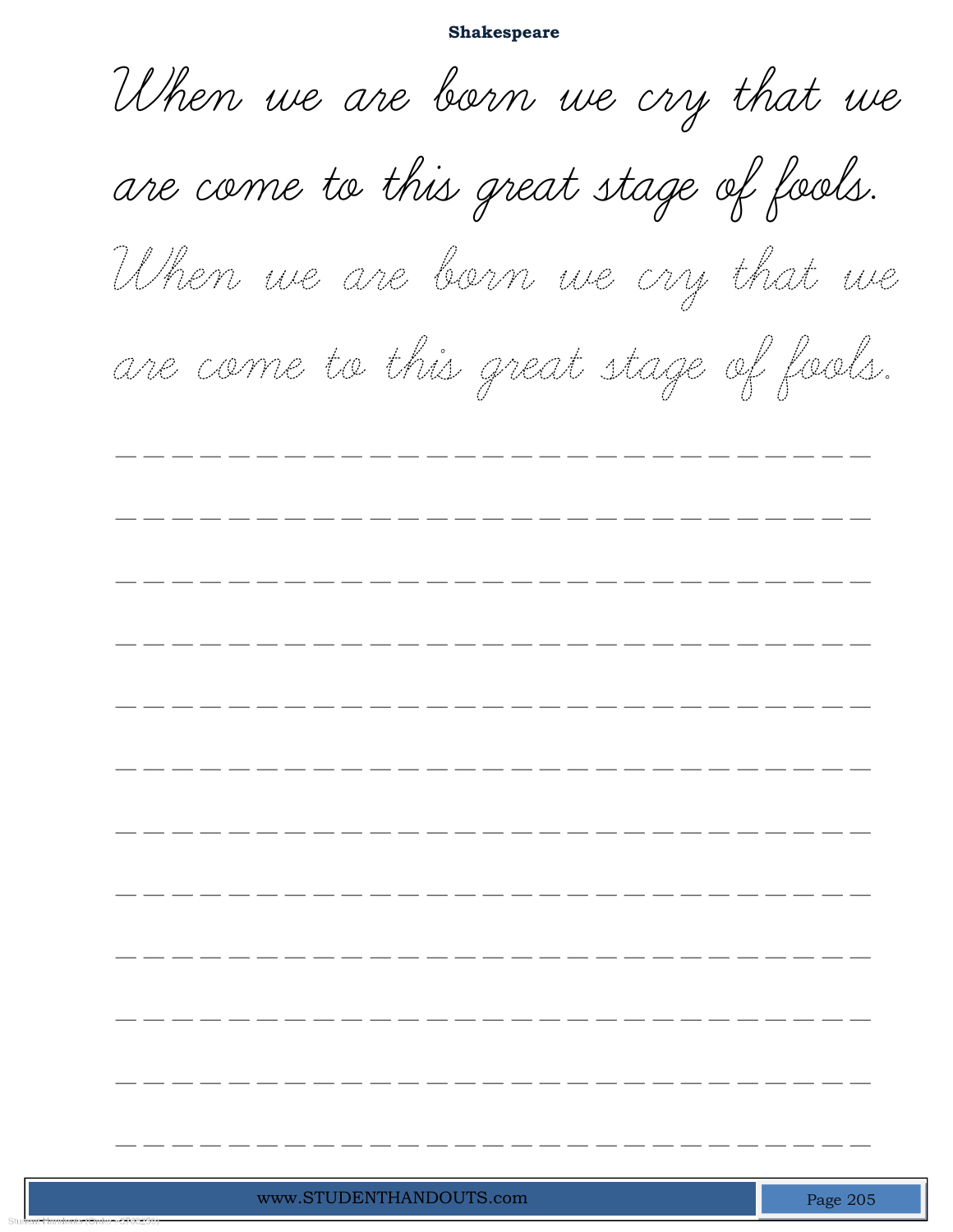The valiant never taste of death but

once.

The valiant never taste of death but

once.

|  | - -<br>- 11<br>$\sim$       |         |
|--|-----------------------------|---------|
|  |                             |         |
|  | - -- -<br>- -<br>- -<br>- - | تنازلها |
|  |                             |         |
|  |                             |         |
|  |                             |         |
|  |                             |         |
|  |                             |         |
|  |                             |         |
|  |                             |         |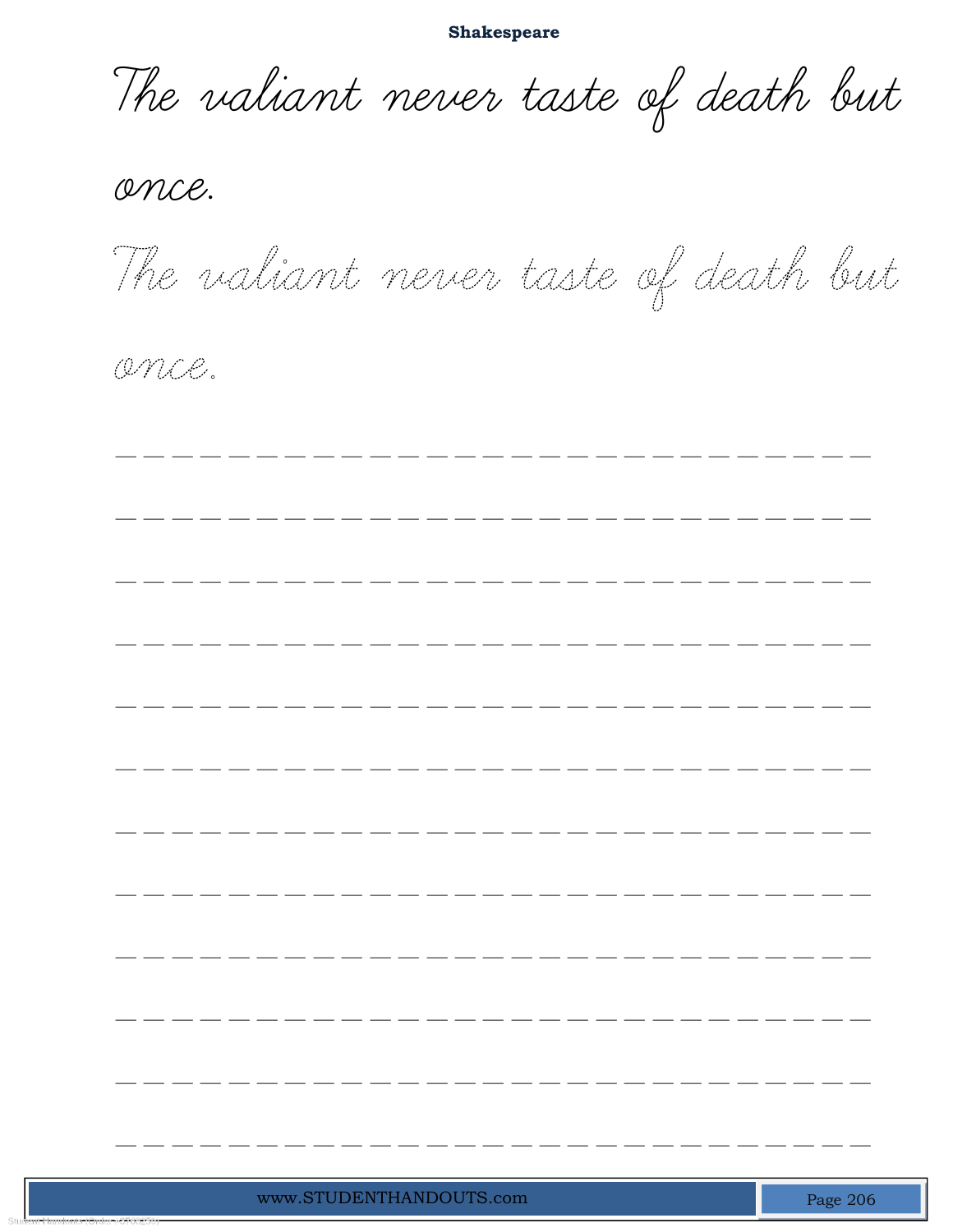

\_\_\_\_\_\_\_\_\_\_\_\_\_\_\_\_\_\_\_\_\_\_\_\_\_\_\_

\_\_\_\_\_\_\_\_\_\_\_\_\_\_\_\_\_\_\_\_\_\_\_\_\_\_\_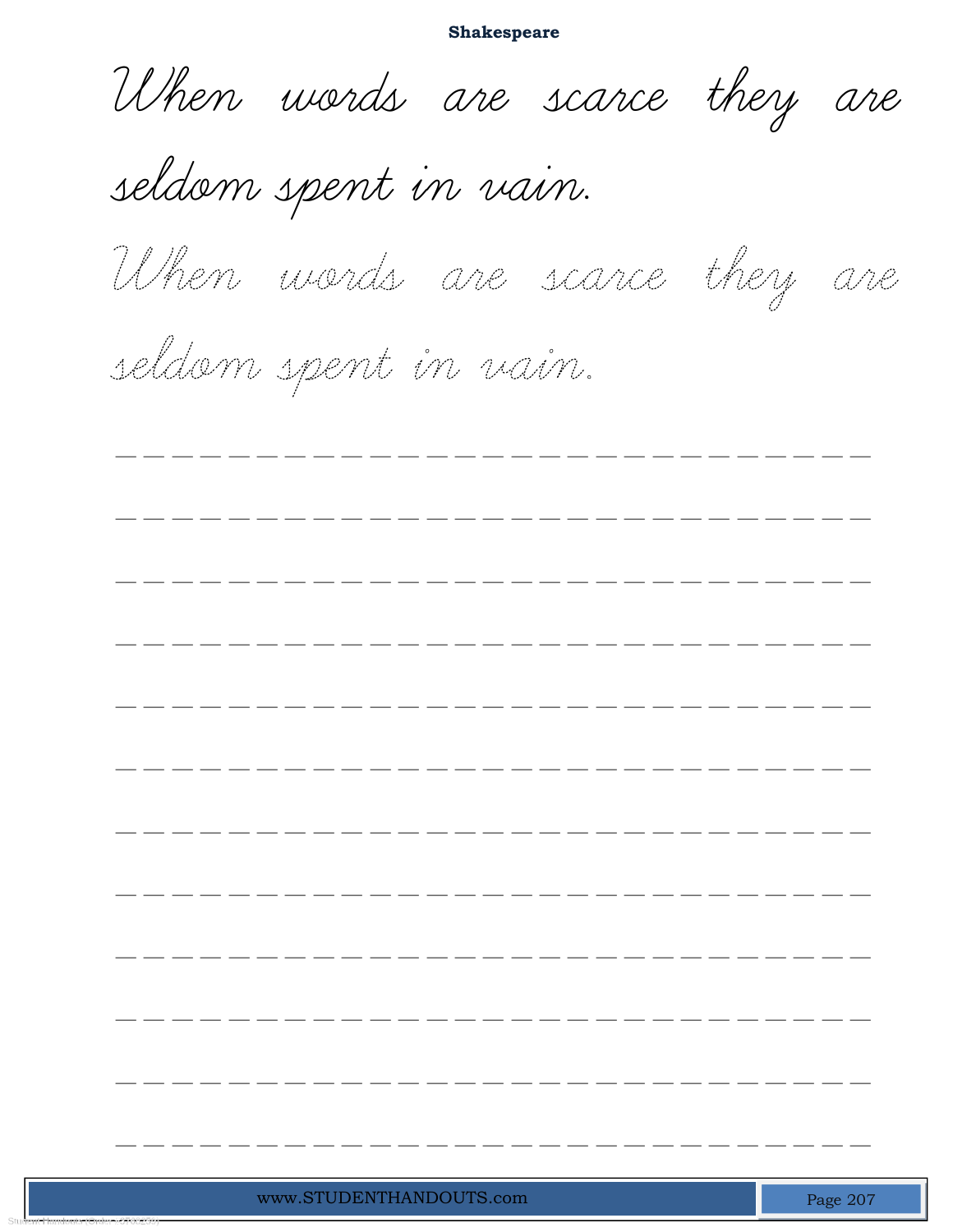Wisely, and slow. They stumble

that run fast.



Wisely, and slow. They stumble

that um fast.

- - -\_ \_\_ \_ <u>. .</u> ---------------------------\_ \_\_ \_\_ \_\_ \_ - -- -- -- --- - -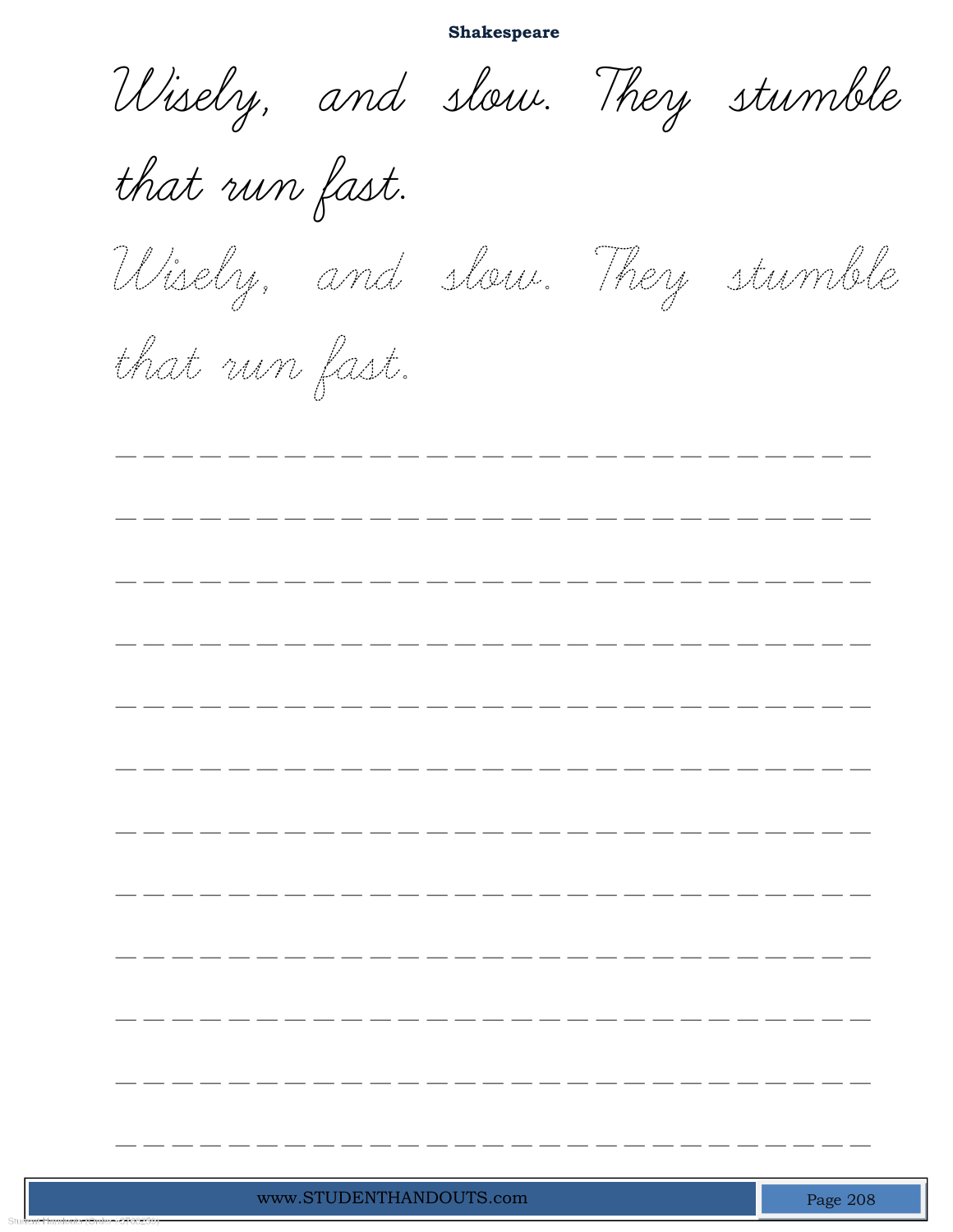Words without thoughts never to

heaven go.

Words without thoughts never to

heaven go.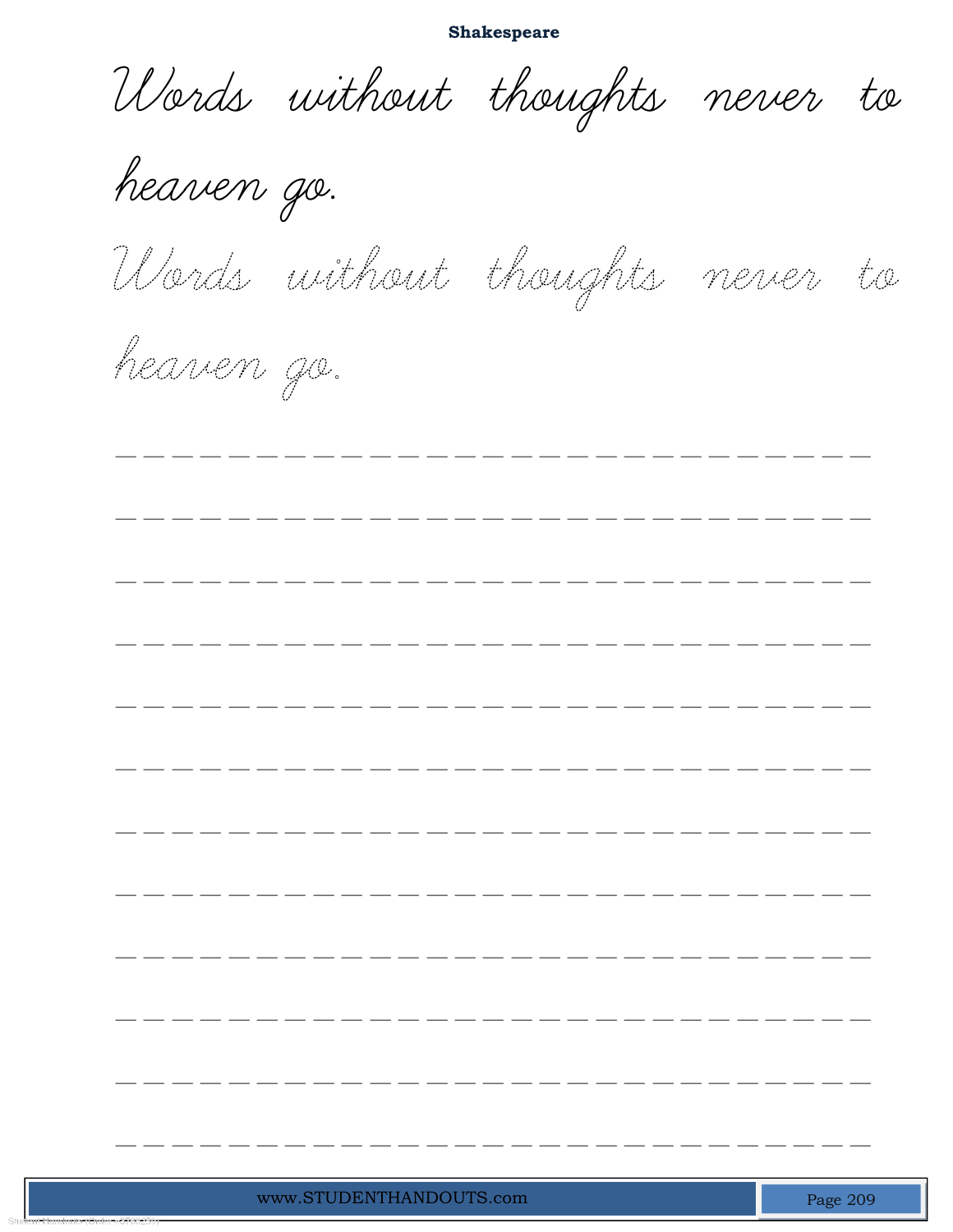The undiscovered country from

whose bourn no traveler returns.

The undiscovered country from

\_\_\_\_\_\_\_\_\_\_\_\_\_\_\_\_\_\_\_\_\_\_\_\_\_\_\_

\_\_\_\_\_\_\_\_\_\_\_\_\_\_\_\_\_\_\_\_\_\_\_\_\_\_\_

whose bourn no traveler returns.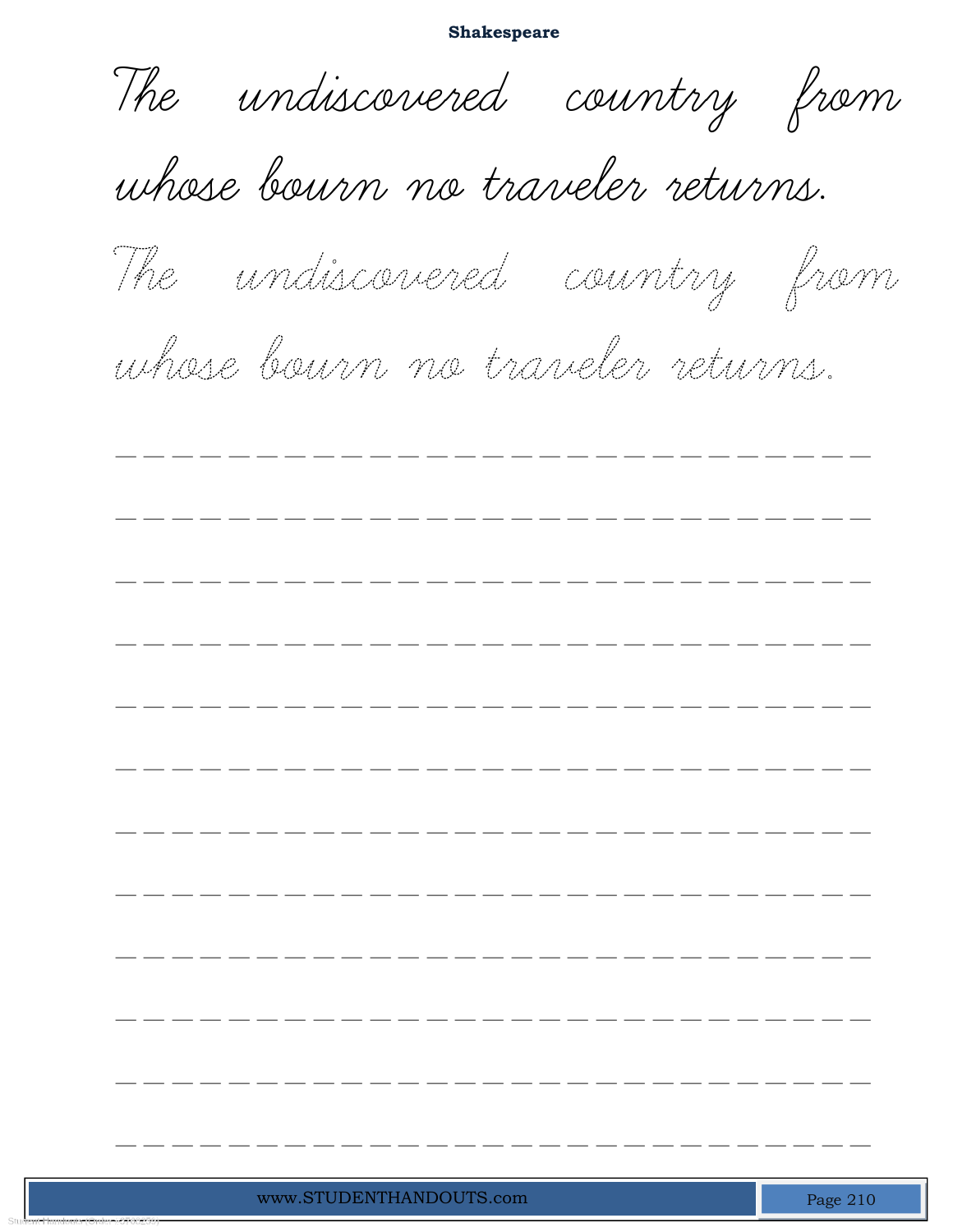With mirth and laughter let old

wrinkles come.

With mirth and laughter let old

\_\_\_\_\_\_\_\_\_\_\_\_\_\_\_\_\_\_\_\_\_\_\_\_\_\_\_

wrinkles come.

\_\_\_\_\_\_\_\_\_\_\_\_\_\_\_\_\_\_\_\_\_\_\_\_\_\_\_ \_\_\_\_\_\_\_\_\_\_\_\_\_\_\_\_\_\_\_\_\_\_\_\_\_\_\_ \_\_\_\_\_\_\_\_\_\_\_\_\_\_\_\_\_\_\_\_\_\_\_\_\_\_\_ \_\_\_\_\_\_\_\_\_\_\_\_\_\_\_\_\_\_\_\_\_\_\_\_\_\_\_ \_\_\_\_\_\_\_\_\_\_\_\_\_\_\_\_\_\_\_\_\_\_\_\_\_\_\_ \_\_\_\_\_\_\_\_\_\_\_\_\_\_\_\_\_\_\_\_\_\_\_\_\_\_\_ \_\_\_\_\_\_\_\_\_\_\_\_\_\_\_\_\_\_\_\_\_\_\_\_\_\_\_ \_\_\_\_\_\_\_\_\_\_\_\_\_\_\_\_\_\_\_\_\_\_\_\_\_\_\_ \_\_\_\_\_\_\_\_\_\_\_\_\_\_\_\_\_\_\_\_\_\_\_\_\_\_\_ \_\_\_\_\_\_\_\_\_\_\_\_\_\_\_\_\_\_\_\_\_\_\_\_\_\_\_ \_\_\_\_\_\_\_\_\_\_\_\_\_\_\_\_\_\_\_\_\_\_\_\_\_\_\_